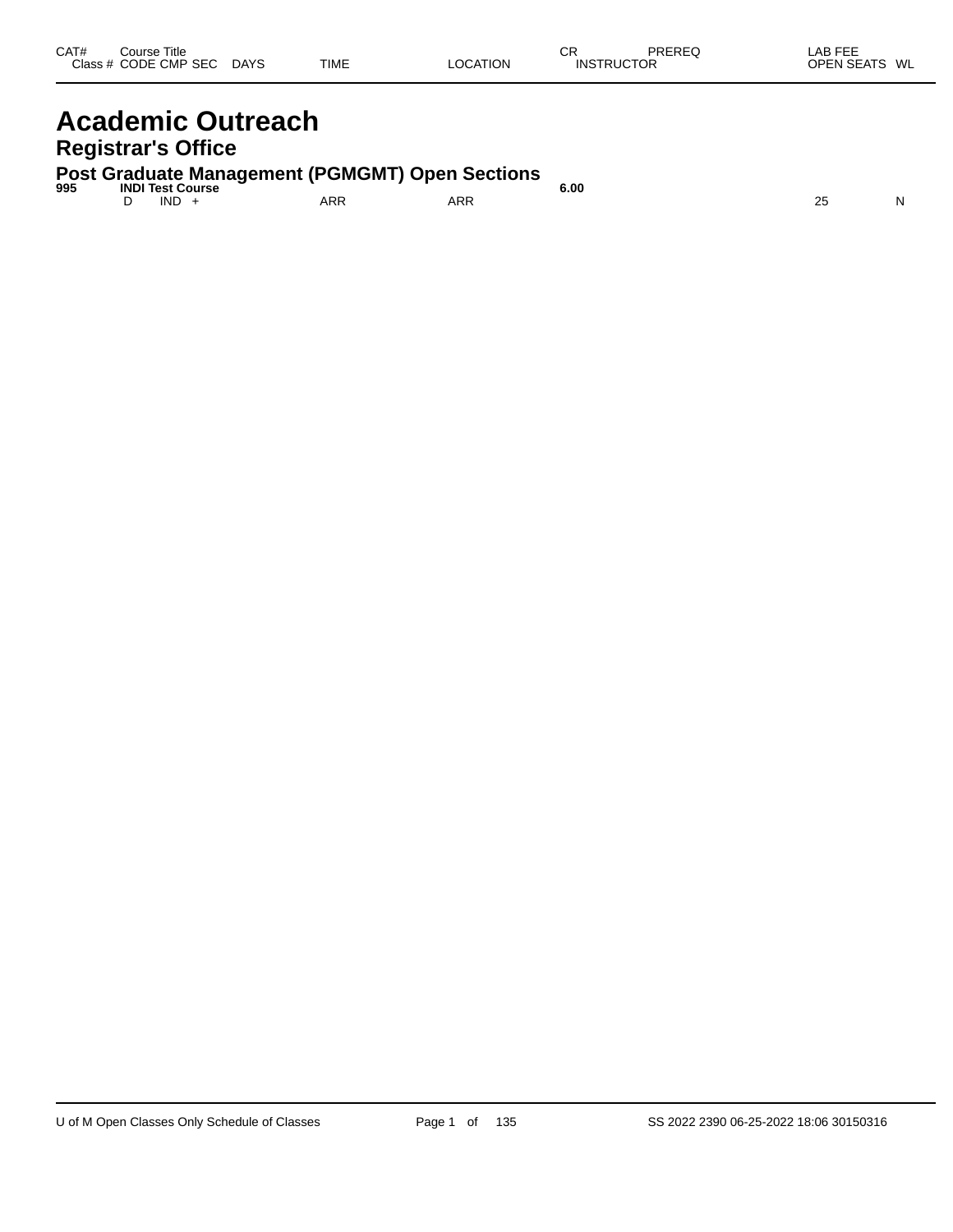### **Architecture & Urban Planning College of Architecture & Urban Planning Architecture (ARCH) Open Sections**

**Urban and Regional Planning (URP) Open Sections**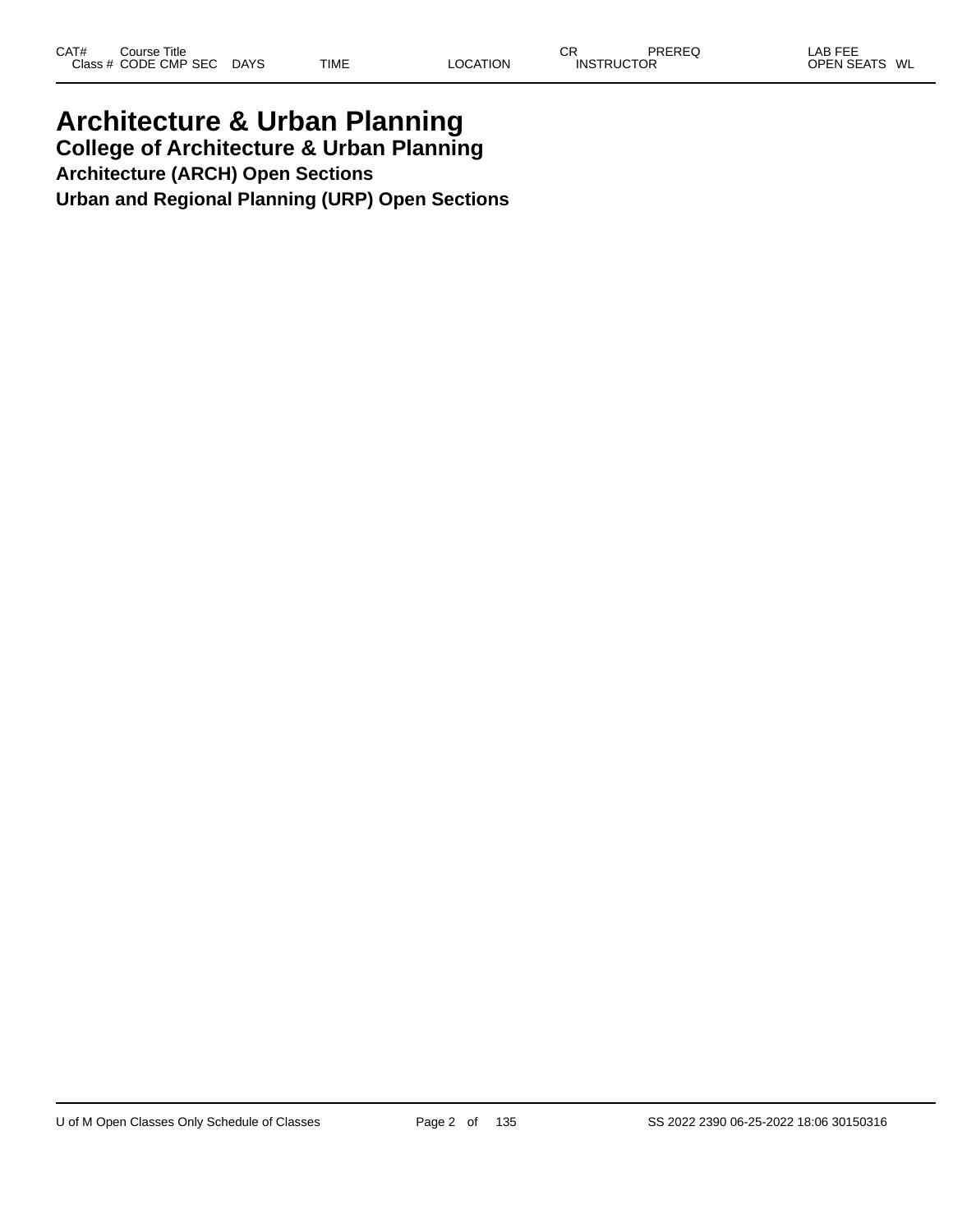| CAT# | Course Title              |             |          | СR                | PREREQ | _AB FEE       |  |
|------|---------------------------|-------------|----------|-------------------|--------|---------------|--|
|      | Class # CODE CMP SEC DAYS | <b>TIME</b> | LOCATION | <b>INSTRUCTOR</b> |        | OPEN SEATS WL |  |

# **Dental Hygiene Dental Hygiene-Dentistry**

# **Dental Hygiene (DENTHYG) Open Sections 242 Oral Anatomy 2.00**

| 242   | <b>Oral Anatomy</b>         |    |                                                                    |            | 2.00          |                 |    |   |
|-------|-----------------------------|----|--------------------------------------------------------------------|------------|---------------|-----------------|----|---|
| 64160 | LEC 001<br>P                | м  | 2-5PM                                                              | G378 DENT  |               |                 |    | N |
| 242   | <b>Oral Anatomy</b>         |    |                                                                    |            | 2.00          |                 |    |   |
|       | <b>LEC 001</b>              | М  | 2-5PM                                                              | G550 DENT  |               |                 |    | N |
|       | LEC 001<br>P                | М  | 2-5PM                                                              | G550 DENT  | Eagle         |                 |    | N |
| 313   | <b>Clinical Dent Hyg</b>    |    |                                                                    |            | 5.00          |                 |    |   |
| 64241 | LEC 001                     | TН | 9-11AM                                                             | 1033 DENT  |               |                 | 3  | N |
| 313   | <b>Clinical Dent Hyg</b>    |    |                                                                    |            | 5.00          |                 |    |   |
|       | LEC 001                     | TН | 9-11AM                                                             | G550 DENT  |               |                 | 3  | N |
|       | LEC 001                     | TН | 9-11AM                                                             | G550 DENT  | Nieto         |                 | 3  | N |
| 401   | <b>Emrg Educat Ace Dent</b> |    |                                                                    |            | 1.00-3.00     |                 |    |   |
| 64214 | <b>SEM 001</b><br>P         |    | <b>ARR</b>                                                         | <b>ARR</b> |               |                 | 25 | N |
| 475   | <b>Mentored Prof Exp</b>    |    |                                                                    |            | 3.00-4.00     | <b>ADVISORY</b> |    |   |
| 62871 | LEC 001<br>P                |    | <b>ARR</b>                                                         | <b>ARR</b> |               |                 | 25 | N |
|       |                             |    |                                                                    |            |               |                 |    |   |
|       |                             |    | Dental Hygiene Degree Completion E-Learning (HYGDCE) Open Sections |            |               |                 |    |   |
| 484   | Special Populations         |    |                                                                    |            | 3.00          | <b>ADVISORY</b> |    |   |
| 62780 | LEC 001                     |    | <b>ARR</b>                                                         | <b>ARR</b> | Eagle, Cullen |                 | 17 | N |
| 485   | <b>Community I</b>          |    |                                                                    |            | 3.00          | <b>ADVISORY</b> |    |   |
| 62779 | LEC 001<br>P                |    | <b>ARR</b>                                                         | <b>ARR</b> | Cullen        |                 | 18 | N |
| 491   | <b>Capstone II/ePortfol</b> |    |                                                                    |            | 6.00          |                 |    |   |
| 62863 | LEC 001<br>Р                |    | <b>ARR</b>                                                         | <b>ARR</b> | Pitts, Cullen |                 | 23 | N |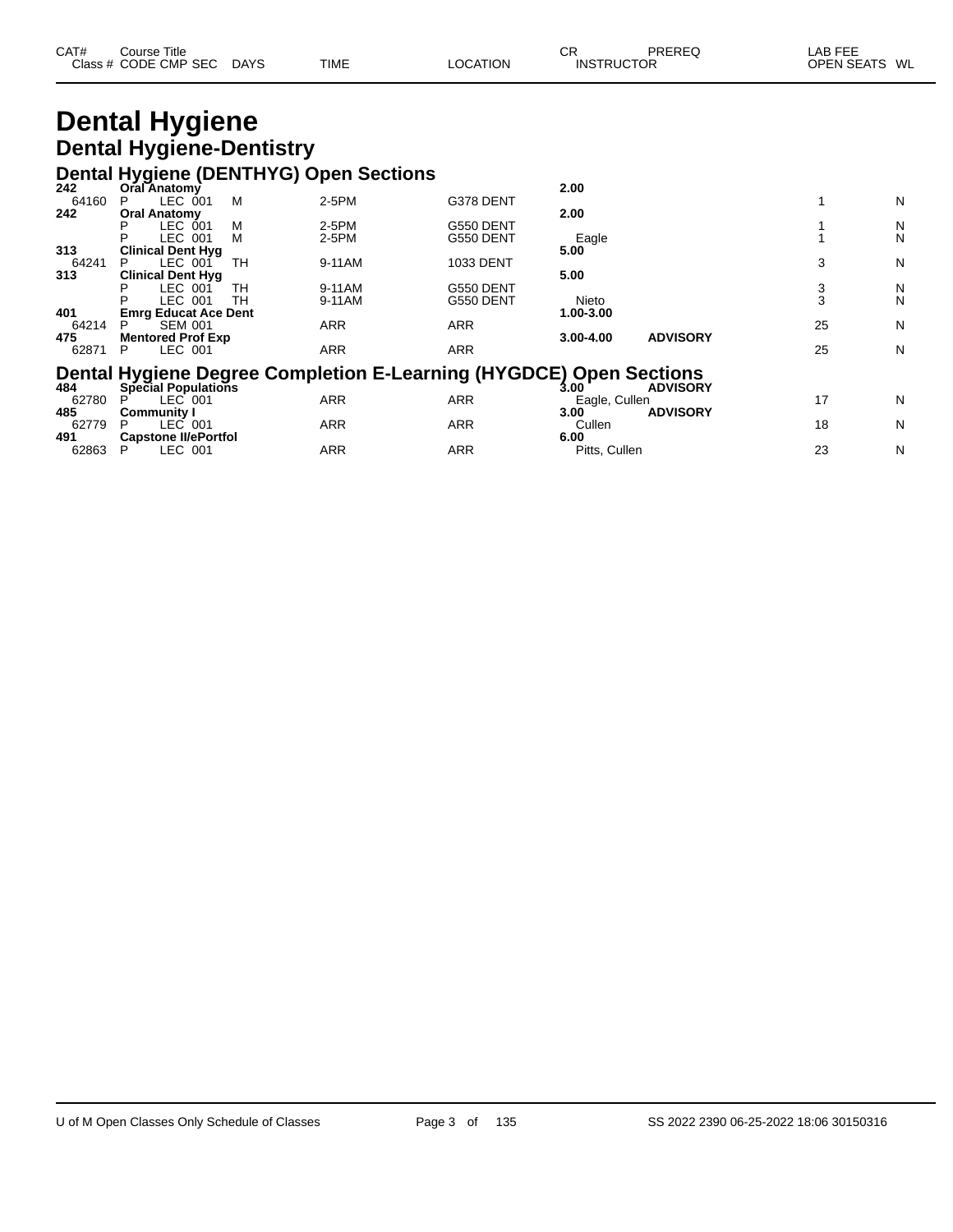| CAT# | ourse Titleٽ         |             |             |                 | Ωn<br>◡◚          | <b>PREREQ</b> | LAB FEE       |  |
|------|----------------------|-------------|-------------|-----------------|-------------------|---------------|---------------|--|
|      | Class # CODE CMP SEC | <b>DAYS</b> | <b>TIME</b> | <b>LOCATION</b> | <b>INSTRUCTOR</b> |               | OPEN SEATS WL |  |
|      |                      |             |             |                 |                   |               |               |  |

### **Dentistry School Of Dentistry**

|                           | <b>Dentistry (DENT) Open Sections</b>                       |     |            |                  |                                     |                              |              |   |
|---------------------------|-------------------------------------------------------------|-----|------------|------------------|-------------------------------------|------------------------------|--------------|---|
| 501A<br>64156             | Intro to Profession<br>P <sub>R</sub><br>LEC 001            |     | ARR        | ARR              | 1.00-2.00<br>Fitzgerald             | <b>ENFORCED</b>              | 90           | N |
| 601                       | <b>Dent Pharmacology II</b>                                 |     |            |                  | 1.00-3.00                           | <b>ENFORCED</b>              |              |   |
| 63082<br>601              | P R<br>LEC 001<br>TН<br>Dent Pharmacology II                |     | 8-10AM     | G378 DENT        | 1.00-3.00                           | <b>ENFORCED</b>              | 1            | N |
|                           | РR<br>LEC 001<br>TН                                         |     | 8-10AM     | G390 DENT        |                                     |                              | 1            | N |
|                           | ΡR<br>LEC 001<br>W                                          |     | 2-3PM      | G322 DENT        |                                     |                              | 1<br>1       | N |
| 603                       | P R<br>LEC 001<br>т<br><b>Treatment Planning</b>            |     | 11-1PM     | G005 DENT        | Iniguez-Lluhi<br>1.00               | <b>ENFORCED</b>              |              | N |
| 63092                     | P R<br>LEC 001                                              | MW  | 12-1PM     | G390 DENT        | Richards, Stefanac                  |                              | 2            | N |
| 610<br>63085              | <b>Appl Biomaterials II</b><br>P R<br>LEC 001               |     | $1-2PM$    | G005 DENT        | 1.00                                | <b>ENFORCED</b>              | 1            | N |
| 610                       | <b>Appl Biomaterials II</b>                                 |     |            |                  | 1.00                                | <b>ENFORCED</b>              |              |   |
| 620                       | P R<br>LEC 001<br>TН<br><b>Comprehensive Care Clinic</b>    |     | 10-11AM    | G005 DENT        | Kuroda, Kohn, Ma, Liu<br>0.00-10.00 | <b>ENFORCED</b>              | 1<br>38.00   | N |
| 64445                     | LAB 001<br>P R                                              | TTH | 11-130PM   | ARR              |                                     |                              | 1            | N |
| 620                       | <b>Comprehensive Care Clinic</b><br>LAB 001<br>P R          | TTH | 2-5PM      | ARR              | $0.00 - 10.00$<br>Van Tubergen      | <b>ENFORCED</b>              | 38.00<br>1   | N |
| 620A                      | <b>Oral Med/Radiology</b>                                   |     |            |                  | 0.00                                | <b>ENFORCED</b>              |              |   |
| 64446<br>620B             | P R<br>LAB 001<br><b>Periodontics</b>                       |     | ARR        | <b>ARR</b>       | <b>Benavides</b><br>0.00            | <b>ENFORCED</b>              | 1            | N |
| 64447                     | P R<br>LAB 001                                              |     | ARR        | ARR              | Richards, Ramadan                   |                              | 110          | N |
| 620C<br>64448             | <b>Restorative</b><br>P R<br>LAB 001                        |     | ARR        | <b>ARR</b>       | 0.00<br>Van Tubergen                | <b>ENFORCED</b>              | 110          | N |
| 625<br>63871              | <b>Selectives Pathway</b>                                   |     |            | G378 DENT        | $0.00 - 5.00$                       | <b>ENFORCED</b>              | 132          |   |
|                           | P R<br>LEC 002<br>TF<br>Supplemental Prof. Learning         |     | 8-11AM     |                  | Van Tubergen                        |                              |              | N |
| 64067 PR                  | LEC 004                                                     |     | <b>ARR</b> | <b>ARR</b>       | Inglehart                           |                              | 193          | N |
| Survey Design<br>63876 PR | LEC 006                                                     |     | ARR        | <b>ARR</b>       | Hamerink, Hamerink                  |                              | 175          | N |
| 63872 PR                  | On Campus Mini Rotations                                    |     | ARR        | <b>ARR</b>       |                                     |                              | 200          | N |
|                           | LEC 008<br>Off Campus Mini Rotations                        |     |            |                  | Hamerink, Hamerink                  |                              |              |   |
| 63873 PR                  | LEC 012                                                     |     | <b>ARR</b> | <b>ARR</b>       | Sweier                              |                              | 20           | N |
| 63874 PR                  | Leadership in Dentistry<br>LEC 014<br>TН                    |     | 1-1AM      | <b>ARR</b>       |                                     | Sweier, Mac Eachern, Pinsky, |              |   |
|                           | Constructing Effective Lit Rev                              |     |            |                  | Shannon                             |                              | 15           | N |
| 63875 PR                  | LEC 020<br>T                                                |     | 1-1AM      | <b>ARR</b>       | Kaigler, de Peralta                 |                              | 15           | N |
| 64124 PR                  | Clinical and Basic Sci Researc                              |     | <b>ARR</b> | <b>ARR</b>       |                                     |                              | 200          | N |
| <b>Dental Checklists</b>  | LEC 026                                                     |     |            |                  |                                     |                              |              |   |
| 625A<br>63086             | <b>Pathways - HC Delivery</b><br>P R<br><b>SEM 001</b>      |     | <b>ARR</b> | ARR              | $0.00 - 3.00$                       | <b>ENFORCED</b>              | 110          | N |
| 625B                      | Pathways - Research                                         |     |            |                  | $0.00 - 5.00$                       | <b>ENFORCED</b>              |              |   |
| 63093<br>625C             | <b>SEM 001</b><br>P R<br>Pathways - Leadership              |     | <b>ARR</b> | ARR              | Chiego Jr<br>$0.00 - 3.00$          |                              | 35           | N |
| 63087                     | <b>SEM 001</b><br>P                                         |     | ARR        | ARR              |                                     |                              | 48           | N |
| 6251<br>63959             | <b>D2 Pathways Immersion</b><br>P R<br><b>PSI 001</b><br>TF |     | 8-11AM     | <b>ARR</b>       | $0.00 - 2.00$<br>Chiego Jr          | <b>ENFORCED</b>              | 24           | N |
| 629                       | <b>Clinical Foundations III</b>                             |     |            |                  | 0.00-10.00                          | <b>ENFORCED</b>              |              |   |
| 63099<br>635              | P R<br>LEC 001<br><b>Behav Sci Practicum</b>                |     | <b>ARR</b> | <b>ARR</b>       | Snyder<br>0.50                      | <b>ENFORCED</b>              | 110          | N |
| 63080                     | P R<br>LEC 001<br>M                                         |     | $2-3PM$    | G390 DENT        | Inglehart, Richards                 |                              | $\mathbf{1}$ | N |
| 638<br>63083              | <b>Cardiovascular Syst</b><br>P R LEC 001 MWF               |     | $1-3PM$    | G005 DENT        | 3.00-3.50<br>Tindle                 | <b>ENFORCED</b>              | $\mathbf{1}$ | N |
| 639                       | <b>Respiratory System</b>                                   |     |            |                  | 2.00-2.50                           | <b>ENFORCED</b>              |              |   |
| 63084<br>640              | PR.<br>LEC 001<br><b>GI System</b>                          | MWF | 3-5PM      | <b>G005 DENT</b> | Danciu<br>2.00-3.00                 | <b>ENFORCED</b>              | $\mathbf{1}$ | N |
| 64443                     | PR LEC 001                                                  |     | ARR        | ARR              | Sweier                              |                              | 110          | N |
| 644<br>64444              | <b>GU System</b><br>PR LEC 001                              |     | <b>ARR</b> | ARR              | 2.00-4.00<br>Tindle                 | <b>ENFORCED</b>              | 110          | N |
| 645                       | <b>Pediatric Dentistry</b>                                  |     |            |                  | $0.00 - 2.00$                       | <b>ENFORCED</b>              | 100.00       |   |
| 65269<br>647              | PR.<br>LEC 002<br><b>ITDP: Oral Path/Med</b>                |     | <b>ARR</b> | ARR              | 1.00-5.00                           |                              | 110          | N |
| 62282                     | P<br><b>SEM 001</b>                                         |     | ARR        | ARR              | <b>Edwards</b>                      |                              | 8            | N |
| 648<br>62283              | <b>ITDP: Oral Surgery</b><br><b>SEM 001</b><br>P            |     | <b>ARR</b> | ARR              | 1.00-5.00<br>Hita                   |                              | 8            | N |
| 650                       | <b>Perio Therapy II</b>                                     |     |            |                  | $0.50 - 1.00$                       | <b>ENFORCED</b>              |              |   |
| 65254<br>676A             | <b>PR LEC 002</b><br><b>EE Educational Theory</b>           |     | <b>ARR</b> | ARR              | 0.75                                | <b>ENFORCED</b>              | 110          | N |
| 64193                     | <b>PR LEC 001</b>                                           |     | <b>ARR</b> | ARR              | Richards                            |                              | 22           | N |
| 676B                      | <b>EE Part B: Lecture</b>                                   |     |            |                  | 0.25                                | <b>ENFORCED</b>              |              |   |

U of M Open Classes Only Schedule of Classes Page 4 of 135 SS 2022 2390 06-25-2022 18:06 30150316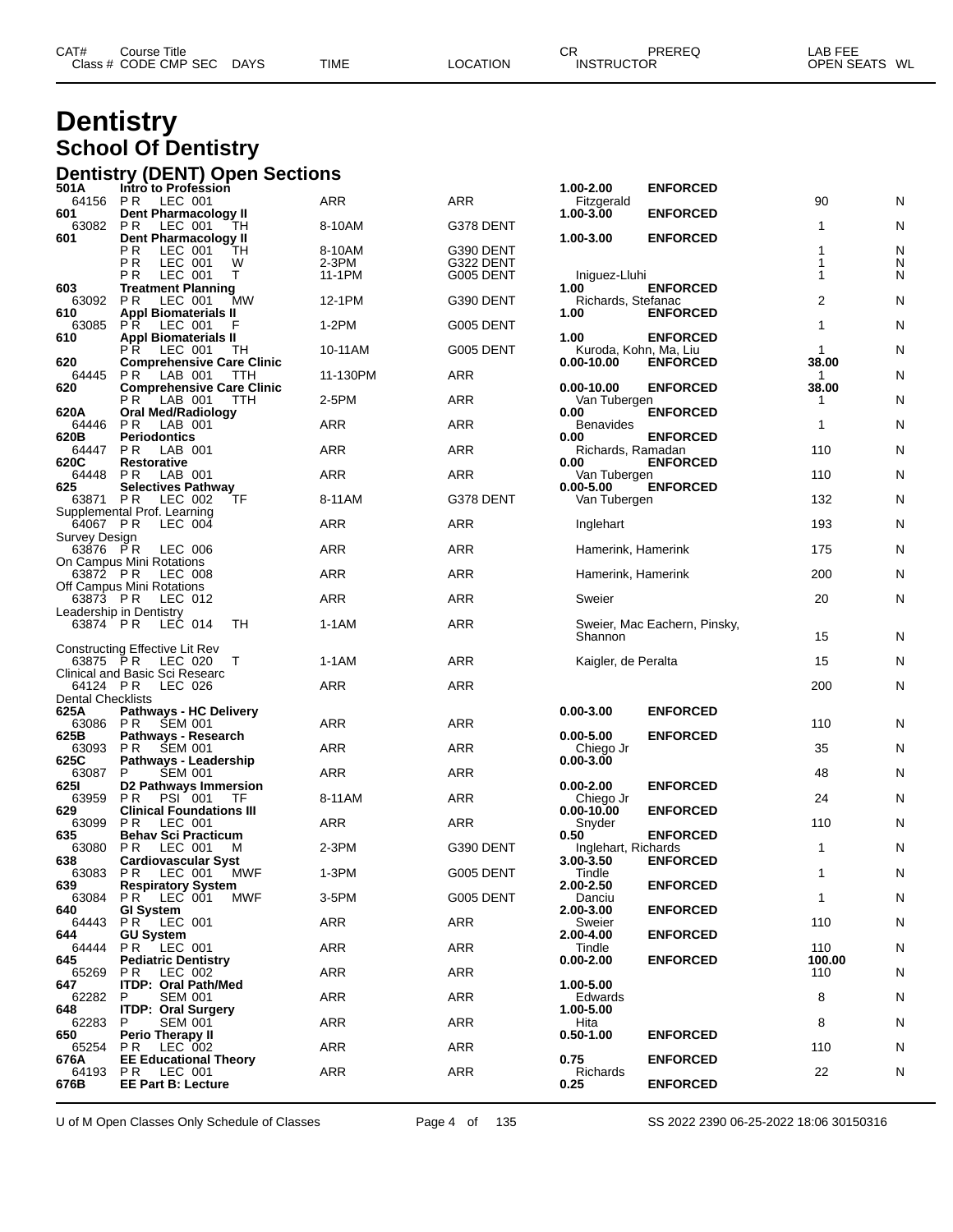| CAT#                   | Course Title<br>Class # CODE CMP SEC DAYS                          | TIME              | <b>LOCATION</b>          | CR<br><b>INSTRUCTOR</b>                     | PREREQ                    | LAB FEE<br>OPEN SEATS WL |        |
|------------------------|--------------------------------------------------------------------|-------------------|--------------------------|---------------------------------------------|---------------------------|--------------------------|--------|
|                        | 64166 PR LEC 001                                                   | ARR               | ARR                      | Richards                                    |                           | 25                       | N      |
| 702<br>64883           | <b>Medical Emergencies</b><br>LEC 001<br>PR.<br>W                  | 4-5PM             | G390 DENT                | $0.00 - 10.00$<br><b>Zupelari Goncalves</b> | <b>ENFORCED</b>           | 3                        | N      |
| 703                    | <b>Special Care Dentistry-HD</b>                                   |                   |                          | 1.00-2.00                                   | <b>ENFORCED</b>           |                          |        |
| 63534<br>706           | PR.<br>LEC 001<br><b>Oral Health Education</b>                     | ARR               | <b>ARR</b>               | Munz<br>0.50                                | <b>ENFORCED</b>           | 3                        | N      |
| 63720<br>707           | PR.<br><b>SMA 001</b><br><b>Patient with Orofacial Pain</b>        | ARR               | ARR                      | $0.50 - 2.00$                               | <b>ENFORCED</b>           | 120                      | N      |
| 64449                  | LEC 001<br>P <sub>R</sub>                                          | <b>ARR</b>        | <b>ARR</b>               |                                             |                           | 115                      | N      |
| 717<br>64450           | <b>Fixed Prosthodontics</b><br>PR.<br>LEC 001<br>TН                | 9-10AM            | G390 DENT                | 1.00-10.00<br>Li                            | <b>ENFORCED</b>           | 3                        | N      |
| 717                    | <b>Fixed Prosthodontics</b><br>LEC 001<br>P R<br>W                 | 2-3PM             | G390 DENT                | 1.00-10.00                                  | <b>ENFORCED</b>           | 3                        | N      |
| 720                    | <b>Comprehensive Care Clinic</b>                                   |                   |                          | $0.00 - 10.00$                              | <b>ENFORCED</b>           | 75.00                    |        |
| 62789<br>62855         | LAB 001<br>P <sub>R</sub><br>PR.<br>LAB 002                        | <b>ARR</b><br>ARR | <b>ARR</b><br><b>ARR</b> | Heys<br>Heys                                |                           | 130<br>3                 | N<br>N |
| 720A<br>62790          | <b>Periodontics</b><br>PR.<br>LAB 001                              | ARR               | <b>ARR</b>               | $0.00 - 10.00$<br>Richards, Heys, Wang      | <b>ENFORCED</b>           | 3                        | N      |
| 62856                  | PR.<br>LAB 002                                                     | ARR               | <b>ARR</b>               | Heys                                        |                           | 110                      | N      |
| 720B<br>62791          | <b>Operative</b><br>PR.<br>LAB 001                                 | <b>ARR</b>        | <b>ARR</b>               | $0.00 - 10.00$<br>Rocha Maia, Heys          | <b>ENFORCED</b>           | 3                        | N      |
| 62857<br>720C          | PR.<br>LAB 002<br><b>Prosthodontics</b>                            | ARR               | ARR                      | Heys<br>$0.00 - 10.00$                      | <b>ENFORCED</b>           | 110                      | N      |
| 62858                  | LAB 002<br>P R                                                     | ARR               | <b>ARR</b>               | Heys                                        |                           | 110                      | N      |
| 725<br>64877 PR        | <b>Selectives Pathway</b><br>LEC 019                               | ARR               | <b>ARR</b>               | 0.00-5.00<br>Salzmann                       | <b>ENFORCED</b>           | 245                      | N      |
| D3 Pediatric Dentistry | LEC 022                                                            | ARR               | <b>ARR</b>               | Mendonca                                    |                           | 219                      | N      |
| 64457 PR<br>64061      | P R<br>LEC 002                                                     | <b>ARR</b>        | <b>ARR</b>               | Van Tubergen                                |                           | 250                      | N      |
| 64066 PR               | Complete Denture Lab<br>LEC 004                                    | ARR               | <b>ARR</b>               | Hamerink, Hamerink                          |                           | 250                      | N      |
| Dental Ceramics Lab    |                                                                    |                   |                          |                                             |                           |                          |        |
| 64068 PR               | LEC 006<br>Implant Planning and Fab Lab                            | ARR               | <b>ARR</b>               | Hamerink, Hamerink                          |                           | 250                      | N      |
| 64069 PR               | LEC 012<br>D3 Special Projects in CBCE                             | ARR               | <b>ARR</b>               | Hamerink                                    |                           | 244                      | N      |
|                        | 64070 PR LEC 014                                                   | ARR               | <b>ARR</b>               | Chiego Jr                                   |                           | 250                      | N      |
| 64071 PR               | Dental Pulp and Pulp Responses<br>LEC 016                          | <b>ARR</b>        | <b>ARR</b>               |                                             | Marti, Aronovich, LaBanc, |                          |        |
|                        | Intermaxillary Fixation Appl                                       |                   |                          | Skouteris                                   |                           | 250                      | N      |
| 64072 PR               | LEC 018                                                            | ARR               | <b>ARR</b>               |                                             |                           | 240                      | N      |
| 725A                   | TMD, Sleep Bruxism and Occ<br><b>Pathways-HCD</b>                  |                   |                          | 2.00                                        | <b>ENFORCED</b>           |                          |        |
| 63164 PR<br>725B       | <b>SEM 001</b><br>Pathways-Reseaarch                               | ARR               | <b>ARR</b>               | de Peralta, Hamerink<br>2.00                | <b>ENFORCED</b>           | 110                      | N      |
| 63165                  | ŠEM 001<br>P R                                                     | ARR               | <b>ARR</b>               | Chiego Jr                                   |                           | 110                      | N      |
| 725C                   | Pathways-Leadership<br>63166 PR SEM 001                            | <b>ARR</b>        | <b>ARR</b>               | 2.00<br>Sweier, Pinsky                      | <b>ENFORCED</b>           | 110                      | N      |
| 725I                   | <b>Immersion Pathway</b><br>64062 PR LEC 001                       | ARR               | ARR                      | $0.00 - 2.00$<br>Chiego Jr                  | <b>ÉNFORCED</b>           | 67                       | N      |
| 729                    | <b>Clinical Foundations III: ITDP</b>                              |                   |                          | 1.00-2.50                                   | <b>ENFORCED</b>           | 535.00                   |        |
| 63535<br>730           | PR.<br>LAB 001<br>MТ<br><b>Head &amp; Neck Anat</b>                | 8-11AM            | G340 DENT                | Saglik, Bak<br>1.00                         | <b>ENFORCED</b>           | 5                        | N      |
| 63592<br>730           | <b>PR LEC 001</b><br>W<br><b>Head &amp; Neck Anat</b>              | 10-11AM           | G005 DENT                | <b>Brzezinski</b><br>1.00                   | <b>ENFORCED</b>           | 3                        | N      |
|                        | P R<br>LEC 001<br>T                                                | 8-10AM            | ARR                      |                                             |                           | 3                        | N      |
| 732<br>64452           | <b>Adv. Operative Dent</b><br>LEC 001<br>PR.                       | ARR               | ARR                      | 1.00                                        | <b>ENFORCED</b>           | 130                      | N      |
| 737<br>63081           | <b>Preclinical Endodont</b><br>PR.<br>LAB 001                      | 8-9AM             | G340 DENT                | 1.50-3.50                                   | <b>ENFORCED</b>           | 400.00<br>3              | N      |
| 737                    | <b>Preclinical Endodont</b>                                        |                   |                          | 1.50-3.50                                   | <b>ENFORCED</b>           | 400.00                   |        |
|                        | LAB 001<br>P R<br>F<br>ΡR<br>F<br>LAB 001                          | 9-12PM<br>9-12PM  | G340 DENT<br>G360 DENT   |                                             |                           | 3<br>3                   | N<br>N |
|                        | ΡR<br>LAB 001<br>W<br>РR<br>W                                      | 2-5PM<br>$1-2PM$  | G340 DENT                |                                             |                           | $\overline{3}$<br>3      | N      |
|                        | LAB 001<br>РR<br>LAB 001<br>W                                      | 2-5PM             | G360 DENT<br>G360 DENT   | Bauer, McDonald                             |                           | 3                        | N<br>N |
| 737A<br>63603          | <b>Preclinical Endodontics lecture</b><br>P R<br>LEC 001<br>E      | 8-9AM             | G390 DENT                | 1.00-3.00                                   | <b>ENFORCED</b>           | 3                        | N      |
| 737A                   | <b>Preclinical Endodontics lecture</b>                             |                   |                          | 1.00-3.00                                   | <b>ENFORCED</b>           |                          |        |
| 740                    | P R<br>LEC 001<br>W<br><b>Clinical Rotation - Oral Surgery</b>     | $1-2PM$           | G390 DENT                | Bauer, McDonald<br>3.00                     | <b>ENFORCED</b>           | 3                        | N      |
| 62205<br>743B          | PR.<br>LAB 001<br><b>Clinical Rotation: Pediatric</b>              | ARR               | ARR                      | Zupelari Goncalves<br>2.00                  |                           | $\mathbf{1}$             | N      |
| 62850                  | LAB 001<br>P                                                       | ARR               | ARR                      |                                             |                           | 25                       | N      |
| 747<br>61936           | <b>Pediatric Dentistry</b><br>W<br>LEC 001<br>P.                   | 8-10AM            | G378 DENT                | 1.00-5.00<br>Salzmann                       |                           | 3                        | N      |
| 749<br>63591           | <b>Adv Concepts in Clinical Perio</b><br>P <sub>R</sub><br>CLL 001 | ARR               | ARR                      | 1.00                                        | <b>ENFORCED</b>           | 110                      | N      |
|                        |                                                                    |                   |                          |                                             |                           |                          |        |

U of M Open Classes Only Schedule of Classes Page 5 of 135 SS 2022 2390 06-25-2022 18:06 30150316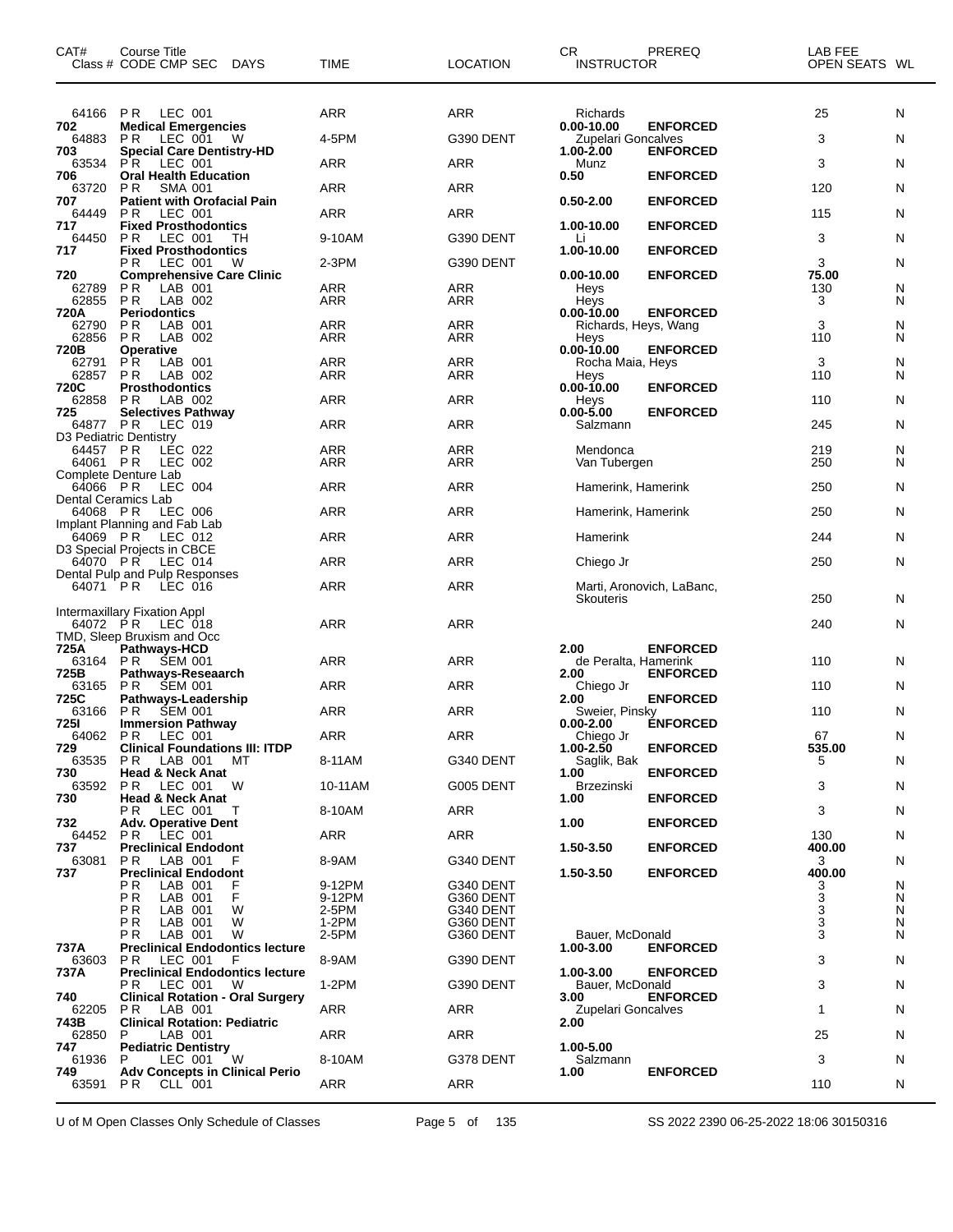| <b>ENFORCED</b><br>751<br>Oral Surgery elective I<br>1.00-2.00<br><b>ARR</b><br><b>ARR</b><br>63834<br>N<br><b>PR</b> CLN 001<br>Sung, Ward, Bonine<br>25<br>776C<br><b>EE Part C: Preclinic</b><br><b>ENFORCED</b><br>0.25<br>LEC 001<br><b>ARR</b><br>ARR<br>N<br>64167 PR<br>Richards<br>23<br><b>Advanced Periodon</b><br><b>ENFORCED</b><br>800<br>1.00<br><b>ARR</b><br>63477 PR<br>CAS 001<br>ARR<br>McCauley<br>25<br>N<br><b>Selectives Pathway</b><br><b>ENFORCED</b><br>825<br>$0.00 - 5.00$<br><b>ARR</b><br><b>ARR</b><br>N<br>64700 PR<br><b>CLN 006</b><br>25<br>Fitzgerald<br>23<br>64875 PR<br>CLN 015<br>ARR<br>ARR<br>N<br>Salzmann<br>Advanced Pediatric Dentistry<br><b>ARR</b><br><b>ARR</b><br>N<br>64876 PR<br><b>CLN 017</b><br>25<br>23<br>64168 PR<br>CLN 002<br>ARR<br>ARR<br>Van Tubergen<br>N<br>D4 Special Projects in CBCCE<br>825A<br>Pathways-HCD<br>$0.00 - 2.00$<br><b>ENFORCED</b><br>N<br>63540 PR<br>SEM 001<br>ARR<br>ARR<br>de Peralta<br>100<br><b>ENFORCED</b><br>825B<br>Pathways-Research<br>$0.00 - 2.00$<br><b>ARR</b><br>ARR<br>N<br>63541 PR<br>100<br>SEM 001<br>Chiego Jr<br><b>ENFORCED</b><br>825C<br>Pathways-Leadership<br>$0.00 - 2.00$<br>63542 PR SEM 001<br><b>ARR</b><br>ARR<br>N<br>100<br>Sweier<br>825I<br><b>ENFORCED</b><br><b>Immersion Pathway</b><br>$0.00 - 2.00$<br>ARR<br>N<br>64169<br>P R<br><b>RES 001</b><br>ARR<br>60<br>Chiego Jr<br><b>Oral Surgery</b><br>840<br>1.00<br>ARR<br>ARR<br>N<br>62201<br>P<br>LAB 001<br>16<br>Munz, Zupelari Goncalves<br><b>ENFORCED</b><br>841<br><b>Hospital Dentistry D4 Elective</b><br>2.00<br>PR.<br><b>ARR</b><br>ARR<br>N<br>63968<br>CLN 001<br>100<br>Munz, Bedair, Chang<br><b>Oral Surgery Elective II</b><br><b>ENFORCED</b><br>851<br>1.00-2.00<br><b>ARR</b><br>ARR<br>N<br>63833<br>P R<br>CLN 001<br>19<br>Zupelari Goncalves, Moe<br><b>ENFORCED</b><br>855<br><b>Professionalism &amp; Practice</b><br>0.00<br>$\mathsf{N}$<br><b>ARR</b><br>ARR<br>3<br>63479<br>P R<br>SEM 001<br>Fitzgerald<br><b>CBCCE</b><br><b>ENFORCED</b><br>857<br>4.00<br>63162 PR<br>FLD 001<br><b>ARR</b><br>ARR<br>Hamerink, Hoelscher,<br>2<br>N<br>Fitzgerald<br><b>Curr Practical Prict</b><br>998<br>1.00<br><b>SEM 001</b><br><b>ARR</b><br>ARR<br>Woolfolk<br>2<br>N<br>62326 P<br><b>Dental Education (DENTED) Open Sections</b><br>632<br>Leadership&Admin<br>3.00<br><b>ENFORCED</b><br>63590 PR LEC 001<br><b>ARR</b><br><b>ARR</b><br>$\mathsf{N}$<br>23<br>Kiser<br><b>Dental Hygiene (DHYGRACK) Open Sections</b><br>680<br><b>Hith Promo Dis Prev</b><br>1.00-3.00<br><b>ENFORCED</b><br>PDR LEC 001<br><b>ARR</b><br>ARR<br>63539<br>25<br>N<br>Kiser<br>682<br><b>Sem Dentl Hyg</b><br>2.00<br>ARR<br>ARR<br>N<br>60862<br><b>SEM 001</b><br>12<br>P.<br>1.00-3.00<br>689<br><b>Educ Cpts &amp; Strat</b><br><b>ARR</b><br>63532 PD<br>LEC 001<br><b>ARR</b><br>30<br>N<br>Foster<br><b>Endodontics (ENDODONT) Open Sections</b><br>651<br><b>Preclin Grad Endo</b><br>5.00<br><b>ARR</b><br>$\mathsf{N}$<br>64456 P<br>ARR<br>10<br>LAB 001<br><b>Clin Endodontics</b><br>1.00-4.00<br>652<br>ARR<br><b>ARR</b><br>N<br>60863<br>7<br>P.<br>LAB 001<br>McDonald<br>653<br><b>Sem-Endodontics</b><br>1.00-2.00<br>ARR<br>1-4PM<br>McDonald<br>20<br>N<br>63777<br>P<br><b>SEM 101</b><br>TН<br>654<br>1.00-2.00<br><b>Biol Basis for Endo</b><br>N<br>63722<br>1-4PM<br>G005 DENT<br>P<br><b>SEM 001</b><br>ТH<br>17<br>654<br>1.00-2.00<br><b>Biol Basis for Endo</b><br>1-4PM<br>N<br><b>SEM 001</b><br>G550 DENT<br>TН<br>17<br>1-4PM<br>Р<br><b>SEM 001</b><br>ТH<br>G550 DENT<br>McDonald<br>17<br>N<br>655<br>Endo Research<br>1.00-3.00<br>ARR<br>N<br>$IND +$<br>ARR<br>17<br>659<br><b>Current Lit Review</b><br>1.00-4.00<br>8-10AM<br>G580 DENT<br>McDonald<br>N<br>60864<br>P<br><b>SEM 001</b><br>M<br>4<br>660<br>Case Pres & Treat<br>1.00-4.00<br>1-3PM<br>G536 DENT<br>N<br>60865<br>P<br>SEM 001<br>McDonald<br>4<br>661<br>Pharmacology&Medicn<br>1.00<br><b>ARR</b><br>N<br><b>SEM 001</b><br>ARR<br>64455 P<br>30<br><b>Oral Biology (ORALBIOL) Open Sections</b><br><b>ADVISORY</b><br><b>Stat Meth Oral Biol</b><br>678<br>1.00-3.00<br>60866 P<br><b>SEM 001</b><br>ARR<br>ARR<br>N<br>20<br><b>Oral Diagnosis (ORALDIAG) Open Sections</b><br>661<br><b>Clinical Oral Diag</b><br>1.00-6.00<br>ARR<br>LAB 001<br>ARR<br>N<br>60870<br>P<br>20<br>1.00<br>665<br>Rad-Hyg-Radiography<br><b>ARR</b><br>N<br>ARR<br>60871 P<br><b>SEM 001</b><br>30<br><b>Oral Health Sciences (ORALHEAL) Open Sections</b> | CAT# | Course Title<br>Class # CODE CMP SEC DAYS | <b>TIME</b> | <b>LOCATION</b> | CR.<br>PREREQ<br><b>INSTRUCTOR</b> | LAB FEE<br>OPEN SEATS WL |  |
|----------------------------------------------------------------------------------------------------------------------------------------------------------------------------------------------------------------------------------------------------------------------------------------------------------------------------------------------------------------------------------------------------------------------------------------------------------------------------------------------------------------------------------------------------------------------------------------------------------------------------------------------------------------------------------------------------------------------------------------------------------------------------------------------------------------------------------------------------------------------------------------------------------------------------------------------------------------------------------------------------------------------------------------------------------------------------------------------------------------------------------------------------------------------------------------------------------------------------------------------------------------------------------------------------------------------------------------------------------------------------------------------------------------------------------------------------------------------------------------------------------------------------------------------------------------------------------------------------------------------------------------------------------------------------------------------------------------------------------------------------------------------------------------------------------------------------------------------------------------------------------------------------------------------------------------------------------------------------------------------------------------------------------------------------------------------------------------------------------------------------------------------------------------------------------------------------------------------------------------------------------------------------------------------------------------------------------------------------------------------------------------------------------------------------------------------------------------------------------------------------------------------------------------------------------------------------------------------------------------------------------------------------------------------------------------------------------------------------------------------------------------------------------------------------------------------------------------------------------------------------------------------------------------------------------------------------------------------------------------------------------------------------------------------------------------------------------------------------------------------------------------------------------------------------------------------------------------------------------------------------------------------------------------------------------------------------------------------------------------------------------------------------------------------------------------------------------------------------------------------------------------------------------------------------------------------------------------------------------------------------------------------------------------------------------------------------------------------------------------------------------------------------------------------------------------------------------------------------------------------------------------------------------------------------------------------------------------------------------------------------------------------------------------------------------------------------------------------------------------------------------------------------------------------------------------------------------------------------------------------------------------------------------------------------------------------------------------------------------------------------------------------------------------------------------------------------------------------------------------------------------------------------------------------------------------|------|-------------------------------------------|-------------|-----------------|------------------------------------|--------------------------|--|
|                                                                                                                                                                                                                                                                                                                                                                                                                                                                                                                                                                                                                                                                                                                                                                                                                                                                                                                                                                                                                                                                                                                                                                                                                                                                                                                                                                                                                                                                                                                                                                                                                                                                                                                                                                                                                                                                                                                                                                                                                                                                                                                                                                                                                                                                                                                                                                                                                                                                                                                                                                                                                                                                                                                                                                                                                                                                                                                                                                                                                                                                                                                                                                                                                                                                                                                                                                                                                                                                                                                                                                                                                                                                                                                                                                                                                                                                                                                                                                                                                                                                                                                                                                                                                                                                                                                                                                                                                                                                                                                                                                |      |                                           |             |                 |                                    |                          |  |
|                                                                                                                                                                                                                                                                                                                                                                                                                                                                                                                                                                                                                                                                                                                                                                                                                                                                                                                                                                                                                                                                                                                                                                                                                                                                                                                                                                                                                                                                                                                                                                                                                                                                                                                                                                                                                                                                                                                                                                                                                                                                                                                                                                                                                                                                                                                                                                                                                                                                                                                                                                                                                                                                                                                                                                                                                                                                                                                                                                                                                                                                                                                                                                                                                                                                                                                                                                                                                                                                                                                                                                                                                                                                                                                                                                                                                                                                                                                                                                                                                                                                                                                                                                                                                                                                                                                                                                                                                                                                                                                                                                |      |                                           |             |                 |                                    |                          |  |
|                                                                                                                                                                                                                                                                                                                                                                                                                                                                                                                                                                                                                                                                                                                                                                                                                                                                                                                                                                                                                                                                                                                                                                                                                                                                                                                                                                                                                                                                                                                                                                                                                                                                                                                                                                                                                                                                                                                                                                                                                                                                                                                                                                                                                                                                                                                                                                                                                                                                                                                                                                                                                                                                                                                                                                                                                                                                                                                                                                                                                                                                                                                                                                                                                                                                                                                                                                                                                                                                                                                                                                                                                                                                                                                                                                                                                                                                                                                                                                                                                                                                                                                                                                                                                                                                                                                                                                                                                                                                                                                                                                |      |                                           |             |                 |                                    |                          |  |
|                                                                                                                                                                                                                                                                                                                                                                                                                                                                                                                                                                                                                                                                                                                                                                                                                                                                                                                                                                                                                                                                                                                                                                                                                                                                                                                                                                                                                                                                                                                                                                                                                                                                                                                                                                                                                                                                                                                                                                                                                                                                                                                                                                                                                                                                                                                                                                                                                                                                                                                                                                                                                                                                                                                                                                                                                                                                                                                                                                                                                                                                                                                                                                                                                                                                                                                                                                                                                                                                                                                                                                                                                                                                                                                                                                                                                                                                                                                                                                                                                                                                                                                                                                                                                                                                                                                                                                                                                                                                                                                                                                |      |                                           |             |                 |                                    |                          |  |
|                                                                                                                                                                                                                                                                                                                                                                                                                                                                                                                                                                                                                                                                                                                                                                                                                                                                                                                                                                                                                                                                                                                                                                                                                                                                                                                                                                                                                                                                                                                                                                                                                                                                                                                                                                                                                                                                                                                                                                                                                                                                                                                                                                                                                                                                                                                                                                                                                                                                                                                                                                                                                                                                                                                                                                                                                                                                                                                                                                                                                                                                                                                                                                                                                                                                                                                                                                                                                                                                                                                                                                                                                                                                                                                                                                                                                                                                                                                                                                                                                                                                                                                                                                                                                                                                                                                                                                                                                                                                                                                                                                |      |                                           |             |                 |                                    |                          |  |
|                                                                                                                                                                                                                                                                                                                                                                                                                                                                                                                                                                                                                                                                                                                                                                                                                                                                                                                                                                                                                                                                                                                                                                                                                                                                                                                                                                                                                                                                                                                                                                                                                                                                                                                                                                                                                                                                                                                                                                                                                                                                                                                                                                                                                                                                                                                                                                                                                                                                                                                                                                                                                                                                                                                                                                                                                                                                                                                                                                                                                                                                                                                                                                                                                                                                                                                                                                                                                                                                                                                                                                                                                                                                                                                                                                                                                                                                                                                                                                                                                                                                                                                                                                                                                                                                                                                                                                                                                                                                                                                                                                |      |                                           |             |                 |                                    |                          |  |
|                                                                                                                                                                                                                                                                                                                                                                                                                                                                                                                                                                                                                                                                                                                                                                                                                                                                                                                                                                                                                                                                                                                                                                                                                                                                                                                                                                                                                                                                                                                                                                                                                                                                                                                                                                                                                                                                                                                                                                                                                                                                                                                                                                                                                                                                                                                                                                                                                                                                                                                                                                                                                                                                                                                                                                                                                                                                                                                                                                                                                                                                                                                                                                                                                                                                                                                                                                                                                                                                                                                                                                                                                                                                                                                                                                                                                                                                                                                                                                                                                                                                                                                                                                                                                                                                                                                                                                                                                                                                                                                                                                |      |                                           |             |                 |                                    |                          |  |
|                                                                                                                                                                                                                                                                                                                                                                                                                                                                                                                                                                                                                                                                                                                                                                                                                                                                                                                                                                                                                                                                                                                                                                                                                                                                                                                                                                                                                                                                                                                                                                                                                                                                                                                                                                                                                                                                                                                                                                                                                                                                                                                                                                                                                                                                                                                                                                                                                                                                                                                                                                                                                                                                                                                                                                                                                                                                                                                                                                                                                                                                                                                                                                                                                                                                                                                                                                                                                                                                                                                                                                                                                                                                                                                                                                                                                                                                                                                                                                                                                                                                                                                                                                                                                                                                                                                                                                                                                                                                                                                                                                |      |                                           |             |                 |                                    |                          |  |
|                                                                                                                                                                                                                                                                                                                                                                                                                                                                                                                                                                                                                                                                                                                                                                                                                                                                                                                                                                                                                                                                                                                                                                                                                                                                                                                                                                                                                                                                                                                                                                                                                                                                                                                                                                                                                                                                                                                                                                                                                                                                                                                                                                                                                                                                                                                                                                                                                                                                                                                                                                                                                                                                                                                                                                                                                                                                                                                                                                                                                                                                                                                                                                                                                                                                                                                                                                                                                                                                                                                                                                                                                                                                                                                                                                                                                                                                                                                                                                                                                                                                                                                                                                                                                                                                                                                                                                                                                                                                                                                                                                |      |                                           |             |                 |                                    |                          |  |
|                                                                                                                                                                                                                                                                                                                                                                                                                                                                                                                                                                                                                                                                                                                                                                                                                                                                                                                                                                                                                                                                                                                                                                                                                                                                                                                                                                                                                                                                                                                                                                                                                                                                                                                                                                                                                                                                                                                                                                                                                                                                                                                                                                                                                                                                                                                                                                                                                                                                                                                                                                                                                                                                                                                                                                                                                                                                                                                                                                                                                                                                                                                                                                                                                                                                                                                                                                                                                                                                                                                                                                                                                                                                                                                                                                                                                                                                                                                                                                                                                                                                                                                                                                                                                                                                                                                                                                                                                                                                                                                                                                |      |                                           |             |                 |                                    |                          |  |
|                                                                                                                                                                                                                                                                                                                                                                                                                                                                                                                                                                                                                                                                                                                                                                                                                                                                                                                                                                                                                                                                                                                                                                                                                                                                                                                                                                                                                                                                                                                                                                                                                                                                                                                                                                                                                                                                                                                                                                                                                                                                                                                                                                                                                                                                                                                                                                                                                                                                                                                                                                                                                                                                                                                                                                                                                                                                                                                                                                                                                                                                                                                                                                                                                                                                                                                                                                                                                                                                                                                                                                                                                                                                                                                                                                                                                                                                                                                                                                                                                                                                                                                                                                                                                                                                                                                                                                                                                                                                                                                                                                |      |                                           |             |                 |                                    |                          |  |
|                                                                                                                                                                                                                                                                                                                                                                                                                                                                                                                                                                                                                                                                                                                                                                                                                                                                                                                                                                                                                                                                                                                                                                                                                                                                                                                                                                                                                                                                                                                                                                                                                                                                                                                                                                                                                                                                                                                                                                                                                                                                                                                                                                                                                                                                                                                                                                                                                                                                                                                                                                                                                                                                                                                                                                                                                                                                                                                                                                                                                                                                                                                                                                                                                                                                                                                                                                                                                                                                                                                                                                                                                                                                                                                                                                                                                                                                                                                                                                                                                                                                                                                                                                                                                                                                                                                                                                                                                                                                                                                                                                |      |                                           |             |                 |                                    |                          |  |
|                                                                                                                                                                                                                                                                                                                                                                                                                                                                                                                                                                                                                                                                                                                                                                                                                                                                                                                                                                                                                                                                                                                                                                                                                                                                                                                                                                                                                                                                                                                                                                                                                                                                                                                                                                                                                                                                                                                                                                                                                                                                                                                                                                                                                                                                                                                                                                                                                                                                                                                                                                                                                                                                                                                                                                                                                                                                                                                                                                                                                                                                                                                                                                                                                                                                                                                                                                                                                                                                                                                                                                                                                                                                                                                                                                                                                                                                                                                                                                                                                                                                                                                                                                                                                                                                                                                                                                                                                                                                                                                                                                |      |                                           |             |                 |                                    |                          |  |
|                                                                                                                                                                                                                                                                                                                                                                                                                                                                                                                                                                                                                                                                                                                                                                                                                                                                                                                                                                                                                                                                                                                                                                                                                                                                                                                                                                                                                                                                                                                                                                                                                                                                                                                                                                                                                                                                                                                                                                                                                                                                                                                                                                                                                                                                                                                                                                                                                                                                                                                                                                                                                                                                                                                                                                                                                                                                                                                                                                                                                                                                                                                                                                                                                                                                                                                                                                                                                                                                                                                                                                                                                                                                                                                                                                                                                                                                                                                                                                                                                                                                                                                                                                                                                                                                                                                                                                                                                                                                                                                                                                |      |                                           |             |                 |                                    |                          |  |
|                                                                                                                                                                                                                                                                                                                                                                                                                                                                                                                                                                                                                                                                                                                                                                                                                                                                                                                                                                                                                                                                                                                                                                                                                                                                                                                                                                                                                                                                                                                                                                                                                                                                                                                                                                                                                                                                                                                                                                                                                                                                                                                                                                                                                                                                                                                                                                                                                                                                                                                                                                                                                                                                                                                                                                                                                                                                                                                                                                                                                                                                                                                                                                                                                                                                                                                                                                                                                                                                                                                                                                                                                                                                                                                                                                                                                                                                                                                                                                                                                                                                                                                                                                                                                                                                                                                                                                                                                                                                                                                                                                |      |                                           |             |                 |                                    |                          |  |
|                                                                                                                                                                                                                                                                                                                                                                                                                                                                                                                                                                                                                                                                                                                                                                                                                                                                                                                                                                                                                                                                                                                                                                                                                                                                                                                                                                                                                                                                                                                                                                                                                                                                                                                                                                                                                                                                                                                                                                                                                                                                                                                                                                                                                                                                                                                                                                                                                                                                                                                                                                                                                                                                                                                                                                                                                                                                                                                                                                                                                                                                                                                                                                                                                                                                                                                                                                                                                                                                                                                                                                                                                                                                                                                                                                                                                                                                                                                                                                                                                                                                                                                                                                                                                                                                                                                                                                                                                                                                                                                                                                |      |                                           |             |                 |                                    |                          |  |
|                                                                                                                                                                                                                                                                                                                                                                                                                                                                                                                                                                                                                                                                                                                                                                                                                                                                                                                                                                                                                                                                                                                                                                                                                                                                                                                                                                                                                                                                                                                                                                                                                                                                                                                                                                                                                                                                                                                                                                                                                                                                                                                                                                                                                                                                                                                                                                                                                                                                                                                                                                                                                                                                                                                                                                                                                                                                                                                                                                                                                                                                                                                                                                                                                                                                                                                                                                                                                                                                                                                                                                                                                                                                                                                                                                                                                                                                                                                                                                                                                                                                                                                                                                                                                                                                                                                                                                                                                                                                                                                                                                |      |                                           |             |                 |                                    |                          |  |
|                                                                                                                                                                                                                                                                                                                                                                                                                                                                                                                                                                                                                                                                                                                                                                                                                                                                                                                                                                                                                                                                                                                                                                                                                                                                                                                                                                                                                                                                                                                                                                                                                                                                                                                                                                                                                                                                                                                                                                                                                                                                                                                                                                                                                                                                                                                                                                                                                                                                                                                                                                                                                                                                                                                                                                                                                                                                                                                                                                                                                                                                                                                                                                                                                                                                                                                                                                                                                                                                                                                                                                                                                                                                                                                                                                                                                                                                                                                                                                                                                                                                                                                                                                                                                                                                                                                                                                                                                                                                                                                                                                |      |                                           |             |                 |                                    |                          |  |
|                                                                                                                                                                                                                                                                                                                                                                                                                                                                                                                                                                                                                                                                                                                                                                                                                                                                                                                                                                                                                                                                                                                                                                                                                                                                                                                                                                                                                                                                                                                                                                                                                                                                                                                                                                                                                                                                                                                                                                                                                                                                                                                                                                                                                                                                                                                                                                                                                                                                                                                                                                                                                                                                                                                                                                                                                                                                                                                                                                                                                                                                                                                                                                                                                                                                                                                                                                                                                                                                                                                                                                                                                                                                                                                                                                                                                                                                                                                                                                                                                                                                                                                                                                                                                                                                                                                                                                                                                                                                                                                                                                |      |                                           |             |                 |                                    |                          |  |
|                                                                                                                                                                                                                                                                                                                                                                                                                                                                                                                                                                                                                                                                                                                                                                                                                                                                                                                                                                                                                                                                                                                                                                                                                                                                                                                                                                                                                                                                                                                                                                                                                                                                                                                                                                                                                                                                                                                                                                                                                                                                                                                                                                                                                                                                                                                                                                                                                                                                                                                                                                                                                                                                                                                                                                                                                                                                                                                                                                                                                                                                                                                                                                                                                                                                                                                                                                                                                                                                                                                                                                                                                                                                                                                                                                                                                                                                                                                                                                                                                                                                                                                                                                                                                                                                                                                                                                                                                                                                                                                                                                |      |                                           |             |                 |                                    |                          |  |
|                                                                                                                                                                                                                                                                                                                                                                                                                                                                                                                                                                                                                                                                                                                                                                                                                                                                                                                                                                                                                                                                                                                                                                                                                                                                                                                                                                                                                                                                                                                                                                                                                                                                                                                                                                                                                                                                                                                                                                                                                                                                                                                                                                                                                                                                                                                                                                                                                                                                                                                                                                                                                                                                                                                                                                                                                                                                                                                                                                                                                                                                                                                                                                                                                                                                                                                                                                                                                                                                                                                                                                                                                                                                                                                                                                                                                                                                                                                                                                                                                                                                                                                                                                                                                                                                                                                                                                                                                                                                                                                                                                |      |                                           |             |                 |                                    |                          |  |
|                                                                                                                                                                                                                                                                                                                                                                                                                                                                                                                                                                                                                                                                                                                                                                                                                                                                                                                                                                                                                                                                                                                                                                                                                                                                                                                                                                                                                                                                                                                                                                                                                                                                                                                                                                                                                                                                                                                                                                                                                                                                                                                                                                                                                                                                                                                                                                                                                                                                                                                                                                                                                                                                                                                                                                                                                                                                                                                                                                                                                                                                                                                                                                                                                                                                                                                                                                                                                                                                                                                                                                                                                                                                                                                                                                                                                                                                                                                                                                                                                                                                                                                                                                                                                                                                                                                                                                                                                                                                                                                                                                |      |                                           |             |                 |                                    |                          |  |
|                                                                                                                                                                                                                                                                                                                                                                                                                                                                                                                                                                                                                                                                                                                                                                                                                                                                                                                                                                                                                                                                                                                                                                                                                                                                                                                                                                                                                                                                                                                                                                                                                                                                                                                                                                                                                                                                                                                                                                                                                                                                                                                                                                                                                                                                                                                                                                                                                                                                                                                                                                                                                                                                                                                                                                                                                                                                                                                                                                                                                                                                                                                                                                                                                                                                                                                                                                                                                                                                                                                                                                                                                                                                                                                                                                                                                                                                                                                                                                                                                                                                                                                                                                                                                                                                                                                                                                                                                                                                                                                                                                |      |                                           |             |                 |                                    |                          |  |
|                                                                                                                                                                                                                                                                                                                                                                                                                                                                                                                                                                                                                                                                                                                                                                                                                                                                                                                                                                                                                                                                                                                                                                                                                                                                                                                                                                                                                                                                                                                                                                                                                                                                                                                                                                                                                                                                                                                                                                                                                                                                                                                                                                                                                                                                                                                                                                                                                                                                                                                                                                                                                                                                                                                                                                                                                                                                                                                                                                                                                                                                                                                                                                                                                                                                                                                                                                                                                                                                                                                                                                                                                                                                                                                                                                                                                                                                                                                                                                                                                                                                                                                                                                                                                                                                                                                                                                                                                                                                                                                                                                |      |                                           |             |                 |                                    |                          |  |
|                                                                                                                                                                                                                                                                                                                                                                                                                                                                                                                                                                                                                                                                                                                                                                                                                                                                                                                                                                                                                                                                                                                                                                                                                                                                                                                                                                                                                                                                                                                                                                                                                                                                                                                                                                                                                                                                                                                                                                                                                                                                                                                                                                                                                                                                                                                                                                                                                                                                                                                                                                                                                                                                                                                                                                                                                                                                                                                                                                                                                                                                                                                                                                                                                                                                                                                                                                                                                                                                                                                                                                                                                                                                                                                                                                                                                                                                                                                                                                                                                                                                                                                                                                                                                                                                                                                                                                                                                                                                                                                                                                |      |                                           |             |                 |                                    |                          |  |
|                                                                                                                                                                                                                                                                                                                                                                                                                                                                                                                                                                                                                                                                                                                                                                                                                                                                                                                                                                                                                                                                                                                                                                                                                                                                                                                                                                                                                                                                                                                                                                                                                                                                                                                                                                                                                                                                                                                                                                                                                                                                                                                                                                                                                                                                                                                                                                                                                                                                                                                                                                                                                                                                                                                                                                                                                                                                                                                                                                                                                                                                                                                                                                                                                                                                                                                                                                                                                                                                                                                                                                                                                                                                                                                                                                                                                                                                                                                                                                                                                                                                                                                                                                                                                                                                                                                                                                                                                                                                                                                                                                |      |                                           |             |                 |                                    |                          |  |
|                                                                                                                                                                                                                                                                                                                                                                                                                                                                                                                                                                                                                                                                                                                                                                                                                                                                                                                                                                                                                                                                                                                                                                                                                                                                                                                                                                                                                                                                                                                                                                                                                                                                                                                                                                                                                                                                                                                                                                                                                                                                                                                                                                                                                                                                                                                                                                                                                                                                                                                                                                                                                                                                                                                                                                                                                                                                                                                                                                                                                                                                                                                                                                                                                                                                                                                                                                                                                                                                                                                                                                                                                                                                                                                                                                                                                                                                                                                                                                                                                                                                                                                                                                                                                                                                                                                                                                                                                                                                                                                                                                |      |                                           |             |                 |                                    |                          |  |
|                                                                                                                                                                                                                                                                                                                                                                                                                                                                                                                                                                                                                                                                                                                                                                                                                                                                                                                                                                                                                                                                                                                                                                                                                                                                                                                                                                                                                                                                                                                                                                                                                                                                                                                                                                                                                                                                                                                                                                                                                                                                                                                                                                                                                                                                                                                                                                                                                                                                                                                                                                                                                                                                                                                                                                                                                                                                                                                                                                                                                                                                                                                                                                                                                                                                                                                                                                                                                                                                                                                                                                                                                                                                                                                                                                                                                                                                                                                                                                                                                                                                                                                                                                                                                                                                                                                                                                                                                                                                                                                                                                |      |                                           |             |                 |                                    |                          |  |
|                                                                                                                                                                                                                                                                                                                                                                                                                                                                                                                                                                                                                                                                                                                                                                                                                                                                                                                                                                                                                                                                                                                                                                                                                                                                                                                                                                                                                                                                                                                                                                                                                                                                                                                                                                                                                                                                                                                                                                                                                                                                                                                                                                                                                                                                                                                                                                                                                                                                                                                                                                                                                                                                                                                                                                                                                                                                                                                                                                                                                                                                                                                                                                                                                                                                                                                                                                                                                                                                                                                                                                                                                                                                                                                                                                                                                                                                                                                                                                                                                                                                                                                                                                                                                                                                                                                                                                                                                                                                                                                                                                |      |                                           |             |                 |                                    |                          |  |
|                                                                                                                                                                                                                                                                                                                                                                                                                                                                                                                                                                                                                                                                                                                                                                                                                                                                                                                                                                                                                                                                                                                                                                                                                                                                                                                                                                                                                                                                                                                                                                                                                                                                                                                                                                                                                                                                                                                                                                                                                                                                                                                                                                                                                                                                                                                                                                                                                                                                                                                                                                                                                                                                                                                                                                                                                                                                                                                                                                                                                                                                                                                                                                                                                                                                                                                                                                                                                                                                                                                                                                                                                                                                                                                                                                                                                                                                                                                                                                                                                                                                                                                                                                                                                                                                                                                                                                                                                                                                                                                                                                |      |                                           |             |                 |                                    |                          |  |
|                                                                                                                                                                                                                                                                                                                                                                                                                                                                                                                                                                                                                                                                                                                                                                                                                                                                                                                                                                                                                                                                                                                                                                                                                                                                                                                                                                                                                                                                                                                                                                                                                                                                                                                                                                                                                                                                                                                                                                                                                                                                                                                                                                                                                                                                                                                                                                                                                                                                                                                                                                                                                                                                                                                                                                                                                                                                                                                                                                                                                                                                                                                                                                                                                                                                                                                                                                                                                                                                                                                                                                                                                                                                                                                                                                                                                                                                                                                                                                                                                                                                                                                                                                                                                                                                                                                                                                                                                                                                                                                                                                |      |                                           |             |                 |                                    |                          |  |
|                                                                                                                                                                                                                                                                                                                                                                                                                                                                                                                                                                                                                                                                                                                                                                                                                                                                                                                                                                                                                                                                                                                                                                                                                                                                                                                                                                                                                                                                                                                                                                                                                                                                                                                                                                                                                                                                                                                                                                                                                                                                                                                                                                                                                                                                                                                                                                                                                                                                                                                                                                                                                                                                                                                                                                                                                                                                                                                                                                                                                                                                                                                                                                                                                                                                                                                                                                                                                                                                                                                                                                                                                                                                                                                                                                                                                                                                                                                                                                                                                                                                                                                                                                                                                                                                                                                                                                                                                                                                                                                                                                |      |                                           |             |                 |                                    |                          |  |
|                                                                                                                                                                                                                                                                                                                                                                                                                                                                                                                                                                                                                                                                                                                                                                                                                                                                                                                                                                                                                                                                                                                                                                                                                                                                                                                                                                                                                                                                                                                                                                                                                                                                                                                                                                                                                                                                                                                                                                                                                                                                                                                                                                                                                                                                                                                                                                                                                                                                                                                                                                                                                                                                                                                                                                                                                                                                                                                                                                                                                                                                                                                                                                                                                                                                                                                                                                                                                                                                                                                                                                                                                                                                                                                                                                                                                                                                                                                                                                                                                                                                                                                                                                                                                                                                                                                                                                                                                                                                                                                                                                |      |                                           |             |                 |                                    |                          |  |
|                                                                                                                                                                                                                                                                                                                                                                                                                                                                                                                                                                                                                                                                                                                                                                                                                                                                                                                                                                                                                                                                                                                                                                                                                                                                                                                                                                                                                                                                                                                                                                                                                                                                                                                                                                                                                                                                                                                                                                                                                                                                                                                                                                                                                                                                                                                                                                                                                                                                                                                                                                                                                                                                                                                                                                                                                                                                                                                                                                                                                                                                                                                                                                                                                                                                                                                                                                                                                                                                                                                                                                                                                                                                                                                                                                                                                                                                                                                                                                                                                                                                                                                                                                                                                                                                                                                                                                                                                                                                                                                                                                |      |                                           |             |                 |                                    |                          |  |
|                                                                                                                                                                                                                                                                                                                                                                                                                                                                                                                                                                                                                                                                                                                                                                                                                                                                                                                                                                                                                                                                                                                                                                                                                                                                                                                                                                                                                                                                                                                                                                                                                                                                                                                                                                                                                                                                                                                                                                                                                                                                                                                                                                                                                                                                                                                                                                                                                                                                                                                                                                                                                                                                                                                                                                                                                                                                                                                                                                                                                                                                                                                                                                                                                                                                                                                                                                                                                                                                                                                                                                                                                                                                                                                                                                                                                                                                                                                                                                                                                                                                                                                                                                                                                                                                                                                                                                                                                                                                                                                                                                |      |                                           |             |                 |                                    |                          |  |
|                                                                                                                                                                                                                                                                                                                                                                                                                                                                                                                                                                                                                                                                                                                                                                                                                                                                                                                                                                                                                                                                                                                                                                                                                                                                                                                                                                                                                                                                                                                                                                                                                                                                                                                                                                                                                                                                                                                                                                                                                                                                                                                                                                                                                                                                                                                                                                                                                                                                                                                                                                                                                                                                                                                                                                                                                                                                                                                                                                                                                                                                                                                                                                                                                                                                                                                                                                                                                                                                                                                                                                                                                                                                                                                                                                                                                                                                                                                                                                                                                                                                                                                                                                                                                                                                                                                                                                                                                                                                                                                                                                |      |                                           |             |                 |                                    |                          |  |
|                                                                                                                                                                                                                                                                                                                                                                                                                                                                                                                                                                                                                                                                                                                                                                                                                                                                                                                                                                                                                                                                                                                                                                                                                                                                                                                                                                                                                                                                                                                                                                                                                                                                                                                                                                                                                                                                                                                                                                                                                                                                                                                                                                                                                                                                                                                                                                                                                                                                                                                                                                                                                                                                                                                                                                                                                                                                                                                                                                                                                                                                                                                                                                                                                                                                                                                                                                                                                                                                                                                                                                                                                                                                                                                                                                                                                                                                                                                                                                                                                                                                                                                                                                                                                                                                                                                                                                                                                                                                                                                                                                |      |                                           |             |                 |                                    |                          |  |
|                                                                                                                                                                                                                                                                                                                                                                                                                                                                                                                                                                                                                                                                                                                                                                                                                                                                                                                                                                                                                                                                                                                                                                                                                                                                                                                                                                                                                                                                                                                                                                                                                                                                                                                                                                                                                                                                                                                                                                                                                                                                                                                                                                                                                                                                                                                                                                                                                                                                                                                                                                                                                                                                                                                                                                                                                                                                                                                                                                                                                                                                                                                                                                                                                                                                                                                                                                                                                                                                                                                                                                                                                                                                                                                                                                                                                                                                                                                                                                                                                                                                                                                                                                                                                                                                                                                                                                                                                                                                                                                                                                |      |                                           |             |                 |                                    |                          |  |
|                                                                                                                                                                                                                                                                                                                                                                                                                                                                                                                                                                                                                                                                                                                                                                                                                                                                                                                                                                                                                                                                                                                                                                                                                                                                                                                                                                                                                                                                                                                                                                                                                                                                                                                                                                                                                                                                                                                                                                                                                                                                                                                                                                                                                                                                                                                                                                                                                                                                                                                                                                                                                                                                                                                                                                                                                                                                                                                                                                                                                                                                                                                                                                                                                                                                                                                                                                                                                                                                                                                                                                                                                                                                                                                                                                                                                                                                                                                                                                                                                                                                                                                                                                                                                                                                                                                                                                                                                                                                                                                                                                |      |                                           |             |                 |                                    |                          |  |
|                                                                                                                                                                                                                                                                                                                                                                                                                                                                                                                                                                                                                                                                                                                                                                                                                                                                                                                                                                                                                                                                                                                                                                                                                                                                                                                                                                                                                                                                                                                                                                                                                                                                                                                                                                                                                                                                                                                                                                                                                                                                                                                                                                                                                                                                                                                                                                                                                                                                                                                                                                                                                                                                                                                                                                                                                                                                                                                                                                                                                                                                                                                                                                                                                                                                                                                                                                                                                                                                                                                                                                                                                                                                                                                                                                                                                                                                                                                                                                                                                                                                                                                                                                                                                                                                                                                                                                                                                                                                                                                                                                |      |                                           |             |                 |                                    |                          |  |
|                                                                                                                                                                                                                                                                                                                                                                                                                                                                                                                                                                                                                                                                                                                                                                                                                                                                                                                                                                                                                                                                                                                                                                                                                                                                                                                                                                                                                                                                                                                                                                                                                                                                                                                                                                                                                                                                                                                                                                                                                                                                                                                                                                                                                                                                                                                                                                                                                                                                                                                                                                                                                                                                                                                                                                                                                                                                                                                                                                                                                                                                                                                                                                                                                                                                                                                                                                                                                                                                                                                                                                                                                                                                                                                                                                                                                                                                                                                                                                                                                                                                                                                                                                                                                                                                                                                                                                                                                                                                                                                                                                |      |                                           |             |                 |                                    |                          |  |
|                                                                                                                                                                                                                                                                                                                                                                                                                                                                                                                                                                                                                                                                                                                                                                                                                                                                                                                                                                                                                                                                                                                                                                                                                                                                                                                                                                                                                                                                                                                                                                                                                                                                                                                                                                                                                                                                                                                                                                                                                                                                                                                                                                                                                                                                                                                                                                                                                                                                                                                                                                                                                                                                                                                                                                                                                                                                                                                                                                                                                                                                                                                                                                                                                                                                                                                                                                                                                                                                                                                                                                                                                                                                                                                                                                                                                                                                                                                                                                                                                                                                                                                                                                                                                                                                                                                                                                                                                                                                                                                                                                |      |                                           |             |                 |                                    |                          |  |
|                                                                                                                                                                                                                                                                                                                                                                                                                                                                                                                                                                                                                                                                                                                                                                                                                                                                                                                                                                                                                                                                                                                                                                                                                                                                                                                                                                                                                                                                                                                                                                                                                                                                                                                                                                                                                                                                                                                                                                                                                                                                                                                                                                                                                                                                                                                                                                                                                                                                                                                                                                                                                                                                                                                                                                                                                                                                                                                                                                                                                                                                                                                                                                                                                                                                                                                                                                                                                                                                                                                                                                                                                                                                                                                                                                                                                                                                                                                                                                                                                                                                                                                                                                                                                                                                                                                                                                                                                                                                                                                                                                |      |                                           |             |                 |                                    |                          |  |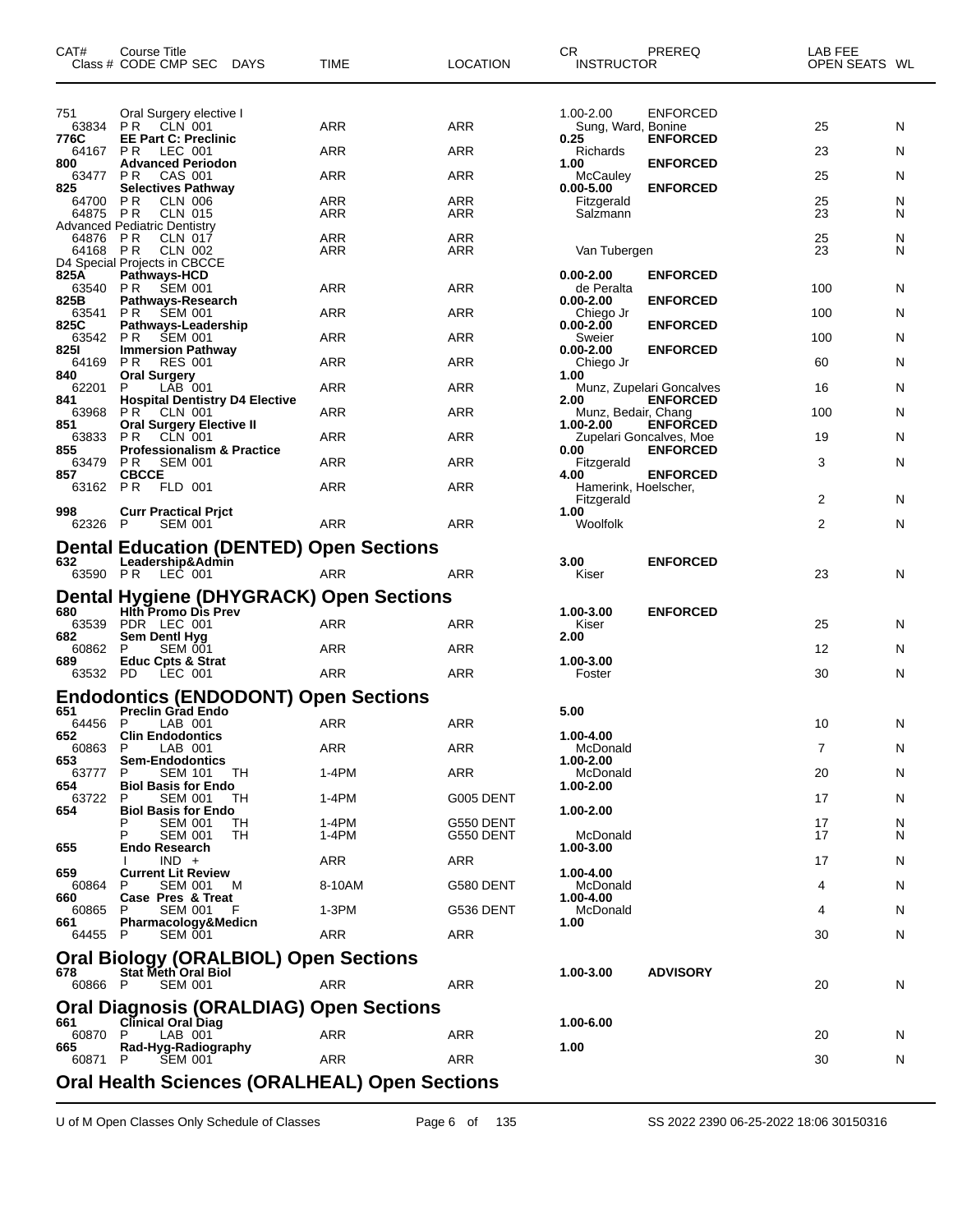| CAT#           | Course Title<br>Class # CODE CMP SEC DAYS          |    | TIME                                                                | <b>LOCATION</b>  | <b>CR</b><br><b>INSTRUCTOR</b> | PREREQ          | LAB FEE<br>OPEN SEATS WL |   |
|----------------|----------------------------------------------------|----|---------------------------------------------------------------------|------------------|--------------------------------|-----------------|--------------------------|---|
| 812            | Sci Lab Rotations                                  |    |                                                                     |                  | 3.00                           |                 |                          |   |
| 995            | $IND +$<br><b>Dissertation-Cand</b>                |    | <b>ARR</b>                                                          | ARR              | 8.00                           | <b>ENFORCED</b> | 24                       | N |
|                | $IND +$<br>R                                       |    | <b>ARR</b>                                                          | ARR              |                                |                 | 25                       | N |
|                |                                                    |    | Oral Pathology (ORALPATH) Open Sections<br>632 Microscopic OralPath |                  |                                |                 |                          |   |
| 63413          | LAB 001<br>P                                       |    | ARR                                                                 | ARR              | 1.00-4.00<br>Danciu            |                 | 12                       | N |
| 633<br>63554   | <b>Microscopic OralPath</b><br>P<br><b>SEM 001</b> |    | ARR                                                                 | <b>ARR</b>       | 1.00-4.00<br>Danciu            |                 | 25                       | N |
| 733<br>63666 P | <b>Microscopic OralPath</b><br><b>SEM 001</b>      |    | ARR                                                                 | ARR              | 1.00-4.00<br>Danciu            |                 | 25                       | N |
|                | <b>Orthodontics (ORTHO) Open Sections</b>          |    |                                                                     |                  |                                |                 |                          |   |
| 752<br>64218   | Ortho with Aligners<br>P<br>LEC 001                | F  | 12-1PM                                                              | <b>1528 DENT</b> | 1.00<br>Ruellas                |                 | 18                       | N |
| 760<br>60876   | <b>Clinical Orthodon</b><br>P<br>LAB 001           |    | ARR                                                                 | ARR              | 1.00-5.00<br>Kim-Berman        |                 | 11                       | N |
| 761<br>62126   | <b>Ortho Techniques</b><br>P<br><b>SEM 001</b>     |    | <b>ARR</b>                                                          | ARR              | 1.00-3.00                      |                 | 12                       | N |
| 762<br>63792   | Sem in Orthodontics<br>P<br><b>SEM 001</b>         |    | <b>ARR</b>                                                          | ARR              | 1.00-2.00<br>Behnan            |                 | 13                       | N |
| 765<br>63795   | <b>Review Curr Lit</b><br>P<br><b>SEM 001</b>      | Т  | 10-12PM                                                             | G580 DENT        | 1.00<br>Ono                    |                 | 11                       | N |
| 766            | <b>Research-Thesis</b><br>$IND +$                  |    | <b>ARR</b>                                                          | ARR              | 1.00-4.00                      |                 | 11                       |   |
| 769            | <b>Ortho Biomechanics</b>                          |    |                                                                     |                  | 1.00                           |                 |                          | N |
| 63794<br>771   | P<br><b>SEM 001</b><br><b>Adolescent Psych</b>     | TН | 10-12PM                                                             | <b>1528 DENT</b> | Kim-Berman<br>1.00             |                 | 11                       | N |
| 62876<br>772   | <b>SEM 001</b><br>P<br>Intro Cephalometric         | T  | 8-10AM                                                              | <b>1528 DENT</b> | Inglehart<br>1.00              |                 | 5                        | N |
| 62877<br>779   | P<br><b>SEM 001</b><br><b>Ortho Pract Mgment</b>   |    | ARR                                                                 | ARR              | 1.00-2.00                      |                 | 12                       | N |
| 63776<br>781   | <b>SEM 001</b><br>P<br><b>Treatment in Prog</b>    | M  | 10-12PM                                                             | <b>1528 DENT</b> | Roberts<br>1.00                |                 | 18                       | N |
| 63793<br>783   | PD<br>LEC 001<br>3D Imaging                        | TН | 8-9AM                                                               | 1033 DENT        | Kim-Berman<br>1.00             |                 | 11                       | N |
| 63414 P        | LEC 003                                            |    | ARR                                                                 | ARR              |                                |                 | 12                       | N |
| 591            | <b>Clinical Ped Dent</b>                           |    | <b>Pediatric Dentistry (PEDDENT) Open Sections</b>                  |                  | 1.00-5.00                      |                 |                          |   |
| 60877 P        | LAB 001                                            |    | ARR                                                                 | ARR              | <b>Boynton</b>                 |                 | 25                       | N |
|                | <b>Periodontics (PERIODON) Open Sections</b>       |    |                                                                     |                  |                                |                 |                          |   |
| 780<br>60879   | <b>Periodontic Clinic</b><br>LAB 001<br>P          |    | <b>ARR</b>                                                          | ARR              | 1.00-6.00<br>Wang              |                 | 20                       | N |
| 781<br>64075   | Sem in Periodontics<br>P<br><b>SEM 201</b>         | W  | 8-10AM                                                              | G005 DENT        | 1.00-3.00                      |                 | 9                        | N |
| 781            | Sem in Periodontics<br>P<br><b>SEM 201</b>         | W  | 8-10AM                                                              | G550 DENT        | 1.00-3.00                      |                 | 9                        | N |
| 782            | P<br><b>SEM 201</b><br><b>Sem in Periodontics</b>  | W  | 8-10AM                                                              | G550 DENT        | Wang<br>1.00                   |                 | 9                        | N |
| 63785<br>786   | <b>SEM 001</b><br>P<br><b>Periodontal Therapy</b>  | M  | 9-12PM                                                              | G311 DENT        | Wang, Eber<br>$1.00 - 2.00$    |                 | 15                       | N |
| 64951<br>787   | LEC 201<br>P<br>Intro Cons I.V. Sed                | МW | $1-3PM$                                                             | ARR              | Wang<br>1.00                   |                 | 25                       | N |
| 63862<br>788   | LEC 001<br>P<br><b>Patient Mgt Perio</b>           |    | ARR                                                                 | ARR              | 1.00                           |                 | 15                       | N |
| 63786<br>789   | LEC 001<br>P                                       | м  | 8-9AM                                                               | G311 DENT        | Wang<br>1.00                   |                 | 30                       | N |
| 63787          | Patient&Prac Mgt<br><b>SEM 001</b><br>P            | W  | 6-8PM                                                               | G580 DENT        | Wang                           |                 | 25                       | N |
| 790            | Thesis Investigatn<br>$IND +$                      |    | ARR                                                                 | ARR              | 1.00-3.00                      |                 | 25                       | N |
| 793<br>63788   | <b>Current Lit-Perio</b><br><b>SEM 001</b><br>P    | W  | 11-3PM                                                              | G580 DENT        | 1.00                           |                 | 10                       | N |
| 793            | <b>Current Lit-Perio</b><br><b>SEM 001</b><br>Р    | W  | 8-11AM                                                              | G580 DENT        | 1.00<br>Wang                   |                 | 10                       | N |
| 794<br>63789   | <b>Implants</b><br>P<br><b>SEM 001</b>             | W  | 11-12PM                                                             | G580 DENT        | 1.00<br>Wang                   |                 | 15                       | N |
| 795<br>63790   | <b>Multisp Implnt Ther</b><br><b>SEM 001</b><br>P  | W  | $1-2PM$                                                             | G580 DENT        | 1.00<br>Wang, Chan             |                 | 25                       | N |
| 795            | <b>Multisp Impint Ther</b><br><b>SEM 001</b>       | м  | $1-2PM$                                                             | G580 DENT        | 1.00                           |                 | 25                       | N |
| 880<br>64945   | Perio Clinic<br>LAB 001<br>P                       |    | ARR                                                                 | ARR              | 1.00-6.00<br>Wang              |                 | 19                       | N |
| 882            | Sem in Perio                                       |    |                                                                     |                  | $1.00 - 6.00$                  |                 |                          |   |
| 64946<br>888   | <b>SEM 001</b><br>Р<br><b>Patient Mgt</b>          | м  | 9-12PM                                                              | ARR              | Wang<br>$1.00 - 6.00$          |                 | 19                       | N |
| 64947          | P<br>LEC 001                                       | M  | 8-9AM                                                               | ARR              | Wang                           |                 | 19                       | N |

U of M Open Classes Only Schedule of Classes Page 7 of 135 SS 2022 2390 06-25-2022 18:06 30150316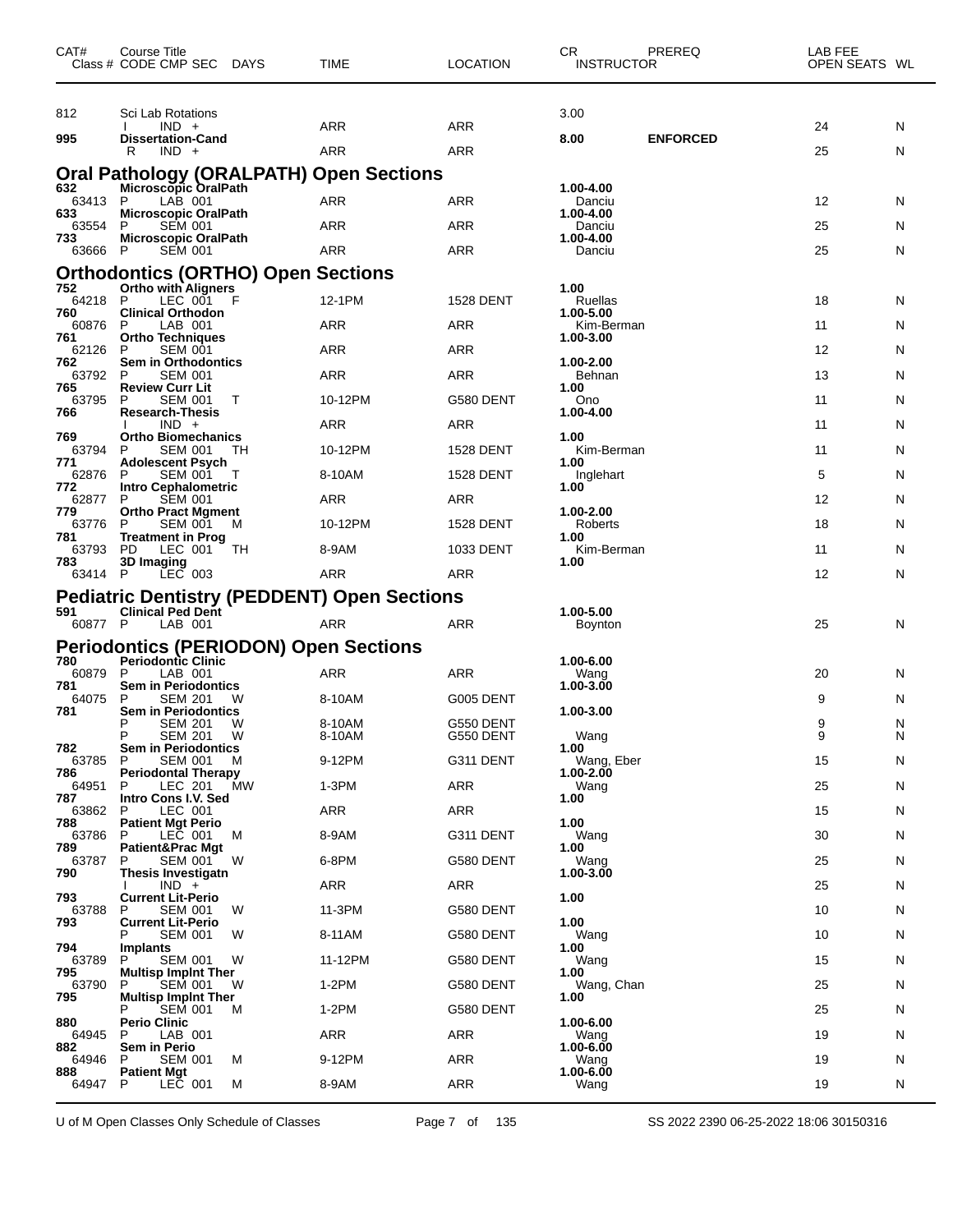| CAT#                  | Course Title<br>Class # CODE CMP SEC                                      | DAYS   | <b>TIME</b>                                    | <b>LOCATION</b> | CR<br>PREREQ<br><b>INSTRUCTOR</b>                     | LAB FEE<br>OPEN SEATS WL |        |
|-----------------------|---------------------------------------------------------------------------|--------|------------------------------------------------|-----------------|-------------------------------------------------------|--------------------------|--------|
| 889<br>64948<br>893   | Pat&Prac Mgt<br>P<br><b>SEM 001</b><br><b>Current Lit</b><br>P            | W      | 6-8PM                                          | ARR             | 1.00-6.00<br>Wang<br>1.00-6.00                        | 19                       | N      |
| 64949<br>894<br>64950 | <b>SEM 001</b><br>Implants<br>P<br><b>SEM 001</b>                         | W<br>W | 10-11AM<br>11-12PM                             | ARR<br>ARR      | Wang<br>1.00-6.00<br>Wang                             | 19<br>19                 | N<br>N |
|                       |                                                                           |        | <b>Prosthodontics (PROSTHOD) Open Sections</b> |                 |                                                       |                          |        |
| 583                   | <b>Independent Study</b><br>$IND +$                                       | W      | 10-12PM                                        | G311 DENT       | 1.00-2.00<br><b>ADVISORY</b>                          | 16                       | N      |
| 630<br>64458          | <b>Intro Pros Research</b><br>LEC 001<br>P                                | W      | 8-10AM                                         | G311 DENT       | 0.50-2.00<br>Liu                                      | 20                       | N      |
| 643<br>61658<br>645   | <b>Clin Prosthodontics</b><br>P<br>LAB 001<br><b>Thesis Investigatn</b>   |        | <b>ARR</b>                                     | <b>ARR</b>      | 1.00-6.00<br>Liu, Saglik<br>1.00-3.00                 | 16                       | N      |
|                       | $IND +$                                                                   |        | <b>ARR</b>                                     | <b>ARR</b>      | 1.00-2.00                                             | 21                       | N      |
| 739<br>63791<br>741   | <b>Clin Crown&amp;Bridge</b><br>P<br><b>SEM 001</b><br><b>Articulator</b> |        | <b>ARR</b>                                     | <b>ARR</b>      | 1.00                                                  | 35                       | N      |
| 63424<br>876          | <b>SEM 003</b><br>P<br><b>Adv Clin Crown&amp;Brid</b>                     |        | <b>ARR</b>                                     | <b>ARR</b>      | Razzoog<br>1.00-2.00<br><b>ADVISORY</b>               | 12                       | N      |
| 63859                 | P<br>LAB 001                                                              |        | ARR                                            | <b>ARR</b>      | Beard                                                 | 35                       | N      |
| 882<br>60880          | <b>Ceramo-Metal Proc</b><br><b>SEM 001</b><br>P                           | TН     | 8-12PM                                         | G536 DENT       | 1.00-2.00<br>Beard                                    | $\overline{7}$           | N      |
|                       | <b>Restorative (RESTORA) Open Sections</b>                                |        |                                                |                 |                                                       |                          |        |
| 515<br>64601<br>550   | <b>Intra-Oral Photo 1</b><br>P<br>LEC 001<br><b>Rev Rest Dent</b>         | W      | 1-5PM                                          | 2450 DENT       | 2.00<br>Rocha Maia, Valcanaia<br>2.00                 | 20                       | N      |
| 64914                 | P<br>LEC 201                                                              | MW     | 3-5PM                                          | <b>ARR</b>      |                                                       | 25                       | N      |
| 565<br>63854<br>590   | <b>Implant Seminars</b><br>P<br>LEC 001<br><b>Adv Clin Cariology</b>      | Τ      | 1-5PM                                          | 2450 DENT       | 1.00<br>Neiva, Fasbinder<br>1.00                      | 20                       | N      |
| 63861                 | P<br>LEC 001                                                              | TН     | 1-5PM                                          | 2450 DENT       | Tenuta                                                | 20                       | N      |
| 595<br>64021          | Hi Strng Digit Rest<br>P<br>LEC 001                                       | т      | 1-5PM                                          | 2450 DENT       | 1.00<br>Neiva, Fasbinder                              | 20                       | N      |
| 615<br>64863          | Intra-Oral Photo 2<br>P<br>LEC 001                                        |        | ARR                                            | ARR             | 2.00<br>Rocha Maia, Valcanaia                         | 25                       | N      |
| 621                   | <b>Pre-clinic for Grad</b>                                                |        |                                                |                 | 1.00                                                  |                          |        |
| 64639<br>729          | P<br>LAB 001<br><b>Remov Complete Dent</b>                                | TН     | 1-5PM                                          | <b>ARR</b>      | Karl<br>2.00                                          | 20                       | N      |
| 64181                 | P<br>LEC 001                                                              | т      | 8-12PM                                         | 2450 DENT       | Valcanaia                                             | 20                       | N      |
| 741<br>62882<br>742   | Data Management<br>P<br>$LAB$ 001<br><b>Clin Restor Dent</b>              |        | <b>ARR</b>                                     | ARR             | <b>ADVISORY</b><br>1.00-2.00<br>Dennison<br>1.00-8.00 | 12                       | N      |
| 60881                 | P<br>LAB 001                                                              |        | <b>ARR</b>                                     | ARR             | Neiva                                                 | 15                       | N      |
| 743                   | Thesis Investigatn<br>$IND +$                                             |        | <b>ARR</b>                                     | ARR             | 1.00-4.00                                             | 15                       | N      |
| 785<br>64862          | <b>Adv Direct Resto 3</b><br>P<br>LEC 001                                 | м      | 1-5PM                                          | 2450 DENT       | 2.00<br>Rocha Maia, Valcanaia                         | 20                       | N      |
| 848<br>64129          | <b>Adv Rest Topics</b><br>P<br>SEM 001                                    | W      | 8-1030AM                                       | 2450 DENT       | 1.00                                                  | 20                       | N      |
| 848                   | <b>Adv Rest Topics</b><br>P<br><b>SEM 001</b>                             | M      | 1-3PM                                          | G536 DENT       | 1.00<br>Neiva                                         | 20                       | N      |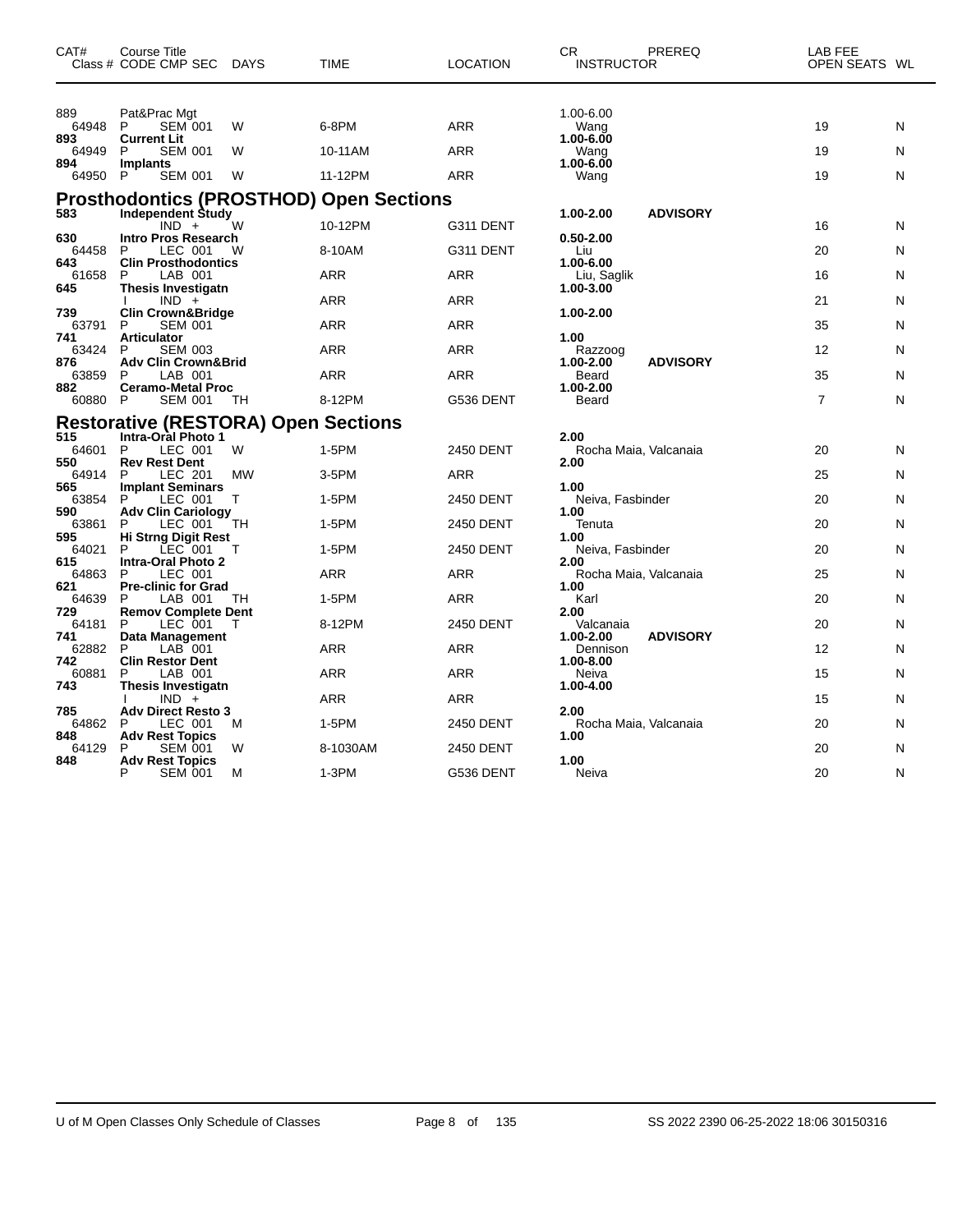| CAT# | Course Title         |             |             |                 | СR                | PREREQ | _AB FEE       |  |
|------|----------------------|-------------|-------------|-----------------|-------------------|--------|---------------|--|
|      | Class # CODE CMP SEC | <b>DAYS</b> | <b>TIME</b> | <b>LOCATION</b> | <b>INSTRUCTOR</b> |        | OPEN SEATS WL |  |

# **Education School Of Education**

#### **Education (EDUC) Open Sections**

---TEACHER CERTIFICATION COURSES: ENROLLMENT PREFERENCE WILL BE GIVEN TO STUDENTS PREVIOUSLY ADMITTED TO AN APPROVED TEACHER CERTIFICATION PROGRAM; OTHERS MAY BE REQUIRED TO WITHDRAW. **320 Honors Ind Study 1.00-6.00 ADVISORY**

| <b>TIVIIVI</b> 3 IIIU ULUUY |            |                                                               | vv-v.vv                                                         | <b>AD 110011</b> |                                                                                                                                                                                                                         |   |
|-----------------------------|------------|---------------------------------------------------------------|-----------------------------------------------------------------|------------------|-------------------------------------------------------------------------------------------------------------------------------------------------------------------------------------------------------------------------|---|
| $IND +$                     |            | ARR                                                           |                                                                 |                  | 24                                                                                                                                                                                                                      | N |
| <b>ED Empwrmt Internshp</b> |            |                                                               | 1.00-2.00                                                       | <b>ADVISORY</b>  |                                                                                                                                                                                                                         |   |
| LAB 001<br>PD.              | ARR        | ARR                                                           | Hearn                                                           |                  | 21                                                                                                                                                                                                                      | N |
| Permission required.        |            |                                                               |                                                                 |                  |                                                                                                                                                                                                                         |   |
| <b>Trauma Basics</b>        |            |                                                               | 1.00                                                            |                  |                                                                                                                                                                                                                         |   |
| <b>SEM 001</b><br>P         | <b>ARR</b> | <b>REMOTE</b>                                                 | Reves                                                           |                  | 47                                                                                                                                                                                                                      | N |
|                             |            |                                                               |                                                                 |                  |                                                                                                                                                                                                                         |   |
|                             |            |                                                               |                                                                 |                  |                                                                                                                                                                                                                         |   |
| Ind Study Ed Stdy           |            |                                                               | 1.00-3.00                                                       | <b>ADVISORY</b>  |                                                                                                                                                                                                                         |   |
| <b>IND</b>                  | <b>ARR</b> | ARR                                                           |                                                                 |                  | 24                                                                                                                                                                                                                      | N |
| <b>Prac Learn Tech</b>      |            |                                                               | 3.00                                                            | <b>ADVISORY</b>  |                                                                                                                                                                                                                         |   |
| <b>SEM 001</b><br>PI        | ARR        | ARR                                                           |                                                                 |                  | 25                                                                                                                                                                                                                      | N |
|                             |            |                                                               |                                                                 |                  |                                                                                                                                                                                                                         |   |
|                             |            |                                                               |                                                                 |                  |                                                                                                                                                                                                                         |   |
| Diss-Cand                   |            |                                                               | 8.00                                                            | <b>ENFORCED</b>  |                                                                                                                                                                                                                         |   |
| IND.                        | ARR        | ARR                                                           |                                                                 |                  | 24                                                                                                                                                                                                                      | N |
|                             |            | <b>ARR</b><br>in the Spring/Summer full term will be dropped. | Students should obtain permission and complete form located at: |                  | Education students will enroll in the Summer half term, not the Spring/Summer term. Education students that enroll<br>https://docs.google.com/a/umich.edu/forms/d/1j-xw7slabiaeToYEenEzNamfuKAtbOSP6w4tX-gNyBY/viewform |   |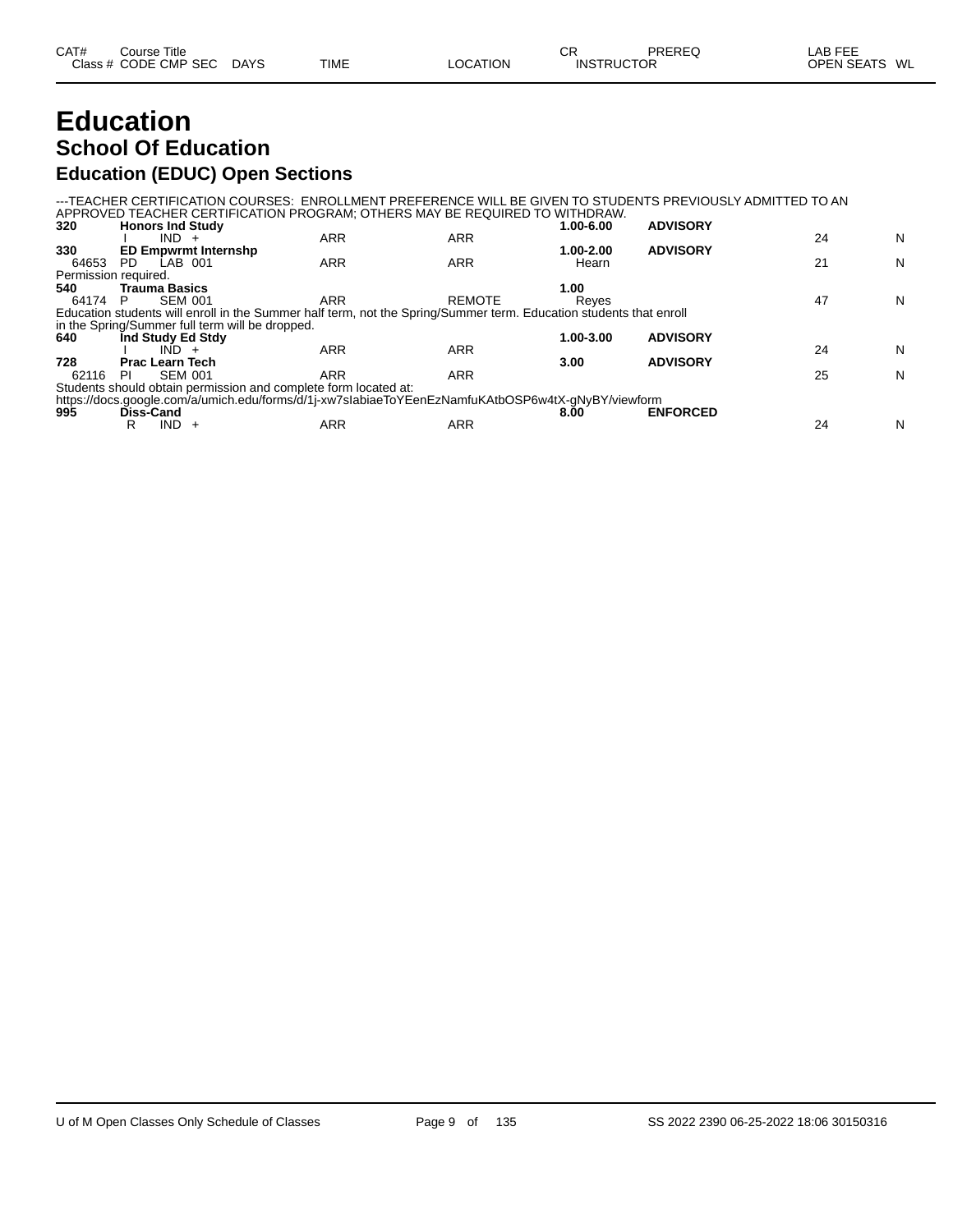| CAT#<br>Title<br>Course |             |             |          | СR | PREREQ            | AR FFF<br>LAB FEE       |
|-------------------------|-------------|-------------|----------|----|-------------------|-------------------------|
| Class # CODE CMP SEC    | <b>DAYS</b> | <b>TIME</b> | LOCATION |    | <b>INSTRUCTOR</b> | WL<br><b>OPEN SEATS</b> |

# **Engineering Aerospace Engineering**

# **Aerospace Engineering (AEROSP) Open Sections 390 Directed Study 1.00-3.00**

| 390 | <b>Directed Study</b> |     |            | 1.00-3.00 |                 |    |   |
|-----|-----------------------|-----|------------|-----------|-----------------|----|---|
|     | IND.                  | ARR | ARR        |           |                 | 25 | N |
| 490 | <b>Directed Study</b> |     |            | 1.00-3.00 | <b>ADVISORY</b> |    |   |
|     | IND.                  | ARR | ARR        |           |                 |    | N |
| 590 | <b>Directed Study</b> |     |            | 1.00-6.00 | <b>ADVISORY</b> |    |   |
|     | IND.                  | ARR | ARR        |           |                 | 25 | N |
| 990 | <b>Diss-Precand</b>   |     |            | 1.00-8.00 | <b>ADVISORY</b> |    |   |
|     | IND.                  | ARR | <b>ARR</b> |           |                 | 25 | N |
| 995 | Diss-Cand             |     |            | 8.00      | <b>ENFORCED</b> |    |   |
|     | IND.<br>R<br>$+$      | ARR | ARR        |           |                 | 24 | N |
|     |                       |     |            |           |                 |    |   |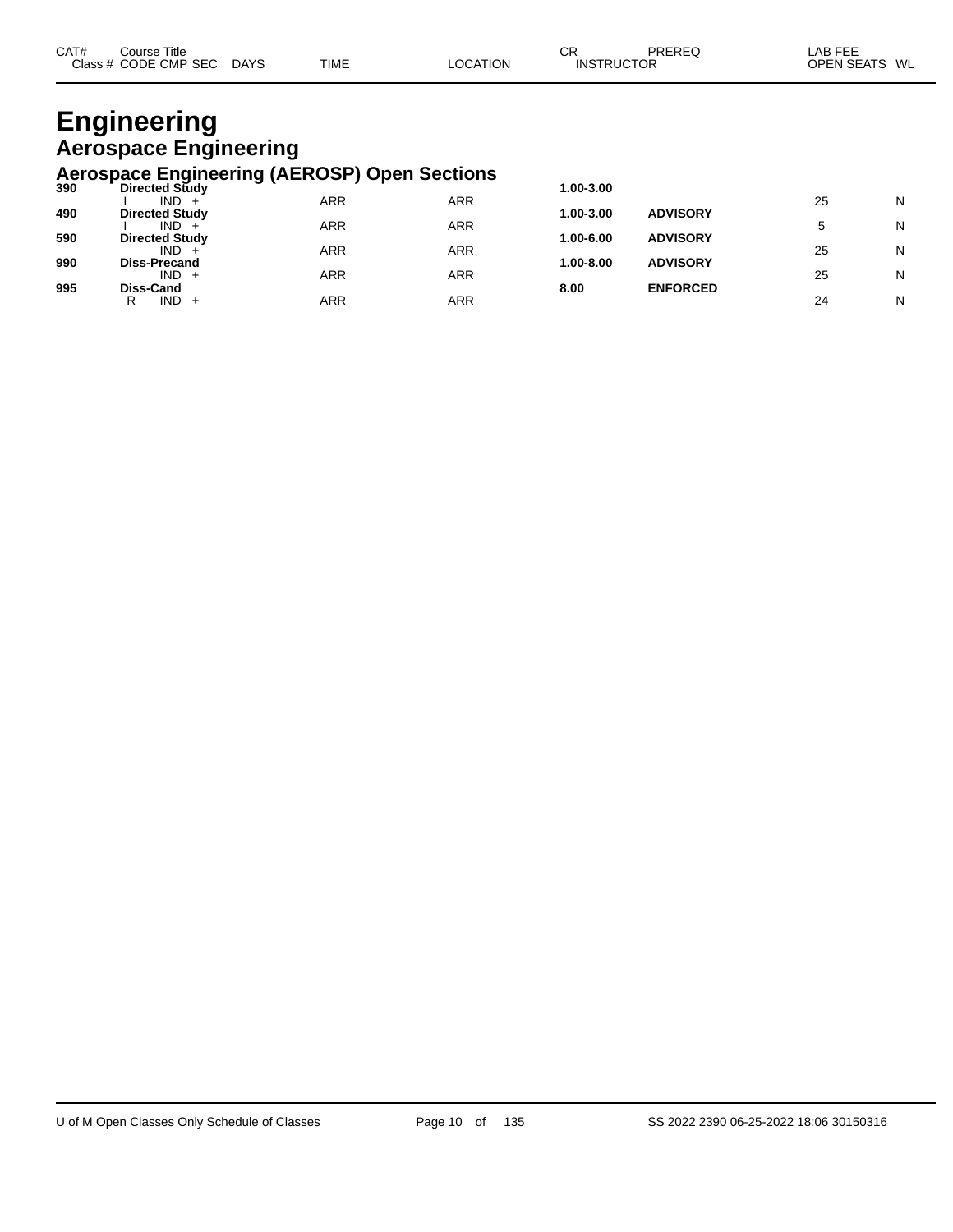| CAT# | Course Title<br>Class # CODE CMP SEC | <b>DAYS</b> | <b>TIME</b> | LOCATION | СR<br><b>INSTRUCTOR</b> | PREREQ | LAB FEE<br>OPEN SEATS WL |
|------|--------------------------------------|-------------|-------------|----------|-------------------------|--------|--------------------------|
|      |                                      |             |             |          |                         |        |                          |

#### **Biomedical Engineering Biomedical Engineering (BIOMEDE) Open Sections**

| 590 | Directed Research   | . .        |     | 00-16.00.    | <b>ADVISORY</b> |    |   |
|-----|---------------------|------------|-----|--------------|-----------------|----|---|
|     | <b>IND</b>          | ARR        | ARR |              |                 | 25 | N |
| 990 | <b>Diss-Precand</b> |            |     | $.00 - 8.00$ | <b>ADVISORY</b> |    |   |
|     | <b>IND</b>          | <b>ARR</b> | ARR |              |                 | 25 | Ν |
| 995 | Diss-Cand           |            |     | 8.00         | <b>ENFORCED</b> |    |   |
|     | <b>IND</b>          | ARR        | ARR |              |                 | 25 | N |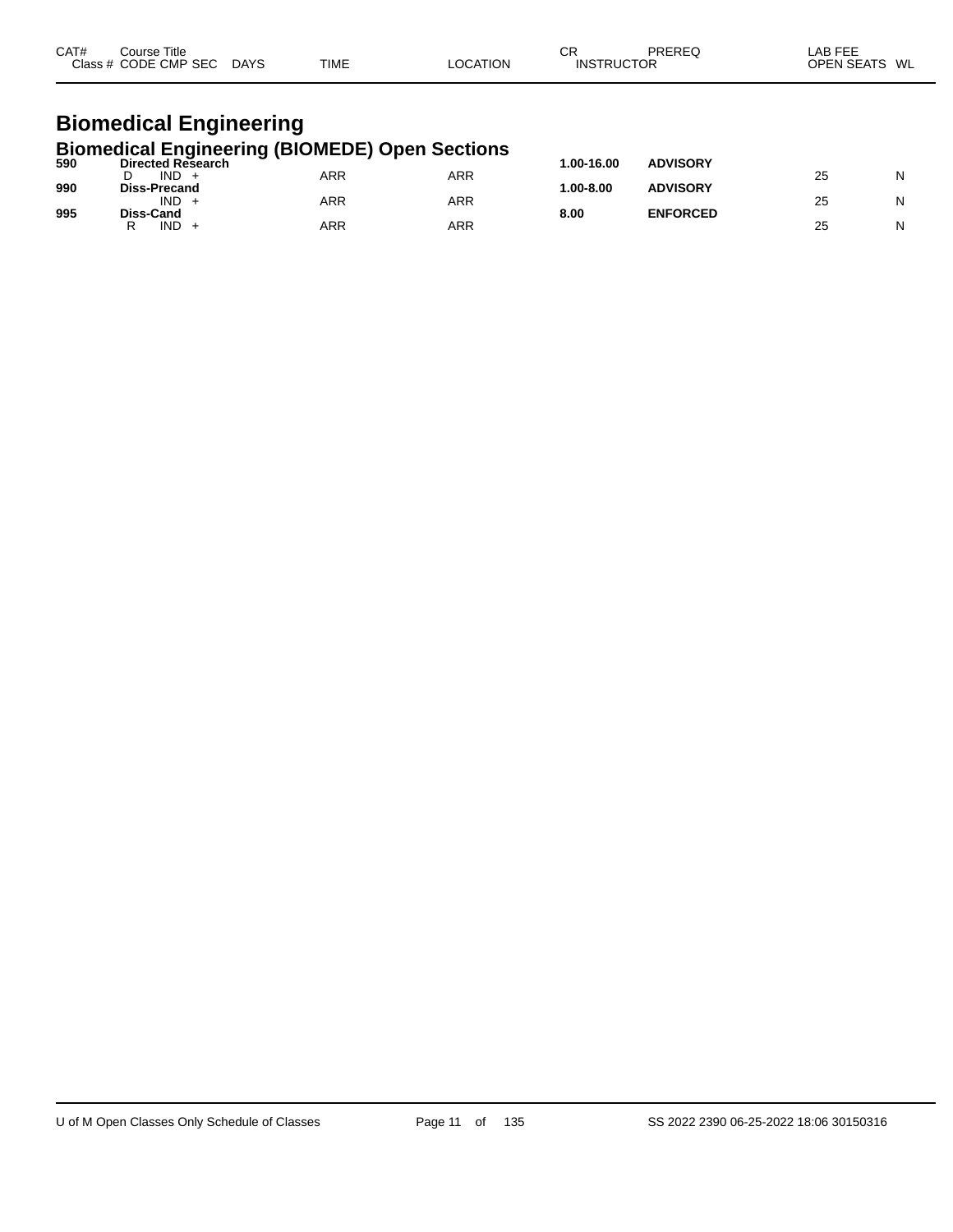| CAT#  | Course Title<br>Class # CODE CMP SEC DAYS     | <b>TIME</b> | <b>LOCATION</b>                                        | СR<br><b>INSTRUCTOR</b> | PREREQ          | LAB FEE<br>OPEN SEATS WL |   |
|-------|-----------------------------------------------|-------------|--------------------------------------------------------|-------------------------|-----------------|--------------------------|---|
|       | <b>Climate and Space Sciences Engineering</b> |             |                                                        |                         |                 |                          |   |
| 499   | <b>Directed Study</b>                         |             | <b>Climate and Meteorology (CLIMATE) Open Sections</b> | 1.00-16.00              |                 |                          |   |
|       | IND.                                          | <b>ARR</b>  | <b>ARR</b>                                             |                         |                 | 25                       | N |
| 701   | <b>Special Problems</b><br>$IND +$            | <b>ARR</b>  | <b>ARR</b>                                             | 1.00-16.00              |                 | 24                       | N |
| 990   | <b>Diss-Precand</b>                           |             |                                                        | 1.00-8.00               | <b>ADVISORY</b> |                          |   |
| 995   | $IND +$<br><b>Diss-Cand</b>                   | <b>ARR</b>  | <b>ARR</b>                                             | 8.00                    | <b>ENFORCED</b> | 25                       | N |
|       | $IND +$<br>R                                  | <b>ARR</b>  | <b>ARR</b>                                             |                         |                 | 10                       | N |
|       |                                               |             | Space Science and Engineering (SPACE) Open Sections    |                         |                 |                          |   |
| 590   | <b>Space Systems Proj</b>                     |             |                                                        | 1.00-4.00               | <b>ADVISORY</b> |                          |   |
| 63800 | LEC 001<br>ΡI                                 | <b>ARR</b>  | ARR                                                    | Renno                   |                 | 25                       | N |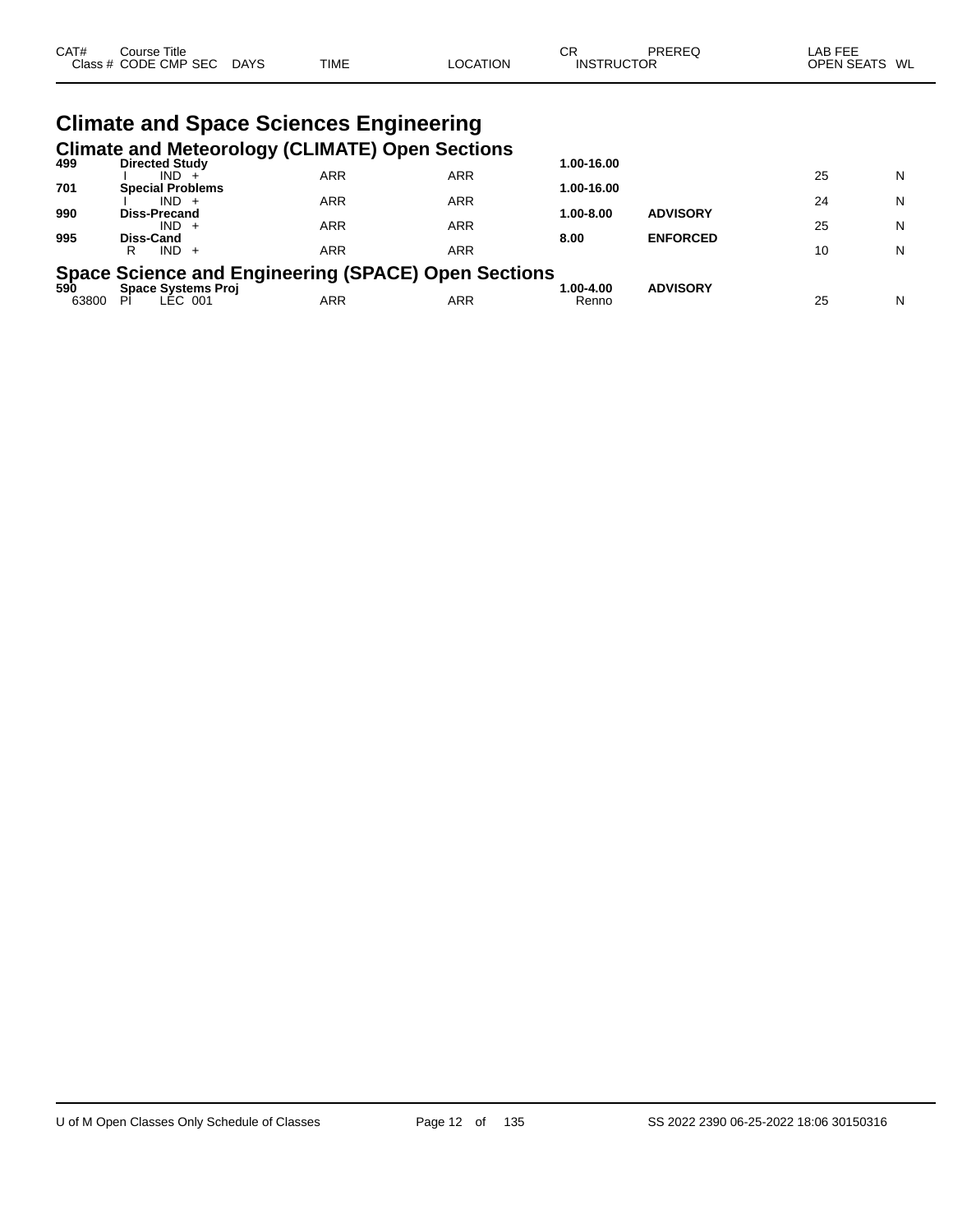| CAT# | Course Title         |             |             |          | ◠⊏<br>◡┎          | PREREQ | LAB FEE          |
|------|----------------------|-------------|-------------|----------|-------------------|--------|------------------|
|      | Class # CODE CMP SEC | <b>DAYS</b> | <b>TIME</b> | LOCATION | <b>INSTRUCTOR</b> |        | OPEN SEATS<br>WL |
|      |                      |             |             |          |                   |        |                  |

# **Chemical Engineering Department**

|     | <b>Chemical Engineering (CHE) Open Sections</b> |            |            |            |                           |    |   |
|-----|-------------------------------------------------|------------|------------|------------|---------------------------|----|---|
| 290 | Res&Spec Problems<br>IND.                       | <b>ARR</b> | <b>ARR</b> | 1.00-16.00 | <b>ADVISORY</b>           | 25 | N |
| 490 | <b>Adv Res&amp;Spec Problem</b>                 |            |            | 1.00-16.00 | <b>ADVISORY, ENFORCED</b> |    |   |
| 695 | IND.<br>R<br><b>Research Problems</b>           | ARR        | ARR        | 1.00-16.00 | <b>ADVISORY</b>           | 25 | N |
|     | $IND +$                                         | ARR        | ARR        |            |                           | 25 | N |
| 698 | <b>Directed Study</b><br>$IND +$                | ARR        | ARR        | 1.00-16.00 |                           | 25 | N |
| 990 | Diss-Precand                                    |            |            | 1.00-8.00  | <b>ADVISORY</b>           |    |   |
| 995 | $IND +$<br>Diss-Cand                            | <b>ARR</b> | ARR        | 8.00       | <b>ENFORCED</b>           | 25 | N |
|     | $IND +$<br>R                                    | ARR        | <b>ARR</b> |            |                           | 25 | N |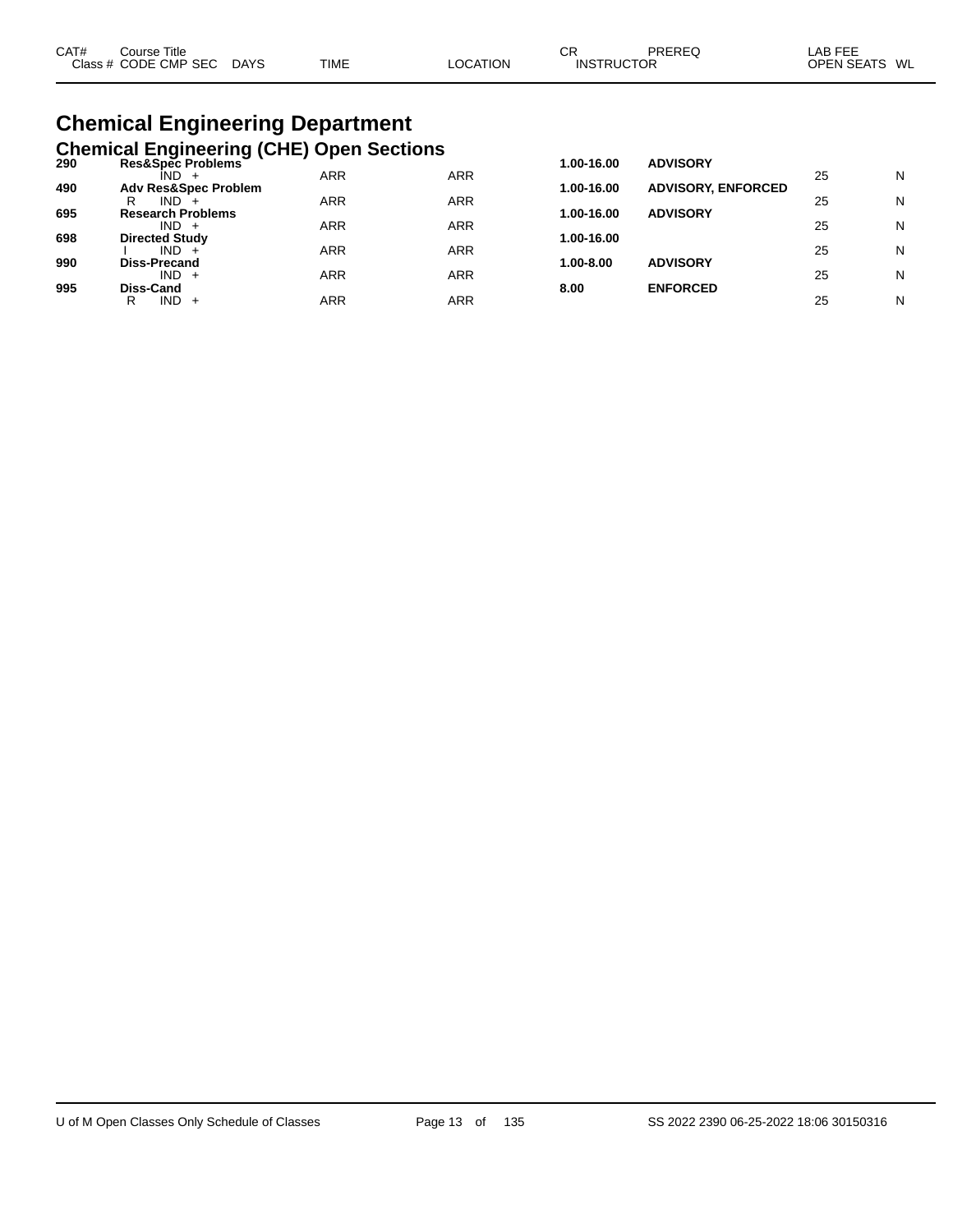| CAT# | ourse Titleٽ         |             |             | СF       |                   | PREREQ | LAB FEE           |    |
|------|----------------------|-------------|-------------|----------|-------------------|--------|-------------------|----|
|      | Class # CODE CMP SEC | <b>DAYS</b> | <b>TIME</b> | ∟OCATION | <b>INSTRUCTOR</b> |        | <b>OPEN SEATS</b> | WL |

#### **Civil & Environmental Engr Civil And Environmental Engineering (CEE) Open Sections**

| 490          | <b>Independent Study</b>                      |            |               | 1.00-4.00         | <b>ADVISORY</b> |    |   |
|--------------|-----------------------------------------------|------------|---------------|-------------------|-----------------|----|---|
|              | $IND +$                                       | <b>ARR</b> | <b>ARR</b>    |                   |                 | 25 | N |
| 564<br>64607 | <b>Greenhouse Gas Contr</b><br>LEC 101<br>PR. | <b>ARR</b> | <b>REMOTE</b> | 3.00<br>Lastoskie | <b>ADVISORY</b> | 12 | Y |
| 622          | Sp Prob Hydr-Hydrol                           |            |               | 1.00-16.00        | <b>ADVISORY</b> |    |   |
|              | $IND +$                                       | <b>ARR</b> | <b>ARR</b>    |                   |                 | 25 | N |
| 682          | <b>Prob in Envir Engr</b>                     |            |               | 1.00-16.00        | <b>ADVISORY</b> |    |   |
|              | $IND +$                                       | <b>ARR</b> | <b>ARR</b>    |                   |                 | 25 | N |
| 910          | <b>Struct Engr Res</b>                        |            |               | 1.00-16.00        |                 |    |   |
|              | $IND +$                                       | <b>ARR</b> | <b>ARR</b>    |                   |                 | 25 | N |
| 946          | Soil Mech Res                                 |            |               | 1.00-16.00        |                 |    |   |
|              | $IND +$                                       | <b>ARR</b> | <b>ARR</b>    |                   |                 | 25 | N |
| 970          | Infr Sys Engr Res                             |            |               | 1.00-16.00        |                 |    |   |
|              | $IND +$                                       | <b>ARR</b> | <b>ARR</b>    |                   |                 | 24 | N |
| 980          | <b>Res in Envir Engr</b>                      |            |               | 1.00-16.00        | <b>ADVISORY</b> |    |   |
|              | $IND +$                                       | <b>ARR</b> | <b>ARR</b>    |                   |                 | 25 | N |
| 990          | <b>Diss-Precand</b>                           |            |               | 1.00-8.00         | <b>ADVISORY</b> |    |   |
|              | $IND +$<br>D                                  | <b>ARR</b> | <b>ARR</b>    |                   |                 | 25 | N |
| 995          | <b>Diss-Cand</b>                              |            |               | 8.00              | <b>ENFORCED</b> |    |   |
|              | IND.<br>IR<br>$+$                             | <b>ARR</b> | <b>ARR</b>    |                   |                 | 25 | N |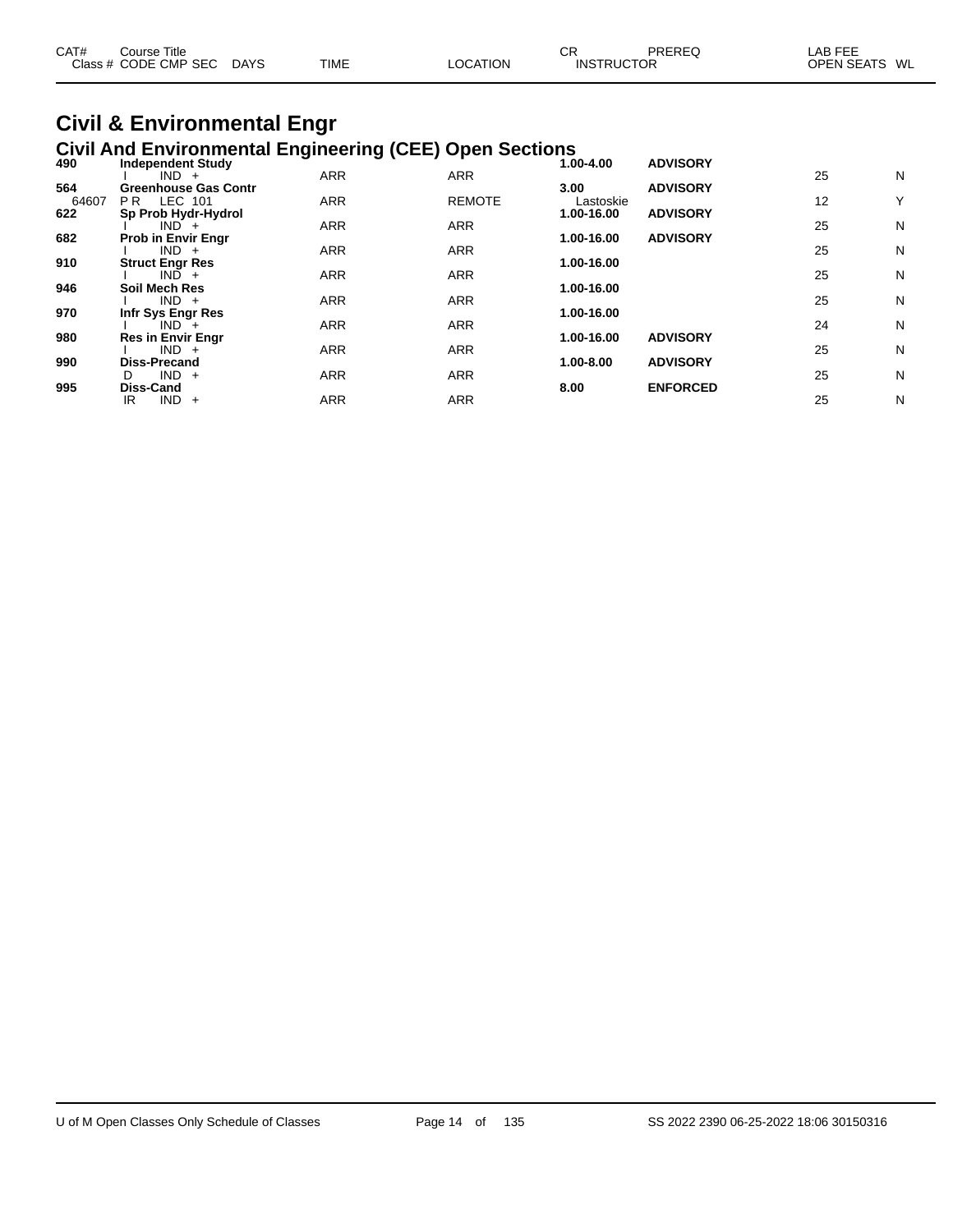| CAT# | Course Title<br>Class # CODE CMP SEC DAYS                     | TIME | <b>LOCATION</b> | СR<br><b>INSTRUCTOR</b> | PREREQ | LAB FEE<br>OPEN SEATS WL |
|------|---------------------------------------------------------------|------|-----------------|-------------------------|--------|--------------------------|
|      | <b>CoE Robotics Institute</b><br>Robotics (ROR) Onen Sections |      |                 |                         |        |                          |

| 590 | <b>RODOLICS (RUD) UDEN SECTIONS</b><br><b>Directed Study</b> |     |     | $.00 - 6.00$ |                 |    |   |
|-----|--------------------------------------------------------------|-----|-----|--------------|-----------------|----|---|
| 995 | IND<br>Diss-Cand                                             | ARR | ARR | 8.00         | <b>ENFORCED</b> | 25 | N |
|     | IND                                                          | ARR | ARR |              |                 | 25 | N |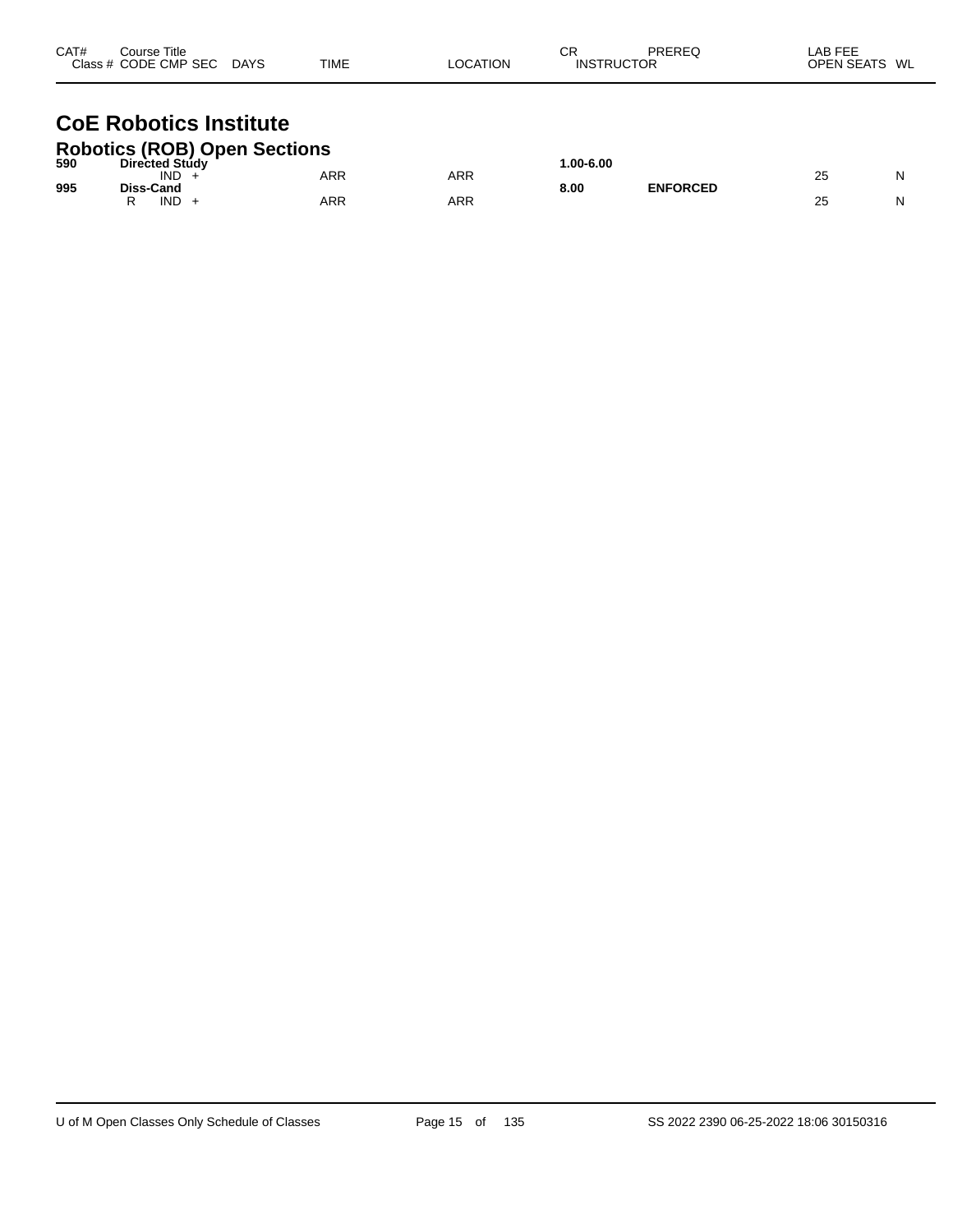| CAT#<br>Class | Course Title<br>CODE CMP SEC | <b>DAYS</b> | <b>TIME</b> | <b>OCATION</b> | СR<br>INS | <b>DDEDEC</b><br>TOR. | <b>FFF</b><br>ΔR<br>ᄂᆮ<br>- 22<br><b>ODEN CEATS</b><br>M<br>-- | <b>WL</b> |
|---------------|------------------------------|-------------|-------------|----------------|-----------|-----------------------|----------------------------------------------------------------|-----------|
|               |                              |             |             |                |           |                       |                                                                |           |

# **Design Science Program**

|  | <b>Design Science (DESCI) Open Sections</b> |
|--|---------------------------------------------|
|  |                                             |

| 995 | Diss-Cand |            |  |     |            | 8.00 | <b>ADVISORY, ENFORCED</b> |   |    |
|-----|-----------|------------|--|-----|------------|------|---------------------------|---|----|
|     |           | <b>IND</b> |  | ARR | <b>ARR</b> |      |                           | ∼ | NL |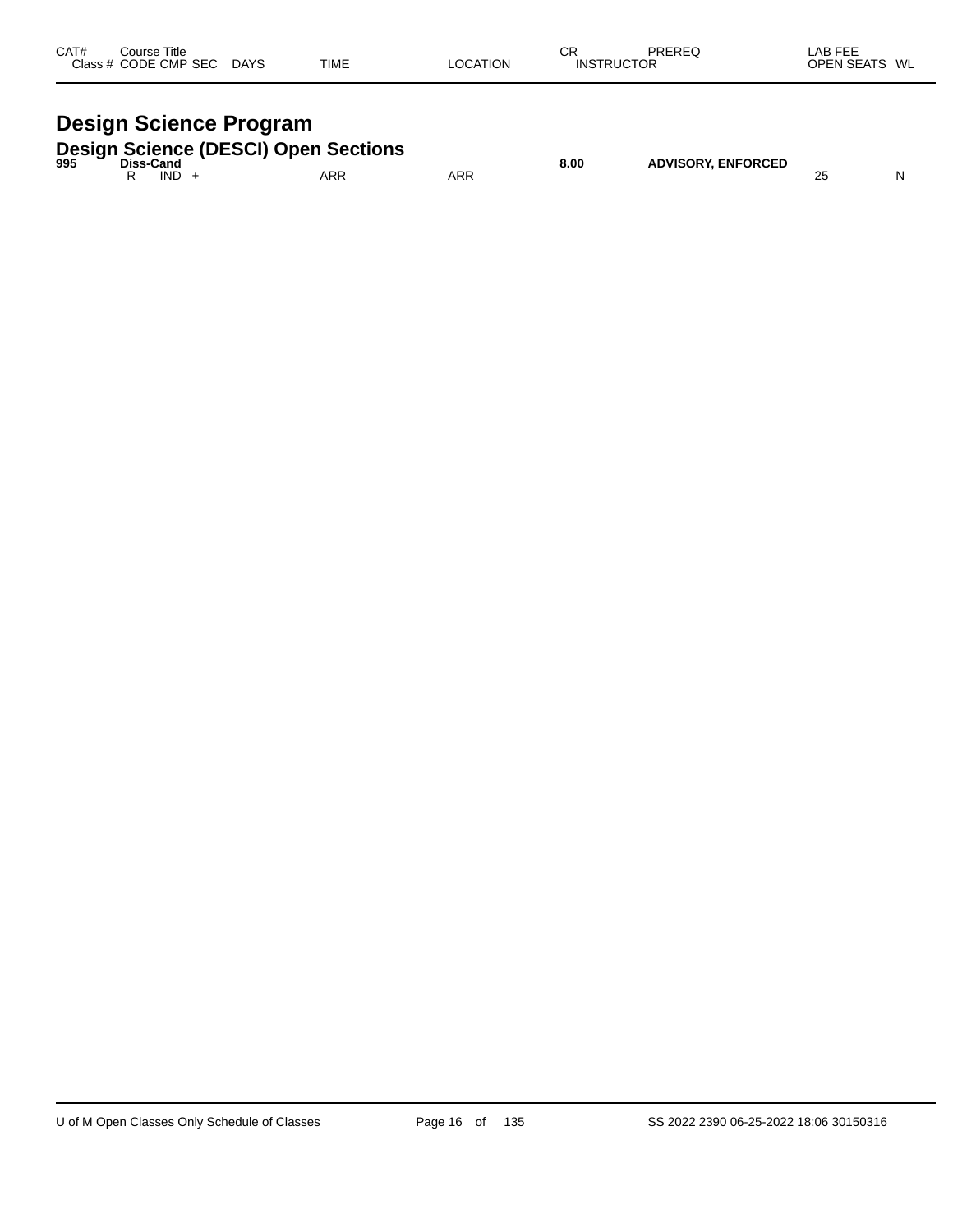| CAT# | ourse Titleٽ         |             |             |          | СF                | PREREQ | AB FEE                  |
|------|----------------------|-------------|-------------|----------|-------------------|--------|-------------------------|
|      | Class # CODE CMP SEC | <b>DAYS</b> | <b>TIME</b> | ∟OCATION | <b>INSTRUCTOR</b> |        | <b>OPEN SEATS</b><br>WL |

#### **Electrical Engr & Computer Sci Electrical Engineering And Computer Science (EECS) Open Sections**

| 203   | Discrete Math         |                           |            |            |                  | 4.00           | <b>ENFORCED</b>           |    |   |
|-------|-----------------------|---------------------------|------------|------------|------------------|----------------|---------------------------|----|---|
| 64583 | P <sub>R</sub>        | DIS.<br>101               | F          | 10-11AM    | 1018 DOW         | <b>Shultes</b> |                           | 3  | Y |
| 64584 | P <sub>R</sub>        | <b>DIS</b><br>102         |            | 11-12PM    | <b>1005 EECS</b> | Xu             |                           | 17 | Υ |
| 64585 | <b>PR</b>             | DIS.<br>103               |            | 12-1PM     | 1005 EECS        | Wang           |                           |    | Υ |
| 64586 | <b>PR</b>             | DIS.<br>104               |            | $1-2PM$    | 1003 EECS        | Polly          |                           |    | Υ |
| 64582 | AR.                   | LEC<br>100                | <b>TTH</b> | 130-3PM    | 1013 DOW         | Graetz         |                           |    |   |
| 376   |                       | <b>Foundatns Comp Sci</b> |            |            |                  | 4.00           | <b>ENFORCED</b>           |    |   |
| 64791 | P <sub>R</sub>        | DIS.<br>101               |            | $3-4PM$    | <b>ARR</b>       | Choo           |                           | 5  | Y |
| 64792 | <b>PR</b>             | DIS.<br>102               | W          | $3-4PM$    | <b>1200 EECS</b> | Shah           |                           | 6  | Υ |
| 64790 | AR.                   | LEC<br>100                | <b>MW</b>  | 12-130PM   | <b>1500 EECS</b> | Zhu            |                           |    |   |
| 399   | <b>Directed Study</b> |                           |            |            |                  | 1.00-4.00      | <b>ADVISORY</b>           |    |   |
|       |                       | $IND +$                   |            | <b>ARR</b> | <b>ARR</b>       |                |                           | 25 | N |
| 499   |                       | <b>Adv Directed Study</b> |            |            |                  | 1.00-4.00      | <b>ADVISORY, ENFORCED</b> |    |   |
|       | R                     | $IND +$                   |            | <b>ARR</b> | <b>ARR</b>       |                |                           | 25 | N |
| 599   | <b>Directed Study</b> |                           |            |            |                  | 1.00-4.00      | <b>ADVISORY</b>           |    |   |
|       |                       | $IND +$                   |            | <b>ARR</b> | <b>ARR</b>       |                |                           | 25 | N |
| 698   |                       | <b>Master's Thesis</b>    |            |            |                  | 1.00-6.00      | <b>ADVISORY</b>           |    |   |
|       |                       | $IND +$                   |            | ARR        | ARR              |                |                           | 25 | N |
| 699   |                       | <b>Research Work EECS</b> |            |            |                  | 1.00-6.00      | <b>ADVISORY</b>           |    |   |
|       |                       | $IND +$                   |            | <b>ARR</b> | <b>ARR</b>       |                |                           | 25 | N |
| 990   | <b>Diss-Precand</b>   |                           |            |            |                  | 1.00-8.00      | <b>ADVISORY</b>           |    |   |
|       |                       | $IND +$                   |            | <b>ARR</b> | <b>ARR</b>       |                |                           | 25 | N |
| 995   | Diss-Cand             |                           |            |            |                  | 8.00           | <b>ENFORCED</b>           |    |   |
|       | R                     | IND<br>$+$                |            | <b>ARR</b> | <b>ARR</b>       |                |                           | 24 | N |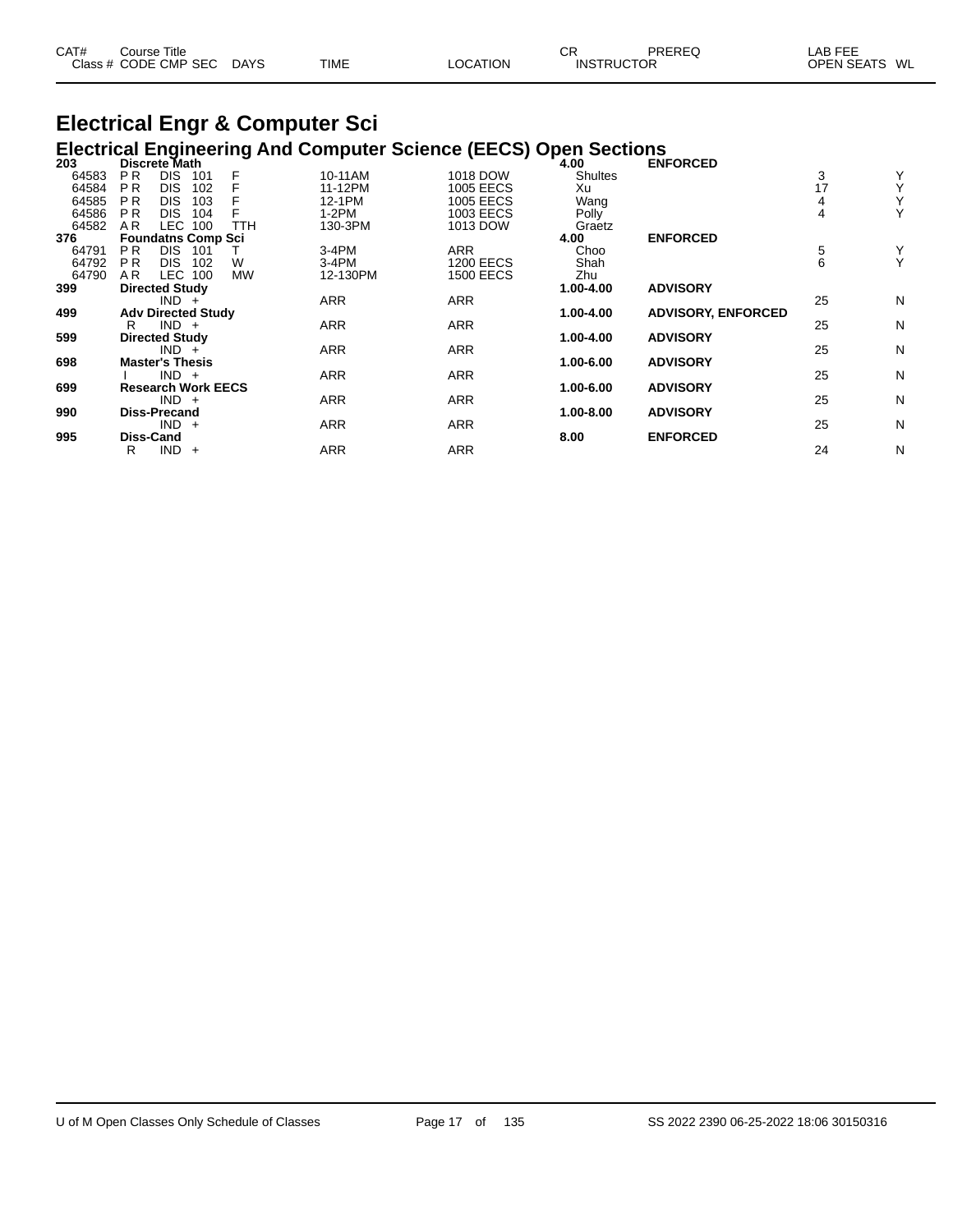| CAT# | Course Title              |             |                 | СR                | PREREQ | LAB FEE       |
|------|---------------------------|-------------|-----------------|-------------------|--------|---------------|
|      | Class # CODE CMP SEC DAYS | <b>TIME</b> | <b>LOCATION</b> | <b>INSTRUCTOR</b> |        | OPEN SEATS WL |

# **Engineering Undergraduate Educ**

**Engineering (ENGR) Open Sections**

| 196                 | Outreach Internship            |            |               | 1.00                          |      |   |
|---------------------|--------------------------------|------------|---------------|-------------------------------|------|---|
| 64196               | LAB 002<br>PI                  | <b>ARR</b> | <b>ARR</b>    | Millunchick, Boivin           | 24   | N |
| Outreach Internship |                                |            |               |                               |      |   |
| 255                 | <b>Multidis Eng Pro I</b>      |            |               | 1.00-3.00                     |      |   |
| 64692               | LAB 227<br><b>PI</b>           | <b>ARR</b> | <b>ARR</b>    | Flannagan                     | 25   | N |
|                     | <b>DEVIATE Research Team</b>   |            |               |                               |      |   |
| 301                 | <b>Engr Ugrad Stdy Abrd</b>    |            |               | <b>ADVISORY</b><br>1.00-16.00 |      |   |
| 65071               | LEC 058<br>P.                  | <b>ARR</b> | <b>ARR</b>    |                               | 25   | N |
| 400                 | <b>Co-Op Educ Engr</b>         |            |               | <b>ADVISORY</b><br>0.00       | 9.19 |   |
| 60918               | <b>DIS</b><br>PD.<br>001       | <b>ARR</b> | <b>REMOTE</b> | Millunchick, Boivin           | 149  | N |
| 591                 | <b>Engr Grad Study Abrd</b>    |            |               | 1.00-16.00<br><b>ADVISORY</b> |      |   |
| 61972               | $LEC$ 013<br>PD.               | <b>ARR</b> | <b>ARR</b>    |                               | 25   | N |
|                     | Nagoya University, Japan       |            |               |                               |      |   |
| 63607 P             | LEC 020                        | <b>ARR</b> | <b>ARR</b>    |                               | 25   | N |
|                     | Univ of New South Wales, Austr |            |               |                               |      |   |
| 600                 | <b>Eng Practicum Proj</b>      |            |               | <b>ADVISORY</b><br>1.00-8.00  |      |   |
|                     | $IND +$                        | <b>ARR</b> | <b>ARR</b>    |                               | 25   | N |
| 998                 | <b>Curr Prac Proj</b>          |            |               | 1.00                          |      |   |
| 64461               | LAB<br>PI<br>-001              | ARR        | <b>REMOTE</b> | Pipe, Boivin                  | 21   | N |
|                     |                                |            |               |                               |      |   |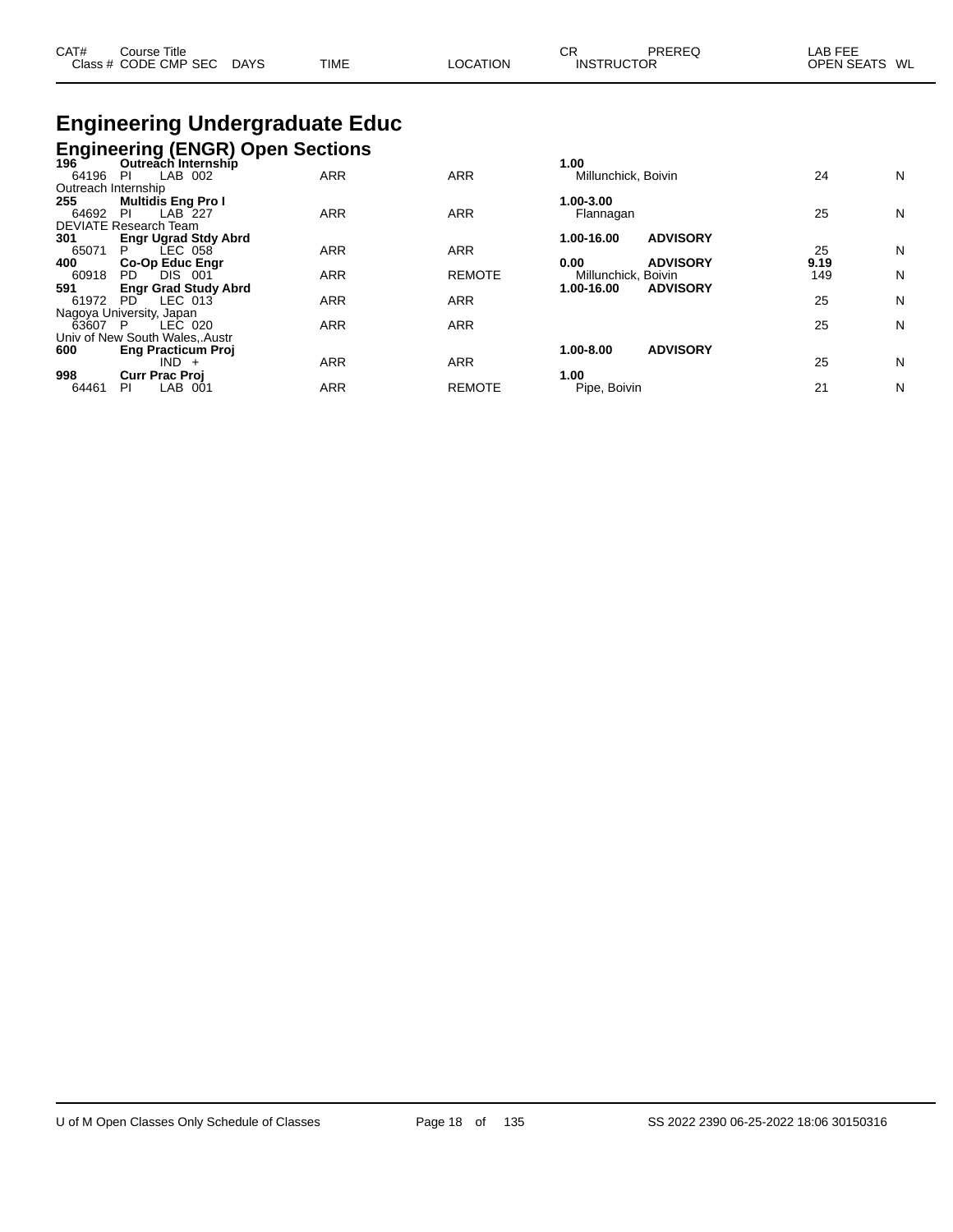| CAT# | Course Title<br>Class # CODE CMP SEC | <b>DAYS</b> | <b>TIME</b> | LOCATION | CR<br><b>INSTRUCTOR</b> | PREREQ | LAB FEE<br><b>OPEN SEATS</b><br>WL |
|------|--------------------------------------|-------------|-------------|----------|-------------------------|--------|------------------------------------|
|      |                                      |             |             |          |                         |        |                                    |

## **Industrial-Operations Engr Dep**

#### **Industrial And Operations Engineering (IOE) Open Sections**

| 590 | <b>Masters Direct Study</b> |     | - - | 2.00-4.00 | <b>ADVISORY</b> |    |   |
|-----|-----------------------------|-----|-----|-----------|-----------------|----|---|
|     | IND                         | ARR | ARR |           |                 |    | N |
| 995 | <b>Dissertation Cand</b>    |     |     | 8.00      | <b>ENFORCED</b> |    |   |
|     | <b>IND</b>                  | ARR | ARR |           |                 | ۷ï | N |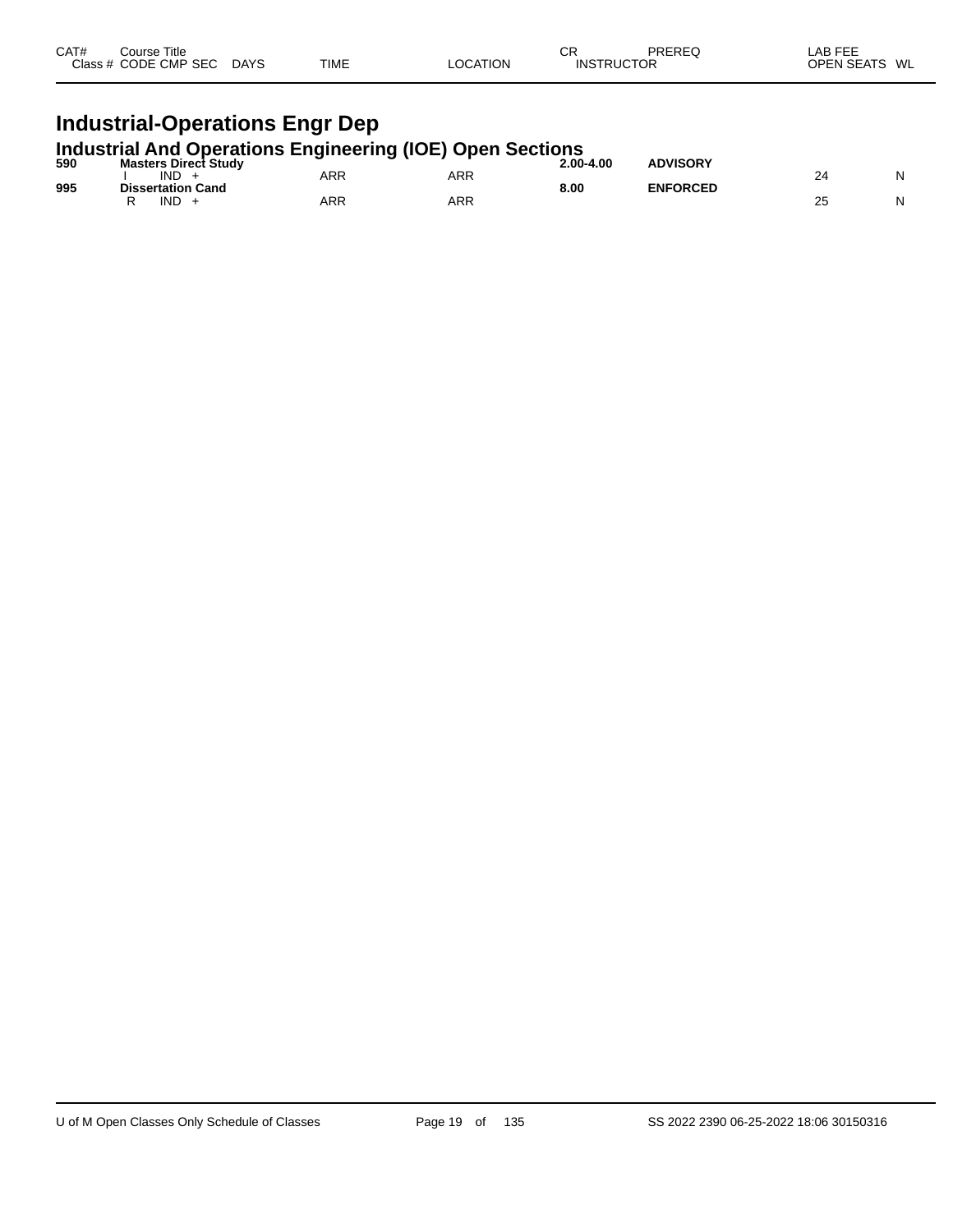| CAT# | Course Title<br>Class # CODE CMP SEC | <b>DAYS</b> | <b>TIME</b> | LOCATION | СR<br><b>INSTRUCTOR</b> | PREREQ | LAB FEE<br><b>OPEN SEATS</b><br>WL |
|------|--------------------------------------|-------------|-------------|----------|-------------------------|--------|------------------------------------|
|      |                                      |             |             |          |                         |        |                                    |

|              | <b>Integrative Systems and Design</b>                                                   |            |               |                        |                           |     |   |
|--------------|-----------------------------------------------------------------------------------------|------------|---------------|------------------------|---------------------------|-----|---|
|              | <b>Automotive Engineering Program (AUTO) Open Sections</b>                              |            |               |                        |                           |     |   |
| 590          | Directed Study&Res<br>$IND +$                                                           | <b>ARR</b> | ARR           | 1.00-3.00              |                           | 25  | N |
| 535          | <b>Energy Systems Engineering Program (ESENG) Open Sections</b><br>Greenhouse Gas Contr |            |               | 3.00                   | <b>ADVISORY</b>           |     |   |
|              | 64722 PR LEC 881                                                                        | <b>ARR</b> | <b>REMOTE</b> | Lastoskie              |                           | 12  | Υ |
|              | <b>Integrative Systems and Design (ISD) Open Sections</b>                               |            |               |                        |                           |     |   |
| 503          | <b>ISD Practicum</b><br>$IND +$<br>R                                                    | <b>ARR</b> | ARR           | $3.00 - 9.00$          | <b>ENFORCED</b>           | 25  | N |
| 520          | Intr to Systems Engr                                                                    |            |               | 3.00                   | <b>ADVISORY, ENFORCED</b> |     |   |
| 63719<br>535 | <b>PR</b> LEC 881<br>МW<br><b>Greenhouse Gas Contr</b>                                  | 3-430PM    | <b>REMOTE</b> | <b>Bordley</b><br>3.00 | <b>ADVISORY</b>           | 121 | N |
| 64723        | PR LEC 881                                                                              | <b>ARR</b> | <b>REMOTE</b> | Lastoskie              |                           | 12  | Υ |
| 590          | <b>Directed Study&amp;Res</b><br>$IND +$                                                | <b>ARR</b> | <b>ARR</b>    | 1.00-3.00              |                           | 25  | N |
|              | <b>Robotics and Autonomous Vehicle Engineering (RAV) Open Sections</b>                  |            |               |                        |                           |     |   |

**503 RAV Capstone Project 3.00**  $\mathsf{IND}$  +  $\qquad \qquad \mathsf{ARR}$   $\qquad \qquad \mathsf{ARR}$   $\qquad \qquad \mathsf{ARR}$   $\qquad \qquad \mathsf{25}$  N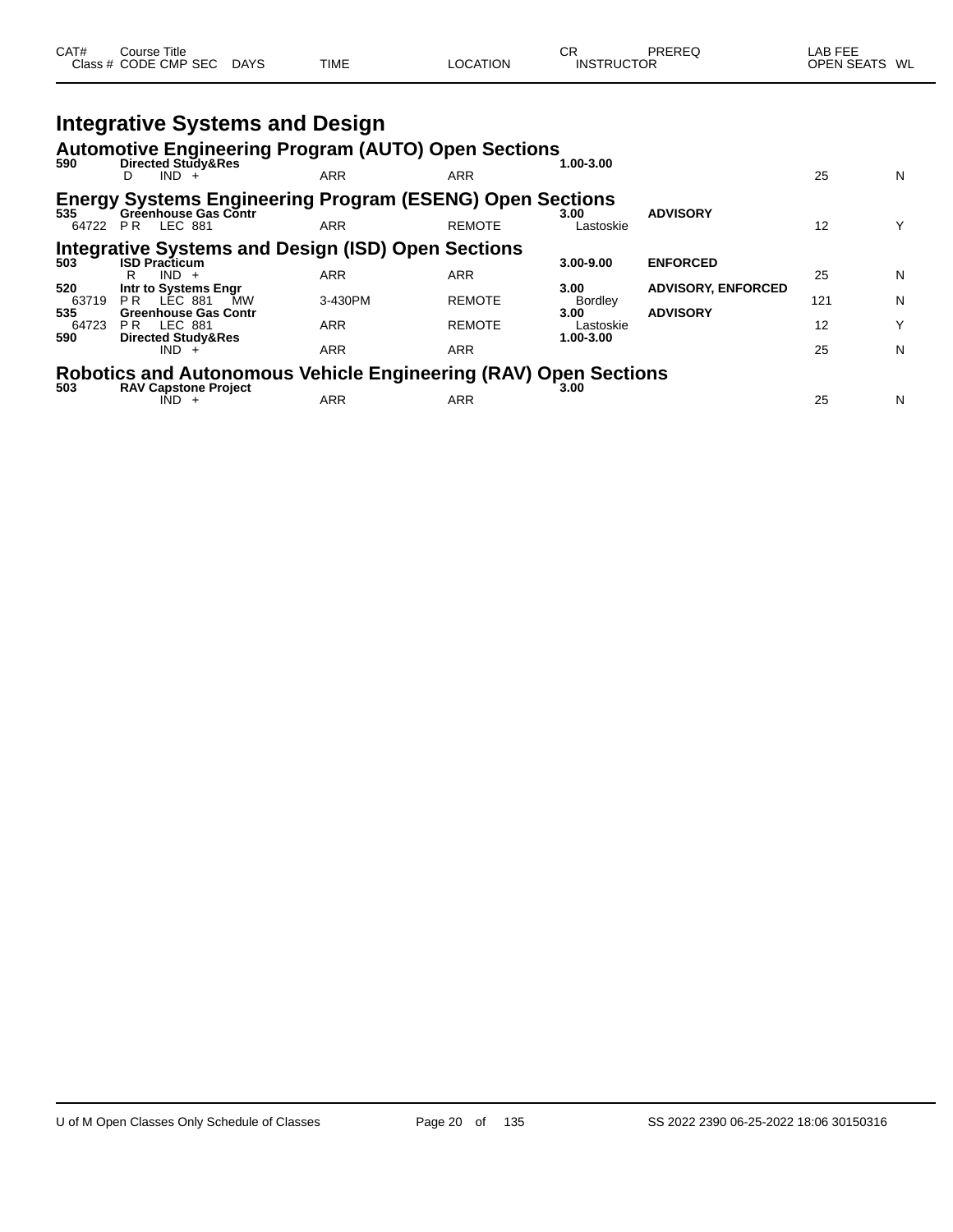| CAT# | Course Title<br>Class # CODE CMP SEC                                                         | <b>DAYS</b> | <b>TIME</b> | <b>LOCATION</b> | CR<br><b>INSTRUCTOR</b> | <b>PREREQ</b>   | LAB FEE<br>OPEN SEATS WL |   |
|------|----------------------------------------------------------------------------------------------|-------------|-------------|-----------------|-------------------------|-----------------|--------------------------|---|
| 571  | <b>Program In Manufacturing</b><br><b>Manufacturing (MFG) Open Sections</b><br>Ship Des Proj |             |             |                 | 1.00-16.00              | <b>ADVISORY</b> |                          |   |
|      | $IND +$                                                                                      |             | <b>ARR</b>  | <b>ARR</b>      |                         |                 | 25                       | N |
| 590  | Directed Stdy&Res                                                                            |             |             |                 | 1.00-3.00               | <b>ADVISORY</b> |                          |   |
|      | IND.                                                                                         |             | <b>ARR</b>  | <b>ARR</b>      |                         |                 | 25                       | N |
| 990  | <b>Dissertat Pre-Cand</b>                                                                    |             |             |                 | 2.00-8.00               | <b>ADVISORY</b> |                          |   |
| 995  | $IND +$<br>D<br><b>Dissertation-Cand</b>                                                     |             | <b>ARR</b>  | <b>ARR</b>      | 8.00                    | <b>ENFORCED</b> | 25                       | N |

R IND + ARR ARR ARR 25 N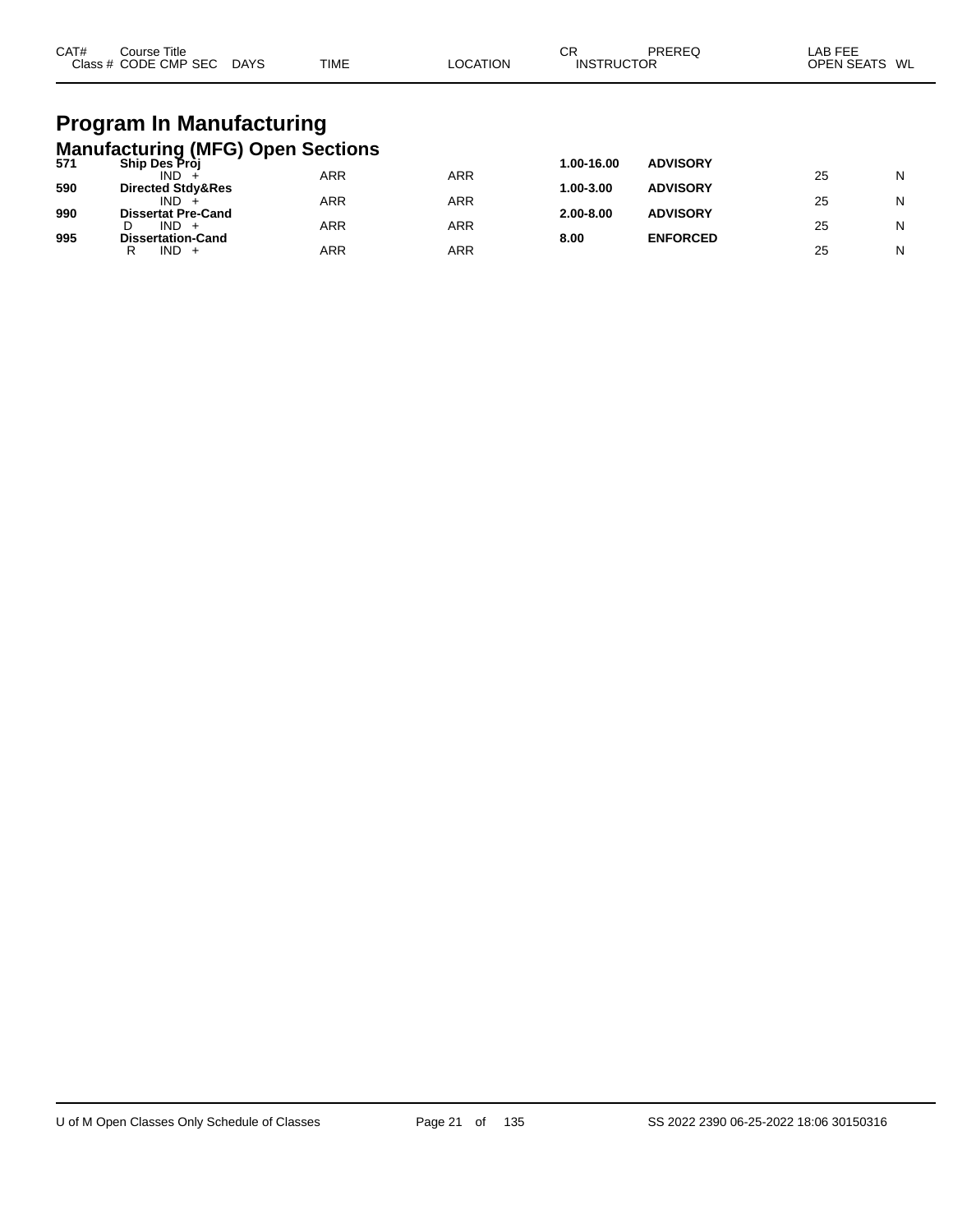| CAT#<br>Course Title      |             |          | СR | PREREQ            | _AB FEE       |
|---------------------------|-------------|----------|----|-------------------|---------------|
| Class # CODE CMP SEC DAYS | <b>TIME</b> | LOCATION |    | <b>INSTRUCTOR</b> | OPEN SEATS WL |

#### **Materials Science & Engineering Materials Science Engineering (MATSCIE) Open Sections**

| .<br>490 | <b>Research Problems</b> |     |     | 1.00-3.00  | <b>ENFORCED</b> |    |   |
|----------|--------------------------|-----|-----|------------|-----------------|----|---|
|          | IND.<br>R<br>$+$         | ARR | ARR |            |                 | 25 | N |
| 690      | <b>Research Problems</b> |     |     | 1.00-16.00 |                 |    |   |
|          | IND.                     | ARR | ARR |            |                 | 25 | N |
| 693      | <b>Special Topics</b>    |     |     | 1.00-16.00 |                 |    |   |
|          | IND.                     | ARR | ARR |            |                 | 25 | N |
| 990      | <b>Diss-Precand</b>      |     |     | 1.00-8.00  | <b>ADVISORY</b> |    |   |
|          | $IND +$                  | ARR | ARR |            |                 | 25 | N |
| 995      | <b>Diss-Cand</b>         |     |     | 8.00       | <b>ENFORCED</b> |    |   |
|          | IND.<br>IR<br>$+$        | ARR | ARR |            |                 | 25 | N |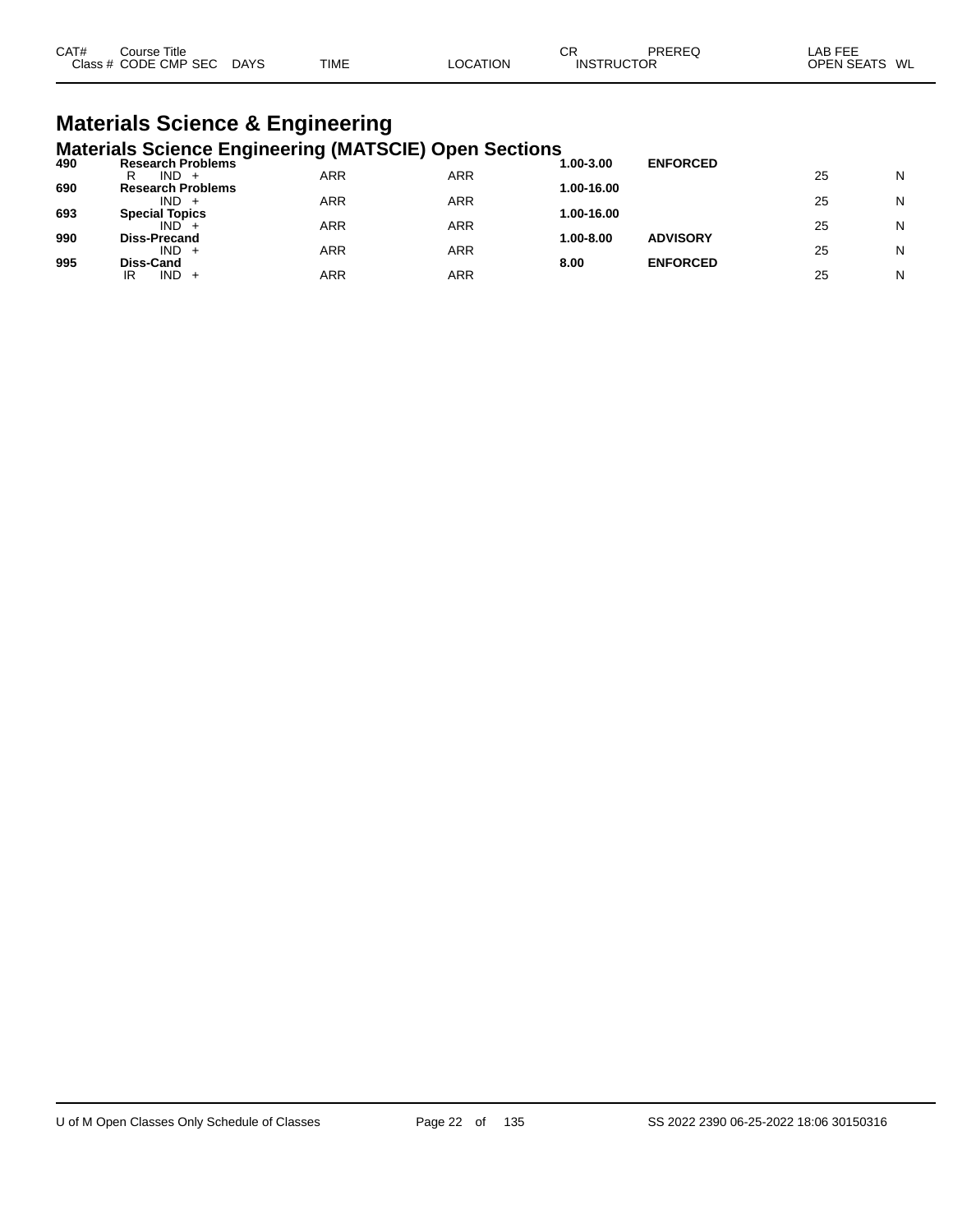#### **Mech Eng & Applied Mech Dept Applied Mechanics & Engineering Science (AMES) Open Sections Mechanical Engineering (MECHENG) Open Sections**

| 390 | -<br>- -<br><b>RISE 3</b> |            | . .        | 2.00-3.00     |                 |    |   |
|-----|---------------------------|------------|------------|---------------|-----------------|----|---|
|     | $IND +$                   | <b>ARR</b> | <b>ARR</b> |               |                 | 25 | N |
| 490 | <b>RISE 4</b>             |            |            | 3.00          |                 |    |   |
|     | $IND +$                   | <b>ARR</b> | <b>ARR</b> |               |                 | 5  | N |
| 491 | <b>Independent Study</b>  |            |            | 1.00-3.00     | <b>ADVISORY</b> |    |   |
|     | $IND +$                   | <b>ARR</b> | <b>ARR</b> |               |                 | 25 | N |
| 590 | <b>Res Sel M E Topics</b> |            |            | $3.00 - 6.00$ | <b>ADVISORY</b> |    |   |
|     | $IND +$                   | <b>ARR</b> | <b>ARR</b> |               |                 | 25 | N |
| 695 | <b>Master Thesis Res</b>  |            |            | $3.00 - 6.00$ | <b>ADVISORY</b> |    |   |
|     | $IND +$                   | <b>ARR</b> | <b>ARR</b> |               |                 | 25 | N |
| 990 | Diss-Precand              |            |            | 1.00-8.00     | <b>ADVISORY</b> |    |   |
|     | $IND +$                   | <b>ARR</b> | <b>ARR</b> |               |                 | 25 | N |
| 995 | Diss-Cand                 |            |            | 8.00          | <b>ENFORCED</b> |    |   |
|     | $IND +$<br>IR             | <b>ARR</b> | ARR        |               |                 | 25 | N |
|     |                           |            |            |               |                 |    |   |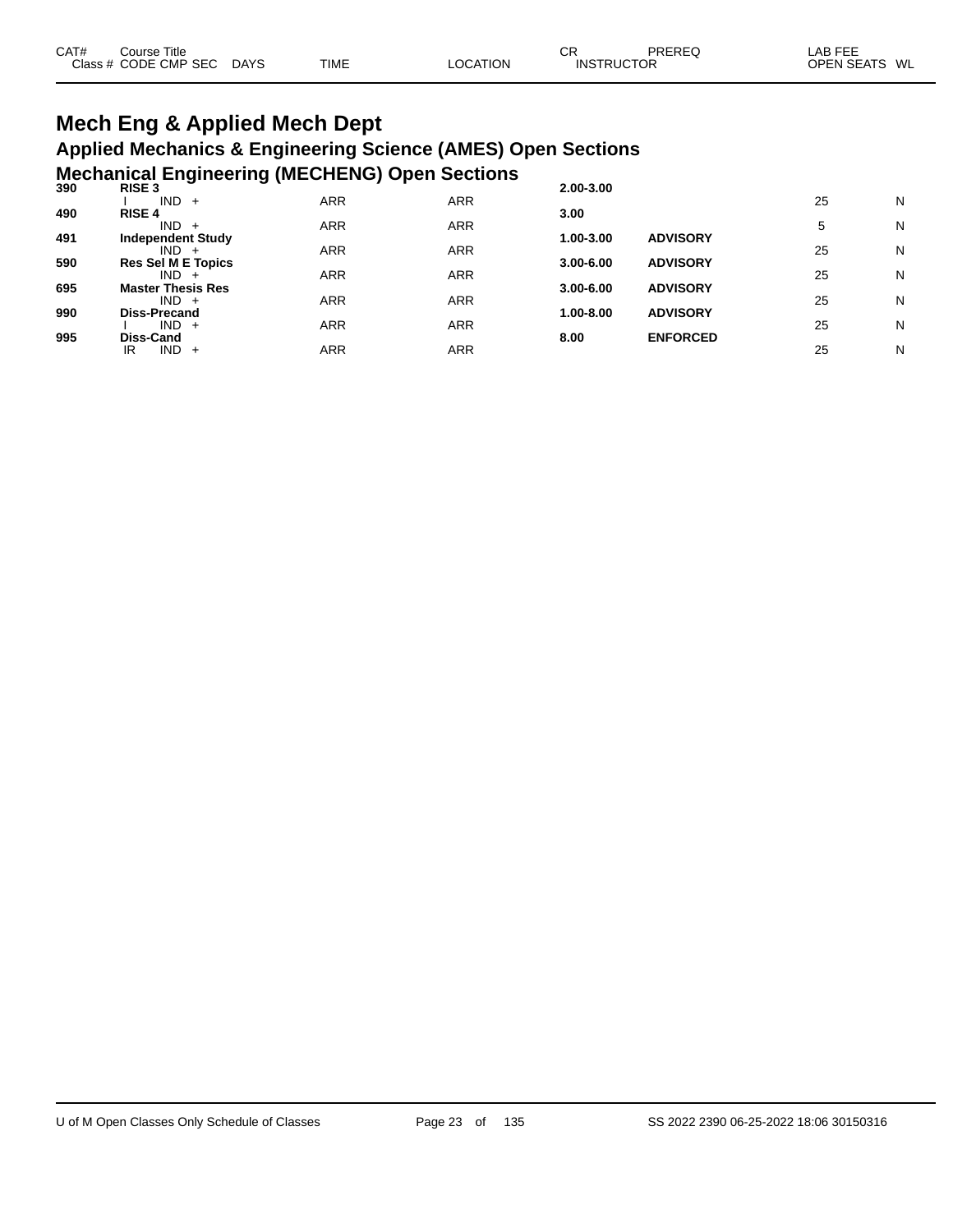| CAT# | Course Title              |             |                 | СF                | PREREQ | _AB FEE       |  |
|------|---------------------------|-------------|-----------------|-------------------|--------|---------------|--|
|      | Class # CODE CMP SEC DAYS | <b>TIME</b> | <b>LOCATION</b> | <b>INSTRUCTOR</b> |        | OPEN SEATS WL |  |
|      |                           |             |                 |                   |        |               |  |

# **Naval Arch & Marine Engr Dept**

|     | <b>Naval Architecture And Marine Engineering (NAVARCH) Open Sections</b> |     |            |             |                 |    |   |
|-----|--------------------------------------------------------------------------|-----|------------|-------------|-----------------|----|---|
| 490 | Dir Std, Res&Sp Prob<br>$IND +$                                          | ARR | <b>ARR</b> | $.00-16.00$ | <b>ADVISORY</b> | 25 | N |
| 511 | <b>Sp Topic Ship Struc</b>                                               |     |            | 1.00-16.00  | <b>ADVISORY</b> |    |   |
|     | IND.                                                                     | ARR | <b>ARR</b> |             |                 | 25 | N |
| 571 | <b>Ship Des Proj</b>                                                     |     |            | 1.00-16.00  | <b>ADVISORY</b> |    |   |
|     | IND.                                                                     | ARR | <b>ARR</b> |             |                 | 25 | N |
| 590 | <b>Directed Study&amp;Res</b><br>$IND +$                                 | ARR | ARR        | 1.00-6.00   | <b>ADVISORY</b> | 25 | N |
| 592 | <b>Masters Thesis</b>                                                    |     |            | 1.00-6.00   | <b>ADVISORY</b> |    |   |
|     | $IND +$                                                                  | ARR | <b>ARR</b> |             |                 | 24 | N |
| 990 | <b>Diss-Precand</b>                                                      |     |            | 1.00-8.00   | <b>ADVISORY</b> |    |   |
|     | $IND +$                                                                  | ARR | <b>ARR</b> |             |                 | 25 | N |
| 995 | Diss-Cand                                                                |     |            | 8.00        | <b>ENFORCED</b> |    |   |
|     | <b>IND</b><br>R<br>$+$                                                   | ARR | ARR        |             |                 | 25 | N |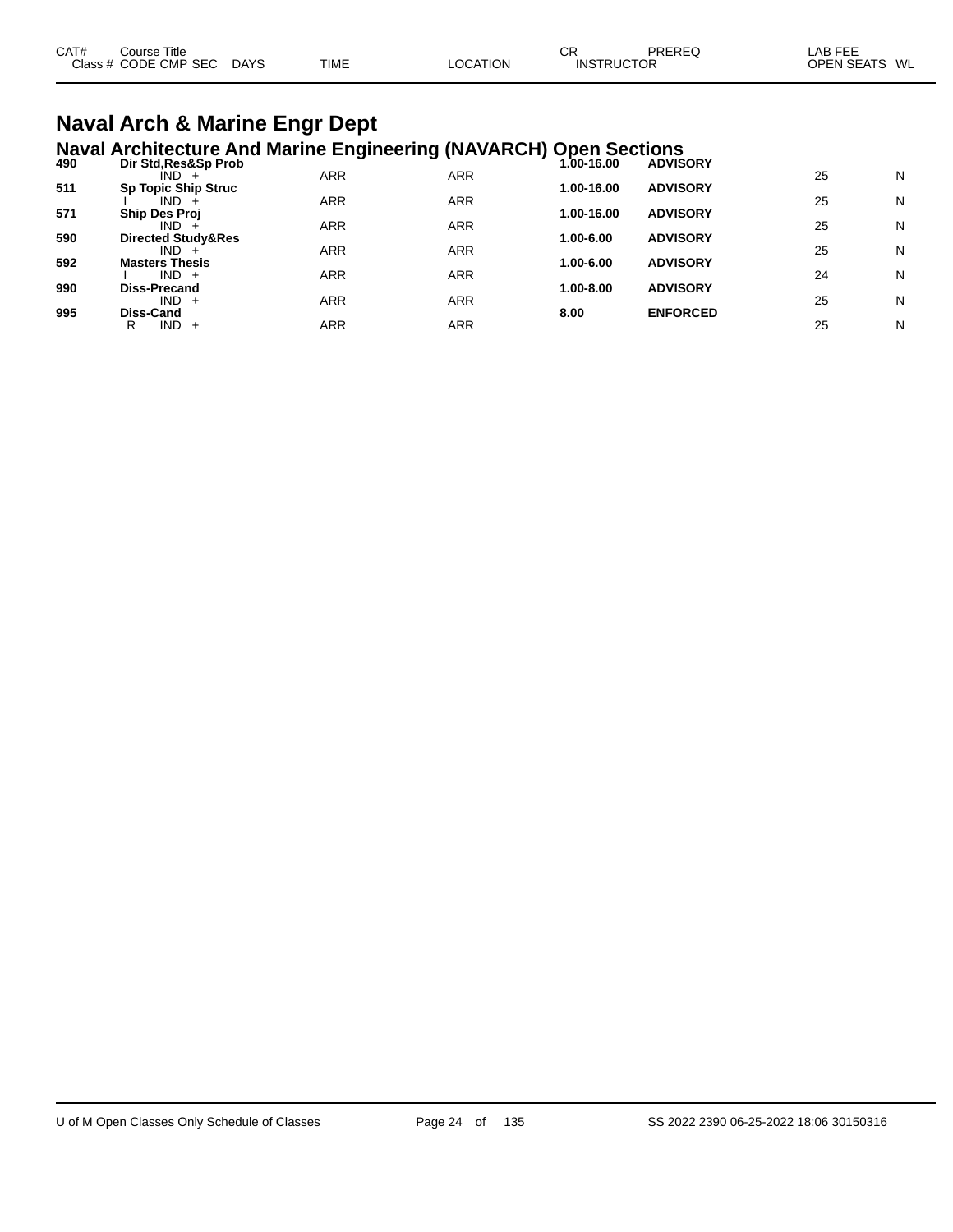| CAT# | Course Title              |             |                 | СF                | PREREQ | LAB FEE       |  |
|------|---------------------------|-------------|-----------------|-------------------|--------|---------------|--|
|      | Class # CODE CMP SEC DAYS | <b>TIME</b> | <b>LOCATION</b> | <b>INSTRUCTOR</b> |        | OPEN SEATS WL |  |
|      |                           |             |                 |                   |        |               |  |

#### **Nuclear Engr & Radiological Sci Nuclear Engineering And Radiological Sciences (NERS) Open Sections**

|     | $11401041$ anginooning? the riderorogroup colonious $(112110)$ |            |            | $\sim$ $\sim$ $\sim$ $\sim$ $\sim$ $\sim$ $\sim$ $\sim$ |                           |    |   |
|-----|----------------------------------------------------------------|------------|------------|---------------------------------------------------------|---------------------------|----|---|
| 499 | Res Nur Eng/Rad Sci                                            |            |            | 1.00-3.00                                               | <b>ADVISORY, ENFORCED</b> |    |   |
|     | IND.<br>R                                                      | ARR        | ARR        |                                                         |                           | 25 | N |
| 588 | Rad Safe&Md Phy Prac                                           |            |            | 1.00-12.00                                              | <b>ADVISORY</b>           |    |   |
|     | $IND +$                                                        | ARR        | <b>ARR</b> |                                                         |                           | 25 | N |
| 599 | <b>Masters Project</b>                                         |            |            | 1.00-3.00                                               | <b>ADVISORY</b>           |    |   |
|     | $IND +$                                                        | ARR        | <b>ARR</b> |                                                         |                           | 25 | N |
| 799 | <b>Special Project</b>                                         |            |            | 1.00-6.00                                               |                           |    |   |
|     | $IND +$                                                        | ARR        | <b>ARR</b> |                                                         |                           | 25 | N |
| 990 | <b>Diss-Precand</b>                                            |            |            | 1.00-8.00                                               | <b>ADVISORY</b>           |    |   |
|     | $IND +$                                                        | ARR        | <b>ARR</b> |                                                         |                           | 25 | N |
| 995 | Diss-Cand                                                      |            |            | 8.00                                                    | <b>ENFORCED</b>           |    |   |
|     | $IND +$<br>R                                                   | <b>ARR</b> | ARR        |                                                         |                           | 24 | N |
|     |                                                                |            |            |                                                         |                           |    |   |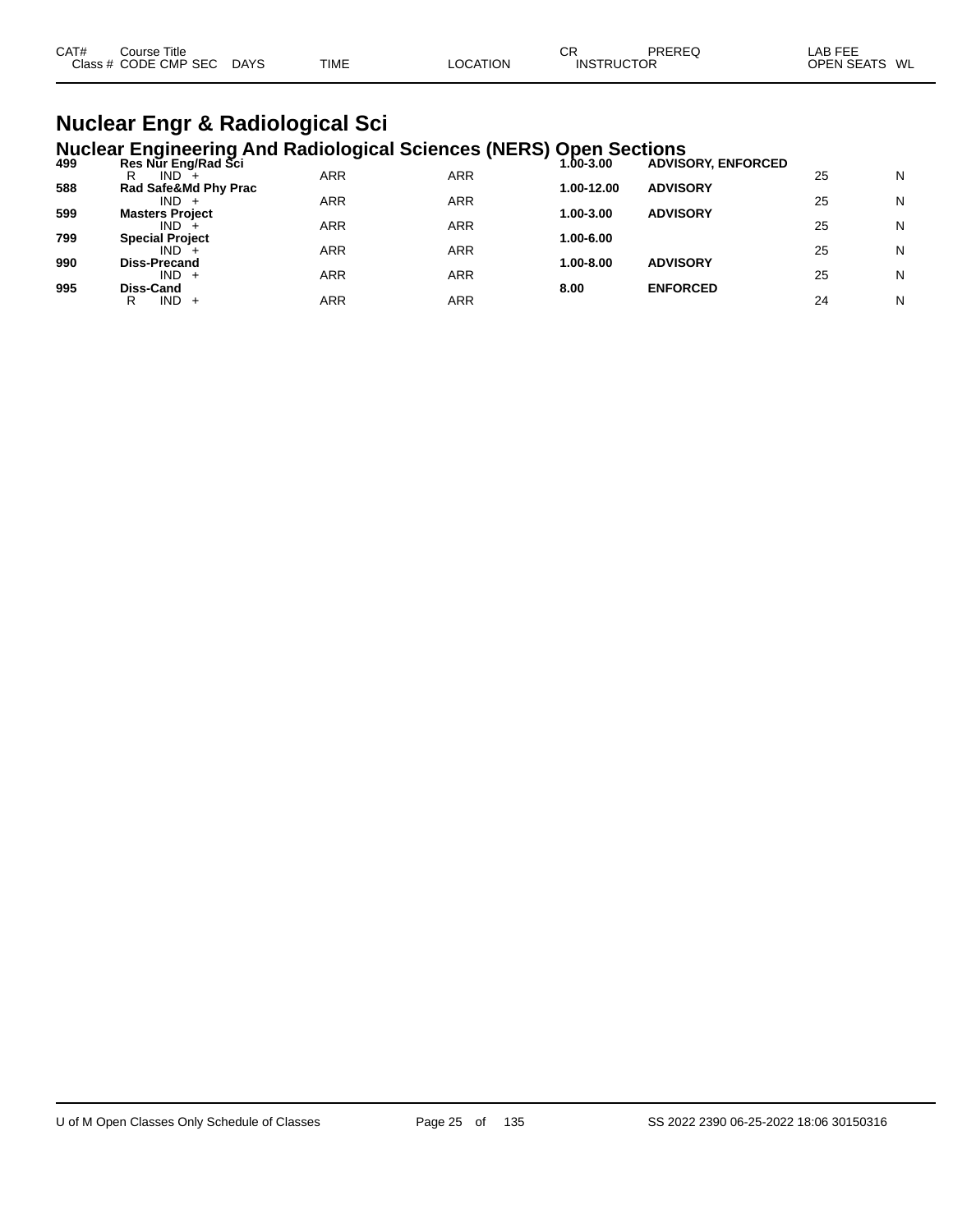### **Environment and Sustainability Program in the Environment Environment (ENVIRON) Open Sections**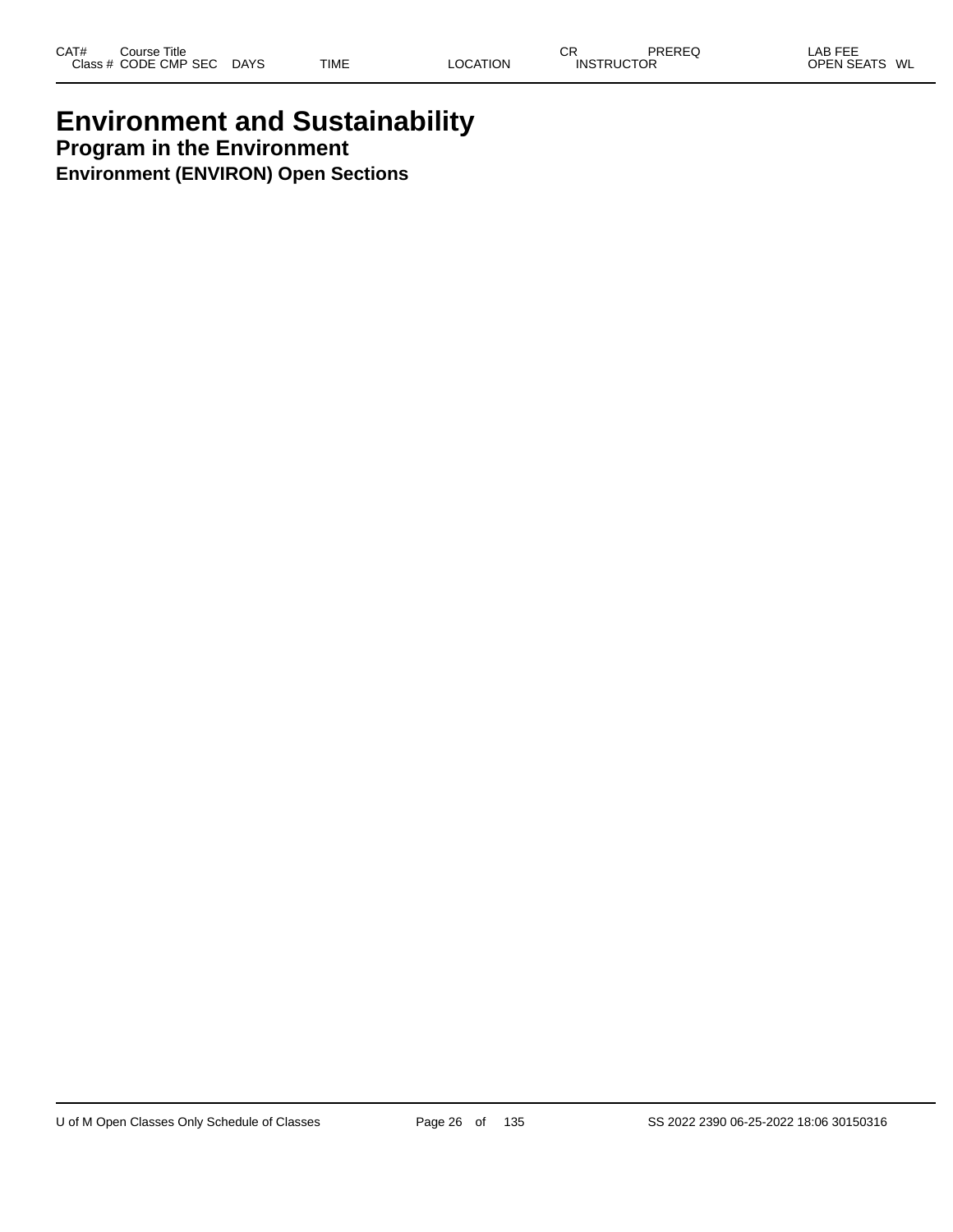| CAT#           | <b>Course Title</b><br>Class # CODE CMP SEC   | <b>DAYS</b> | <b>TIME</b>              | <b>LOCATION</b>                                                         | <b>CR</b><br><b>INSTRUCTOR</b> | PREREQ                                  | LAB FEE<br>OPEN SEATS WL |        |
|----------------|-----------------------------------------------|-------------|--------------------------|-------------------------------------------------------------------------|--------------------------------|-----------------------------------------|--------------------------|--------|
|                | Information<br><b>School of Information</b>   |             |                          |                                                                         |                                |                                         |                          |        |
|                |                                               |             |                          |                                                                         |                                |                                         |                          |        |
|                | <b>Information (SI) Open Sections</b>         |             |                          |                                                                         |                                |                                         |                          |        |
| 390            | Internship                                    |             |                          |                                                                         | 1.00-3.00                      |                                         |                          |        |
| 63996<br>64868 | PI<br><b>SEM 001</b><br><b>SEM 002</b><br>-PI |             | <b>ARR</b><br><b>ARR</b> | <b>ARR</b><br><b>ARR</b>                                                | Frazier<br>Frazier             |                                         | 25<br>25                 | N<br>N |
| 64869          | <b>SEM 003</b><br>PI                          |             | <b>ARR</b>               | <b>ARR</b>                                                              | Frazier                        |                                         | 25                       | N      |
| 690            | <b>Intern/Field Exper</b>                     |             |                          |                                                                         | 1.00-6.00                      | <b>ADVISORY</b>                         |                          |        |
| 60944          | <b>SEM 001</b><br>PI.                         |             | <b>ARR</b>               | <b>ARR</b>                                                              | Frazier                        |                                         | 25                       | N      |
| 995            | <b>Diss-Cand</b>                              |             |                          |                                                                         | 8.00                           | <b>ADVISORY, ENFORCED</b>               |                          |        |
|                | $IND +$<br>R                                  |             | <b>ARR</b>               | <b>ARR</b>                                                              |                                |                                         | 25                       | N      |
| 998            | <b>Curr Practical Prict</b>                   |             |                          |                                                                         | 1.00                           |                                         |                          |        |
| 65261          | <b>SEM 078</b><br>PD.                         |             | <b>ARR</b>               | <b>ARR</b>                                                              | <b>Dillahunt</b>               |                                         | 25                       | N      |
|                |                                               |             |                          | <b>School of Information Applied Data Science (SIADS) Open Sections</b> |                                |                                         |                          |        |
| 502            | <b>Math Methods</b>                           |             |                          |                                                                         | 1.00                           |                                         |                          |        |
| 64836          | PR LEC 001                                    |             | <b>ARR</b>               | <b>ARR</b>                                                              | McLeod                         |                                         | 330                      | Υ      |
| 503            | <b>Data Science Ethics</b>                    |             |                          |                                                                         | 1.00                           |                                         |                          |        |
| 64847          | LEC 001<br>P <sub>R</sub>                     |             | <b>ARR</b>               | <b>ARR</b>                                                              | Hickok, Sheltrown              |                                         | 351                      | Υ      |
| 505            | <b>Data Manipulation</b>                      |             |                          |                                                                         | 1.00                           |                                         |                          |        |
| 64828          | LEC 001<br>PR.                                |             | <b>ARR</b>               | <b>ARR</b>                                                              | Giove, Sanka, Maley            |                                         | 328                      | Υ      |
| 511            | <b>SQLI</b>                                   |             |                          |                                                                         | 1.00                           |                                         |                          |        |
| 64829          | LEC 001<br><b>PR</b>                          |             | <b>ARR</b>               | <b>ARR</b>                                                              | Severance, Hukill              |                                         | 259                      | Υ      |
| 515            | <b>Efficient Data Proc</b>                    |             |                          |                                                                         | 1.00                           |                                         |                          |        |
| 64837          | LEC 001<br>PR.                                |             | <b>ARR</b>               | <b>ARR</b>                                                              |                                | Teplovs, Sanka, Steinhoff               | 303                      | Υ      |
| 516<br>64845   | <b>Big Data</b><br>P Ř<br>LEC 001             |             | <b>ARR</b>               | <b>ARR</b>                                                              | 1.00                           | <b>ENFORCED</b>                         | 293                      | Υ      |
| 521            | <b>Visual Expl of Data</b>                    |             |                          |                                                                         | 1.00                           | Steinhoff, Wu, Huang<br><b>ENFORCED</b> |                          |        |
| 64846          | <b>PR</b><br>LEC 001                          |             | <b>ARR</b>               | <b>ARR</b>                                                              |                                | Pandey, Wyatt, Giove                    | 333                      | Y      |

P R LEC 001 ARR ARR Pandey, Wyatt, Giove 333 Y

1991 - 64838 PR LEC 001 12 ARR ARR ARR ARR ARR Amini, Pandey, Hardy, Huang 335 Y<br>
523 Communicating Data 1.00 ENFORCED

P R LEC 001 ARR ARR Sheltrown, Pandey, Huang 300 Y

64853 P R LEC 001 ARR ARR Sheltrown, Pandey, Hickok 331 Y

64852 P.R LEC 001 ARR ARR Dhillon 339 Y

64831 P.R LEC 001 ARR ARR Myers, Kemp 294 Y

64839 P.R LEC 001 ARR ARR Maley 295 Y

64834 P R LEC 001 ARR ARR Teplovs, Wu, Giove, Whyte 311 Y

64840 P.R LEC 001 ARR ARR Josias 305 Y

64854 P.R LEC 001 ARR ARR Amini, Huang 284 Y

64842 P.R LEC 001 ARR ARR Krumme 294 Y

64848 P.R LEC 001 ARR ARR McLeod 300 Y

64843 P.R LEC 001 ARR ARR Ghannam 283 Y

64849 P R LEC 001 ARR ARR Ma, Maley 314 Y

64850 P.R. LEC 001 ARR ARR Bhomia, Ghannam 284 Y

P R LEC 001 ARR ARR Ying 324 Y

64832 P.R LEC 001 ARR ARR Romero 302 Y

64855 P.R LEC 001 ARR ARR Ghannam, Wu 294 Y

64872 P R LEC 001 ARR ARR Hess, Harkness 339 Y

64833 P.R LEC 001 ARR ARR LeBlanc, Sung 334 Y

64873 P R LEC 001 ARR ARR Giove, Maley 383 Y

P R LEC 001 ARR ARR Krumm, Sheltrown 359 Y

P R LEC 001 ARR ARR Whyte, Hukill, Nikolsky 329 Y

**Info Vis 1 1.00 ENFORCED**

**Supervised Learning 1.00 ENFORCED**

**Unsupervisd Learning 1.00 ENFORCED**

**592 Milestone IB 1.00 ENFORCED**<br>64834 PR LEC 001 **ARR** ARR ARR Teplovs, Wu, Giove, Whyte

Students enrolled in SIADS 592 in should have completed SIADS 591 in the preceding term so that SIADS 591 and SIADS

**Adv Db Arch & Tech 1.00 ENFORCED**

**Info Vis II 1.00 ENFORCED**

**631**<br> **631**<br> **64848** PR LEC 001<br> **64848** PR LEC 001<br> **64843** PR LEC 001<br> **64843** PR LEC 001<br> **1.00**<br> **1.00**<br> **1.00**<br> **ENFORCED**<br> **ARR**<br> **ARR**<br> **ARR**<br> **Data Mining II**<br> **Data Mining II**<br> **ARR**<br> **Data Mining II** 

**Deep Learning I 1.00 ENFORCED**

**Mach Lrng Pipelines 1.00 ENFORCED**

**Reinf Lrng Algrthm 1.00 ENFORCED**

**Network Analysis 1.00 ENFORCED**

**Applied NLP 1.00 ENFORCED**

**Cloud Computing 1.00 ENFORCED**

**Social Good 1.00 ENFORCED**

**Learning Analytics**<br>
64844 PR LEC 001 **ARR** ARR ARR Krumm, Sheltrown **ADVISORY, ENFORCED** 

**Sports Analytics 1.00 ADVISORY, ENFORCED**

**SE and RecSys 1.00 ADVISORY, ENFORCED**

**Uncertainty 1.00 ADVISORY, ENFORCED**

**523 Communicating Data 1.00 ARR 1.00 ENFORCED**<br> **1.00 ENFORCED**<br> **1.00 ENFORCED**<br> **1.00 ENFORCED** 

**Data Mining I CONTEX 1.00 ENEC ODE**<br> **FORCE BENEC** 1.00 **ENROY ARR** ARR POMILLON

**Qual for Data Sci 1.00**

**Causal Inference 1.00 Causal Inference 1.00 Causal Inference 1.00 ARR 1.00 ARR 1.00 ARR 1.00** 

**Exp Design Analysis 1.00**

U of M Open Classes Only Schedule of Classes Page 27 of 135 SS 2022 2390 06-25-2022 18:06 30150316

592 are taken in succession without interruption.<br>601 **Qual for Data Sci**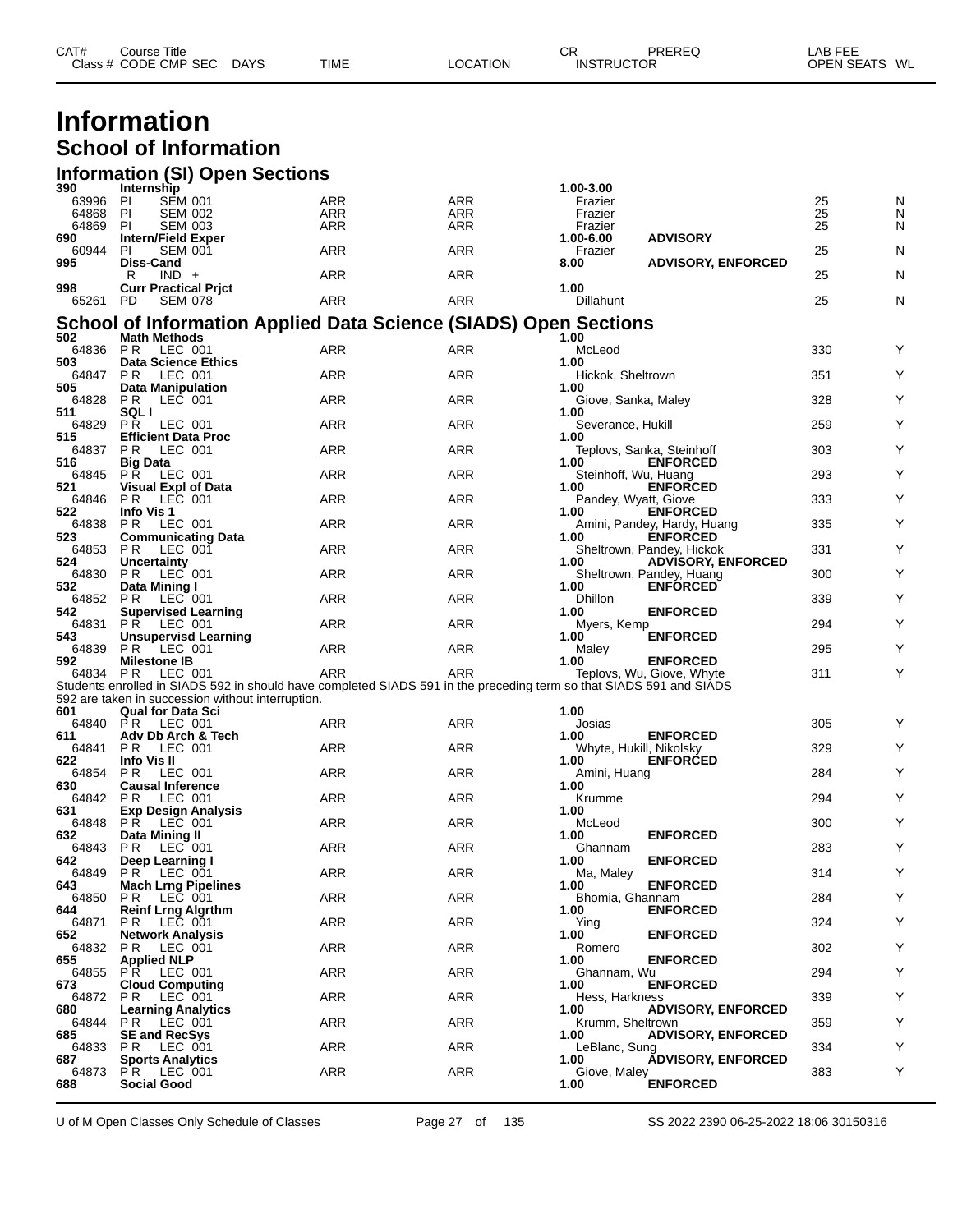| CAT#         | Course Title<br>Class # CODE CMP SEC    | DAYS                                              | TIME                                                                                                             | LOCATION   | СR<br><b>INSTRUCTOR</b>     | <b>PREREQ</b>                                    | LAB FEE<br>OPEN SEATS WL |   |
|--------------|-----------------------------------------|---------------------------------------------------|------------------------------------------------------------------------------------------------------------------|------------|-----------------------------|--------------------------------------------------|--------------------------|---|
| 64856        | LEC 001<br>PR.                          |                                                   | ARR                                                                                                              | ARR        |                             | <b>ENFORCED</b>                                  | 365                      | v |
| 695<br>64835 | <b>Milestone II B</b><br>LEC 001<br>PR. |                                                   | <b>ARR</b>                                                                                                       | <b>ARR</b> | 1.00<br>Wvatt               | Gilbert, Nikolsky, Krumme,                       | 329                      | v |
|              |                                         | 695 are taken in succession without interruption. | Students enrolled in SIADS 695 should have completed SIADS 694 in the preceding term so that SIADS 694 and SIADS |            |                             |                                                  |                          |   |
| 697<br>64880 | <b>Capstone</b><br>LEC 001<br>P R       |                                                   | ARR                                                                                                              | <b>ARR</b> | 3.00<br>O'Brien, Choragudi, | <b>ENFORCED</b><br>Featherly-Bean, LeBlanc, Kemp | 312                      | v |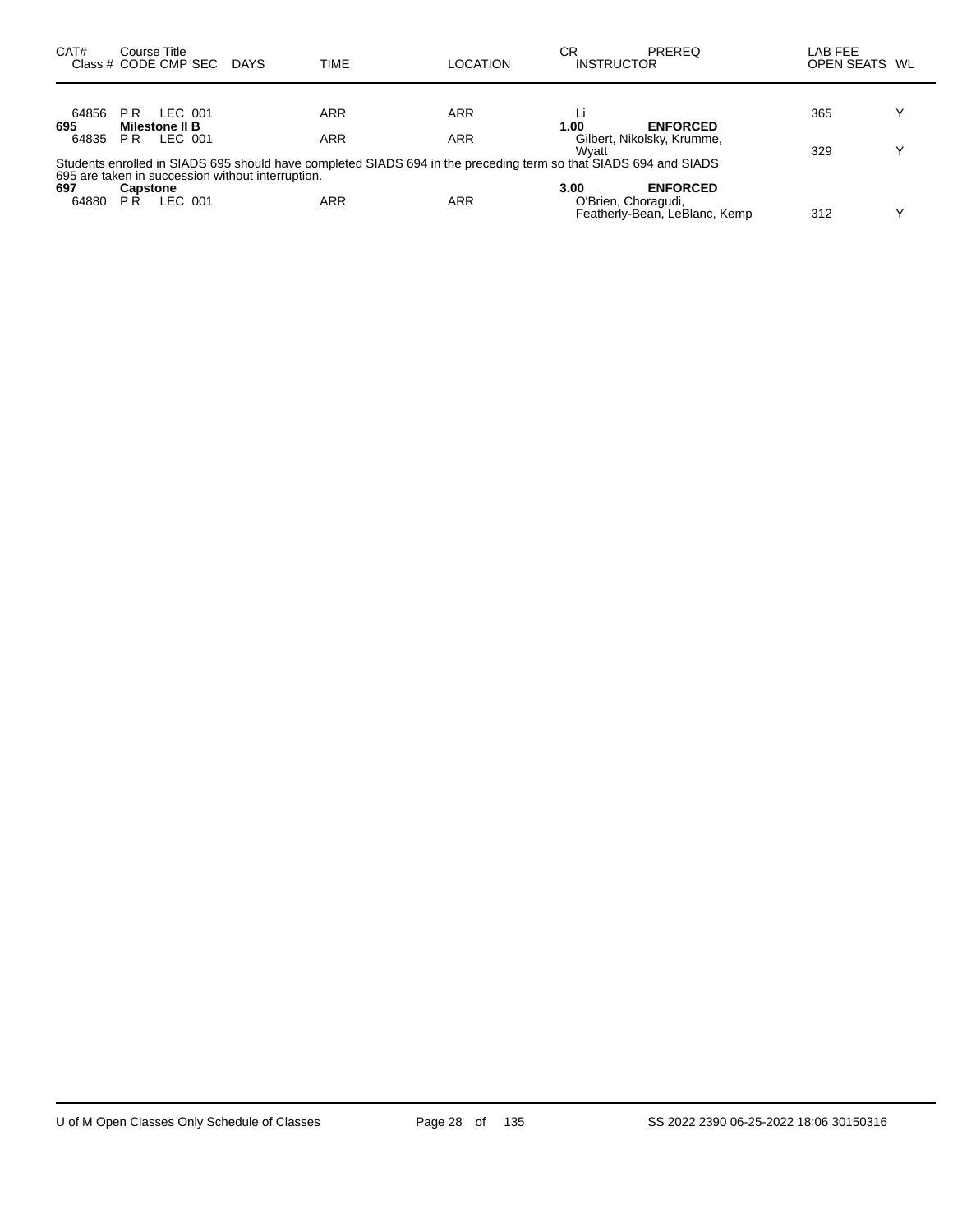#### **Institute for Social Research SRC-PSM Graduate Program**

# **Survey Methodology (SURVMETH) Open Sections 699 Directed Research 3.00 ADVISORY**

| 699 | <b>Directed Research</b> |           |     | 3.00         | <b>ADVISORY</b> |    |   |
|-----|--------------------------|-----------|-----|--------------|-----------------|----|---|
|     | <b>IND</b><br>TTH        | 10-1230PM | ARR |              |                 | 24 | N |
| 899 | <b>Directed Research</b> |           |     | $.00 - 3.00$ | <b>ADVISORY</b> |    |   |
|     | <b>IND</b>               | ARR       | ARR |              |                 | 24 | N |
| 995 | Diss-Cand                |           |     | 8.00         | <b>ENFORCED</b> |    |   |
|     | <b>IND</b><br>DR         | ARR       | ARR |              |                 | 25 | N |
|     |                          |           |     |              |                 |    |   |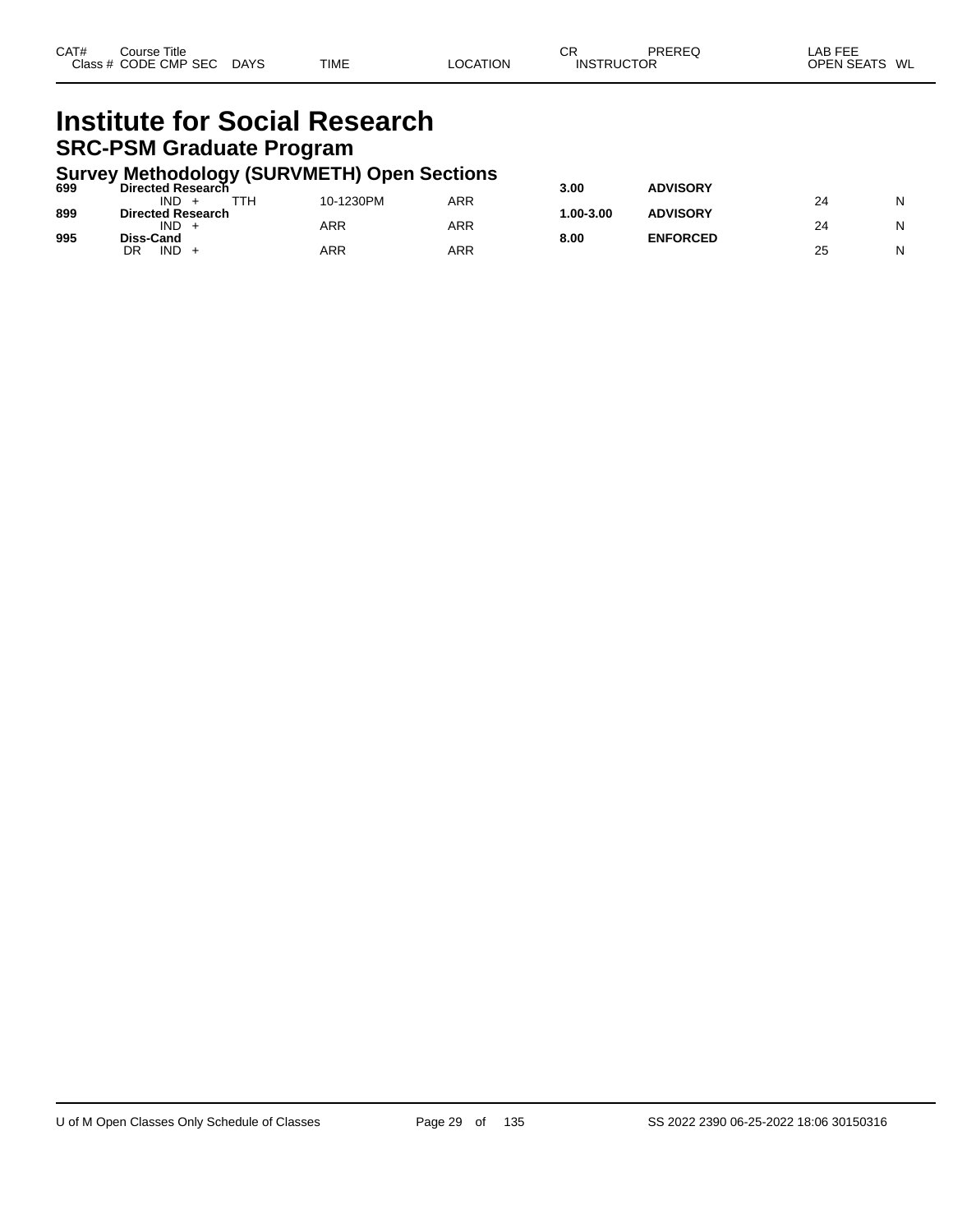| Class # CODE CMP SEC<br><b>INSTRUCTOR</b> | CAT# | Course Title |             |             |          | СR | PREREQ | ∟AB FEE       |  |
|-------------------------------------------|------|--------------|-------------|-------------|----------|----|--------|---------------|--|
|                                           |      |              | <b>DAYS</b> | <b>TIME</b> | LOCATION |    |        | OPEN SEATS WL |  |

#### **Kinesiology School Of Kinesiology**

|                | <b>Applied Exercise Science (AES) Open Sections</b><br>290 Field Exp AES |                   |                          |                        |                 |                     |        |
|----------------|--------------------------------------------------------------------------|-------------------|--------------------------|------------------------|-----------------|---------------------|--------|
|                | $\overline{IND}$ +                                                       | <b>ARR</b>        | <b>ARR</b>               | 1.00-4.00              | <b>ADVISORY</b> | 25                  | N      |
| 403            | <b>Internship in AES</b>                                                 |                   |                          | $0.50 - 4.00$          | <b>ADVISORY</b> |                     |        |
| 64037          | LAB 101<br>PI                                                            | <b>ARR</b>        | <b>ARR</b>               |                        |                 | 25                  | N      |
| 64038          | PI<br>LAB 102                                                            | <b>ARR</b>        | <b>ARR</b>               | Kern                   |                 | 25                  | N      |
| 65217          | LAB 103<br><b>PI</b>                                                     | ARR               | <b>ARR</b>               | Kern                   |                 | 24                  | N      |
| 470            | <b>Independent Study</b>                                                 |                   |                          | 1.00-3.00              | <b>ADVISORY</b> |                     |        |
|                | $IND +$                                                                  | <b>ARR</b>        | <b>ARR</b>               |                        |                 | 25                  | N      |
|                | <b>Athletic Training (AT) Open Sections</b>                              |                   |                          |                        |                 |                     |        |
| 403            | Internship in AT                                                         |                   |                          | $0.50 - 4.00$          | <b>ADVISORY</b> |                     |        |
| 62123 PI       | LAB 001                                                                  | <b>ARR</b>        | ARR                      |                        |                 | 5                   | N      |
|                |                                                                          |                   |                          |                        |                 |                     |        |
| 302            | <b>Kinesiology (KINESLGY) Open Sections</b><br>Kines Study Abroad        |                   |                          | 1.00-18.00             |                 |                     |        |
| 64886 PI       | LEC 001                                                                  | <b>ARR</b>        | <b>ARR</b>               | Barton                 |                 | 20                  | Y      |
| Cyprus         |                                                                          |                   |                          |                        |                 |                     |        |
| Cyprus         |                                                                          |                   |                          |                        |                 |                     |        |
| 429            | Lab Mtr Cnt Dev                                                          |                   |                          | 1.00-3.00              | <b>ADVISORY</b> |                     |        |
| 62925          | LAB 001<br><b>PI</b>                                                     | <b>ARR</b>        | <b>ARR</b>               |                        |                 | 3                   | N      |
| 62926          | PI<br>LAB 002                                                            | ARR               | <b>ARR</b>               | Ulrich                 |                 | $\overline{3}$      | N      |
| 63126          | PI<br>LAB 003                                                            | <b>ARR</b>        | ARR                      | Ulrich                 |                 | 3                   | N      |
| 63747<br>439   | LAB 004<br>-PI<br><b>Lab Biomechanic</b>                                 | ARR               | ARR                      | Meehan<br>1.00-3.00    | <b>ADVISORY</b> | 3                   | N      |
| 62348          | LAB 001<br>PD                                                            | <b>ARR</b>        | ARR                      |                        |                 | 3                   | N      |
| 62349          | LAB 002<br>PI                                                            | ARR               | <b>ARR</b>               | Gross                  |                 |                     | N      |
| 64141          | PI<br>LAB 003                                                            | <b>ARR</b>        | ARR                      | Gates                  |                 | $\frac{2}{3}$       | N      |
| 64201          | PI<br>LAB 004                                                            | <b>ARR</b>        | ARR                      | Zernicke PhD DSc       |                 | 3                   | N      |
| 65179          | LAB 005<br>PI                                                            | <b>ARR</b>        | ARR                      | Lepley                 |                 | 1                   | N      |
| 449            | Lab Exer Phys                                                            |                   |                          | 1.00-3.00              | <b>ADVISORY</b> |                     |        |
| 62095          | PI<br>LAB 001                                                            | <b>ARR</b>        | <b>ARR</b>               |                        |                 | 3                   | N      |
| 62892          | PI<br>LAB 002                                                            | <b>ARR</b>        | <b>ARR</b>               | Horowitz               |                 | 3                   | N      |
| 63552          | PI<br>LAB 003                                                            | <b>ARR</b>        | <b>ARR</b>               | Hasson                 |                 | 3                   | N      |
| 685            | <b>Res Rotation in Kin</b>                                               |                   |                          | $3.00 - 6.00$          | <b>ADVISORY</b> |                     |        |
| 63123<br>63546 | PI<br>LAB 001<br>LAB 002<br>PI                                           | <b>ARR</b><br>ARR | <b>ARR</b>               | Fort                   |                 | $\frac{25}{25}$     | N<br>N |
| 686            | Intern in Kines                                                          |                   | ARR                      | Armstrong<br>1.00-6.00 | <b>ADVISORY</b> |                     |        |
|                |                                                                          |                   |                          |                        |                 |                     |        |
|                |                                                                          |                   |                          |                        |                 |                     |        |
|                | $IND +$                                                                  | ARR               | <b>ARR</b>               |                        |                 | 24                  | N      |
|                | <b>Movement Science (MOVESCI) Open Sections</b>                          |                   |                          |                        |                 |                     |        |
| 403            | Internship                                                               |                   |                          | $0.50 - 3.00$          | <b>ADVISORY</b> |                     |        |
| 62103          | LAB 001<br>PI                                                            | <b>ARR</b>        | <b>ARR</b>               | Kern                   |                 | 5                   | N      |
| 63136          | PI<br>LAB 002                                                            | ARR               | <b>ARR</b>               | Kern                   |                 | 5                   | N      |
| 63137          | PI<br>LAB 003                                                            | <b>ARR</b>        | <b>ARR</b>               | Kern                   |                 | 5                   | N      |
| 63138          | LAB 004<br>PI                                                            | ARR               | ARR                      | Kern                   |                 | 4                   | N      |
| 429            | <b>Lab Mtr Cnt Dev</b>                                                   |                   |                          | 1.00-3.00              | <b>ADVISORY</b> |                     |        |
| 62921<br>62922 | PI<br>LAB 001<br>PI<br>LAB 002                                           | ARR<br><b>ARR</b> | <b>ARR</b><br><b>ARR</b> | Ulrich                 |                 | 3                   | N<br>N |
| 63124          | PI<br>LAB 003                                                            | <b>ARR</b>        | <b>ARR</b>               | Ulrich                 |                 | $\overline{3}$<br>3 | N      |
| 63745          | LAB 004<br>PI                                                            | ARR               | ARR                      | Meehan                 |                 | 3                   | N      |
| 439            | Lab Biomechanic                                                          |                   |                          | 1.00-3.00              | <b>ADVISORY</b> |                     |        |
| 62344          | LAB 001<br>PD                                                            | <b>ARR</b>        | <b>ARR</b>               |                        |                 | 3                   | N      |
| 62345          | PI<br>LAB 002                                                            | <b>ARR</b>        | ARR                      | Gross                  |                 |                     | N      |
| 64140          | PI<br>LAB 003                                                            | <b>ARR</b>        | <b>ARR</b>               | Gates                  |                 | $\frac{2}{3}$       | N      |
| 64207 PI       | LAB 004                                                                  | <b>ARR</b>        | <b>ARR</b>               | Zernicke PhD DSc       |                 | 3                   | N      |
| 65177          | PI<br>LAB 005                                                            | <b>ARR</b>        | <b>ARR</b>               | Lepley                 |                 | 1                   | N      |
| 449            | Lab Exer Phys                                                            |                   |                          | $1.00 - 3.00$          | <b>ADVISORY</b> |                     |        |
| 62090<br>62891 | LAB 001<br>PI<br>LAB 002<br>PI.                                          | <b>ARR</b><br>ARR | <b>ARR</b><br>ARR        | Horowitz               |                 | 3<br>3              | N<br>N |
| 63549          | <b>PI</b><br>LAB 003                                                     | ARR               | ARR                      | Hasson                 |                 | 3                   | N      |
| 464            | Clin Rot IONM I                                                          |                   |                          | 1.00-4.00              | <b>ENFORCED</b> |                     |        |
|                | $IND +$<br>R                                                             | <b>ARR</b>        | <b>ARR</b>               |                        |                 | 11                  | N      |
|                |                                                                          |                   |                          |                        |                 |                     |        |
|                | <b>Physical Education (PHYSED) Open Sections</b>                         |                   |                          |                        |                 |                     |        |
|                | <b>Sport Management (SM) Open Sections</b>                               |                   |                          |                        |                 |                     |        |
| 280            | Research Opport                                                          |                   |                          | 1.00-4.00              | <b>ADVISORY</b> |                     |        |
|                | $IND +$                                                                  | ARR               | <b>ARR</b>               |                        |                 | 25                  | N      |
| 290            | <b>Field Exp SM</b>                                                      |                   |                          | 1.00-4.00              | <b>ADVISORY</b> |                     |        |
| 390            | $IND +$<br><b>Field Experience</b>                                       | <b>ARR</b>        | <b>ARR</b>               | 0.50-4.00              | <b>ADVISORY</b> | 25                  | N      |
|                | $IND +$                                                                  | <b>ARR</b>        | <b>ARR</b>               |                        |                 | 10                  | N      |
| 402            | <b>Teach Expernce SM</b>                                                 |                   |                          | 1.00-2.00              | <b>ADVISORY</b> |                     |        |

U of M Open Classes Only Schedule of Classes Page 30 of 135 SS 2022 2390 06-25-2022 18:06 30150316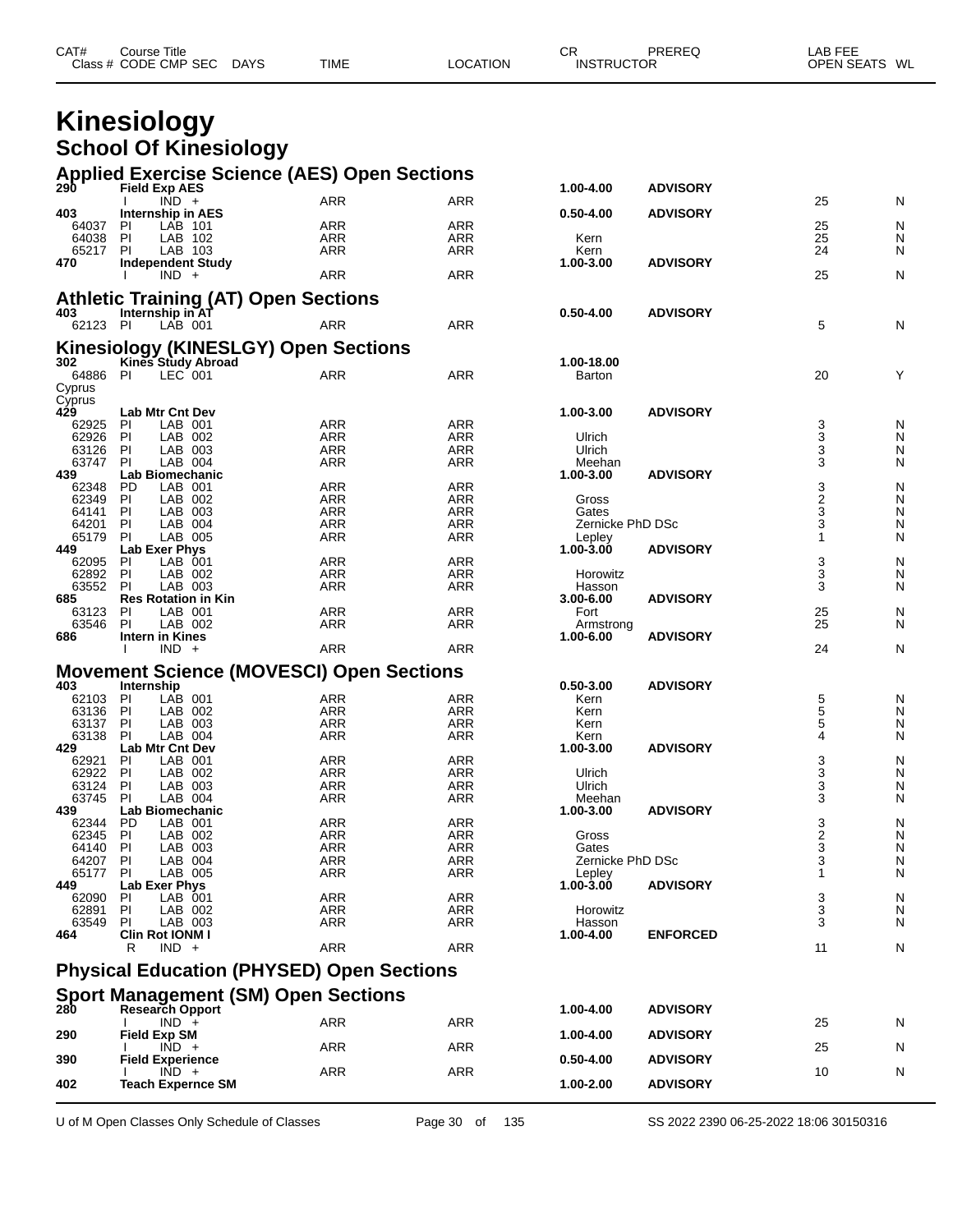| CAT#  | Course Title<br>Class # CODE CMP SEC DAYS | TIME       | <b>LOCATION</b> | CR<br>PREREQ<br><b>INSTRUCTOR</b> | LAB FEE<br>OPEN SEATS WL |   |
|-------|-------------------------------------------|------------|-----------------|-----------------------------------|--------------------------|---|
| 403   | $IND +$<br>Internship in SM               | <b>ARR</b> | ARR             | <b>ADVISORY</b><br>$0.50 - 3.00$  | 25                       | N |
| 61925 | LAB 001<br>ΡI                             | <b>ARR</b> | <b>ARR</b>      | Donahue, Phelan                   |                          | N |
| 63107 | PI<br>002<br>LAB                          | <b>ARR</b> | ARR             | Donahue, Phelan                   |                          | N |
| 63108 | PI<br>003<br>LAB                          | ARR        | <b>ARR</b>      | Donahue, Phelan                   |                          | N |
| 63109 | ΡI<br>004<br>LAB                          | <b>ARR</b> | <b>ARR</b>      | Donahue, Phelan                   |                          | N |
| 63752 | PI<br>LAB 005                             | <b>ARR</b> | ARR             | Donahue, Phelan                   |                          | N |
| 470   | <b>Independent Study</b>                  |            |                 | 1.00-3.00<br><b>ADVISORY</b>      |                          |   |
|       | $IND +$                                   | <b>ARR</b> | ARR             |                                   | 25                       | N |
| 519   | <b>Spt Mgmt in Depth</b>                  |            |                 | <b>ADVISORY</b><br>2.00           |                          |   |
|       | $IND +$                                   | <b>ARR</b> | ARR             |                                   | 25                       | N |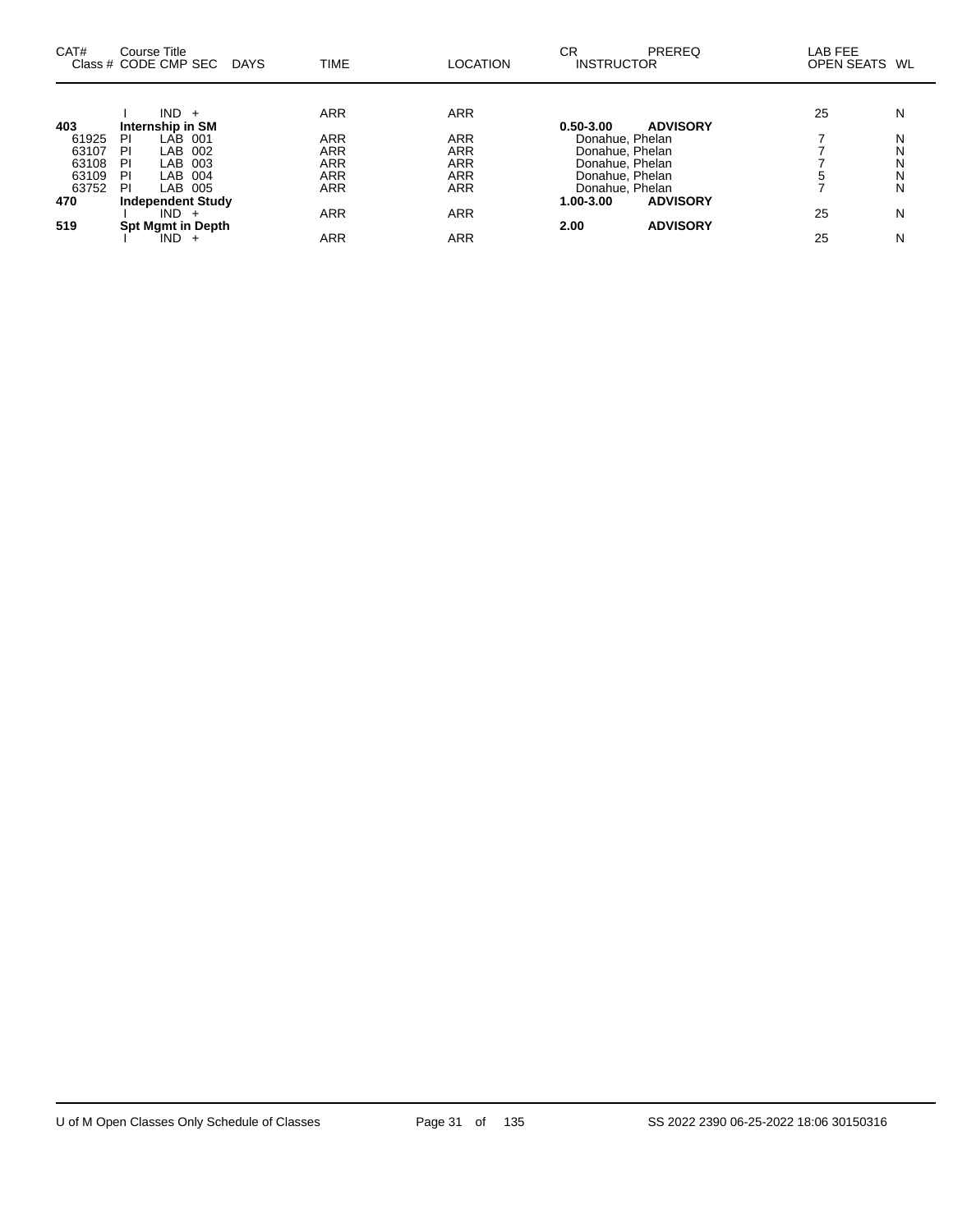### **LSA Residential College College of L S A Residential College Core Courses (RCCORE) Open Sections**

NOTE - ONLY RESIDENTIAL COLLEGE STUDENTS ARE ELIGIBLE TO ELECT R C INDEPENDENT STUDIES AND STUDY OFF CAMPUS.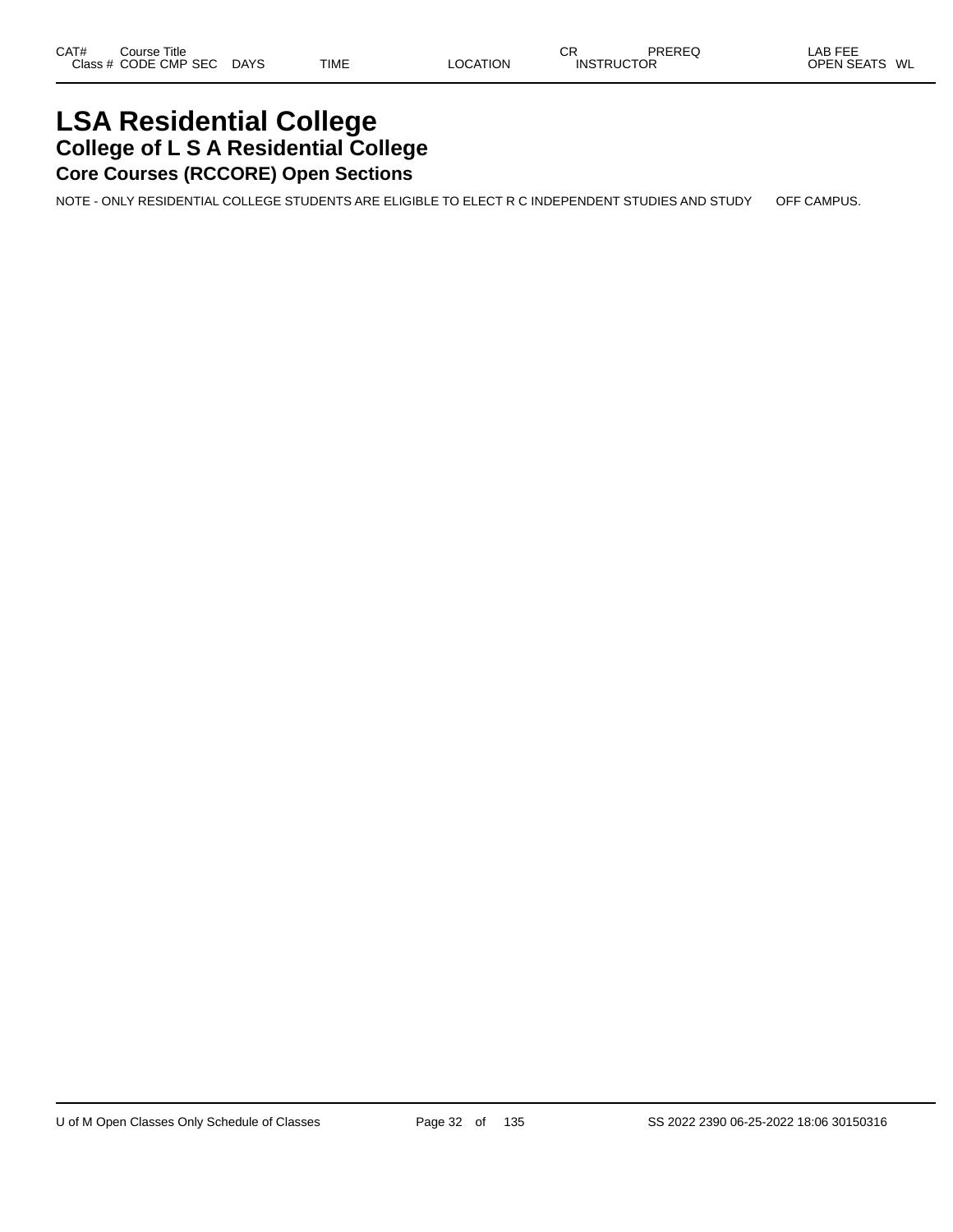| CAT#                                       | Course Title<br>Class # CODE CMP SEC                                           | <b>TIME</b><br>DAYS | <b>LOCATION</b> | <b>CR</b> | PREREQ<br><b>INSTRUCTOR</b> | LAB FEE<br>OPEN SEATS WL |   |
|--------------------------------------------|--------------------------------------------------------------------------------|---------------------|-----------------|-----------|-----------------------------|--------------------------|---|
| Law                                        |                                                                                |                     |                 |           |                             |                          |   |
|                                            | <b>Law School</b>                                                              |                     |                 |           |                             |                          |   |
| 900                                        | <b>Law (LAW) Open Sections</b><br>Research<br>$IND +$<br>IR.                   | ARR                 | <b>ARR</b>      | 1.00      | <b>ENFORCED</b>             | 10                       | N |
| 22, 29, 45<br>942                          | <b>Law Practicum Research</b><br>$IND +$<br>DR.                                | <b>ARR</b>          | <b>ARR</b>      | 1.00      | <b>ENFORCED</b>             | 10                       | N |
| 30, 31, 45<br>980                          | <b>Advanced Clinical Law</b><br>$IND +$<br>DR.                                 | ARR                 | <b>ARR</b>      | 1.00      | <b>ADVISORY, ENFORCED</b>   | 20                       | N |
| 2, 22, 32, 36, 45, 91<br>992<br>22, 29, 45 | <b>Research: Special Projects</b><br><b>IND</b><br>IR.<br>$\ddot{\phantom{1}}$ | ARR                 | <b>ARR</b>      | 1.00      | <b>ENFORCED</b>             | 10                       | N |

 $\overline{\phantom{0}}$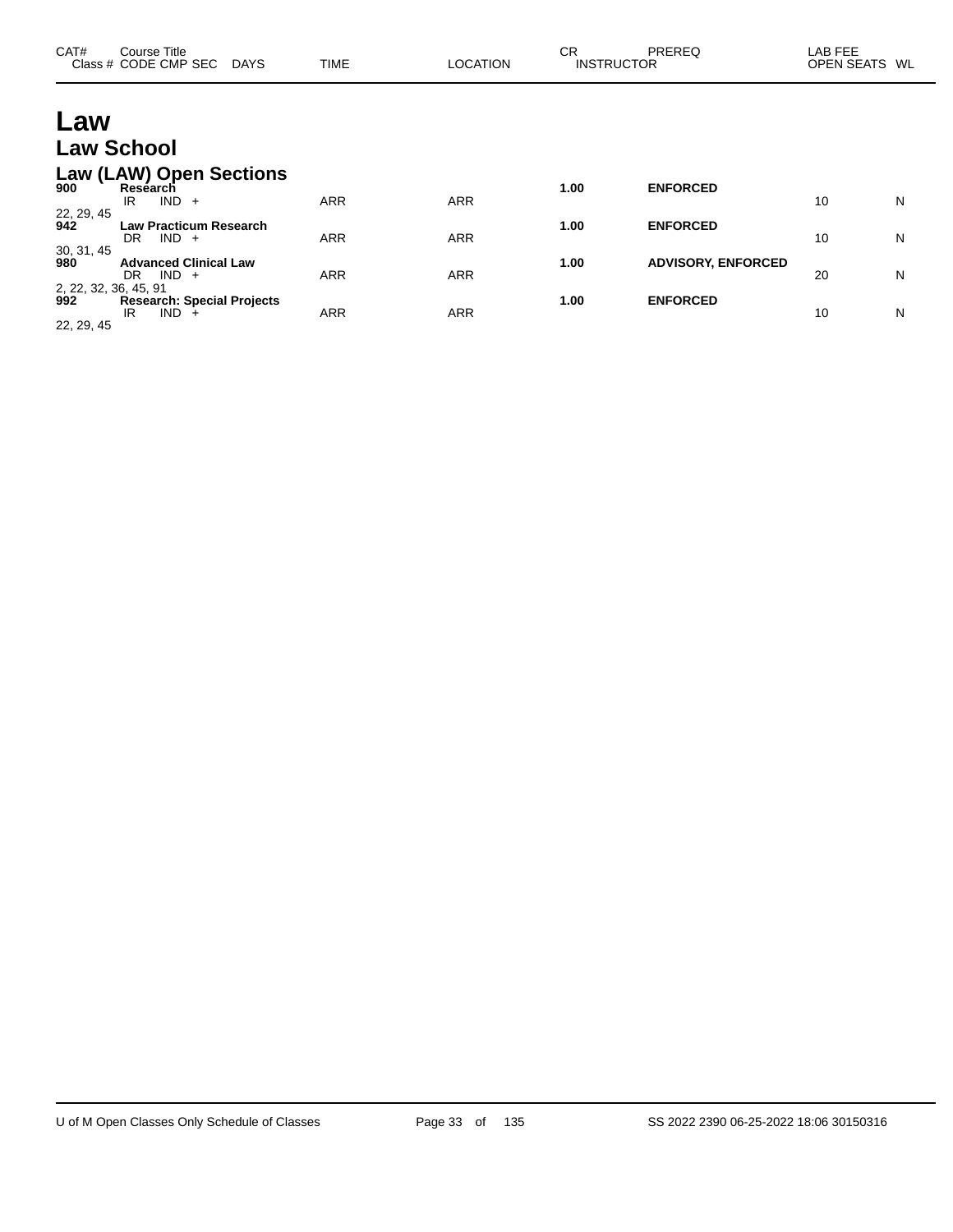### **Literature, Sci, and the Arts Department of American Culture**

**Arab and Muslim American Studies (AMAS) Open Sections 390 AMAS Internship 3.00**

I IND + ARR ARR ARR ARR 8 N

**American Culture (AMCULT) Open Sections**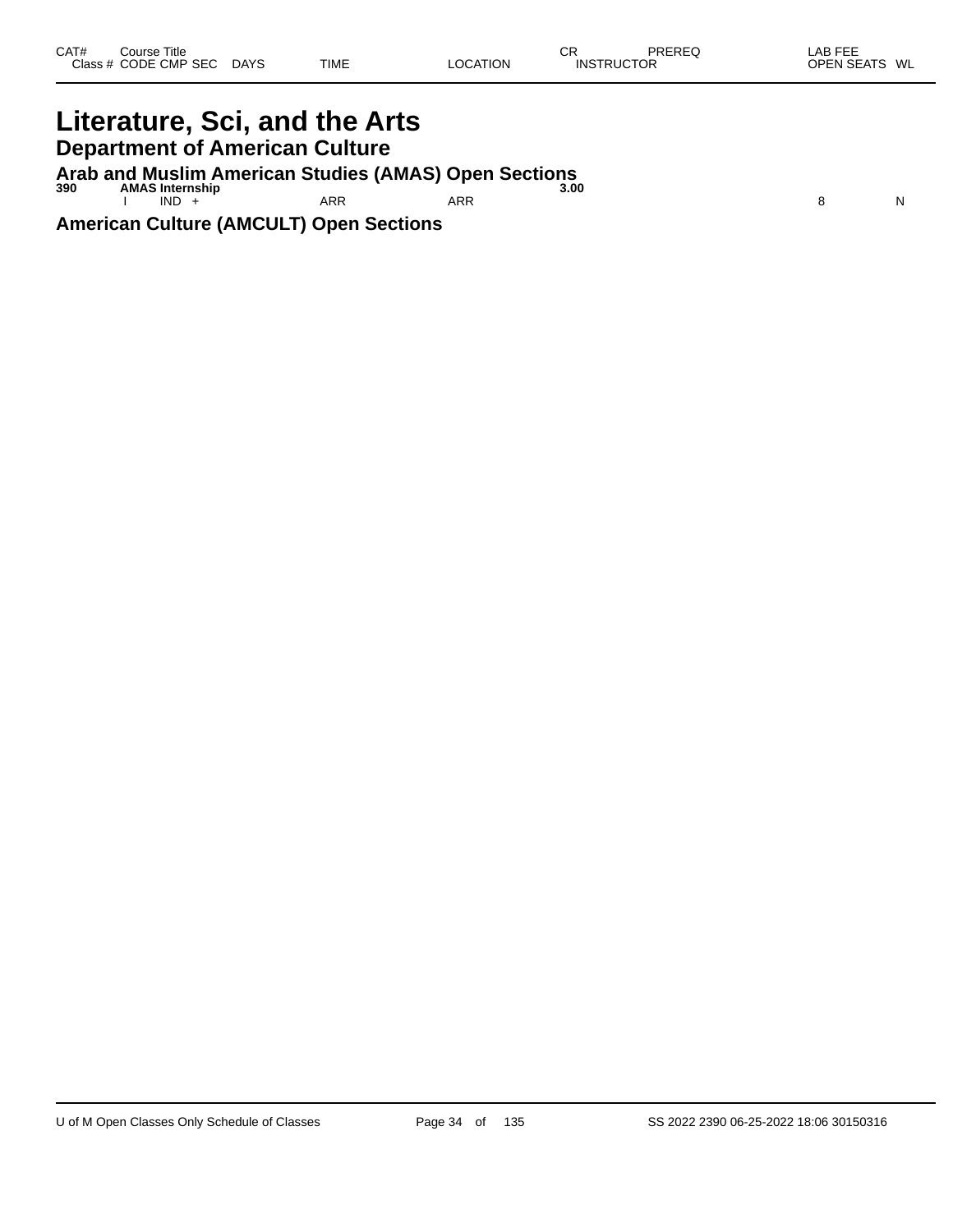#### **Anthropology Department Anthropological Archaeology (ANTHRARC) Open Sections Anthropology,Biological (ANTHRBIO) Open Sections Anthropology,Cultural (ANTHRCUL) Open Sections**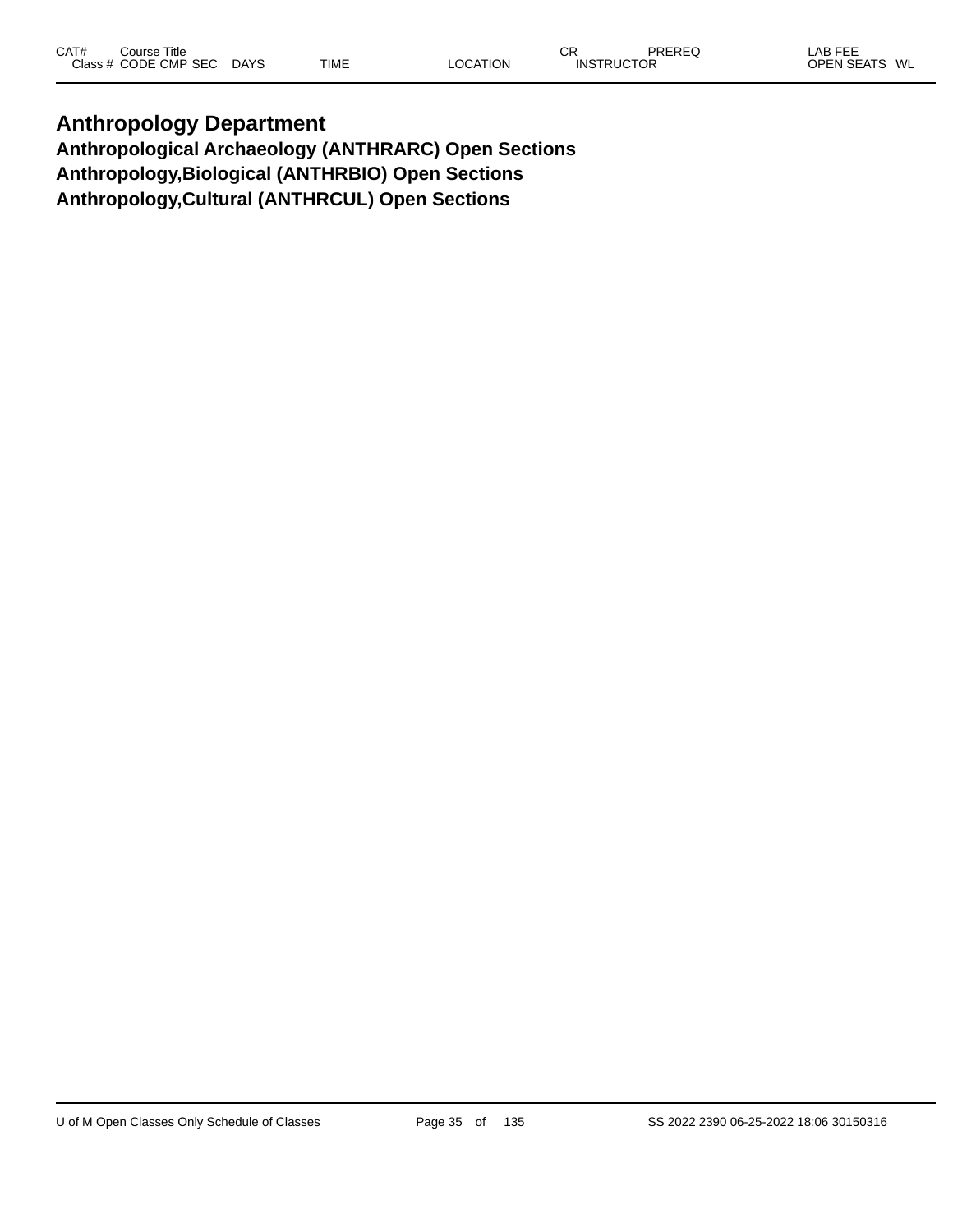| CAT# | Course Title         |             |             |                 | $\sim$<br>◡       | <b>PREREC</b> | LAB FEE                 |
|------|----------------------|-------------|-------------|-----------------|-------------------|---------------|-------------------------|
|      | Class # CODE CMP SEC | <b>DAYS</b> | <b>TIME</b> | <b>LOCATION</b> | <b>INSTRUCTOR</b> |               | <b>OPEN SEATS</b><br>WL |
|      |                      |             |             |                 |                   |               |                         |

# **Applied Physics Program**

|  |       | <b>Applied Physics (APPPHYS) Open Sections</b><br><sup>995</sup> Diss-Cand |     | 8.00 | <b>ENFORCED</b> |  |
|--|-------|----------------------------------------------------------------------------|-----|------|-----------------|--|
|  | IND - | ARR                                                                        | ARR |      |                 |  |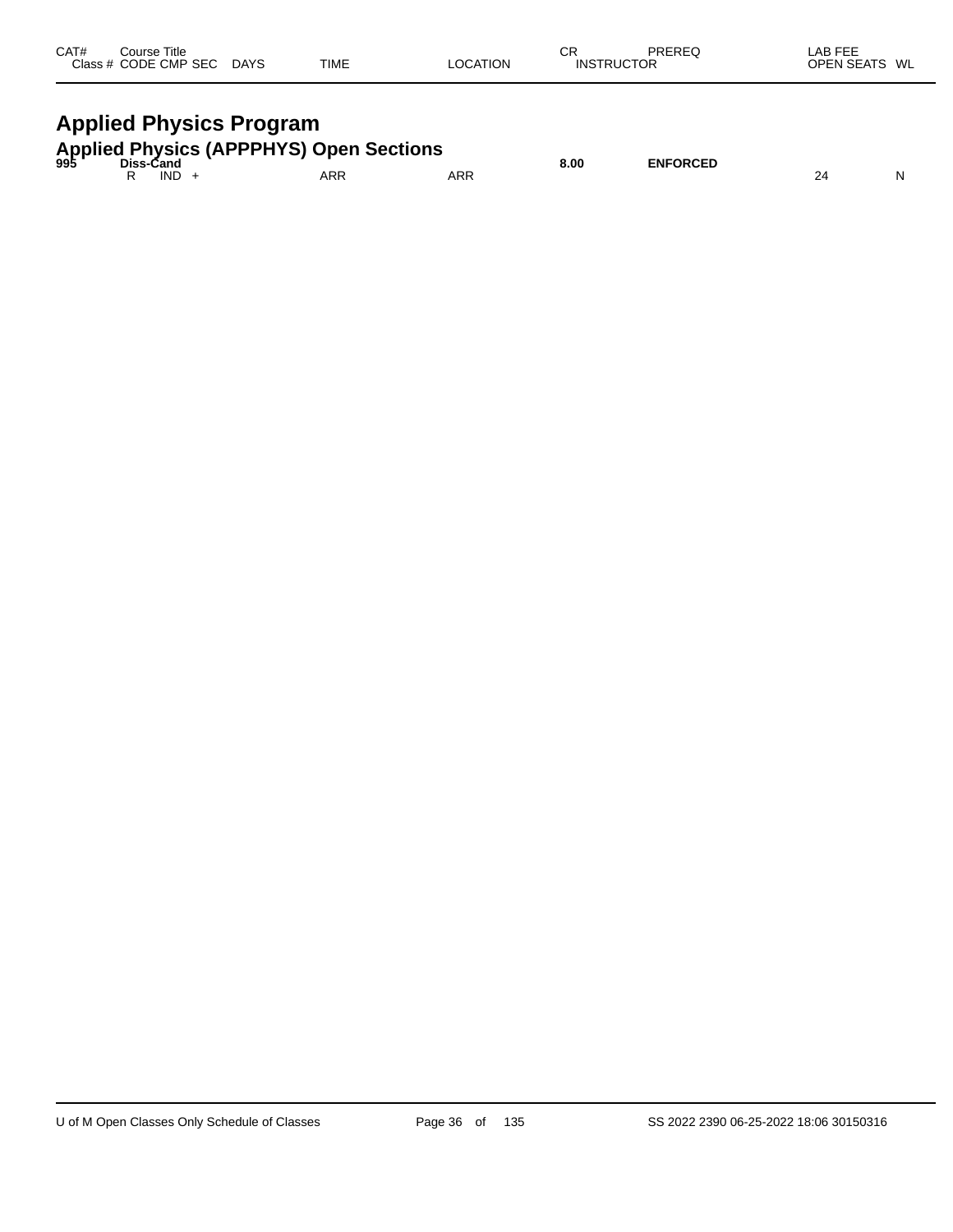**Asian Languages And Cultures Asian Studies (ASIAN) Open Sections Chinese (CHIN) Open Sections Japanese (JAPANESE) Open Sections**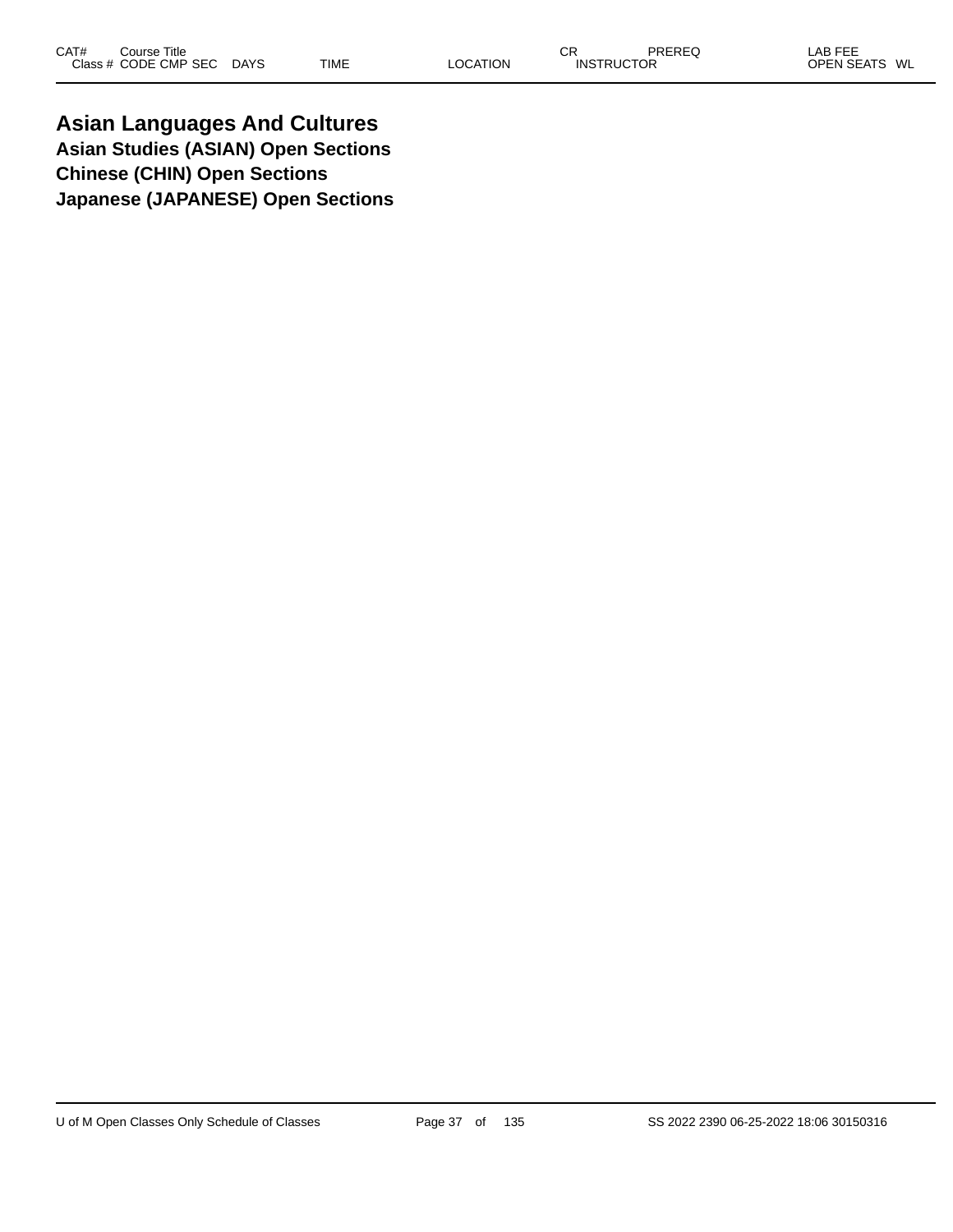| CAT#<br>Course Title<br>Class # CODE CMP SEC | <b>DAYS</b> | <b>TIME</b> | LOCATION | СR<br><b>INSTRUCTOR</b> | PREREQ | LAB FEE<br>OPEN SEATS WL |  |
|----------------------------------------------|-------------|-------------|----------|-------------------------|--------|--------------------------|--|
|                                              |             |             |          |                         |        |                          |  |

## **Astronomy Department**

|     |                        | <b>Astronomy (ASTRO) Open Sections</b> |     |              |  |
|-----|------------------------|----------------------------------------|-----|--------------|--|
| 399 | Intro-Rèsearch<br>IND. | ARR                                    | ARR | $.00 - 3.00$ |  |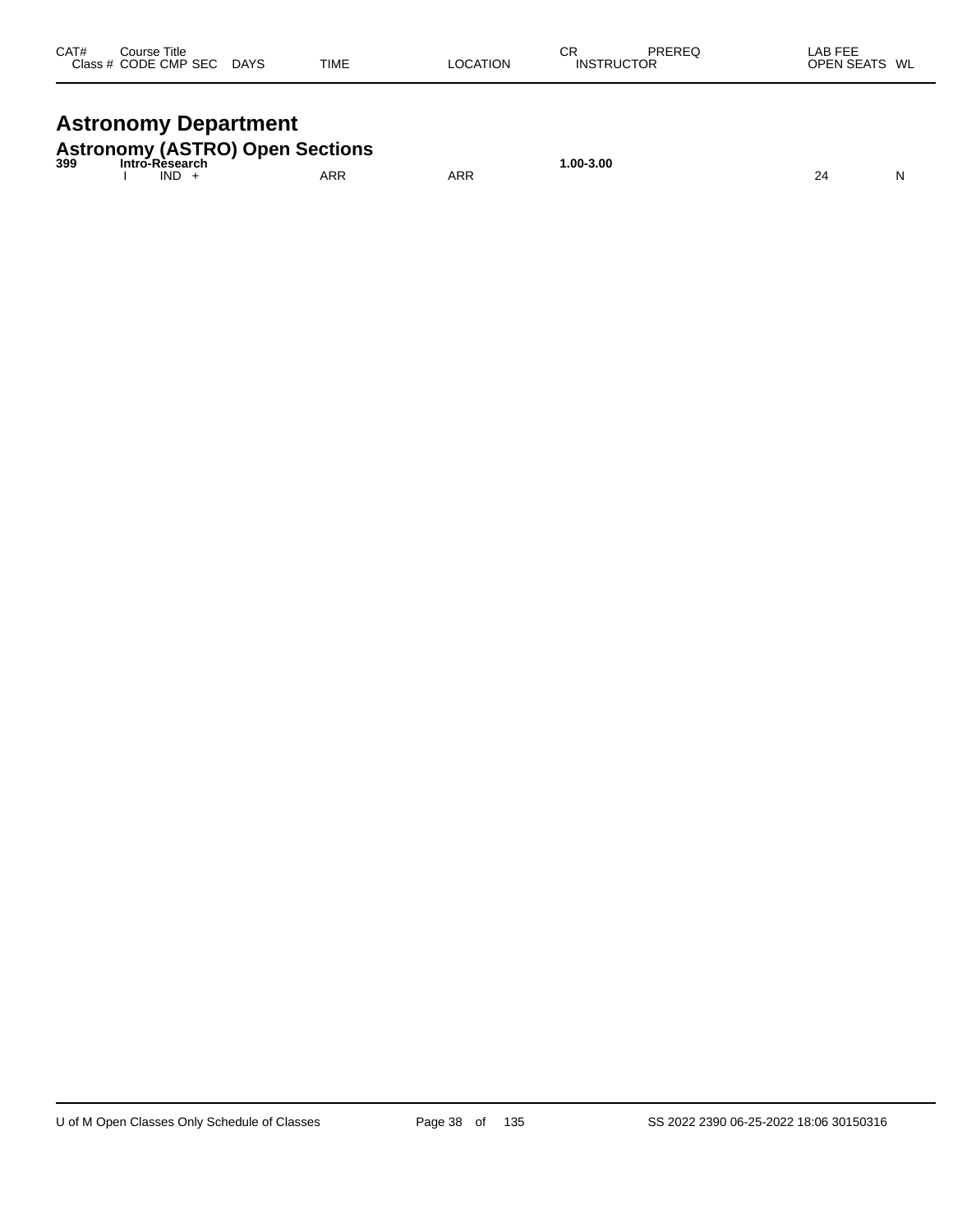| CAT#<br>Course Title<br>Class # CODE CMP SEC DAYS | <b>TIME</b> | <b>LOCATION</b> | СR<br><b>INSTRUCTOR</b> | PREREQ | LAB FEE<br>OPEN SEATS WL |  |
|---------------------------------------------------|-------------|-----------------|-------------------------|--------|--------------------------|--|
|                                                   |             |                 |                         |        |                          |  |

#### **Biology Department Biology (BIOLOGY) Open Sections**

| BIOIOGY (BIOLOGY) Open Sections<br>200 Undergrad Tutorial |  |     |     | 2.00 | <b>ADVISORY</b> |  |  |
|-----------------------------------------------------------|--|-----|-----|------|-----------------|--|--|
|                                                           |  | IND | ARR | ARR  |                 |  |  |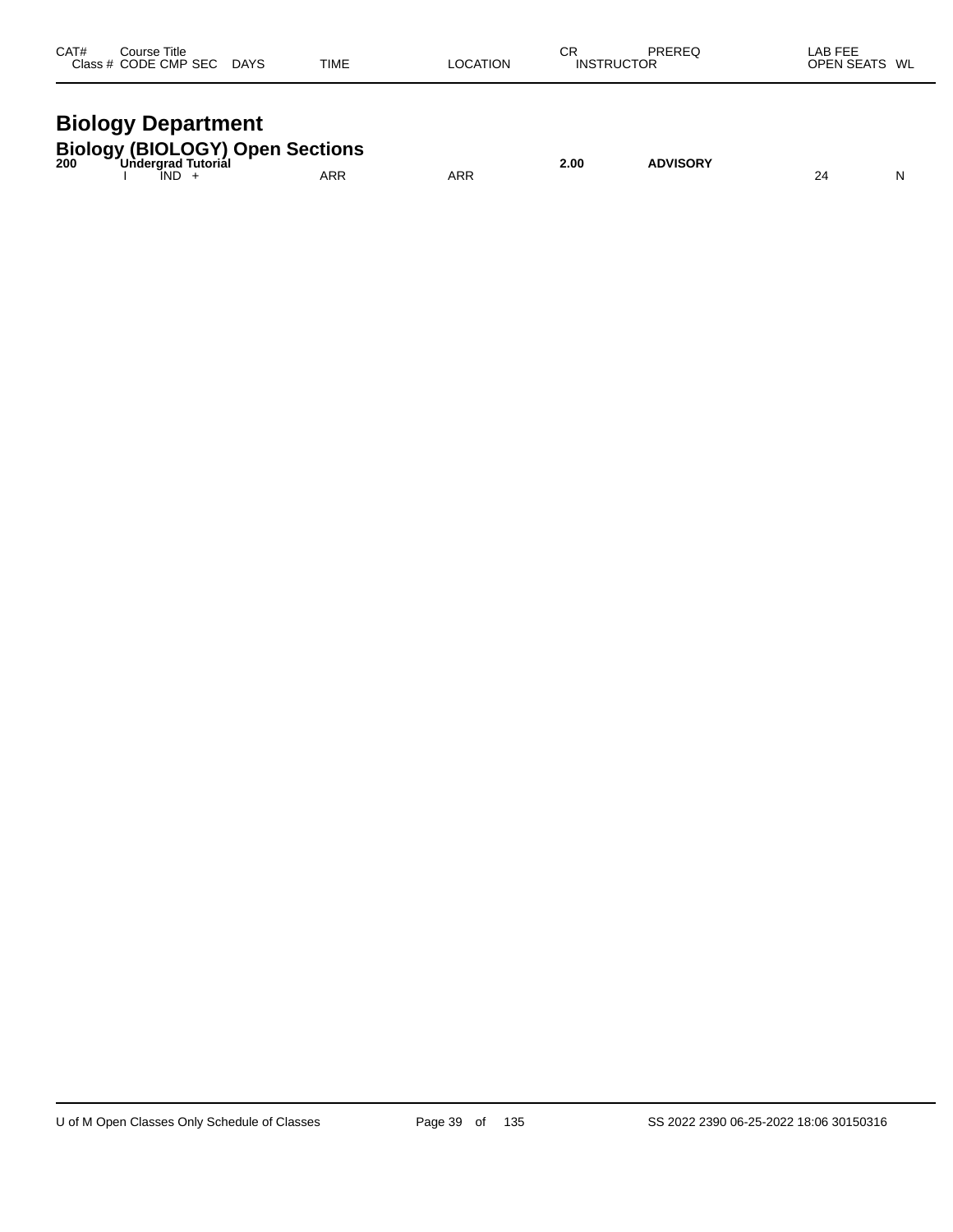| CAT#<br>Course Title<br>Class # CODE CMP SEC DAYS                                       | <b>TIME</b> | LOCATION | CR<br><b>INSTRUCTOR</b> | PREREQ | LAB FEE<br>OPEN SEATS WL |
|-----------------------------------------------------------------------------------------|-------------|----------|-------------------------|--------|--------------------------|
| <b>Biophysics Research Division</b>                                                     |             |          |                         |        |                          |
| <b>Biophysics (BIOPHYS) Open Sections</b><br><sup>399</sup> Research Biophysics<br>IND. | ARR         | ARR      | $1.00 - 4.00$           |        | N<br>24                  |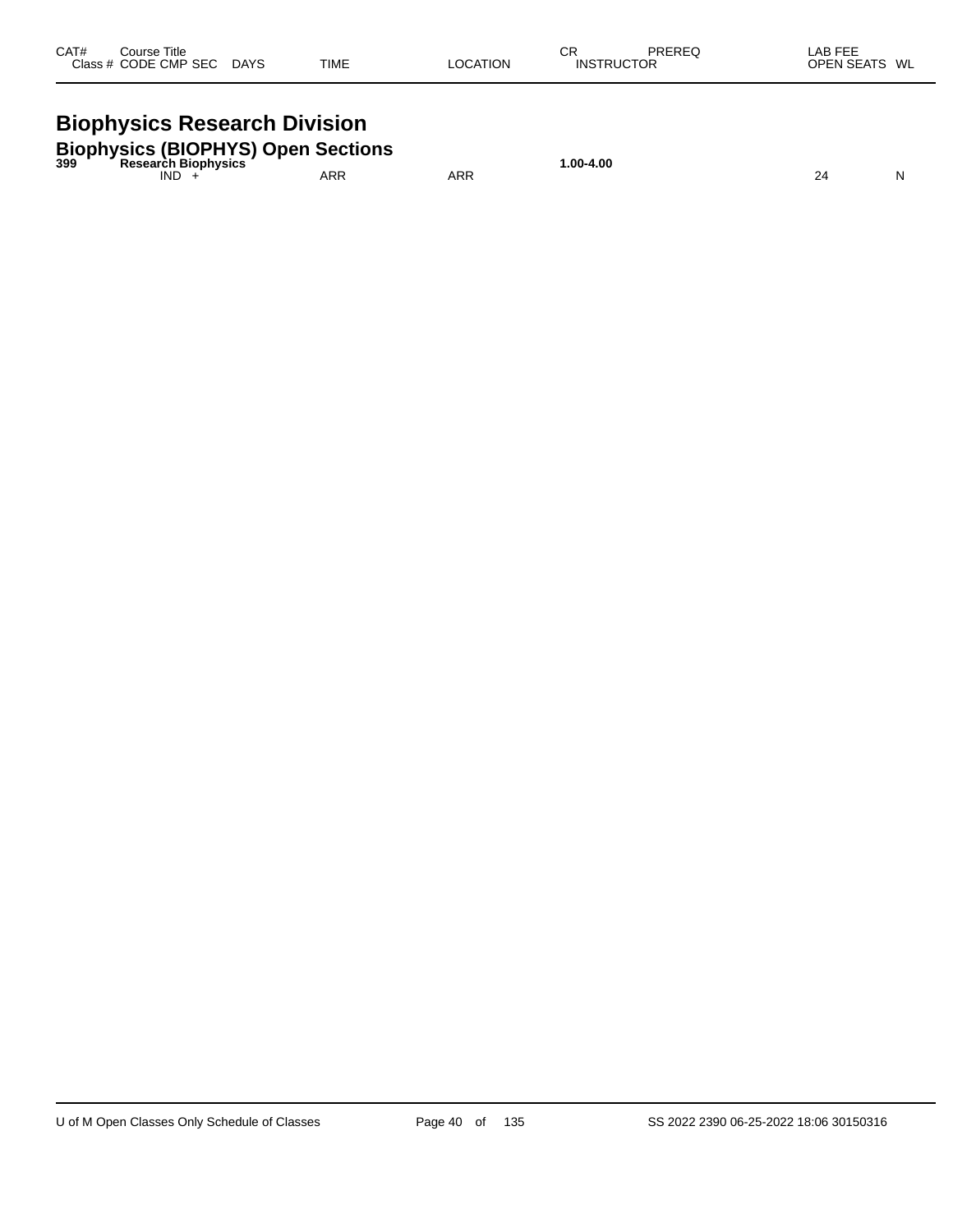| CAT#<br>Course Title<br>Class # CODE CMP SEC DAYS                                                     | <b>TIME</b> | <b>LOCATION</b> | СR<br>PREREQ<br><b>INSTRUCTOR</b> | LAB FEE<br>OPEN SEATS WL |  |
|-------------------------------------------------------------------------------------------------------|-------------|-----------------|-----------------------------------|--------------------------|--|
| <b>Chemistry Department</b><br><b>Chemistry (CHEM) Open Sections</b><br>398 Ugrad Res Biochem<br>IND. | ARR         | ARR             | $1.00 - 4.00$<br><b>ADVISORY</b>  | N<br>24                  |  |

61893 PI SEM 100 W 4-5PM ARR 10 N

**801 Analytical Seminar 1.00 ADVISORY**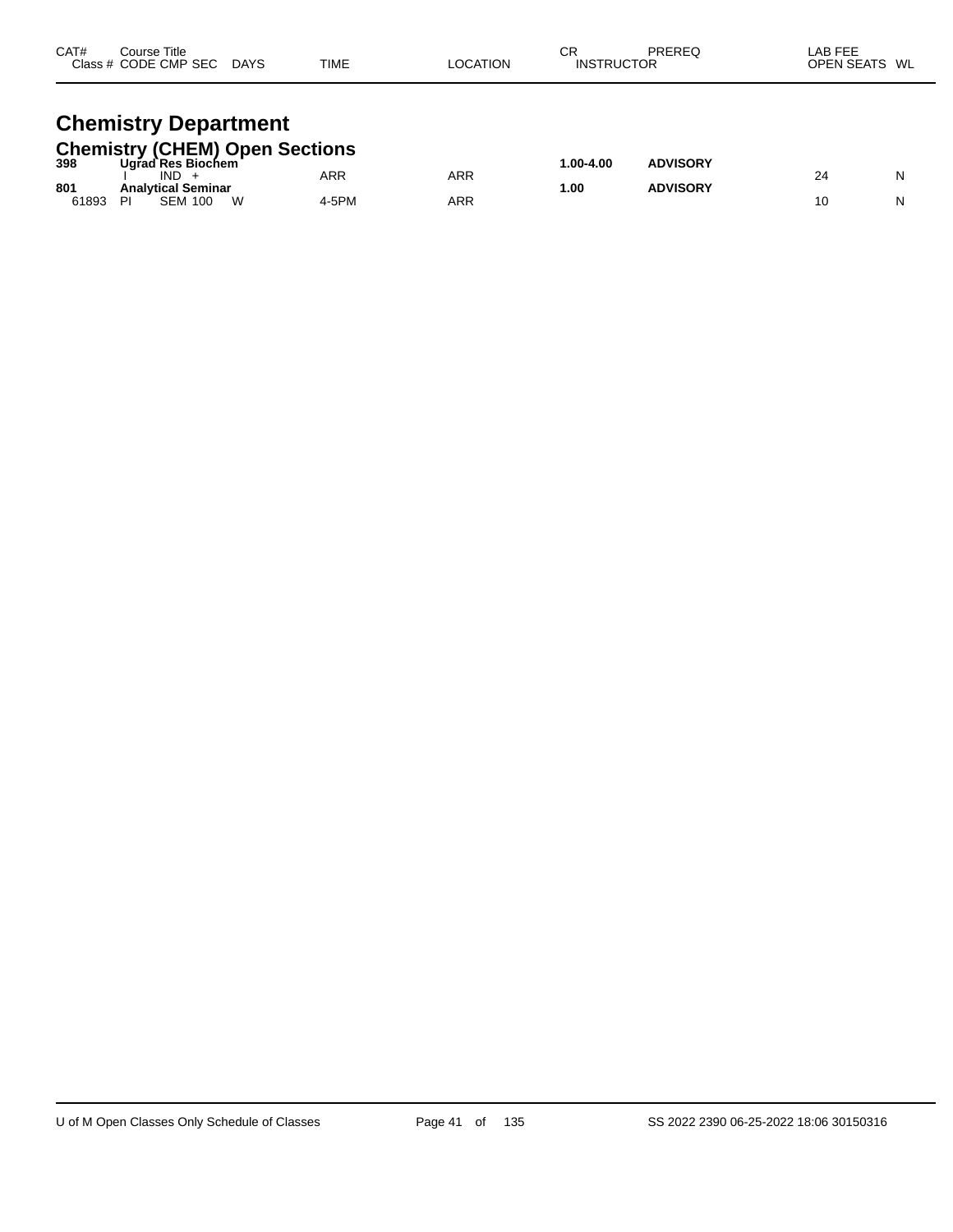| CAT# | Course Title<br>Class # CODE CMP SEC DAYS                                                 | <b>TIME</b> | <b>LOCATION</b> | CR<br><b>INSTRUCTOR</b> | <b>PREREQ</b>   | LAB FEE<br>OPEN SEATS WL |   |
|------|-------------------------------------------------------------------------------------------|-------------|-----------------|-------------------------|-----------------|--------------------------|---|
|      | <b>Classical Studies Department</b>                                                       |             |                 |                         |                 |                          |   |
| 497  | <b>Classical Archaeology (CLARCH) Open Sections</b><br><b>Prac Field Arch</b><br>$IND +$  | <b>ARR</b>  | <b>ARR</b>      | 1.00-3.00               | <b>ADVISORY</b> | 24                       | N |
|      | <b>Classical Linguistics (CLLING) Open Sections</b><br><b>Greek (GREEK) Open Sections</b> |             |                 |                         |                 |                          |   |
| 599  | <b>Modern Greek (GREEKMOD) Open Sections</b><br><b>Directed Reading</b><br>$IND +$        | <b>ARR</b>  | <b>ARR</b>      | 1.00-4.00               | <b>ADVISORY</b> | 25                       | N |
|      | <b>Latin (LATIN) Open Sections</b>                                                        |             |                 |                         |                 |                          |   |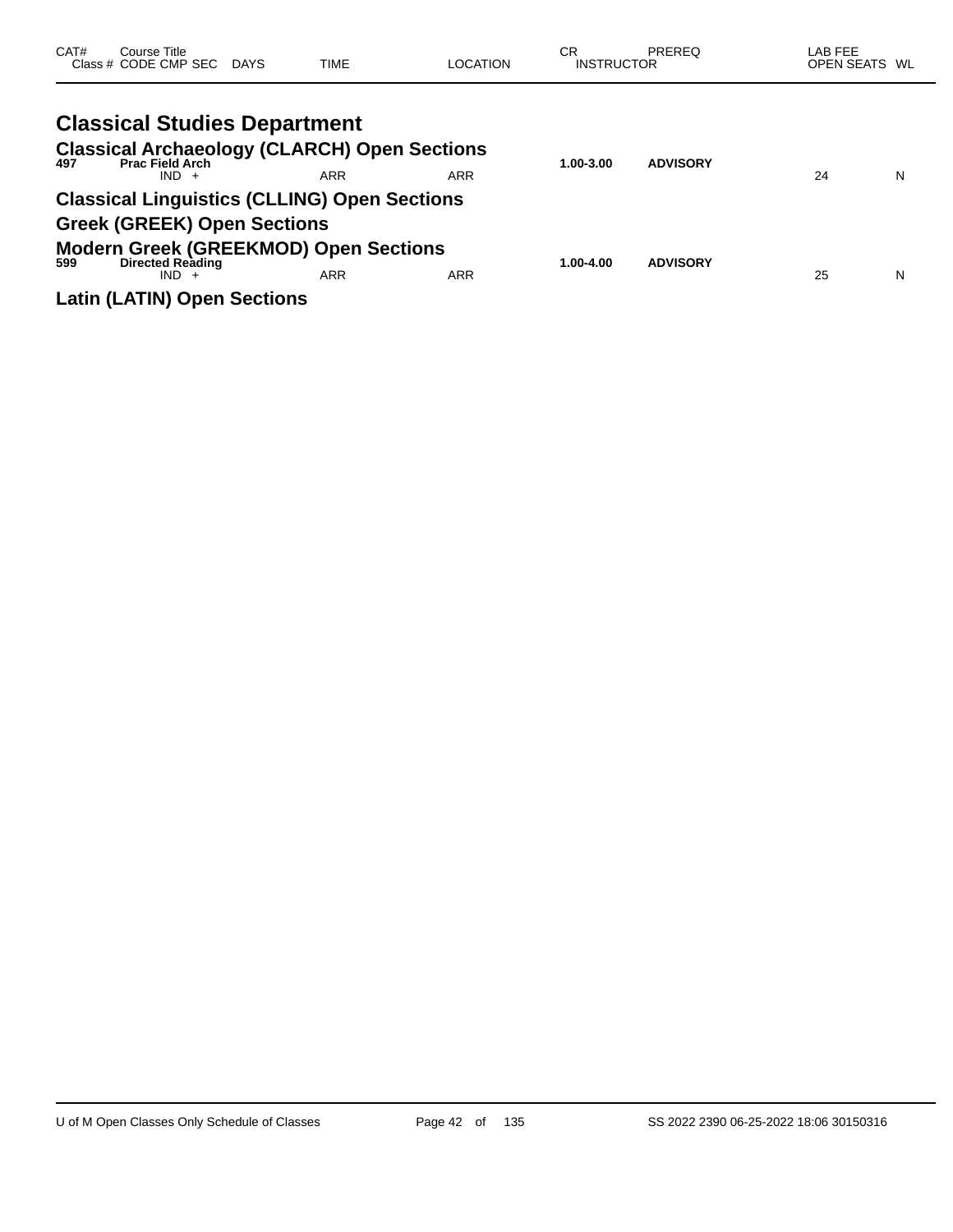| CAT#<br>Course Title<br>Class # CODE CMP SEC DAYS                          | TIME | <b>LOCATION</b> | СR<br><b>INSTRUCTOR</b> | PREREQ | LAB FEE<br>OPEN SEATS WL |
|----------------------------------------------------------------------------|------|-----------------|-------------------------|--------|--------------------------|
| <b>Communication and Media</b>                                             |      |                 |                         |        |                          |
| <b>Communication Studies (COMM) Open Sections</b><br>442<br>Indep Research |      |                 | 1.00-4.00               |        |                          |

| 995 | <b>IND</b><br>Diss-Cand | ARR | ARR | ---- ----<br>$ -$<br>. .<br>8.00 | <b>ENFORCED</b> | o r<br>້<br>$\sim$ | N |
|-----|-------------------------|-----|-----|----------------------------------|-----------------|--------------------|---|
|     | <b>IND</b>              | ARR | ARR |                                  |                 |                    | N |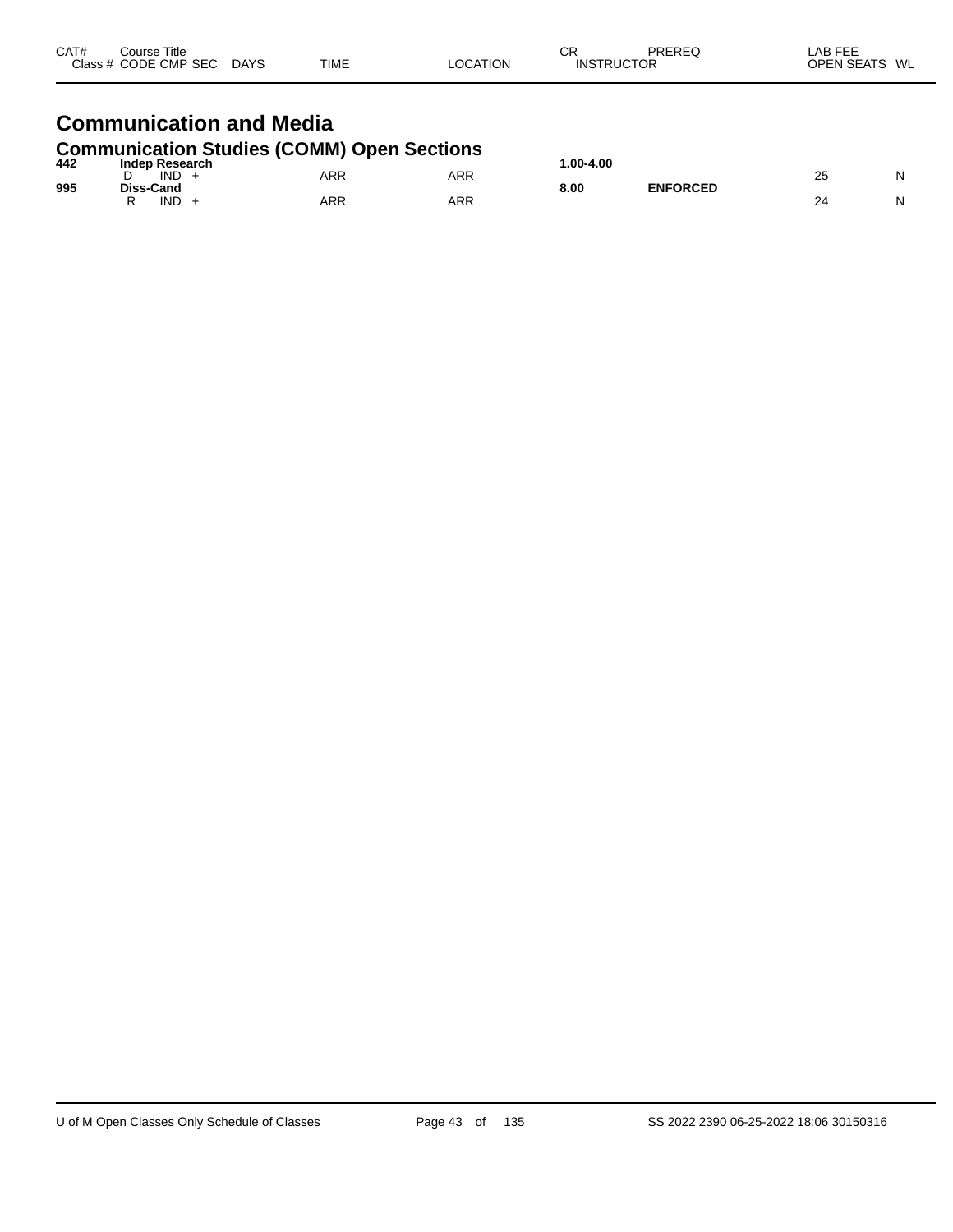| CAT#<br>Course Title<br>Class # CODE CMP SEC DAYS                                      | <b>TIME</b> | LOCATION | СR<br>PREREQ<br><b>INSTRUCTOR</b> | LAB FEE<br>OPEN SEATS WL |
|----------------------------------------------------------------------------------------|-------------|----------|-----------------------------------|--------------------------|
| <b>Comparative Literature Program</b>                                                  |             |          |                                   |                          |
| <b>Comparative Literature (COMPLIT) Open Sections</b><br>680<br><b>Capstone in CTS</b> |             |          | 3.00                              |                          |
| $IND +$                                                                                | ARR         | ARR      |                                   | 24                       |

 $\overline{\phantom{0}}$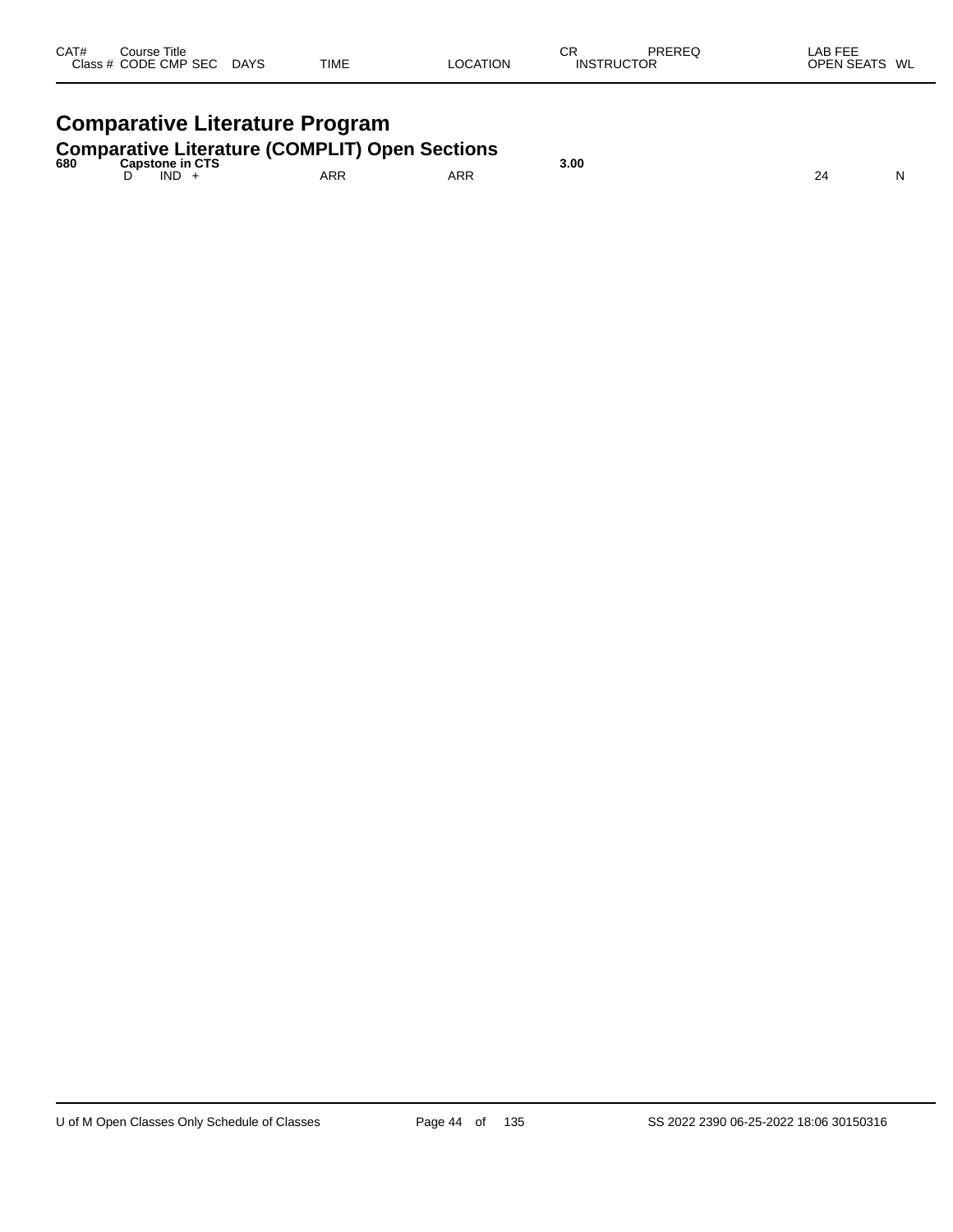### **Program Study of Complex Systems Complex Systems (CMPLXSYS) Open Sections**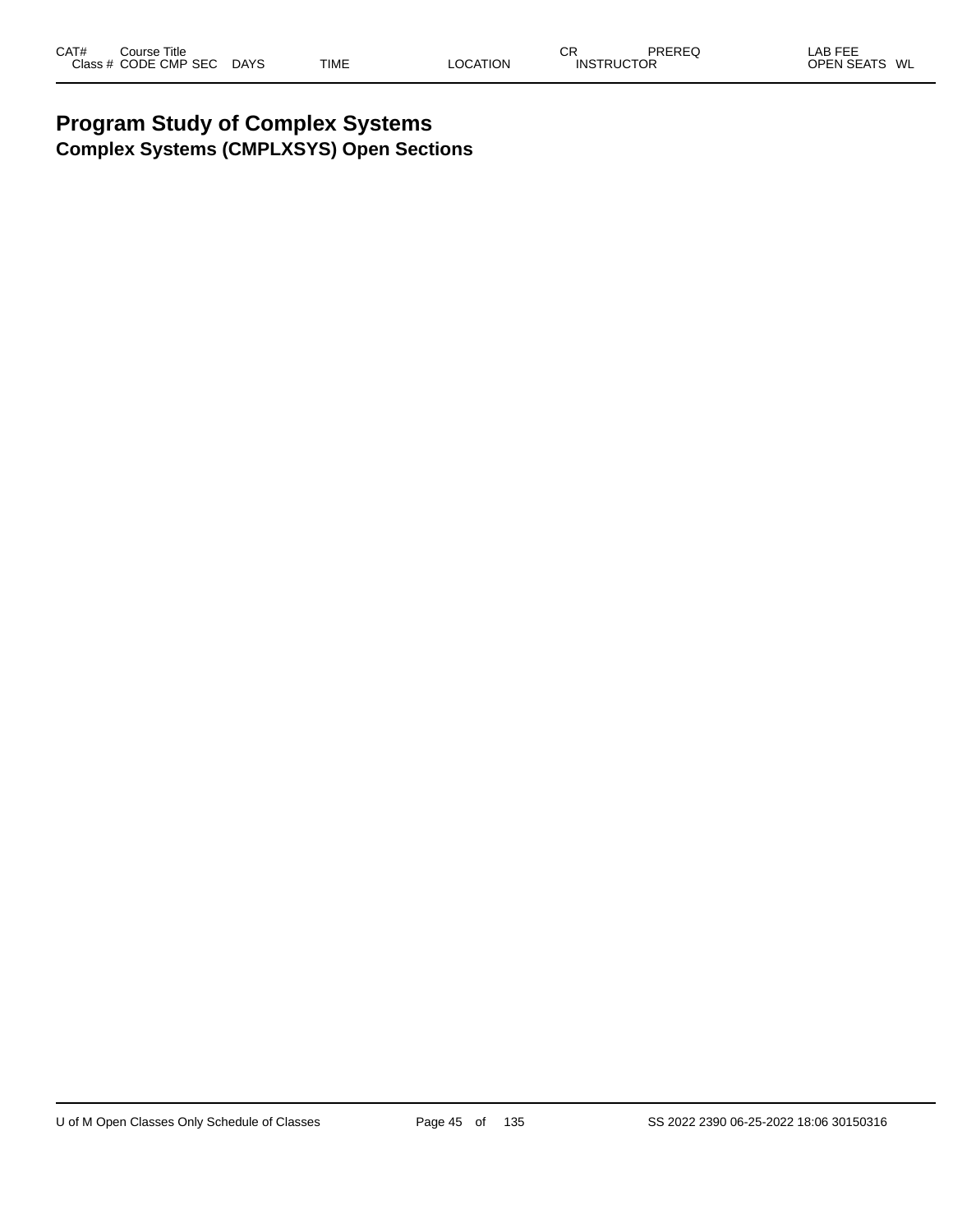| CAT#<br>Course Title<br>Class # CODE CMP SEC DAYS                         |  | TIME | <b>LOCATION</b> | СR<br><b>INSTRUCTOR</b> | PREREQ          | LAB FEE<br>OPEN SEATS WL |  |  |  |  |
|---------------------------------------------------------------------------|--|------|-----------------|-------------------------|-----------------|--------------------------|--|--|--|--|
| English Language & Literature Dept                                        |  |      |                 |                         |                 |                          |  |  |  |  |
| English Language And Literature (ENGLISH) Open Sections<br>321 Internship |  |      |                 |                         | <b>ADVISORY</b> |                          |  |  |  |  |

|     | -<br>INĎ<br>ັ                  | ARR | ARR |      |                 | nr<br>__ | NL |
|-----|--------------------------------|-----|-----|------|-----------------|----------|----|
| 995 | <b>Diss-Cand</b><br><b>IND</b> | ARR | ARR | 8.00 | <b>ENFORCED</b> | 24       | NL |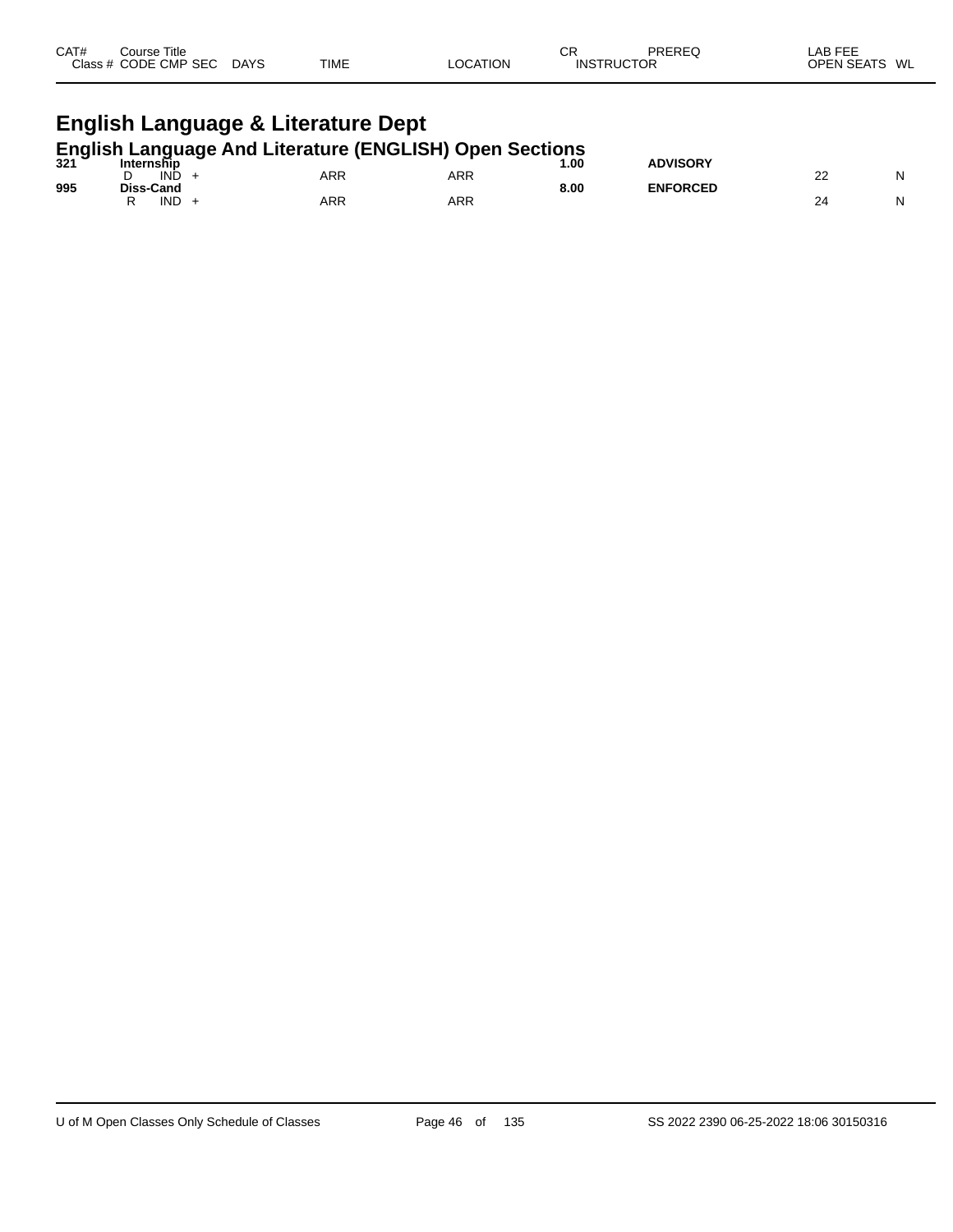| CAT#<br>Close » | Title<br>∴ourse<br><b>CMP</b><br>S <sub>F</sub><br>ODE | DAYS | TIME | .UN | СF<br>או∩<br>и | <b>DDEDE</b> C<br>ОF | $- - -$<br>ΑF<br>$\overline{f}$<br>WL<br>⊐סר<br>вv. |
|-----------------|--------------------------------------------------------|------|------|-----|----------------|----------------------|-----------------------------------------------------|
|-----------------|--------------------------------------------------------|------|------|-----|----------------|----------------------|-----------------------------------------------------|

#### **Earth and Environmental Sciences Earth and Environmental Sciences (EARTH) Open Sections**

| 498 | <b>Research&amp;Spec Work</b> |     |     | $.00 - 6.00$ |                 |    |   |
|-----|-------------------------------|-----|-----|--------------|-----------------|----|---|
|     | <b>IND</b>                    | ARR | ARR |              |                 | 25 | N |
| 599 | <b>Independent Study</b>      |     |     | $.00 - 9.00$ |                 |    |   |
|     | <b>IND</b>                    | ARR | ARR |              |                 | 24 | N |
| 995 | Diss-Cand                     |     |     | 8.00         | <b>ENFORCED</b> |    |   |
|     | <b>IND</b><br>IR              | ARR | ARR |              |                 | 24 | N |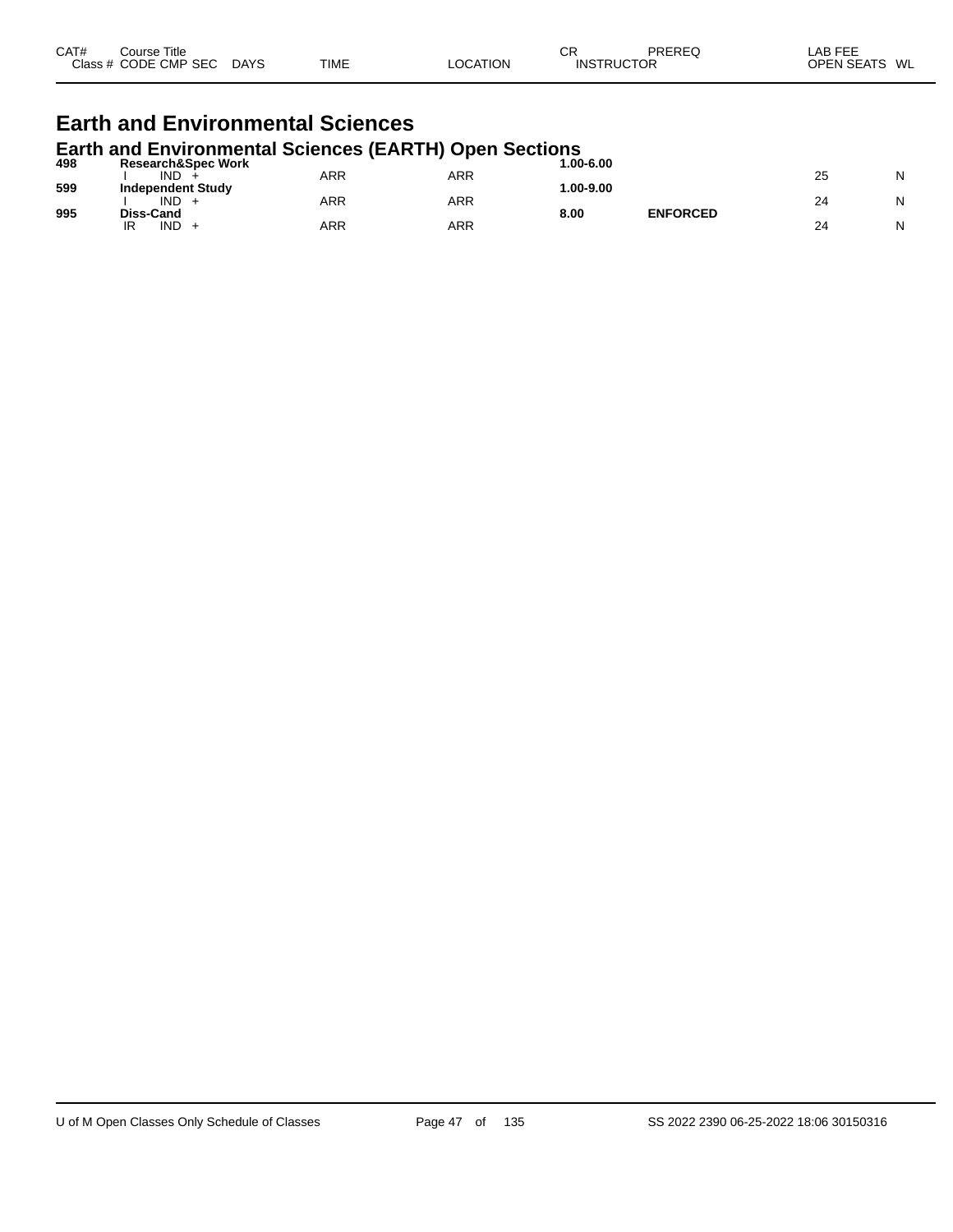| CAT# | ourse Titleٽ<br>Class # CODE CMP SEC | <b>DAYS</b> | <b>TIME</b> | <b>LOCATION</b> | СR<br><b>INSTRUCTOR</b> | <b>PREREQ</b> | LAB FEE<br>OPEN SEATS | WL |
|------|--------------------------------------|-------------|-------------|-----------------|-------------------------|---------------|-----------------------|----|
|      |                                      |             |             |                 |                         |               |                       |    |

# **Ecology & Evolutionary Biology**

|     | <b>Ecology and Evolutionary Biology (EEB) Open Sections</b> |     |     |              |                 |    |   |
|-----|-------------------------------------------------------------|-----|-----|--------------|-----------------|----|---|
| 302 | <b>Teach Exper Undergr</b>                                  |     |     | $.00 - 3.00$ |                 |    |   |
|     | IND                                                         | ARR | ARR |              |                 |    | N |
| 700 | <b>Advanced Studies</b>                                     |     |     | $.00 - 8.00$ | <b>ADVISORY</b> |    |   |
|     | IND                                                         | ARR | ARR |              |                 | 25 | N |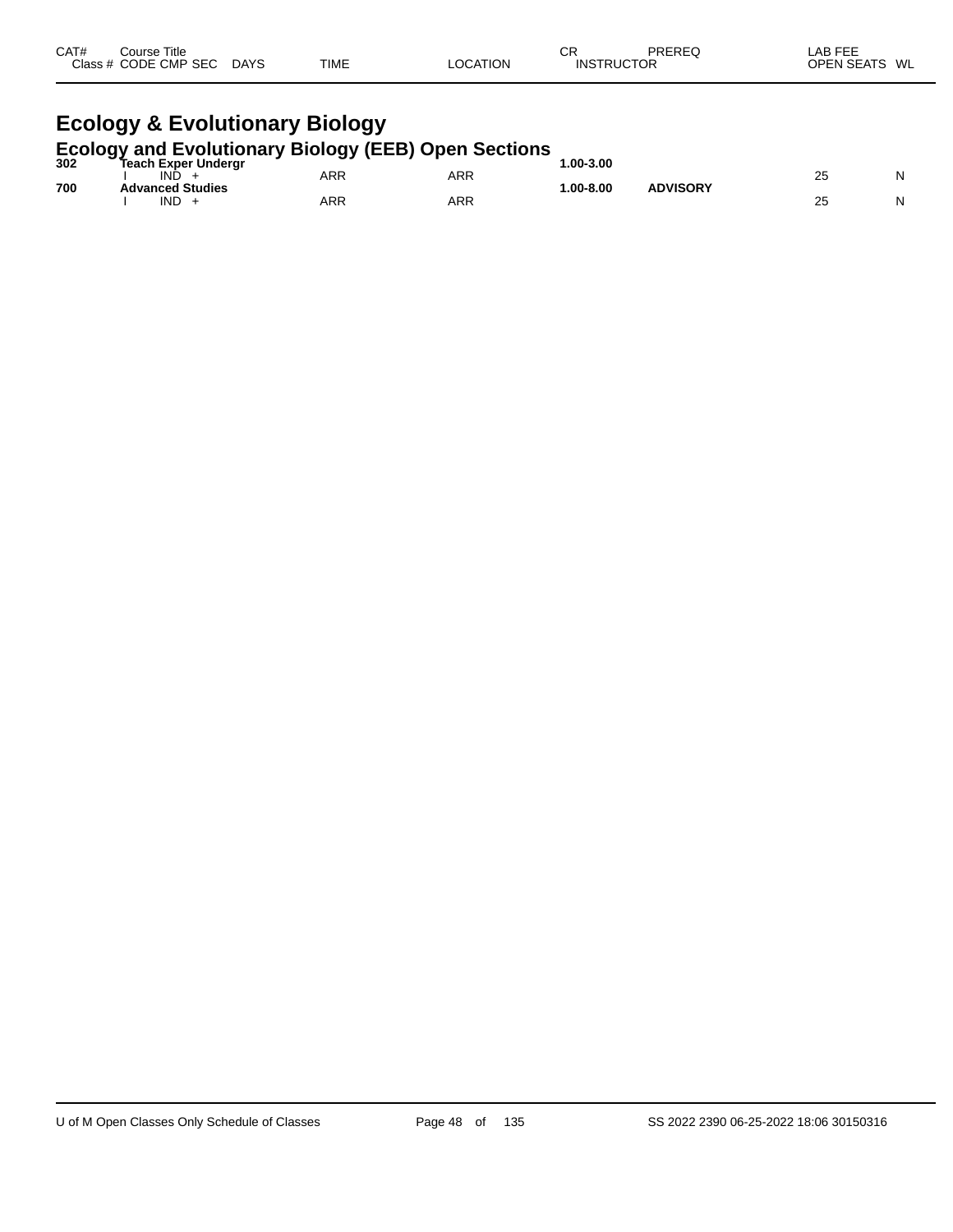| CAT# | Course Title<br>Class # CODE CMP SEC | <b>DAYS</b> | TIME | LOCATION | СR<br><b>INSTRUCTOR</b> | PREREQ | LAB FEE<br>OPEN SEATS WL |  |
|------|--------------------------------------|-------------|------|----------|-------------------------|--------|--------------------------|--|
|      |                                      |             |      |          |                         |        |                          |  |

## **Economics Department**

|     |            | <b>Economics (ECON) Open Sections</b> |     |      |                 |  |
|-----|------------|---------------------------------------|-----|------|-----------------|--|
| 995 | Diss-Cand  |                                       |     | 8.00 | <b>ENFORCED</b> |  |
|     | <b>IND</b> | ARR                                   | ARR |      |                 |  |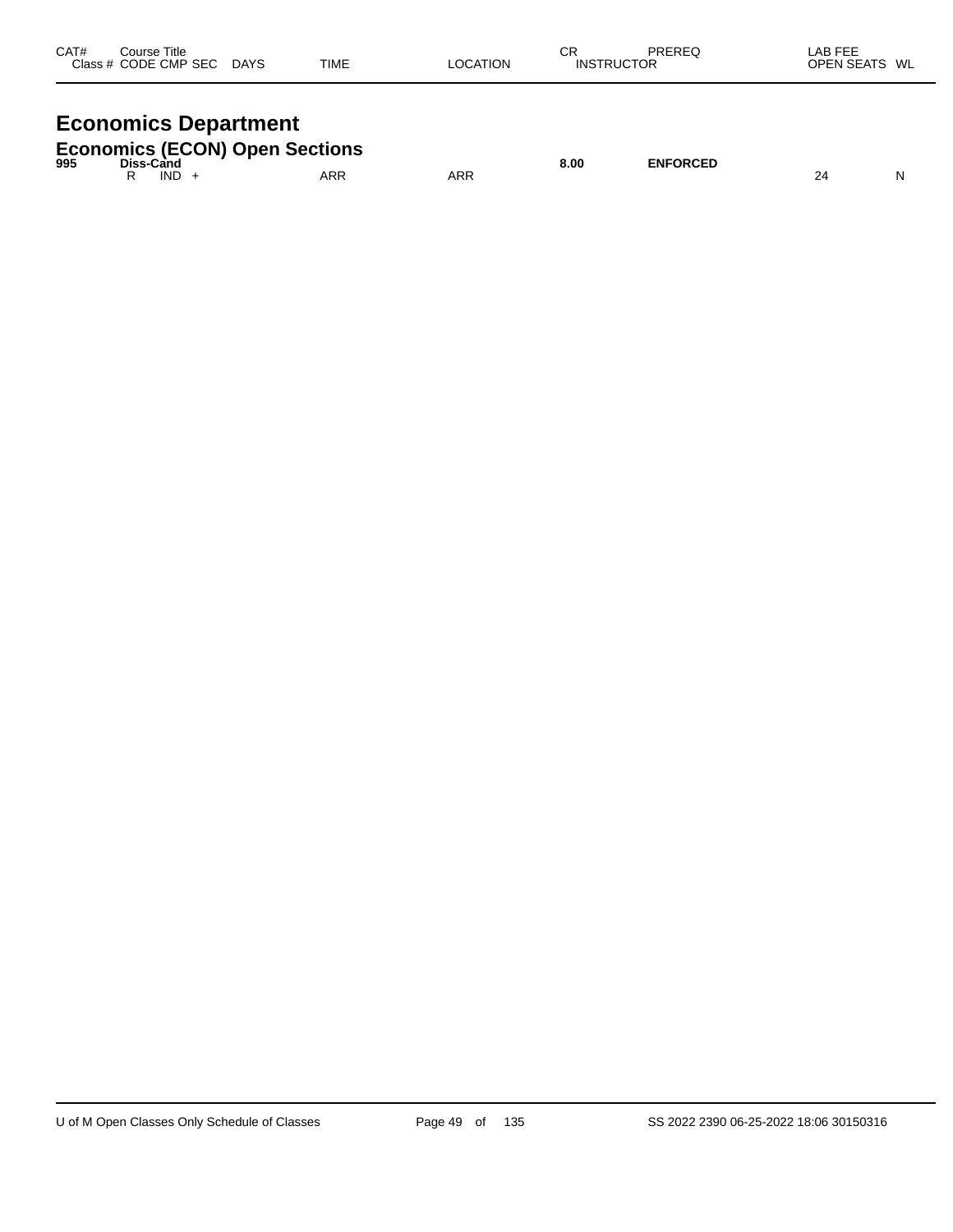### **Exhibit Museum Museum Methods (MUSMETH) Open Sections**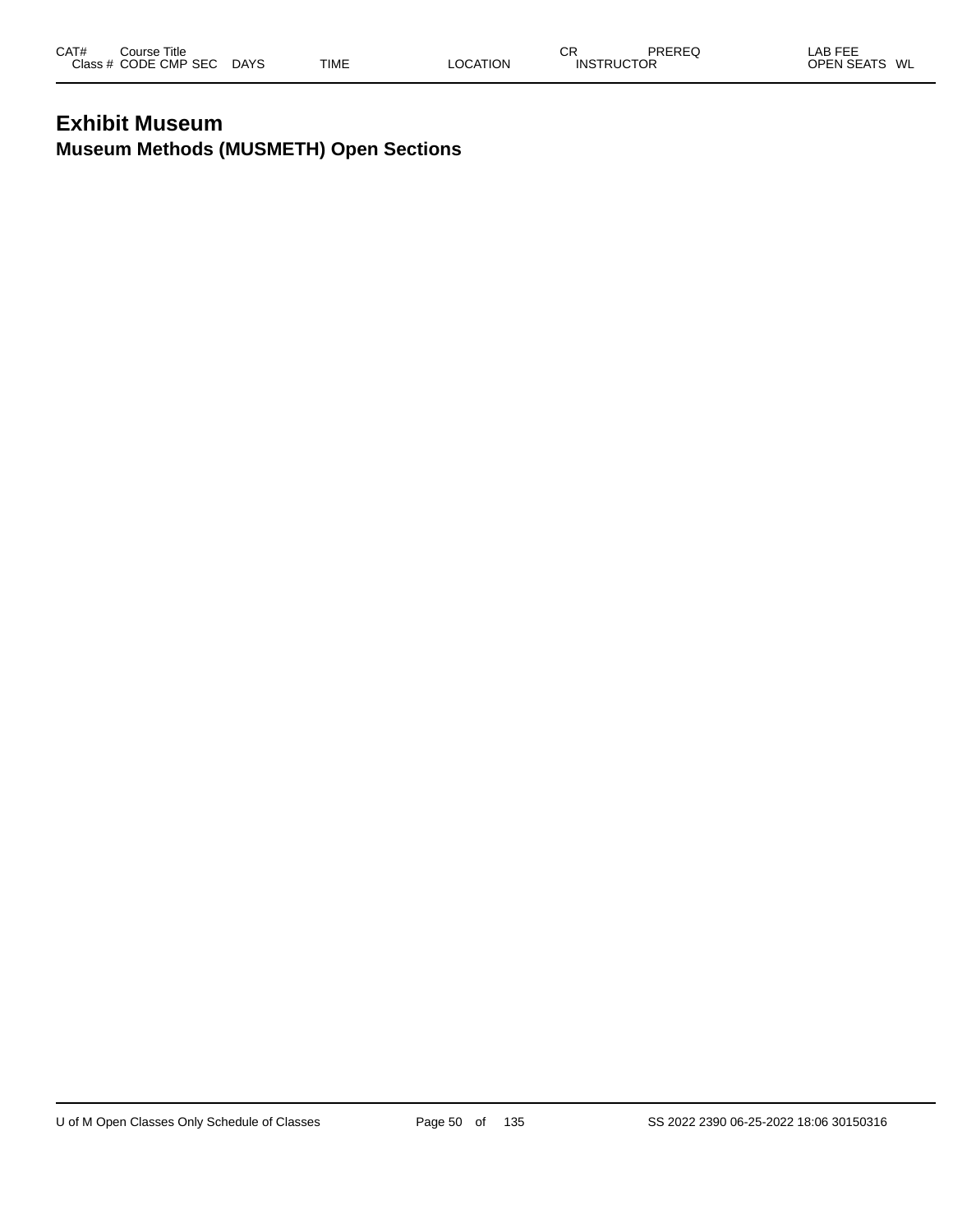| CAT# | Course Title<br>Class # CODE CMP SEC DAYS | <b>TIME</b>                                                               | <b>LOCATION</b> | СR<br><b>INSTRUCTOR</b> | PREREQ | LAB FEE<br>OPEN SEATS WL |   |
|------|-------------------------------------------|---------------------------------------------------------------------------|-----------------|-------------------------|--------|--------------------------|---|
|      | Film, Television, and Media               |                                                                           |                 |                         |        |                          |   |
|      | <b>Independent Study</b>                  | Film, Television, and Media (FTVM) Open Sections<br>499 Independent Study |                 | $1.00 - 4.00$           |        | 150.00                   |   |
|      | $IND +$                                   | ARR                                                                       | ARR             |                         |        | 25                       | N |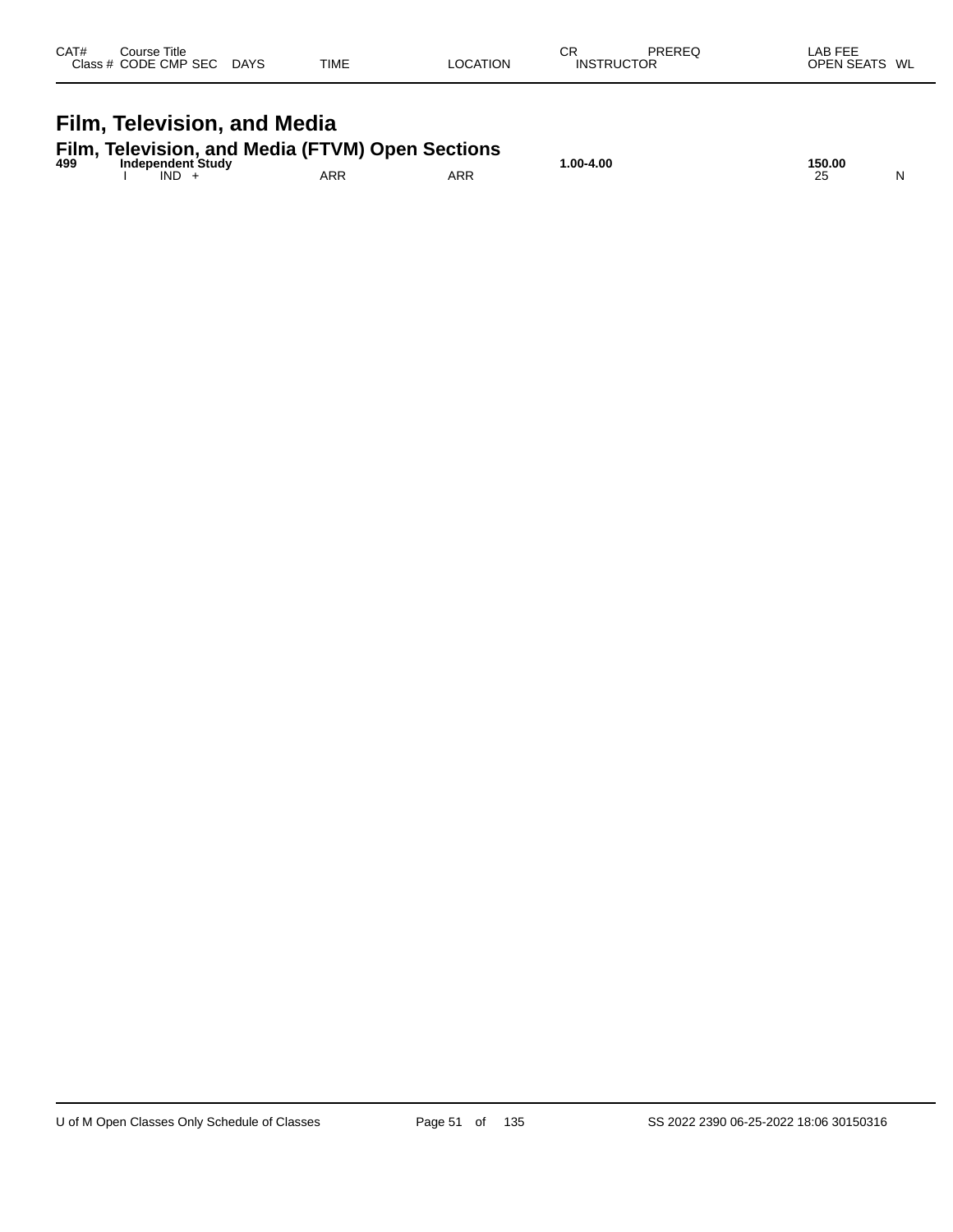**Germanic Languages & Lit Dept Dutch (DUTCH) Open Sections German (GERMAN) Open Sections**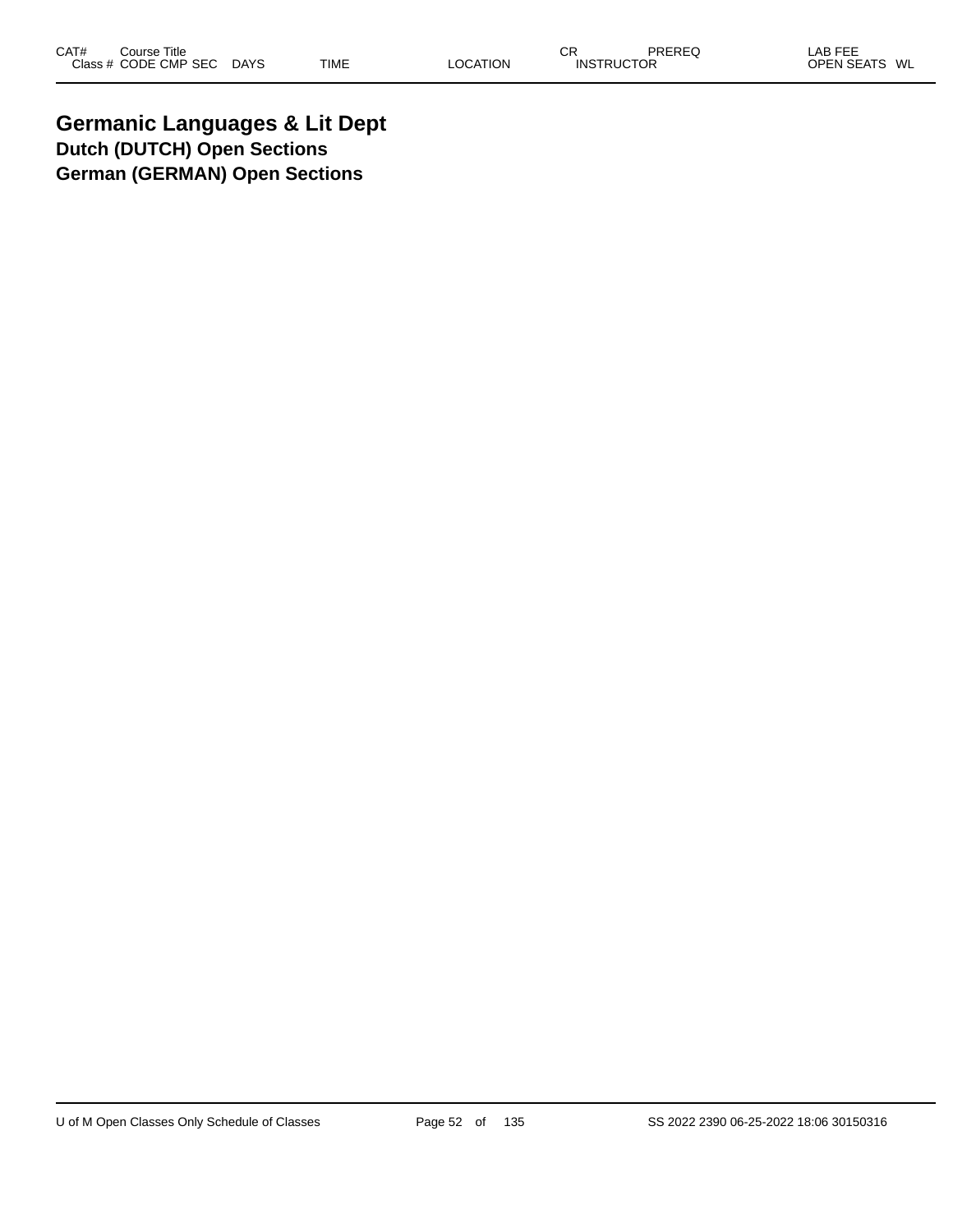### **History Department History (HISTORY) Open Sections**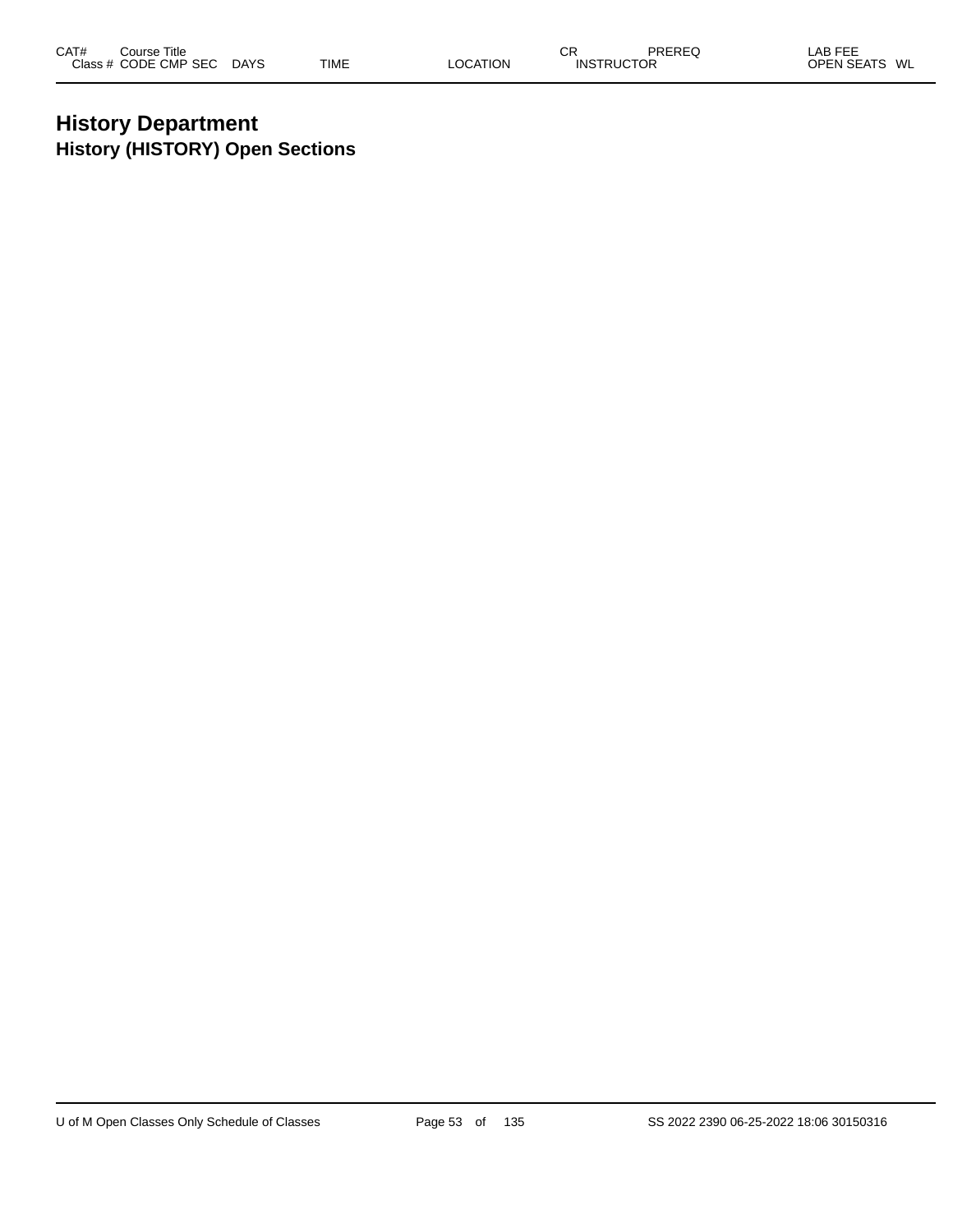### **History Of Art Department History of Art (HISTART) Open Sections Museums (MUSEUMS) Open Sections**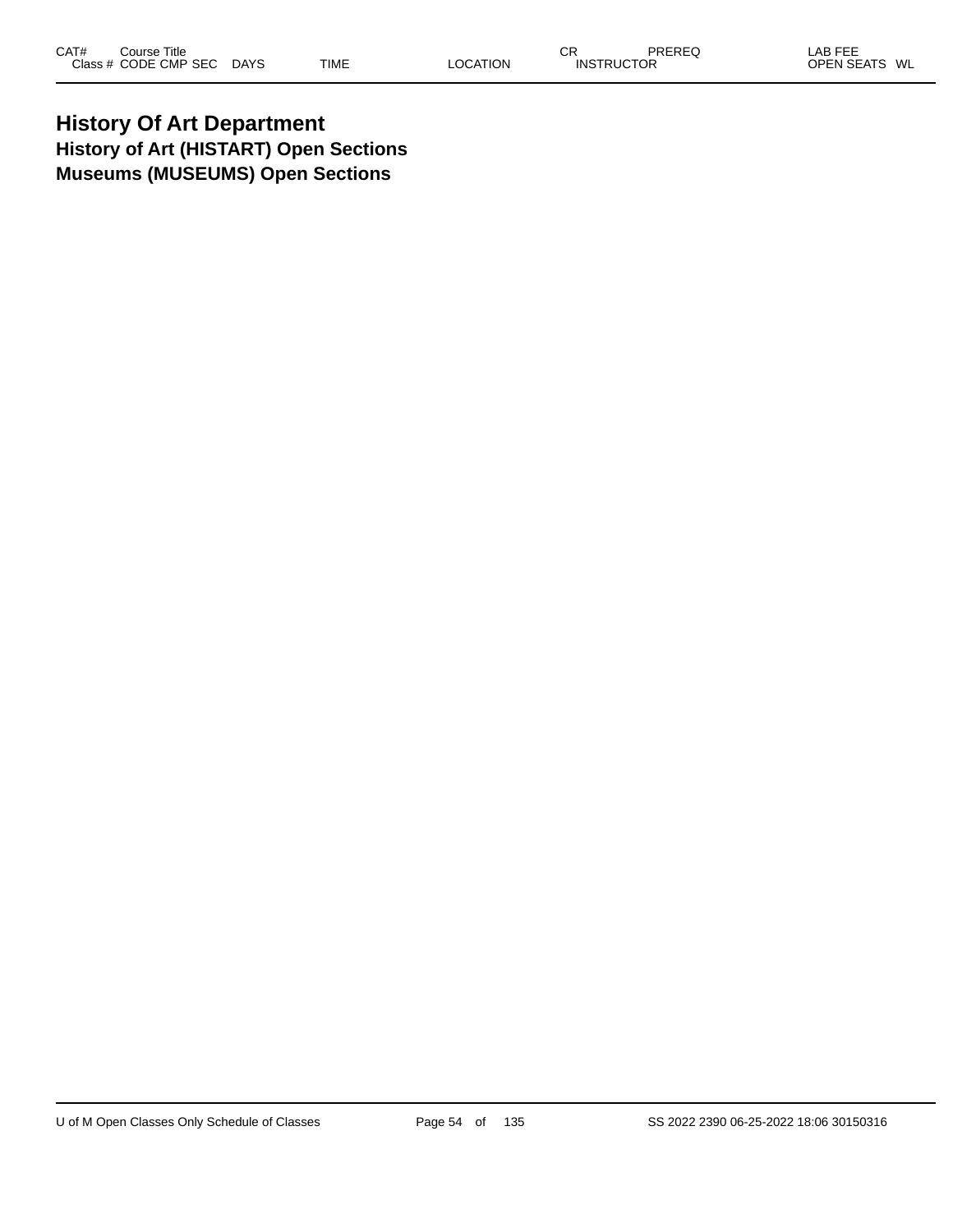| CAT#<br>Course Title<br>Class # CODE CMP SEC DAYS                | TIME | LOCATION | СR<br><b>INSTRUCTOR</b> | PREREQ          | LAB FEE<br>OPEN SEATS WL |
|------------------------------------------------------------------|------|----------|-------------------------|-----------------|--------------------------|
| <b>Honors Program</b>                                            |      |          |                         |                 |                          |
| College Honors (HONORS) Open Sections<br>291 Hnrs Intro Research |      |          | 1.00-4.00               | <b>ADVISORY</b> |                          |

| 29 I | <b>FILLS ITTLE RESEARCH</b> |     |            | 1.vv-4.vv    | <b>ADVIJUNI</b> |    |   |
|------|-----------------------------|-----|------------|--------------|-----------------|----|---|
|      | <b>IND</b>                  | ARR | <b>ARR</b> |              |                 | 24 | N |
| 390  | Jr Honors Research          |     |            | $.00 - 4.00$ | <b>ADVISORY</b> |    |   |
|      | <b>IND</b>                  | ARR | <b>ARR</b> |              |                 |    | N |
| 490  | <b>Sr Honors Research</b>   |     |            | $.00 - 4.00$ | <b>ADVISORY</b> |    |   |
|      | <b>IND</b>                  | ARR | <b>ARR</b> |              |                 | n. | N |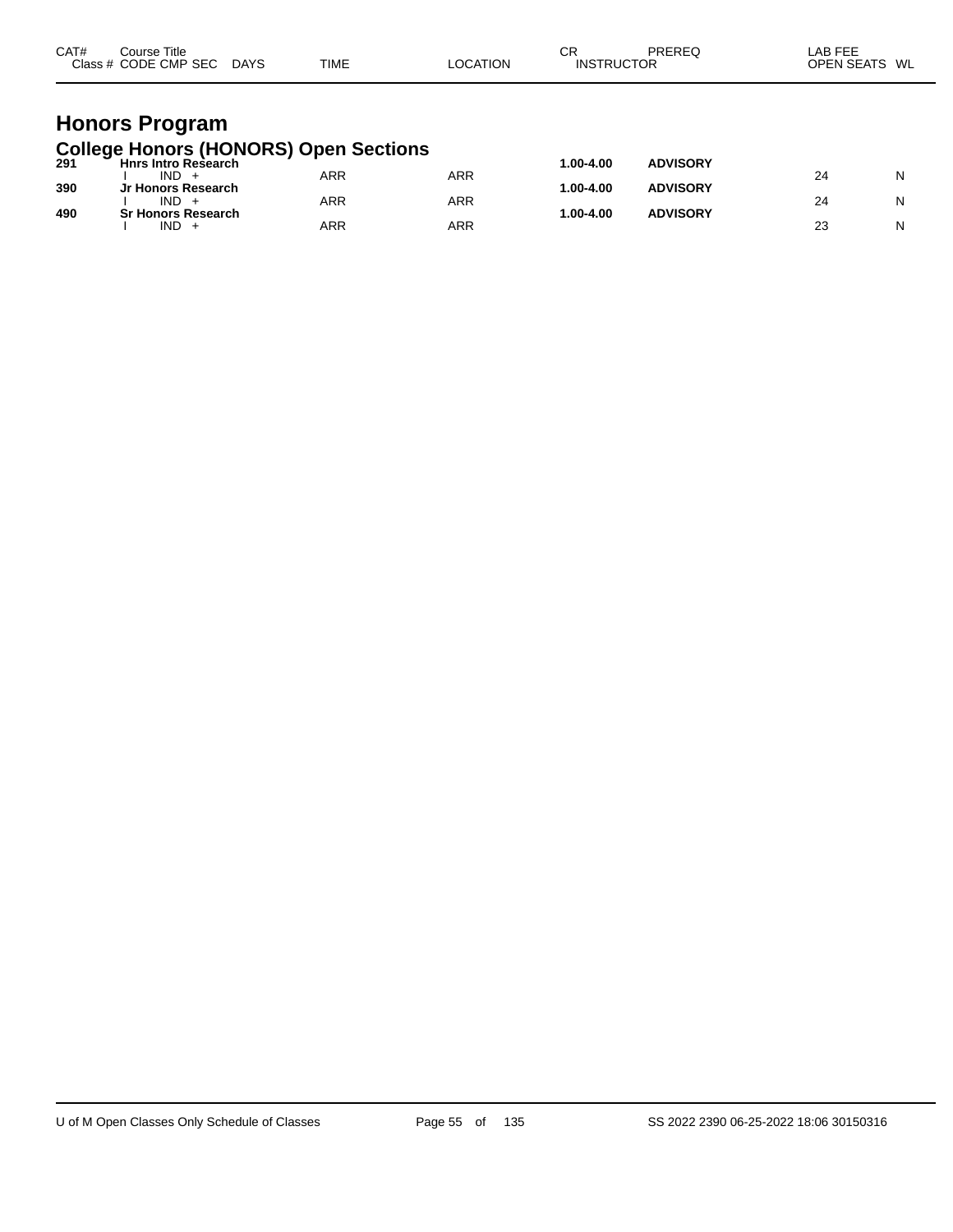### **Judaic Studies Program Judaic Studies (JUDAIC) Open Sections**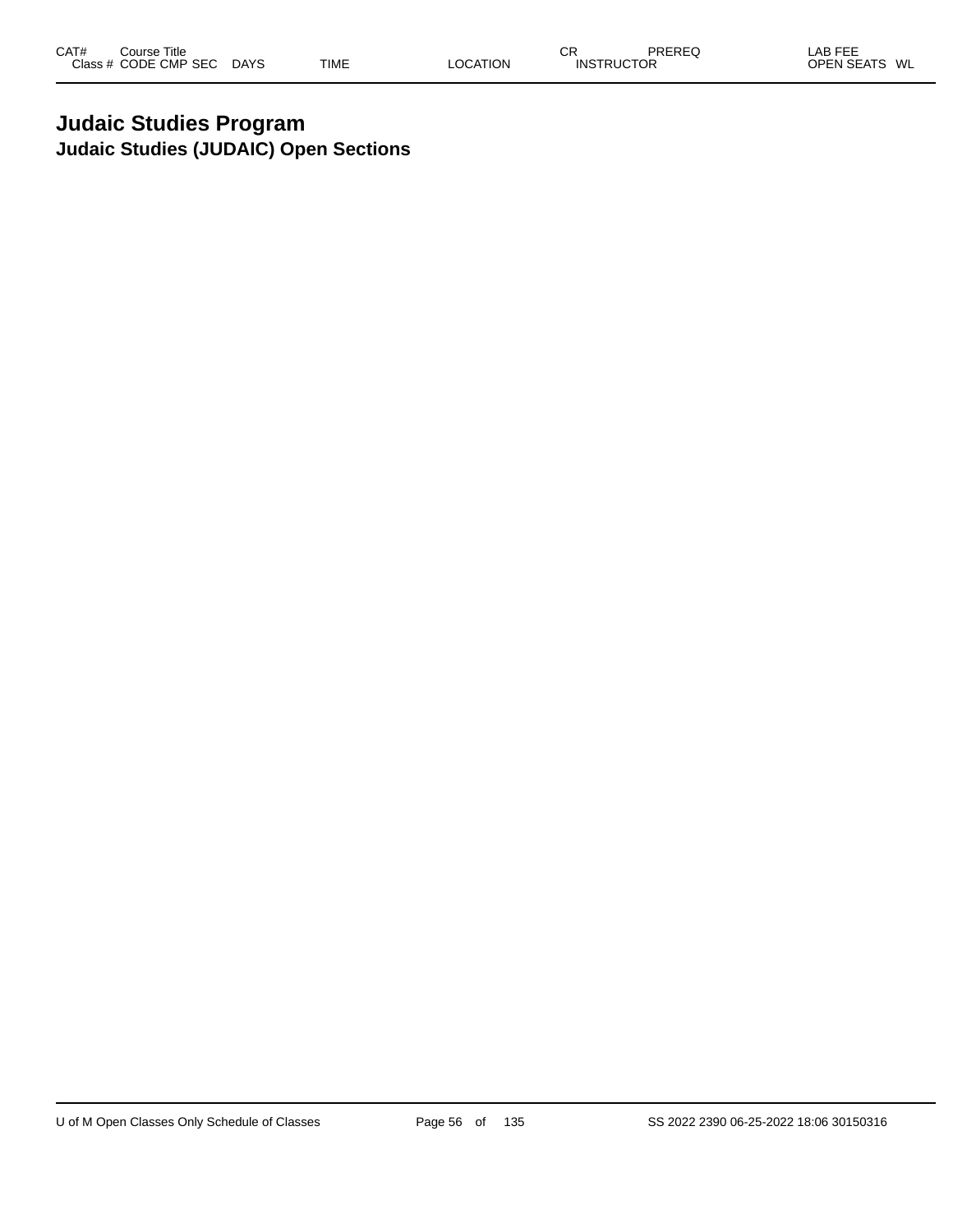| CAT# | Course Title         |             |             |          | СR                | PREREQ | LAB FEE          |
|------|----------------------|-------------|-------------|----------|-------------------|--------|------------------|
|      | Class # CODE CMP SEC | <b>DAYS</b> | <b>TIME</b> | LOCATION | <b>INSTRUCTOR</b> |        | OPEN SEATS<br>WL |

#### **LSA First Year Seminars Applied Liberal Arts (ALA) Open Sections**

|                  |                                        | 225 Undergrad Internship |               | .00    |                 |     |  |
|------------------|----------------------------------------|--------------------------|---------------|--------|-----------------|-----|--|
| 63783            | LEC 001<br><b>PD</b>                   | ARR                      | <b>REMOTE</b> | Barron |                 | 134 |  |
| 270              | <b>ALA Topics</b>                      |                          |               | .00    | <b>ENFORCED</b> |     |  |
| 65058            | <b>TH</b><br>LEC.<br><b>PIR</b><br>001 | 230-4PM                  | ARR           | Turman |                 |     |  |
| WISE RP Research |                                        |                          |               |        |                 |     |  |

#### **University Courses (UC) Open Sections**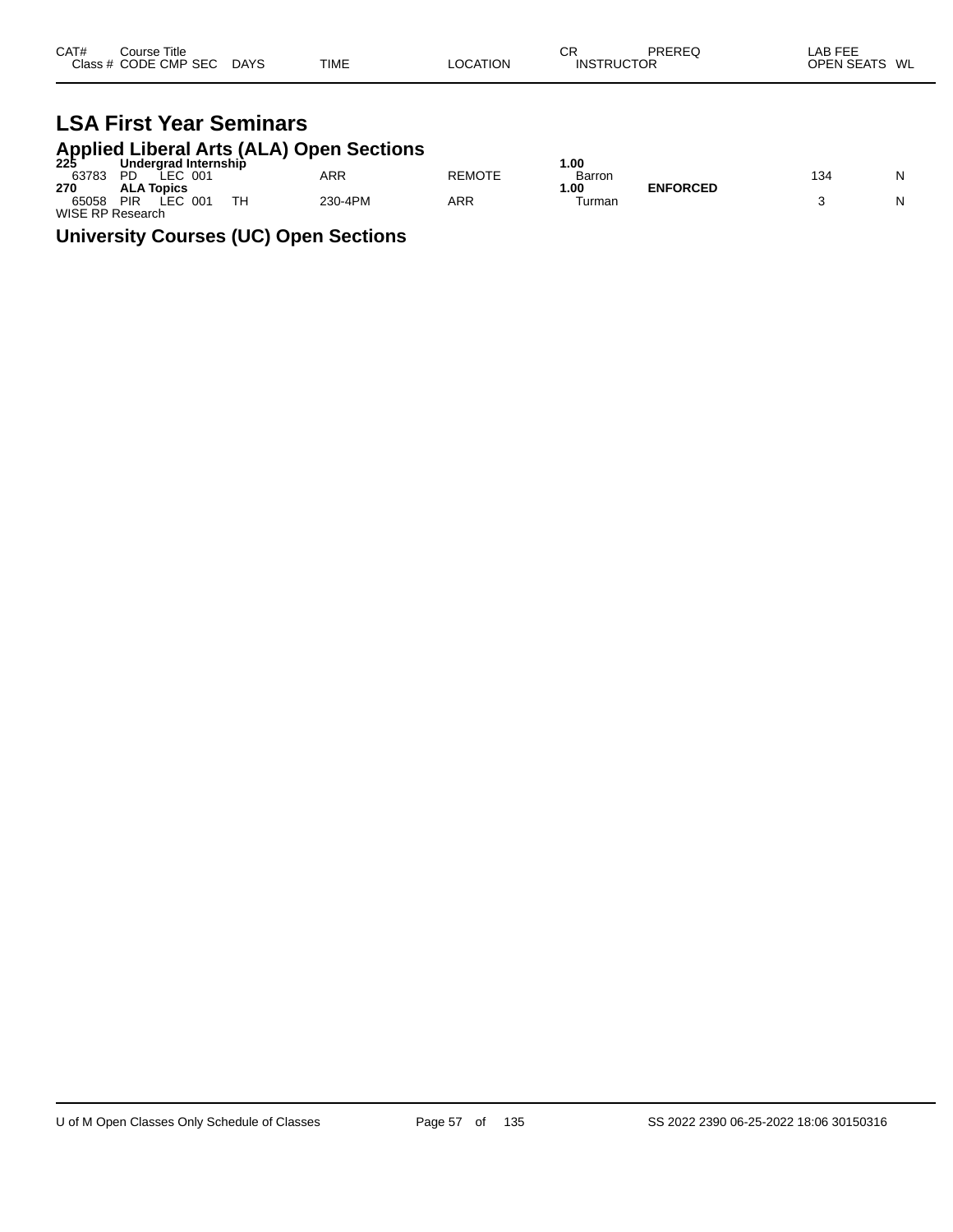### **LSA II: Chinese Studies Chinese Studies (CCS) Open Sections**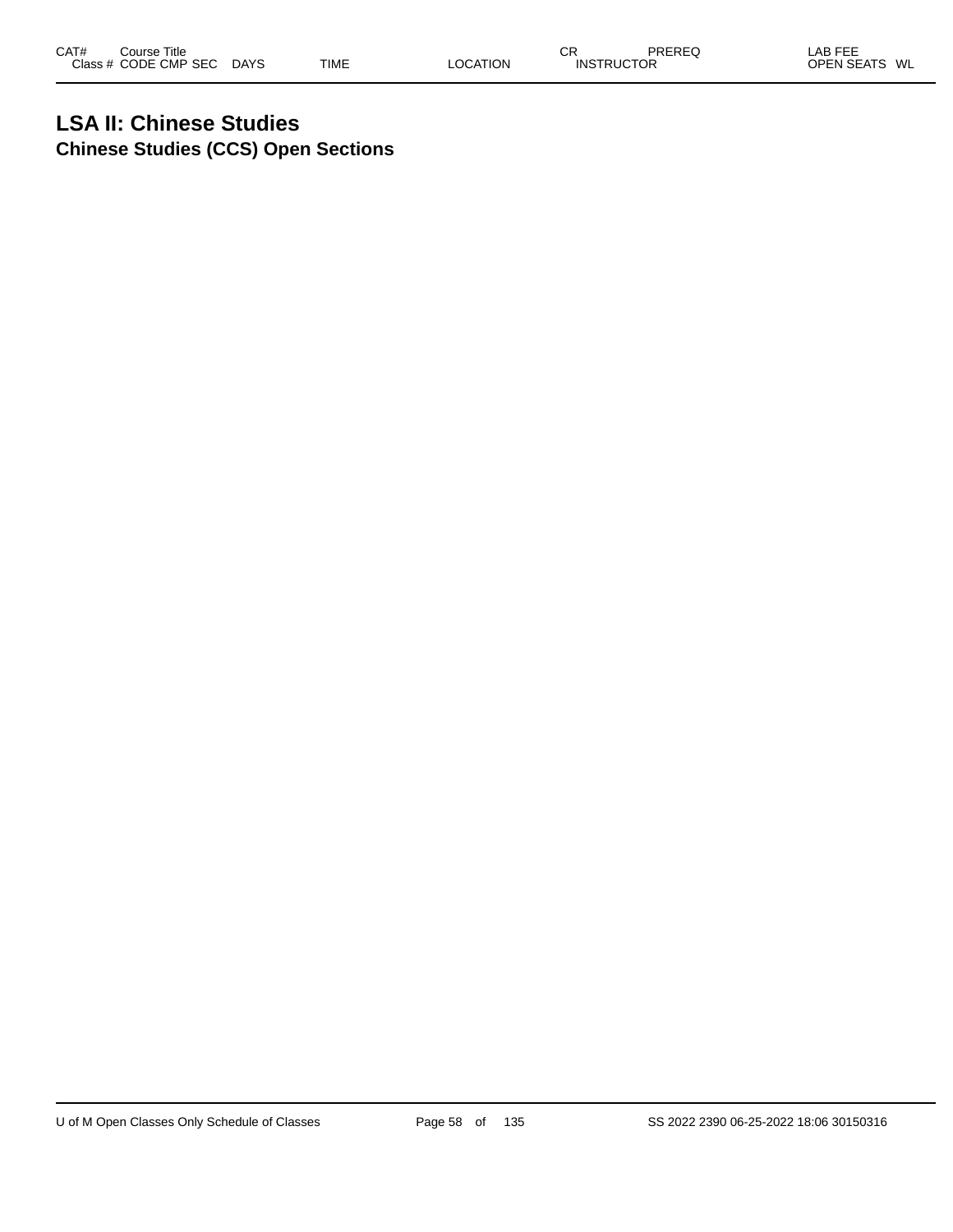| CAT#<br>Course Title<br>Class # CODE CMP SEC DAYS                                        | <b>TIME</b> | <b>LOCATION</b> | CR<br><b>INSTRUCTOR</b> | PREREQ          | LAB FEE<br>OPEN SEATS WL |
|------------------------------------------------------------------------------------------|-------------|-----------------|-------------------------|-----------------|--------------------------|
| <b>LSA II: Japanese Studies</b>                                                          |             |                 |                         |                 |                          |
| Japanese Studies (CJS) Open Sections<br>592 Ind Std Adv Jpn Lang<br>Ind Std Adv Jpn Lang |             |                 | 1.00-3.00               | <b>ADVISORY</b> |                          |

I IND + ARR ARR 25 N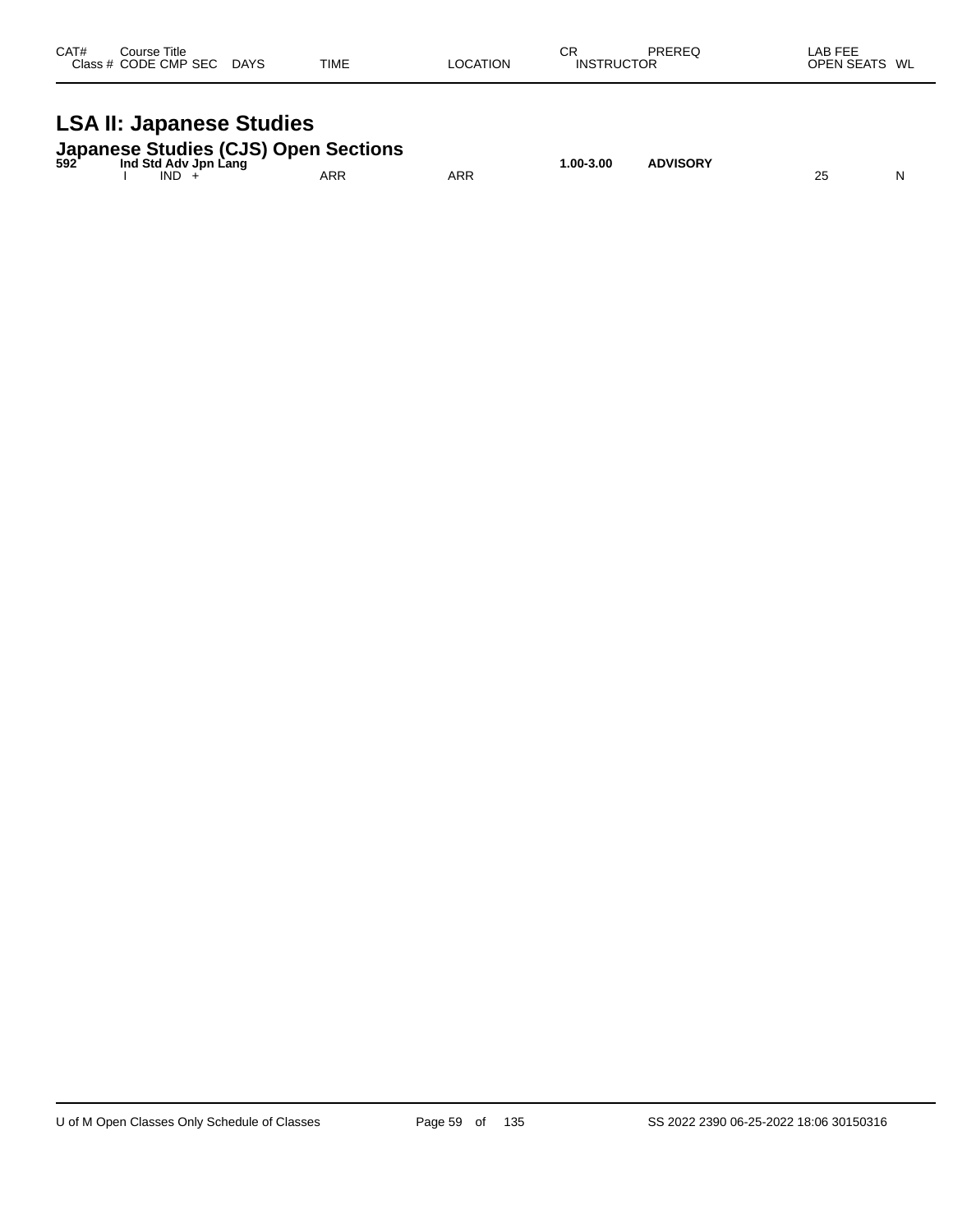|  | CAT#<br>DDEDEC<br>---<br>СR<br>ΔR<br>Title<br>Course<br>---<br>- 22<br>╺╺<br>⊌∟ו<br>CODE CMP<br><b>TIME</b><br><b>Class</b><br>CFAT<br><b>SEC</b><br><b>ODEN</b><br>WL<br><b>DAYS</b><br><b>JCTOR</b><br>INS.<br><b>OCATION</b><br>N<br>~-<br>$\sim$ |
|--|------------------------------------------------------------------------------------------------------------------------------------------------------------------------------------------------------------------------------------------------------|
|--|------------------------------------------------------------------------------------------------------------------------------------------------------------------------------------------------------------------------------------------------------|

#### **LSA II: Middle Eastern & North African Studies Middle Eastern And North African Studies (MENAS) Open Sections**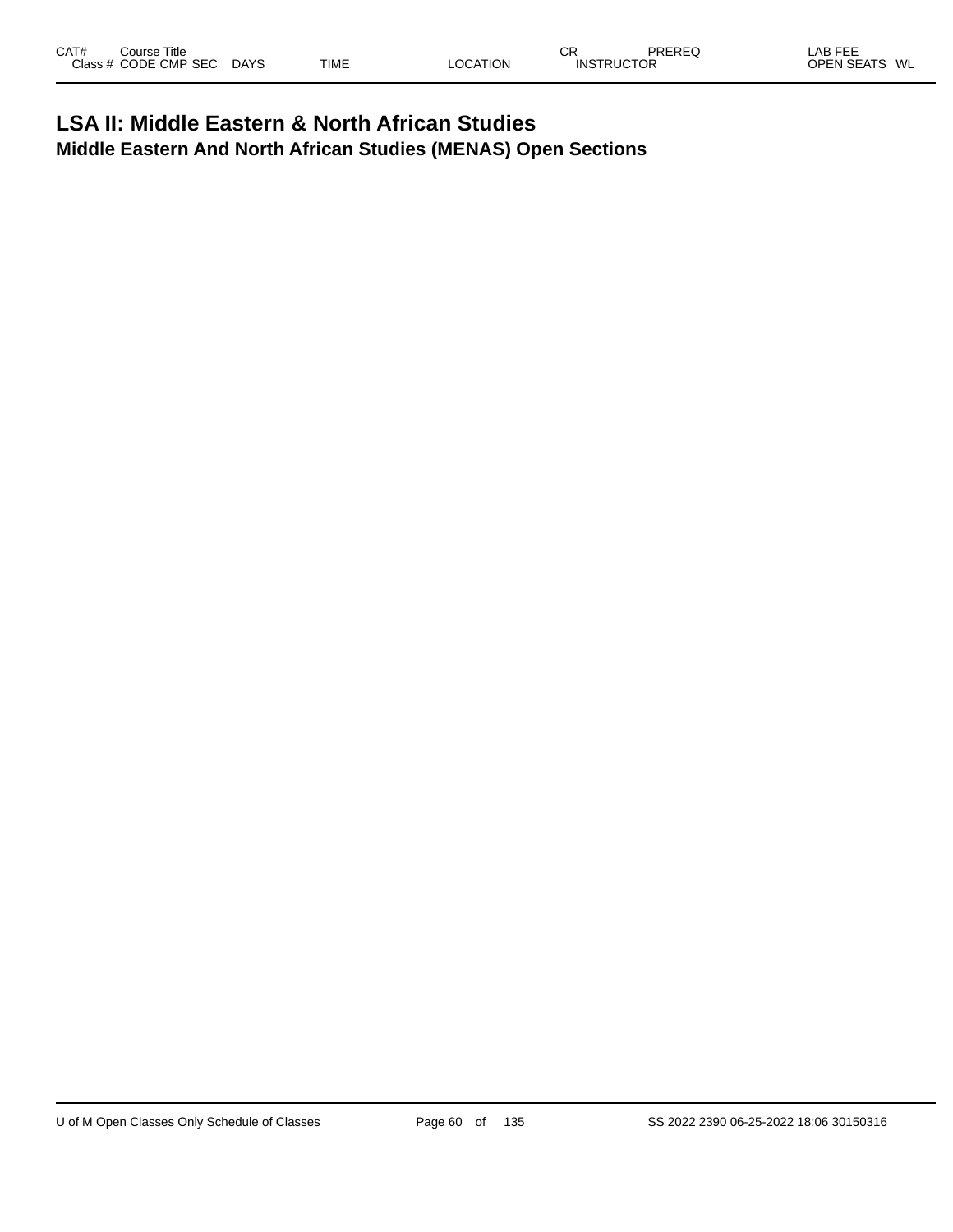| CAT# | Course Title<br>Class # CODE CMP SEC | <b>DAYS</b> | <b>TIME</b> | <b>LOCATION</b> | СR<br><b>INSTRUCTOR</b> | PREREQ | AB FEE<br><b>OPEN SEATS</b><br>WL |
|------|--------------------------------------|-------------|-------------|-----------------|-------------------------|--------|-----------------------------------|
|      |                                      |             |             |                 |                         |        |                                   |

## **LSA II: Russian, East European & Eurasian Studies**

**Russian, East European and Eurasian Studies (REEES) Open Sections**

| 801 | <b>Directed Reading</b> |     |            | __<br>1.00-3.00 | <b>ADVISORY</b> |   |
|-----|-------------------------|-----|------------|-----------------|-----------------|---|
|     | IND                     | ARR | <b>ARR</b> |                 |                 | N |
|     |                         |     |            |                 |                 |   |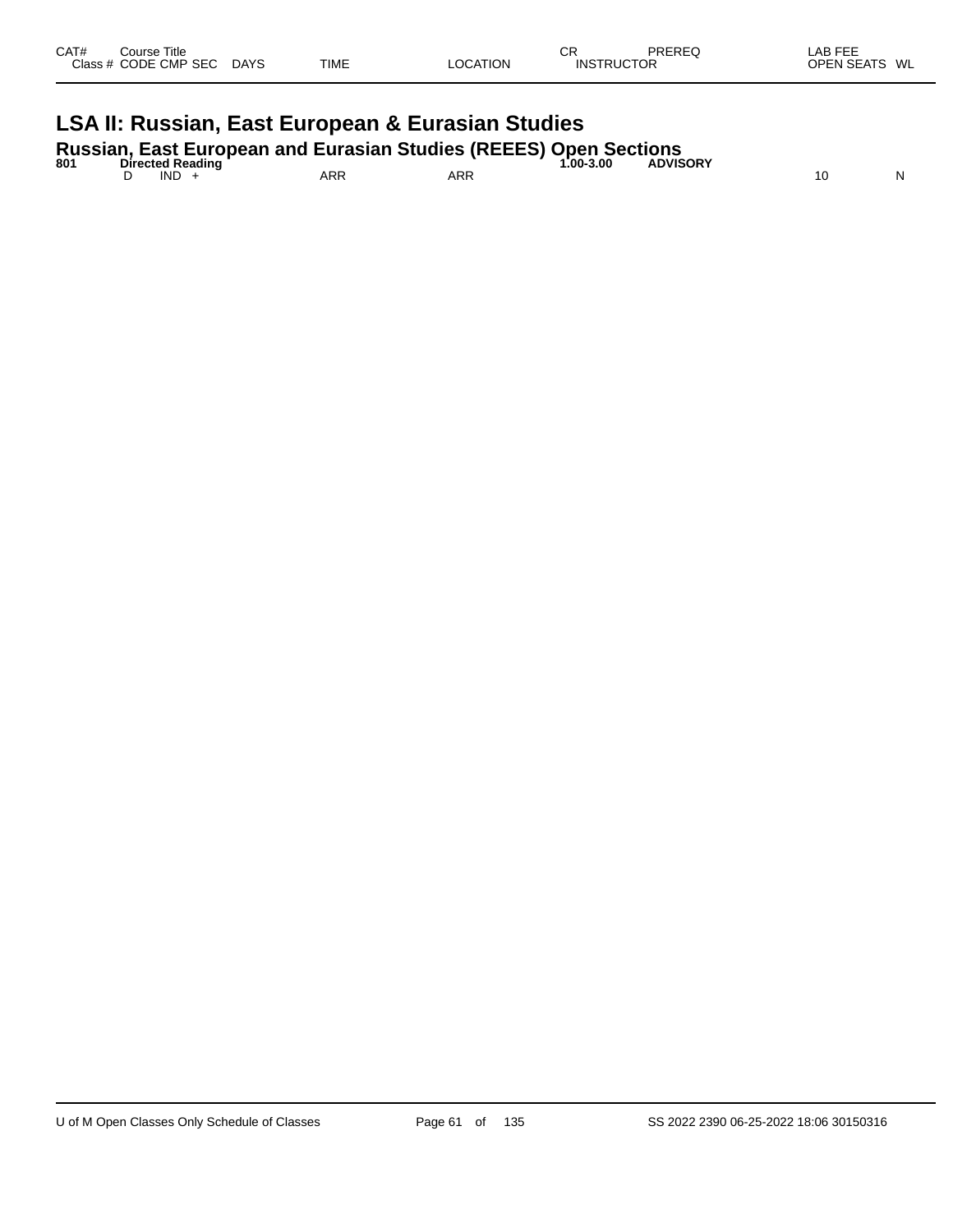| CAT#<br>Close : | Title<br>Course:<br><b>CMP</b><br>SE <sub>0</sub><br>חר<br>$ -$ | DAYS<br>$\sim$ | TIME |  | СF<br>או∩<br>$\mathbf{u}$ | <b>DDEDE</b><br>OR<br>___ | Αŀ<br>$\cap$<br>WL<br>w |
|-----------------|-----------------------------------------------------------------|----------------|------|--|---------------------------|---------------------------|-------------------------|
|-----------------|-----------------------------------------------------------------|----------------|------|--|---------------------------|---------------------------|-------------------------|

### **LSA II: Prog in Internat'l & Comparative Studies**

|     | <b>International Studies (INTLSTD) Open Sections</b> |     |            |              |                 |  |
|-----|------------------------------------------------------|-----|------------|--------------|-----------------|--|
| 391 | <b>Directed Studies</b>                              |     |            | $.00 - 4.00$ |                 |  |
|     | IND.                                                 | ARR | <b>ARR</b> |              |                 |  |
| 399 | Internship                                           |     |            | $.00 - 4.00$ | <b>ADVISORY</b> |  |
|     | IND                                                  | ARR | ARR        |              |                 |  |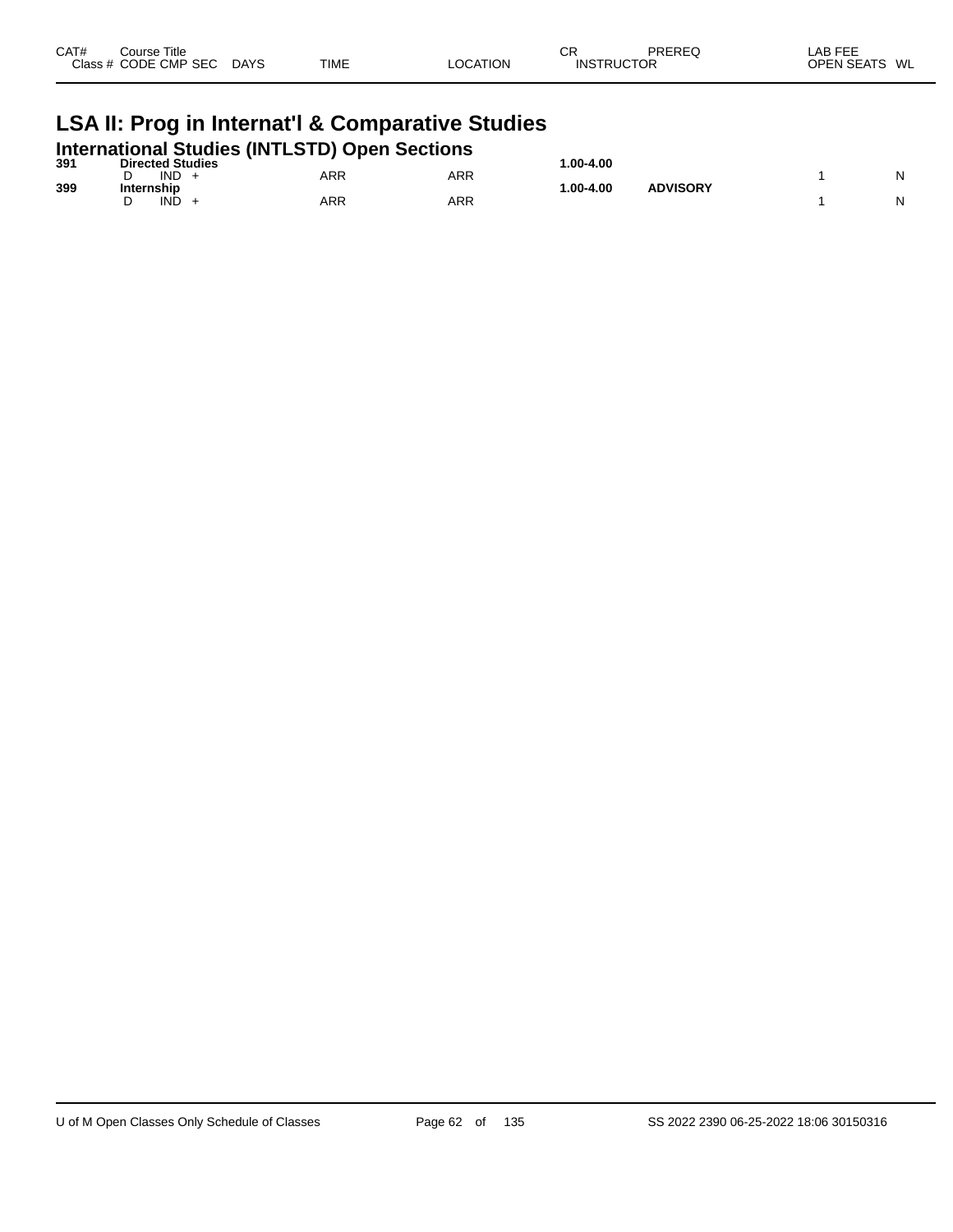| CAT# | ourse Titleٽ<br>Class # CODE CMP SEC | <b>DAYS</b> | <b>TIME</b> | <b>LOCATION</b> | СR<br><b>INSTRUCTOR</b> | PREREQ | ∟AB FEF<br><b>OPEN SEATS</b> | WL |
|------|--------------------------------------|-------------|-------------|-----------------|-------------------------|--------|------------------------------|----|
|      |                                      |             |             |                 |                         |        |                              |    |

# **Lloyd Scholars for Writing and the Arts Lloyd Scholars for Writing and the Arts (LSWA) Open Sections 299 Independent Study 1.00-4.00 ADVISORY 150.00**

62071 PI REC 001 ARR ARR 1 N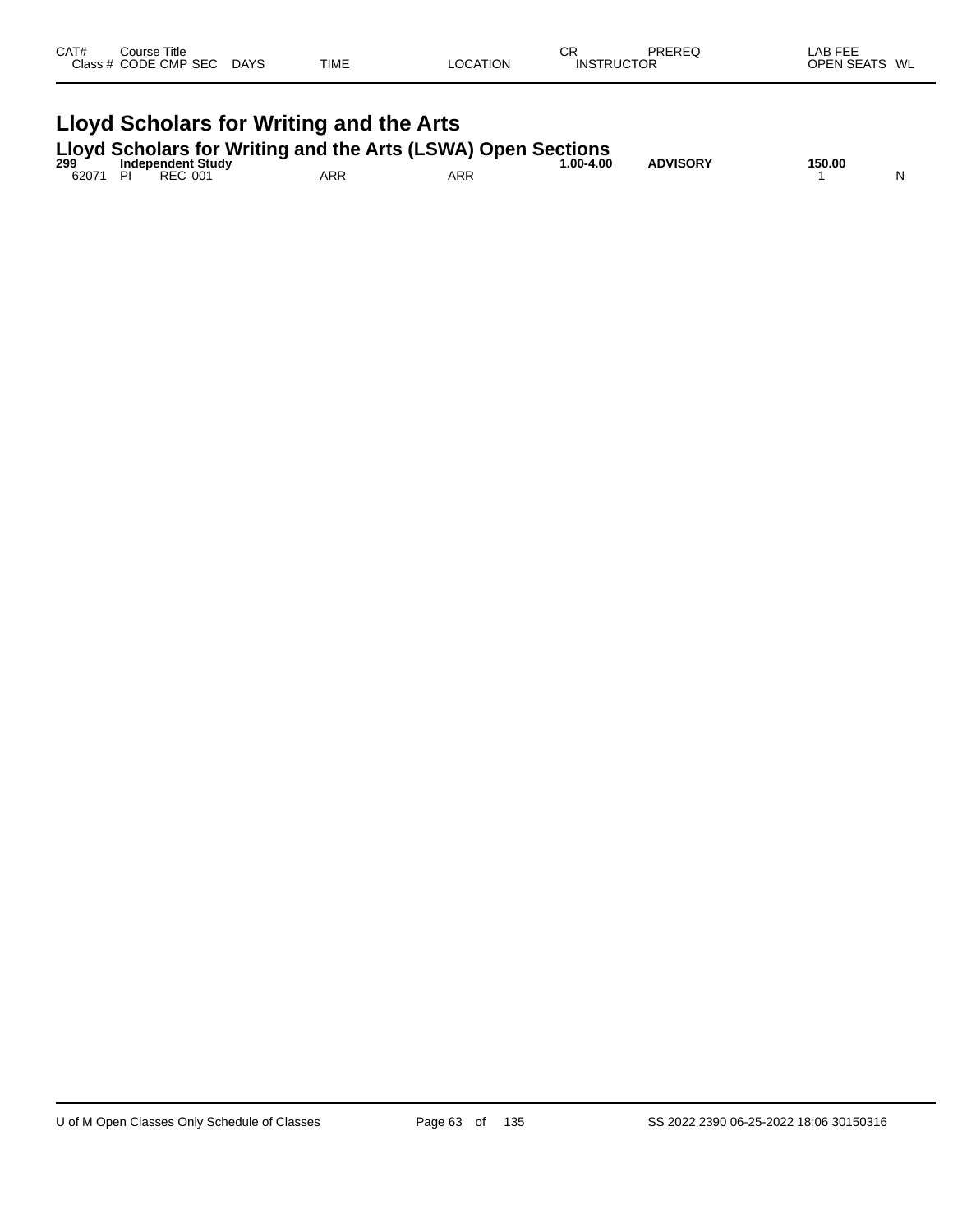| CAT# | Course Title<br>Class # CODE CMP SEC | <b>DAYS</b> | <b>TIME</b> | LOCATION | СR<br><b>INSTRUCTOR</b> | PREREQ | LAB FEE<br>OPEN SEATS WL |  |
|------|--------------------------------------|-------------|-------------|----------|-------------------------|--------|--------------------------|--|
|      |                                      |             |             |          |                         |        |                          |  |

### **Department of Linguistics**

|  |      | <b>Linguistics (LING) Open Sections</b><br><sup>995</sup> Diss-Cand |     | 8.00 | <b>ENFORCED</b> |  |
|--|------|---------------------------------------------------------------------|-----|------|-----------------|--|
|  | IND. | ARR                                                                 | ARR |      |                 |  |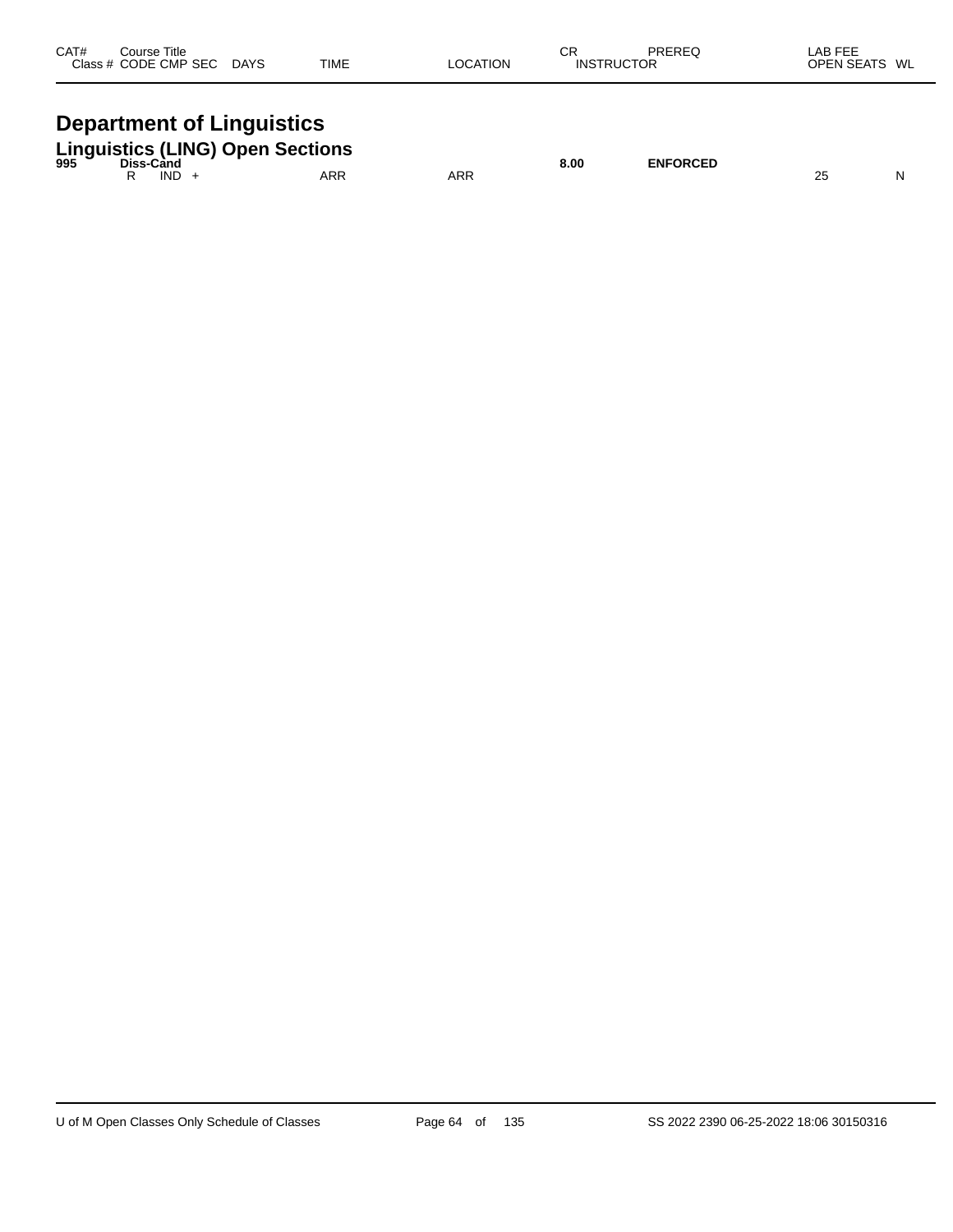| CAT# | Course Title<br>Class # CODE CMP SEC | <b>DAYS</b> | <b>TIME</b> | <b>LOCATION</b> | СR<br><b>INSTRUCTOR</b> | PREREQ | LAB FEE<br><b>OPEN SEATS</b><br>WL |
|------|--------------------------------------|-------------|-------------|-----------------|-------------------------|--------|------------------------------------|
|      |                                      |             |             |                 |                         |        |                                    |

# **Macromolecular Sci & Engr Ctr**

## **Macromolecular Science (MACROMOL) Open Sections 800 Macromolecular Sem 2.00 ADVISORY**

| 800           | Macromolecular Sem       |     |     | 00.∠ | <b>\DVISORY</b> |          |   |
|---------------|--------------------------|-----|-----|------|-----------------|----------|---|
| 61333<br>טטטו | <b>CEN</b><br>001<br>∋EM | ARF | ARR | Kin. |                 | n r<br>ັ | N |
|               |                          |     |     |      |                 |          |   |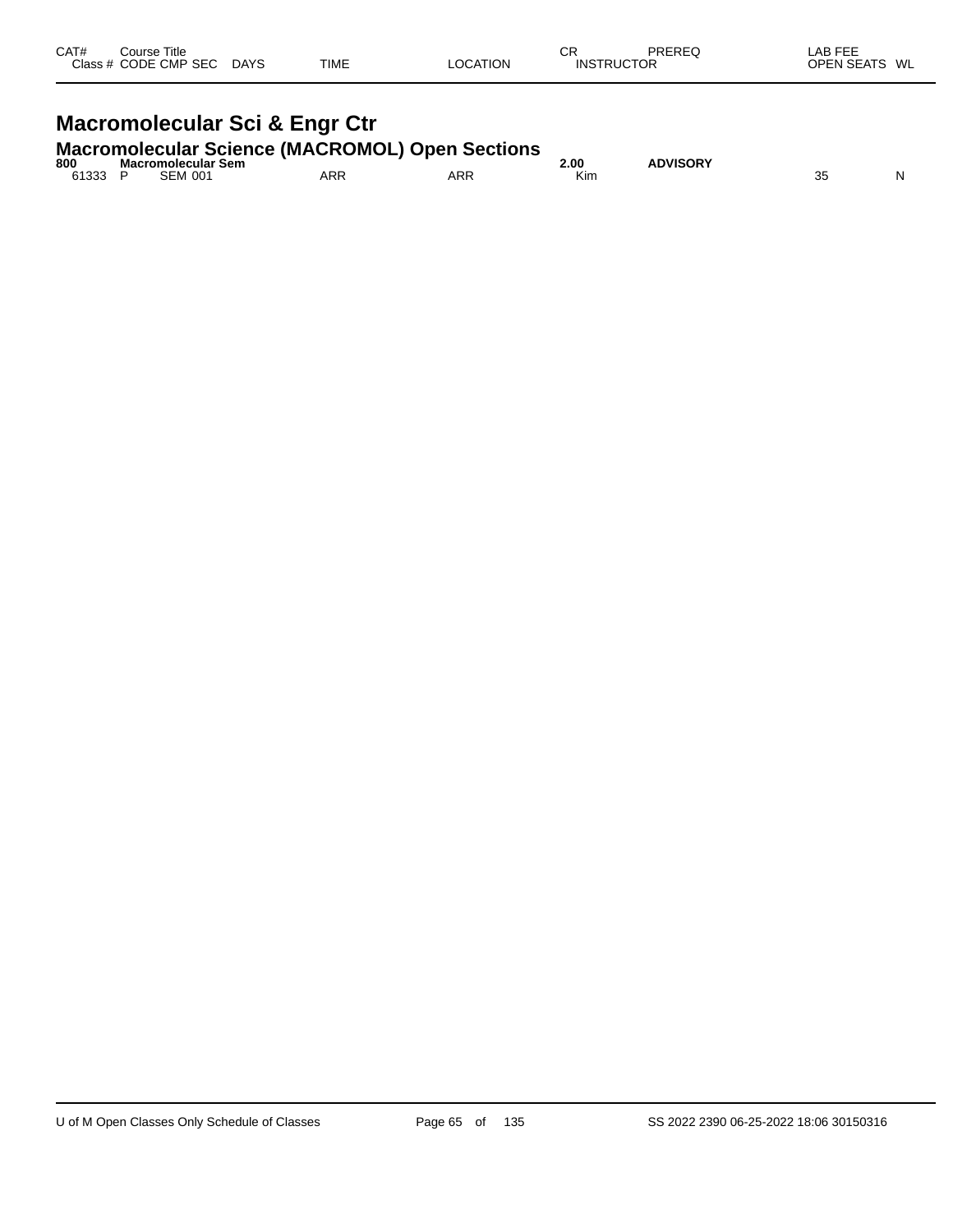| CAT# | Course Title<br>Class # CODE CMP SEC | <b>DAYS</b> | TIME | <b>LOCATION</b> | СR<br><b>INSTRUCTOR</b> | PREREQ | LAB FEE<br>OPEN SEATS<br>WL |
|------|--------------------------------------|-------------|------|-----------------|-------------------------|--------|-----------------------------|
|      |                                      |             |      |                 |                         |        |                             |

### **Mathematics Department Mathematics (MATH) Open Sections**

| 399 | Independent Reading                    |     |     | 1.00-6.00 |                 |    |   |
|-----|----------------------------------------|-----|-----|-----------|-----------------|----|---|
|     | <b>IND</b><br><b>+</b>                 | ARR | ARR |           |                 | 25 | N |
| 429 | Internship                             |     |     | 1.00      | <b>ADVISORY</b> |    |   |
|     | IND<br>$\div$                          | ARR | ARR |           |                 | 25 | N |
| 929 | Internship                             |     |     | 1.00      |                 |    |   |
| 995 | <b>IND</b><br>D<br>$\div$<br>Diss-Cand | ARR | ARR | 8.00      | <b>ENFORCED</b> | 24 | N |
|     | IND<br>R<br>+                          | ARR | ARR |           |                 | 24 | N |
|     |                                        |     |     |           |                 |    |   |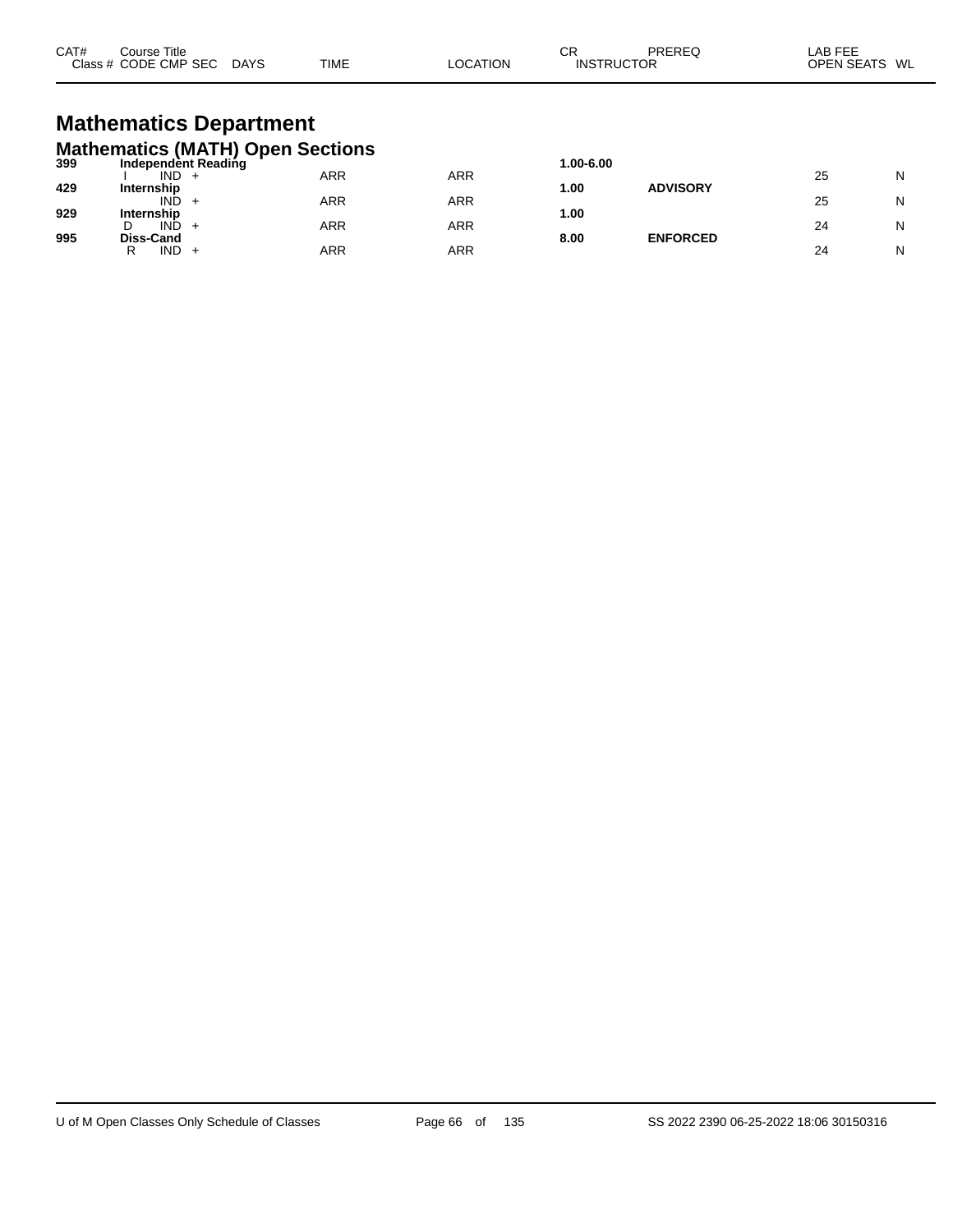| CAT#<br>Course Title<br>Class # CODE CMP SEC DAYS | <b>TIME</b> | СR<br>LOCATION | <b>INSTRUCTOR</b> | PREREQ | LAB FEE<br>OPEN SEATS WL |
|---------------------------------------------------|-------------|----------------|-------------------|--------|--------------------------|
| <b>Middle East Studies Department</b>             |             |                |                   |        |                          |

| <b>Middle East Studies (MIDEAST) Open Sections</b><br>995<br><b>Dissertation Res</b> |               |     |     | 8.00 | <b>ENFORCED</b> |  |
|--------------------------------------------------------------------------------------|---------------|-----|-----|------|-----------------|--|
|                                                                                      | $IND +$<br>DR | ARR | ARR |      |                 |  |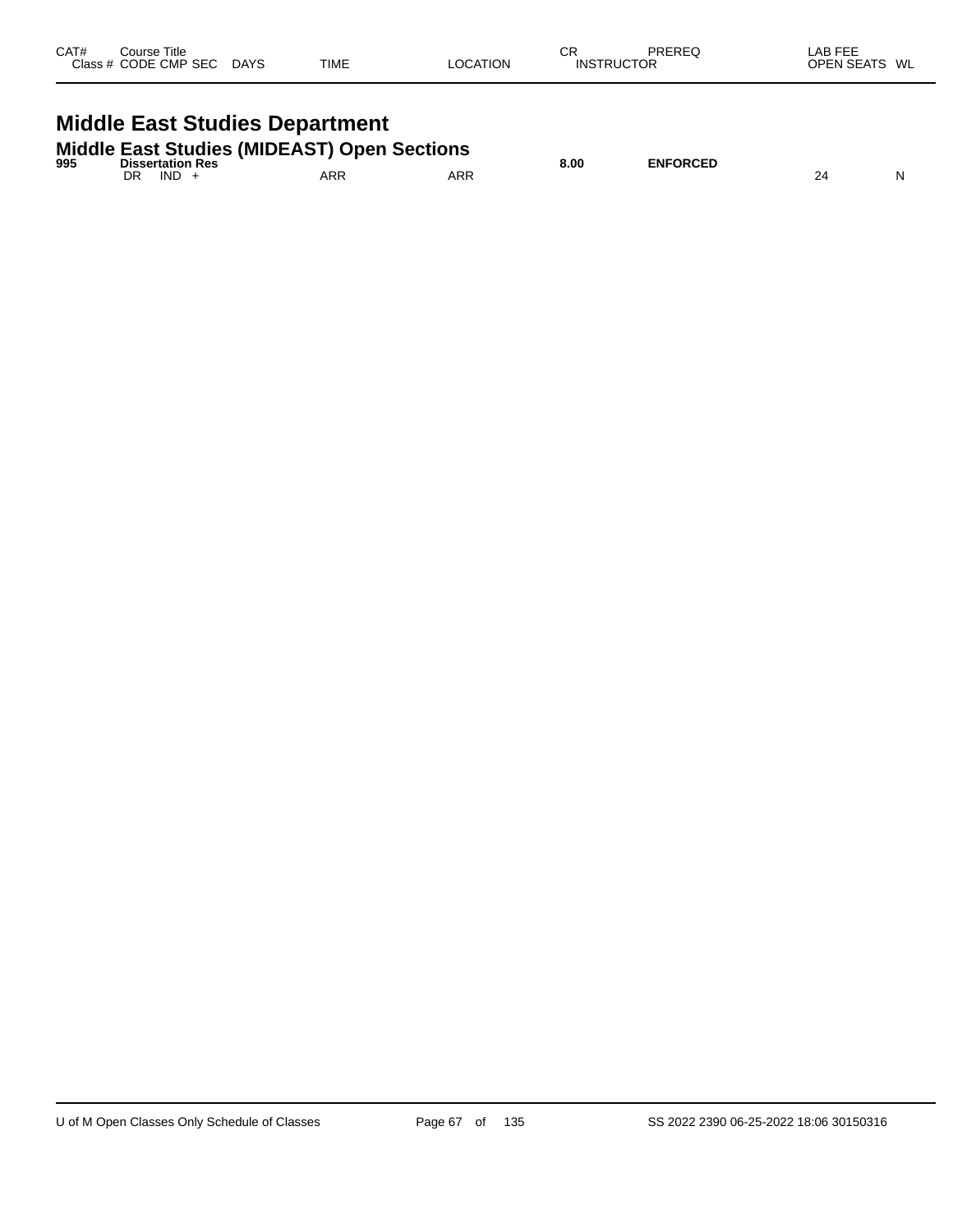| CAT# | Course Title         |             |             |          | СF                | PREREQ | LAB FEE                 |
|------|----------------------|-------------|-------------|----------|-------------------|--------|-------------------------|
|      | Class # CODE CMP SEC | <b>DAYS</b> | <b>TIME</b> | LOCATION | <b>INSTRUCTOR</b> |        | <b>OPEN SEATS</b><br>WL |

# **Molecular, Cellular, and Developmental Biology**

|     | <b>Molecular, Cellular and Developmental Biology (MCDB) Open Sections</b> |               |                 |
|-----|---------------------------------------------------------------------------|---------------|-----------------|
| 300 | Undergrad Research                                                        | $0.00 - 3.00$ | <b>ADVISORY</b> |

|     | <u>onaci graa neocaron</u><br>IND.    | ARR        | ARR | vv v.vv   | _______                   | 25 | N |
|-----|---------------------------------------|------------|-----|-----------|---------------------------|----|---|
| 302 | <b>Teach Exper Undergr</b>            |            |     | 1.00-3.00 |                           |    |   |
|     | IND.                                  | <b>ARR</b> | ARR |           |                           | 25 | N |
| 400 | <b>Advanced Research</b>              |            |     | 1.00-3.00 | <b>ADVISORY, ENFORCED</b> |    |   |
| 700 | IR<br>IND.<br><b>Advanced Studies</b> | ARR        | ARR | 1.00-8.00 | <b>ADVISORY</b>           | 25 | N |
|     | IND -                                 | ARR        | ARR |           |                           | 25 | N |
| 995 | Diss-Cand                             |            |     | 8.00      | <b>ENFORCED</b>           |    |   |
|     | IND.<br>R<br>$+$                      | ARR        | ARR |           |                           | 24 | N |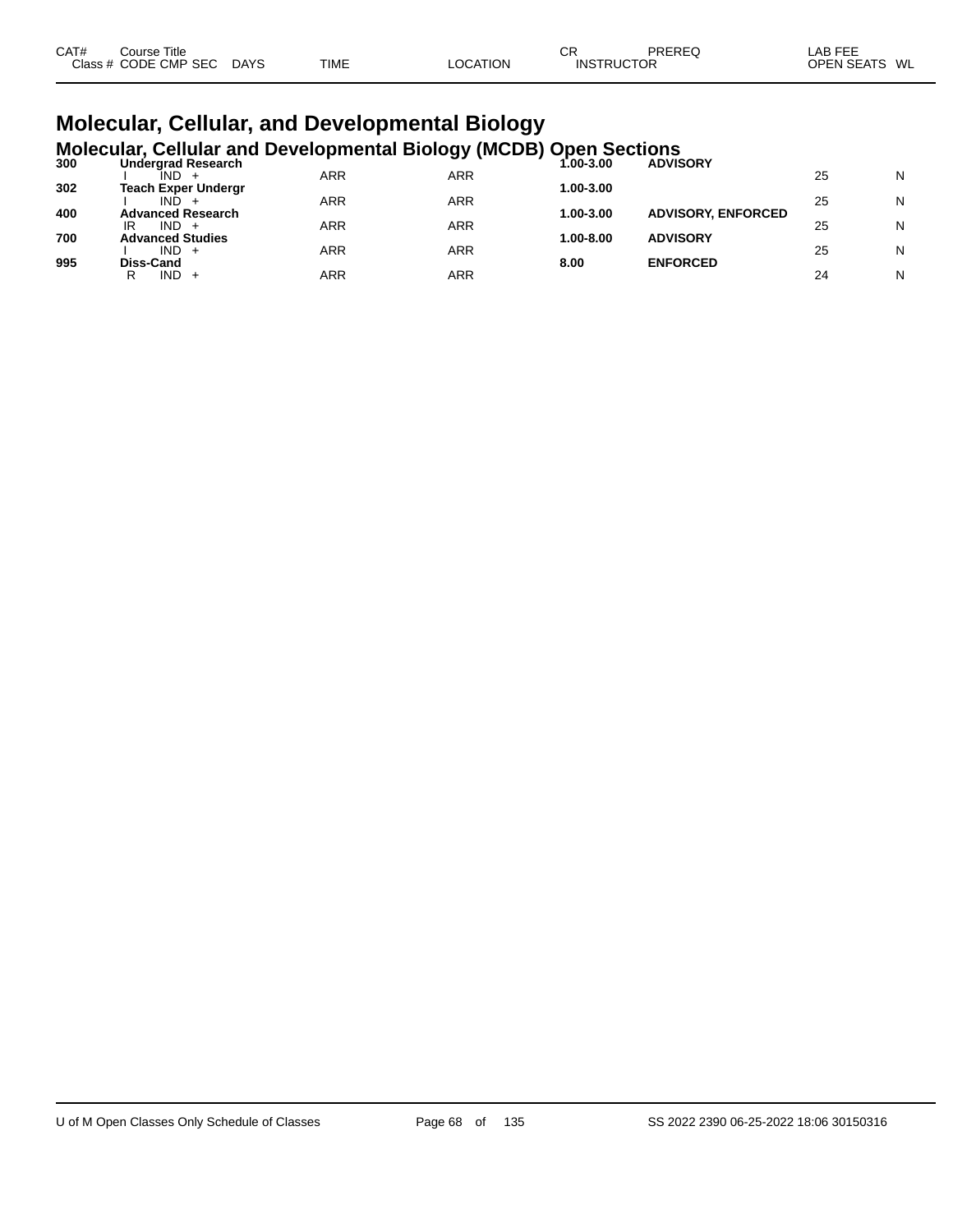| CAT#<br>Course Title<br>Class # CODE CMP SEC | <b>DAYS</b> | TIME | LOCATION | СR<br><b>INSTRUCTOR</b> | PREREQ | LAB FEE<br><b>OPEN SEATS</b><br>WL |
|----------------------------------------------|-------------|------|----------|-------------------------|--------|------------------------------------|
|                                              |             |      |          |                         |        |                                    |

# **Organizational Studies**

## **Organizational Studies (ORGSTUDY) Open Sections 499 Independent Study 1.00-4.00**

| 499<br>__ | Independent Study | .nn |            | .00-4.00<br>. | $\sim$ |   |
|-----------|-------------------|-----|------------|---------------|--------|---|
|           | <b>IND</b>        | ARR | <b>ARR</b> |               | $\sim$ | N |
|           |                   |     |            |               |        |   |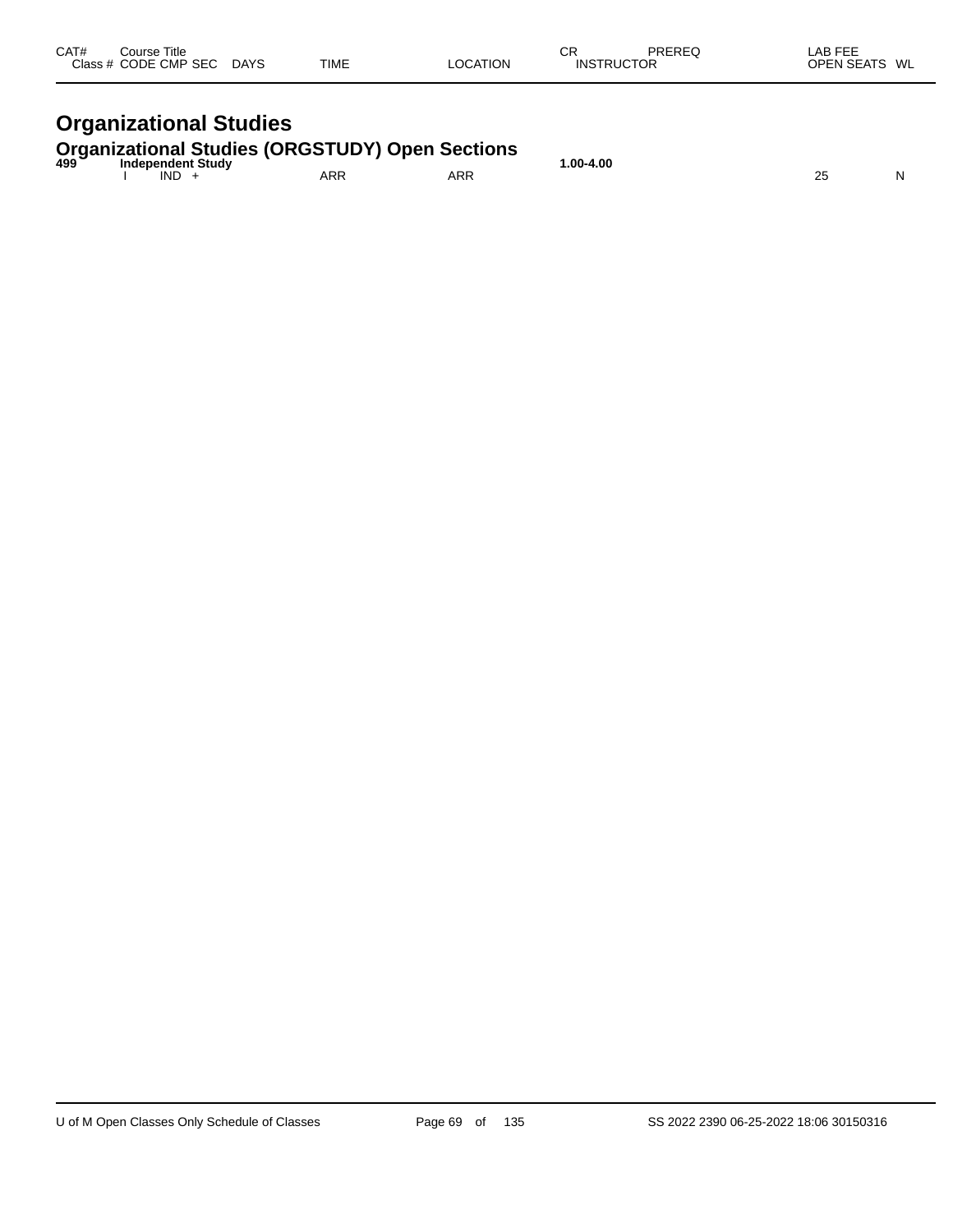### **Philosophy Department Philosophy (PHIL) Open Sections**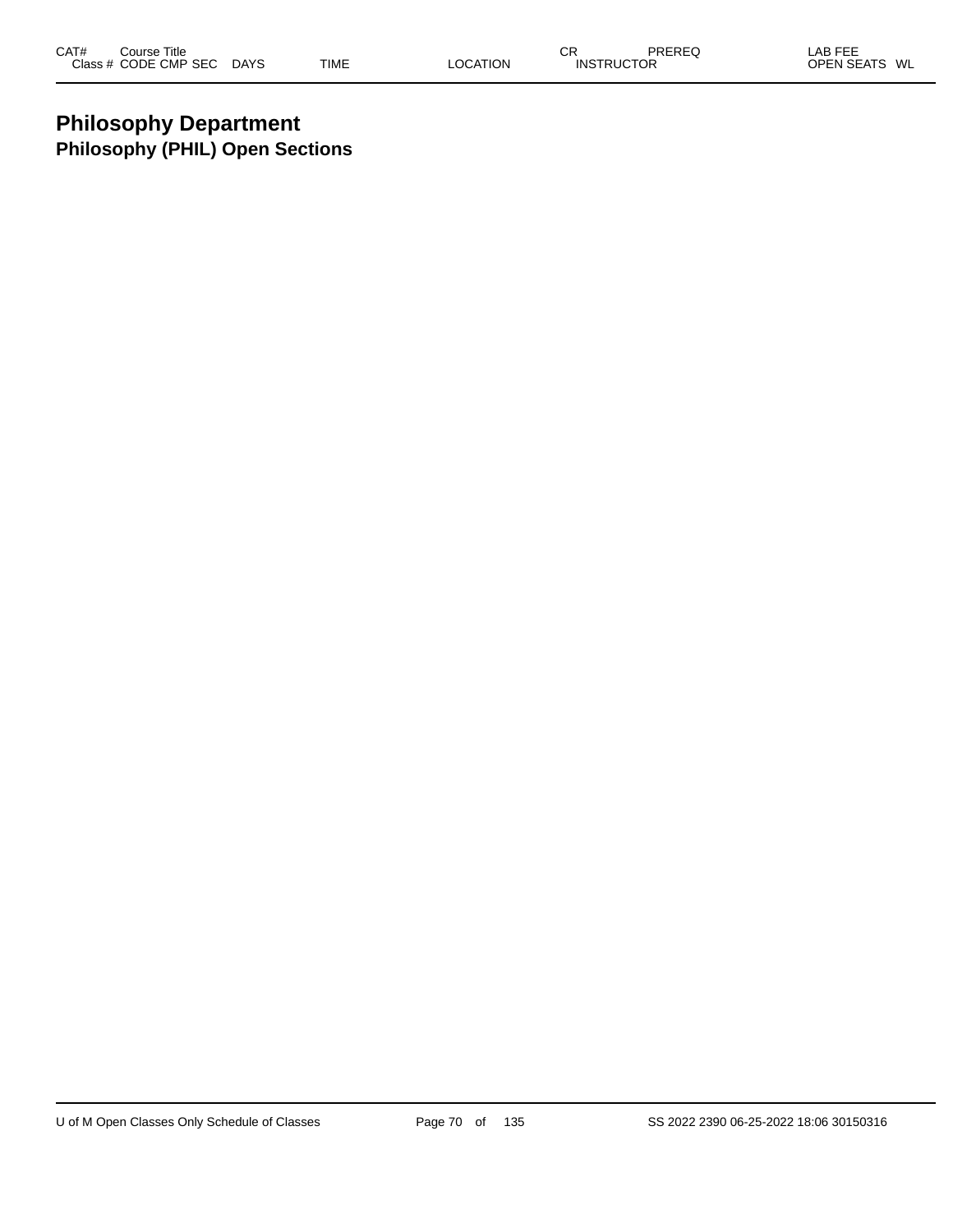| CAT# | Course Title<br>Class # CODE CMP SEC DAYS                                                     | <b>TIME</b> | LOCATION   | СR<br><b>INSTRUCTOR</b> | PREREQ          | LAB FEE<br>OPEN SEATS WL |   |
|------|-----------------------------------------------------------------------------------------------|-------------|------------|-------------------------|-----------------|--------------------------|---|
|      | <b>Physics Department</b><br><b>Physics (PHYSICS) Open Sections</b><br>415 Undergrad Research |             |            |                         |                 |                          |   |
|      | ÎND.                                                                                          | ARR         | <b>ARR</b> | 1.00-6.00               |                 | 24                       | N |
| 497  | <b>Senior Thesis II</b>                                                                       |             |            | 2.00-3.00               | <b>ADVISORY</b> |                          |   |
|      | $IND +$                                                                                       | <b>ARR</b>  | <b>ARR</b> |                         |                 | 24                       | N |
| 995  | Diss-Cand<br>IND.<br>DR<br>$+$                                                                | ARR         | <b>ARR</b> | 8.00                    | <b>ENFORCED</b> | 24                       | N |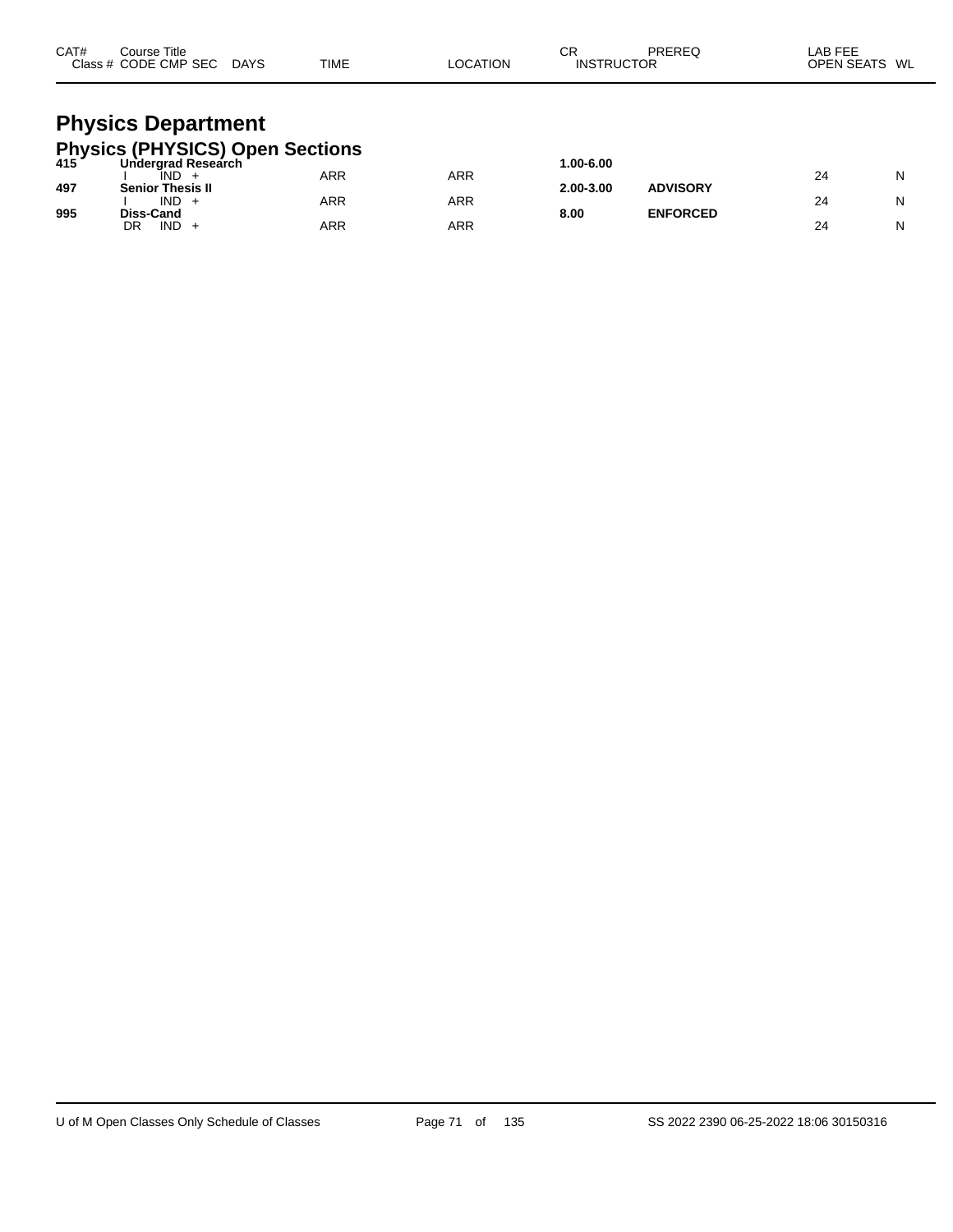### **Program in the Environment Environment (ENVIRON) Open Sections**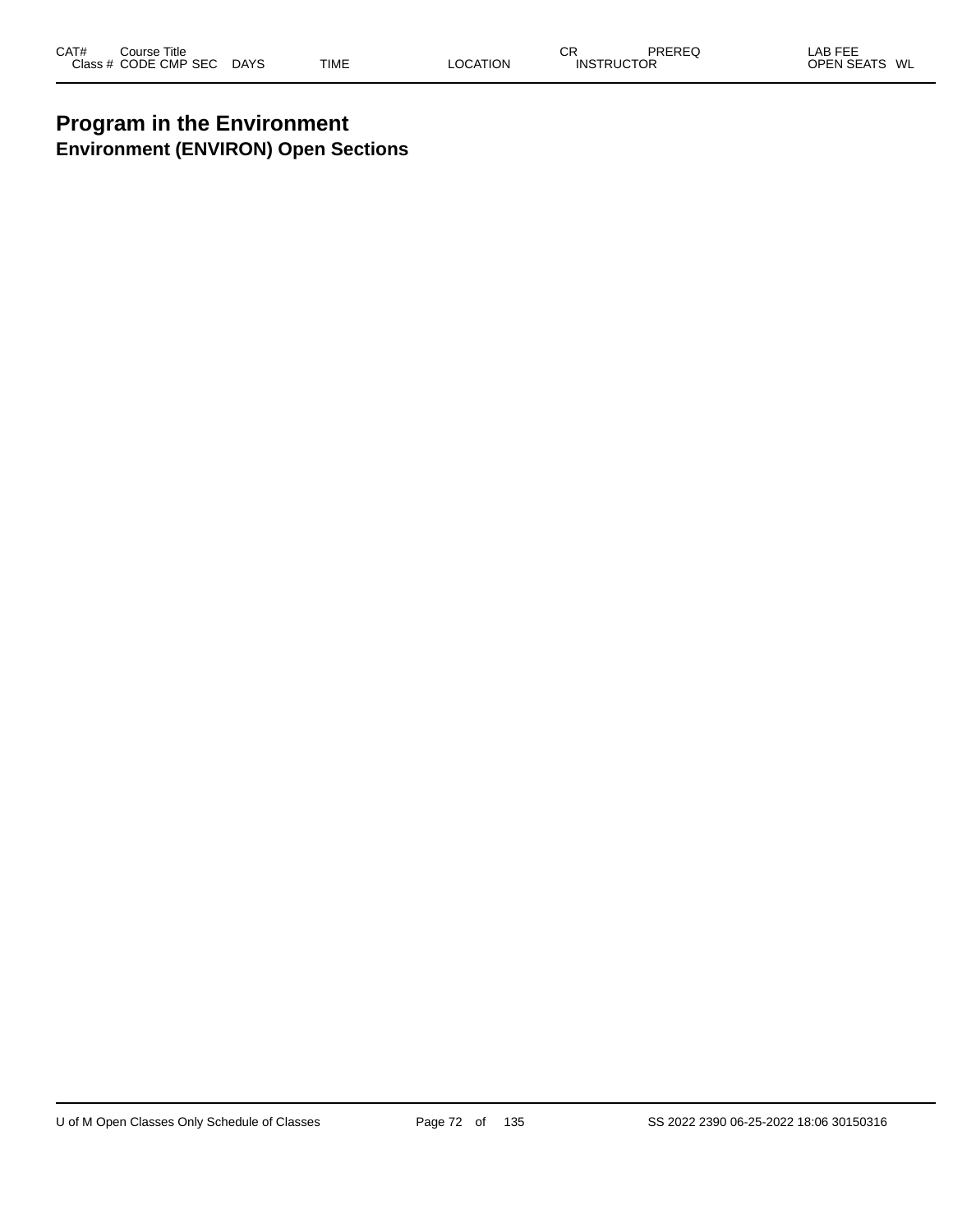| CAT# | Course Title<br>Class # CODE CMP SEC DAYS                                           |  | TIME | LOCATION   | CR<br><b>INSTRUCTOR</b> | PREREQ          | LAB FEE<br>OPEN SEATS WL |   |  |  |  |
|------|-------------------------------------------------------------------------------------|--|------|------------|-------------------------|-----------------|--------------------------|---|--|--|--|
|      | <b>Political Science Department</b>                                                 |  |      |            |                         |                 |                          |   |  |  |  |
|      | <b>Political Science (POLSCI) Open Sections</b><br><sup>299</sup> POLSCI Internship |  |      |            | 1.00                    | <b>ADVISORY</b> |                          |   |  |  |  |
| 383  | $IND +$<br>D<br>Pol Sci Rsrch Opp                                                   |  | ARR  | <b>ARR</b> | 1.00-3.00               |                 | 10                       | N |  |  |  |
| 995  | $IND +$<br>Diss-Cand                                                                |  | ARR  | <b>ARR</b> | 8.00                    | <b>ENFORCED</b> | 25                       | N |  |  |  |
|      | IND.<br>IR<br>$\div$                                                                |  | ARR  | ARR        |                         |                 | 25                       | N |  |  |  |

IR IND + ARR ARR 25 N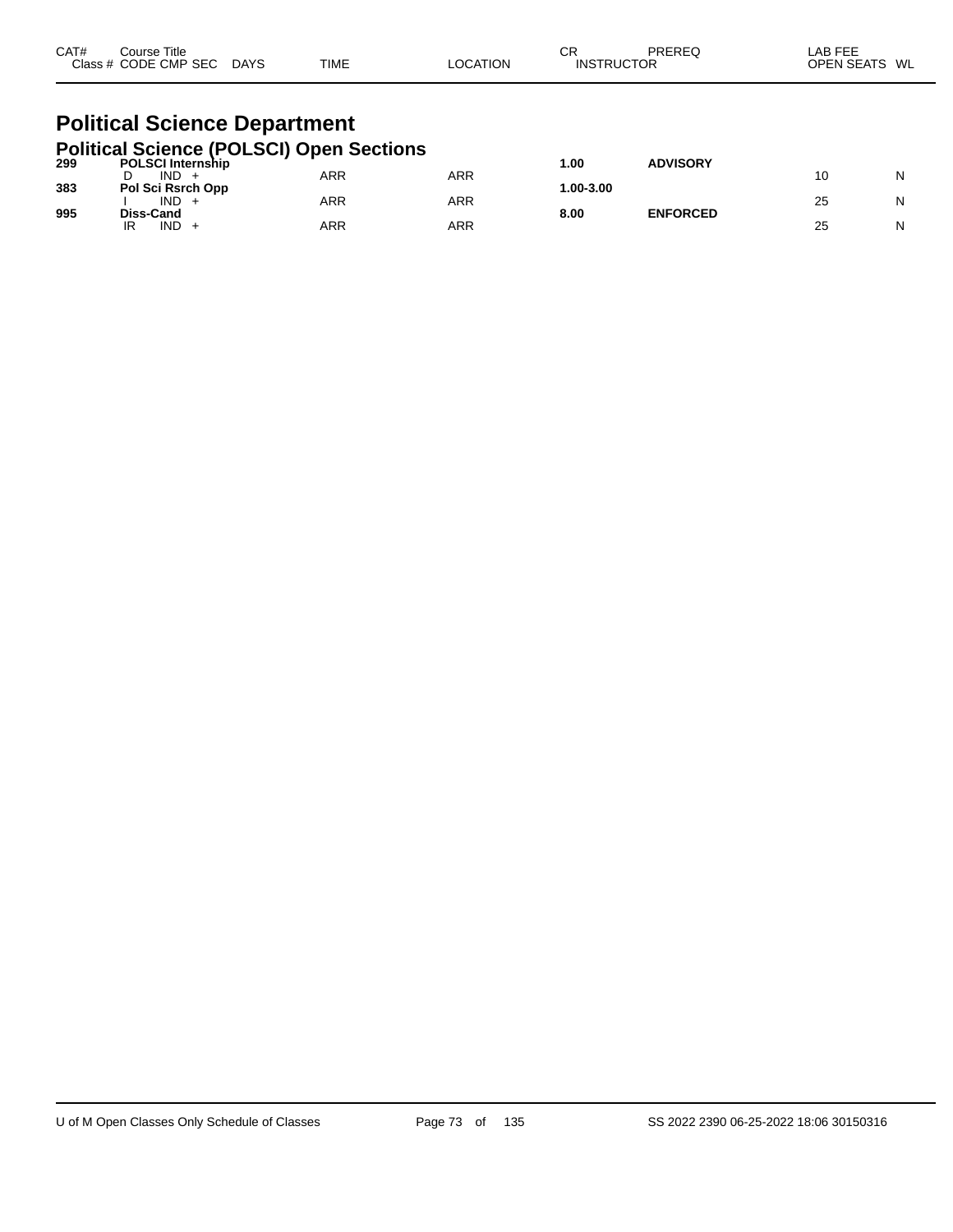| CAT# | Course Title<br>Class # CODE CMP SEC DAYS | <b>TIME</b> | <b>LOCATION</b> | <b>CR</b><br><b>INSTRUCTOR</b> | PREREQ          | LAB FEE<br><b>OPEN SEATS</b> | WL |
|------|-------------------------------------------|-------------|-----------------|--------------------------------|-----------------|------------------------------|----|
|      | <b>Psychology Department</b>              |             |                 |                                |                 |                              |    |
|      | <b>Psychology (PSYCH) Open Sections</b>   |             |                 |                                |                 |                              |    |
| 200  | Ind Psych Issues                          |             |                 | 1.00-4.00                      | <b>ADVISORY</b> |                              |    |
| 322  | IND +<br><b>Fld Prac Res Nat Sci</b>      | <b>ARR</b>  | <b>ARR</b>      | 1.00-4.00                      | <b>ADVISORY</b> | 5                            | N  |
|      | $IND +$                                   | <b>ARR</b>  | ARR             |                                |                 | 5                            | N  |
| 326  | Dir Res Psych/NS                          |             |                 | 1.00-4.00                      | <b>ADVISORY</b> |                              |    |
| 404  | $IND +$<br><b>Field Practicum</b>         | ARR         | ARR             | 1.00-4.00                      | <b>ADVISORY</b> | 5                            | N  |
|      | $IND +$                                   | ARR         | <b>ARR</b>      |                                |                 | 5                            | N  |
| 405  | <b>Pract Univ Setting</b><br>$IND +$      | ARR         | <b>ARR</b>      | 1.00-4.00                      | <b>ADVISORY</b> | 5                            | N  |
| 420  | <b>Adv Reading NS</b>                     |             |                 | 1.00-4.00                      | <b>ADVISORY</b> |                              |    |
|      | $IND +$                                   | <b>ARR</b>  | <b>ARR</b>      |                                |                 | 5                            | N  |
| 421  | <b>Adv Reading Soc Sci</b><br>$IND +$     | <b>ARR</b>  | <b>ARR</b>      | 1.00-4.00                      | <b>ADVISORY</b> | 5                            | N  |
| 422  | <b>Adv Research NS</b>                    |             |                 | 1.00-4.00                      | <b>ADVISORY</b> |                              |    |
|      | $IND +$                                   | ARR         | ARR             |                                |                 | 5                            | Ν  |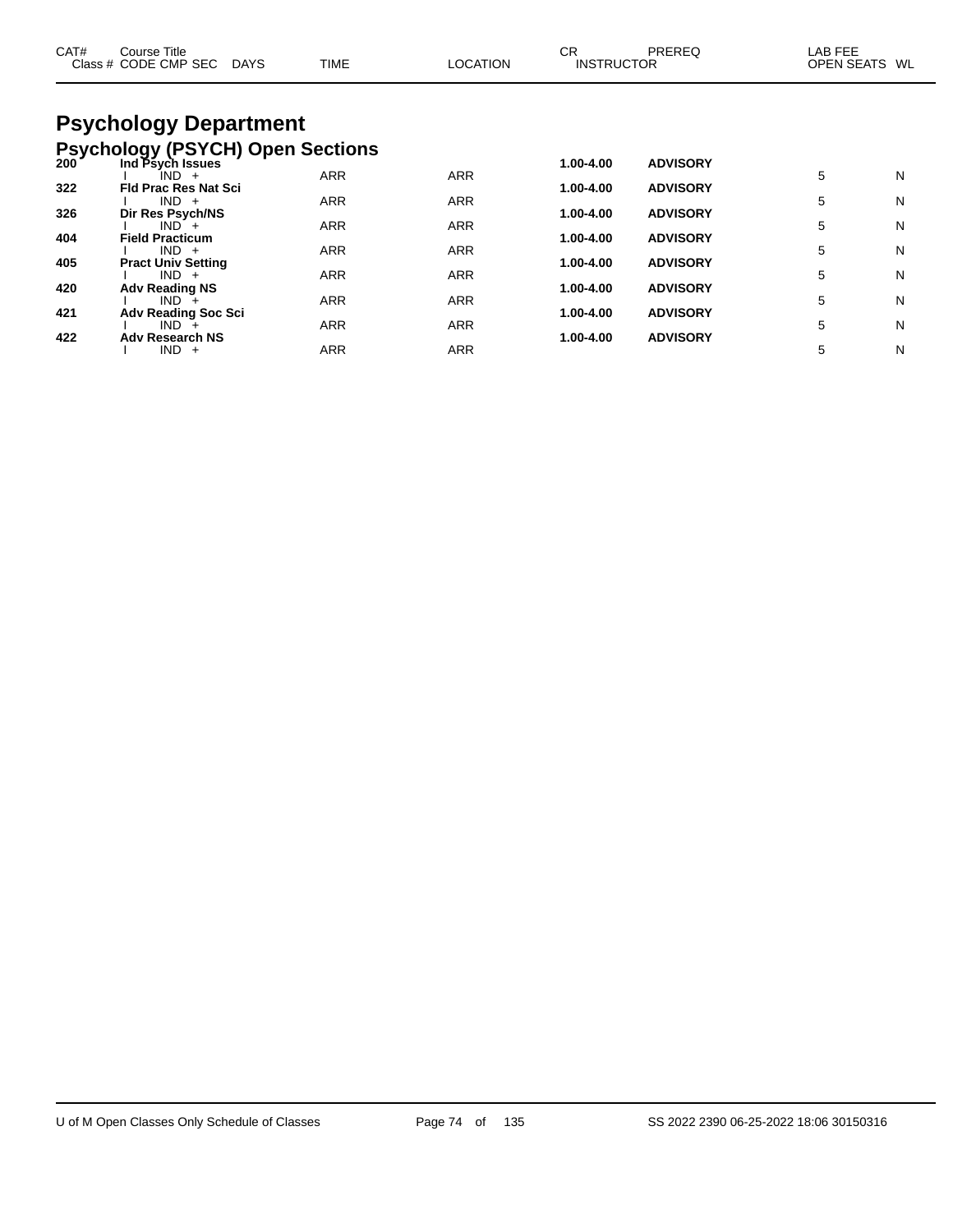## **Studies In Religion Religion (RELIGION) Open Sections**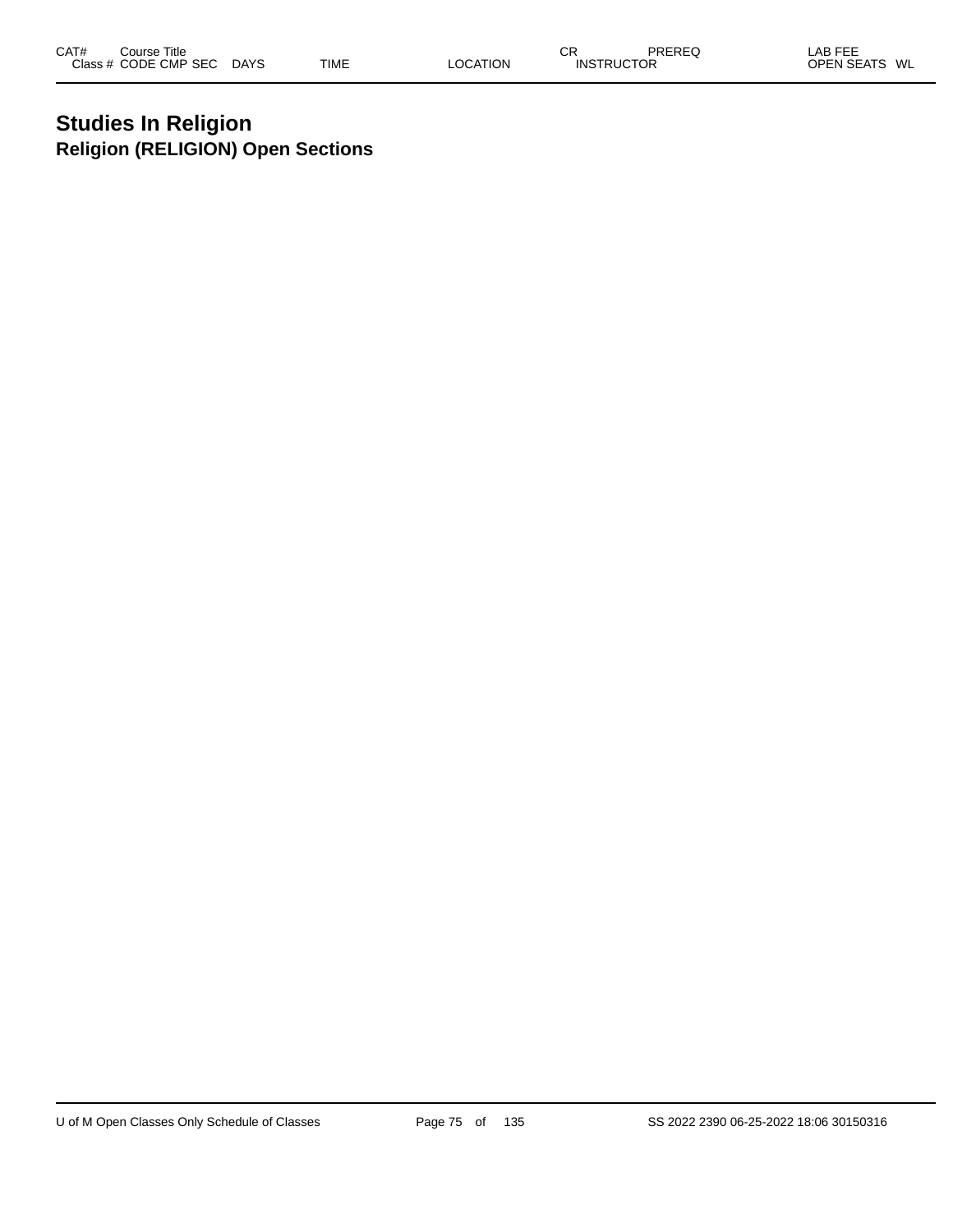| CAT# | Course Title         |             |             |          | СR                | PREREQ | LAB FEE       |  |
|------|----------------------|-------------|-------------|----------|-------------------|--------|---------------|--|
|      | Class # CODE CMP SEC | <b>DAYS</b> | <b>TIME</b> | LOCATION | <b>INSTRUCTOR</b> |        | OPEN SEATS WL |  |
|      |                      |             |             |          |                   |        |               |  |

|    | <b>Romance Languages Department</b>                         |     |            |      |                 |    |   |  |  |
|----|-------------------------------------------------------------|-----|------------|------|-----------------|----|---|--|--|
|    | <b>French (FRENCH) Open Sections</b>                        |     |            |      |                 |    |   |  |  |
|    | <b>Italian (ITALIAN) Open Sections</b>                      |     |            |      |                 |    |   |  |  |
|    | <b>Portuguese (PORTUG) Open Sections</b>                    |     |            |      |                 |    |   |  |  |
|    | <b>Romance Linguistics (ROMLING) Open Sections</b>          |     |            |      |                 |    |   |  |  |
|    | Spanish (SPANISH) Open Sections<br><sup>995</sup> Diss-Cand |     |            |      |                 |    |   |  |  |
| IR | $IND +$                                                     | ARR | <b>ARR</b> | 8.00 | <b>ENFORCED</b> | 24 | N |  |  |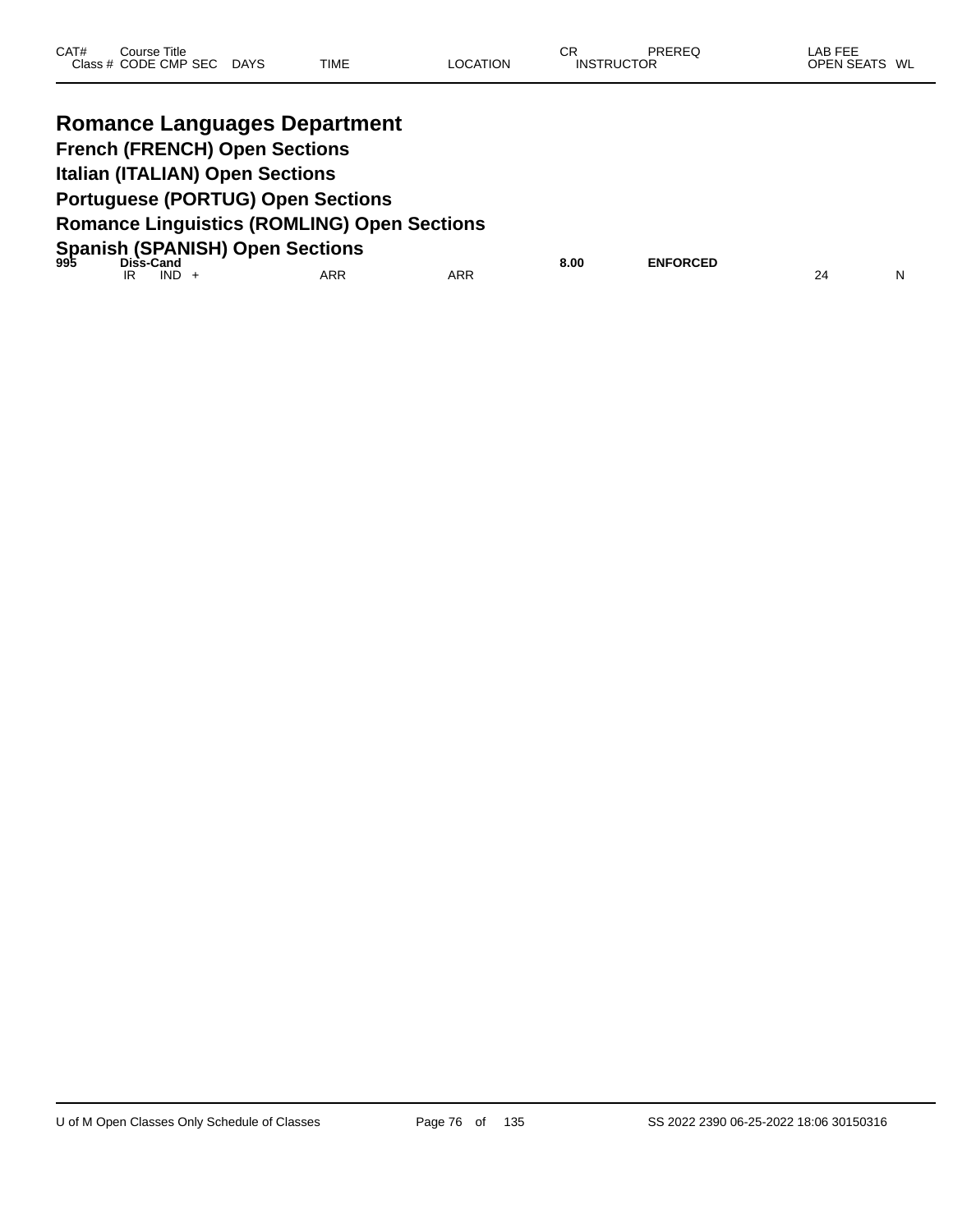**Slavic Languages & Lit Dept Russian (RUSSIAN) Open Sections Ukrainian (UKR) Open Sections**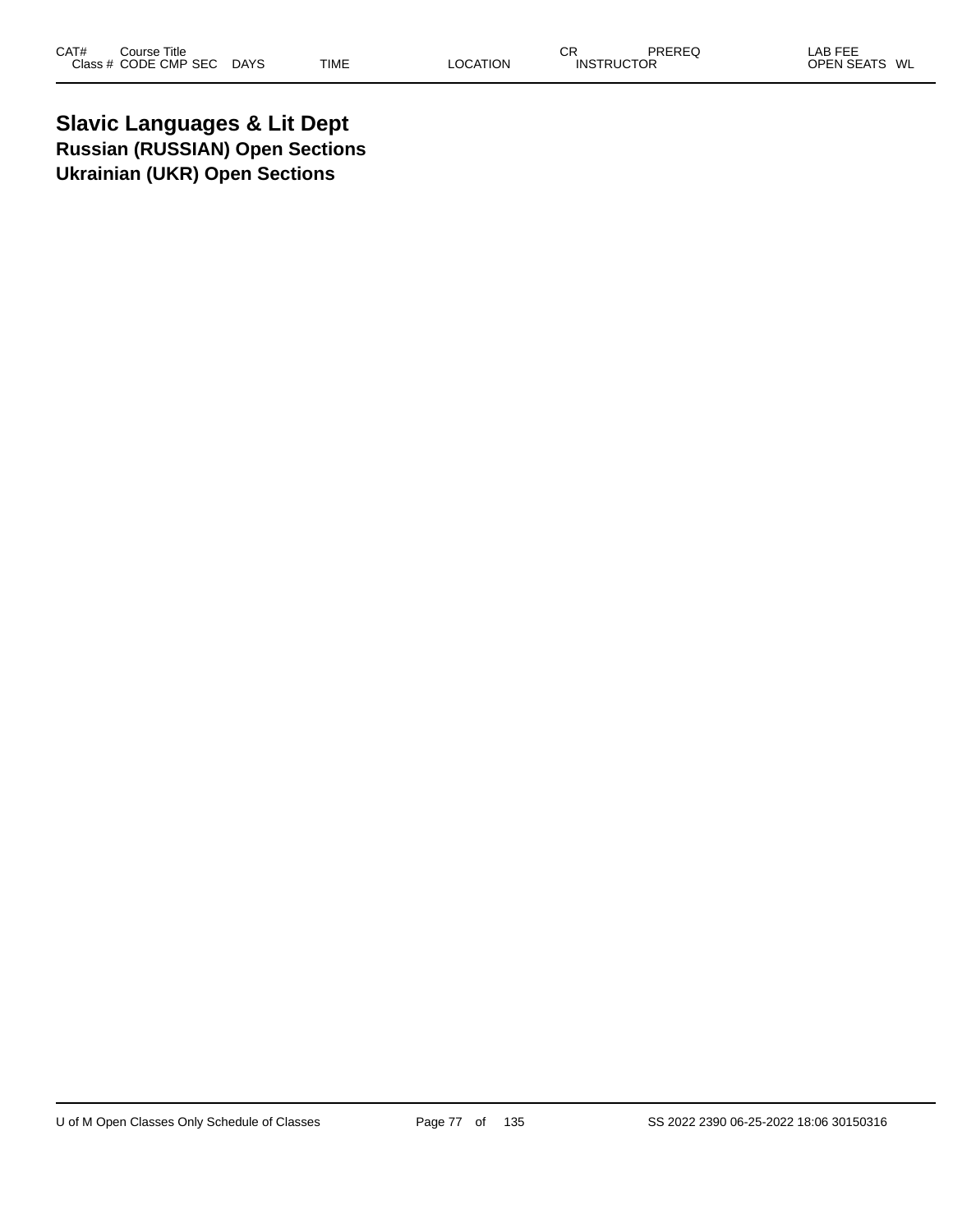| CAT#<br>Course Title<br>Class # CODE CMP SEC DAYS            | TIME | <b>LOCATION</b> | СR<br><b>INSTRUCTOR</b> | PREREQ | LAB FEE<br>OPEN SEATS WL |
|--------------------------------------------------------------|------|-----------------|-------------------------|--------|--------------------------|
| <b>Sociology Department</b><br>Sociology (SOC) Open Sections |      |                 |                         |        |                          |

| 394 | SOCIOIOGY (SOC) Open Sections<br>394 Undergrad Research |     |     | $.00 - 4.00$ |                 |    |  |
|-----|---------------------------------------------------------|-----|-----|--------------|-----------------|----|--|
| 995 | IND<br><b>Diss-Cand</b>                                 | ARR | ARR | 8.00         | <b>ENFORCED</b> | 24 |  |
|     | DR<br><b>IND</b>                                        | ARR | ARR |              |                 |    |  |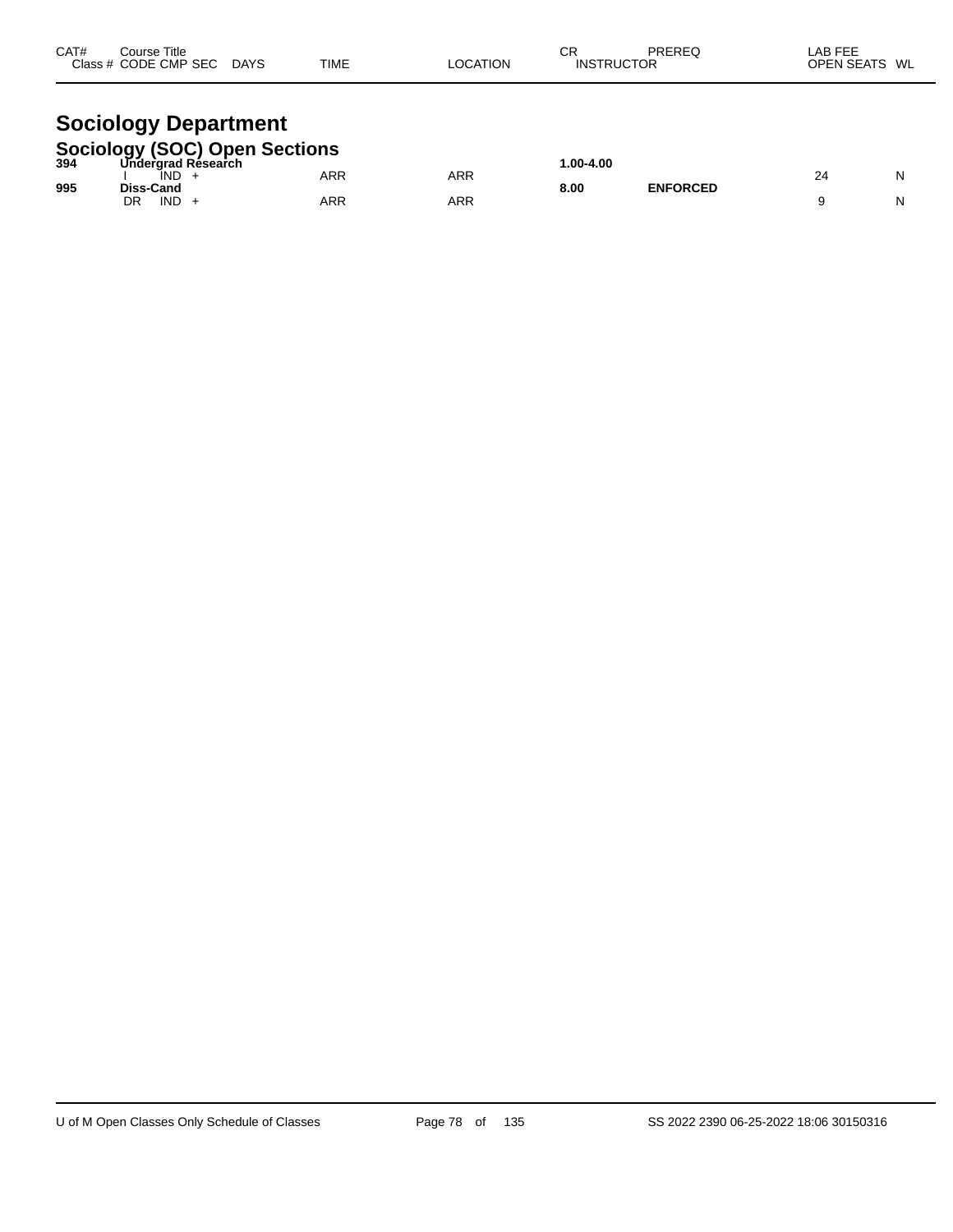| CAT# | Course Title<br>Class # CODE CMP SEC | DAYS | TIME | LOCATION | СR<br><b>INSTRUCTOR</b> | PREREQ | ∟AB FEE<br>OPEN SEATS WL |  |
|------|--------------------------------------|------|------|----------|-------------------------|--------|--------------------------|--|
|      |                                      |      |      |          |                         |        |                          |  |

# **Statistics Department**

| <b>Statistics (STATS) Open Sections</b> |           |      |     |     |      |                 |  |  |  |
|-----------------------------------------|-----------|------|-----|-----|------|-----------------|--|--|--|
| 995                                     | Diss-Cand |      |     |     | 8.00 | <b>ENFORCED</b> |  |  |  |
|                                         |           | IND. | ARR | ARR |      |                 |  |  |  |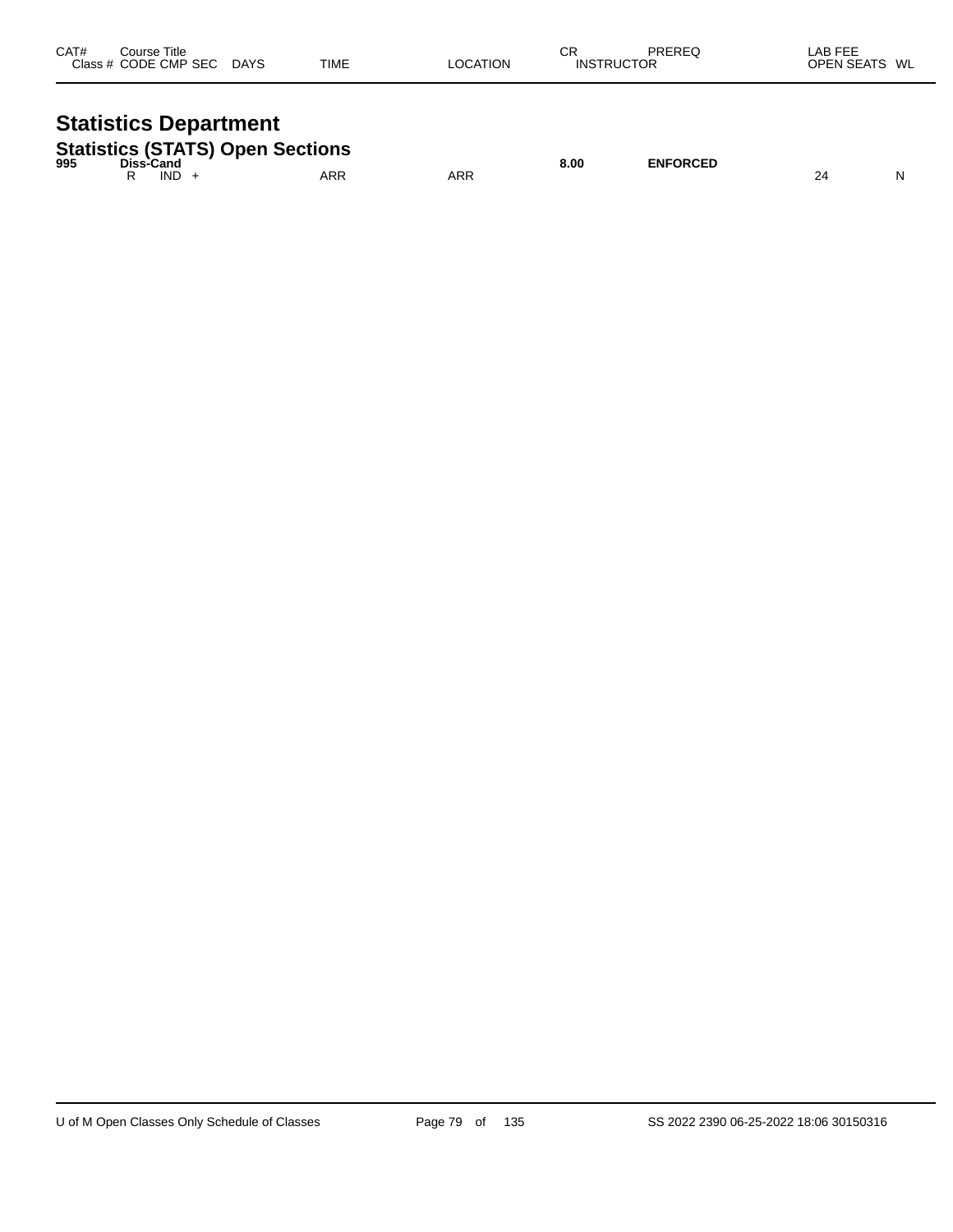| CAT# | Course Title<br>Class # CODE CMP SEC | <b>DAYS</b> | TIME | LOCATION | СR<br><b>INSTRUCTOR</b> | PREREQ | LAB FEE<br><b>OPEN SEATS</b><br>WL |  |
|------|--------------------------------------|-------------|------|----------|-------------------------|--------|------------------------------------|--|
|      |                                      |             |      |          |                         |        |                                    |  |

# **Women's Studies Department**

|  |  | <b>Women's and Gender Studies (WGS) Open Sections</b> |
|--|--|-------------------------------------------------------|
|  |  |                                                       |

| 385 | <b>Directed Reading</b> |            |     | .00-3.00 | <b>ADVISORY</b> |   |
|-----|-------------------------|------------|-----|----------|-----------------|---|
|     | <b>IND</b>              | <b>ARR</b> | ARR |          |                 | N |
|     |                         |            |     |          |                 |   |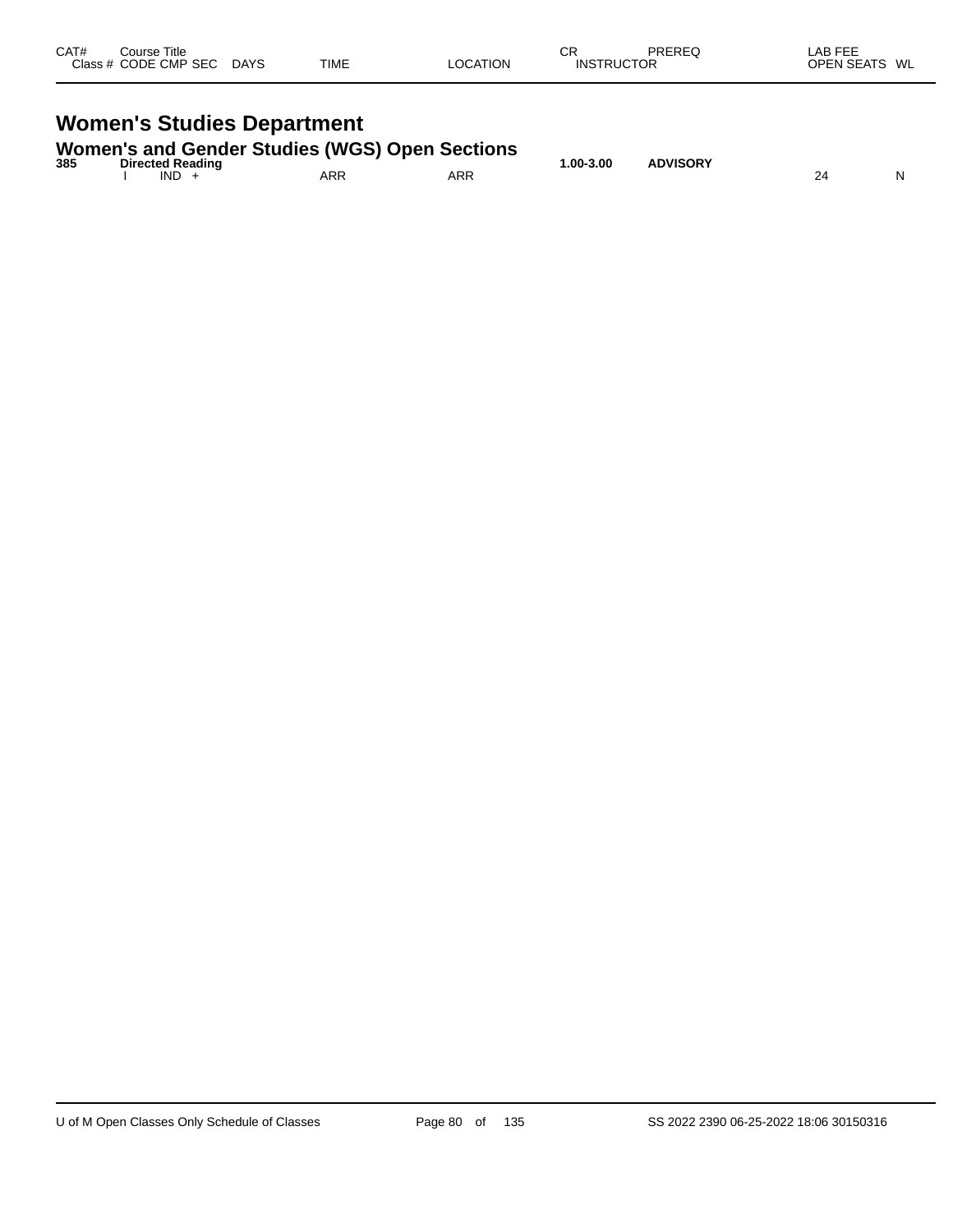| CAT# | Course Title<br>Class # CODE CMP SEC | <b>DAYS</b> | <b>TIME</b> | <b>LOCATION</b> | СR<br><b>INSTRUCTOR</b> | PREREQ | _AB FEE<br><b>OPEN SEATS</b><br>WL |
|------|--------------------------------------|-------------|-------------|-----------------|-------------------------|--------|------------------------------------|
|      |                                      |             |             |                 |                         |        |                                    |

## **Medicine Division of Anatomical Science Anatomy (ANATOMY) Open Sections**

| 800   | <b>Special</b><br>Topics |     |     | l.OO |  |  |
|-------|--------------------------|-----|-----|------|--|--|
| 61115 | FC.<br>PÌ<br>001         | ARR | ARR |      |  |  |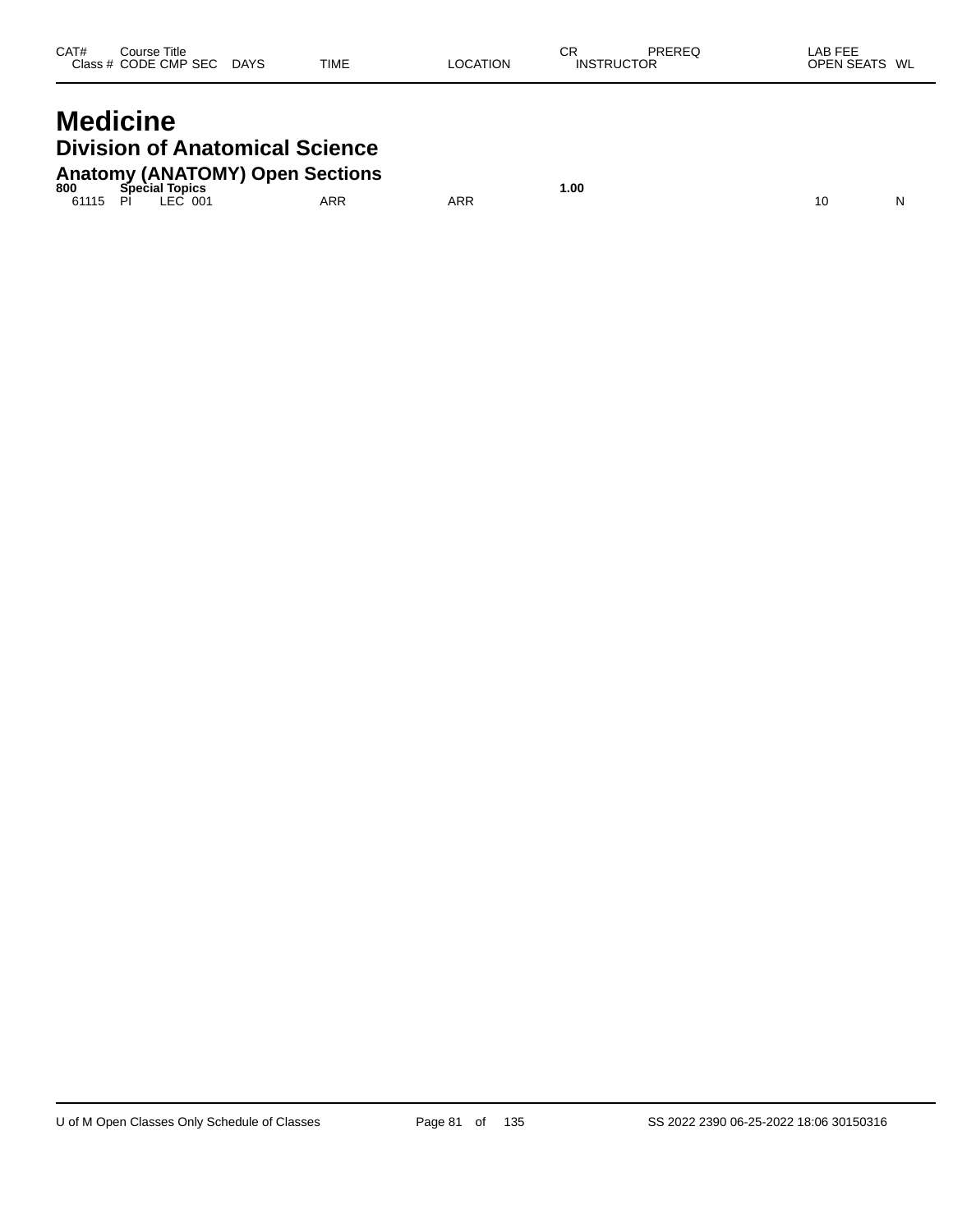| CAT#                              | <b>Course Title</b><br>Class # CODE CMP SEC                           | <b>TIME</b><br><b>DAYS</b>                                   | <b>LOCATION</b>          | <b>CR</b> | PREREQ<br><b>INSTRUCTOR</b> | <b>LAB FEE</b><br><b>OPEN SEATS</b> | WL     |
|-----------------------------------|-----------------------------------------------------------------------|--------------------------------------------------------------|--------------------------|-----------|-----------------------------|-------------------------------------|--------|
|                                   |                                                                       |                                                              |                          |           |                             |                                     |        |
|                                   |                                                                       | <b>Anesthesiology Department</b>                             |                          |           |                             |                                     |        |
|                                   |                                                                       | Anesthesia (ANESTH) Open Sections<br>8101 SWAT Team Elective |                          |           |                             |                                     |        |
|                                   |                                                                       |                                                              |                          | 2.00      | <b>ENFORCED</b>             |                                     |        |
| 60177                             | <b>PR</b><br>CLN 001                                                  | <b>ARR</b>                                                   | <b>ARR</b>               |           |                             | 1                                   | N      |
| 8102                              | Anesthesia Pediatric                                                  |                                                              |                          | 2.00      | <b>ENFORCED</b>             |                                     |        |
| 60580                             | <b>PR</b><br>CLN 001                                                  | <b>ARR</b>                                                   | <b>ARR</b>               |           |                             | 1                                   | N      |
| 8150                              | <b>Clinical Individually Arranged</b>                                 |                                                              |                          | 2.00      | <b>ENFORCED</b>             |                                     |        |
| 60432 PR<br><b>OBSTGYN Anesth</b> | CLN 001                                                               | <b>ARR</b>                                                   | <b>ARR</b>               |           |                             | 4                                   | N      |
| 8200                              | <b>Clinical</b>                                                       |                                                              |                          | 4.00      | <b>ENFORCED</b>             |                                     |        |
| 60180                             | P <sub>R</sub><br><b>CLN 001</b>                                      | <b>ARR</b>                                                   | <b>ARR</b>               |           |                             | 2                                   | N      |
| 60181                             | P <sub>R</sub><br><b>CLN 001</b>                                      | <b>ARR</b>                                                   | <b>ARR</b>               |           |                             | 1                                   | Ν      |
| 60182 PR                          | <b>CLN 001</b>                                                        | <b>ARR</b>                                                   | <b>ARR</b>               |           |                             | 2                                   | N      |
| 8201                              | Advanced                                                              |                                                              |                          | 4.00      | <b>ENFORCED</b>             |                                     |        |
| 64909                             | <b>CLN 001</b><br><b>PR</b>                                           | <b>ARR</b>                                                   | <b>ARR</b>               |           |                             | 1                                   | N      |
| 8203                              | <b>Pain Management</b>                                                |                                                              |                          | 4.00      | <b>ENFORCED</b>             |                                     |        |
| 60186                             | P <sub>R</sub><br>CLN 001                                             | <b>ARR</b>                                                   | <b>ARR</b>               |           |                             |                                     | N      |
| 60188                             | <b>PR</b><br><b>CLN 001</b>                                           | ARR                                                          | <b>ARR</b>               |           |                             | 1                                   | N      |
| 8205                              | <b>Clinical - SJMH</b>                                                |                                                              |                          | 4.00      | <b>ENFORCED</b>             |                                     |        |
| 60581                             | <b>PR</b><br><b>CLN 001</b>                                           | <b>ARR</b>                                                   | <b>ARR</b>               |           |                             | 1                                   | N      |
| 60583                             | PR<br><b>CLN 001</b>                                                  | <b>ARR</b>                                                   | ARR                      |           |                             | 1                                   | N      |
| 8270                              | <b>Domestic Away Clinical</b>                                         |                                                              |                          | 4.00      | <b>ENFORCED</b>             |                                     |        |
| 65146<br>64704                    | <b>PR</b><br><b>CLN 001</b>                                           | <b>ARR</b>                                                   | <b>ARR</b>               |           |                             | 4                                   | N      |
| 64372                             | P <sub>R</sub><br><b>CLN 001</b><br>PR<br><b>CLN 001</b>              | <b>ARR</b><br><b>ARR</b>                                     | <b>ARR</b><br><b>ARR</b> |           |                             | 4<br>5                              | N<br>N |
| 8300                              | <b>Opioids Best Practices</b>                                         |                                                              |                          | 2.00      | <b>ENFORCED</b>             |                                     |        |
| 60194                             | PR.<br><b>CLN 001</b>                                                 | ARR                                                          | <b>ARR</b>               |           |                             | 32                                  | N      |
| 60193                             | P <sub>R</sub><br><b>CLN 001</b>                                      | <b>ARR</b>                                                   | <b>ARR</b>               |           |                             | 37                                  | N      |
| 60195                             | <b>PR</b><br><b>CLN 001</b>                                           | <b>ARR</b>                                                   | <b>ARR</b>               |           |                             | 23                                  | N      |
| 60584                             | <b>PR</b><br><b>CLN 001</b>                                           | <b>ARR</b>                                                   | <b>ARR</b>               |           |                             | 39                                  | N      |
| 60196                             | <b>PR</b><br><b>CLN 001</b>                                           | <b>ARR</b>                                                   | <b>ARR</b>               |           |                             | 21                                  | N      |
| 60197                             | <b>PR</b><br><b>CLN 001</b>                                           | <b>ARR</b>                                                   | <b>ARR</b>               |           |                             | 37                                  | N      |
| 60198                             | <b>PR</b><br><b>CLN 001</b>                                           | <b>ARR</b>                                                   | <b>ARR</b>               |           |                             | 32                                  | N      |
| 60128                             | PR<br><b>CLN 001</b>                                                  | <b>ARR</b>                                                   | <b>ARR</b>               |           |                             | 38                                  | N      |
| 8302                              | <b>Online Intro to Space Med</b>                                      |                                                              |                          | 2.00      | <b>ENFORCED</b>             |                                     |        |
| 64742                             | P <sub>R</sub><br><b>SEM 001</b>                                      | <b>ARR</b>                                                   | <b>ARR</b>               |           |                             | 2                                   | N      |
| 8440                              | Research                                                              |                                                              |                          | 4.00      | <b>ENFORCED</b>             |                                     |        |
| 60493                             | P <sub>R</sub><br><b>CLN 001</b>                                      | <b>ARR</b>                                                   | <b>ARR</b>               |           |                             | 1                                   | N      |
| 60481                             | P <sub>R</sub><br><b>CLN 001</b>                                      | <b>ARR</b>                                                   | <b>ARR</b>               |           |                             | 1                                   | N      |
| 8450<br>64370                     | <b>Nonclinical Indiv Arranged</b><br>P <sub>R</sub><br><b>CLN 001</b> | <b>ARR</b>                                                   | <b>ARR</b>               | 4.00      | <b>ENFORCED</b>             | 5                                   |        |
| 64373                             | P <sub>R</sub><br><b>CLN 001</b>                                      | <b>ARR</b>                                                   | ARR                      |           |                             | 5                                   | N<br>N |
|                                   |                                                                       |                                                              |                          |           |                             |                                     |        |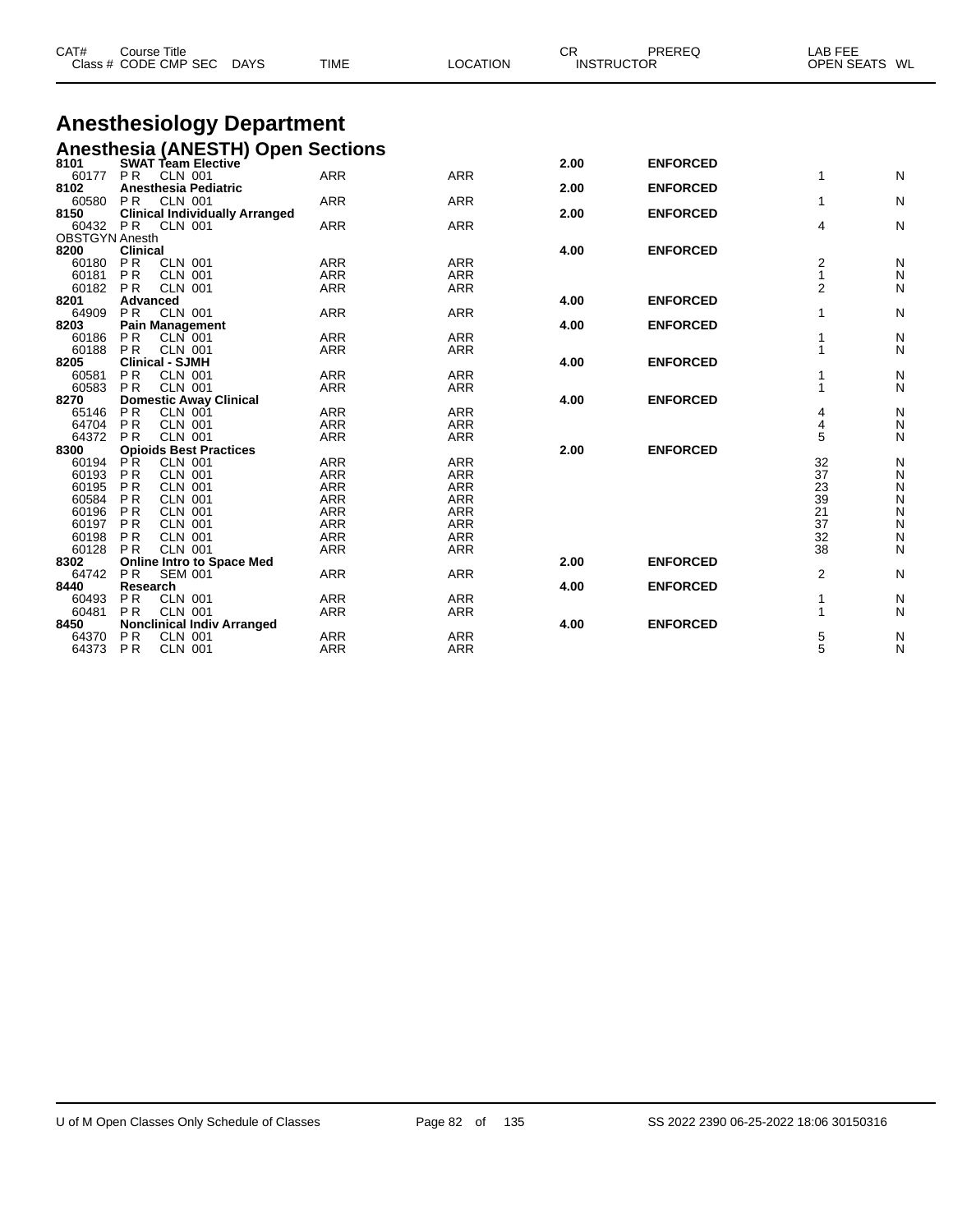| CAT# | ourse Titleٽ<br>Class # CODE CMP SEC | <b>DAYS</b> | <b>TIME</b> | LOCATION | СR<br><b>INSTRUCTOR</b> | PREREQ | LAB FEE<br><b>OPEN SEATS</b><br>WL |
|------|--------------------------------------|-------------|-------------|----------|-------------------------|--------|------------------------------------|
|      |                                      |             |             |          |                         |        |                                    |

## **Bioinformatics**

|     | <b>Bioinformatics (BIOINF) Open Sections</b> |     |     |      |                 |  |
|-----|----------------------------------------------|-----|-----|------|-----------------|--|
| 995 | <b>Diss-Cand Res</b><br><b>IND</b>           | ARR | ARR | 8.00 | <b>ENFORCED</b> |  |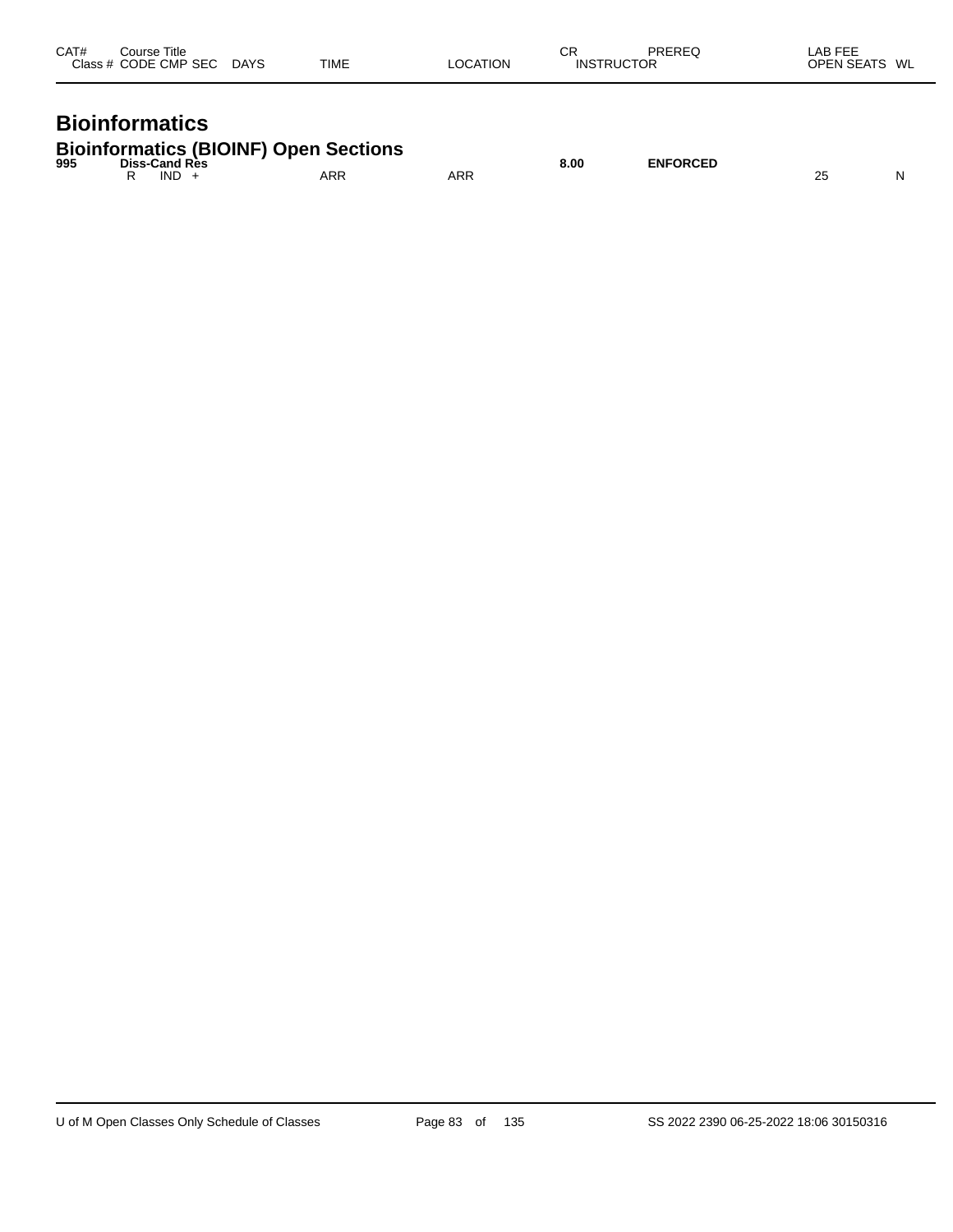| CAT#                                  | Course Title<br>Class # CODE CMP SEC DAYS |  | TIME | <b>LOCATION</b>                                                                         | СR<br><b>INSTRUCTOR</b> | PREREQ          | LAB FEE<br>OPEN SEATS WL |   |  |  |  |
|---------------------------------------|-------------------------------------------|--|------|-----------------------------------------------------------------------------------------|-------------------------|-----------------|--------------------------|---|--|--|--|
| <b>Biological Chemistry Departmen</b> |                                           |  |      |                                                                                         |                         |                 |                          |   |  |  |  |
|                                       | $IND +$                                   |  | ARR  | <b>Biological Chemistry (BIOLCHEM) Open Sections</b><br>398 UG Research BIOLCHEM<br>ARR | $1.00 - 4.00$           | <b>ADVISORY</b> | 25                       | N |  |  |  |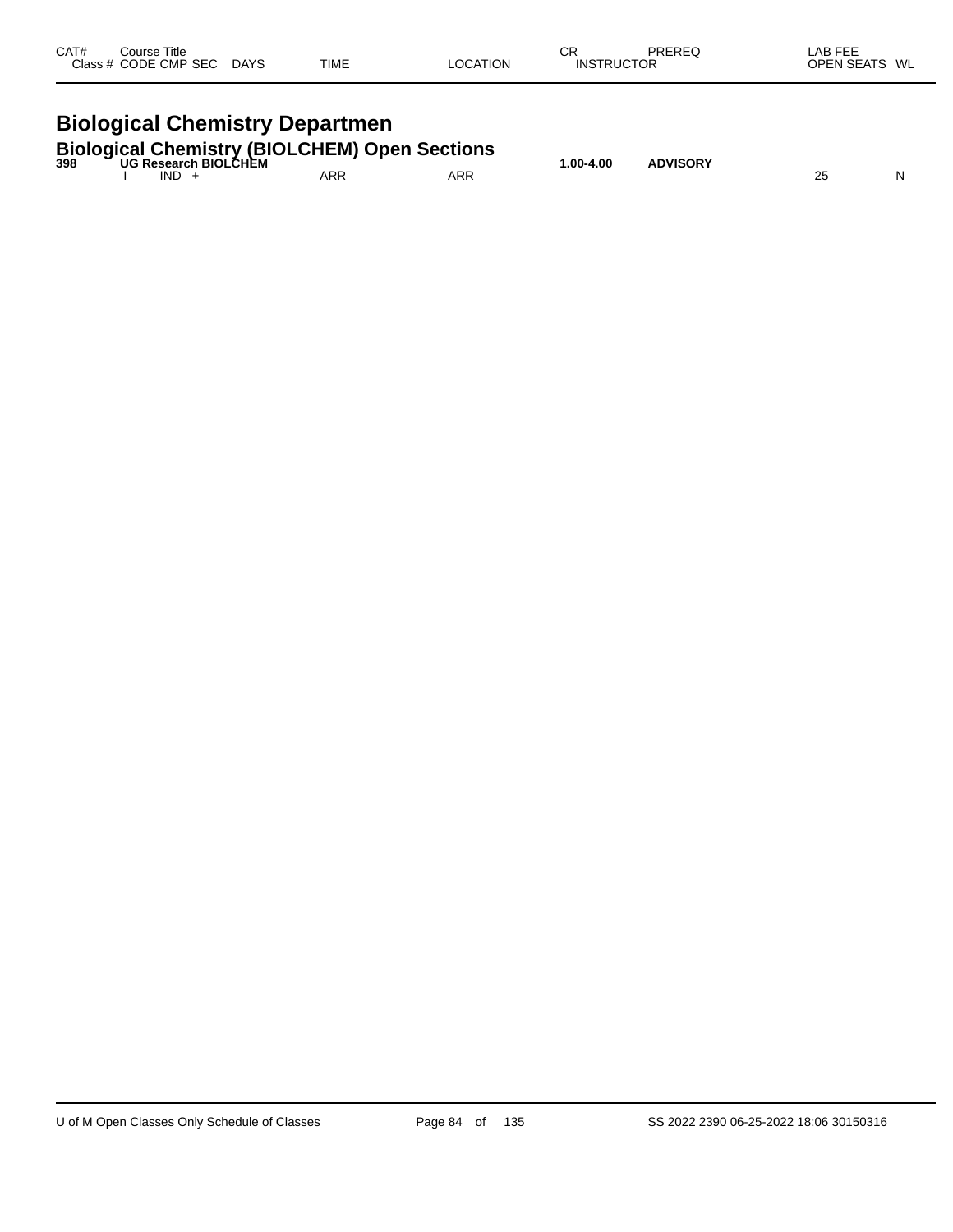| CAT# | Course Title<br>Class # CODE CMP SEC | <b>DAYS</b> | <b>TIME</b> | <b>LOCATION</b> | СR<br><b>INSTRUCTOR</b> | PREREQ | LAB FEE<br><b>OPEN SEATS</b><br>WL |
|------|--------------------------------------|-------------|-------------|-----------------|-------------------------|--------|------------------------------------|
|      |                                      |             |             |                 |                         |        |                                    |

# **Cancer Biology Graduate Program**

|  | Cancer Biology (CANCBIO) Open Sections |  |
|--|----------------------------------------|--|
|  |                                        |  |

| 599 | .<br>Grad Independ<br>ੇ Res |            |            | $.00-8.00$ |         |   |
|-----|-----------------------------|------------|------------|------------|---------|---|
|     | IND                         | <b>ARR</b> | <b>ARR</b> |            | יי<br>v | N |
|     |                             |            |            |            |         |   |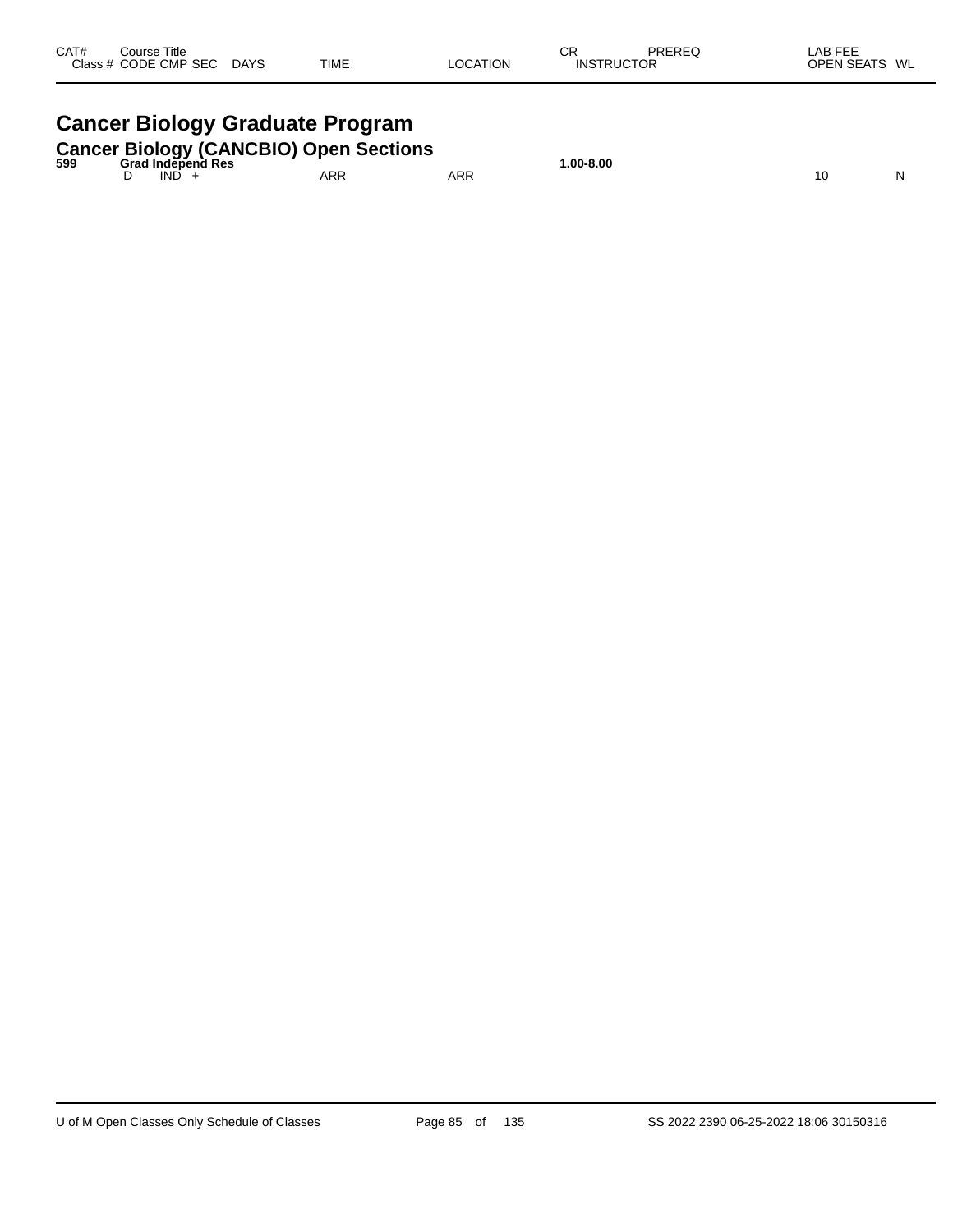| CAT# | ourse Titleٽ<br>Class # CODE CMP SEC | <b>DAYS</b> | <b>TIME</b> | LOCATION | СF<br><b>INSTRUCTOR</b> | PREREQ | LAB FEF<br>WL<br><b>OPEN SEATS</b> |
|------|--------------------------------------|-------------|-------------|----------|-------------------------|--------|------------------------------------|
|      |                                      |             |             |          |                         |        |                                    |

# **Cell and Developmental Biology**

**Cell and Developmental Biology (CDB) Open Sections**

| 599 | <b>Directed Research</b> | -- -       |            | <b>ADVISORY</b><br>.00-8.00، |   |  |
|-----|--------------------------|------------|------------|------------------------------|---|--|
|     | IND                      | <b>ARR</b> | <b>ARR</b> |                              | ∼ |  |
|     |                          |            |            |                              |   |  |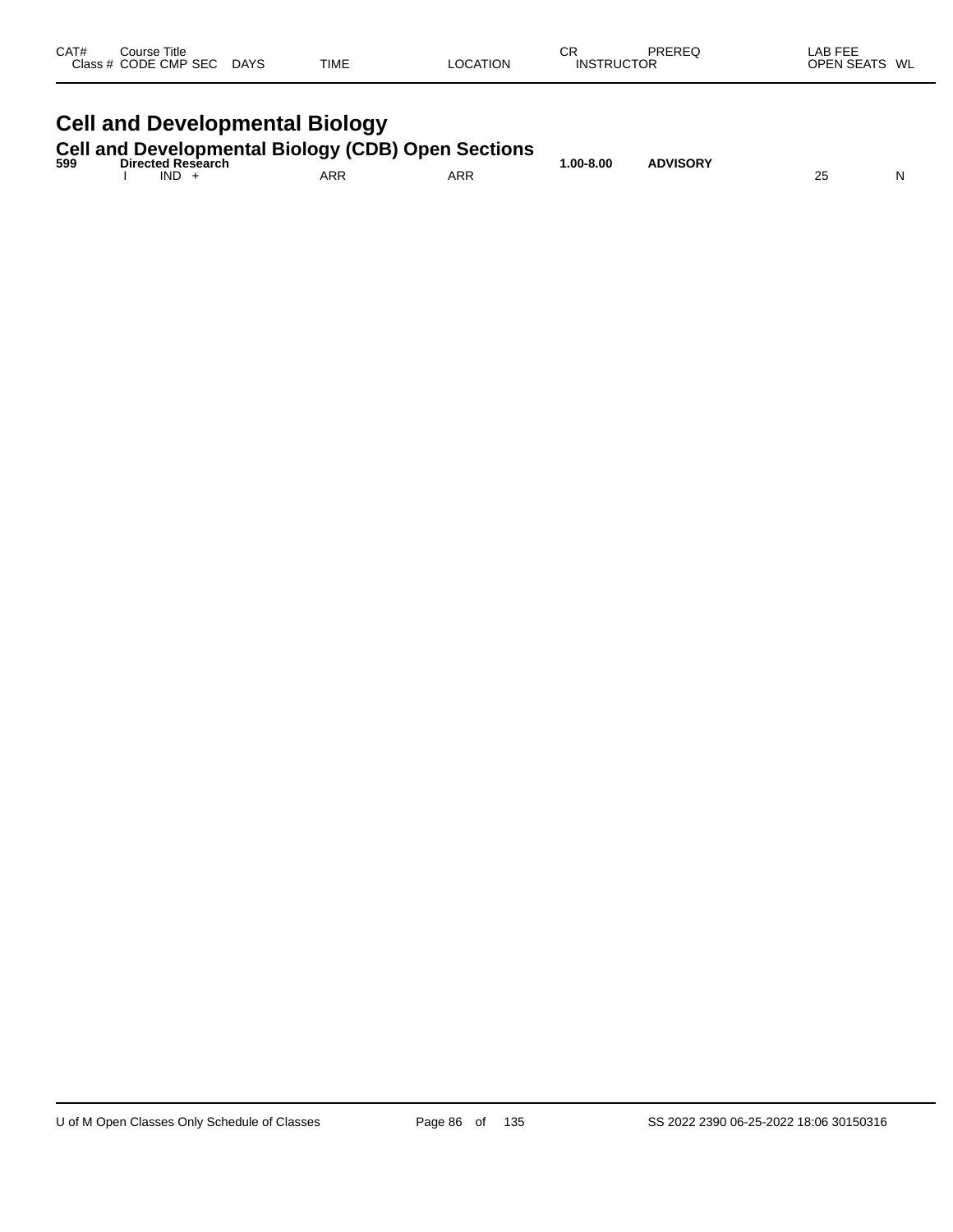| CAT#<br>Class $#$ | Course Title<br><b>CODE CMP SEC</b> | <b>DAYS</b> | <b>TIME</b> | <b>LOCATION</b> | СR<br><b>INSTRUCTOR</b> | PREREQ | LAB FEE<br><b>OPEN SEATS</b> | WL |
|-------------------|-------------------------------------|-------------|-------------|-----------------|-------------------------|--------|------------------------------|----|
|                   |                                     |             |             |                 |                         |        |                              |    |

# **Cellular and Molecular Biology**

**Cellular And Molecular Biology (CMBIOL) Open Sections**

| 995 | Diss-<br><b>Cand</b> | --  |                 | 8.00  | <b>ENFORCED</b> |   |
|-----|----------------------|-----|-----------------|-------|-----------------|---|
|     | <b>IND</b>           | ARR | <b>ARR</b><br>. | $  -$ |                 | N |
|     |                      |     |                 |       |                 |   |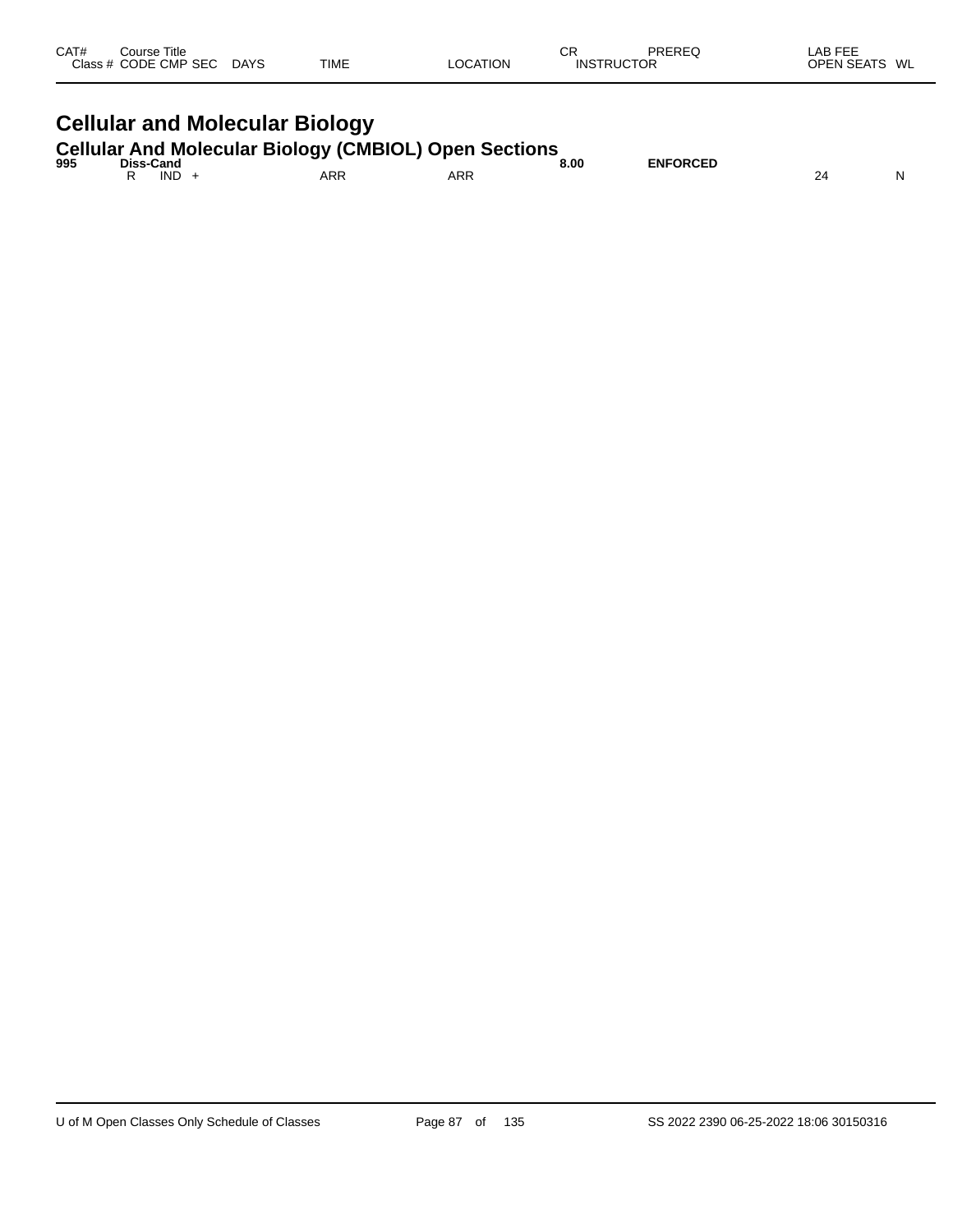| CAT#  | <b>Course Title</b> | Class # CODE CMP SEC               | <b>DAYS</b> | <b>TIME</b>                                                                   | <b>LOCATION</b> | <b>CR</b> | PREREQ<br><b>INSTRUCTOR</b> | <b>LAB FEE</b><br><b>OPEN SEATS</b> | WL |
|-------|---------------------|------------------------------------|-------------|-------------------------------------------------------------------------------|-----------------|-----------|-----------------------------|-------------------------------------|----|
|       |                     | <b>Dermatology Department</b>      |             |                                                                               |                 |           |                             |                                     |    |
|       |                     |                                    |             | <b>Dermatology (DERM) Open Sections</b><br>8170 DERM - Domestic Away Clinical |                 |           |                             |                                     |    |
|       |                     |                                    |             |                                                                               |                 | 2.00      | <b>ENFORCED</b>             |                                     |    |
| 65232 | <b>PR</b>           | <b>CLN 001</b>                     |             | <b>ARR</b>                                                                    | <b>ARR</b>      |           |                             | 4                                   | N  |
| 64709 | <b>PR</b>           | <b>CLN 001</b>                     |             | <b>ARR</b>                                                                    | <b>ARR</b>      |           |                             | 5                                   | N  |
| 8201  |                     | <b>Clinical - HFHS</b>             |             |                                                                               |                 | 4.00      | <b>ENFORCED</b>             |                                     |    |
| 64819 | P <sub>R</sub>      | CLN 001                            |             | <b>ARR</b>                                                                    | <b>ARR</b>      |           |                             | 1                                   | N  |
| 8202  | <b>Clinical</b>     |                                    |             |                                                                               |                 | 2.00      | <b>ENFORCED</b>             |                                     |    |
| 60588 | <b>PR</b>           | <b>CLN 001</b>                     |             | <b>ARR</b>                                                                    | <b>ARR</b>      |           |                             | $\frac{3}{2}$                       | N  |
| 60591 | <b>PR</b>           | <b>CLN 001</b>                     |             | <b>ARR</b>                                                                    | <b>ARR</b>      |           |                             |                                     | N  |
| 60592 | <b>PR</b>           | CLN 001                            |             | <b>ARR</b>                                                                    | <b>ARR</b>      |           |                             | $\overline{2}$                      | N  |
| 8270  |                     | <b>Domestic Away Clinical</b>      |             |                                                                               |                 | 4.00      | <b>ENFORCED</b>             |                                     |    |
| 65047 | <b>PR</b>           | <b>CLN 001</b>                     |             | <b>ARR</b>                                                                    | <b>ARR</b>      |           |                             | $\frac{2}{5}$                       | N  |
| 64374 | <b>PR</b>           | <b>CLN 001</b>                     |             | <b>ARR</b>                                                                    | <b>ARR</b>      |           |                             |                                     | Ν  |
| 64375 | <b>PR</b>           | <b>CLN 001</b>                     |             | <b>ARR</b>                                                                    | <b>ARR</b>      |           |                             | 4                                   | N  |
| 8280  |                     | <b>International Away Clinical</b> |             |                                                                               |                 | 4.00      | <b>ENFORCED</b>             |                                     |    |
| 65241 | <b>PR</b>           | <b>CLN 001</b>                     |             | <b>ARR</b>                                                                    | <b>ARR</b>      |           |                             | 4                                   | N  |
| 8440  | Research            |                                    |             |                                                                               |                 | 4.00      | <b>ENFORCED</b>             |                                     |    |
| 60496 | <b>PR</b>           | <b>CLN 001</b>                     |             | <b>ARR</b>                                                                    | <b>ARR</b>      |           |                             | 4                                   | N  |
| 60811 | <b>PR</b>           | <b>CLN 001</b>                     |             | <b>ARR</b>                                                                    | <b>ARR</b>      |           |                             |                                     | Ν  |
| 64269 | P <sub>R</sub>      | <b>CLN 001</b>                     |             | <b>ARR</b>                                                                    | <b>ARR</b>      |           |                             | 5<br>5<br>4                         | Ν  |
| 64268 | <b>PR</b>           | <b>CLN 001</b>                     |             | <b>ARR</b>                                                                    | <b>ARR</b>      |           |                             |                                     | Ν  |
| 64270 | P <sub>R</sub>      | <b>CLN 001</b>                     |             | <b>ARR</b>                                                                    | <b>ARR</b>      |           |                             | 5<br>5                              | Ν  |
| 64272 | <b>PR</b>           | <b>CLN 001</b>                     |             | <b>ARR</b>                                                                    | <b>ARR</b>      |           |                             |                                     | N  |
| 64271 | <b>PR</b>           | <b>CLN 001</b>                     |             | <b>ARR</b>                                                                    | <b>ARR</b>      |           |                             | 4                                   | N  |
| 64273 | <b>PR</b>           | <b>CLN 001</b>                     |             | <b>ARR</b>                                                                    | <b>ARR</b>      |           |                             | 5                                   | N  |
| 8441  |                     | <b>Skin Cancer Research</b>        |             |                                                                               |                 | 4.00      | <b>ENFORCED</b>             |                                     |    |
| 64274 | P <sub>R</sub>      | <b>CLN 001</b>                     |             | <b>ARR</b>                                                                    | <b>ARR</b>      |           |                             | 1                                   | N  |
| 8470  |                     | <b>Domestic Away Nonclinical</b>   |             |                                                                               |                 | 4.00      | <b>ENFORCED</b>             |                                     |    |
|       | R                   | $IND +$                            |             | <b>ARR</b>                                                                    | <b>ARR</b>      |           |                             | 4                                   | N  |
| 64644 | P <sub>R</sub>      | <b>SEM 001</b>                     |             | <b>ARR</b>                                                                    | <b>ARR</b>      |           |                             | 5                                   | N  |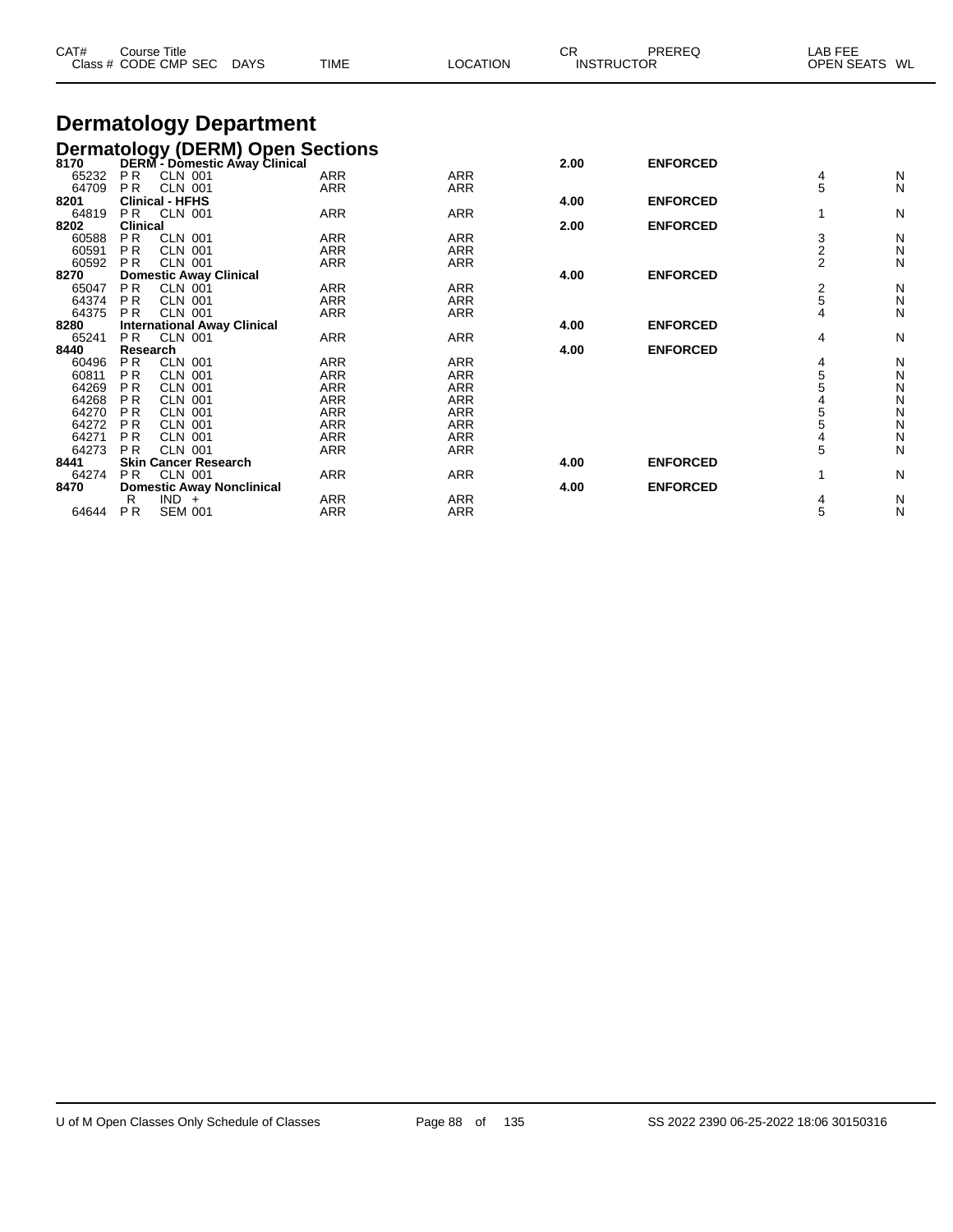## **Human Genetics Department Human Genetics (HUMGEN) Open Sections**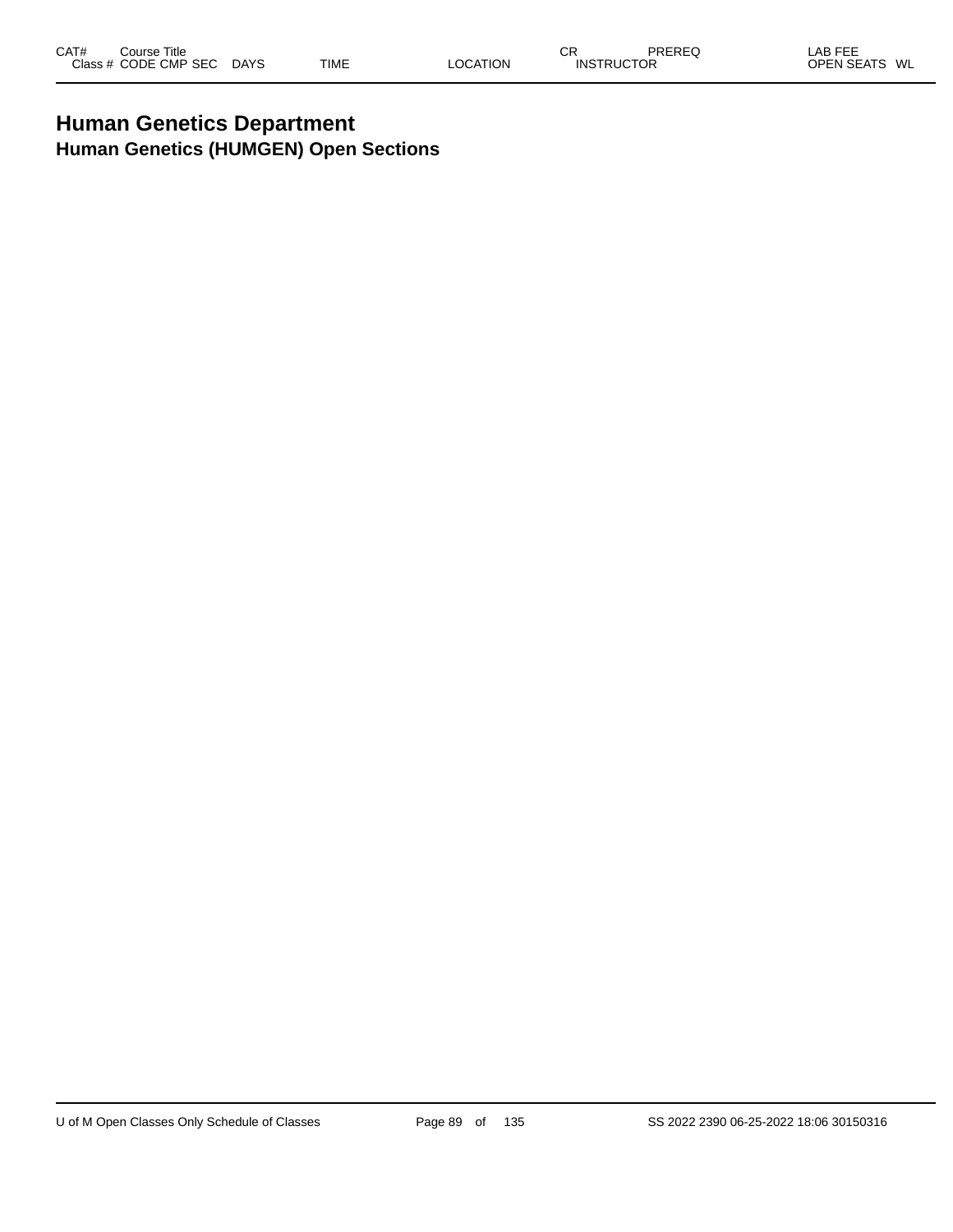| CAT# | Course Title         |             |             |          | СR                | PREREQ | LAB FEE       |  |
|------|----------------------|-------------|-------------|----------|-------------------|--------|---------------|--|
|      | Class # CODE CMP SEC | <b>DAYS</b> | <b>TIME</b> | LOCATION | <b>INSTRUCTOR</b> |        | OPEN SEATS WL |  |
|      |                      |             |             |          |                   |        |               |  |

# **Internal Medicine Department**

|                | <b>Internal Medicine (INTMED) Open Sections</b>               |                   |                   |                        |                 |                |        |
|----------------|---------------------------------------------------------------|-------------------|-------------------|------------------------|-----------------|----------------|--------|
| 300            | <b>UG Micrbiol Research</b><br>$IND +$<br>IR                  | <b>ARR</b>        | ARR               | 2.00-4.00              | <b>ENFORCED</b> | $\mathbf{1}$   | N      |
| 603            | <b>HIt Series Research</b>                                    |                   |                   | 2.00                   | <b>ADVISORY</b> |                |        |
| 62074<br>605   | P<br><b>SEM 001</b><br>Τ<br><b>Mentored Clin Res</b>          | 4-6PM             | ARR               | 1.50-4.00              | <b>ADVISORY</b> | 25             | N      |
| 62210<br>606   | LAB 001<br>P<br><b>Clinical Res Sem</b>                       | ARR               | ARR               | Holinstat<br>1.00-2.00 | <b>ADVISORY</b> | 25             | Ν      |
| 62314 P        | <b>SEM 001</b><br>For OJOC Students only.                     | ARR               | ARR               |                        |                 | 25             | N      |
| 63158 P<br>607 | <b>SEM 333</b><br>TH                                          | 1230-130PM        | ARR               | Burant, Wiley          |                 | 25             | N      |
| 61938          | Clin Res Symposia<br>P<br><b>SEM 001</b>                      | ARR               | ARR               | 1.00-2.00              | <b>ADVISORY</b> | 25             | Ν      |
| 611<br>62211   | <b>Intro Clin Res Meth</b><br><b>SEM 001</b><br>P<br>т        | 4-6PM             | ARR               | 2.00                   | <b>ADVISORY</b> | 25             | N      |
| 6300           | Int Med Reg Clerk                                             |                   |                   | 4.00                   | <b>ENFORCED</b> |                |        |
| 60003<br>65193 | CLN 001<br>P <sub>R</sub><br>P <sub>R</sub><br><b>CLN 001</b> | ARR<br><b>ARR</b> | <b>ARR</b><br>ARR |                        |                 | 4<br>47        | N<br>N |
| 60007          | <b>PR</b><br><b>CLN 001</b>                                   | ARR               | ARR               |                        |                 | 4              | N      |
| 60008          | <b>CLN 001</b><br>P R                                         | ARR               | ARR               |                        |                 | 5              | N      |
| 8170           | <b>Domestic Away Clinical</b>                                 |                   |                   | 2.00                   | <b>ENFORCED</b> |                |        |
| 64383          | PR.<br><b>CLN 001</b>                                         | ARR               | ARR               |                        |                 | 5              | N      |
| 8201           | Cardiology                                                    |                   |                   | 4.00                   | <b>ENFORCED</b> |                |        |
| 60205          | CLN 001<br>P R                                                | <b>ARR</b>        | <b>ARR</b>        |                        |                 |                | N      |
| 60047          | <b>PR</b><br><b>CLN 001</b>                                   | ARR               | ARR               |                        |                 |                | N      |
| 60137          | P <sub>R</sub><br><b>CLN 001</b>                              | <b>ARR</b>        | ARR               |                        |                 |                | N      |
| 60206          | <b>CLN 001</b><br>P R                                         | <b>ARR</b>        | <b>ARR</b>        |                        |                 |                | N      |
| 8202           | Endocrinology                                                 |                   |                   | 4.00                   | <b>ENFORCED</b> |                |        |
| 60207          | <b>PR</b><br>CLN 001                                          | ARR               | ARR               |                        |                 | 1              | Ν      |
| 60209          | P <sub>R</sub><br><b>CLN 001</b>                              | ARR               | ARR               |                        |                 | 1              | N      |
| 8203           | Hematology                                                    |                   |                   | 4.00                   | <b>ENFORCED</b> |                |        |
| 60211          | <b>PR</b><br><b>CLN 001</b>                                   | ARR               | ARR               |                        |                 |                | N      |
| 60212          | <b>PR</b><br><b>CLN 001</b>                                   | <b>ARR</b>        | <b>ARR</b>        |                        |                 |                | N      |
| 60213          | P <sub>R</sub><br><b>CLN 001</b>                              | ARR               | ARR               |                        |                 | 1              | N      |
| 8204           | <b>Medical Genetics</b>                                       |                   |                   | 4.00                   | <b>ENFORCED</b> |                |        |
| 60482          | <b>CLN 001</b><br>P R                                         | ARR               | <b>ARR</b>        |                        |                 | 1              | N      |
| 8205           | Allergy/Immunology                                            |                   |                   | 2.00                   | <b>ENFORCED</b> |                |        |
| 60215          | <b>PR</b><br>CLN 001                                          | ARR               | ARR               |                        |                 |                | N      |
| 60602          | <b>CLN 001</b><br>P R                                         | <b>ARR</b>        | <b>ARR</b>        |                        |                 |                | N      |
| 60091          | <b>PR</b><br><b>CLN 001</b>                                   | ARR               | ARR               |                        |                 |                | N      |
| 60603          | <b>PR</b><br><b>CLN 001</b>                                   | ARR               | ARR               |                        |                 | 1              | N      |
| 8206           | <b>Rheumatology Consult</b>                                   |                   |                   | 4.00                   | <b>ENFORCED</b> |                |        |
| 60415          | <b>PR</b><br><b>CLN 001</b>                                   | ARR               | ARR               |                        |                 | 1              | N      |
| 8207           | <b>Infectious Disease - Oak</b>                               |                   |                   | 4.00                   | <b>ENFORCED</b> |                |        |
| 60503          | P R<br>CLN 001                                                | <b>ARR</b>        | <b>ARR</b>        |                        |                 | 1              | N      |
| 60472          | <b>PR</b><br><b>CLN 001</b>                                   | ARR               | ARR               |                        |                 | 1              | N      |
| 60473          | <b>CLN 001</b><br>P R                                         | <b>ARR</b>        | ARR               |                        |                 | 1              | N      |
| 8208           | <b>Hospice/Palliative</b>                                     |                   |                   | 4.00                   | <b>ENFORCED</b> |                |        |
| 60441          | <b>PR</b><br><b>CLN 001</b>                                   | ARR               | ARR               |                        |                 | 1              | N      |
| 60463          | <b>CLN 001</b><br>P R                                         | ARR               | ARR               |                        |                 | 1              | N      |
| 8209           | <b>Infectious Disease</b>                                     |                   |                   | 4.00                   | <b>ENFORCED</b> |                |        |
| 60141          | <b>PR</b><br><b>CLN 001</b>                                   | ARR               | ARR               |                        |                 | 1              | N      |
| 8210           | <b>Infectious Disease - VAHS</b>                              |                   |                   | 4.00                   | <b>ENFORCED</b> |                |        |
| 60217          | <b>CLN 001</b><br>P R                                         | ARR               | ARR               |                        |                 | 1              | N      |
| 8211           | <b>Pulmonary Consults</b>                                     |                   |                   | 4.00                   | <b>ENFORCED</b> |                |        |
| 60143 PR       | CLN 001                                                       | <b>ARR</b>        | <b>ARR</b>        |                        |                 | 1              | N      |
| 60220          | <b>CLN 001</b><br>P R                                         | <b>ARR</b>        | ARR               |                        |                 | 1              | N      |
| 60221          | <b>PR</b><br><b>CLN 001</b>                                   | ARR               | <b>ARR</b>        |                        |                 | 1              | N      |
| 60222          | <b>CLN 001</b><br>P R                                         | ARR               | ARR               |                        |                 | 1              | N      |
| 8212           | <b>Geriatric Medicine - Oak</b>                               |                   |                   | 4.00                   | <b>ENFORCED</b> |                |        |
| 60504          | <b>CLN 001</b><br>P R                                         | ARR               | ARR               |                        |                 | $\mathbf{1}$   | N      |
| 8213           | Gastroenterology                                              |                   |                   | 4.00                   | <b>ENFORCED</b> |                |        |
| 60092          | <b>CLN 001</b><br>P R                                         | ARR               | ARR               |                        |                 | $\overline{c}$ | N      |
| 8215           | <b>Nephrology</b>                                             |                   |                   | 4.00                   | <b>ENFORCED</b> |                |        |
| 60224          | P R<br>CLN 001                                                | ARR               | ARR               |                        |                 | 1              | N      |
| 60146          | <b>CLN 001</b><br>P R                                         | <b>ARR</b>        | <b>ARR</b>        |                        |                 | 2              | N      |
| 60225          | <b>PR</b><br><b>CLN 001</b>                                   | ARR               | ARR               |                        |                 | 3              | N      |
| 60226          | <b>CLN 001</b><br>P R                                         | ARR               | ARR               |                        |                 | 1              | N      |
| 8217           | <b>Gastroenterology - SJMH</b>                                |                   |                   | 4.00                   | <b>ENFORCED</b> |                |        |
| 60505          | <b>CLN 001</b><br>P R                                         | ARR               | ARR               |                        |                 | 1              | N      |
| 60604          | P <sub>R</sub><br><b>CLN 001</b>                              | ARR               | ARR               |                        |                 |                | N      |
| 60605          | <b>CLN 001</b><br>P R                                         | <b>ARR</b>        | <b>ARR</b>        |                        |                 | 1              | N      |
| 60606          | <b>CLN 001</b><br>P <sub>R</sub>                              | ARR               | ARR               |                        |                 | 1              | N      |
| 8218<br>60607  | <b>Geriatrics - VAHS</b><br><b>CLN 001</b><br>P R             | <b>ARR</b>        | <b>ARR</b>        | 4.00                   | <b>ENFORCED</b> | 1              | N      |
| 8219           | <b>Infectious Disease - SJMH</b>                              |                   |                   | 4.00                   | <b>ENFORCED</b> |                |        |
|                |                                                               |                   |                   |                        |                 |                |        |

U of M Open Classes Only Schedule of Classes Page 90 of 135 SS 2022 2390 06-25-2022 18:06 30150316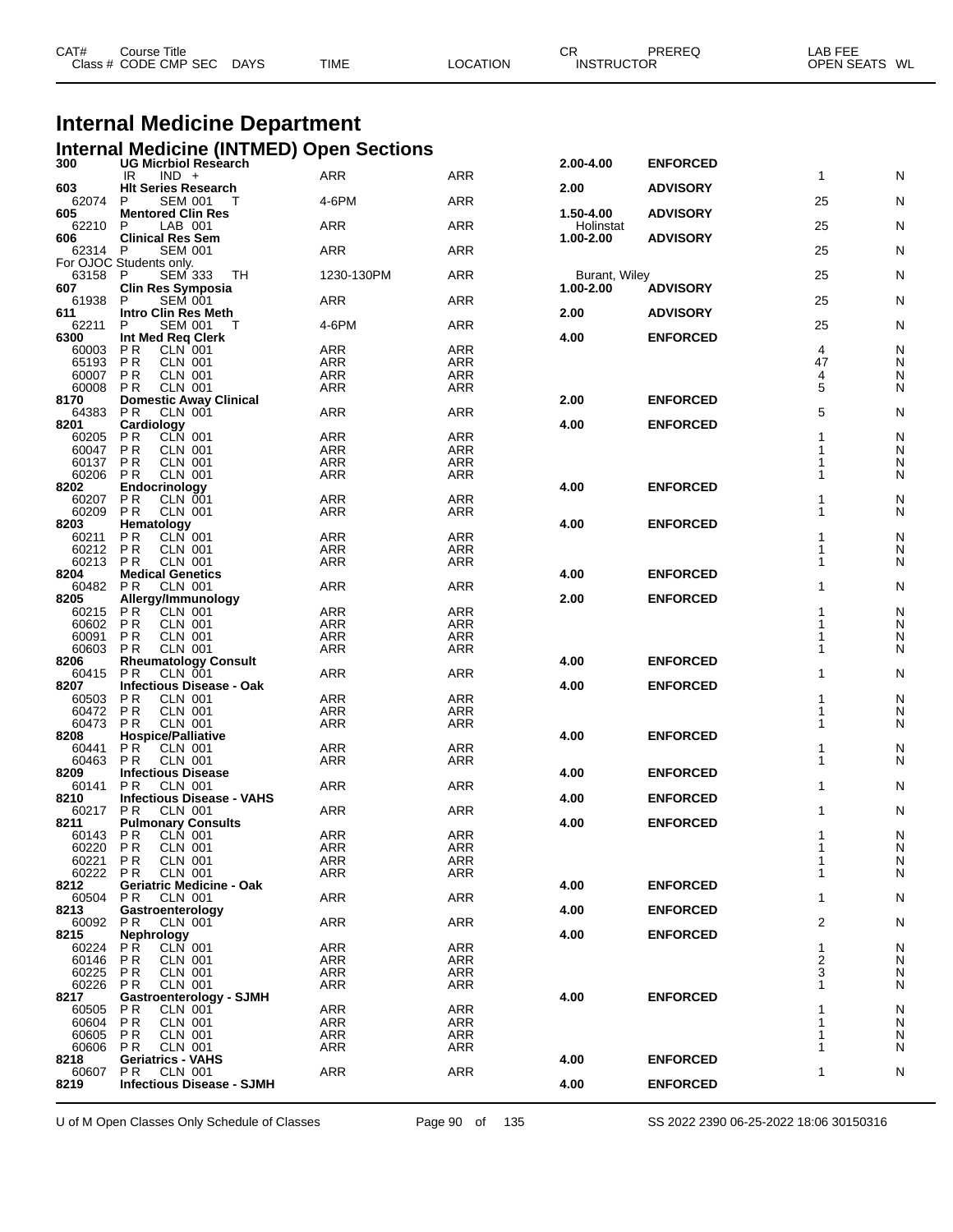| CAT#                    | Course Title<br>Class # CODE CMP SEC<br>DAYS                   | <b>TIME</b>              | <b>LOCATION</b>          | СR<br><b>INSTRUCTOR</b> | PREREQ          | LAB FEE<br>OPEN SEATS WL     |        |
|-------------------------|----------------------------------------------------------------|--------------------------|--------------------------|-------------------------|-----------------|------------------------------|--------|
| 60506                   | <b>CLN 001</b><br>P R                                          | <b>ARR</b>               | <b>ARR</b>               |                         |                 | 1                            | N      |
| 60609                   | <b>CLN 001</b><br>P <sub>R</sub>                               | <b>ARR</b>               | ARR                      |                         |                 | 1                            | N      |
| 60610                   | P <sub>R</sub><br><b>CLN 001</b>                               | <b>ARR</b>               | <b>ARR</b>               |                         |                 |                              | N      |
| 60611<br>8220           | ΡR<br><b>CLN 001</b><br><b>Pulmonary - SJMH</b>                | <b>ARR</b>               | <b>ARR</b>               | 4.00                    | <b>ENFORCED</b> |                              | N      |
| 60507                   | <b>CLN 001</b><br>ΡR                                           | <b>ARR</b>               | <b>ARR</b>               |                         |                 |                              | N      |
| 60612                   | <b>PR</b><br><b>CLN 001</b>                                    | <b>ARR</b>               | <b>ARR</b>               |                         |                 |                              | Ν      |
| 60613<br>60614          | <b>CLN 001</b><br>ΡR<br><b>CLN 001</b><br>P <sub>R</sub>       | <b>ARR</b><br>ARR        | <b>ARR</b><br><b>ARR</b> |                         |                 |                              | N<br>N |
| 8221                    | <b>Nephrology - SJMH</b>                                       |                          |                          | 4.00                    | <b>ENFORCED</b> |                              |        |
| 60508                   | <b>PR</b><br>CLN 001                                           | <b>ARR</b>               | <b>ARR</b>               |                         |                 |                              | N      |
| 60615                   | <b>PR</b><br><b>CLN 001</b>                                    | <b>ARR</b>               | <b>ARR</b>               |                         |                 |                              | N      |
| 60616<br>60617          | <b>PR</b><br><b>CLN 001</b><br><b>PR</b><br><b>CLN 001</b>     | <b>ARR</b><br>ARR        | <b>ARR</b><br><b>ARR</b> |                         |                 | 1                            | N<br>N |
| 8225                    | <b>MedPeds Primary Care</b>                                    |                          |                          | 4.00                    | <b>ENFORCED</b> |                              |        |
| 64860                   | P <sub>R</sub><br>CLN 001                                      | <b>ARR</b>               | <b>ARR</b>               |                         |                 | 1                            | N      |
| 8226<br>60619           | <b>Geriatrics @ UMH</b><br><b>PR</b><br><b>CLN 001</b>         | ARR                      | <b>ARR</b>               | 4.00                    | <b>ENFORCED</b> | 2                            | N      |
| 64934                   | P <sub>R</sub><br><b>CLN 001</b>                               | <b>ARR</b>               | <b>ARR</b>               |                         |                 | 1                            | Ν      |
| 8227                    | <b>Caring for Pts wAddiction</b>                               |                          |                          | 4.00                    | <b>ENFORCED</b> |                              |        |
| 64740<br>8250           | $CLN$ 001<br>P R<br><b>Clinical Individually Arranged</b>      | ARR                      | ARR                      | 4.00                    | <b>ENFORCED</b> | 1                            | N      |
| 60620                   | <b>PR</b><br>CLN 001                                           | <b>ARR</b>               | <b>ARR</b>               |                         |                 | 5                            | N      |
| 64669                   | P <sub>R</sub><br><b>CLN 001</b>                               | <b>ARR</b>               | ARR                      |                         |                 | 4                            | N      |
| 64476                   | P <sub>R</sub><br>CLN 1                                        | <b>ARR</b>               | <b>ARR</b>               |                         |                 | 5                            | N      |
| 8270<br>65028           | <b>Domestic Away Clinical</b><br>P <sub>R</sub><br>CLN 001     | <b>ARR</b>               | <b>ARR</b>               | 4.00                    | <b>ENFORCED</b> | 4                            | N      |
| 64480                   | <b>PR</b><br><b>CLN 001</b>                                    | <b>ARR</b>               | <b>ARR</b>               |                         |                 | 5                            | Ν      |
| 64720                   | PR<br><b>CLN 002</b>                                           | ARR                      | <b>ARR</b>               |                         |                 | 5                            | N      |
| 8440                    | Indian Health Service<br>Research                              |                          |                          | 2.00                    | <b>ENFORCED</b> |                              |        |
| 60510                   | <b>PR</b><br><b>CLN 001</b>                                    | <b>ARR</b>               | <b>ARR</b>               |                         |                 | 5                            | N      |
| 60509                   | P <sub>R</sub><br><b>CLN 001</b>                               | ARR                      | <b>ARR</b>               |                         |                 | 4                            | N      |
| 60511<br>60815          | P <sub>R</sub><br><b>CLN 001</b><br>CLN 001<br>P <sub>R</sub>  | <b>ARR</b><br><b>ARR</b> | <b>ARR</b><br><b>ARR</b> |                         |                 | 5                            | Ν<br>N |
| 60814                   | P <sub>R</sub><br>CLN 001                                      | <b>ARR</b>               | <b>ARR</b>               |                         |                 | 5<br>5                       | N      |
| 60816                   | P <sub>R</sub><br><b>CLN 001</b>                               | <b>ARR</b>               | <b>ARR</b>               |                         |                 | 5                            | Ν      |
| 64280                   | ΡR<br><b>CLN 001</b>                                           | <b>ARR</b>               | <b>ARR</b>               |                         |                 | 5<br>$\overline{5}$          | N      |
| 64279<br>64281          | P <sub>R</sub><br>CLN 001<br>ΡR<br><b>CLN 001</b>              | <b>ARR</b><br><b>ARR</b> | <b>ARR</b><br><b>ARR</b> |                         |                 | 5                            | N<br>Ν |
| 64371                   | ΡR<br><b>CLN 001</b>                                           | <b>ARR</b>               | <b>ARR</b>               |                         |                 | 5                            | N      |
| 64282                   | <b>PR</b><br><b>CLN 001</b>                                    | ARR                      | <b>ARR</b>               |                         |                 | 5                            | N      |
| 64283<br>8441           | P <sub>R</sub><br><b>CLN 001</b><br><b>Cardiology Research</b> | <b>ARR</b>               | <b>ARR</b>               | 4.00                    | <b>ENFORCED</b> | 5                            | Ν      |
| 60512                   | CLN 001<br>P <sub>R</sub>                                      | <b>ARR</b>               | <b>ARR</b>               |                         |                 | 2                            | N      |
| 60621                   | ΡR<br><b>CLN 001</b>                                           | <b>ARR</b>               | <b>ARR</b>               |                         |                 | 2                            | N      |
| 60622<br>60623          | ΡR<br><b>CLN 001</b><br>P <sub>R</sub><br>CLN 001              | ARR<br>ARR               | <b>ARR</b><br>ARR        |                         |                 | $\overline{\mathbf{c}}$<br>2 | N<br>N |
| 8442                    | <b>GI Research</b>                                             |                          |                          | 4.00                    | <b>ENFORCED</b> |                              |        |
| 60513                   | PR<br>CLN 001                                                  | <b>ARR</b>               | <b>ARR</b>               |                         |                 | 2                            | N      |
| 60624 PR                | <b>CLN 001</b>                                                 | <b>ARR</b>               | ARR                      |                         |                 | 2                            | N      |
| 60625 PR<br>60626       | CLN 001<br>P R<br>CLN 001                                      | ARR<br>ARR               | ARR<br>ARR               |                         |                 | 2<br>2                       | N<br>N |
| 8444                    | <b>Infectious Disease Research</b>                             |                          |                          | 4.00                    | <b>ENFORCED</b> |                              |        |
| 60514                   | P R<br>CLN 001                                                 | <b>ARR</b>               | <b>ARR</b>               |                         |                 | 1                            | N      |
| 60627<br>60628          | <b>PR</b><br><b>CLN 001</b><br>PR.<br><b>CLN 001</b>           | <b>ARR</b><br>ARR        | ARR<br>ARR               |                         |                 | 1<br>1                       | N<br>N |
| 8450                    | <b>NonClinical Indiv Arranged</b>                              |                          |                          | 4.00                    | <b>ENFORCED</b> |                              |        |
| 64696                   | P R<br>CLN 001                                                 | ARR                      | <b>ARR</b>               |                         |                 | 5                            | N      |
| 64714<br>8470           | <b>PR</b><br>CLN 001<br><b>Domestic Away Nonclinical</b>       | ARR                      | ARR                      | 4.00                    | <b>ENFORCED</b> | 5                            | N      |
| 64465                   | P R<br>LEC 001                                                 | ARR                      | <b>ARR</b>               |                         |                 | 5                            | N      |
| 64635                   | P R<br>CLN 001                                                 | ARR                      | <b>ARR</b>               |                         |                 | 5                            | N      |
| 64636 PR                | CLN 002                                                        | ARR                      | <b>ARR</b>               |                         |                 | 5                            | N      |
| Online Research<br>8601 | <b>General Medicine Subl - VAHS</b>                            |                          |                          | 4.00                    | <b>ENFORCED</b> |                              |        |
| 60417                   | P R<br>CLN 001                                                 | <b>ARR</b>               | <b>ARR</b>               |                         |                 | 4                            | N      |
| 60418                   | <b>PR</b><br><b>CLN 001</b><br><b>CLN 001</b>                  | <b>ARR</b>               | ARR                      |                         |                 | 2                            | N      |
| 60629<br>60093          | P R<br><b>PR</b><br><b>CLN 001</b>                             | ARR<br>ARR               | <b>ARR</b><br><b>ARR</b> |                         |                 | 3<br>2                       | N<br>N |
| 8602                    | <b>Gastroenterology Subl</b>                                   |                          |                          | 4.00                    | <b>ENFORCED</b> |                              |        |
| 60515                   | P <sub>R</sub><br>CLN 001                                      | ARR                      | <b>ARR</b>               |                         |                 | 2                            | N      |
| 60419<br>60630          | <b>PR</b><br>CLN 001<br>P <sub>R</sub><br><b>CLN 001</b>       | ARR<br><b>ARR</b>        | <b>ARR</b><br>ARR        |                         |                 | 1<br>1                       | N<br>N |
| 60631                   | P R<br>CLN 001                                                 | ARR                      | ARR                      |                         |                 | 2                            | N      |
| 8603                    | <b>Hematology Subl</b>                                         |                          |                          | 4.00                    | <b>ENFORCED</b> |                              |        |
| 60516<br>60632          | P R<br><b>CLN 001</b><br><b>PR</b><br>CLN 001                  | ARR<br><b>ARR</b>        | <b>ARR</b>               |                         |                 | 2                            | N      |
| 60633 PR                | <b>CLN 001</b>                                                 | <b>ARR</b>               | ARR<br><b>ARR</b>        |                         |                 | 2<br>2                       | N<br>N |
|                         |                                                                |                          |                          |                         |                 |                              |        |

U of M Open Classes Only Schedule of Classes Page 91 of 135 SS 2022 2390 06-25-2022 18:06 30150316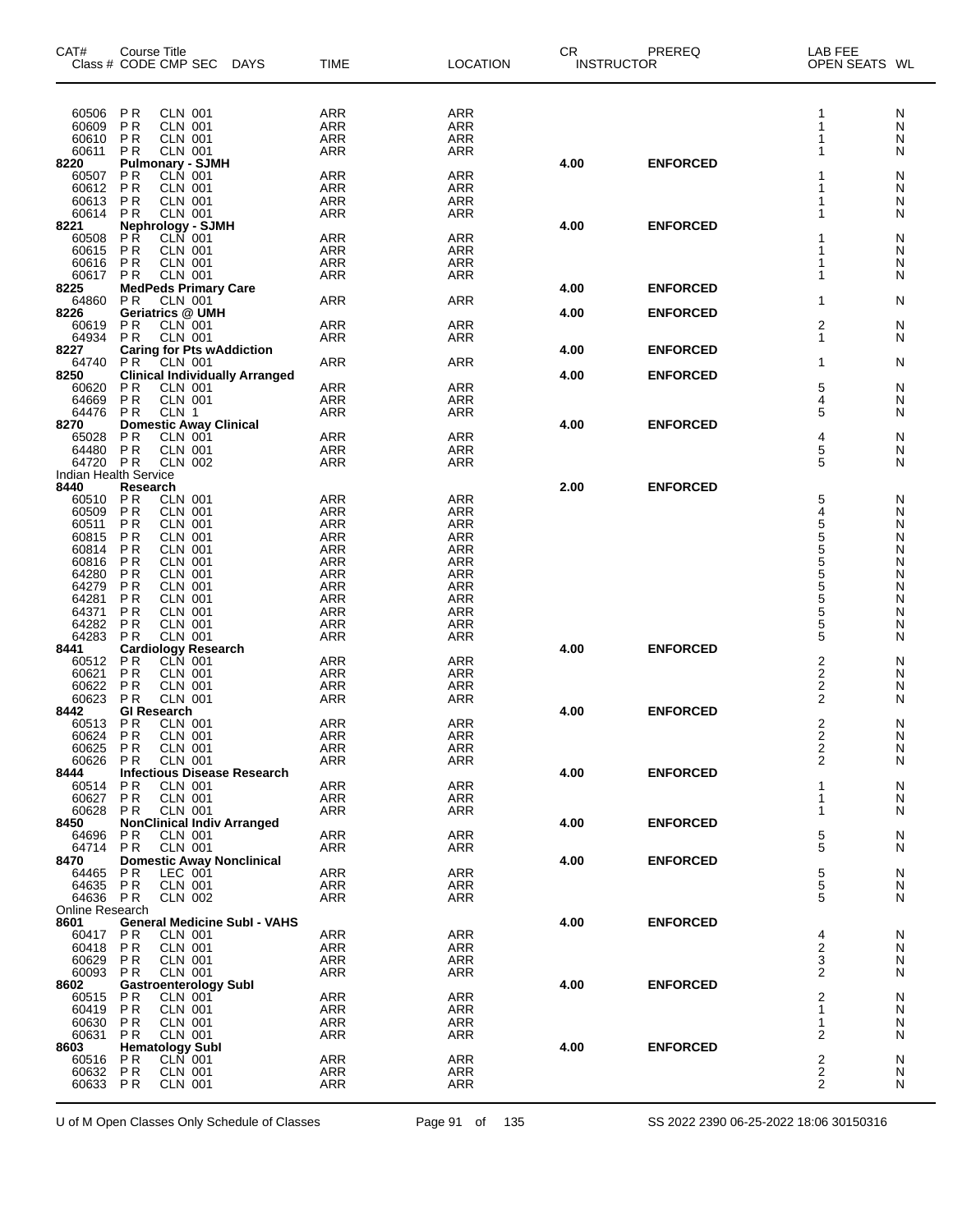| CAT#           | <b>Course Title</b><br>Class # CODE CMP SEC DAYS         | <b>TIME</b> | <b>LOCATION</b> | <b>CR</b> | PREREQ<br><b>INSTRUCTOR</b> | LAB FEE<br>OPEN SEATS WL |        |
|----------------|----------------------------------------------------------|-------------|-----------------|-----------|-----------------------------|--------------------------|--------|
| 60634          | P <sub>R</sub><br><b>CLN 001</b>                         | <b>ARR</b>  | <b>ARR</b>      |           |                             | $\overline{2}$           | N      |
| 8604           | <b>Cardiology Subl</b>                                   |             |                 | 4.00      | <b>ENFORCED</b>             |                          |        |
| 60228          | CLN 001<br>P <sub>R</sub>                                | <b>ARR</b>  | <b>ARR</b>      |           |                             | 4                        | N      |
| 60635          | <b>PR</b><br><b>CLN 001</b>                              | <b>ARR</b>  | <b>ARR</b>      |           |                             | 4                        | N      |
| 60229          | P <sub>R</sub><br>CLN 001<br>CLN 001                     | <b>ARR</b>  | <b>ARR</b>      |           |                             | 1                        | N      |
| 60230          | <b>PR</b>                                                | <b>ARR</b>  | <b>ARR</b>      |           |                             | 3                        | N      |
| 8605           | <b>General Medicine Subl - SJMH</b>                      |             |                 | 4.00      | <b>ENFORCED</b>             |                          |        |
| 60517          | <b>PR</b><br><b>CLN 001</b>                              | <b>ARR</b>  | <b>ARR</b>      |           |                             |                          | N      |
| 60636          | <b>PR</b><br><b>CLN 001</b>                              | <b>ARR</b>  | <b>ARR</b>      |           |                             |                          | N      |
| 60637          | <b>PR</b><br><b>CLN 001</b>                              | ARR         | <b>ARR</b>      |           |                             |                          | N      |
| 60638          | <b>CLN 001</b><br><b>PR</b>                              | <b>ARR</b>  | <b>ARR</b>      |           |                             |                          | N      |
| 8606           | <b>Hospitalist Subl - VAHS</b>                           |             |                 | 4.00      | <b>ENFORCED</b>             |                          |        |
| 60231          | P <sub>R</sub><br><b>CLN 001</b>                         | ARR         | <b>ARR</b>      |           |                             | 1                        | N      |
| 60639          | <b>PR</b><br><b>CLN 001</b>                              | <b>ARR</b>  | <b>ARR</b>      |           |                             |                          | N      |
| 60640          | <b>CLN 001</b><br>PR                                     | <b>ARR</b>  | <b>ARR</b>      |           |                             | 1                        | N      |
| 8607           | <b>General Medicine Subl</b>                             |             |                 | 4.00      | <b>ENFORCED</b>             |                          |        |
| 60094<br>60046 | PR<br>CLN 001<br>CLN 001<br>PR                           | <b>ARR</b>  | <b>ARR</b>      |           |                             | 3<br>4                   | N      |
|                |                                                          | <b>ARR</b>  | <b>ARR</b>      |           |                             |                          | N      |
| 60641<br>8608  | <b>CLN 001</b><br><b>PR</b>                              | <b>ARR</b>  | <b>ARR</b>      | 4.00      | <b>ENFORCED</b>             | 4                        | N      |
| 60049          | <b>Hospitalist Subl</b><br>PR<br><b>CLN 001</b>          | <b>ARR</b>  | <b>ARR</b>      |           |                             | 1                        | N      |
| 60233          | <b>CLN 001</b>                                           | <b>ARR</b>  |                 |           |                             | $\overline{2}$           |        |
| 8701           | PR                                                       |             | <b>ARR</b>      | 4.00      | <b>ENFORCED</b>             |                          | N      |
| 60518          | Coronary Care Subl/ICU - SJMH<br>PR CLN 001<br><b>PR</b> | <b>ARR</b>  | <b>ARR</b>      |           |                             | 1                        | N      |
| 60642          | <b>PR</b><br><b>CLN 001</b>                              | <b>ARR</b>  | <b>ARR</b>      |           |                             |                          |        |
| 60643          | <b>CLN 001</b><br><b>PR</b>                              | <b>ARR</b>  | <b>ARR</b>      |           |                             |                          | N<br>N |
| 60644          | <b>CLN 001</b><br><b>PR</b>                              | <b>ARR</b>  | <b>ARR</b>      |           |                             | 1                        | N      |
| 8702           | Intensive Care Subl/ICU - Oak                            |             |                 | 4.00      | <b>ENFORCED</b>             |                          |        |
| 60474          | <b>PR</b><br><b>CLN 001</b>                              | <b>ARR</b>  | <b>ARR</b>      |           |                             | 1                        | N      |
| 60645          | <b>PR</b><br><b>CLN 001</b>                              | <b>ARR</b>  | <b>ARR</b>      |           |                             | 1                        | N      |
| 8703           | <b>Intensive Care SubI/ICU</b>                           |             |                 | 4.00      | <b>ENFORCED</b>             |                          |        |
| 60096          | <b>CLN 001</b><br><b>PR</b>                              | <b>ARR</b>  | <b>ARR</b>      |           |                             | 1                        | N      |
| 8704           | <b>Intensive Care SubI/ICU - VAHS</b>                    |             |                 | 4.00      | <b>ENFORCED</b>             |                          |        |
| 60148          | P <sub>R</sub><br><b>CLN 001</b>                         | <b>ARR</b>  | <b>ARR</b>      |           |                             | 1                        | N      |
| 60097          | $\overline{P}$ R<br><b>CLN 001</b>                       | <b>ARR</b>  | <b>ARR</b>      |           |                             | $\overline{2}$           | N      |
| 60235          | <b>PR</b><br><b>CLN 001</b>                              | <b>ARR</b>  | <b>ARR</b>      |           |                             | 1                        | N      |
| 8705           | <b>Coronary Care Subl/ICU</b>                            |             |                 | 4.00      | <b>ENFORCED</b>             |                          |        |
| 60236          | CLN 001<br><b>PR</b>                                     | <b>ARR</b>  | <b>ARR</b>      |           |                             | 1                        | N      |
| 60237          | PR<br><b>CLN 001</b>                                     | <b>ARR</b>  | <b>ARR</b>      |           |                             | 1                        | N      |
| 60239          | <b>CLN 001</b><br><b>PR</b>                              | <b>ARR</b>  | <b>ARR</b>      |           |                             | $\overline{2}$           | N      |
| 8706           | <b>Intensive Care SubI/ICU - SJMH</b>                    |             |                 | 4.00      | <b>ENFORCED</b>             |                          |        |
| 60519          | <b>PR</b><br><b>CLN 001</b>                              | <b>ARR</b>  | <b>ARR</b>      |           |                             | 1                        | N      |
| 60647          | P <sub>R</sub><br><b>CLN 001</b>                         | <b>ARR</b>  | <b>ARR</b>      |           |                             |                          | N      |
| 60648          | <b>CLN 001</b><br>P <sub>R</sub>                         | <b>ARR</b>  | <b>ARR</b>      |           |                             |                          | N      |
| 60649          | <b>CLN 001</b><br>PR                                     | <b>ARR</b>  | <b>ARR</b>      |           |                             |                          | N      |
| 8707           | <b>Pulmonary SubI/ICU - HFHS</b>                         |             |                 | 4.00      | <b>ENFORCED</b>             |                          |        |
| 60520 PR       | CLN 001                                                  | <b>ARR</b>  | <b>ARR</b>      |           |                             | 1                        | N      |

 $\overline{\phantom{0}}$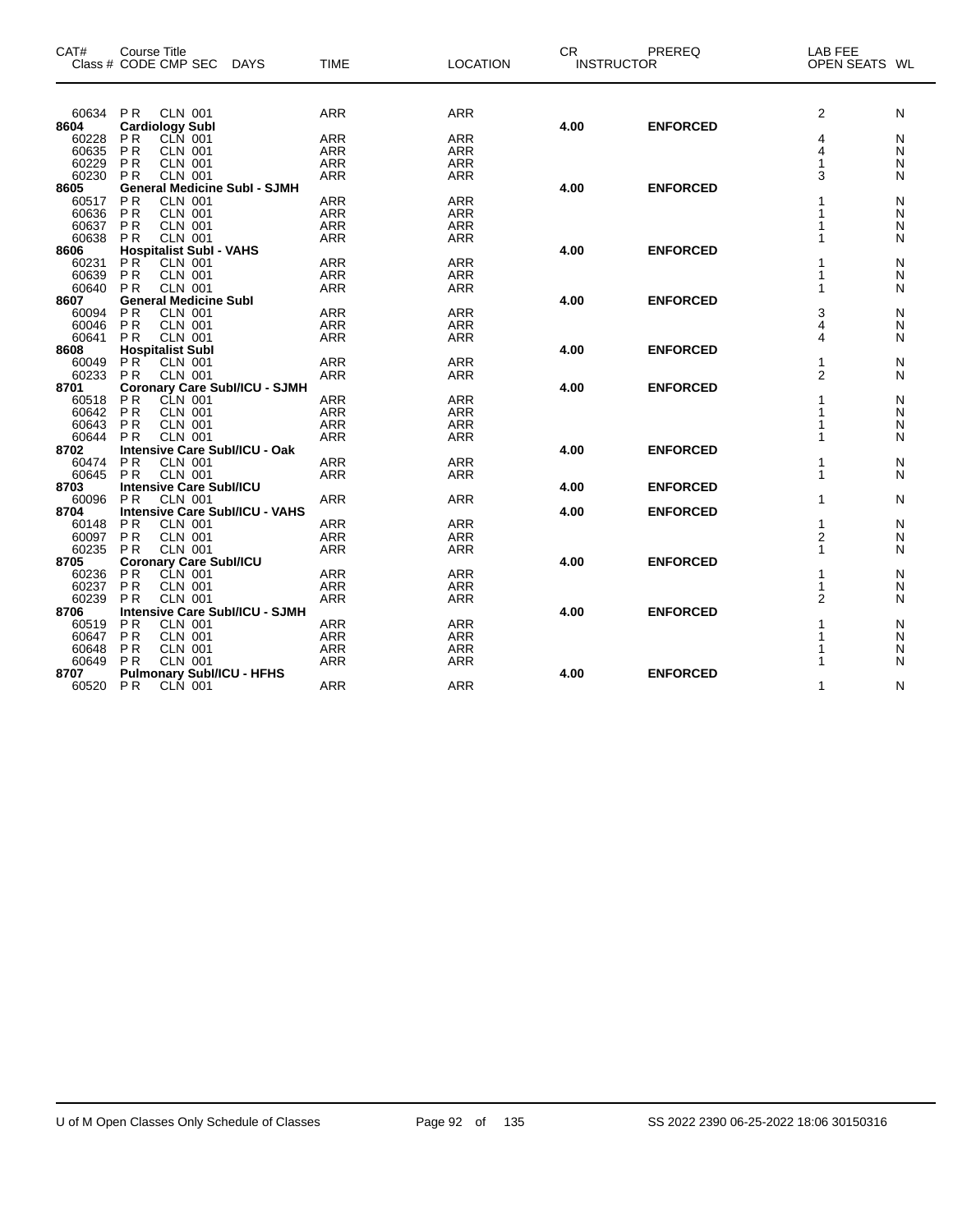| CAT# | Course Title         |             |             |          | СR                | PREREC | _AB FEE                 |
|------|----------------------|-------------|-------------|----------|-------------------|--------|-------------------------|
|      | Class # CODE CMP SEC | <b>DAYS</b> | <b>TIME</b> | LOCATION | <b>INSTRUCTOR</b> |        | <b>OPEN SEATS</b><br>WL |

# **Department of Learning Health Sciences**

| 622   | <b>Learning Health Sciences (LHS) Open Sections</b><br>Learn Cycle Capstone |            |               |                               | <b>ENFORCED</b> |    |   |
|-------|-----------------------------------------------------------------------------|------------|---------------|-------------------------------|-----------------|----|---|
| 64807 | <b>SEM 100</b><br>PIR.                                                      | <b>ARR</b> | <b>REMOTE</b> | 3.00 <sub>1</sub><br>Stalburg |                 | 17 | N |
| 995   | Diss-Cand<br>$IND +$                                                        | <b>ARR</b> | <b>ARR</b>    | 8.00                          | <b>ADVISORY</b> | 25 | N |
|       | <b>Medical Education (MEDEDUC) Open Sections</b>                            |            |               |                               |                 |    |   |
| 655   | <b>MHPE Ed Prof Act. 2</b><br>$IND +$<br>R                                  | <b>ARR</b> | <b>ARR</b>    | 6.00                          | <b>ENFORCED</b> | 25 | N |
| 660   | <b>MHPE Ed Prof Act. 3</b><br>$IND +$<br>R                                  | <b>ARR</b> | <b>ARR</b>    | 6.00                          | <b>ENFORCED</b> | 23 | N |
| 665   | <b>MHPE Ed Prof Act. 4</b>                                                  |            |               | 6.00                          | <b>ENFORCED</b> |    |   |
| 670   | $IND +$<br>R<br><b>MHPE Ed Prof Act. 5</b>                                  | <b>ARR</b> | ARR           | 6.00                          | <b>ENFORCED</b> | 22 | N |
| 695   | $IND +$<br>R<br><b>MHPE Capstone</b>                                        | <b>ARR</b> | <b>ARR</b>    | 1.00-9.00                     | <b>ENFORCED</b> | 23 | N |
|       | IND.<br>R<br>$+$                                                            | ARR        | ARR           |                               |                 | 25 | N |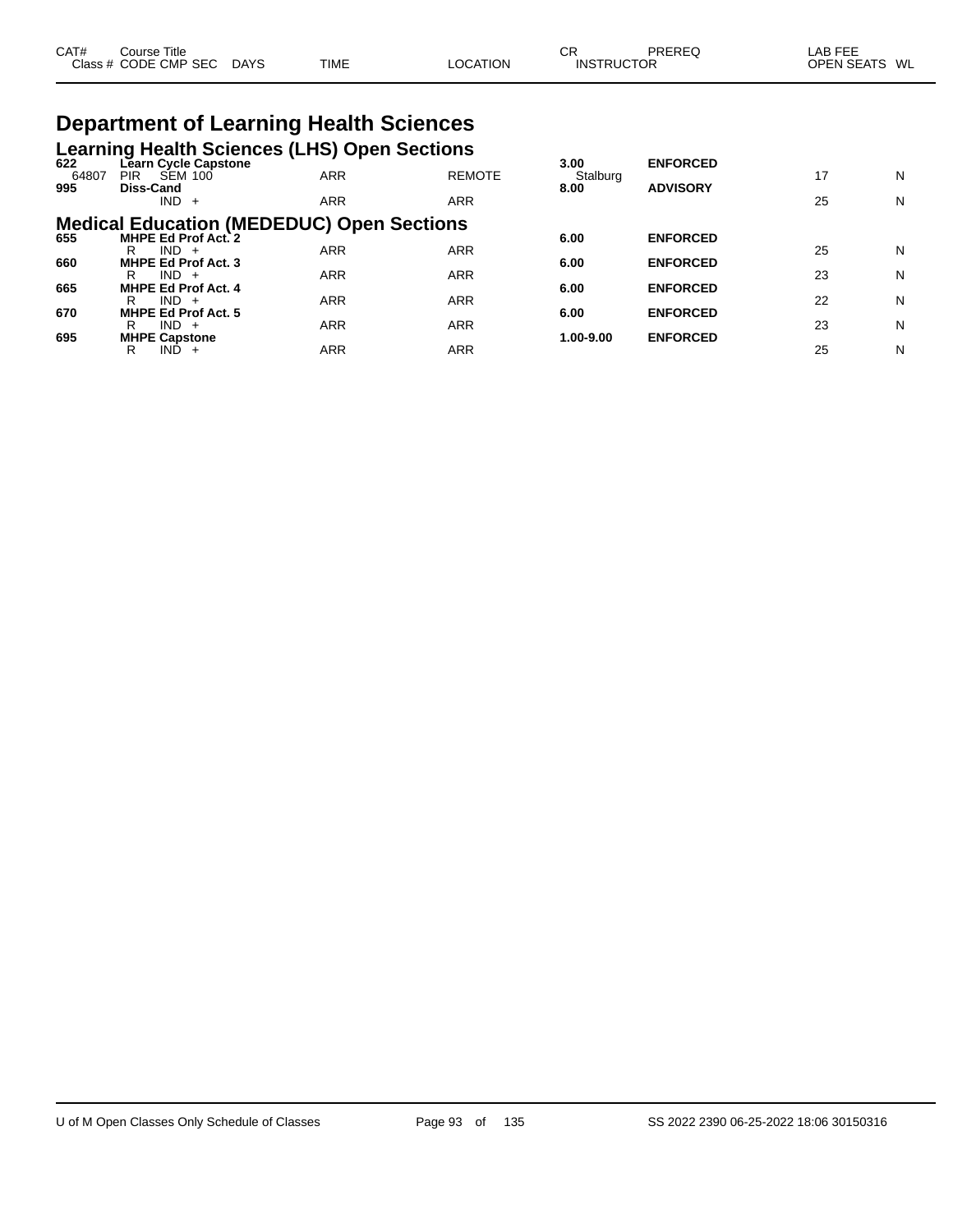| CAT#                    | Course Title<br>Class # CODE CMP SEC                       | DAYS | TIME                     | <b>LOCATION</b>                                                                   | CR   | PREREQ<br><b>INSTRUCTOR</b> | LAB FEE<br>OPEN SEATS WL |        |
|-------------------------|------------------------------------------------------------|------|--------------------------|-----------------------------------------------------------------------------------|------|-----------------------------|--------------------------|--------|
|                         | <b>Medical School</b>                                      |      |                          |                                                                                   |      |                             |                          |        |
|                         |                                                            |      |                          |                                                                                   |      |                             |                          |        |
|                         |                                                            |      |                          | <b>Emergency Medicine (EMERGMED) Open Sections</b><br>8270 Domestic Away Clinical | 4.00 | <b>ENFORCED</b>             |                          |        |
| 64820<br>64377          | <b>CLN 001</b><br><b>PR</b><br><b>PR</b><br><b>CLN 001</b> |      | ARR<br>ARR               | ARR<br>ARR                                                                        |      |                             | 3<br>4                   | N      |
| 64378                   | <b>CLN 001</b><br>P R                                      |      | ARR                      | <b>ARR</b>                                                                        |      |                             | 3                        | N<br>N |
| 8350                    | <b>NonClinical Indiv Arranged</b>                          |      |                          |                                                                                   | 2.00 | <b>ENFORCED</b>             |                          |        |
| 64379<br>8440           | <b>PR</b><br><b>CLN 001</b><br>Research                    |      | ARR                      | ARR                                                                               | 4.00 | <b>ENFORCED</b>             | 5                        | N      |
| 60497                   | <b>PR</b><br><b>CLN 001</b>                                |      | ARR                      | <b>ARR</b>                                                                        |      |                             | 3                        | N      |
| 60812<br>64275          | <b>PR</b><br><b>CLN 001</b><br><b>CLN 001</b><br>P R       |      | ARR<br><b>ARR</b>        | ARR<br><b>ARR</b>                                                                 |      |                             | 3<br>2                   | N<br>N |
| 64276                   | <b>PR</b><br>CLN 001                                       |      | ARR                      | ARR                                                                               |      |                             | 2                        | N      |
| 8500                    | <b>Emergency Medicine</b>                                  |      |                          |                                                                                   | 4.00 | <b>ENFORCED</b>             |                          |        |
| 60079<br>60080          | PR<br>CLN 001<br><b>PR</b><br>CLN 001                      |      | ARR<br>ARR               | <b>ARR</b><br>ARR                                                                 |      |                             | 2<br>2                   | N<br>N |
| 8501                    | <b>Emergency Medicine - SJMH</b>                           |      |                          |                                                                                   | 4.00 | <b>ENFORCED</b>             |                          |        |
| 60199                   | CLN 001<br>P R                                             |      | ARR                      | <b>ARR</b>                                                                        |      |                             | 5                        | N      |
| 60081<br>60200          | <b>CLN 001</b><br>P R<br><b>CLN 001</b><br>P R             |      | <b>ARR</b><br><b>ARR</b> | ARR<br>ARR                                                                        |      |                             | 5<br>3                   | N<br>N |
| 8502                    | <b>Emergency Medicine - Hurley</b>                         |      |                          |                                                                                   | 4.00 | <b>ENFORCED</b>             |                          |        |
| 60202<br>60203          | P <sub>R</sub><br>CLN 001<br><b>PR</b><br><b>CLN 001</b>   |      | ARR<br>ARR               | <b>ARR</b><br><b>ARR</b>                                                          |      |                             | 2<br>1                   | N<br>N |
| 60082                   | <b>CLN 001</b><br>P R                                      |      | <b>ARR</b>               | <b>ARR</b>                                                                        |      |                             | 3                        | N      |
| 8503                    | <b>Emergency Medicine - HFHS</b>                           |      |                          |                                                                                   | 4.00 | <b>ENFORCED</b>             |                          |        |
| 60459 PR                | <b>CLN 001</b>                                             |      | ARR                      | ARR                                                                               |      |                             | 1                        | N      |
|                         | <b>Family Medicine (FAMMED) Open Sections</b>              |      |                          |                                                                                   |      |                             |                          |        |
| 6200<br>60002 PR        | Family Med Req Clerk<br><b>CLN 001</b>                     |      |                          | <b>ARR</b>                                                                        | 4.00 | <b>ENFORCED</b>             |                          |        |
| 60017                   | PR<br><b>CLN 001</b>                                       |      | ARR<br><b>ARR</b>        | <b>ARR</b>                                                                        |      |                             | 2<br>2<br>2              | N<br>N |
| 60018                   | <b>PR</b><br><b>CLN 001</b>                                |      | ARR                      | <b>ARR</b>                                                                        |      |                             |                          | N      |
| 60019<br>8170           | <b>CLN 001</b><br>P R<br><b>Domestic Away Clinical</b>     |      | ARR                      | ARR                                                                               | 2.00 | <b>ENFORCED</b>             | 4                        | N      |
| 64417                   | <b>PR</b><br><b>CLN 001</b>                                |      | ARR                      | ARR                                                                               |      |                             | 5                        | N      |
| 64380                   | <b>PR</b><br><b>CLN 001</b>                                |      | <b>ARR</b>               | <b>ARR</b>                                                                        |      |                             | 5                        | N      |
| 64381<br>8202           | <b>CLN 001</b><br>P R<br>Japanese Fam&Community-Local      |      | <b>ARR</b>               | ARR                                                                               | 4.00 | <b>ENFORCED</b>             | 5                        | N      |
| 60498                   | <b>PR</b><br><b>CLN 001</b>                                |      | ARR                      | <b>ARR</b>                                                                        |      |                             |                          | N      |
| 60594<br>60595          | <b>CLN 001</b><br>P R<br><b>PR</b><br><b>CLN 001</b>       |      | ARR<br><b>ARR</b>        | ARR<br>ARR                                                                        |      |                             |                          | N      |
| 60596                   | <b>CLN 001</b><br>P R                                      |      | ARR                      | ARR                                                                               |      |                             |                          | N<br>N |
| 8203                    | <b>Family Medicine in Japan</b>                            |      |                          |                                                                                   | 4.00 | <b>ENFORCED</b>             |                          |        |
| 60499<br>60597          | <b>PR</b><br><b>CLN 001</b><br>CLN 001<br>P R              |      | ARR<br><b>ARR</b>        | ARR<br>ARR                                                                        |      |                             | 1<br>1                   | N<br>N |
| 8250                    | <b>Clinical Individually Arranged</b>                      |      |                          |                                                                                   | 4.00 | <b>ENFORCED</b>             |                          |        |
| 64885 PR                | <b>CLN 001</b>                                             |      | ARR                      | ARR                                                                               |      |                             | 3                        | N      |
|                         | Population and Health<br>64382 PR CLN 001                  |      | ARR                      | ARR                                                                               |      |                             | 4                        | N      |
|                         | 65239 PR CLN 001                                           |      | ARR                      | ARR                                                                               |      |                             | 4                        | N      |
| 65243 PR                | Population and Health<br><b>CLN 002</b>                    |      | ARR                      | ARR                                                                               |      |                             | 4                        | N      |
| <b>Obesity Medicine</b> |                                                            |      |                          |                                                                                   |      |                             |                          |        |
| 65255 PR                | CLN 002                                                    |      | ARR                      | ARR                                                                               |      |                             | 4                        | N      |
| 8255<br>65147 PR        | <b>Clinical 4wk Pilot</b><br><b>CLN 001</b>                |      | ARR                      | ARR                                                                               | 4.00 | <b>ENFORCED</b>             | 9                        | N      |
|                         | Comprehensive Wound Care Clin                              |      |                          |                                                                                   |      |                             |                          |        |
| 65156 PR                | CLN 001<br>Comprehensive Wound Care Clini                  |      | <b>ARR</b>               | ARR                                                                               |      |                             | 10                       | N      |
| 8270                    | <b>Domestic Away Clinical</b>                              |      |                          |                                                                                   | 4.00 | <b>ENFORCED</b>             |                          |        |
|                         | 64673 PR CLN 001                                           |      | <b>ARR</b>               | ARR                                                                               |      |                             | 5                        | N      |
| 8355                    | Alaska Native Health Org<br><b>NonClinical 2wk Pilot</b>   |      |                          |                                                                                   | 2.00 | <b>ENFORCED</b>             |                          |        |
|                         | 65266 PR LEC 001                                           |      | <b>ARR</b>               | ARR                                                                               |      |                             | 5                        | N      |
|                         | Intro to LGBTQIA+ Health                                   |      |                          |                                                                                   |      |                             |                          |        |
|                         | 65267 PR LEC 001<br>Intro to LGBTQIA+ Health               |      | <b>ARR</b>               | ARR                                                                               |      |                             | 5                        | N      |
| 8440                    | Research                                                   |      |                          |                                                                                   | 4.00 | <b>ENFORCED</b>             |                          |        |
| 60500 PR<br>60813       | CLN 001<br>P R<br>CLN 001                                  |      | <b>ARR</b><br>ARR        | ARR<br>ARR                                                                        |      |                             | 2<br>3                   | N<br>N |
| 64277                   | P R<br>CLN 001                                             |      | ARR                      | ARR                                                                               |      |                             | 3                        | N      |
| 64278                   | CLN 001<br>P R                                             |      | <b>ARR</b>               | ARR                                                                               |      |                             | 3                        | N      |
| 8441<br>60501           | <b>Integrative Research</b><br>PR.<br>CLN 001              |      | ARR                      | ARR                                                                               | 4.00 | <b>ENFORCED</b>             |                          | N      |
| 60599                   | <b>CLN 001</b><br>P R                                      |      | ARR                      | ARR                                                                               |      |                             | 1                        | N      |
| 60600<br>60601 PR       | <b>CLN 001</b><br>P R<br><b>CLN 001</b>                    |      | ARR<br><b>ARR</b>        | ARR<br>ARR                                                                        |      |                             | 1<br>1                   | N<br>N |
|                         |                                                            |      |                          |                                                                                   |      |                             |                          |        |

U of M Open Classes Only Schedule of Classes Page 94 of 135 SS 2022 2390 06-25-2022 18:06 30150316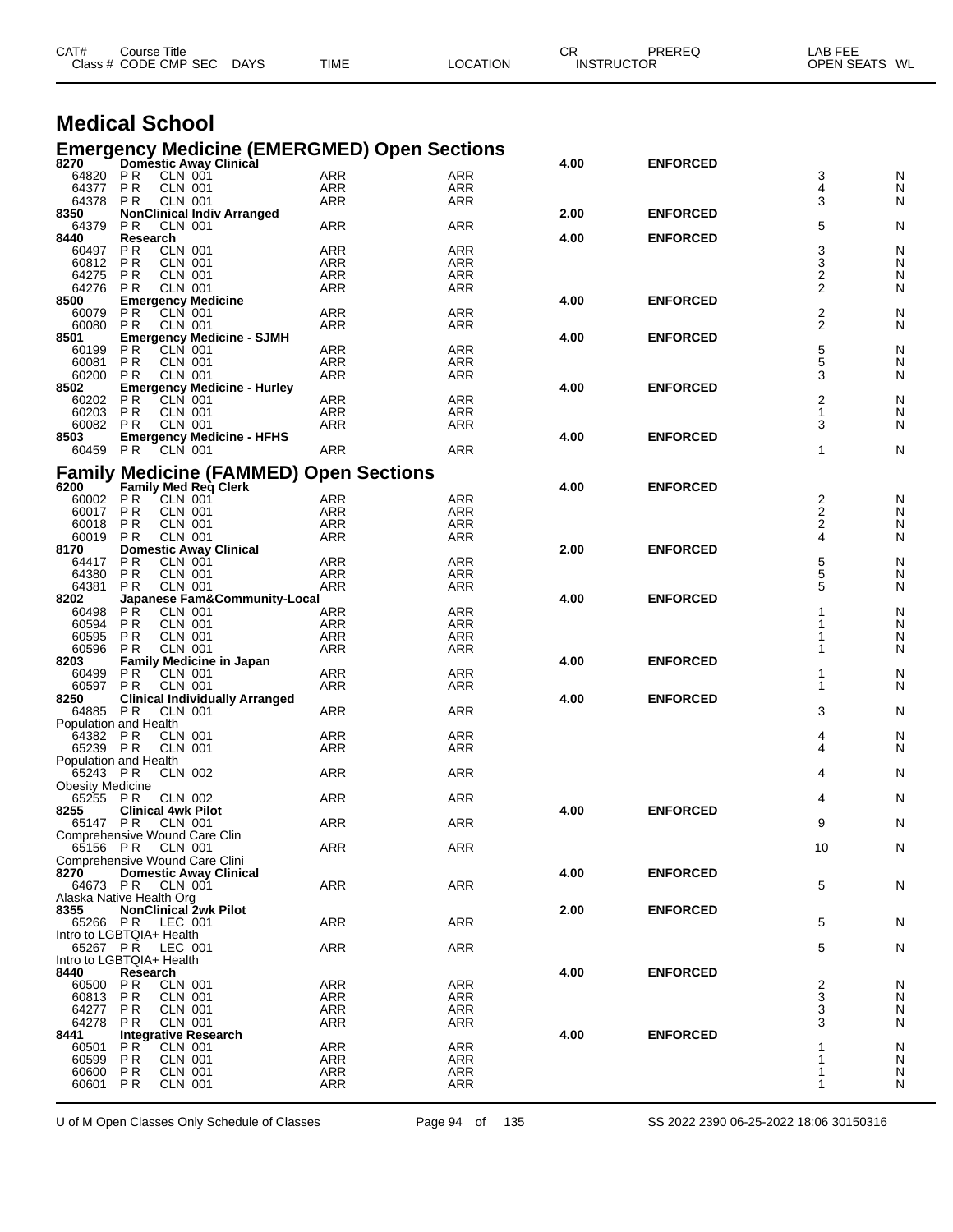| CAT#                   | Course Title<br>Class # CODE CMP SEC DAYS                       | TIME       | <b>LOCATION</b> | СR<br><b>INSTRUCTOR</b> | PREREQ          | LAB FEE<br>OPEN SEATS WL |        |
|------------------------|-----------------------------------------------------------------|------------|-----------------|-------------------------|-----------------|--------------------------|--------|
| 8450                   | NonClinical Indiv Arranged                                      |            |                 | 4.00                    | <b>ENFORCED</b> |                          |        |
| 64581<br>8600<br>60136 | PR<br>CLN 1<br>Subinternship-Univ Hospital<br><b>PR CLN 001</b> | ARR<br>ARR | ARR<br>ARR      | 4.00                    | <b>ENFORCED</b> |                          | N<br>N |
| 8601<br>60044          | Subinternship - Chelsea<br>P <sub>R</sub><br>CLN 001            | ARR        | ARR             | 4.00                    | <b>ENFORCED</b> |                          | N      |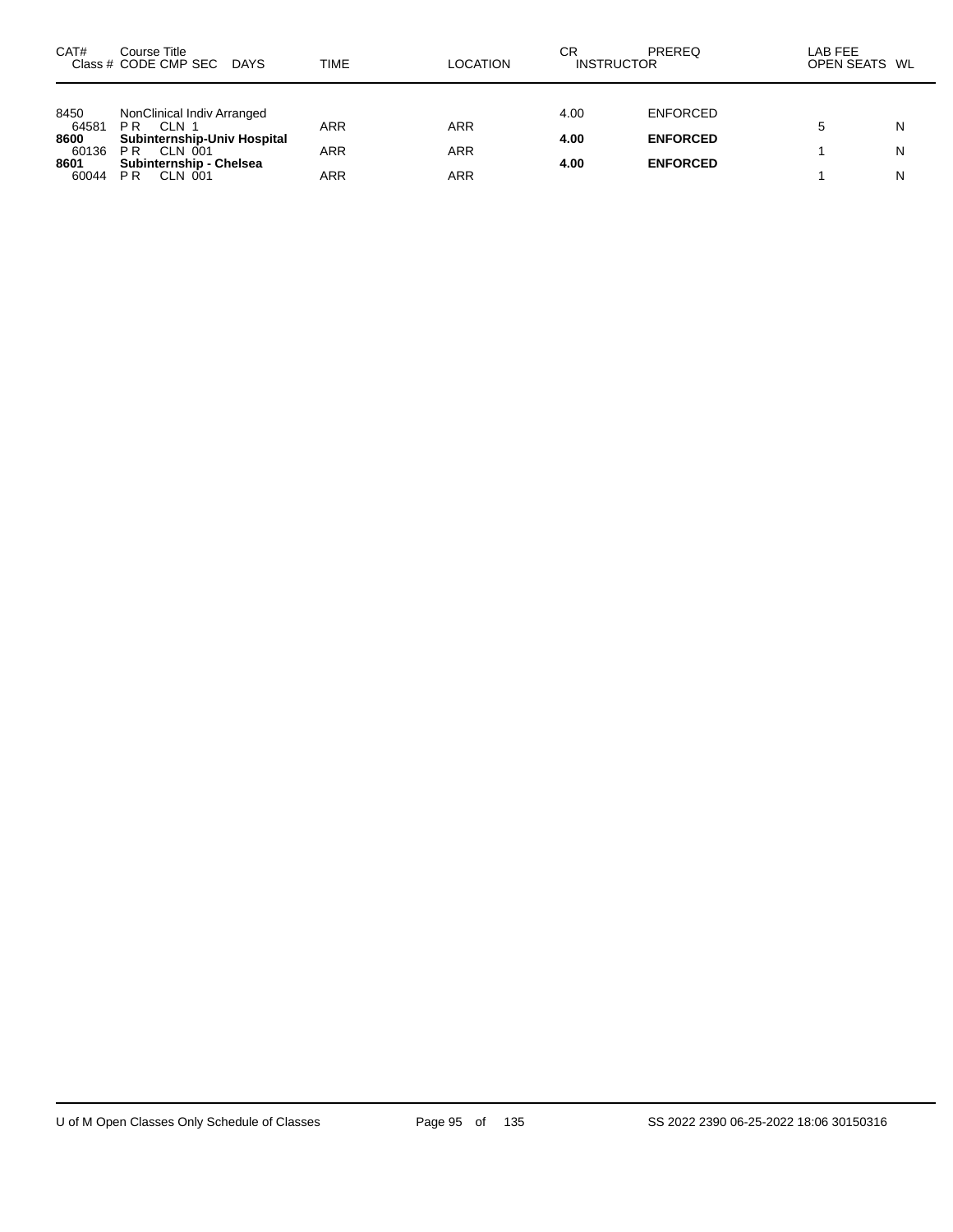| CAT# | Course Title         |             |             |                 | СR                | PREREQ | ∟AB FEE       |  |
|------|----------------------|-------------|-------------|-----------------|-------------------|--------|---------------|--|
|      | Class # CODE CMP SEC | <b>DAYS</b> | <b>TIME</b> | <b>LOCATION</b> | <b>INSTRUCTOR</b> |        | OPEN SEATS WL |  |

## **Medical School Administration Immunology (IMMUNO) Open Sections**

# **Medical School Administration (MEDADM) Open Sections 807 Adv Head&Neck 2.00**

| vv r<br>61117                     | <b>AUTILE AUGUSTEEN</b><br>P R | LAB 002                                    | <b>ARR</b> | <b>ARR</b> |           |                 | 25             | N |
|-----------------------------------|--------------------------------|--------------------------------------------|------------|------------|-----------|-----------------|----------------|---|
| 61116                             | S R                            | LEC 001<br>W                               | 2-5PM      | ARR        |           |                 |                |   |
| 5122                              | Doctoring 3                    |                                            |            |            | 3.00      | <b>ENFORCED</b> |                |   |
| 64916 PR                          |                                | SMA 001                                    | <b>ARR</b> | <b>ARR</b> |           |                 | 12             | N |
| 5141                              | <b>Chief Concern 2</b>         |                                            |            |            | 1.00      | <b>ENFORCED</b> |                |   |
| 64915                             | P R                            | <b>SMA 001</b>                             | ARR        | ARR        |           |                 | $\overline{2}$ | N |
| 5162                              |                                | <b>Improving Healthcare Systems 3</b>      |            |            | 1.00-3.00 | <b>ENFORCED</b> |                |   |
| 64917                             | P R                            | LEC 001                                    | <b>ARR</b> | <b>ARR</b> |           |                 | 12             | N |
| 5660                              |                                | <b>Block 6-Foundations of Medicine III</b> |            |            | 8.00      | <b>ENFORCED</b> |                |   |
| 64918                             | P R                            | LEC 001                                    | <b>ARR</b> | <b>ARR</b> |           |                 | 2              | N |
| 6900                              |                                | <b>Online Trunk Consolidation</b>          |            |            | 4.00      | <b>ENFORCED</b> |                |   |
| 65034                             | <b>PR</b>                      | DIS 001                                    | <b>ARR</b> | <b>ARR</b> |           |                 | 189            | N |
| 65035                             | <b>PR</b>                      | DIS 001                                    | <b>ARR</b> | <b>ARR</b> |           |                 | 187            | N |
| 65036 PR                          |                                | DIS 001                                    | ARR        | <b>ARR</b> |           |                 | 188            | N |
| 7100                              |                                | <b>Longitudinal Clinic Med Home</b>        |            |            | 1.00      | <b>ENFORCED</b> |                |   |
| 64753                             | P R                            | CLN 001                                    | <b>ARR</b> | <b>ARR</b> |           |                 | 24             | N |
| 7200                              |                                | <b>Capstone for Impact</b>                 |            |            | 1.00      | <b>ENFORCED</b> |                |   |
| 64930                             | P R                            |                                            | <b>ARR</b> | ARR        |           |                 | 343            | N |
|                                   |                                | <b>RES 001</b>                             |            |            |           |                 |                |   |
| 7201                              |                                | <b>Longitudinal CFI</b>                    |            |            | 1.00-6.00 | <b>ENFORCED</b> |                |   |
| 65116                             | P R                            | <b>RES 001</b>                             | <b>ARR</b> | <b>ARR</b> |           |                 | 199            | N |
| 65144 PR                          |                                | <b>RES 002</b>                             | ARR        | ARR        |           |                 | 199            | N |
| 8200                              |                                | <b>Hith Disparities Indep Clin</b>         |            |            | 4.00      | <b>ENFORCED</b> |                |   |
| 65155                             | P R                            | <b>CLN 001</b>                             | <b>ARR</b> | <b>ARR</b> |           |                 | 4              | N |
| 60485                             | <b>PR</b>                      | <b>CLN 001</b>                             | ARR        | <b>ARR</b> |           |                 | 4              | N |
| 60651                             | <b>PR</b>                      | <b>CLN 001</b>                             | <b>ARR</b> | ARR        |           |                 | 4              | N |
| 8203                              |                                | <b>Clinical Ethics Service</b>             |            |            | 4.00      | <b>ENFORCED</b> |                |   |
| 60243                             | P R                            | CLN 001                                    | ARR        | <b>ARR</b> |           |                 | 1              | N |
| 8250                              |                                | <b>Clinical Individually Arranged</b>      |            |            | 4.00      | <b>ENFORCED</b> |                |   |
| 65013                             | P R                            | CLN 001                                    | ARR        | <b>ARR</b> |           |                 | 4              | N |
| 64719 PR                          |                                | <b>CLN 001</b>                             | ARR        | <b>ARR</b> |           |                 | 5              | N |
| <b>Clinical Ethics Fellowship</b> |                                |                                            |            |            |           |                 |                |   |
| 8270                              |                                | <b>Domestic Away Clinical</b>              |            |            | 4.00      | <b>ENFORCED</b> |                |   |
| 64384 PR                          |                                | CLN 001                                    | ARR        | <b>ARR</b> |           |                 | 25             | N |
| SpaceX                            |                                |                                            |            |            |           |                 |                |   |
| 8301                              |                                | <b>Intro to Clinical Ethics</b>            |            |            | 2.00      | <b>ENFORCED</b> |                |   |
| 60246                             | P R                            | CLN 001                                    | ARR        | <b>ARR</b> |           |                 | 17             | N |
| 60247                             | PR                             | <b>CLN 001</b>                             | ARR        | <b>ARR</b> |           |                 | 19             | N |
| 60248                             | P R                            | <b>CLN 001</b>                             | ARR        | <b>ARR</b> |           |                 | 14             | N |
| 60249                             | <b>PR</b>                      | <b>CLN 001</b>                             | ARR        | <b>ARR</b> |           |                 | 18             | N |
| 60250                             | PR                             | <b>CLN 001</b>                             | <b>ARR</b> | <b>ARR</b> |           |                 | 17             | N |
| 60251                             | <b>PR</b>                      | <b>CLN 001</b>                             | ARR        | <b>ARR</b> |           |                 | 17             | N |
| 60252                             | <b>PR</b>                      | <b>CLN 001</b>                             | ARR        | ARR        |           |                 | 14             | N |
| 60253                             | PR                             | <b>CLN 001</b>                             | ARR        | <b>ARR</b> |           |                 | 17             | N |
| 8302                              |                                |                                            |            |            | 2.00      | <b>ENFORCED</b> |                |   |
|                                   |                                | <b>Patient Based Scientific Inq</b>        |            |            |           |                 |                |   |
| 60254                             | PR                             | <b>CLN 001</b>                             | ARR        | <b>ARR</b> |           |                 | 16             | N |
| 60255                             | PR                             | <b>CLN 001</b>                             | ARR        | <b>ARR</b> |           |                 | 8              | N |
| 60256 PR                          |                                | <b>CLN 001</b>                             | <b>ARR</b> | ARR        |           |                 | $\mathbf{1}$   | N |
| 8303                              |                                | <b>Population Health Survey Crse</b>       |            |            | 2.00      | <b>ENFORCED</b> |                |   |
| 64468                             | P R                            | <b>CLN 001</b>                             | <b>ARR</b> | <b>ARR</b> |           |                 | 3              | N |
| 64466                             | <b>PR</b>                      | <b>CLN 001</b>                             | ARR        | ARR        |           |                 | 3              | N |
| 60817                             | P R                            | <b>CLN 001</b>                             | ARR        | ARR        |           |                 | $\frac{2}{4}$  | N |
| 60818                             | <b>PR</b>                      | <b>CLN 001</b>                             | ARR        | <b>ARR</b> |           |                 |                | N |
| 64284                             | P R                            | <b>CLN 001</b>                             | ARR        | <b>ARR</b> |           |                 | 1              | N |
| 64285                             | <b>PR</b>                      | <b>CLN 001</b>                             | <b>ARR</b> | <b>ARR</b> |           |                 | 3              | N |
| 64287                             | PR                             | <b>CLN 001</b>                             | <b>ARR</b> | <b>ARR</b> |           |                 | $\overline{2}$ | N |
| 8304                              |                                | <b>Pediatric Injury Prevention</b>         |            |            | 2.00      | <b>ENFORCED</b> |                |   |
| 60258                             | PR                             | CLN 001                                    | <b>ARR</b> | <b>ARR</b> |           |                 | 19             | N |
| 60259                             | <b>PR</b>                      | <b>CLN 001</b>                             | ARR        | <b>ARR</b> |           |                 | 16             | N |
| 60260                             | P R                            | <b>CLN 001</b>                             | <b>ARR</b> | <b>ARR</b> |           |                 | 19             | N |
| 60261                             | <b>PR</b>                      | <b>CLN 001</b>                             | ARR        | ARR        |           |                 | 15             | N |
| 60262                             | P <sub>R</sub>                 | <b>CLN 001</b>                             | ARR        | ARR        |           |                 | 17             | N |
| 60263                             | P R                            | <b>CLN 001</b>                             | <b>ARR</b> | ARR        |           |                 | 17             | N |
| 60264                             | <b>PR</b>                      | <b>CLN 001</b>                             | <b>ARR</b> | <b>ARR</b> |           |                 | 14             | N |
| 60420                             | PR                             | <b>CLN 001</b>                             | ARR        | <b>ARR</b> |           |                 | 18             | N |
| 8305                              |                                | Safety QI & Systems                        |            |            | 2.00      | <b>ENFORCED</b> |                |   |
|                                   |                                |                                            |            |            |           |                 |                |   |
| 60265                             | <b>PR</b>                      | CLN 001                                    | <b>ARR</b> | <b>ARR</b> |           |                 | 65             | N |
| 60266                             | <b>PR</b>                      | <b>CLN 001</b>                             | ARR        | <b>ARR</b> |           |                 | 64             | N |
| 60652                             | P R                            | <b>CLN 001</b>                             | <b>ARR</b> | ARR        |           |                 | 68             | N |
| 60653                             | P R                            | <b>CLN 001</b>                             | ARR        | ARR        |           |                 | 68             | N |
| 60267                             | <b>PR</b>                      | <b>CLN 001</b>                             | ARR        | ARR        |           |                 | 67             | N |
| 60444                             | P R                            | <b>CLN 001</b>                             | <b>ARR</b> | ARR        |           |                 | 70             | N |
| 60437 PR                          |                                | <b>CLN 001</b>                             | ARR        | ARR        |           |                 | 66             | N |
|                                   |                                |                                            |            |            |           |                 |                |   |

U of M Open Classes Only Schedule of Classes Page 96 of 135 SS 2022 2390 06-25-2022 18:06 30150316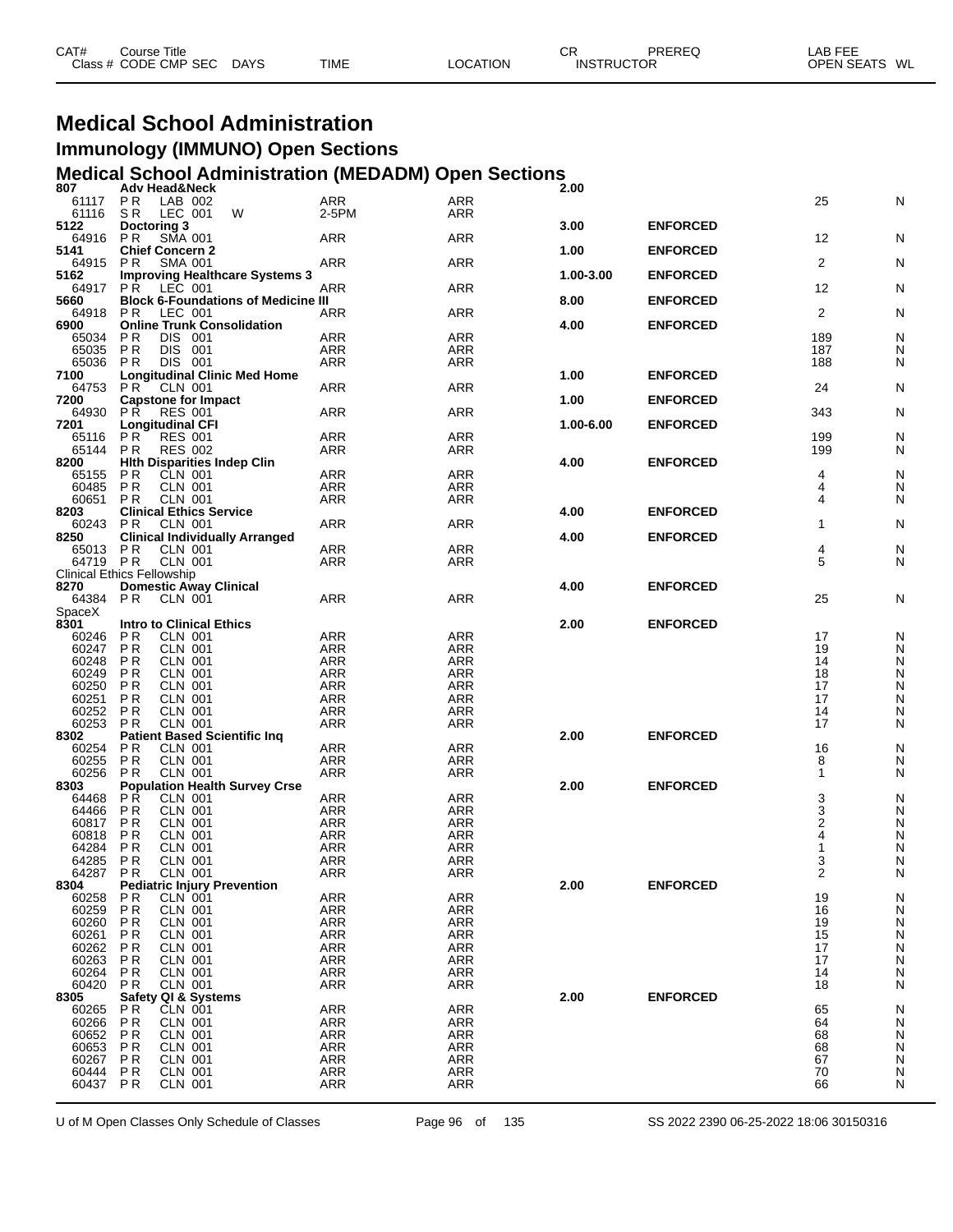| CAT#           | Course Title<br>Class # CODE CMP SEC                                 | <b>DAYS</b>                           | TIME                     | <b>LOCATION</b>          | CR<br><b>INSTRUCTOR</b> | PREREQ          | LAB FEE<br>OPEN SEATS WL                  |        |
|----------------|----------------------------------------------------------------------|---------------------------------------|--------------------------|--------------------------|-------------------------|-----------------|-------------------------------------------|--------|
| 60413          | <b>CLN 001</b><br>PR.                                                |                                       | ARR                      | ARR                      |                         |                 | 70                                        | N      |
| 8350           | <b>NonClinical Indiv Arranged</b>                                    |                                       |                          |                          | 2.00                    | <b>ENFORCED</b> |                                           |        |
| 64474          | P R<br>CLN 001                                                       |                                       | ARR                      | <b>ARR</b>               |                         |                 | 5                                         | N      |
| 8400           | Intro to Space Medicine<br><b>Path of Excellence Elective</b>        |                                       |                          |                          | 2.00                    | <b>ENFORCED</b> |                                           |        |
| 60521          | <b>CLN 001</b><br>P R                                                |                                       | ARR                      | ARR                      |                         |                 | 10                                        | N      |
| 60445          | P <sub>R</sub><br><b>CLN 001</b>                                     |                                       | ARR                      | <b>ARR</b>               |                         |                 | 8                                         | N      |
| 60522<br>60654 | P <sub>R</sub><br><b>CLN 001</b><br>P <sub>R</sub><br>CLN 001        |                                       | ARR<br>ARR               | ARR<br>ARR               |                         |                 | 10<br>8                                   | N<br>N |
| 60446          | P <sub>R</sub><br><b>CLN 001</b>                                     |                                       | <b>ARR</b>               | <b>ARR</b>               |                         |                 | 8                                         | N      |
| 60655          | P <sub>R</sub><br><b>CLN 001</b>                                     |                                       | <b>ARR</b>               | ARR                      |                         |                 | 7                                         | N      |
| 60656          | P <sub>R</sub><br>CLN 001                                            |                                       | ARR                      | <b>ARR</b>               |                         |                 | $\overline{7}$                            | N      |
| 60657<br>60658 | P <sub>R</sub><br><b>CLN 001</b><br>P <sub>R</sub><br><b>CLN 001</b> |                                       | <b>ARR</b><br><b>ARR</b> | <b>ARR</b><br>ARR        |                         |                 | 10<br>9                                   | N<br>N |
| 60659          | P <sub>R</sub><br><b>CLN 001</b>                                     |                                       | ARR                      | ARR                      |                         |                 | 9                                         | N      |
| 8404           |                                                                      | <b>Washtenaw County Health Dept</b>   |                          |                          | 4.00                    | <b>ENFORCED</b> |                                           |        |
| 60268          | P <sub>R</sub><br><b>CLN 001</b>                                     |                                       | ARR                      | ARR                      |                         |                 | 2                                         | N      |
| 60269<br>60270 | P <sub>R</sub><br><b>CLN 001</b><br><b>PR</b><br><b>CLN 001</b>      |                                       | ARR<br>ARR               | ARR<br>ARR               |                         |                 | $\overline{\mathbf{c}}$<br>$\overline{2}$ | N<br>N |
| 8405           | <b>Detroit Health Department</b>                                     |                                       |                          |                          | 4.00                    | <b>ENFORCED</b> |                                           |        |
| 60271          | P <sub>R</sub><br><b>CLN 001</b>                                     |                                       | ARR                      | ARR                      |                         |                 | 1                                         | N      |
| 8406           |                                                                      | <b>Translational Resr Bench 2 Bed</b> |                          |                          | 4.00                    | <b>ENFORCED</b> |                                           |        |
| 60524<br>60663 | P R<br><b>CLN 001</b><br>P <sub>R</sub><br><b>CLN 001</b>            |                                       | ARR<br>ARR               | ARR<br>ARR               |                         |                 | 9<br>9                                    | N<br>N |
| 60664          | P <sub>R</sub><br><b>CLN 001</b>                                     |                                       | <b>ARR</b>               | <b>ARR</b>               |                         |                 | 9                                         | N      |
| 60665          | P <sub>R</sub><br><b>CLN 001</b>                                     |                                       | ARR                      | ARR                      |                         |                 | 9                                         | N      |
| 8414           |                                                                      | <b>Street Med - Homeless Hithcare</b> |                          |                          | 4.00                    | <b>ENFORCED</b> |                                           |        |
| 60272<br>60273 | P <sub>R</sub><br><b>CLN 001</b><br>P <sub>R</sub><br><b>CLN 001</b> |                                       | ARR<br><b>ARR</b>        | <b>ARR</b><br><b>ARR</b> |                         |                 | 1<br>1                                    | N<br>N |
| 60275          | <b>PR</b><br><b>CLN 001</b>                                          |                                       | ARR                      | ARR                      |                         |                 | 1                                         | N      |
| 8415           | <b>Rural Health Care-Baldwin</b>                                     |                                       |                          |                          | 4.00                    | <b>ENFORCED</b> |                                           |        |
| 64743          | P R<br>CLN 001                                                       |                                       | ARR                      | <b>ARR</b>               |                         |                 | 1                                         | N      |
| 8441<br>64473  | <b>Phys Scientist Exploratory Res</b><br><b>PR</b><br><b>RES 001</b> |                                       | ARR                      | <b>ARR</b>               | 4.00                    | <b>ENFORCED</b> | 4                                         | N      |
| 65194          | P <sub>R</sub><br><b>RES 001</b>                                     |                                       | ARR                      | ARR                      |                         |                 | 4                                         | N      |
| 64912          | P <sub>R</sub><br><b>RES 001</b>                                     |                                       | <b>ARR</b>               | ARR                      |                         |                 | 3                                         | N      |
| 64913          | P <sub>R</sub><br><b>RES 001</b>                                     |                                       | <b>ARR</b>               | <b>ARR</b>               |                         |                 | 3                                         | N      |
| 65037<br>8448  | P <sub>R</sub><br><b>RES 001</b><br><b>NIH Biomed Rsr Train Prg</b>  |                                       | ARR                      | ARR                      | 4.00                    | <b>ENFORCED</b> | 4                                         | N      |
| 60026          | <b>RES 001</b><br>P <sub>R</sub>                                     |                                       | ARR                      | ARR                      |                         |                 | 12                                        | N      |
| 8450           | <b>NonClinical Indiv Arranged</b>                                    |                                       |                          |                          | 4.00                    | <b>ENFORCED</b> |                                           |        |
| 64677          | <b>CLN 001</b><br>P R                                                |                                       | ARR                      | ARR                      |                         |                 | 5                                         | N      |
| 64385<br>8470  | <b>CLN 001</b><br><b>PR</b>                                          | <b>GHD Cap Domestic - Field Work</b>  | <b>ARR</b>               | <b>ARR</b>               | 4.00                    | <b>ENFORCED</b> | 5                                         | N      |
| 60526          | P R<br>CLN 001                                                       |                                       | ARR                      | ARR                      |                         |                 | 3                                         | N      |
| 64695          | P <sub>R</sub><br><b>CLN 001</b>                                     |                                       | ARR                      | ARR                      |                         |                 | $\frac{3}{2}$                             | N      |
| 60820          | P <sub>R</sub><br><b>CLN 001</b>                                     |                                       | <b>ARR</b>               | ARR                      |                         |                 |                                           | N      |
| 64290<br>64291 | P R<br><b>CLN 001</b><br>P <sub>R</sub><br><b>CLN 001</b>            |                                       | <b>ARR</b><br>ARR        | ARR<br>ARR               |                         |                 | $\overline{\mathbf{c}}$<br>$\overline{2}$ | N<br>N |
| 8480           | <b>GHD Cap Intl - Field Work</b>                                     |                                       |                          |                          | 4.00                    | <b>ENFORCED</b> |                                           |        |
| 60527          | P R<br>CLN 001                                                       |                                       | ARR                      | ARR                      |                         |                 | $\,$ 5 $\,$                               | N      |
| 60821          | PR<br>CLN 001                                                        |                                       | ARR                      | <b>ARR</b>               |                         |                 | 5                                         | N      |
| 60447<br>60421 | PR<br>CLN 001<br>P R<br>CLN 001                                      |                                       | ARR<br>ARR               | ARR<br>ARR               |                         |                 | 5<br>$\overline{2}$                       | N<br>N |
| 8481           | <b>International Away NonClinical</b>                                |                                       |                          |                          | 4.00-8.00               | <b>ENFORCED</b> |                                           |        |
|                | $IND +$<br>R                                                         |                                       | ARR                      | <b>ARR</b>               |                         |                 | 4                                         | N      |
| 8600           | <b>Longitudinal Clinic Sub-I</b>                                     |                                       |                          |                          | 1.00                    | <b>ENFORCED</b> |                                           |        |
| 64754<br>8999  | PR<br><b>CLN 001</b><br>Vacation                                     |                                       | <b>ARR</b>               | <b>ARR</b>               | 2.00                    | <b>ENFORCED</b> | 20                                        | N      |
| 60276          | <b>CLN 001</b><br>P R                                                |                                       | <b>ARR</b>               | <b>ARR</b>               |                         |                 | 168                                       | N      |
| 60277          | PR<br><b>CLN 001</b>                                                 |                                       | <b>ARR</b>               | <b>ARR</b>               |                         |                 | 170                                       | N      |
| 60278          | P R<br><b>CLN 001</b>                                                |                                       | <b>ARR</b>               | ARR                      |                         |                 | 166                                       | N      |
| 60279<br>60280 | P R<br>CLN 001<br>PR<br><b>CLN 001</b>                               |                                       | <b>ARR</b><br><b>ARR</b> | ARR<br><b>ARR</b>        |                         |                 | 165<br>169                                | N<br>N |
| 60281          | PR<br><b>CLN 001</b>                                                 |                                       | <b>ARR</b>               | ARR                      |                         |                 | 161                                       | N      |
| 60282          | PR<br>CLN 001                                                        |                                       | <b>ARR</b>               | ARR                      |                         |                 | 161                                       | N      |
| 60283          | PR<br><b>CLN 001</b>                                                 |                                       | <b>ARR</b>               | <b>ARR</b>               |                         |                 | 168                                       | N      |
| 60284<br>60285 | PR<br><b>CLN 001</b><br>PR<br><b>CLN 001</b>                         |                                       | ARR<br><b>ARR</b>        | ARR<br>ARR               |                         |                 | 158<br>158                                | N<br>N |
| 60286          | PR<br><b>CLN 001</b>                                                 |                                       | <b>ARR</b>               | <b>ARR</b>               |                         |                 | 166                                       | N      |
| 60287          | <b>PR</b><br><b>CLN 001</b>                                          |                                       | <b>ARR</b>               | ARR                      |                         |                 | 164                                       | N      |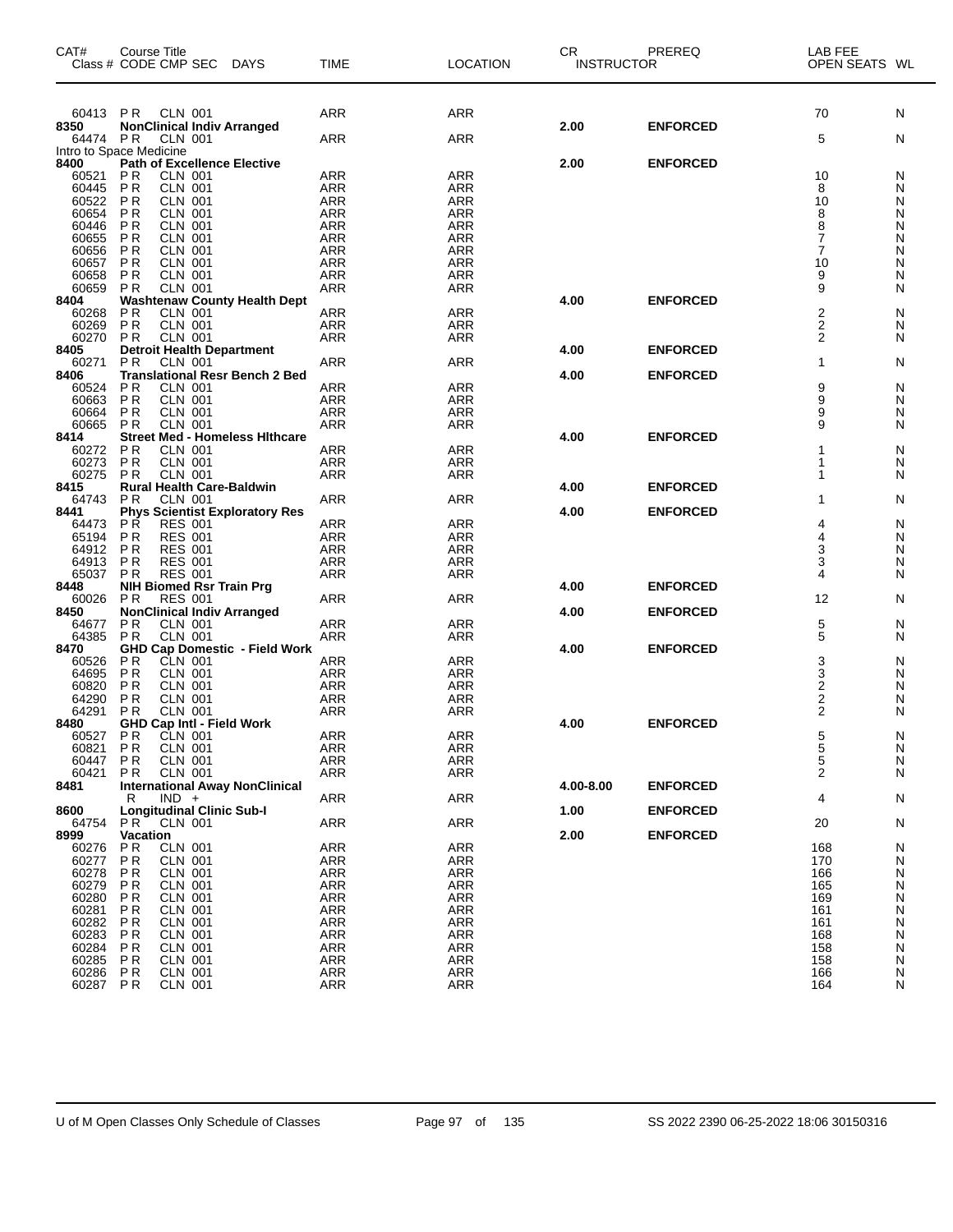| CAT#          | <b>Course Title</b><br>Class # CODE CMP SEC             | <b>DAYS</b> | <b>TIME</b> | <b>LOCATION</b> | <b>CR</b> | PREREQ<br><b>INSTRUCTOR</b> | LAB FEE        | OPEN SEATS WL |
|---------------|---------------------------------------------------------|-------------|-------------|-----------------|-----------|-----------------------------|----------------|---------------|
|               | <b>Medical School</b>                                   |             |             |                 |           |                             |                |               |
|               | Radiology (RADIOL) Open Sections<br>8204 Neuroradiology |             |             |                 |           |                             |                |               |
|               |                                                         |             |             |                 | 4.00      | <b>ENFORCED</b>             |                |               |
| 60115         | <b>PR</b><br>CLN 001                                    |             | <b>ARR</b>  | <b>ARR</b>      |           |                             | 1              | N             |
| 8205<br>60374 | <b>Nuclear Medicine</b><br>P <sub>R</sub><br>CLN 001    |             | <b>ARR</b>  | <b>ARR</b>      | 4.00      | <b>ENFORCED</b>             | 1              | N             |
| 8206          | <b>Pediatric</b>                                        |             |             |                 | 4.00      | <b>ENFORCED</b>             |                |               |
| 60378         | P <sub>R</sub><br><b>CLN 001</b>                        |             | <b>ARR</b>  | <b>ARR</b>      |           |                             | 1              | N             |
| 8207          | <b>Thoracic</b>                                         |             |             |                 | 4.00      | <b>ENFORCED</b>             |                |               |
| 60116         | <b>PR</b><br><b>CLN 001</b>                             |             | <b>ARR</b>  | <b>ARR</b>      |           |                             | $\overline{2}$ | N             |
| 60379         | <b>PR</b><br><b>CLN 001</b>                             |             | <b>ARR</b>  | <b>ARR</b>      |           |                             |                | N             |
| 60381         | <b>PR</b><br><b>CLN 001</b>                             |             | <b>ARR</b>  | <b>ARR</b>      |           |                             | 1              | N             |
| 8209          | <b>Interventional Radiology</b>                         |             |             |                 | 4.00      | <b>ENFORCED</b>             |                |               |
| 60064         | P <sub>R</sub><br><b>CLN 001</b>                        |             | <b>ARR</b>  | <b>ARR</b>      |           |                             | $\overline{2}$ | N             |
| 60117         | <b>PR</b><br><b>CLN 001</b>                             |             | <b>ARR</b>  | <b>ARR</b>      |           |                             |                | N             |
| 60382         | <b>PR</b><br><b>CLN 001</b>                             |             | <b>ARR</b>  | <b>ARR</b>      |           |                             |                | N             |
| 8210          | <b>Breast Imaging</b>                                   |             |             |                 | 2.00      | <b>ENFORCED</b>             |                |               |
| 60383         | <b>PR</b><br>$CLN$ 001                                  |             | <b>ARR</b>  | <b>ARR</b>      |           |                             |                | N             |
| 60384         | <b>PR</b><br><b>CLN 001</b>                             |             | <b>ARR</b>  | <b>ARR</b>      |           |                             |                | N             |
| 60385         | <b>PR</b><br><b>CLN 001</b>                             |             | <b>ARR</b>  | <b>ARR</b>      |           |                             |                | N             |
| 60388         | P <sub>R</sub><br><b>CLN 001</b>                        |             | <b>ARR</b>  | <b>ARR</b>      |           |                             |                | Ν             |
| 60389         | <b>PR</b><br><b>CLN 001</b>                             |             | <b>ARR</b>  | <b>ARR</b>      |           |                             |                | N             |
| 8270          | <b>Domestic Away Clinical</b>                           |             |             |                 | 4.00      | <b>ENFORCED</b>             |                |               |
| 64706         | P <sub>R</sub><br>CLN 001                               |             | <b>ARR</b>  | <b>ARR</b>      |           |                             | 5              | N             |
| 8350          | <b>Nonclinical Indiv Arranged</b>                       |             |             |                 | 2.00      | <b>ENFORCED</b>             |                |               |
| 64408         | <b>PR</b><br><b>CLN 001</b>                             |             | <b>ARR</b>  | <b>ARR</b>      |           |                             | 25             | N             |
| 8440          | <b>General Research</b>                                 |             |             |                 | 4.00      | <b>ENFORCED</b>             |                |               |
| 60568         | <b>PR</b><br><b>CLN 001</b>                             |             | <b>ARR</b>  | <b>ARR</b>      |           |                             | 5              | N             |
| 64259         | <b>PR</b><br><b>CLN 001</b>                             |             | <b>ARR</b>  | <b>ARR</b>      |           |                             | 5              | N             |
| 64326         | P <sub>R</sub><br><b>CLN 001</b>                        |             | <b>ARR</b>  | <b>ARR</b>      |           |                             | 5              | Ν             |
| 64327         | P <sub>R</sub><br><b>CLN 001</b>                        |             | <b>ARR</b>  | <b>ARR</b>      |           |                             | 5              | N             |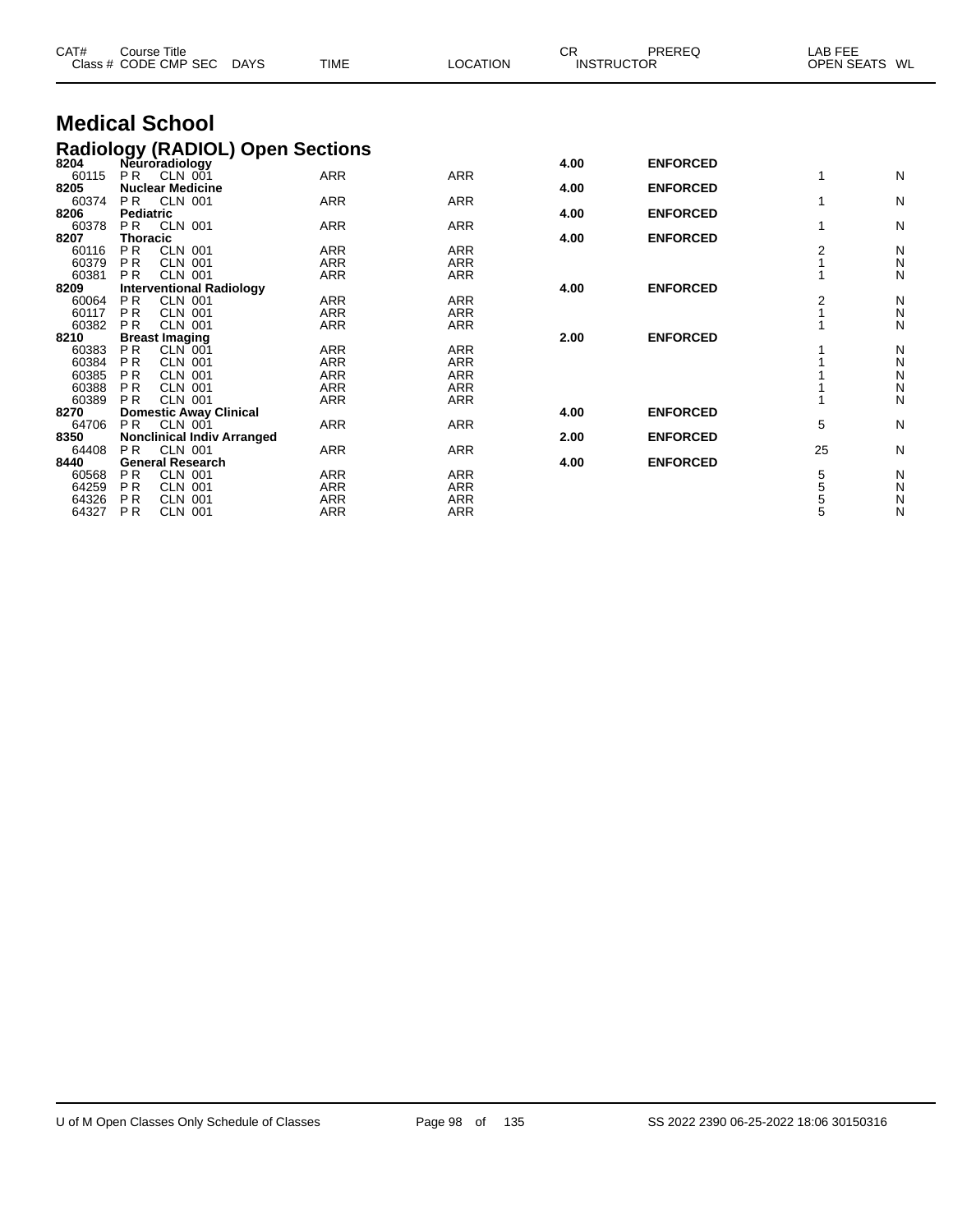## **Microbiology And Immunology Microbiology (MICRBIOL) Open Sections**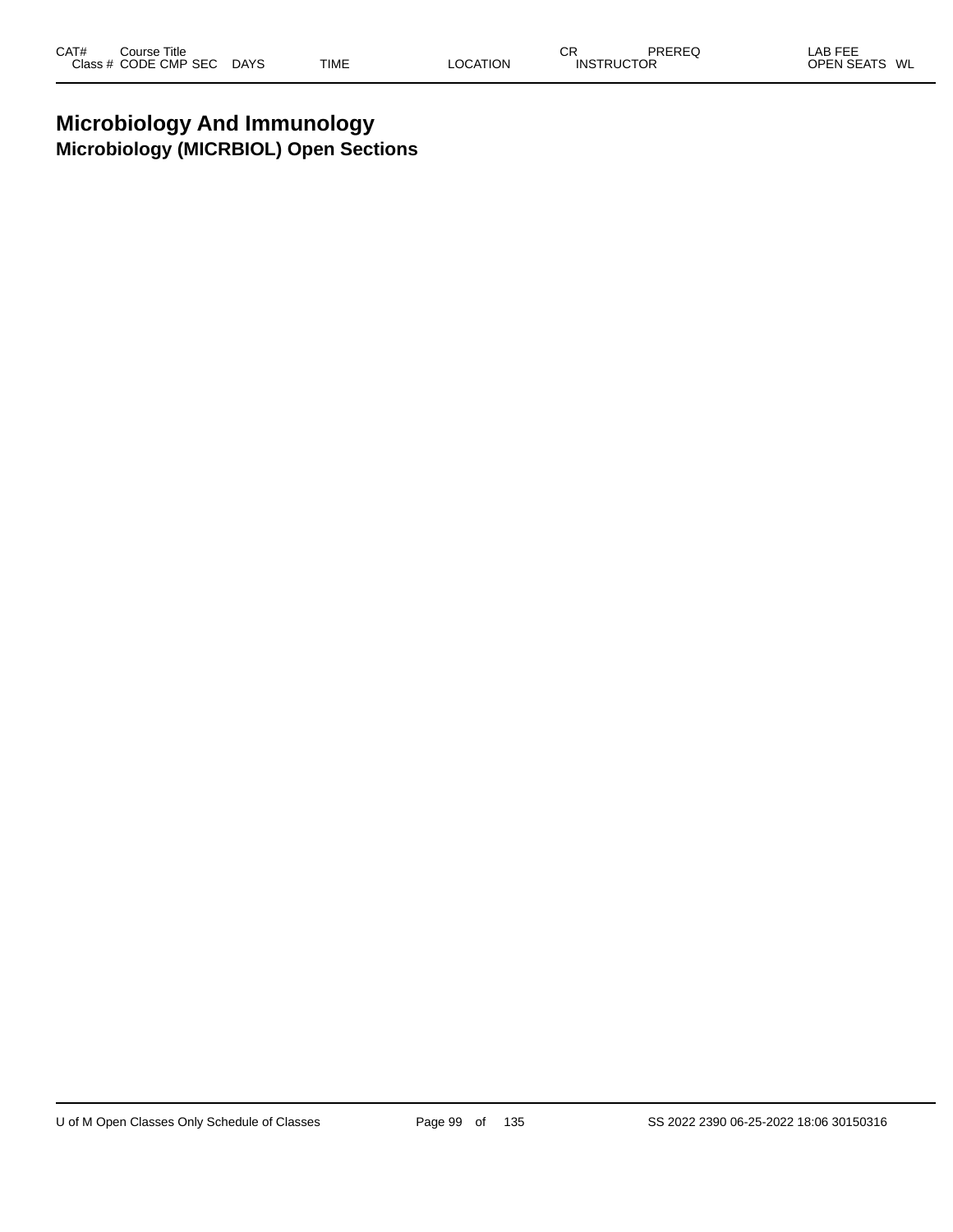| CAT#  | <b>Course Title</b> | Class # CODE CMP SEC                    | DAYS | <b>TIME</b>                                                         | LOCATION   | CR.  | PREREQ<br><b>INSTRUCTOR</b> | LAB FEE<br><b>OPEN SEATS</b> | WL |
|-------|---------------------|-----------------------------------------|------|---------------------------------------------------------------------|------------|------|-----------------------------|------------------------------|----|
|       |                     | <b>Neurology Department</b>             |      |                                                                     |            |      |                             |                              |    |
|       |                     |                                         |      |                                                                     |            |      |                             |                              |    |
|       |                     |                                         |      | <b>Neurology (NEUROL) Open Sections</b><br>6400 Meurology Req Clerk |            |      |                             |                              |    |
|       |                     |                                         |      |                                                                     |            | 4.00 | <b>ENFORCED</b>             |                              |    |
| 60020 | P <sub>R</sub>      | $CLN$ 001                               |      | <b>ARR</b>                                                          | <b>ARR</b> |      |                             |                              | N  |
| 60021 | P <sub>R</sub>      | <b>CLN 001</b>                          |      | <b>ARR</b>                                                          | <b>ARR</b> |      |                             |                              | N  |
| 8100  |                     | <b>Epilepsy Elective</b>                |      |                                                                     |            | 2.00 | <b>ENFORCED</b>             |                              |    |
| 60528 | PR.                 | CLN 001                                 |      | <b>ARR</b>                                                          | <b>ARR</b> |      |                             |                              | N  |
| 60529 | P <sub>R</sub>      | <b>CLN 001</b>                          |      | <b>ARR</b>                                                          | <b>ARR</b> |      |                             |                              | N  |
| 60669 | <b>PR</b>           | <b>CLN 001</b>                          |      | <b>ARR</b>                                                          | <b>ARR</b> |      |                             |                              | N  |
| 60465 | <b>PR</b>           | <b>CLN 001</b>                          |      | <b>ARR</b>                                                          | <b>ARR</b> |      |                             |                              | N  |
| 60670 | <b>PR</b>           | <b>CLN 001</b>                          |      | <b>ARR</b>                                                          | <b>ARR</b> |      |                             |                              | N  |
| 8102  |                     | <b>Movement and Cognitive Disorders</b> |      |                                                                     |            | 2.00 | <b>ENFORCED</b>             |                              |    |
| 60530 | P <sub>R</sub>      | <b>CLN 001</b>                          |      | ARR                                                                 | <b>ARR</b> |      |                             |                              | N  |
| 60531 | <b>PR</b>           | <b>CLN 001</b>                          |      | <b>ARR</b>                                                          | <b>ARR</b> |      |                             |                              | N  |
| 60288 | <b>PR</b>           | <b>CLN 001</b>                          |      | <b>ARR</b>                                                          | <b>ARR</b> |      |                             |                              | N  |
| 60671 | <b>PR</b>           | <b>CLN 001</b>                          |      | <b>ARR</b>                                                          | <b>ARR</b> |      |                             |                              | N  |
| 60289 | P <sub>R</sub>      | <b>CLN 001</b>                          |      | <b>ARR</b>                                                          | <b>ARR</b> |      |                             |                              | N  |
| 60672 | <b>PR</b>           | CLN 001                                 |      | ARR                                                                 | <b>ARR</b> |      |                             |                              | N  |
| 60291 | <b>PR</b>           | <b>CLN 001</b>                          |      | <b>ARR</b>                                                          | <b>ARR</b> |      |                             |                              | N  |
| 8103  |                     | Multiple Sclerosis/Neuroimmuno          |      |                                                                     |            | 2.00 | <b>ENFORCED</b>             |                              |    |
| 60532 | P R                 | <b>CLN 001</b>                          |      | ARR                                                                 | <b>ARR</b> |      |                             |                              | N  |
| 60533 | P <sub>R</sub>      | <b>CLN 001</b>                          |      | <b>ARR</b>                                                          | <b>ARR</b> |      |                             |                              | N  |

| ບບບບບ |                | <b>ULIV UU</b>           | <i>FWW</i> | <b><i>FWW</i></b> |      |                 |   | <b>IV</b> |
|-------|----------------|--------------------------|------------|-------------------|------|-----------------|---|-----------|
| 60673 | <b>PR</b>      | <b>CLN 001</b>           | <b>ARR</b> | <b>ARR</b>        |      |                 |   | N         |
| 60292 | <b>PR</b>      | CLN 001                  | ARR        | ARR               |      |                 |   | Ν         |
| 60674 | P <sub>R</sub> | CLN 001                  | ARR        | ARR               |      |                 |   | Ν         |
| 8104  |                | <b>Sleep Medicine</b>    |            |                   | 2.00 | <b>ENFORCED</b> |   |           |
| 60534 | PR.            | CLN 001                  | ARR        | ARR               |      |                 |   | Ν         |
| 60676 | P <sub>R</sub> | CLN 001                  | ARR        | ARR               |      |                 |   | Ν         |
| 60293 | <b>PR</b>      | <b>CLN 001</b>           | <b>ARR</b> | ARR               |      |                 |   | N         |
| 60423 | P <sub>R</sub> | CLN 001                  | ARR        | ARR               |      |                 |   | Ν         |
| 60424 | P <sub>R</sub> | <b>CLN 001</b>           | ARR        | ARR               |      |                 |   | Ν         |
| 8200  |                | <b>Consult Service</b>   |            |                   | 4.00 | <b>ENFORCED</b> |   |           |
| 60677 | PR.            | <b>CLN 001</b>           | ARR        | ARR               |      |                 |   | Ν         |
| 8201  |                | <b>Sports Neurology</b>  |            |                   | 2.00 | <b>ENFORCED</b> |   |           |
| 60796 | PR.            | <b>CLN 001</b>           | ARR        | ARR               |      |                 |   | N         |
| 60797 | P <sub>R</sub> | CLN 001                  | ARR        | <b>ARR</b>        |      |                 |   | Ν         |
| 8440  |                | <b>Clinical Research</b> |            |                   | 4.00 | <b>ENFORCED</b> |   |           |
| 60535 | <b>PR</b>      | <b>CLN 001</b>           | ARR        | ARR               |      |                 | 5 | N         |
| 64245 | <b>PR</b>      | <b>CLN 001</b>           | ARR        | ARR               |      |                 | 5 | N         |
| 64387 | <b>PR</b>      | <b>CLN 001</b>           | <b>ARR</b> | <b>ARR</b>        |      |                 | 5 | N         |
| 64388 | P <sub>R</sub> | <b>CLN 001</b>           | ARR        | <b>ARR</b>        |      |                 | 5 | Ν         |
| 8441  |                | <b>General Research</b>  |            |                   | 4.00 | <b>ENFORCED</b> |   |           |
| 60536 | P <sub>R</sub> | <b>CLN 001</b>           | ARR        | ARR               |      |                 |   | N         |
| 60679 | <b>PR</b>      | <b>CLN 001</b>           | <b>ARR</b> | <b>ARR</b>        |      |                 |   | Ν         |
| 60680 | <b>PR</b>      | <b>CLN 001</b>           | <b>ARR</b> | ARR               |      |                 |   | N         |
| 60681 | <b>PR</b>      | CLN 001                  | <b>ARR</b> | ARR               |      |                 |   | Ν         |
|       |                |                          |            |                   |      |                 |   |           |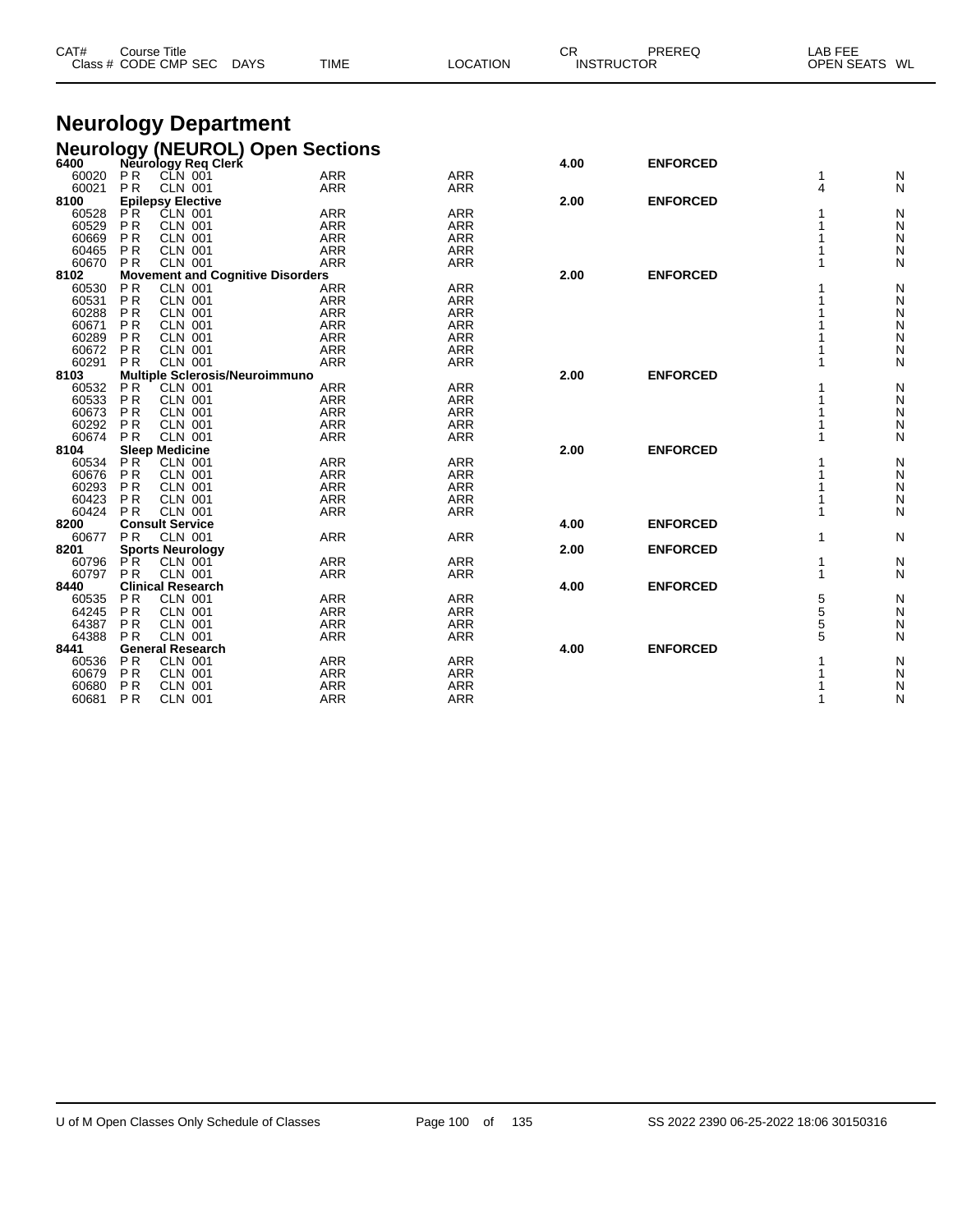| CAT#<br>Close : | Title<br>Course:<br><b>CMP</b><br>-SEC<br>ODE | DAYS<br>$\sim$ | <b>TIME</b> |  | $\sim$ $\sim$<br>◡<br>INS | OR | ----<br><u> 11 I</u><br><b>WI</b><br>ישנ<br>. .<br>$ -$ |
|-----------------|-----------------------------------------------|----------------|-------------|--|---------------------------|----|---------------------------------------------------------|
|-----------------|-----------------------------------------------|----------------|-------------|--|---------------------------|----|---------------------------------------------------------|

## **Center For Neuroscience**

### **Neuroscience (NEUROSCI) Open Sections**

| 800 | Neurosci Rès Method |            |            | .00-9.00، | <b>ADVISORY</b> |    |   |
|-----|---------------------|------------|------------|-----------|-----------------|----|---|
|     | IND                 | <b>ARR</b> | <b>ARR</b> |           |                 | 24 | N |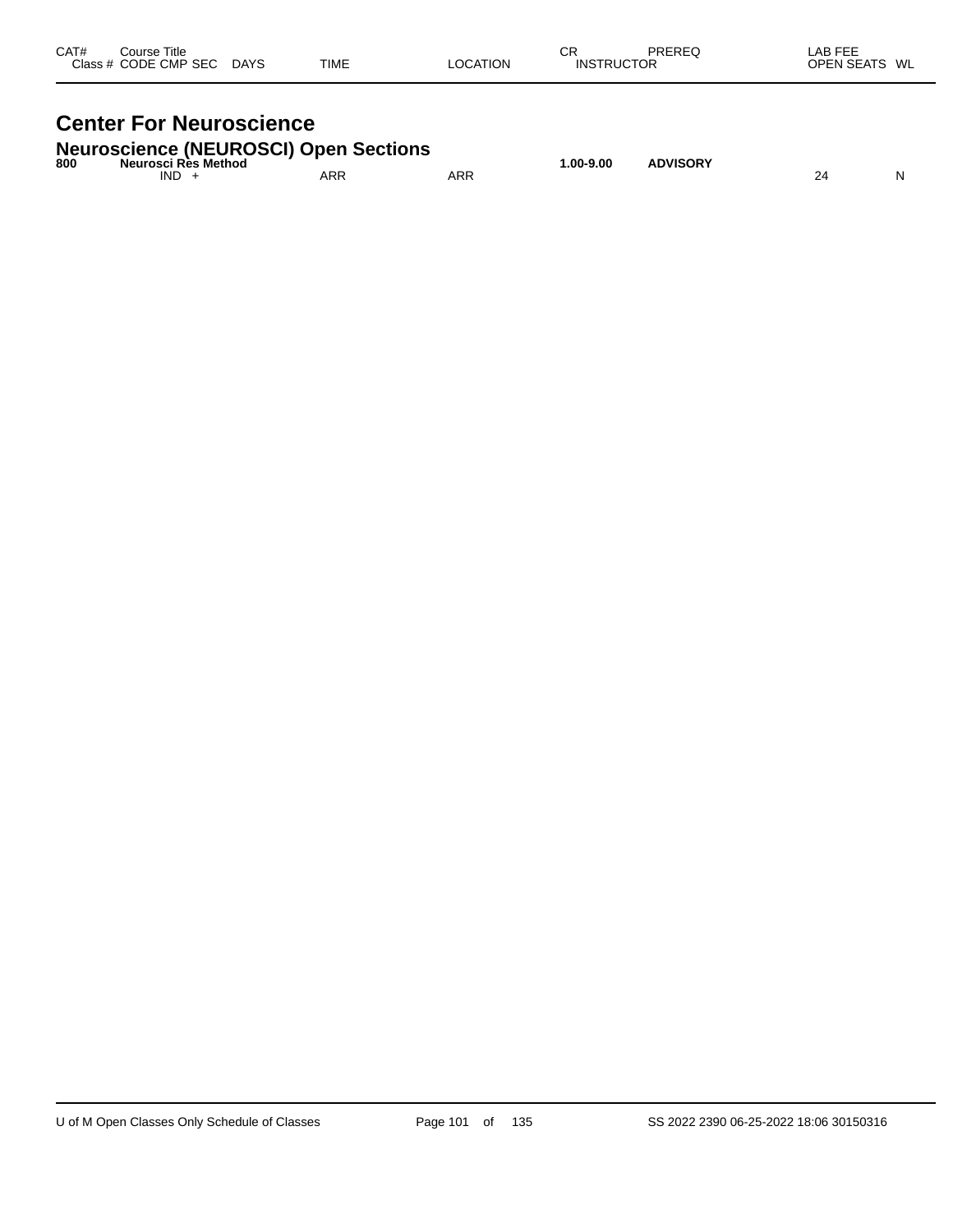| CAT#  | <b>Course Title</b><br>Class # CODE CMP SEC                                             | <b>DAYS</b> | <b>TIME</b> | <b>LOCATION</b> | <b>CR</b> | PREREQ<br><b>INSTRUCTOR</b> | LAB FEE        | OPEN SEATS WL |
|-------|-----------------------------------------------------------------------------------------|-------------|-------------|-----------------|-----------|-----------------------------|----------------|---------------|
|       | <b>Neurosurgery</b>                                                                     |             |             |                 |           |                             |                |               |
|       |                                                                                         |             |             |                 |           |                             |                |               |
|       | <b>Neurosurgery (NEUSURG) Open Sections</b><br>8100 Exploratory<br>65182 PR CLN 001 ARR |             |             |                 | 4.00      | <b>ENFORCED</b>             |                |               |
|       |                                                                                         |             |             | <b>ARR</b>      |           |                             | 3              | N             |
| 8200  | Neuro/Onc-Multidisciplinary                                                             |             |             |                 | 4.00      | <b>ENFORCED</b>             |                |               |
| 60295 | <b>PR</b><br><b>CLN 001</b>                                                             |             | <b>ARR</b>  | <b>ARR</b>      |           |                             |                | N             |
| 60682 | <b>PR</b><br><b>CLN 001</b>                                                             |             | <b>ARR</b>  | <b>ARR</b>      |           |                             |                | N             |
| 60683 | <b>PR</b><br><b>CLN 001</b>                                                             |             | <b>ARR</b>  | <b>ARR</b>      |           |                             |                | N             |
| 60684 | PR<br><b>CLN 001</b>                                                                    |             | <b>ARR</b>  | <b>ARR</b>      |           |                             |                | N             |
| 8201  | Neuro/Oto-Multidisciplinary                                                             |             |             |                 | 4.00      | <b>ENFORCED</b>             |                |               |
| 60537 | <b>PR</b><br><b>CLN 001</b>                                                             |             | <b>ARR</b>  | <b>ARR</b>      |           |                             |                | N             |
| 60685 | P <sub>R</sub><br><b>CLN 001</b>                                                        |             | <b>ARR</b>  | <b>ARR</b>      |           |                             |                | N             |
| 60450 | <b>CLN 001</b><br><b>PR</b>                                                             |             | <b>ARR</b>  | <b>ARR</b>      |           |                             |                | Ν             |
| 60686 | <b>PR</b><br><b>CLN 001</b>                                                             |             | <b>ARR</b>  | <b>ARR</b>      |           |                             | 1              | N             |
| 8250  | <b>Clinical Indiv Arr</b>                                                               |             |             |                 | 4.00      | <b>ENFORCED</b>             |                |               |
| 64698 | <b>PR</b><br><b>CLN 001</b>                                                             |             | <b>ARR</b>  | <b>ARR</b>      |           |                             | 5              | N             |
| 8270  | <b>Domestic Away Clinical</b>                                                           |             |             |                 | 4.00      | <b>ENFORCED</b>             |                |               |
| 64389 | PR<br><b>CLN 001</b>                                                                    |             | <b>ARR</b>  | <b>ARR</b>      |           |                             | 4              | N             |
| 64390 | PR<br><b>CLN 001</b>                                                                    |             | <b>ARR</b>  | <b>ARR</b>      |           |                             | 4              | N             |
| 8440  | Research                                                                                |             |             |                 | 2.00      | <b>ENFORCED</b>             |                |               |
| 60539 | <b>PR</b><br><b>CLN 001</b>                                                             |             | <b>ARR</b>  | <b>ARR</b>      |           |                             | 5              | N             |
| 60538 | <b>PR</b><br><b>CLN 001</b>                                                             |             | <b>ARR</b>  | <b>ARR</b>      |           |                             | 5              | Ν             |
| 60540 | <b>PR</b><br><b>CLN 001</b>                                                             |             | <b>ARR</b>  | <b>ARR</b>      |           |                             | 5              | N             |
| 60799 | <b>PR</b><br><b>CLN 001</b>                                                             |             | <b>ARR</b>  | <b>ARR</b>      |           |                             | 5              | N             |
| 60798 | <b>PR</b><br><b>CLN 001</b>                                                             |             | <b>ARR</b>  | <b>ARR</b>      |           |                             | 5              | N             |
| 60800 | <b>PR</b><br><b>CLN 001</b>                                                             |             | <b>ARR</b>  | <b>ARR</b>      |           |                             | $\overline{5}$ | Ν             |
| 60802 | <b>PR</b><br><b>CLN 001</b>                                                             |             | <b>ARR</b>  | <b>ARR</b>      |           |                             | 5              | N             |
| 60801 | <b>PR</b><br><b>CLN 001</b>                                                             |             | <b>ARR</b>  | <b>ARR</b>      |           |                             |                | Ν             |
| 60803 | P <sub>R</sub><br><b>CLN 001</b>                                                        |             | <b>ARR</b>  | <b>ARR</b>      |           |                             | 5              | Ν             |
| 60805 | <b>PR</b><br><b>CLN 001</b>                                                             |             | <b>ARR</b>  | <b>ARR</b>      |           |                             | 5              | Ν             |
| 60804 | <b>PR</b><br><b>CLN 001</b>                                                             |             | <b>ARR</b>  | <b>ARR</b>      |           |                             | 5              | Ν             |
| 60806 | PR<br><b>CLN 001</b>                                                                    |             | <b>ARR</b>  | <b>ARR</b>      |           |                             | 5              | N             |
| 8600  | Subinternship                                                                           |             |             |                 | 4.00      | <b>ENFORCED</b>             |                |               |
| 60296 | <b>PR</b><br><b>CLN 001</b>                                                             |             | <b>ARR</b>  | <b>ARR</b>      |           |                             | 5              | N             |
| 64808 | <b>PR</b><br><b>CLN 001</b>                                                             |             | <b>ARR</b>  | <b>ARR</b>      |           |                             | 1              | N             |
| 64809 | <b>PR</b>                                                                               |             | <b>ARR</b>  | <b>ARR</b>      |           |                             | 5              | N             |
| 8700  | <b>CLN 001</b>                                                                          |             |             |                 | 4.00      | <b>ENFORCED</b>             |                |               |
|       | Subinternship/ICU<br><b>PR</b>                                                          |             |             |                 |           |                             |                |               |
| 60149 | <b>CLN 001</b>                                                                          |             | <b>ARR</b>  | <b>ARR</b>      |           |                             | $\overline{2}$ | N             |
| 60298 | <b>PR</b><br><b>CLN 001</b>                                                             |             | <b>ARR</b>  | <b>ARR</b>      |           |                             | 1              | N             |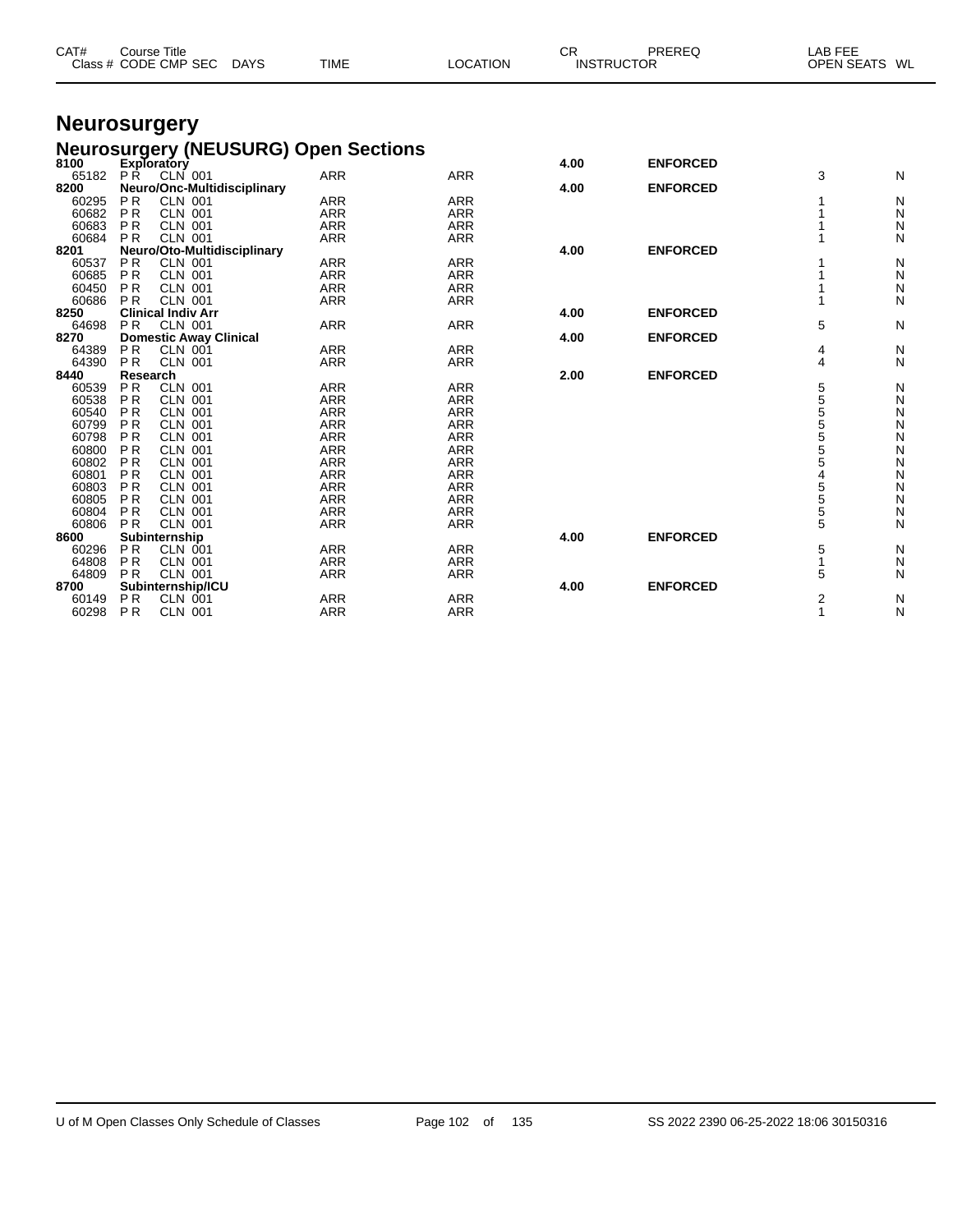| CAT# | ourse Titleٽ         |             |             |          | СR                | PREREQ | LAB FEE                 |  |
|------|----------------------|-------------|-------------|----------|-------------------|--------|-------------------------|--|
|      | Class # CODE CMP SEC | <b>DAYS</b> | <b>TIME</b> | LOCATION | <b>INSTRUCTOR</b> |        | <b>OPEN SEATS</b><br>WL |  |

## **Obstetrics And Gynecology Dept Obstetrics and Gynecology (OBSTGYN) Open Sections**

| 6500          |                | Obst/Gyn Req Clerk                    | Obsidings and Oynecology (ODOTOTH) Open Ocenons |            | 6.00 | <b>ENFORCED</b> |                |               |
|---------------|----------------|---------------------------------------|-------------------------------------------------|------------|------|-----------------|----------------|---------------|
|               |                |                                       |                                                 |            |      |                 |                |               |
| 60005         | <b>PR</b>      | CLN 001                               | <b>ARR</b>                                      | <b>ARR</b> |      |                 | 4              | N             |
| 60009         | <b>PR</b>      | <b>CLN 001</b>                        | <b>ARR</b>                                      | <b>ARR</b> |      |                 |                | N             |
| 60013         | <b>PR</b>      | <b>CLN 001</b>                        | <b>ARR</b>                                      | <b>ARR</b> |      |                 | 3              | N             |
| 60015         | <b>PR</b>      | <b>CLN 002</b>                        | <b>ARR</b>                                      | <b>ARR</b> |      |                 | 16             | N             |
| 60016         | <b>PR</b>      | <b>CLN 002</b>                        | <b>ARR</b>                                      | <b>ARR</b> |      |                 | 16             | $\mathsf{N}$  |
| 60014         | <b>PR</b>      | <b>CLN 002</b>                        | <b>ARR</b>                                      | <b>ARR</b> |      |                 | 16             | N             |
| 8100          |                | Women's Health Integrated Sci         |                                                 |            | 2.00 | <b>ENFORCED</b> |                |               |
| 60541         | P <sub>R</sub> | <b>CLN 001</b>                        | <b>ARR</b>                                      | <b>ARR</b> |      |                 |                | N             |
| 60436         | P <sub>R</sub> | <b>CLN 001</b>                        | <b>ARR</b>                                      | <b>ARR</b> |      |                 | 1              | N             |
| 8101          |                | <b>Family Planning</b>                |                                                 |            | 4.00 | <b>ENFORCED</b> |                |               |
| 64859         | <b>PR</b>      | <b>CLN 001</b>                        | <b>ARR</b>                                      | <b>ARR</b> |      |                 | 24             | N             |
| 65253         | <b>PR</b>      | <b>CLN 001</b>                        | <b>ARR</b>                                      | <b>ARR</b> |      |                 | 24             | N             |
| 64739         | <b>PR</b>      | <b>CLN 001</b>                        | <b>ARR</b>                                      | <b>ARR</b> |      |                 |                | N             |
| 8150          |                | <b>Clinical Individually Arranged</b> |                                                 |            | 2.00 | <b>ENFORCED</b> |                |               |
| 64391         | <b>PR</b>      | <b>CLN 001</b>                        | <b>ARR</b>                                      | <b>ARR</b> |      |                 | 5              | N             |
| 8170          |                | <b>Domestic Away Clinical</b>         |                                                 |            | 2.00 | <b>ENFORCED</b> |                |               |
| 64392         |                |                                       |                                                 |            |      |                 |                |               |
|               | PR.            | <b>CLN 001</b>                        | <b>ARR</b>                                      | <b>ARR</b> |      |                 | 5              | N             |
| 8250          |                | <b>Clinical Individually Arranged</b> |                                                 |            | 4.00 | <b>ENFORCED</b> |                |               |
| 64726         | <b>PR</b>      | <b>CLN 001</b>                        | <b>ARR</b>                                      | <b>ARR</b> |      |                 | 5              | N             |
| 64767         | PR             | <b>CLN 001</b>                        | <b>ARR</b>                                      | <b>ARR</b> |      |                 | 5              | N             |
| Urogynecology |                |                                       |                                                 |            |      |                 |                |               |
| 64393 PR      |                | <b>CLN 001</b>                        | <b>ARR</b>                                      | <b>ARR</b> |      |                 | 2              | N             |
| 64733 PR      |                | <b>CLN 002</b>                        | <b>ARR</b>                                      | <b>ARR</b> |      |                 | 1              | N             |
| Urogynecology |                |                                       |                                                 |            |      |                 |                |               |
| 8270          |                | <b>Domestic Away Clinical</b>         |                                                 |            | 4.00 | <b>ENFORCED</b> |                |               |
| 65044         | <b>PR</b>      | <b>CLN 001</b>                        | <b>ARR</b>                                      | <b>ARR</b> |      |                 | 4              | N             |
| 64394         | <b>PR</b>      | <b>CLN 001</b>                        | <b>ARR</b>                                      | <b>ARR</b> |      |                 | 5              | N             |
| 64395         | <b>PR</b>      | <b>CLN 001</b>                        | <b>ARR</b>                                      | <b>ARR</b> |      |                 | 4              | N             |
| 8402          |                | <b>Teaching &amp; Technology</b>      |                                                 |            | 4.00 | <b>ENFORCED</b> |                |               |
| 60689         | P <sub>R</sub> | CLN 001                               | <b>ARR</b>                                      | <b>ARR</b> |      |                 | 4              | N             |
| 8440          | Research       |                                       |                                                 |            | 4.00 | <b>ENFORCED</b> |                |               |
| 60542         | <b>PR</b>      | <b>CLN 001</b>                        | <b>ARR</b>                                      | <b>ARR</b> |      |                 | 5              | N             |
| 60489         | P <sub>R</sub> | <b>CLN 001</b>                        | <b>ARR</b>                                      | <b>ARR</b> |      |                 | $\overline{3}$ | N             |
| 64294         | <b>PR</b>      | <b>CLN 001</b>                        | <b>ARR</b>                                      | <b>ARR</b> |      |                 | 5              |               |
|               |                |                                       |                                                 |            |      |                 | 5              | N             |
| 64293         | <b>PR</b>      | <b>CLN 001</b>                        | ARR                                             | <b>ARR</b> |      |                 |                | $\frac{N}{N}$ |
| 64295         | P <sub>R</sub> | <b>CLN 001</b>                        | <b>ARR</b>                                      | <b>ARR</b> |      |                 | 5              |               |
| 64297         | <b>PR</b>      | <b>CLN 001</b>                        | <b>ARR</b>                                      | <b>ARR</b> |      |                 | $\overline{5}$ | N             |
| 64296         | P <sub>R</sub> | <b>CLN 001</b>                        | <b>ARR</b>                                      | <b>ARR</b> |      |                 | 5              | N             |
| 64298         | <b>PR</b>      | <b>CLN 001</b>                        | <b>ARR</b>                                      | <b>ARR</b> |      |                 | 5              | N             |
| 8441          |                | <b>Women's Health Policy</b>          |                                                 |            | 4.00 | <b>ENFORCED</b> |                |               |
| 60543         | P <sub>R</sub> | <b>CLN 001</b>                        | <b>ARR</b>                                      | <b>ARR</b> |      |                 |                | N             |
| 8601          |                | <b>Oncology Subl</b>                  |                                                 |            | 4.00 | <b>ENFORCED</b> |                |               |
| 60153         | P R            | CLN 001                               | <b>ARR</b>                                      | <b>ARR</b> |      |                 | 1              | N             |
|               |                |                                       |                                                 |            |      |                 |                |               |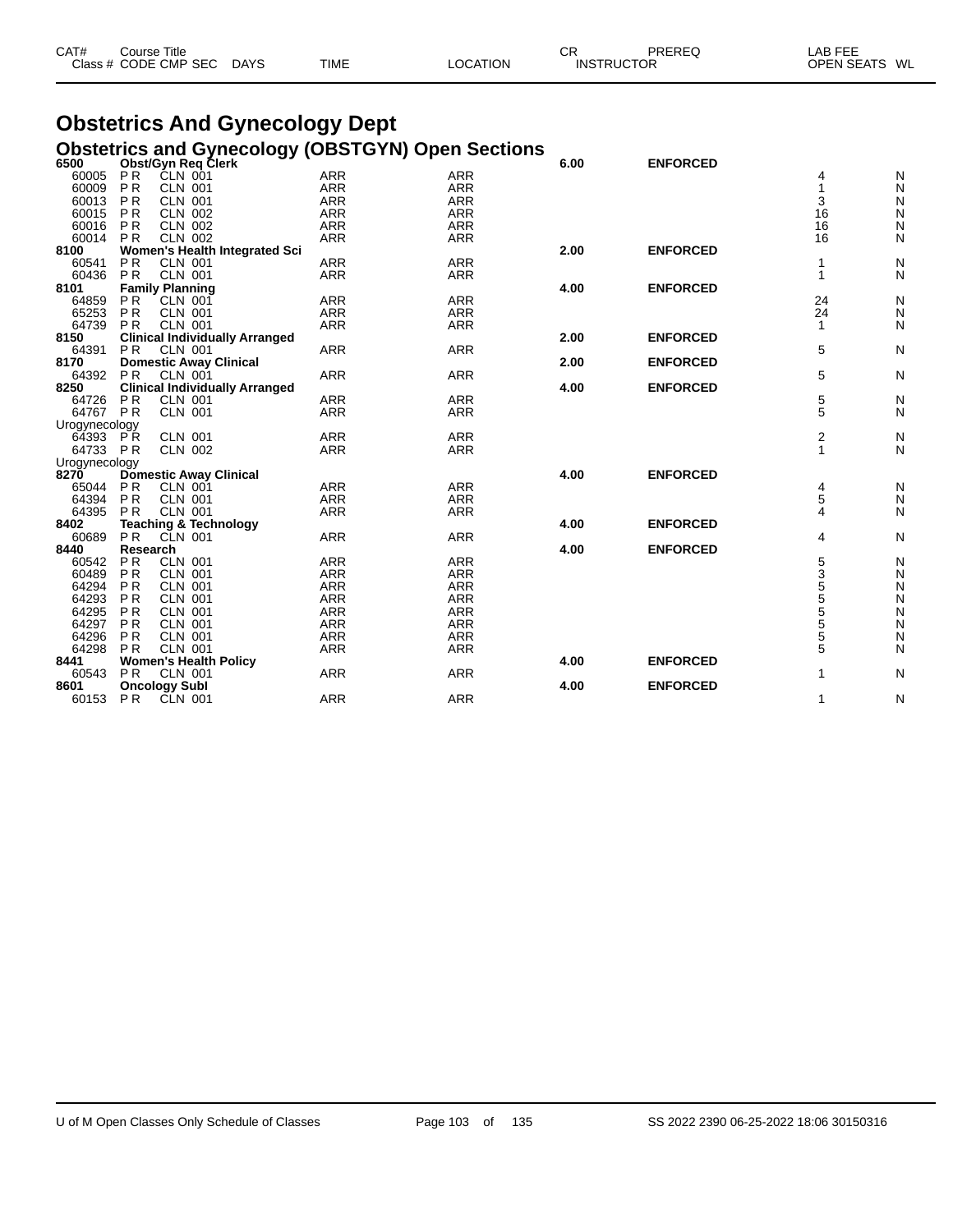| CAT# | Course Title<br>Class # CODE CMP SEC | <b>DAYS</b> | <b>TIME</b> | LOCATION | СF<br><b>INSTRUCTOR</b> | PREREQ | _AB FEE<br><b>OPEN SEATS</b> | WL |
|------|--------------------------------------|-------------|-------------|----------|-------------------------|--------|------------------------------|----|
|      |                                      |             |             |          |                         |        |                              |    |

## **Ophthalmology Department Ophthalmology (OPHTH) Open Sections**

| 8200  | <b>Clinical</b> |                                  |            |            | 4.00 | <b>ENFORCED</b> |                |   |
|-------|-----------------|----------------------------------|------------|------------|------|-----------------|----------------|---|
| 60056 | <b>PR</b>       | <b>CLN 001</b>                   | <b>ARR</b> | <b>ARR</b> |      |                 |                | N |
| 60057 | P R             | <b>CLN 001</b>                   | ARR        | <b>ARR</b> |      |                 |                | N |
| 60300 | P <sub>R</sub>  | <b>CLN 001</b>                   | <b>ARR</b> | <b>ARR</b> |      |                 | 3              | N |
| 60301 | PR.             | <b>CLN 001</b>                   | <b>ARR</b> | ARR        |      |                 |                | N |
| 8201  |                 | <b>Clinical - HFHS</b>           |            |            | 4.00 | <b>ENFORCED</b> |                |   |
| 60544 | PR.             | <b>CLN 001</b>                   | <b>ARR</b> | <b>ARR</b> |      |                 |                | N |
| 60451 | P R             | <b>CLN 001</b>                   | ARR        | <b>ARR</b> |      |                 |                | N |
| 60690 | P <sub>R</sub>  | <b>CLN 001</b>                   | <b>ARR</b> | <b>ARR</b> |      |                 |                | N |
| 60302 | P <sub>R</sub>  | <b>CLN 001</b>                   | ARR        | ARR        |      |                 |                | N |
| 8202  |                 | <b>Adv Clinical &amp; Res</b>    |            |            | 4.00 | <b>ENFORCED</b> |                |   |
| 60545 | PR.             | <b>CLN 001</b>                   | ARR        | ARR        |      |                 | 2              | N |
| 60691 | P <sub>R</sub>  | <b>CLN 001</b>                   | ARR        | <b>ARR</b> |      |                 | $\overline{2}$ | N |
| 8270  |                 | <b>Domestic Away Clinical</b>    |            |            | 4.00 | <b>ENFORCED</b> |                |   |
| 64396 | P <sub>R</sub>  | <b>CLN 001</b>                   | ARR        | <b>ARR</b> |      |                 | 5              | N |
| 8300  |                 | <b>Online Ophthy: The Basics</b> |            |            | 2.00 | <b>ENFORCED</b> |                |   |
| 60468 | PR.             | CLN 001                          | <b>ARR</b> | <b>ARR</b> |      |                 | 8              | N |
| 60546 | P <sub>R</sub>  | <b>CLN 001</b>                   | <b>ARR</b> | <b>ARR</b> |      |                 | 10             | N |
| 60469 | PR.             | <b>CLN 001</b>                   | ARR        | <b>ARR</b> |      |                 | 8              | N |
| 60692 | PR.             | <b>CLN 001</b>                   | <b>ARR</b> | <b>ARR</b> |      |                 |                | N |
| 60693 | P <sub>R</sub>  | <b>CLN 001</b>                   | ARR        | <b>ARR</b> |      |                 | 6              | N |
| 60488 | P <sub>R</sub>  | <b>CLN 001</b>                   | ARR        | <b>ARR</b> |      |                 | 10             | N |
| 60452 | P <sub>R</sub>  | <b>CLN 001</b>                   | <b>ARR</b> | <b>ARR</b> |      |                 | 10             | N |
| 60694 | P <sub>R</sub>  | <b>CLN 001</b>                   | <b>ARR</b> | <b>ARR</b> |      |                 | 8              | N |
| 8440  | <b>Research</b> |                                  |            |            | 4.00 | <b>ENFORCED</b> |                |   |
| 60470 | PR.             | <b>CLN 001</b>                   | ARR        | <b>ARR</b> |      |                 | 5              | N |
| 60695 | P <sub>R</sub>  | <b>CLN 001</b>                   | ARR        | <b>ARR</b> |      |                 |                | N |
| 60696 | P <sub>R</sub>  | <b>CLN 001</b>                   | ARR        | ARR        |      |                 |                | N |
| 60697 | P <sub>R</sub>  | <b>CLN 001</b>                   | ARR        | <b>ARR</b> |      |                 | 5              | N |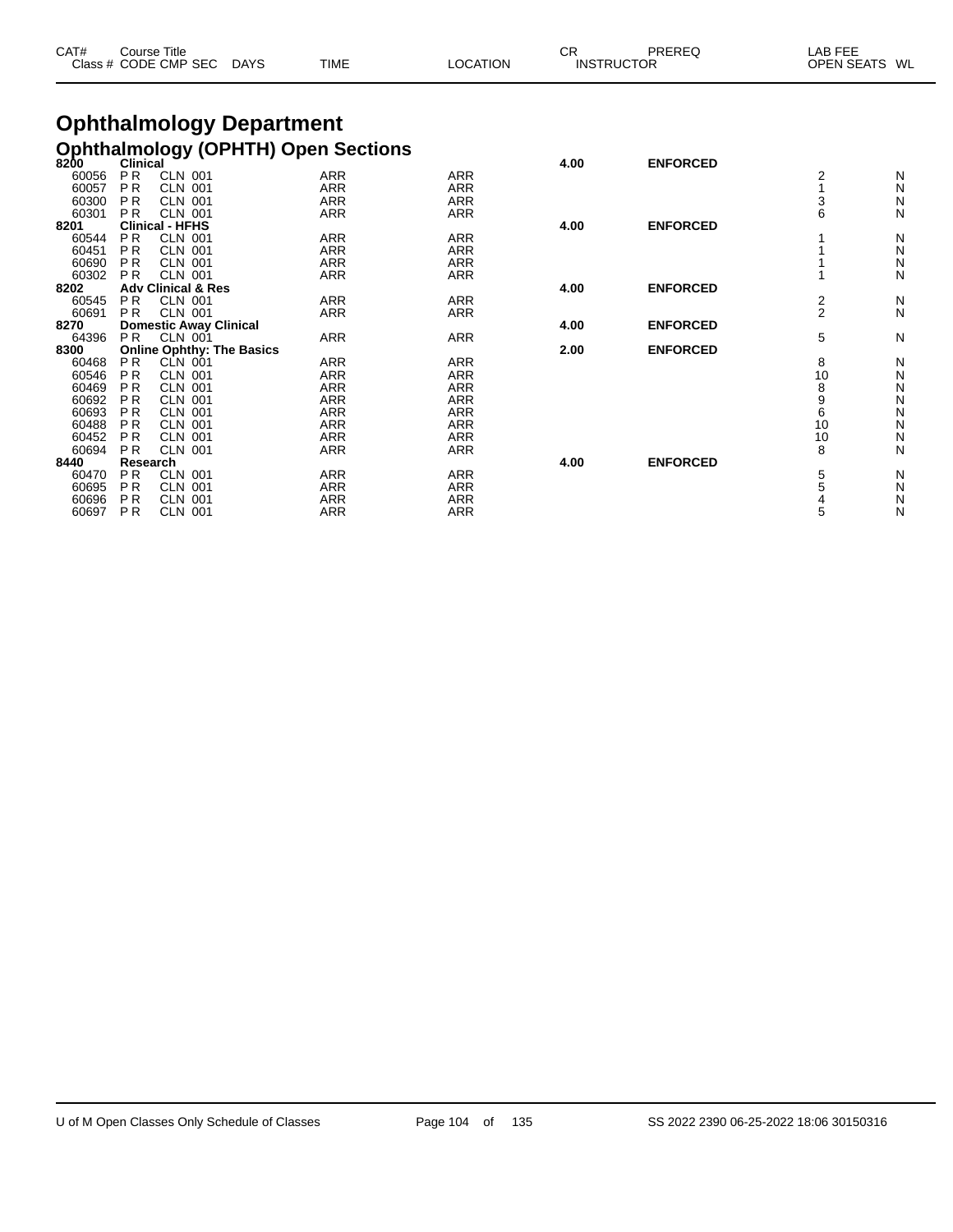| CAT#           | Course Title   | Class # CODE CMP SEC                    | <b>DAYS</b>                           | TIME       | <b>LOCATION</b>                                     | <b>CR</b> | PREREQ<br><b>INSTRUCTOR</b> | LAB FEE<br><b>OPEN SEATS</b> | WL     |
|----------------|----------------|-----------------------------------------|---------------------------------------|------------|-----------------------------------------------------|-----------|-----------------------------|------------------------------|--------|
|                |                | <b>Orthopaedic Surgery</b>              |                                       |            |                                                     |           |                             |                              |        |
|                |                |                                         |                                       |            | <b>Orthopaedic Surgery (ORTHSURG) Open Sections</b> |           |                             |                              |        |
| 8200           | PR             | Outpatient Orthopedic<br><b>CLN 001</b> |                                       | <b>ARR</b> | <b>ARR</b>                                          | 2.00      | <b>ENFORCED</b>             |                              |        |
| 60303          | <b>PR</b>      | <b>CLN 001</b>                          |                                       | <b>ARR</b> | <b>ARR</b>                                          |           |                             | 6<br>6                       | N      |
| 60304<br>60305 | <b>PR</b>      | <b>CLN 001</b>                          |                                       | <b>ARR</b> | <b>ARR</b>                                          |           |                             | 6                            | N      |
| 60306          | <b>PR</b>      | <b>CLN 001</b>                          |                                       | ARR        | <b>ARR</b>                                          |           |                             |                              | N<br>N |
| 60307          | P <sub>R</sub> |                                         |                                       |            |                                                     |           |                             | 2<br>4                       | N      |
|                |                | <b>CLN 001</b>                          |                                       | <b>ARR</b> | <b>ARR</b>                                          | 4.00      | <b>ENFORCED</b>             |                              |        |
| 8201           |                | <b>Orthopedic Surgery</b>               |                                       | <b>ARR</b> | <b>ARR</b>                                          |           |                             |                              |        |
| 60131          | PR.            | CLN 001                                 |                                       |            |                                                     |           |                             | $\frac{3}{2}$                | N<br>N |
| 60102          | <b>PR</b>      | <b>CLN 001</b>                          |                                       | ARR        | <b>ARR</b>                                          |           | <b>ENFORCED</b>             |                              |        |
| 8250           |                |                                         | <b>Clinical Individually Arranged</b> |            |                                                     | 4.00      |                             |                              |        |
| 64397          | PR.            | <b>CLN 001</b>                          |                                       | <b>ARR</b> | <b>ARR</b>                                          |           |                             | 5                            | N      |
| 8270           |                | <b>Domestic Away Clinical</b>           |                                       |            |                                                     | 4.00      | <b>ENFORCED</b>             |                              |        |
| 64398          | P <sub>R</sub> | <b>CLN 001</b>                          |                                       | <b>ARR</b> | <b>ARR</b>                                          |           |                             | $\frac{2}{2}$                | N      |
| 64399          | P <sub>R</sub> | <b>CLN 001</b>                          |                                       | <b>ARR</b> | <b>ARR</b>                                          |           |                             |                              | N      |
| 8280           |                | <b>Intrntl Clin 4wk</b>                 |                                       |            |                                                     | 4.00      | <b>ENFORCED</b>             |                              |        |
| 65085          | P <sub>R</sub> | <b>CLN 001</b>                          |                                       | <b>ARR</b> | <b>ARR</b>                                          |           |                             | 4                            | N      |

 P R CLN 001 ARR ARR 4 N P R CLN 001 ARR ARR 1 N P R CLN 001 ARR ARR 4 N P R CLN 001 ARR ARR 4 N

 P R CLN 001 ARR ARR 3 N P R CLN 001 ARR ARR 1 N P R CLN 001 ARR ARR 5 N

P R CLN 001 ARR ARR 1 N

**Research 4.00 ENFORCED**

**Subinternship 4.00 ENFORCED**

**Subinternship - VAHS 4.00 ENFORCED**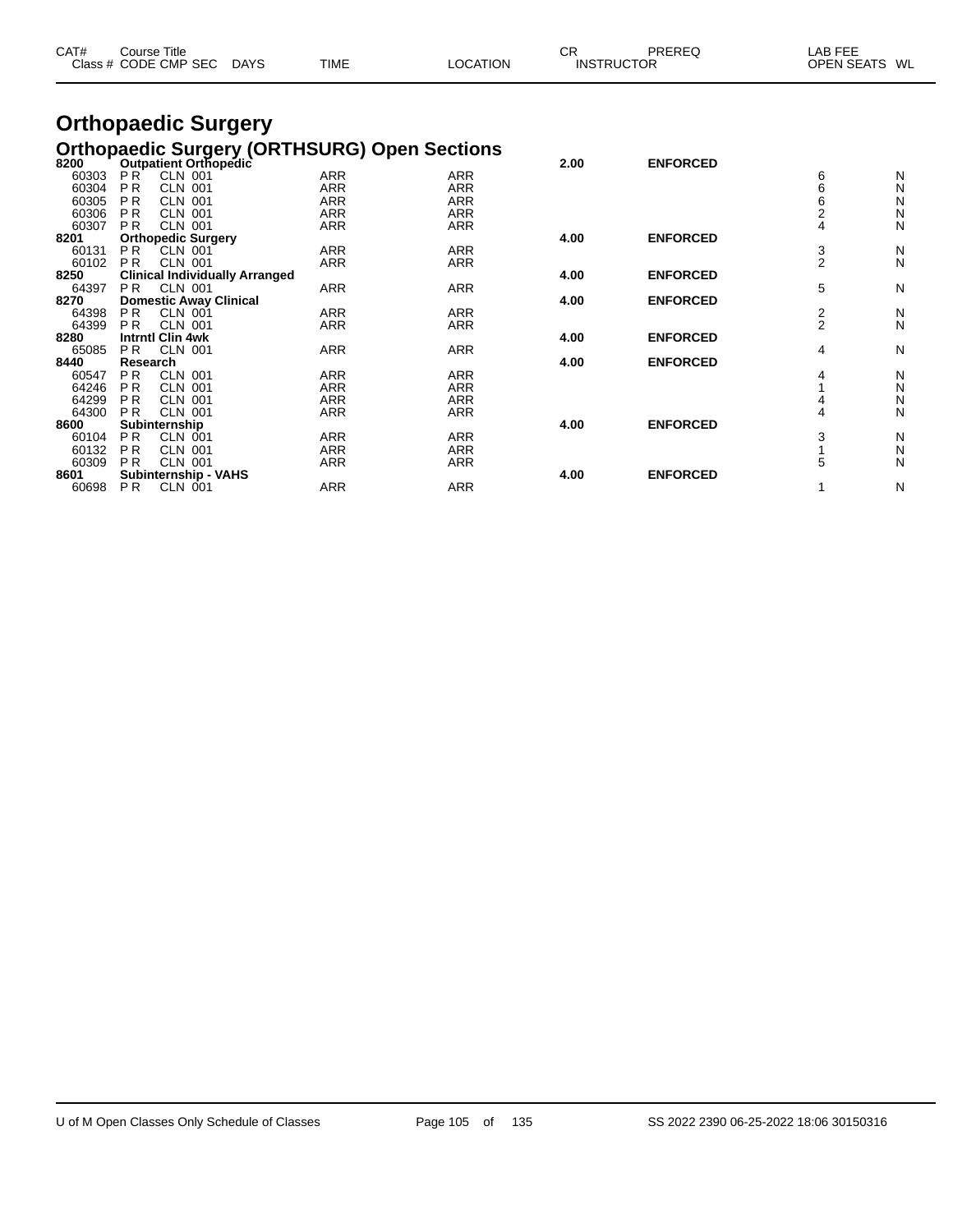| CAT#           |                        | Course Title<br>Class # CODE CMP SEC | <b>DAYS</b>                           | TIME                     |                                                | <b>LOCATION</b>          | <b>CR</b><br><b>INSTRUCTOR</b> | PREREQ          | LAB FEE<br><b>OPEN SEATS</b> | WL     |
|----------------|------------------------|--------------------------------------|---------------------------------------|--------------------------|------------------------------------------------|--------------------------|--------------------------------|-----------------|------------------------------|--------|
|                |                        |                                      | <b>Otorhinolaryngology Department</b> |                          |                                                |                          |                                |                 |                              |        |
|                |                        |                                      |                                       |                          |                                                |                          |                                |                 |                              |        |
|                |                        |                                      |                                       |                          | <b>Otorhinolaryngology (OTO) Open Sections</b> |                          |                                |                 |                              |        |
| 8100           |                        | Exploratory                          |                                       |                          |                                                |                          | 2.00                           | <b>ENFORCED</b> |                              |        |
| 60310          | <b>PR</b>              | CLN 001                              |                                       | <b>ARR</b>               |                                                | <b>ARR</b>               |                                |                 | 3                            | N      |
| 64748          | <b>PR</b>              | <b>CLN 001</b>                       |                                       | <b>ARR</b>               |                                                | <b>ARR</b>               |                                |                 | 3                            | N      |
| 8201           |                        | <b>Primary Care Otolaryngology</b>   |                                       |                          |                                                |                          | 4.00                           | <b>ENFORCED</b> |                              |        |
| 60311          | <b>PR</b>              | CLN 001                              |                                       | <b>ARR</b>               |                                                | <b>ARR</b>               |                                |                 |                              | N      |
| 60312          | <b>PR</b>              | <b>CLN 001</b>                       |                                       | <b>ARR</b>               |                                                | <b>ARR</b>               |                                |                 |                              | N      |
| 60313          | <b>PR</b>              | <b>CLN 001</b>                       |                                       | <b>ARR</b>               |                                                | <b>ARR</b>               |                                |                 |                              | N      |
| 60314          | <b>PR</b>              | <b>CLN 001</b>                       |                                       | <b>ARR</b>               |                                                | <b>ARR</b>               |                                |                 | $\overline{2}$               | N      |
| 8270           |                        | <b>Domestic Away Clinical</b>        |                                       |                          |                                                |                          | 4.00                           | <b>ENFORCED</b> |                              |        |
| 64400          | <b>PR</b>              | CLN 001                              |                                       | ARR                      |                                                | <b>ARR</b>               |                                |                 | 5                            | N      |
| 64715          | <b>PR</b>              | <b>CLN 001</b>                       |                                       | <b>ARR</b>               |                                                | <b>ARR</b>               |                                |                 | 4                            | N      |
| 8300           |                        | <b>Hearing Loss in Children</b>      |                                       |                          |                                                |                          | 2.00                           | <b>ENFORCED</b> |                              |        |
| 60699          | P <sub>R</sub>         | LEC 001                              |                                       | <b>ARR</b>               |                                                | <b>ARR</b>               |                                |                 | 23                           | N      |
| 60155          | <b>PR</b>              | LEC 001                              |                                       | <b>ARR</b>               |                                                | <b>ARR</b>               |                                |                 | 23                           | N      |
| 60315<br>60316 | <b>PR</b><br><b>PR</b> | LEC 001<br>LEC 001                   |                                       | <b>ARR</b><br><b>ARR</b> |                                                | <b>ARR</b><br><b>ARR</b> |                                |                 |                              | N      |
| 60700          | <b>PR</b>              | LEC 001                              |                                       | <b>ARR</b>               |                                                | <b>ARR</b>               |                                |                 | $\frac{23}{25}$<br>25<br>24  | N<br>N |
| 60317          | <b>PR</b>              | LEC 001                              |                                       | <b>ARR</b>               |                                                | <b>ARR</b>               |                                |                 | 25                           | N      |
| 60318          | <b>PR</b>              | LEC 001                              |                                       | <b>ARR</b>               |                                                | <b>ARR</b>               |                                |                 | 25                           | N      |
| 60319          | ΡR                     | LEC 001                              |                                       | <b>ARR</b>               |                                                | <b>ARR</b>               |                                |                 | 24                           | N      |
| 8440           | Research               |                                      |                                       |                          |                                                |                          | 2.00                           | <b>ENFORCED</b> |                              |        |

 P R CLN 001 ARR ARR 5 N P R CLN 001 ARR ARR 5 N P R CLN 001 ARR ARR 5 N P R CLN 001 ARR ARR 5 N P R CLN 001 ARR ARR 4 N P R CLN 001 ARR ARR 5 N P R CLN 001 ARR ARR 5 N P R CLN 001 ARR ARR 5 N P R CLN 001 ARR ARR 5 N P R CLN 001 ARR ARR 5 N P R CLN 001 ARR ARR 5 N P R CLN 001 ARR ARR 5 N

P CLN 001 ARR ARR 5 N

 P R CLN 001 ARR ARR 4 N P R CLN 001 ARR ARR 3 N P R CLN 001 ARR ARR 4 N

**84304 PR CLN 001**<br> **8450 • NonClinical Indiv Arranged 1.001**<br> **8450 • NonClinical Indiv Arranged also because of the cln 001<br>
<b>8600** • Head/Neck Surgery Subl **ARR 4.00**<br> **8600** • Head/Neck Surgery Subl **4.00** 

**Head/Neck Surgery SubI 4.00 ENFORCED**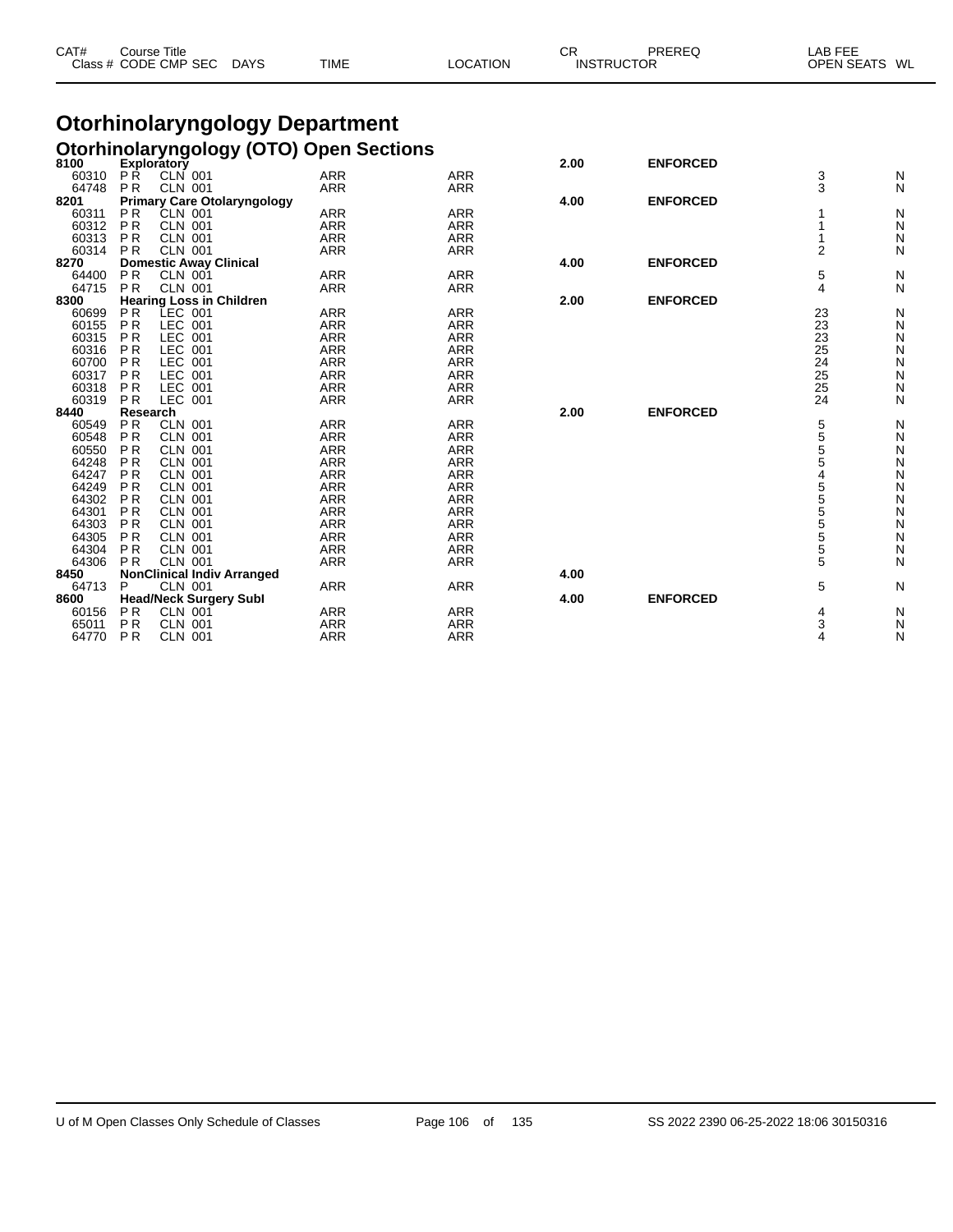| CAT#                                                                                 |                                                          | Course Title<br>Class # CODE CMP SEC DAYS          |                                                           | <b>TIME</b>       | <b>LOCATION</b>                        | СR<br><b>INSTRUCTOR</b> | <b>PREREQ</b>   | LAB FEE<br><b>OPEN SEATS</b> | WL          |
|--------------------------------------------------------------------------------------|----------------------------------------------------------|----------------------------------------------------|-----------------------------------------------------------|-------------------|----------------------------------------|-------------------------|-----------------|------------------------------|-------------|
|                                                                                      |                                                          | <b>Pathology Department</b>                        |                                                           |                   |                                        |                         |                 |                              |             |
| 61163                                                                                | PI                                                       | DIS <sup>-</sup><br>-001                           | Pathology (PATH) Open Sections<br>850 Res Collog Exp Path | <b>ARR</b>        | <b>ARR</b>                             | 1.00                    | <b>ADVISORY</b> | 15                           | N           |
| 8200<br>60320                                                                        | General<br>P <sub>R</sub>                                | <b>CLN 001</b>                                     |                                                           | ARR               | <b>ARR</b>                             | 4.00                    | <b>ENFORCED</b> | 2                            | N           |
| 60321<br>60322                                                                       | <b>PR</b><br><b>PR</b>                                   | CLN 001<br><b>CLN 001</b>                          |                                                           | ARR<br>ARR        | <b>ARR</b><br><b>ARR</b>               |                         |                 | $\frac{2}{2}$                | N<br>N      |
| 60323<br>8201                                                                        | ARR<br><b>CLN 001</b><br>P <sub>R</sub><br>Sub-specialty |                                                    |                                                           | <b>ARR</b>        | 4.00                                   | <b>ENFORCED</b>         |                 | N                            |             |
| 64744<br>65080<br>65250                                                              | P <sub>R</sub><br>P <sub>R</sub><br>P <sub>R</sub>       | <b>CLN 001</b><br><b>CLN 001</b><br><b>CLN 001</b> |                                                           | ARR<br>ARR<br>ARR | <b>ARR</b><br><b>ARR</b><br><b>ARR</b> |                         |                 | $\overline{2}$               | N<br>N<br>N |
| 8250<br><b>Clinical Individually Arranged</b><br><b>CLN 001</b><br>ARR<br>P<br>65270 |                                                          |                                                    |                                                           |                   | <b>ARR</b>                             | 4.00                    |                 | 24                           | N           |

 $\overline{\phantom{0}}$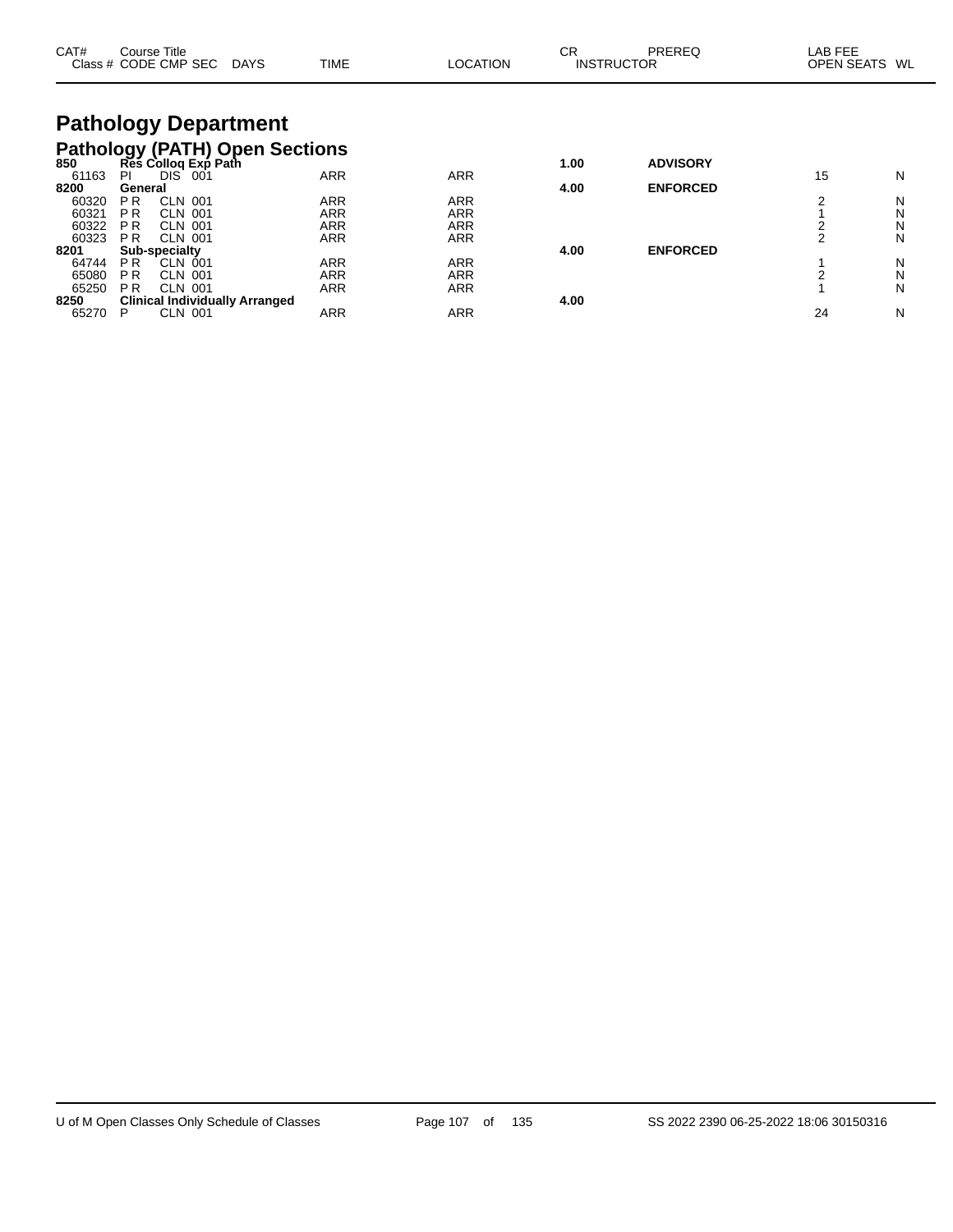|                  | Class # CODE CMP SEC<br><b>DAYS</b>                         | TIME                     | LOCATION                 | <b>INSTRUCTOR</b> |                 | OPEN SEATS WL  |        |
|------------------|-------------------------------------------------------------|--------------------------|--------------------------|-------------------|-----------------|----------------|--------|
|                  |                                                             |                          |                          |                   |                 |                |        |
|                  | <b>Pediatrics &amp; Comm Diseases Dep</b>                   |                          |                          |                   |                 |                |        |
|                  | Pediatrics (PEDIAT) Open Sections<br>499 U G Peds Research  |                          | 1.00-16.00               |                   |                 |                |        |
|                  | $IND +$                                                     | <b>ARR</b>               | <b>ARR</b>               |                   |                 | 24             | N      |
| 6600             | <b>Pediatrics Reg Clerk</b>                                 |                          |                          | 6.00              | <b>ENFORCED</b> |                |        |
| 60006<br>60010   | РR<br>CLN 001<br><b>CLN 001</b><br><b>PR</b>                | <b>ARR</b><br><b>ARR</b> | <b>ARR</b><br><b>ARR</b> |                   |                 | 6<br>1         | N<br>N |
| 60012            | <b>CLN 001</b><br><b>PR</b>                                 | ARR                      | ARR                      |                   |                 | 1              | N      |
| 8200             | <b>Cardiology</b><br>PR CLN 001                             |                          |                          | 4.00              | <b>ENFORCED</b> |                |        |
| 60157 PR<br>8201 | Developmental                                               | <b>ARR</b>               | <b>ARR</b>               | 4.00              | <b>ENFORCED</b> | 1              | N      |
| 60325            | CLN 001<br>РR                                               | <b>ARR</b>               | <b>ARR</b>               |                   |                 | 1              | N      |
| 60327            | <b>CLN 001</b><br><b>PR</b>                                 | ARR                      | <b>ARR</b>               |                   |                 | 1              | N      |
| 8202<br>60551    | Gastroenterology<br>РR<br><b>CLN 001</b>                    | <b>ARR</b>               | ARR                      | 4.00              | <b>ENFORCED</b> | 1              | N      |
| 60708            | P <sub>R</sub><br><b>CLN 001</b>                            | <b>ARR</b>               | <b>ARR</b>               |                   |                 | 1              | N      |
| 60328            | P <sub>R</sub><br><b>CLN 001</b>                            | <b>ARR</b>               | ARR                      |                   |                 | 1              | N      |
| 60453<br>8203    | P <sub>R</sub><br><b>CLN 001</b><br><b>Medical Genetics</b> | <b>ARR</b>               | <b>ARR</b>               | 4.00              | <b>ENFORCED</b> | 1              | N      |
| 60477            | P <sub>R</sub><br><b>CLN 001</b>                            | <b>ARR</b>               | ARR                      |                   |                 |                | N      |
| 60478            | P <sub>R</sub><br><b>CLN 001</b>                            | <b>ARR</b>               | <b>ARR</b>               |                   |                 | 1              | N      |
| 8204             | Nephrology<br><b>PR</b><br><b>CLN 001</b>                   | <b>ARR</b>               | <b>ARR</b>               | 2.00              | <b>ENFORCED</b> |                |        |
| 60553<br>60552   | P <sub>R</sub><br><b>CLN 001</b>                            | <b>ARR</b>               | ARR                      |                   |                 |                | N<br>N |
| 60106            | <b>CLN 001</b><br>P R                                       | <b>ARR</b>               | <b>ARR</b>               |                   |                 |                | N      |
| 60709            | P <sub>R</sub><br><b>CLN 001</b>                            | <b>ARR</b>               | <b>ARR</b>               |                   |                 |                | N      |
| 60438<br>60711   | ΡR<br><b>CLN 001</b><br><b>CLN 001</b><br>P R               | <b>ARR</b><br><b>ARR</b> | ARR<br><b>ARR</b>        |                   |                 |                | N<br>N |
| 60713            | P <sub>R</sub><br><b>CLN 001</b>                            | <b>ARR</b>               | ARR                      |                   |                 |                | N      |
| 60712            | ΡR<br><b>CLN 001</b>                                        | <b>ARR</b>               | ARR                      |                   |                 |                | N      |
| 60329<br>60714   | <b>CLN 001</b><br>P R<br>P <sub>R</sub><br><b>CLN 001</b>   | <b>ARR</b><br><b>ARR</b> | <b>ARR</b><br>ARR        |                   |                 |                | N<br>N |
| 60330            | P <sub>R</sub><br><b>CLN 001</b>                            | ARR                      | <b>ARR</b>               |                   |                 | 1              | N      |
| 8205             | Neurology                                                   |                          |                          | 2.00              | <b>ENFORCED</b> |                |        |
| 60722<br>60723   | P <sub>R</sub><br><b>CLN 001</b><br>ΡR<br><b>CLN 001</b>    | <b>ARR</b><br><b>ARR</b> | <b>ARR</b><br>ARR        |                   |                 |                | N<br>N |
| 60720            | <b>CLN 001</b><br>P R                                       | <b>ARR</b>               | <b>ARR</b>               |                   |                 |                | N      |
| 60795            | P <sub>R</sub><br><b>CLN 001</b>                            | <b>ARR</b>               | ARR                      |                   |                 |                | N      |
| 60724<br>60721   | ΡR<br><b>CLN 001</b><br>P <sub>R</sub><br><b>CLN 001</b>    | <b>ARR</b><br>ARR        | ARR<br><b>ARR</b>        |                   |                 |                | N<br>N |
| 60725            | P <sub>R</sub><br><b>CLN 001</b>                            | ARR                      | ARR                      |                   |                 | 1              | N      |
| 8206             | Pulmonary                                                   |                          |                          | 4.00              | <b>ENFORCED</b> |                |        |
| 60556<br>60426   | CLN 001<br>P R<br>P <sub>R</sub><br><b>CLN 001</b>          | <b>ARR</b><br><b>ARR</b> | <b>ARR</b><br><b>ARR</b> |                   |                 | 2              | N<br>N |
| 60715            | P <sub>R</sub><br><b>CLN 001</b>                            | <b>ARR</b>               | ARR                      |                   |                 | $\frac{2}{2}$  | N      |
| 60716            | <b>CLN 001</b><br><b>PR</b>                                 | ARR                      | <b>ARR</b>               |                   |                 | $\overline{2}$ | N      |
| 8207             | <b>Infectious Disease</b><br><b>CLN 001</b><br>РR           | <b>ARR</b>               | <b>ARR</b>               | 4.00              | <b>ENFORCED</b> | 1              | N      |
| 60333<br>60334   | P R<br><b>CLN 001</b>                                       | ARR                      | <b>ARR</b>               |                   |                 | 1              | N      |
| 60335            | P <sub>R</sub><br>CLN 001                                   | <b>ARR</b>               | ARR                      |                   |                 | 2              | N      |
|                  | 60336 PR CLN 001                                            | ARR                      | ARR                      | 4.00              | <b>ENFORCED</b> | 1              | N      |
| 8208<br>60338    | <b>Child Abuse</b><br>PR.<br><b>CLN 001</b>                 | ARR                      | ARR                      |                   |                 | 1              | N      |
| 8210             | Immuno-Hematology                                           |                          |                          | 4.00              | <b>ENFORCED</b> |                |        |
| 60341<br>60414   | P R<br>CLN 001                                              | ARR                      | <b>ARR</b>               |                   |                 | 1              | N      |
| 60342            | <b>PR</b><br>CLN 001<br>PR.<br><b>CLN 001</b>               | ARR<br>ARR               | ARR<br>ARR               |                   |                 | 2<br>2         | N<br>N |
| 8211             | <b>Transgender Medicine</b>                                 |                          |                          | 4.00              | <b>ENFORCED</b> |                |        |
| 65140            | <b>CLN 001</b><br>PR.                                       | ARR                      | ARR                      |                   |                 | 1              | N      |
| 8213<br>65141    | Endocrinology<br>P R<br>CLN 001                             | <b>ARR</b>               | <b>ARR</b>               | 4.00              | <b>ENFORCED</b> | 1              | N      |
| 8214             | Hematology/Oncology                                         |                          |                          | 4.00              | <b>ENFORCED</b> |                |        |
| 60558            | P R<br>CLN 001                                              | ARR                      | <b>ARR</b>               |                   |                 | 1              | N      |
| 60718<br>8215    | P R<br>CLN 001<br><b>Pediatric Camp</b>                     | ARR                      | ARR                      | 4.00              | <b>ENFORCED</b> | 1              | N      |
| 60348            | PR.<br>CLN 001                                              | <b>ARR</b>               | <b>ARR</b>               |                   |                 | 9              | N      |
| 8270             | <b>Domestic Away Clinical</b>                               |                          |                          | 4.00              | <b>ENFORCED</b> |                |        |
| 64401<br>64402   | P <sub>R</sub><br><b>CLN 001</b><br>PR.<br>CLN 001          | <b>ARR</b><br>ARR        | ARR<br>ARR               |                   |                 | 5<br>5         | N<br>N |
| 8440             | Research                                                    |                          |                          | 2.00              | <b>ENFORCED</b> |                |        |
| 60560            | P <sub>R</sub><br><b>CLN 001</b>                            | <b>ARR</b>               | ARR                      |                   |                 | 5              | N      |
| 60559<br>60561   | P <sub>R</sub><br>CLN 001<br>P R<br>CLN 001                 | <b>ARR</b><br>ARR        | <b>ARR</b><br>ARR        |                   |                 | 4<br>5         | N<br>N |
| 64252            | <b>PR</b><br><b>CLN 001</b>                                 | ARR                      | ARR                      |                   |                 | $\overline{5}$ | N      |
| 64251            | P <sub>R</sub><br><b>CLN 001</b>                            | <b>ARR</b>               | <b>ARR</b>               |                   |                 | 5              | N      |
| 64253            | <b>PR</b><br><b>CLN 001</b>                                 | <b>ARR</b>               | ARR                      |                   |                 | 5              | N      |

CAT# Course Title Case CR PREREQ LAB FEE

U of M Open Classes Only Schedule of Classes Page 108 of 135 SS 2022 2390 06-25-2022 18:06 30150316

P R CLN 001 ARR ARR 5 N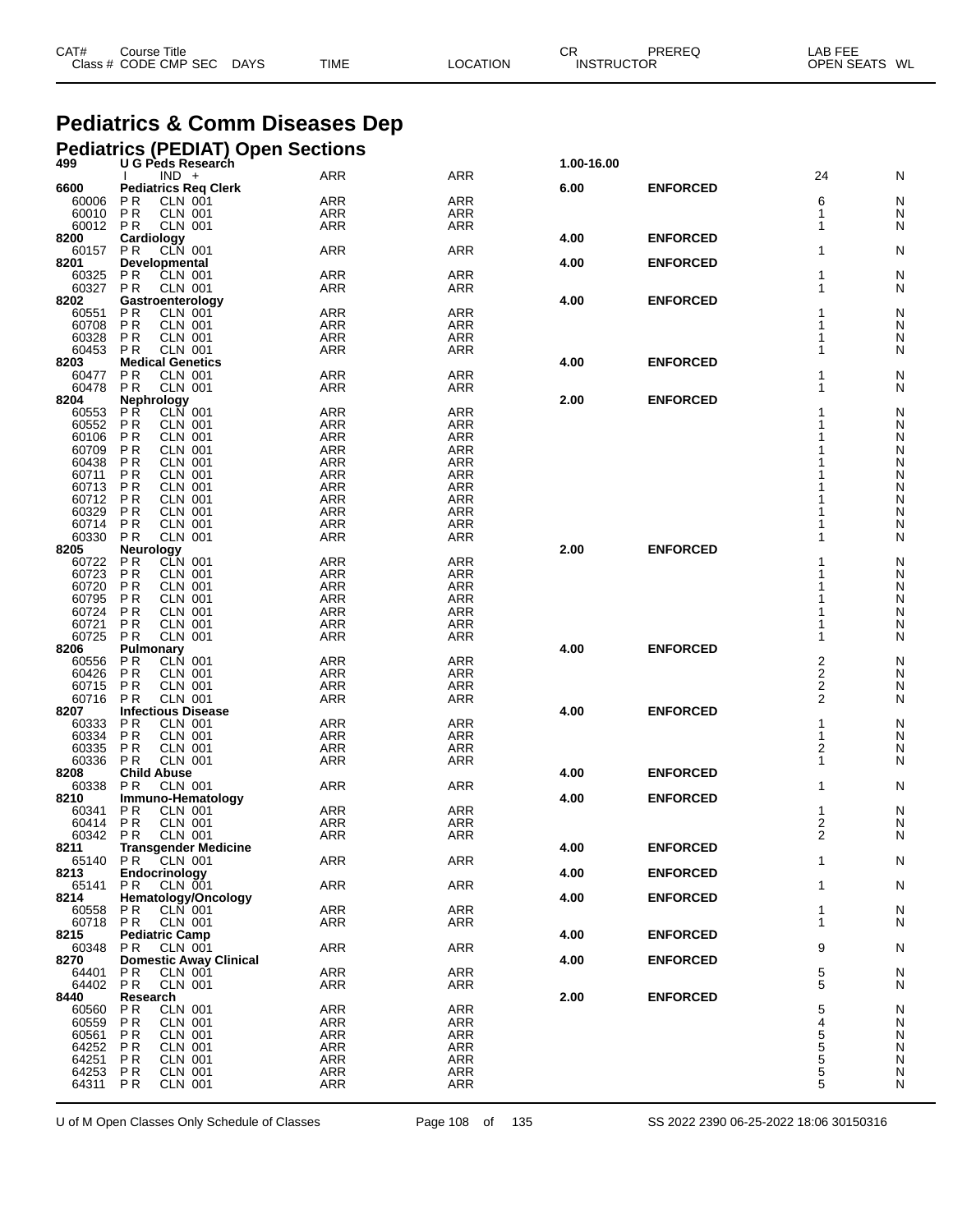| CAT#           | <b>Course Title</b>              |                            |                 | <b>CR</b> | PREREQ            | LAB FEE       |   |
|----------------|----------------------------------|----------------------------|-----------------|-----------|-------------------|---------------|---|
|                | Class # CODE CMP SEC             | <b>TIME</b><br><b>DAYS</b> | <b>LOCATION</b> |           | <b>INSTRUCTOR</b> | OPEN SEATS WL |   |
|                |                                  |                            |                 |           |                   |               |   |
| 64310          | <b>PR</b><br><b>CLN 001</b>      | <b>ARR</b>                 | <b>ARR</b>      |           |                   | 5<br>5<br>5   | N |
| 64312          | P <sub>R</sub><br><b>CLN 001</b> | <b>ARR</b>                 | ARR             |           |                   |               | N |
| 64314          | <b>PR</b><br><b>CLN 001</b>      | <b>ARR</b>                 | <b>ARR</b>      |           |                   |               | Ν |
| 64313          | <b>PR</b><br><b>CLN 001</b>      | <b>ARR</b>                 | <b>ARR</b>      |           |                   | $\frac{5}{5}$ | Ν |
| 64315          | PR<br><b>CLN 001</b>             | <b>ARR</b>                 | <b>ARR</b>      |           |                   |               | N |
| 8600           | <b>Cardiology Subl</b>           |                            |                 | 4.00      | <b>ENFORCED</b>   |               |   |
| 64471<br>60428 | P <sub>R</sub><br><b>CLN 001</b> | <b>ARR</b>                 | <b>ARR</b>      |           |                   |               | N |
|                | PR<br><b>CLN 001</b>             | <b>ARR</b>                 | <b>ARR</b>      |           |                   |               | Ν |
| 64467          | PR<br><b>CLN 001</b>             | <b>ARR</b>                 | <b>ARR</b>      |           |                   |               | N |
| 8601           | <b>Oncology Subinternship</b>    |                            |                 | 4.00      | <b>ENFORCED</b>   |               |   |
| 64477          | <b>PR</b><br>CLN 001             | <b>ARR</b>                 | <b>ARR</b>      |           |                   |               | N |
| 64472          | <b>PR</b><br><b>CLN 001</b>      | <b>ARR</b>                 | <b>ARR</b>      |           |                   |               | Ν |
| 64470          | <b>PR</b><br><b>CLN 001</b>      | <b>ARR</b>                 | <b>ARR</b>      |           |                   |               | N |
| 8602           | <b>Inpatient Peds Subl</b>       |                            |                 | 4.00      | <b>ENFORCED</b>   |               |   |
| 60058          | PR.<br><b>CLN 001</b>            | <b>ARR</b>                 | <b>ARR</b>      |           |                   |               | N |
| 60059          | <b>PR</b><br><b>CLN 001</b>      | <b>ARR</b>                 | <b>ARR</b>      |           |                   |               | Ν |
| 60349          | PR<br><b>CLN 001</b>             | <b>ARR</b>                 | <b>ARR</b>      |           |                   | $\frac{3}{2}$ | N |
| 60107          | <b>PR</b><br><b>CLN 001</b>      | <b>ARR</b>                 | <b>ARR</b>      |           |                   | 3             | N |
| 8603           | <b>GI/Renal Sub-I</b>            |                            |                 | 4.00      | <b>ENFORCED</b>   |               |   |
|                | <b>PR</b>                        |                            |                 |           |                   |               |   |
| 64464          | <b>CLN 001</b>                   | <b>ARR</b>                 | <b>ARR</b>      |           |                   |               | N |
| 64642          | <b>PR</b><br><b>CLN 001</b>      | <b>ARR</b>                 | <b>ARR</b>      |           |                   |               | Ν |
| 60350          | <b>PR</b><br><b>CLN 001</b>      | <b>ARR</b>                 | <b>ARR</b>      |           |                   |               | Ν |
| 64749          | <b>PR</b><br><b>CLN 001</b>      | <b>ARR</b>                 | <b>ARR</b>      |           |                   |               | N |
| 8604           | <b>Pulmonary Sub I</b>           |                            |                 | 4.00      | <b>ENFORCED</b>   |               |   |
| 64750          | PR<br><b>CLN 001</b>             | <b>ARR</b>                 | <b>ARR</b>      |           |                   |               | Ν |
| 64481          | <b>PR</b><br><b>CLN 001</b>      | <b>ARR</b>                 | <b>ARR</b>      |           |                   |               | Ν |
| 64469          | P <sub>R</sub><br><b>CLN 001</b> | <b>ARR</b>                 | <b>ARR</b>      |           |                   |               | Ν |
| 64751          | <b>CLN 001</b><br><b>PR</b>      | <b>ARR</b>                 | <b>ARR</b>      |           |                   |               | N |
| 8700           | Subinternship/PICU               |                            |                 | 4.00      | <b>ENFORCED</b>   |               |   |
| 60429          | PR<br>CLN 001                    | <b>ARR</b>                 | <b>ARR</b>      |           |                   |               | Ν |
| 60351          | <b>PR</b><br><b>CLN 001</b>      | <b>ARR</b>                 | <b>ARR</b>      |           |                   |               | Ν |
| 60719          | <b>PR</b><br><b>CLN 001</b>      | <b>ARR</b>                 | <b>ARR</b>      |           |                   |               | Ν |
| 60352          | PR<br><b>CLN 001</b>             | <b>ARR</b>                 | <b>ARR</b>      |           |                   |               | N |
| 8701           | <b>Neonatology Subl/NICU</b>     |                            |                 | 4.00      | <b>ENFORCED</b>   |               |   |
| 60060          | <b>PR</b><br>$CLN$ 001           | <b>ARR</b>                 | <b>ARR</b>      |           |                   |               | N |
| 60353          | P <sub>R</sub><br><b>CLN 001</b> | <b>ARR</b>                 | <b>ARR</b>      |           |                   |               | Ν |
|                |                                  |                            |                 |           |                   |               |   |
| 60354          | PR<br><b>CLN 001</b>             | <b>ARR</b>                 | <b>ARR</b>      |           |                   |               | N |

 $\overline{\phantom{0}}$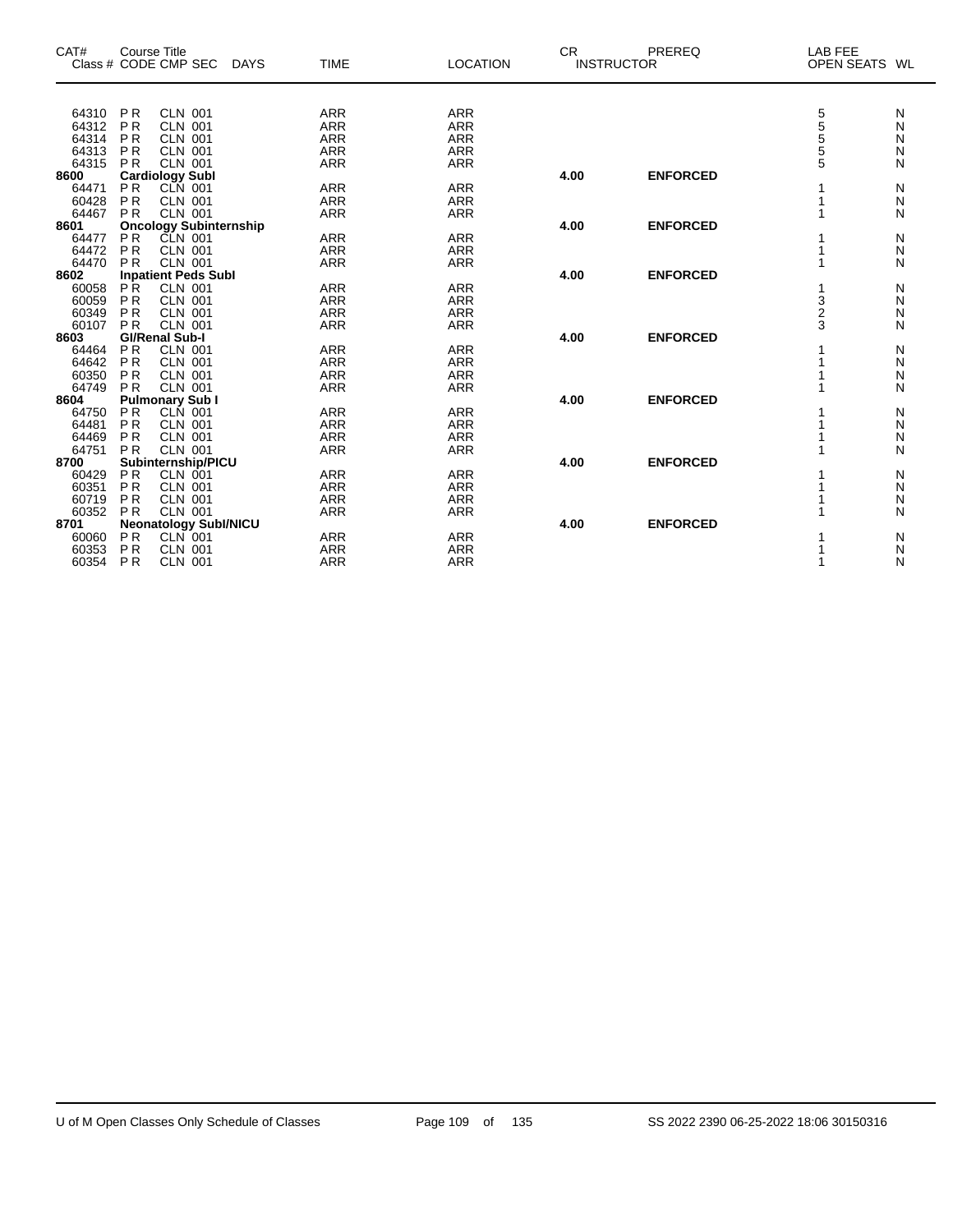| CAT#<br><b>Class</b> | Course Title<br>CODE CMP<br><b>SEC</b> | <b>DAYS</b><br>$\sim$ | <b>TIME</b> | TION | CR<br>INS<br>ΊK | <b>DDEDEC</b><br>ЮR | .AE<br>---<br>OPFN<br>5Е | WL |
|----------------------|----------------------------------------|-----------------------|-------------|------|-----------------|---------------------|--------------------------|----|
|                      |                                        |                       |             |      |                 |                     |                          |    |

## **Pharmacology Department Pharmacology (PHRMACOL) Open Sections**

| 8440  | Research <sup>-</sup> |                   |            |            | 4.00 | <b>ENFORCED</b> |    |   |
|-------|-----------------------|-------------------|------------|------------|------|-----------------|----|---|
| 60562 | P <sub>R</sub>        | <b>CLN</b><br>001 | ARR        | <b>ARR</b> |      |                 |    | N |
| 64254 | <b>PR</b>             | CLN 001           | ARR        | <b>ARR</b> |      |                 | 10 | N |
| 64316 | <b>PR</b>             | <b>CLN 001</b>    | <b>ARR</b> | ARR        |      |                 | 10 | N |
| 64317 | <b>PR</b>             | <b>CLN</b><br>001 | ARR        | <b>ARR</b> |      |                 | 10 | N |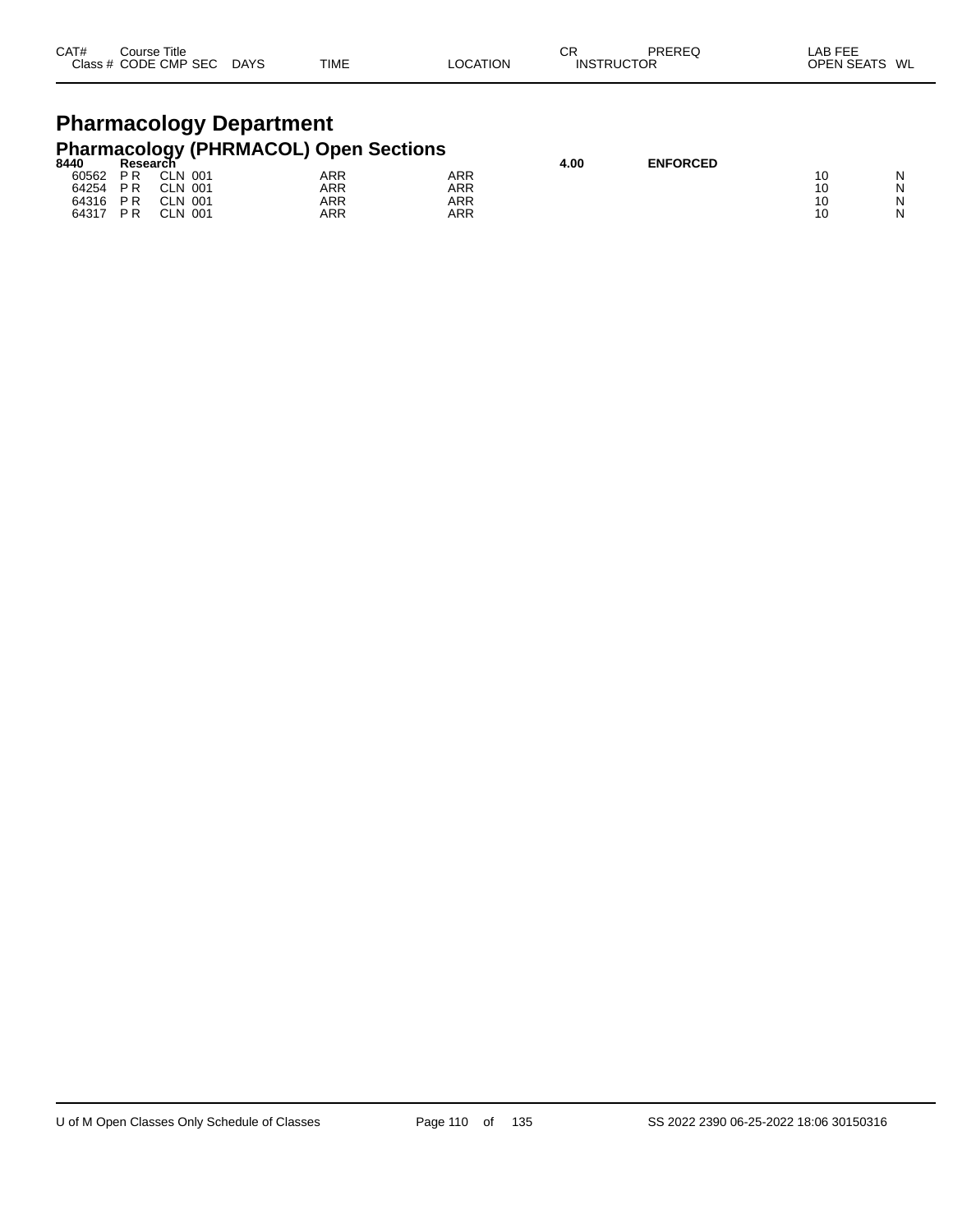| CAT#<br>Course Title |             |             |          | СR                | PREREQ | LAB FEE           |    |
|----------------------|-------------|-------------|----------|-------------------|--------|-------------------|----|
| Class # CODE CMP SEC | <b>DAYS</b> | <b>TIME</b> | LOCATION | <b>INSTRUCTOR</b> |        | <b>OPEN SEATS</b> | WL |

# **Physical Medicine & Rehab Dept**

# **Physical Medicine & Rehabilitation (PMR) Open Sections 599 Clinical Research 1.00-8.00**

| JJJ   | יוויווטעו ווטסטוועו<br>$IND +$     | <b>ARR</b> | <b>ARR</b> | $1.00-0.00$ |                 |   | N |
|-------|------------------------------------|------------|------------|-------------|-----------------|---|---|
|       |                                    |            |            |             |                 |   |   |
| 8170  | <b>Domestic Away Clinical</b>      |            |            | 2.00        | <b>ENFORCED</b> |   |   |
| 64403 | PR.<br><b>CLN 001</b>              | <b>ARR</b> | <b>ARR</b> |             |                 | 5 | N |
| 8200  | <b>Clinical</b>                    |            |            | 4.00        | <b>ENFORCED</b> |   |   |
| 60355 | <b>CLN 001</b><br>P <sub>R</sub>   | <b>ARR</b> | <b>ARR</b> |             |                 |   | N |
| 60356 | P <sub>R</sub><br><b>CLN 001</b>   | <b>ARR</b> | <b>ARR</b> |             |                 | 3 | N |
| 8201  | <b>Spine &amp; Pain Management</b> |            |            | 4.00        | <b>ENFORCED</b> |   |   |
| 60358 | PR.<br><b>CLN 001</b>              | <b>ARR</b> | <b>ARR</b> |             |                 |   | N |
| 8270  | <b>Domestic Away Clinical</b>      |            |            | 4.00        | <b>ENFORCED</b> |   |   |
| 64404 | PR.<br>CLN 001                     | ARR        | <b>ARR</b> |             |                 | 5 | N |
|       |                                    |            |            |             | <b>ENFORCED</b> |   |   |
| 8440  | Research                           |            |            | 2.00        |                 |   |   |
| 60564 | P <sub>R</sub><br><b>CLN 001</b>   | <b>ARR</b> | <b>ARR</b> |             |                 | 5 | N |
| 60563 | ΡR<br><b>CLN 001</b>               | <b>ARR</b> | <b>ARR</b> |             |                 |   | N |
| 60430 | P R<br><b>CLN 001</b>              | <b>ARR</b> | <b>ARR</b> |             |                 |   | Ν |
| 64256 | P R<br><b>CLN 001</b>              | <b>ARR</b> | <b>ARR</b> |             |                 |   | Ν |
| 64255 | ΡR<br><b>CLN 001</b>               | ARR        | <b>ARR</b> |             |                 |   | Ν |
| 64257 | P <sub>R</sub><br>CLN 001          | <b>ARR</b> | <b>ARR</b> |             |                 |   | N |
| 64319 | P R<br><b>CLN 001</b>              | <b>ARR</b> | <b>ARR</b> |             |                 |   | N |
|       |                                    |            |            |             |                 |   |   |
| 64318 | P R<br><b>CLN 001</b>              | <b>ARR</b> | <b>ARR</b> |             |                 |   | Ν |
| 64320 | P R<br>CLN 001                     | <b>ARR</b> | <b>ARR</b> |             |                 |   | Ν |
| 64322 | ΡR<br><b>CLN 001</b>               | <b>ARR</b> | <b>ARR</b> |             |                 |   | Ν |
| 64321 | ΡR<br><b>CLN 001</b>               | <b>ARR</b> | <b>ARR</b> |             |                 |   | N |
| 64323 | P R<br><b>CLN 001</b>              | <b>ARR</b> | <b>ARR</b> |             |                 | 5 | Ν |
|       |                                    |            |            |             |                 |   |   |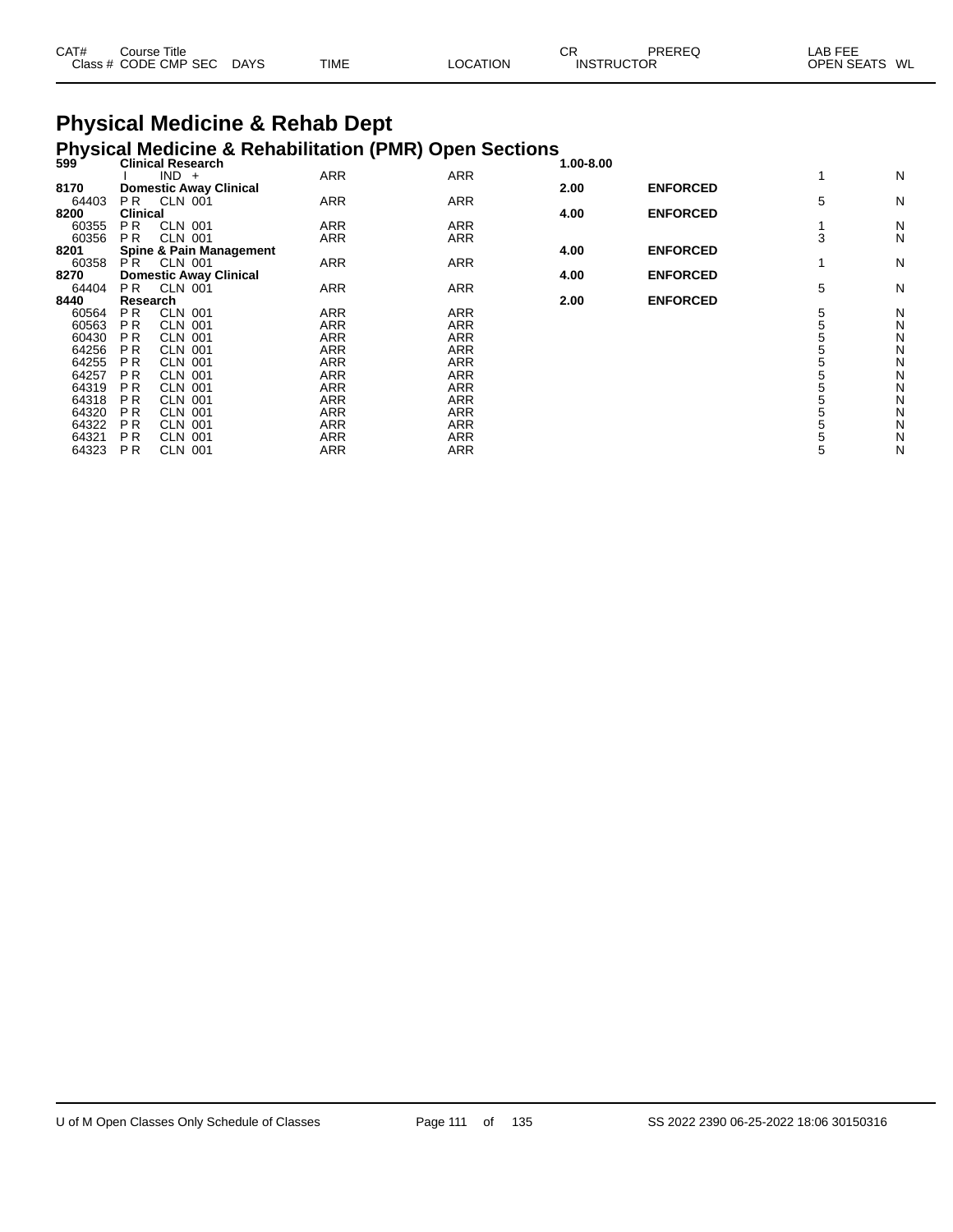| CAT#<br>Course Title<br>Class # CODE CMP SEC DAYS                  | TIME | <b>LOCATION</b> | СR<br><b>INSTRUCTOR</b> | PREREQ          | LAB FEE<br>OPEN SEATS WL |
|--------------------------------------------------------------------|------|-----------------|-------------------------|-----------------|--------------------------|
| <b>Physiology Department</b><br>Physiology (PHYSIOL) Open Sections |      |                 | 1 በበ-ጸ በበ               | <b>ADVISORY</b> |                          |

| $599-$ | Grad Ind Research         |     |     | $.00 - 8.00$ | <b>ADVISORY</b> |    |  |
|--------|---------------------------|-----|-----|--------------|-----------------|----|--|
|        | <b>IND</b>                | ARR | ARR |              |                 | 25 |  |
| 702    | <b>Physio MS Res Proj</b> |     |     | 3.00-8.00    |                 |    |  |
|        | <b>IND</b>                | ARR | ARR |              |                 | 25 |  |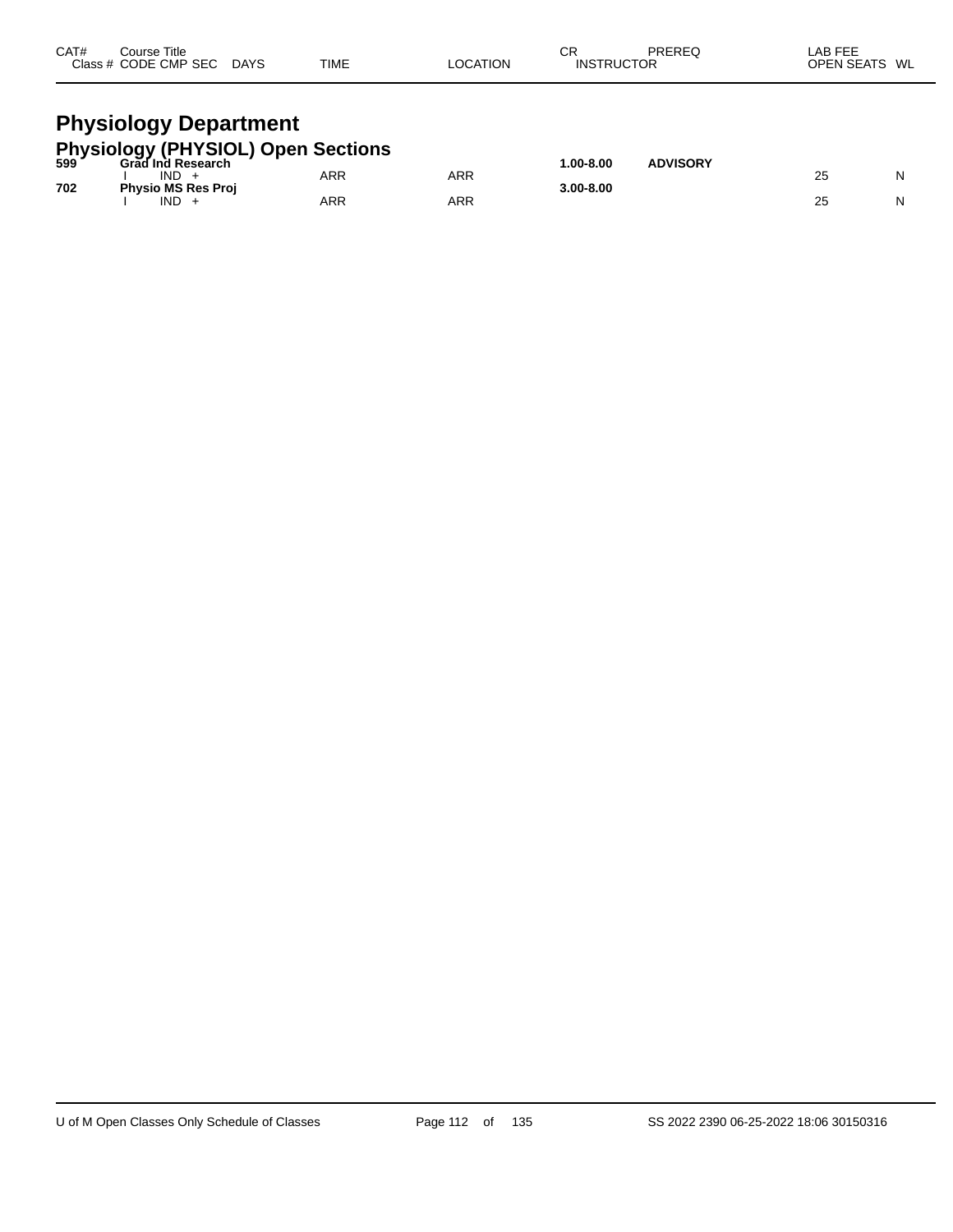| CAT# | Course Title         |             |             |          | СR                | PREREC | _AB FEE                 |  |
|------|----------------------|-------------|-------------|----------|-------------------|--------|-------------------------|--|
|      | Class # CODE CMP SEC | <b>DAYS</b> | <b>TIME</b> | LOCATION | <b>INSTRUCTOR</b> |        | <b>OPEN SEATS</b><br>WL |  |

### **Psychiatry Department Psychiatry (PSYCHIAT) Open Sections**

| 6700  |                  | Psychiatry Req Clerk                  |            |            | 4.00 | <b>ENFORCED</b> |    |              |
|-------|------------------|---------------------------------------|------------|------------|------|-----------------|----|--------------|
| 60004 | РŔ               | <b>CLN 001</b>                        | <b>ARR</b> | <b>ARR</b> |      |                 | 7  | N            |
| 60023 | <b>PR</b>        | <b>CLN 001</b>                        | <b>ARR</b> | <b>ARR</b> |      |                 | 8  | N            |
| 60024 | <b>PR</b>        | <b>CLN 001</b>                        | <b>ARR</b> | <b>ARR</b> |      |                 | 8  | N            |
| 60025 | P <sub>R</sub>   | <b>CLN 001</b>                        | <b>ARR</b> | <b>ARR</b> |      |                 |    | N            |
| 60027 | P <sub>R</sub>   | <b>CLN 002</b>                        | <b>ARR</b> | <b>ARR</b> |      |                 | 10 | ${\sf N}$    |
| 60029 | <b>PR</b>        | <b>CLN 002</b>                        | <b>ARR</b> | <b>ARR</b> |      |                 | 12 | N            |
| 60031 | P <sub>R</sub>   | <b>CLN 002</b>                        | <b>ARR</b> | <b>ARR</b> |      |                 | 10 | ${\sf N}$    |
| 60033 | P <sub>R</sub>   | <b>CLN 002</b>                        | <b>ARR</b> | <b>ARR</b> |      |                 | 16 | N            |
| 60028 | <b>PR</b>        | <b>CLN 003</b>                        | <b>ARR</b> | <b>ARR</b> |      |                 | 15 | ${\sf N}$    |
| 60030 | <b>PR</b>        | <b>CLN 003</b>                        | <b>ARR</b> | <b>ARR</b> |      |                 | 15 | ${\sf N}$    |
| 60032 | P <sub>R</sub>   | <b>CLN 003</b>                        | <b>ARR</b> | <b>ARR</b> |      |                 | 15 | N            |
| 60034 | <b>PR</b>        | <b>CLN 003</b>                        | <b>ARR</b> | <b>ARR</b> |      |                 | 16 | N            |
| 8150  |                  | <b>Clinical Individually Arranged</b> |            |            | 2.00 | <b>ENFORCED</b> |    |              |
| 64752 | <b>PR</b>        | <b>CLN 001</b>                        | <b>ARR</b> | <b>ARR</b> |      |                 | 5  | $\mathsf{N}$ |
| 8201  | <b>Emergency</b> |                                       |            |            | 4.00 | <b>ENFORCED</b> |    |              |
| 60164 | <b>PR</b>        | $CLN$ 001                             | <b>ARR</b> | <b>ARR</b> |      |                 |    | N            |
| 8204  |                  | <b>Addiction Treatment Services</b>   |            |            | 4.00 | <b>ENFORCED</b> |    |              |
| 60565 | P <sub>R</sub>   | <b>CLN 001</b>                        | <b>ARR</b> | <b>ARR</b> |      |                 |    | N            |
| 60702 | <b>PR</b>        | <b>CLN 001</b>                        | <b>ARR</b> | <b>ARR</b> |      |                 |    | N            |
| 60703 | <b>PR</b>        | <b>CLN 001</b>                        | <b>ARR</b> | <b>ARR</b> |      |                 |    | N            |
| 60704 | <b>PR</b>        | <b>CLN 001</b>                        | <b>ARR</b> | <b>ARR</b> |      |                 |    | N            |
| 8205  |                  | <b>Consultation/Liaison</b>           |            |            | 4.00 | <b>ENFORCED</b> |    |              |
| 65256 | <b>PR</b>        | <b>CLN 001</b>                        | <b>ARR</b> | <b>ARR</b> |      |                 |    | N            |
| 8208  |                  | <b>Pediatric Consults</b>             |            |            | 4.00 | <b>ENFORCED</b> |    |              |
| 60366 | <b>PR</b>        | <b>CLN 001</b>                        | <b>ARR</b> | <b>ARR</b> |      |                 |    | N            |
| 8250  |                  | <b>Clinical Individually Arranged</b> |            |            | 4.00 | <b>ENFORCED</b> |    |              |
| 64977 | <b>PR</b>        | <b>CLN 001</b>                        | <b>ARR</b> | <b>ARR</b> |      |                 | 4  | N            |
| 65129 | <b>PR</b>        | <b>CLN 001</b>                        | <b>ARR</b> | <b>ARR</b> |      |                 | 4  | N            |
| 64406 | P <sub>R</sub>   | <b>CLN 001</b>                        | <b>ARR</b> | <b>ARR</b> |      |                 | 24 | N            |
| 64413 | <b>PR</b>        | <b>CLN 001</b>                        | <b>ARR</b> | <b>ARR</b> |      |                 | 5  | N            |
| 8270  |                  | <b>Domestic Away Clinical</b>         |            |            | 4.00 | <b>ENFORCED</b> |    |              |
| 64415 | P <sub>R</sub>   | <b>CLN 001</b>                        | <b>ARR</b> | <b>ARR</b> |      |                 |    | N            |
| 65111 | P <sub>R</sub>   | <b>CLN 001</b>                        | <b>ARR</b> | <b>ARR</b> |      |                 | 4  | ${\sf N}$    |
| 64407 | <b>PR</b>        | <b>CLN 001</b>                        | <b>ARR</b> | <b>ARR</b> |      |                 | 5  | N            |
| 8440  |                  | <b>General Research</b>               |            |            | 4.00 | <b>ENFORCED</b> |    |              |
| 60566 | P <sub>R</sub>   | <b>CLN 001</b>                        | <b>ARR</b> | <b>ARR</b> |      |                 | 4  | N            |
| 64258 | <b>PR</b>        | <b>CLN 001</b>                        | <b>ARR</b> | <b>ARR</b> |      |                 | 5  | N            |
| 64324 | <b>PR</b>        | <b>CLN 001</b>                        | <b>ARR</b> | <b>ARR</b> |      |                 | 5  | N            |
| 64325 | P <sub>R</sub>   | <b>CLN 001</b>                        | <b>ARR</b> | <b>ARR</b> |      |                 | Δ  | N            |
| 8600  |                  | <b>Child/Adolescent Subl</b>          |            |            | 4.00 | <b>ENFORCED</b> |    |              |
| 60162 | <b>PR</b>        | <b>CLN 001</b>                        | <b>ARR</b> | <b>ARR</b> |      |                 |    | N            |
| 60163 | PR               | <b>CLN 001</b>                        | <b>ARR</b> | <b>ARR</b> |      |                 |    | N            |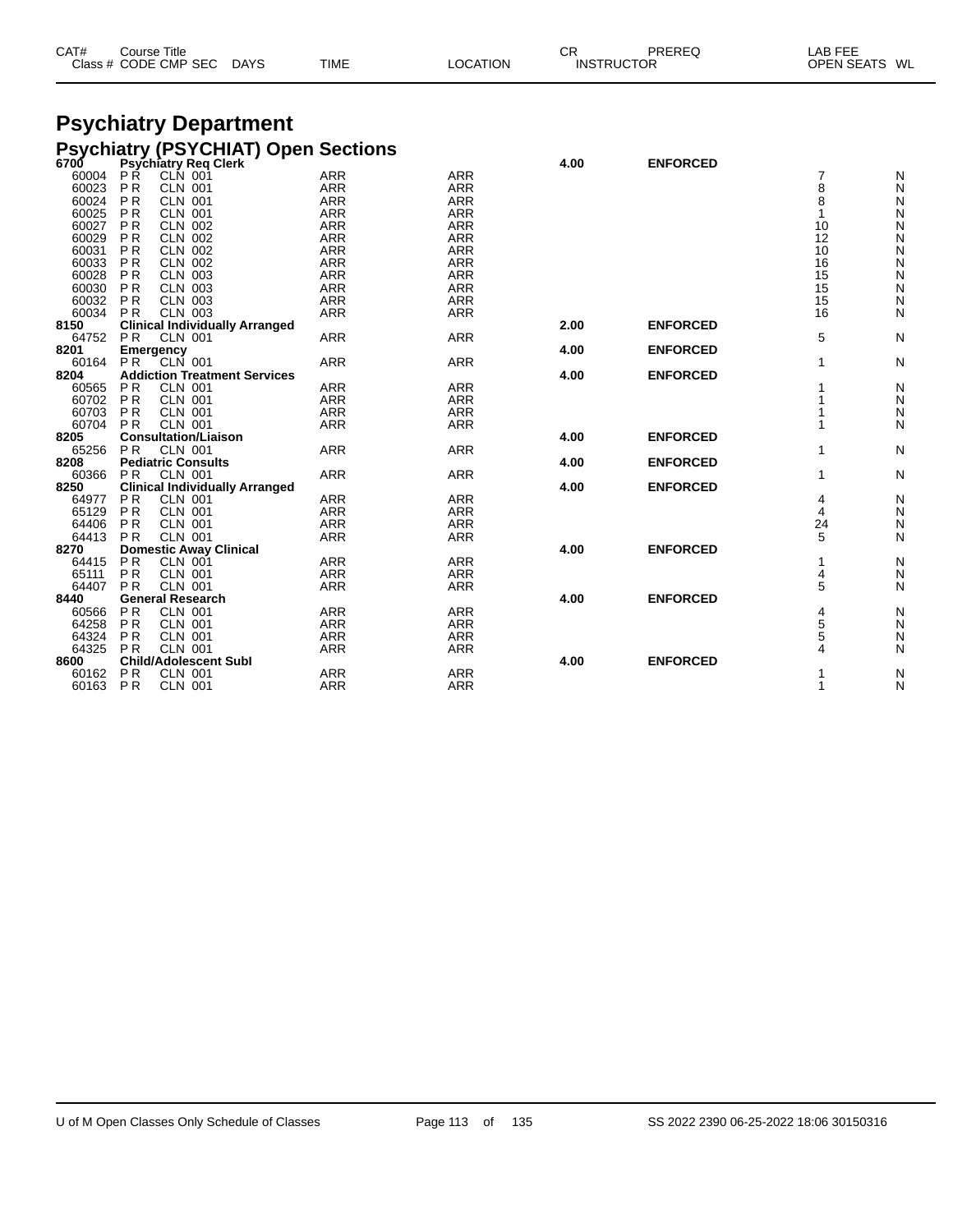| CAT#                      |                | Course Title<br>Class # CODE CMP SEC | <b>DAYS</b> | TIME                                              | LOCATION   | <b>CR</b><br><b>INSTRUCTOR</b> | PREREQ          | LAB FEE<br>OPEN SEATS | WL |
|---------------------------|----------------|--------------------------------------|-------------|---------------------------------------------------|------------|--------------------------------|-----------------|-----------------------|----|
| <b>Radiation Oncology</b> |                |                                      |             |                                                   |            |                                |                 |                       |    |
|                           |                |                                      |             | <b>Radiation Oncology (RADONCO) Open Sections</b> |            |                                |                 |                       |    |
| 8200                      |                | Radiation Oncology                   |             |                                                   |            | 4.00                           | <b>ENFORCED</b> |                       |    |
| 60390                     | P <sub>R</sub> | <b>CLN 001</b>                       |             | <b>ARR</b>                                        | <b>ARR</b> |                                |                 | 3                     | N  |
| 60391                     | P <sub>R</sub> | <b>CLN 001</b>                       |             | ARR                                               | <b>ARR</b> |                                |                 |                       | N  |
| 60392                     | P <sub>R</sub> | <b>CLN 001</b>                       |             | ARR                                               | <b>ARR</b> |                                |                 |                       | Ν  |
| 60393                     | P R            | <b>CLN 001</b>                       |             | ARR                                               | <b>ARR</b> |                                |                 | 3                     | N  |
| 8440                      | Research       |                                      |             |                                                   |            | 2.00                           | <b>ENFORCED</b> |                       |    |
| 60570                     | <b>PR</b>      | <b>CLN 001</b>                       |             | ARR                                               | <b>ARR</b> |                                |                 | 5                     | N  |
| 60569                     | P <sub>R</sub> | CLN 001                              |             | ARR                                               | <b>ARR</b> |                                |                 | 5                     | Ν  |
| 60571                     | <b>PR</b>      | <b>CLN 001</b>                       |             | ARR                                               | <b>ARR</b> |                                |                 | 5                     | N  |
| 64261                     | P <sub>R</sub> | CLN 001                              |             | ARR                                               | <b>ARR</b> |                                |                 | 5                     | N  |
| 64260                     | <b>PR</b>      | CLN 001                              |             | ARR                                               | ARR        |                                |                 | 5                     | N  |
| 64262                     | P <sub>R</sub> | CLN 001                              |             | ARR                                               | <b>ARR</b> |                                |                 | 5                     | N  |
| 64329                     | <b>PR</b>      | <b>CLN 001</b>                       |             | ARR                                               | <b>ARR</b> |                                |                 | 5                     | N  |
| 64328                     | P <sub>R</sub> | CLN 001                              |             | ARR                                               | <b>ARR</b> |                                |                 | 5                     | N  |
| 64330                     | <b>PR</b>      | CLN 001                              |             | ARR                                               | <b>ARR</b> |                                |                 | 5                     | N  |
| 64332                     | <b>PR</b>      | <b>CLN 001</b>                       |             | <b>ARR</b>                                        | <b>ARR</b> |                                |                 | 5                     | N  |

 P R CLN 001 ARR ARR 5 N P R CLN 001 ARR ARR 5 N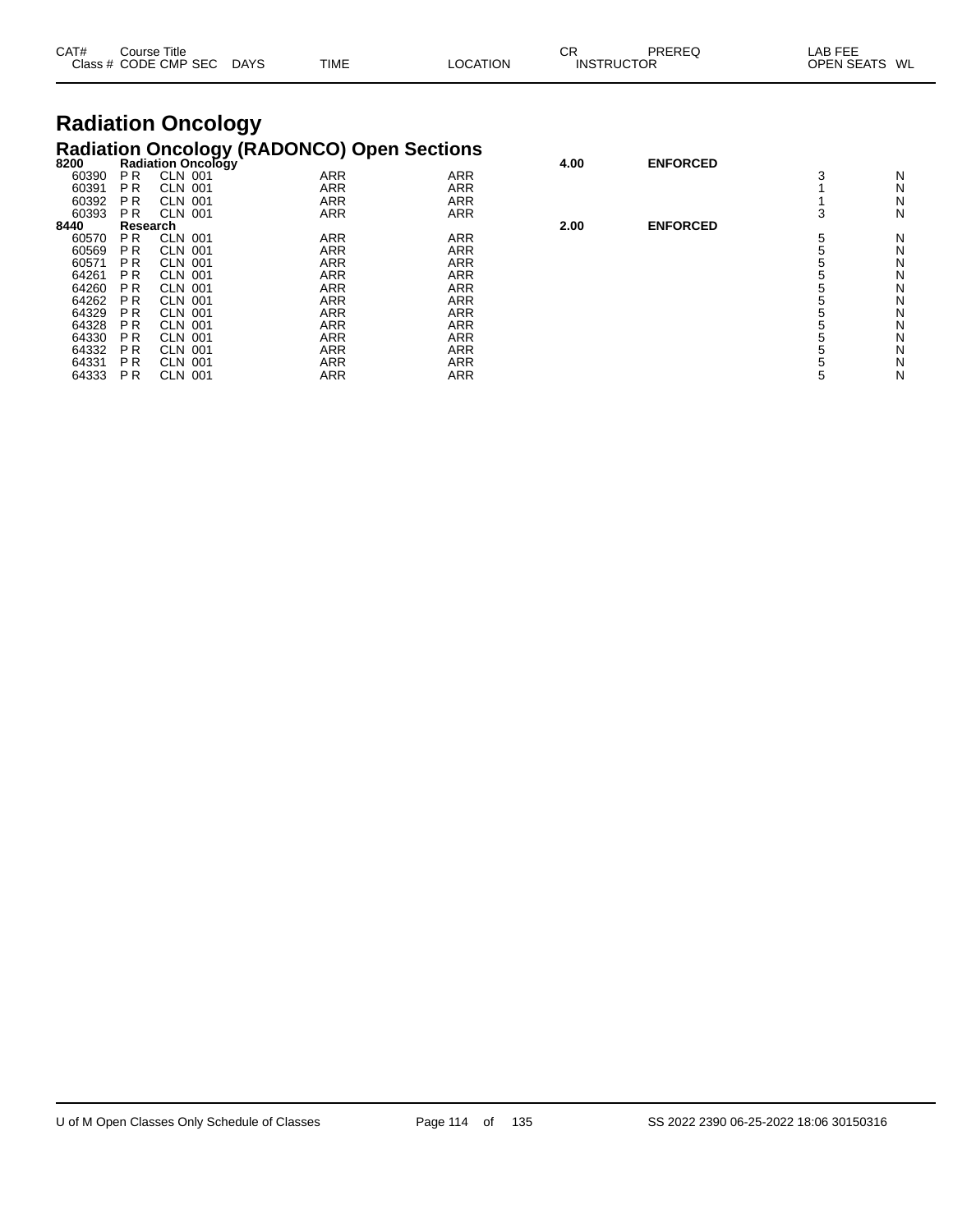| CAT#              | Course Title<br>Class # CODE CMP SEC                           | <b>DAYS</b><br><b>TIME</b>             | <b>LOCATION</b>   | CR   | PREREQ<br><b>INSTRUCTOR</b> | LAB FEE<br>OPEN SEATS WL      |
|-------------------|----------------------------------------------------------------|----------------------------------------|-------------------|------|-----------------------------|-------------------------------|
|                   |                                                                |                                        |                   |      |                             |                               |
|                   | <b>Surgery Department</b>                                      |                                        |                   |      |                             |                               |
| 8170              | Domestic Away Clinical                                         | <b>Surgery (SURGERY) Open Sections</b> |                   | 2.00 | <b>ENFORCED</b>             |                               |
| 64409             | P R<br>CLN 001                                                 | ARR                                    | <b>ARR</b>        |      |                             | 5<br>N                        |
| 8200<br>60394     | <b>Pediatric Cardiac</b><br>P R<br><b>CLN 001</b>              | ARR                                    | <b>ARR</b>        | 4.00 | <b>ENFORCED</b>             | N<br>1                        |
| 60395             | <b>PR</b><br><b>CLN 001</b>                                    | ARR                                    | ARR               |      |                             | 1<br>N                        |
| 60396             | P R<br><b>CLN 001</b>                                          | ARR                                    | ARR               |      |                             | 1<br>N                        |
| 8201<br>60455     | <b>Oral Maxillofacial</b><br>P R<br><b>CLN 001</b>             | ARR                                    | <b>ARR</b>        | 4.00 | <b>ENFORCED</b>             | N                             |
| 60397             | P R<br><b>CLN 001</b>                                          | ARR                                    | <b>ARR</b>        |      |                             | N                             |
| 60398<br>60431    | P R<br><b>CLN 001</b><br><b>PR</b>                             | ARR<br>ARR                             | ARR               |      |                             | N<br>N                        |
| 8202              | <b>CLN 001</b><br><b>Adult Cardiac</b>                         |                                        | ARR               | 4.00 | <b>ENFORCED</b>             |                               |
| 60399             | P R<br><b>CLN 001</b>                                          | ARR                                    | <b>ARR</b>        |      |                             | 1<br>N                        |
| 60400<br>60402    | <b>PR</b><br><b>CLN 001</b><br>P R<br><b>CLN 001</b>           | ARR<br>ARR                             | ARR<br>ARR        |      |                             | 2<br>N<br>$\overline{2}$<br>N |
| 8250              | <b>Clinical Individually Arranged</b>                          |                                        |                   | 4.00 | <b>ENFORCED</b>             |                               |
| 64655             | P R<br>CLN 001                                                 | ARR                                    | <b>ARR</b>        |      |                             | 3<br>N                        |
| 8270<br>64410     | <b>Domestic Away Clinical</b><br>P R<br><b>CLN 001</b>         | ARR                                    | <b>ARR</b>        | 4.00 | <b>ENFORCED</b>             | -1<br>N                       |
| 64411             | P R<br><b>CLN 001</b>                                          | ARR                                    | ARR               |      |                             | 1<br>N                        |
| 8302<br>64666     | <b>Online VSAS Vascular Surgery</b><br>P R<br><b>CLN 001</b>   | ARR                                    | <b>ARR</b>        | 4.00 | <b>ENFORCED</b>             | 4<br>N                        |
| 8440              | <b>General Research</b>                                        |                                        |                   | 4.00 | <b>ENFORCED</b>             |                               |
| 60572             | P R<br><b>CLN 001</b>                                          | ARR                                    | <b>ARR</b>        |      |                             | 3<br>N                        |
| 64263<br>64334    | P R<br><b>CLN 001</b><br>P R<br><b>CLN 001</b>                 | ARR<br>ARR                             | ARR<br>ARR        |      |                             | 4<br>N<br>3<br>N              |
| 64335             | P R<br><b>CLN 001</b>                                          | ARR                                    | ARR               |      |                             | 4<br>N                        |
| 8600              | <b>Gastrointestinal Subl</b>                                   |                                        | <b>ARR</b>        | 4.00 | <b>ENFORCED</b>             |                               |
| 60176<br>60726    | P R<br><b>CLN 001</b><br>P R<br><b>CLN 001</b>                 | ARR<br>ARR                             | ARR               |      |                             | N<br>1<br>N                   |
| 8601              | <b>MIS and General Subl</b>                                    |                                        |                   | 4.00 | <b>ENFORCED</b>             |                               |
| 60067<br>60118    | P R<br><b>CLN 001</b><br>P R<br><b>CLN 001</b>                 | ARR<br>ARR                             | <b>ARR</b><br>ARR |      |                             | N<br>1<br>N                   |
| 8602              | <b>Colorectal Subinternship</b>                                |                                        |                   | 4.00 | <b>ENFORCED</b>             |                               |
| 60403             | P R<br>CLN 001                                                 | ARR                                    | <b>ARR</b>        |      |                             | N                             |
| 60456<br>8603     | <b>CLN 001</b><br>P R<br><b>Pediatric Subinternship</b>        | ARR                                    | ARR               | 4.00 | <b>ENFORCED</b>             | 1<br>N                        |
| 60573             | P R<br><b>CLN 001</b>                                          | ARR                                    | <b>ARR</b>        |      |                             | N                             |
| 60404<br>60727    | P <sub>R</sub><br><b>CLN 001</b><br>P <sub>R</sub><br>CLN 001  | ARR<br>ARR                             | ARR<br>ARR        |      |                             | N<br>1<br>N                   |
| 8604              | <b>Plastic Surgery Subl</b>                                    |                                        |                   | 4.00 | <b>ENFORCED</b>             |                               |
| 60070             | P R<br><b>CLN 001</b>                                          | ARR                                    | ARR               |      |                             | 2<br>N                        |
| 60071<br>60406    | ΡR<br>CLN 001<br>P <sub>R</sub><br><b>CLN 001</b>              | ARR<br>ARR                             | ARR<br>ARR        |      |                             | 1<br>N<br>N                   |
| 60457             | P R<br><b>CLN 001</b>                                          | ARR                                    | ARR               |      |                             | N<br>4                        |
| 8605              | <b>Thoracic Subinternship</b>                                  |                                        |                   | 4.00 | <b>ENFORCED</b>             |                               |
| 60574<br>60407    | P R<br><b>CLN 001</b><br><b>CLN 001</b><br>P R                 | ARR<br><b>ARR</b>                      | ARR<br><b>ARR</b> |      |                             | 2<br>N<br>2<br>N              |
| 60408             | <b>CLN 001</b><br><b>PR</b>                                    | <b>ARR</b>                             | <b>ARR</b>        |      |                             | 1<br>N                        |
| 60728<br>8606     | <b>PR</b><br><b>CLN 001</b><br><b>Transplant Subinternship</b> | ARR                                    | ARR               | 4.00 | <b>ENFORCED</b>             | 2<br>N                        |
| 60120             | <b>CLN 001</b><br>P R                                          | <b>ARR</b>                             | <b>ARR</b>        |      |                             | N                             |
| 60409             | <b>CLN 001</b><br><b>PR</b>                                    | <b>ARR</b>                             | ARR               |      |                             | N<br>1                        |
| 60729<br>8607     | <b>CLN 001</b><br>P R<br>Vascular Subinternship                | <b>ARR</b>                             | ARR               | 4.00 | <b>ENFORCED</b>             | N<br>1                        |
| 60121             | <b>PR</b><br><b>CLN 001</b>                                    | <b>ARR</b>                             | ARR               |      |                             | N                             |
| 60730             | <b>CLN 001</b><br><b>PR</b>                                    | ARR                                    | ARR               |      |                             | N                             |
| 8701<br>60575     | <b>Surgical ICU/SubI - SJMH</b><br>P R<br>CLN 001              | <b>ARR</b>                             | ARR               | 4.00 | <b>ENFORCED</b>             | N                             |
| 60483             | <b>CLN 001</b><br>P R                                          | <b>ARR</b>                             | <b>ARR</b>        |      |                             | N                             |
| 60731<br>60732 PR | <b>CLN 001</b><br>P R<br><b>CLN 001</b>                        | ARR<br>ARR                             | <b>ARR</b><br>ARR |      |                             | N<br>1<br>1<br>N              |
| 8702              | <b>Acute Care SubI/ICU</b>                                     |                                        |                   | 4.00 | <b>ENFORCED</b>             |                               |
| 60075             | CLN 001<br>P R                                                 | <b>ARR</b>                             | <b>ARR</b>        |      |                             | N<br>1                        |
| 8704<br>60174     | <b>Critical Care Subl/ICU</b><br><b>PR</b><br><b>CLN 001</b>   | <b>ARR</b>                             | <b>ARR</b>        | 4.00 | <b>ENFORCED</b>             | 2<br>N                        |
| 60175             | <b>CLN 001</b><br><b>PR</b>                                    | <b>ARR</b>                             | <b>ARR</b>        |      |                             | 1<br>N                        |
| 60127 PR          | <b>CLN 001</b>                                                 | <b>ARR</b>                             | ARR               |      |                             | 3<br>N                        |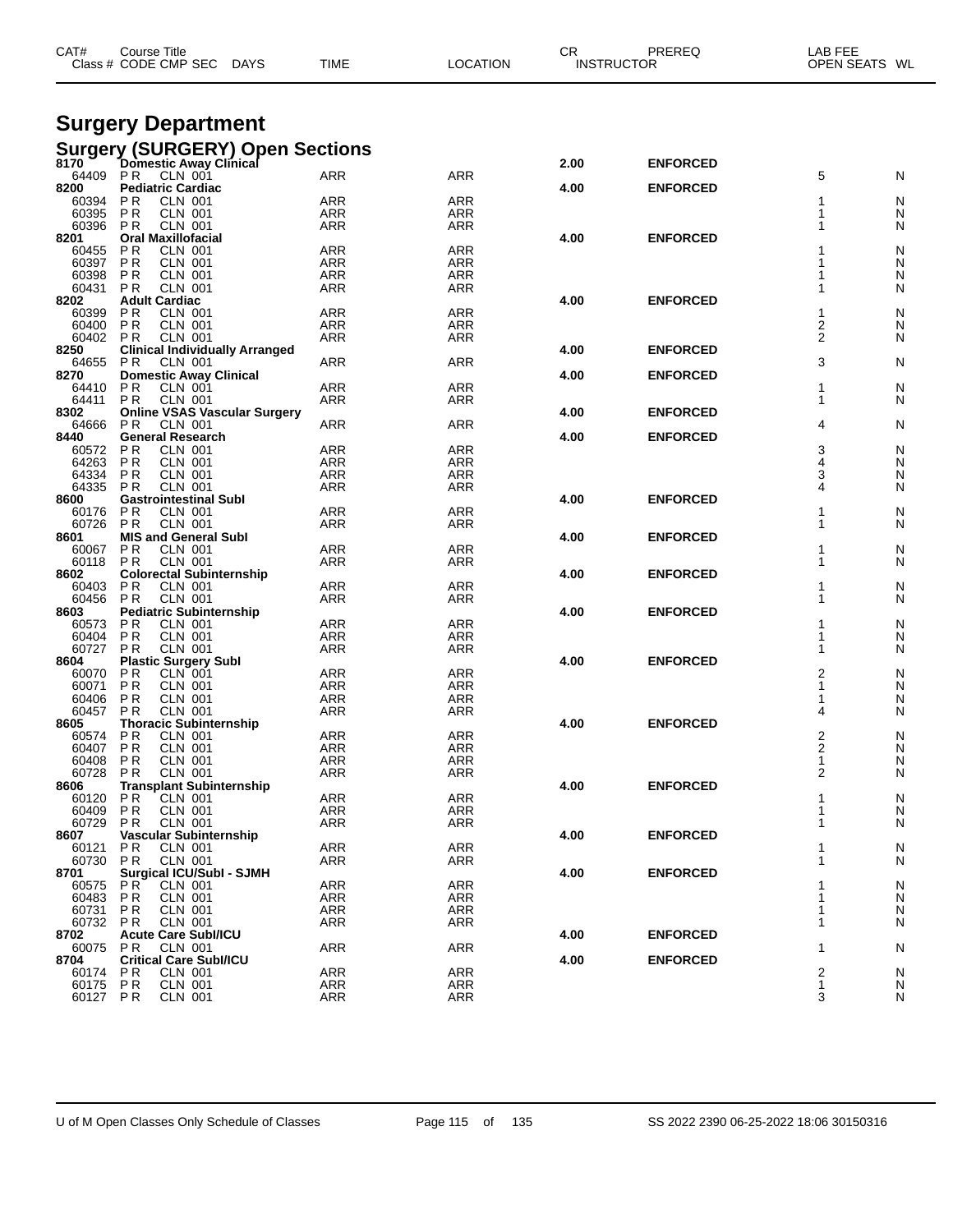| CAT# | Course Title              |             |          | СR                | PREREQ | LAB FEE       |
|------|---------------------------|-------------|----------|-------------------|--------|---------------|
|      | Class # CODE CMP SEC DAYS | <b>TIME</b> | LOCATION | <b>INSTRUCTOR</b> |        | OPEN SEATS WL |
|      |                           |             |          |                   |        |               |

# **Urology Surgery**

|  | <u> Urology</u> (UROLOG <u>Y)</u> Open Sections |  |
|--|-------------------------------------------------|--|
|  |                                                 |  |

| 8170           |                                  | Domestic Away Clinical                             |                          |                   | 2.00 | <b>ENFORCED</b> |                |        |
|----------------|----------------------------------|----------------------------------------------------|--------------------------|-------------------|------|-----------------|----------------|--------|
| 60739          | P R                              | CLN 001                                            | <b>ARR</b>               | <b>ARR</b>        |      |                 |                | N      |
| 60740<br>60741 | P <sub>R</sub><br>P <sub>R</sub> | <b>CLN 001</b><br><b>CLN 001</b>                   | <b>ARR</b><br><b>ARR</b> | ARR<br><b>ARR</b> |      |                 | 1              | N<br>N |
| 60742          | P <sub>R</sub>                   | <b>CLN 001</b>                                     | <b>ARR</b>               | <b>ARR</b>        |      |                 |                | N      |
| 60743          | P <sub>R</sub>                   | <b>CLN 001</b>                                     | ARR                      | ARR               |      |                 |                | N      |
| 60744          | P <sub>R</sub>                   | <b>CLN 001</b>                                     | ARR                      | <b>ARR</b>        |      |                 | 1              | N      |
| 60745          | <b>PR</b>                        | <b>CLN 001</b>                                     | <b>ARR</b>               | <b>ARR</b>        |      |                 | 1              | N      |
| 60746          | <b>PR</b>                        | <b>CLN 001</b>                                     | ARR                      | ARR               |      |                 | 1              | N      |
| 8180           |                                  | <b>International Away Clinical</b>                 |                          |                   | 2.00 | <b>ENFORCED</b> |                |        |
| 60759          | <b>PR</b>                        | CLN 001                                            | <b>ARR</b>               | <b>ARR</b>        |      |                 | 1              | N      |
| 60761<br>60762 | P <sub>R</sub><br><b>PR</b>      | <b>CLN 001</b><br><b>CLN 001</b>                   | <b>ARR</b><br>ARR        | ARR<br><b>ARR</b> |      |                 | 1<br>1         | N<br>N |
| 60763          | P <sub>R</sub>                   | <b>CLN 001</b>                                     | <b>ARR</b>               | <b>ARR</b>        |      |                 | 1              | N      |
| 60764          | P <sub>R</sub>                   | <b>CLN 001</b>                                     | <b>ARR</b>               | ARR               |      |                 | 1              | N      |
| 60765          | <b>PR</b>                        | <b>CLN 001</b>                                     | <b>ARR</b>               | <b>ARR</b>        |      |                 | 1              | N      |
| 60766          | P R                              | CLN 001                                            | <b>ARR</b>               | <b>ARR</b>        |      |                 | 1              | N      |
| 8250           |                                  | <b>Clinical Individually Arranged</b>              |                          |                   | 4.00 | <b>ENFORCED</b> |                |        |
| 64717          | <b>PR</b>                        | CLN 001                                            | <b>ARR</b>               | ARR               |      |                 | 5              | N      |
| 8270           |                                  | <b>Domestic Away Clinical</b>                      |                          |                   | 4.00 | <b>ENFORCED</b> |                |        |
| 60735          | P R                              | CLN 001                                            | <b>ARR</b>               | ARR               |      |                 | 1              | N      |
| 8280           |                                  | <b>International Away Clinical</b>                 |                          |                   | 4.00 | <b>ENFORCED</b> |                |        |
| 60767          | P R                              | CLN 001                                            | <b>ARR</b>               | <b>ARR</b>        |      |                 | 1              | N      |
| 60768<br>60769 | P <sub>R</sub><br><b>PR</b>      | <b>CLN 001</b><br><b>CLN 001</b>                   | <b>ARR</b><br><b>ARR</b> | ARR<br><b>ARR</b> |      |                 | 1<br>1         | N<br>N |
| 60770          | P R                              | CLN 001                                            | <b>ARR</b>               | <b>ARR</b>        |      |                 | 1              | N      |
| 8350           |                                  | <b>Nonclinical Indiv Arranged</b>                  |                          |                   | 2.00 | <b>ENFORCED</b> |                |        |
| 60783          | <b>PR</b>                        | <b>CLN 001</b>                                     | ARR                      | ARR               |      |                 | 1              | N      |
| 60784          | <b>PR</b>                        | <b>CLN 001</b>                                     | <b>ARR</b>               | <b>ARR</b>        |      |                 | 1              | N      |
| 60785          | P R                              | <b>CLN 001</b>                                     | ARR                      | ARR               |      |                 | 1              | N      |
| 60786          | P <sub>R</sub>                   | <b>CLN 001</b>                                     | ARR                      | ARR               |      |                 | 1              | N      |
| 60787          | P <sub>R</sub>                   | <b>CLN 001</b>                                     | <b>ARR</b>               | <b>ARR</b>        |      |                 | 1              | N      |
| 60788          | P <sub>R</sub>                   | <b>CLN 001</b>                                     | ARR                      | ARR               |      |                 |                | N      |
| 60789          | P <sub>R</sub>                   | <b>CLN 001</b>                                     | <b>ARR</b>               | <b>ARR</b>        |      |                 | 1              | N      |
| 60790          | <b>PR</b>                        | CLN 001                                            | <b>ARR</b>               | <b>ARR</b>        |      |                 | 1              | N      |
| 8370<br>60748  | P <sub>R</sub>                   | <b>Domestic Away Nonclinical</b><br><b>CLN 001</b> | <b>ARR</b>               | <b>ARR</b>        | 2.00 | <b>ENFORCED</b> |                | N      |
| 60747          | P <sub>R</sub>                   | <b>CLN 001</b>                                     | <b>ARR</b>               | <b>ARR</b>        |      |                 |                | N      |
| 60749          | P R                              | <b>CLN 001</b>                                     | <b>ARR</b>               | ARR               |      |                 |                | N      |
| 60750          | P <sub>R</sub>                   | <b>CLN 001</b>                                     | <b>ARR</b>               | <b>ARR</b>        |      |                 |                | N      |
| 60751          | P <sub>R</sub>                   | <b>CLN 001</b>                                     | <b>ARR</b>               | <b>ARR</b>        |      |                 |                | N      |
| 60752          | P <sub>R</sub>                   | <b>CLN 001</b>                                     | ARR                      | ARR               |      |                 |                | N      |
| 60753          | P <sub>R</sub>                   | <b>CLN 001</b>                                     | <b>ARR</b>               | <b>ARR</b>        |      |                 |                | N      |
| 60754          | <b>PR</b>                        | <b>CLN 001</b>                                     | <b>ARR</b>               | <b>ARR</b>        |      |                 | 1              | N      |
| 8380           |                                  | <b>International Away Nonclinical</b>              |                          |                   | 2.00 | <b>ENFORCED</b> |                |        |
| 60771          | P <sub>R</sub>                   | <b>CLN 001</b>                                     | ARR                      | ARR               |      |                 | 1              | N      |
| 60773          | <b>PR</b>                        | <b>CLN 001</b>                                     | <b>ARR</b>               | <b>ARR</b>        |      |                 | 1              | N      |
| 60774<br>60775 | P <sub>R</sub><br>P <sub>R</sub> | <b>CLN 001</b><br><b>CLN 001</b>                   | ARR<br>ARR               | ARR<br>ARR        |      |                 | 1<br>1         | N<br>N |
| 60776          | P <sub>R</sub>                   | <b>CLN 001</b>                                     | <b>ARR</b>               | <b>ARR</b>        |      |                 | 1              | N      |
| 60777          | P <sub>R</sub>                   | <b>CLN 001</b>                                     | ARR                      | ARR               |      |                 | 1              | N      |
| 60778          | <b>PR</b>                        | <b>CLN 001</b>                                     | ARR                      | ARR               |      |                 | 1              | N      |
| 8440           | Research                         |                                                    |                          |                   | 2.00 | <b>ENFORCED</b> |                |        |
| 60577          | P <sub>R</sub>                   | CLN 001                                            | <b>ARR</b>               | <b>ARR</b>        |      |                 | 5              | N      |
| 60576          | P <sub>R</sub>                   | <b>CLN 001</b>                                     | <b>ARR</b>               | <b>ARR</b>        |      |                 | $\overline{5}$ | N      |
| 60578          | P R                              | <b>CLN 001</b>                                     | <b>ARR</b>               | <b>ARR</b>        |      |                 | 5              | N      |
| 64265          | P R                              | CLN 001                                            | ARR                      | ARR               |      |                 | 5              | N      |
| 64264          | P <sub>R</sub>                   | <b>CLN 001</b>                                     | <b>ARR</b>               | <b>ARR</b>        |      |                 | 5              | N      |
| 64266          | P <sub>R</sub><br>P <sub>R</sub> | <b>CLN 001</b><br><b>CLN 001</b>                   | ARR<br>ARR               | ARR<br><b>ARR</b> |      |                 | 5<br>5         | N<br>N |
| 64337<br>64336 | P <sub>R</sub>                   | <b>CLN 001</b>                                     | ARR                      | <b>ARR</b>        |      |                 | 4              | N      |
| 64338          | P R                              | <b>CLN 001</b>                                     | ARR                      | ARR               |      |                 |                | N      |
| 64340          | P R                              | <b>CLN 001</b>                                     | <b>ARR</b>               | <b>ARR</b>        |      |                 | 5<br>5<br>5    | N      |
| 64339          | <b>PR</b>                        | <b>CLN 001</b>                                     | <b>ARR</b>               | <b>ARR</b>        |      |                 |                | N      |
| 64341          | <b>PR</b>                        | <b>CLN 001</b>                                     | <b>ARR</b>               | <b>ARR</b>        |      |                 | 5              | N      |
| 8450           |                                  | <b>Nonclinical Indiv Arranged</b>                  |                          |                   | 4.00 | <b>ENFORCED</b> |                |        |
| 60791          | P <sub>R</sub>                   | <b>CLN 001</b>                                     | <b>ARR</b>               | <b>ARR</b>        |      |                 | 1              | N      |
| 60792          | P <sub>R</sub>                   | <b>CLN 001</b>                                     | <b>ARR</b>               | ARR               |      |                 | 1              | N      |
| 60793          | P R                              | <b>CLN 001</b>                                     | <b>ARR</b>               | <b>ARR</b>        |      |                 | 1              | N      |
| 60794          | P R                              | <b>CLN 001</b>                                     | <b>ARR</b>               | <b>ARR</b>        | 4.00 | <b>ENFORCED</b> | 1              | N      |
| 8470<br>60755  | P R                              | <b>Domestic Away Nonclinical</b><br>CLN 001        | ARR                      | <b>ARR</b>        |      |                 | 1              | N      |
| 60756          | PR                               | <b>CLN 001</b>                                     | <b>ARR</b>               | <b>ARR</b>        |      |                 | 1              | N      |
| 60757          | P <sub>R</sub>                   | <b>CLN 001</b>                                     | <b>ARR</b>               | ARR               |      |                 | 1              | N      |
| 60758          | P R                              | <b>CLN 001</b>                                     | <b>ARR</b>               | <b>ARR</b>        |      |                 | 1              | N      |
|                |                                  |                                                    |                          |                   |      |                 |                |        |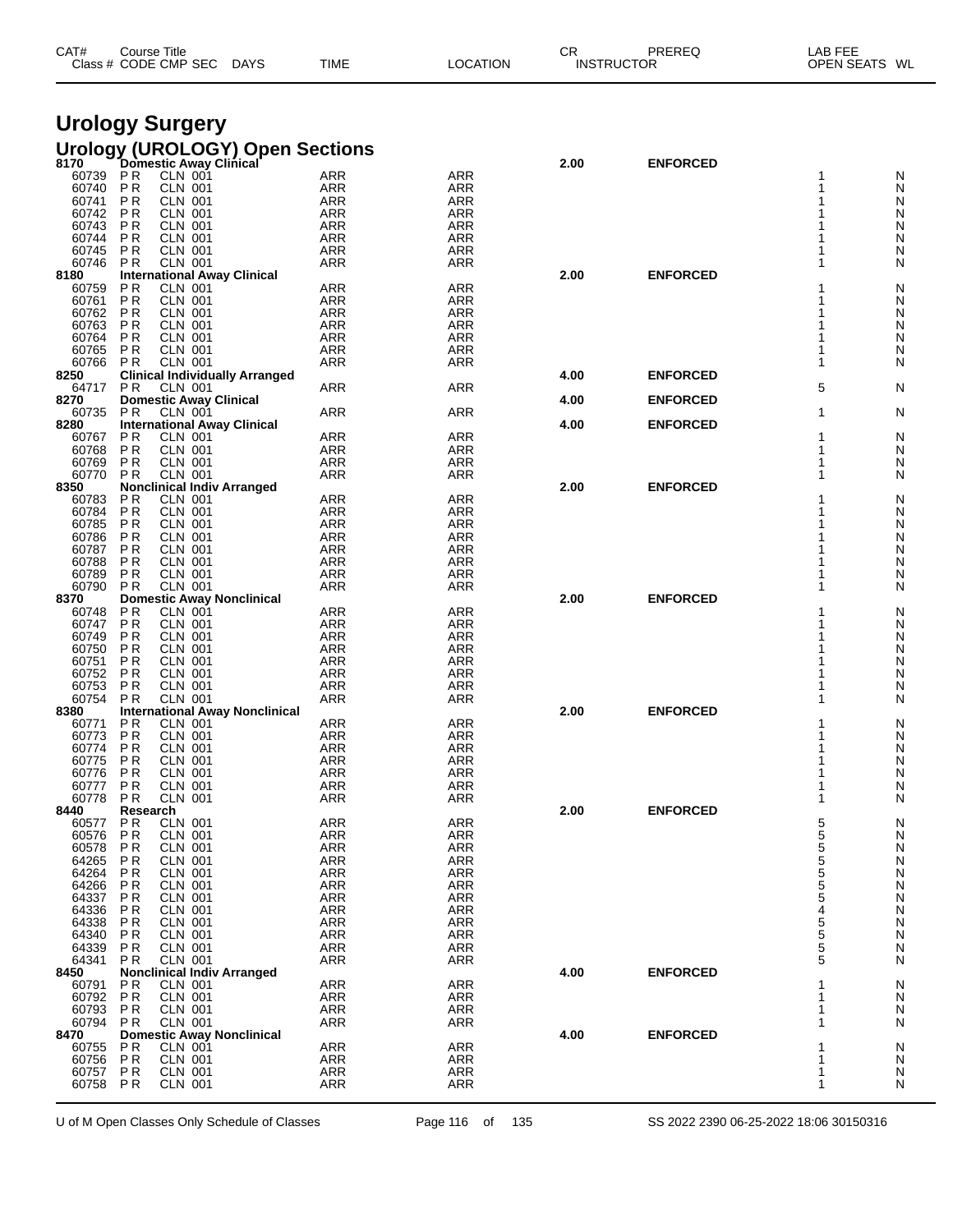| CAT#  | Course Title   | Class # CODE CMP SEC           | DAYS | <b>TIME</b> | <b>LOCATION</b> | CR<br><b>INSTRUCTOR</b> | <b>PREREQ</b>   | LAB FEE<br>OPEN SEATS WL |   |
|-------|----------------|--------------------------------|------|-------------|-----------------|-------------------------|-----------------|--------------------------|---|
|       |                |                                |      |             |                 |                         |                 |                          |   |
| 8480  |                | International Away Nonclinical |      |             |                 | 4.00                    | <b>ENFORCED</b> |                          |   |
| 60779 | P R            | CLN 001                        |      | ARR         | ARR             |                         |                 |                          | N |
| 60780 | P R            | <b>CLN 001</b>                 |      | <b>ARR</b>  | <b>ARR</b>      |                         |                 |                          | N |
| 60781 | P <sub>R</sub> | CLN 001                        |      | <b>ARR</b>  | <b>ARR</b>      |                         |                 |                          | N |
| 60782 | PR.            | <b>CLN 001</b>                 |      | <b>ARR</b>  | ARR             |                         |                 |                          | N |
| 8600  |                | Subinternship                  |      |             |                 | 4.00                    | <b>ENFORCED</b> |                          |   |
| 60484 | P R            | CLN 001                        |      | <b>ARR</b>  | <b>ARR</b>      |                         |                 | 6                        | N |
| 60411 | P <sub>R</sub> | <b>CLN 001</b>                 |      | <b>ARR</b>  | <b>ARR</b>      |                         |                 |                          | N |
| 60458 | P R            | <b>CLN 001</b>                 |      | <b>ARR</b>  | <b>ARR</b>      |                         |                 | 6                        | N |
| 8601  |                | <b>Subinternship - VAHS</b>    |      |             |                 | 4.00                    | <b>ENFORCED</b> |                          |   |
| 60078 | P R            | <b>CLN 001</b>                 |      | ARR         | <b>ARR</b>      |                         |                 | ⌒                        | N |
| 60412 | ΡR             | <b>CLN 001</b>                 |      | ARR         | ARR             |                         |                 | C                        | Ν |
| 60733 | P <sub>R</sub> | <b>CLN 001</b>                 |      | <b>ARR</b>  | ARR             |                         |                 |                          |   |
|       |                |                                |      |             |                 |                         |                 |                          | N |
| 60734 | P R            | <b>CLN 001</b>                 |      | <b>ARR</b>  | <b>ARR</b>      |                         |                 |                          | N |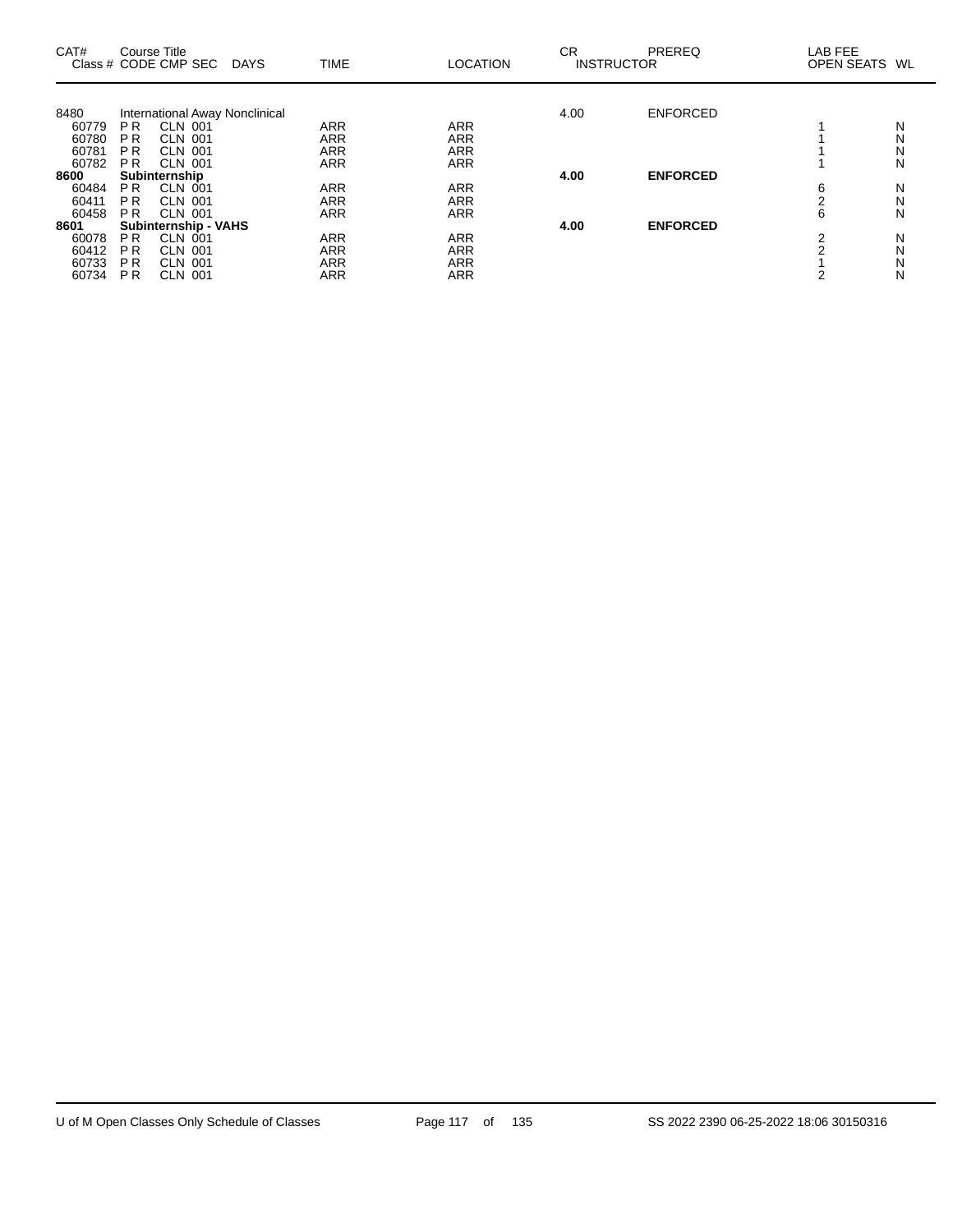| CAT# | Course Title         |             |             |          | СF | PREREQ            | LAB FEE       |
|------|----------------------|-------------|-------------|----------|----|-------------------|---------------|
|      | Class # CODE CMP SEC | <b>DAYS</b> | <b>TIME</b> | LOCATION |    | <b>INSTRUCTOR</b> | OPEN SEATS WL |

|                                              | <b>Music, Theatre &amp; Dance</b>                                           |            |            |                     |                 |    |   |
|----------------------------------------------|-----------------------------------------------------------------------------|------------|------------|---------------------|-----------------|----|---|
|                                              | <b>School of Music, Theatre and Dance</b>                                   |            |            |                     |                 |    |   |
|                                              | <b>Arts Administration (ARTSADMN) Open Sections</b>                         |            |            |                     |                 |    |   |
| 491                                          | Internship<br>$IND +$                                                       | <b>ARR</b> | <b>ARR</b> | 1.00-3.00           |                 | 25 | N |
| 995                                          | <b>Composition (COMP) Open Sections</b>                                     |            |            |                     |                 |    |   |
|                                              | Diss-Cand<br>IR.<br>$IND +$                                                 | <b>ARR</b> | <b>ARR</b> | 8.00                | <b>ENFORCED</b> | 35 | N |
| 990                                          | <b>Conducting (CONDUCT) Open Sections</b><br>Diss-Precand                   |            |            | $1.00 - 8.00$       | <b>ADVISORY</b> |    |   |
|                                              | $IND +$                                                                     | <b>ARR</b> | <b>ARR</b> |                     |                 | 25 | N |
| 995                                          | <b>Diss-Cand</b><br>R<br>$IND +$                                            | <b>ARR</b> | <b>ARR</b> | 8.00                | <b>ENFORCED</b> | 25 | N |
| <b>Music Education (MUSED) Open Sections</b> |                                                                             |            |            |                     |                 |    |   |
| 995                                          | Diss-Cand<br>$IND +$<br>R                                                   | <b>ARR</b> | <b>ARR</b> | 8.00                | <b>ENFORCED</b> | 25 | N |
| 995                                          | <b>Musicology (MUSICOL) Open Sections</b>                                   |            |            | 8.00                |                 |    |   |
|                                              | Diss-Cand<br>R<br>$IND +$                                                   | <b>ARR</b> | <b>ARR</b> |                     | <b>ENFORCED</b> | 25 | N |
| 891                                          | <b>Music Performance (MUSPERF) Open Sections</b><br><b>Directed Perform</b> |            |            |                     | <b>ADVISORY</b> |    |   |
|                                              | $IND +$                                                                     | <b>ARR</b> | <b>ARR</b> | 2.00-6.00           |                 | 25 | N |
| 990                                          | <b>Diss-Precand</b><br>$IND +$                                              | <b>ARR</b> | <b>ARR</b> | 1.00-8.00           | <b>ADVISORY</b> | 25 | N |
| 995                                          | <b>Diss-Cand</b><br>R<br>$IND +$                                            | <b>ARR</b> | <b>ARR</b> | 8.00                | <b>ENFORCED</b> | 25 | N |
|                                              | <b>Performing Arts &amp; Technology (PAT) Open Sections</b>                 |            |            |                     |                 |    |   |
| 407                                          | Direct Indiv Stdy<br>$IND +$                                                | <b>ARR</b> | <b>ARR</b> | 1.00-3.00           | <b>ADVISORY</b> | 10 | N |
| 481                                          | <b>Independent Stds</b><br>$IND +$                                          | <b>ARR</b> | <b>ARR</b> | 1.00-4.00           | <b>ADVISORY</b> | 25 | N |
| 490<br>63403                                 | <b>Sr Thesis Seminar</b><br>PI<br><b>SEM 001</b>                            | <b>ARR</b> | <b>ARR</b> | 1.00-3.00<br>Santos | <b>ADVISORY</b> | 25 | N |
|                                              | <b>Theory (THEORY) Open Sections</b>                                        |            |            |                     |                 |    |   |
| 995                                          | Diss-Cand<br>IR.<br>$IND +$                                                 | <b>ARR</b> | <b>ARR</b> | 8.00                | <b>ENFORCED</b> | 25 | N |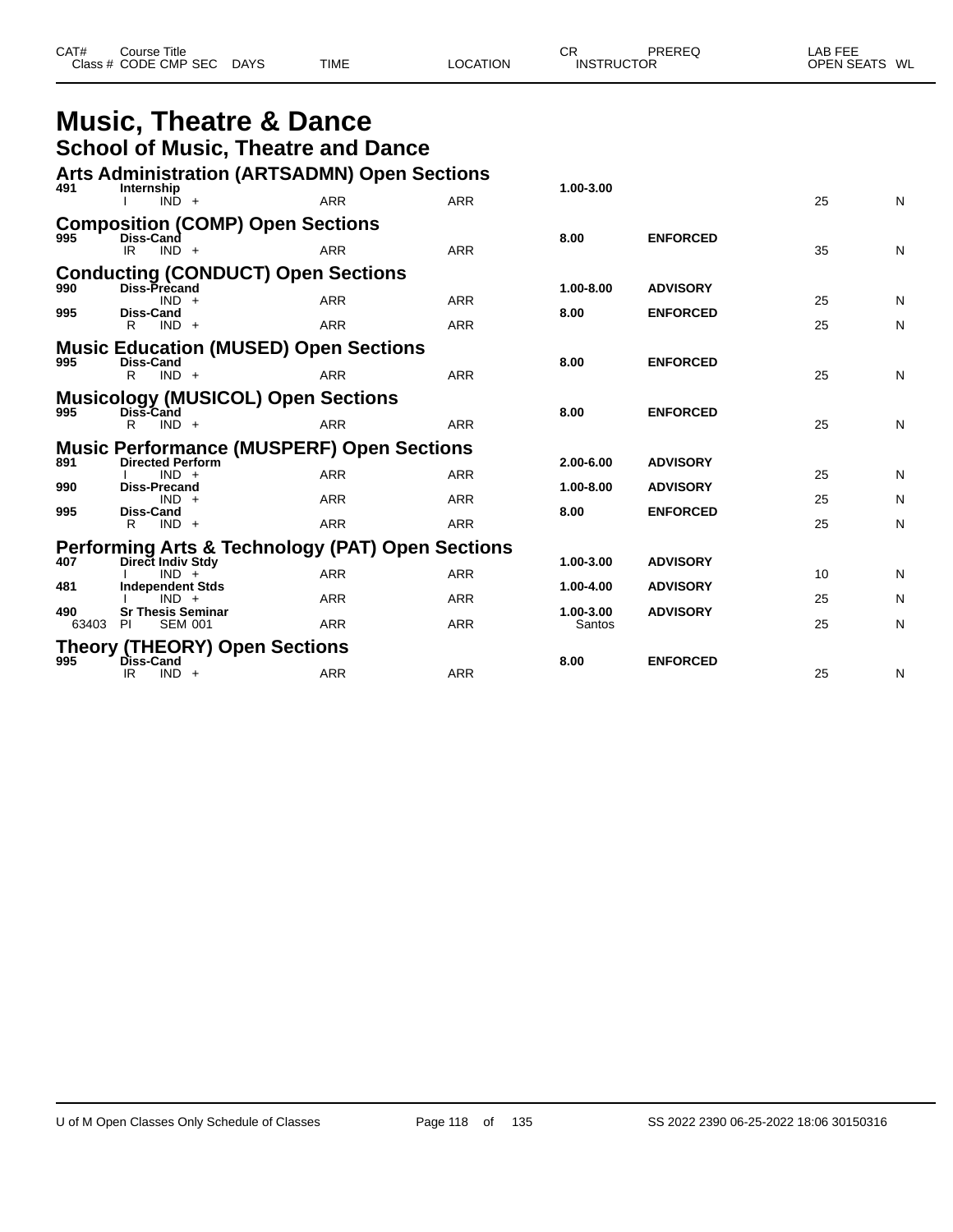| CAT# | Course Title<br>Class # CODE CMP SEC | <b>DAYS</b> | <b>TIME</b> | LOCATION | СR<br><b>INSTRUCTOR</b> | PREREQ | LAB FEE<br><b>OPEN SEATS</b> | WL |
|------|--------------------------------------|-------------|-------------|----------|-------------------------|--------|------------------------------|----|
|      |                                      |             |             |          |                         |        |                              |    |

# **Theatre And Drama**

| Theatre & Drama (THTREMUS) Open Sections |  |
|------------------------------------------|--|
|                                          |  |

| 995 | Diss-Cand  |     |            | 8.00 | <b>ENFORCED</b> |    |   |
|-----|------------|-----|------------|------|-----------------|----|---|
|     | <b>IND</b> | ARR | <b>ARR</b> |      |                 | L. | N |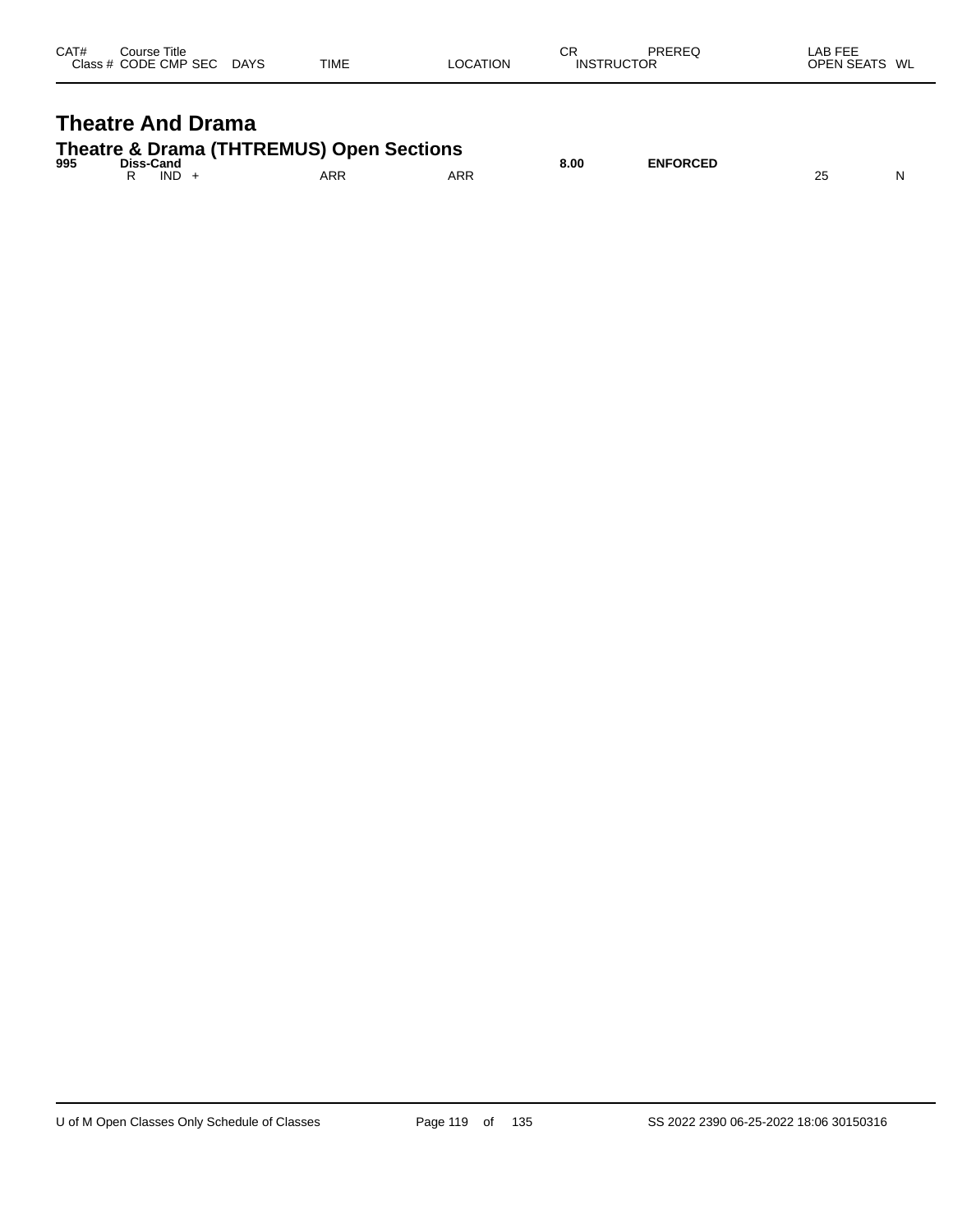# **Natural Resources&Environment School for Environment and Sustainability**

**Environment and Sustainability (EAS) Open Sections**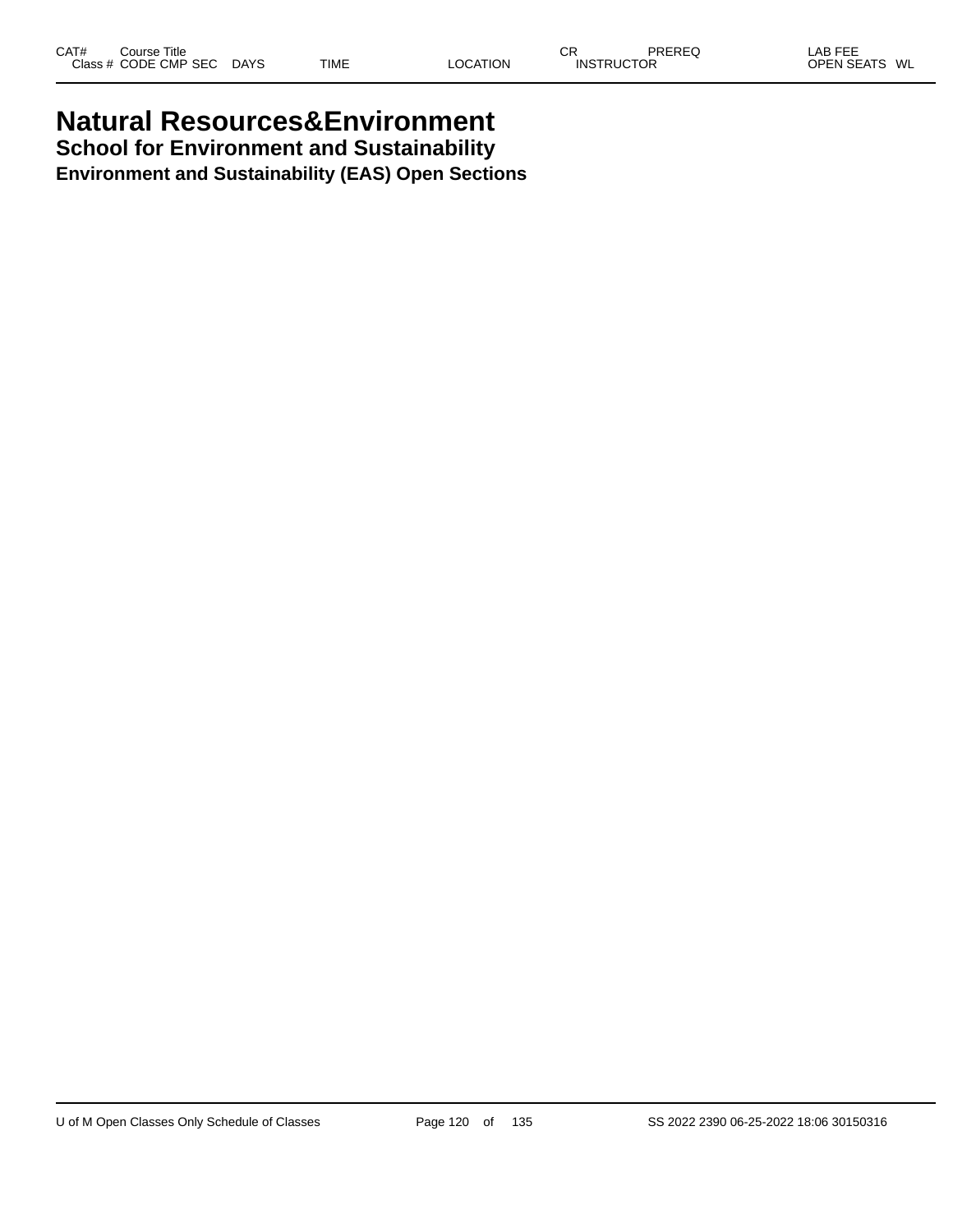# **Nursing School Of Nursing**

#### **Health Sciences (HS) Open Sections**

| 502   | <b>Policy Politics Hith</b>                                                                                   |                                                                                                    |               | 3.00                                                                                                            |    |   |
|-------|---------------------------------------------------------------------------------------------------------------|----------------------------------------------------------------------------------------------------|---------------|-----------------------------------------------------------------------------------------------------------------|----|---|
| 64813 | LEC 001                                                                                                       | ARR                                                                                                | <b>REMOTE</b> | Anderson                                                                                                        | 30 | N |
| 540   | Trauma Basics                                                                                                 |                                                                                                    |               | 1.00                                                                                                            |    |   |
| 64175 | <b>SEM 001</b>                                                                                                | ARR                                                                                                | <b>REMOTE</b> | Reves                                                                                                           | 47 | N |
|       |                                                                                                               | 540. Nursing students under HS 540; Education students under EDUC 540 AND in the Summer half term. |               | This course is available only to Social Work, Nursing, and Education students. SW students must enroll under SW |    |   |
|       | Outside of Class Pre-learning work begins: June 13<br>All Day Workshop: July 16<br>Final Assignments: July 23 |                                                                                                    |               |                                                                                                                 |    |   |

R IND + ARR ARR ARR 25 N

Please refer to Canvas or contact the course instructor for the additional required class assignments that must be completed outside of the all day workshop.

#### **Nursing (NURS) Open Sections 499 Independent Study 1.00-5.00 ADVISORY** I IND + ARR ARR 25 N **697 Independent Studies 1.00-4.00** I IND + ARR ARR 24 N **805 Grant Writing 2.00** 64353 P SEM 001 T 1-3PM ARR Larson, Stoddard 21 N NURS 805 will meet in 426 NIB 2000 on all dates except 5/17. NURS 805 will meet in 426 NIB 1240 on 5/17. **955 Scholarly Project 1.00-6.00 ADVISORY** I IND + ARR ARR 25 N

**995 Diss-Cand 8.00 ENFORCED**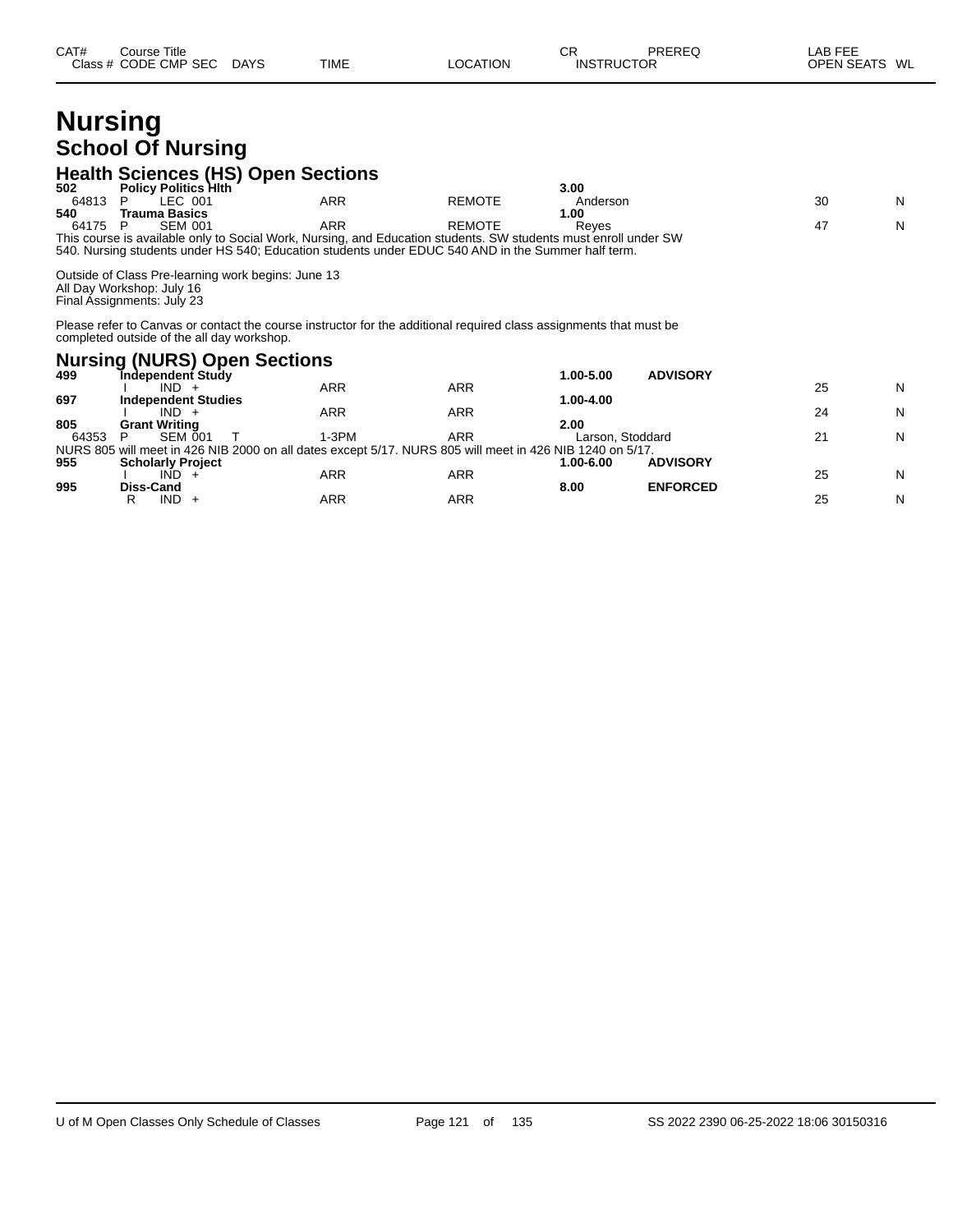| CAT# | Title<br>Course      |             |             |                 | Ωn<br>◡┍          | PREREQ | $\lambda$ .<br>AB FEE   |
|------|----------------------|-------------|-------------|-----------------|-------------------|--------|-------------------------|
|      | Class # CODE CMP SEC | <b>DAYS</b> | <b>TIME</b> | <b>LOCATION</b> | <b>INSTRUCTOR</b> |        | <b>OPEN SEATS</b><br>WL |

# **Pharmacy College Of Pharmacy**

| 995                 | <b>Clinical Pharmacy Translational Science (CPTS) Open Sections</b><br><b>Diss-Cand</b>              |            |                 | 8.00                   | <b>ENFORCED</b>                    |                |   |
|---------------------|------------------------------------------------------------------------------------------------------|------------|-----------------|------------------------|------------------------------------|----------------|---|
|                     | $IND +$<br>R                                                                                         | <b>ARR</b> | <b>ARR</b>      |                        |                                    | 24             | N |
| 790                 | Integrated Pharmaceutical Sciences (INTPHARM) Open Sections<br><b>MSIPS Capstone</b><br>$DR$ $IND$ + | <b>ARR</b> | <b>ARR</b>      | $1.00 - 8.00$          | <b>ENFORCED</b>                    | 1              | N |
| 470                 | <b>Medicinal Chemistry (MEDCHEM) Open Sections</b><br><b>UG Research Med Chem</b>                    |            |                 | 1.00-6.00              |                                    |                |   |
| 995                 | $IND +$<br>D.<br><b>Diss-Cand</b>                                                                    | <b>ARR</b> | <b>ARR</b>      | 8.00                   | <b>ENFORCED</b>                    | 1              | N |
|                     | $IND +$<br>R                                                                                         | <b>ARR</b> | <b>ARR</b>      |                        |                                    | 24             | N |
| 470                 | <b>Pharmacy (PHARMACY) Open Sections</b><br>UG Rèsearch Pharmacy                                     |            |                 | 1.00-6.00              |                                    |                |   |
| 730                 | $IND +$<br><b>Pharm D Sem</b>                                                                        | <b>ARR</b> | <b>ARR</b>      | 1.00                   | <b>ADVISORY</b>                    | 1              | N |
| 63778               | PD.<br><b>SEM 001</b><br>F<br>Fourth year PharmD students only.                                      | 2-5PM      | <b>2548 NUB</b> | Park                   |                                    | $\overline{7}$ | N |
| 787<br>63167<br>788 | Adv Pharm Prac Exp 1<br>LAB 001<br>PD.<br>Adv Pharm Prac Exp 2                                       | <b>ARR</b> | <b>ARR</b>      | 4.00<br>Walker<br>4.00 | <b>ADVISORY</b><br><b>ADVISORY</b> | 8              | N |
| 63168<br>789        | LAB 001<br>PD.<br>Adv Pharm Prac Exp 3                                                               | <b>ARR</b> | <b>ARR</b>      | Walker<br>4.00         | <b>ADVISORY</b>                    | 9              | N |
| 63169<br>799        | LAB 001<br>PD.<br><b>Curr Practical Prict</b>                                                        | <b>ARR</b> | <b>ARR</b>      | Walker<br>1.00         |                                    | 8              | N |
| 64120               | <b>SEM 001</b><br><b>PD</b><br>CPT Authorization required.                                           | <b>ARR</b> | ARR             | Walker                 |                                    | 24             | N |
|                     | <b>Pharmaceutical Chemistry (PHARMCHM) Open Sections</b>                                             |            |                 |                        |                                    |                |   |
| 470                 | <b>Pharmaceutical Sciences (PHARMSCI) Open Sections</b><br><b>UG Research PharmSci</b>               |            |                 | 1.00-6.00              |                                    |                |   |
| 995                 | $IND +$<br>Diss-Cand                                                                                 | <b>ARR</b> | <b>ARR</b>      | 8.00                   | <b>ENFORCED</b>                    |                | N |

|     | IND<br>◡                | <b>ARR</b><br>ARR |     |               |                           |                        | N          |
|-----|-------------------------|-------------------|-----|---------------|---------------------------|------------------------|------------|
| 995 | Diss-Cand<br><b>IND</b> | ARR               | ARR | 8.00<br>$  -$ | <b>ENFORCED</b><br>______ | $\sim$<br>∠∪<br>$\sim$ | ורו<br>. . |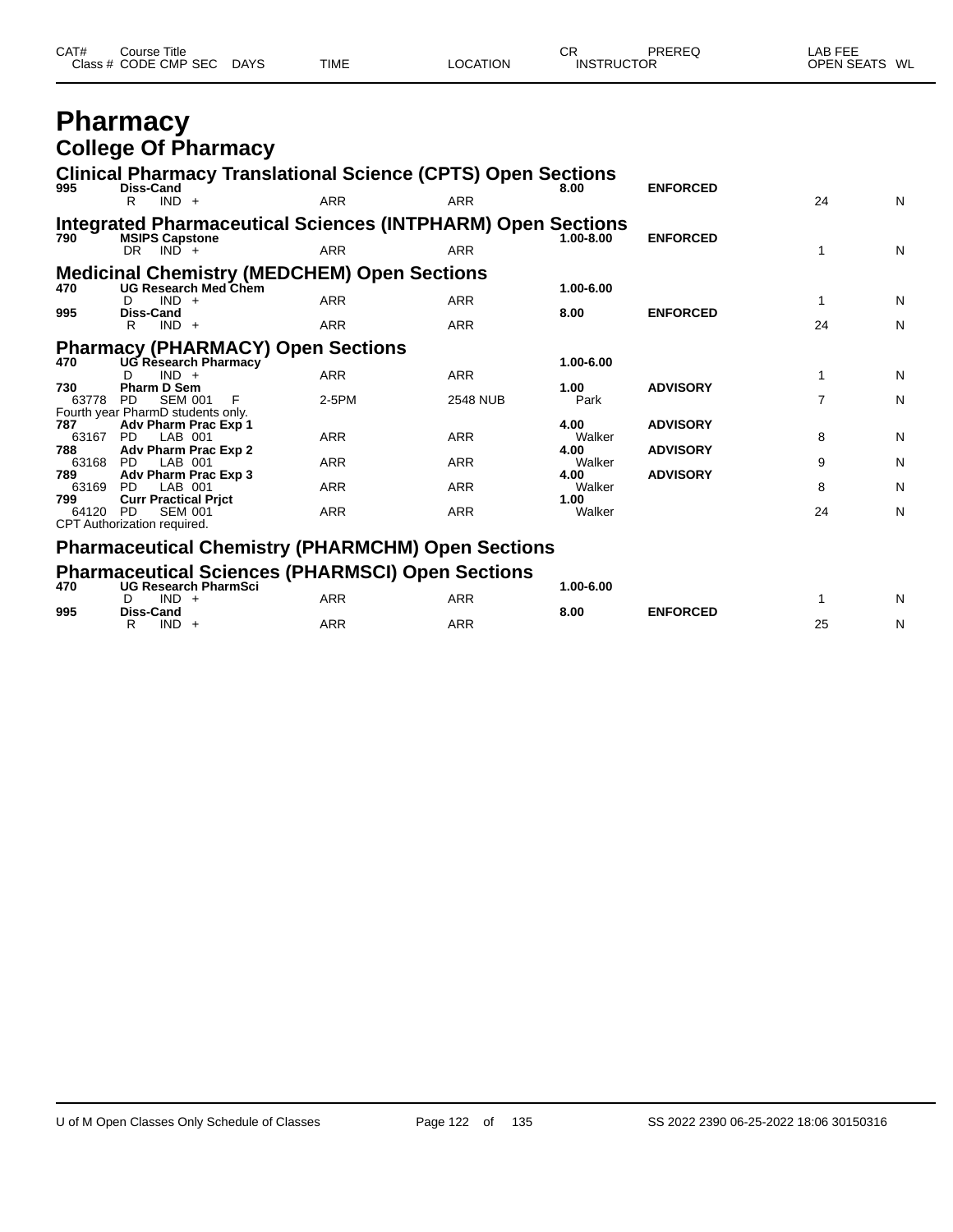# **Public Health Biostatistics Department**

#### **Biostatistics (BIOSTAT) Open Sections**

| 523      | <b>EPID Stat Methods</b>                                          |         |     | 4.00            | <b>ENFORCED</b> |    |   |
|----------|-------------------------------------------------------------------|---------|-----|-----------------|-----------------|----|---|
| 64354    | PDR LEC 333                                                       | ARR     | ARR |                 |                 | 35 | N |
| 591      | Intro to R                                                        |         |     | 2.00            |                 |    |   |
| 64937    | - W<br>LEC 555<br>P R                                             | 7-830PM | ARR | <b>Boonstra</b> |                 | 38 | N |
|          | Enrollment is limited to Population and Health Sciences students. |         |     |                 |                 |    |   |
|          | Drop/add deadline: May 9, 2022                                    |         |     |                 |                 |    |   |
| 592      | <b>Applied Regression</b>                                         |         |     | 3.00            | <b>ENFORCED</b> |    |   |
| 64955 PR | LEC 555<br>- W                                                    | 7-830PM | ARR | Kidwell         |                 | 35 | N |
|          | Enrollment is limited to Population and Health Sciences students. |         |     |                 |                 |    |   |
|          | Drop/add deadline: June 20, 2022                                  |         |     |                 |                 |    |   |
| 995      | Diss-Cand                                                         |         |     | 8.00            | <b>ENFORCED</b> |    |   |
|          | IND -<br>R                                                        | ARR     | ARR |                 |                 | 24 | N |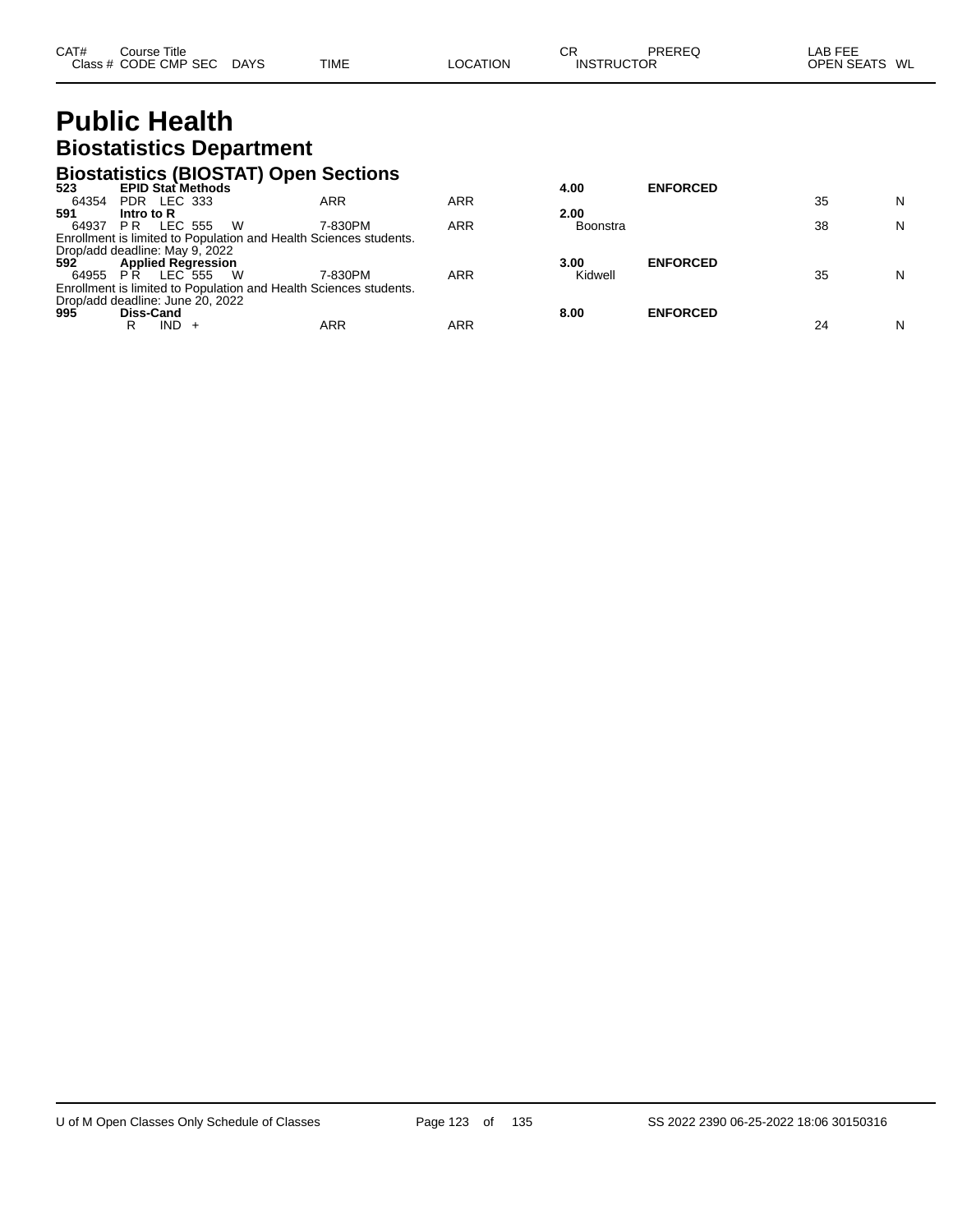#### **Environmental Health Sciences Environmental Health Sciences (EHS) Open Sections**

|                                  |     |                        |          | $\blacksquare$                                                    |     |         |                 |    |   |
|----------------------------------|-----|------------------------|----------|-------------------------------------------------------------------|-----|---------|-----------------|----|---|
| 591                              |     | <b>Env Tox In Comm</b> |          |                                                                   |     | 3.00    | <b>ADVISORY</b> |    |   |
| 64954                            | P R |                        | I FC 555 | 7-9PM                                                             | ARR | Charles |                 | 39 | N |
|                                  |     |                        |          | Enrollment is limited to Population and Health Sciences students. |     |         |                 |    |   |
| Drop/add deadline: June 20, 2022 |     |                        |          |                                                                   |     |         |                 |    |   |
| 601                              |     | Exp Sci & Health       |          |                                                                   |     | 3.00    |                 |    |   |
| 64942                            | P R | LEC 555                |          | 7-830PM                                                           | ARR | Dvonch  |                 | 40 | N |
|                                  |     |                        |          | Enrollment is limited to Population and Health Sciences students. |     |         |                 |    |   |
| Drop/add deadline: May 9, 2022   |     |                        |          |                                                                   |     |         |                 |    |   |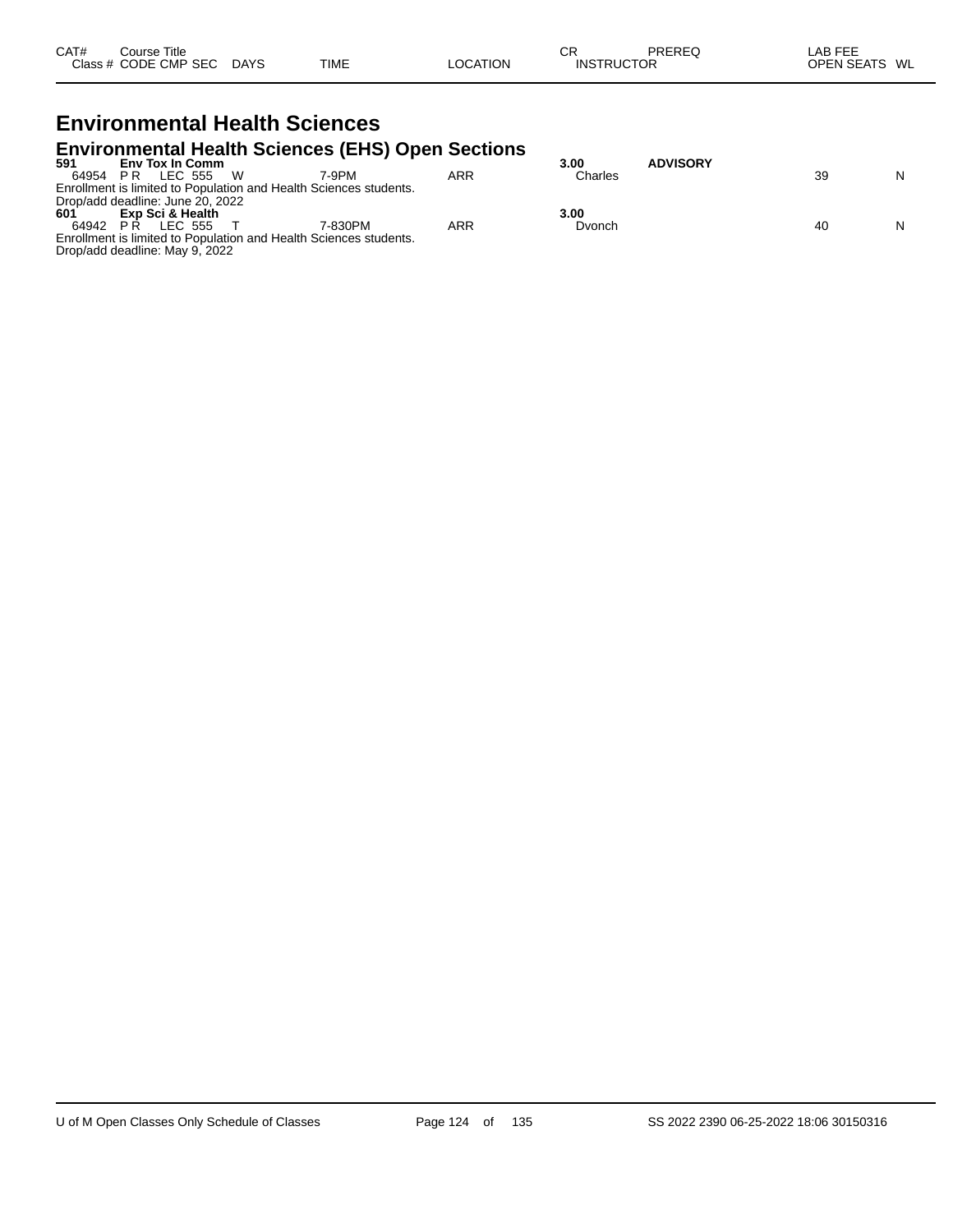| CAT# | Course Title         |             |             |          | СF                | PREREQ | AB FEE                  |
|------|----------------------|-------------|-------------|----------|-------------------|--------|-------------------------|
|      | Class # CODE CMP SEC | <b>DAYS</b> | <b>TIME</b> | LOCATION | <b>INSTRUCTOR</b> |        | <b>OPEN SEATS</b><br>WL |

### **Epidemiology Department Epidemiology (EPID) Open Sections**

|          |                                  | 590 Epidemiology Methods                                          |     | 3.00                    |    |   |
|----------|----------------------------------|-------------------------------------------------------------------|-----|-------------------------|----|---|
| 64939 PR | - W<br>LEC 555                   | 7-830PM                                                           | ARR | Levin                   | 23 | N |
|          |                                  | Enrollment is limited to Population and Health Sciences students. |     |                         |    |   |
|          | Drop/add deadline: May 9, 2022   |                                                                   |     |                         |    |   |
| 591      | <b>Social Epidemiology</b>       |                                                                   |     | 3.00                    |    |   |
| 64953 PR | LEC 555                          | W<br>7-830PM                                                      | ARR | Meier                   | 27 | N |
|          |                                  | Enrollment is limited to Population and Health Sciences students. |     |                         |    |   |
|          | Drop/add deadline: June 20, 2022 |                                                                   |     |                         |    |   |
| 995      | Diss-Cand                        |                                                                   |     | <b>ENFORCED</b><br>8.00 |    |   |
|          | IND.<br>R                        | <b>ARR</b>                                                        | ARR |                         |    | N |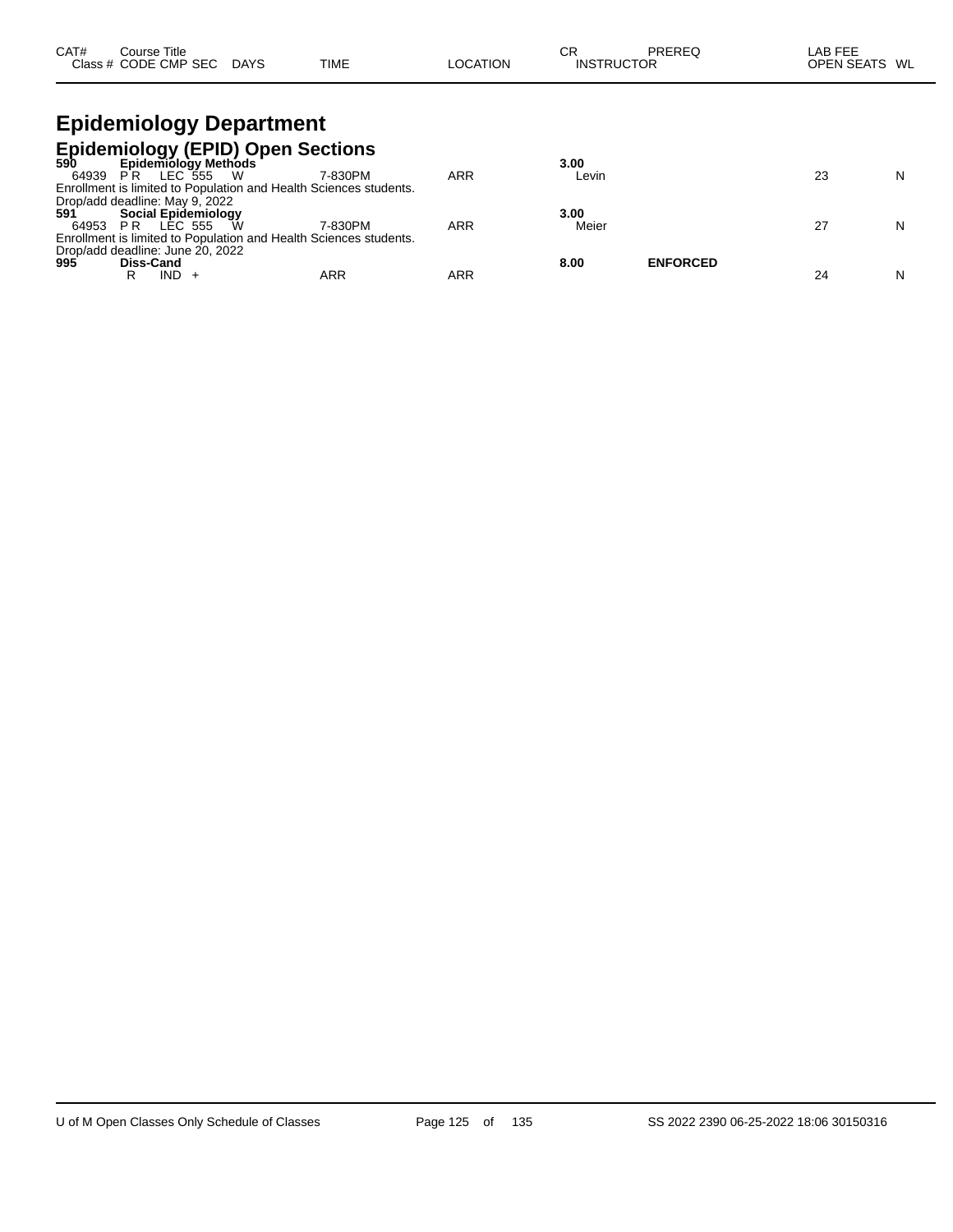| CAT# | Course Title         |             |             |                 | СF                | PREREQ | LAB FEE       |  |
|------|----------------------|-------------|-------------|-----------------|-------------------|--------|---------------|--|
|      | Class # CODE CMP SEC | <b>DAYS</b> | <b>TIME</b> | <b>LOCATION</b> | <b>INSTRUCTOR</b> |        | OPEN SEATS WL |  |

# **Health Management And Policy**

|       | <b>Health Management And Policy (HMP) Open Sections</b>                               |            |            |               |                 |    |   |
|-------|---------------------------------------------------------------------------------------|------------|------------|---------------|-----------------|----|---|
| 540   | <b>Legal/Ethical Res</b>                                                              |            |            | $2.00 - 3.00$ | <b>ADVISORY</b> |    |   |
| 62046 | LEC 333<br>PL.                                                                        | <b>ARR</b> | <b>ARR</b> |               |                 |    | N |
| 542   | <b>Cst Ut Anl&amp;Clin Res</b>                                                        |            |            | 3.00          |                 |    |   |
| 63809 | LEC 333<br>PD.                                                                        | <b>ARR</b> | <b>ARR</b> | Saltzman      |                 | 35 | N |
|       | This course will meet in room 1655 SPH I                                              |            |            |               |                 |    |   |
| 603   | Org Mgt of HC Sys                                                                     |            |            | 2.00          |                 |    |   |
| 64940 | PR LEC 555 W                                                                          | 7-830PM    | <b>ARR</b> | Rubyan        |                 | 40 | N |
|       | Enrollment is limited to Population and Health Sciences students.                     |            |            |               |                 |    |   |
|       | Drop/add deadline: May 9, 2022                                                        |            |            |               |                 |    |   |
| 608   | <b>Hith Care Fin Acct</b>                                                             |            |            | 2.00          |                 |    |   |
| 64943 | <b>PR LEC 555 W</b>                                                                   | 7-830PM    | <b>ARR</b> | Singh         |                 | 44 | N |
|       | Enrollment is limited to Population and Health Sciences students.                     |            |            |               |                 |    |   |
|       | Drop/add deadline: June 13, 2022                                                      |            |            |               |                 |    |   |
| 615   | Intro Pub Hith Pol                                                                    |            |            | 3.00          |                 |    |   |
| 63550 | PD LEC 777                                                                            | <b>ARR</b> | <b>ARR</b> | Jacobson      |                 | 28 | N |
|       | This class is for students in the Executive Masters program only.                     |            |            |               |                 |    |   |
| 654   | <b>Operations Research</b>                                                            |            |            | 3.00          | <b>ENFORCED</b> |    |   |
| 63551 | PDR LEC 777                                                                           | <b>ARR</b> | <b>ARR</b> | Mendez        |                 | 27 | N |
|       | This class is for students in the Executive Masters program only.<br>64956 PR LEC 555 | 7-830PM    | <b>ARR</b> |               |                 | 43 | N |
|       | - W                                                                                   |            |            | Mendez        |                 |    |   |
|       | Enrollment is limited to Population and Health Sciences students.                     |            |            |               |                 |    |   |
| 990.  | Drop/add deadline: July 18, 2022<br><b>Diss-Precand</b>                               |            |            | 1.00-8.00     | <b>ADVISORY</b> |    |   |
|       | $IND +$                                                                               | ARR        | ARR        |               |                 | 25 | N |
|       |                                                                                       |            |            |               |                 |    |   |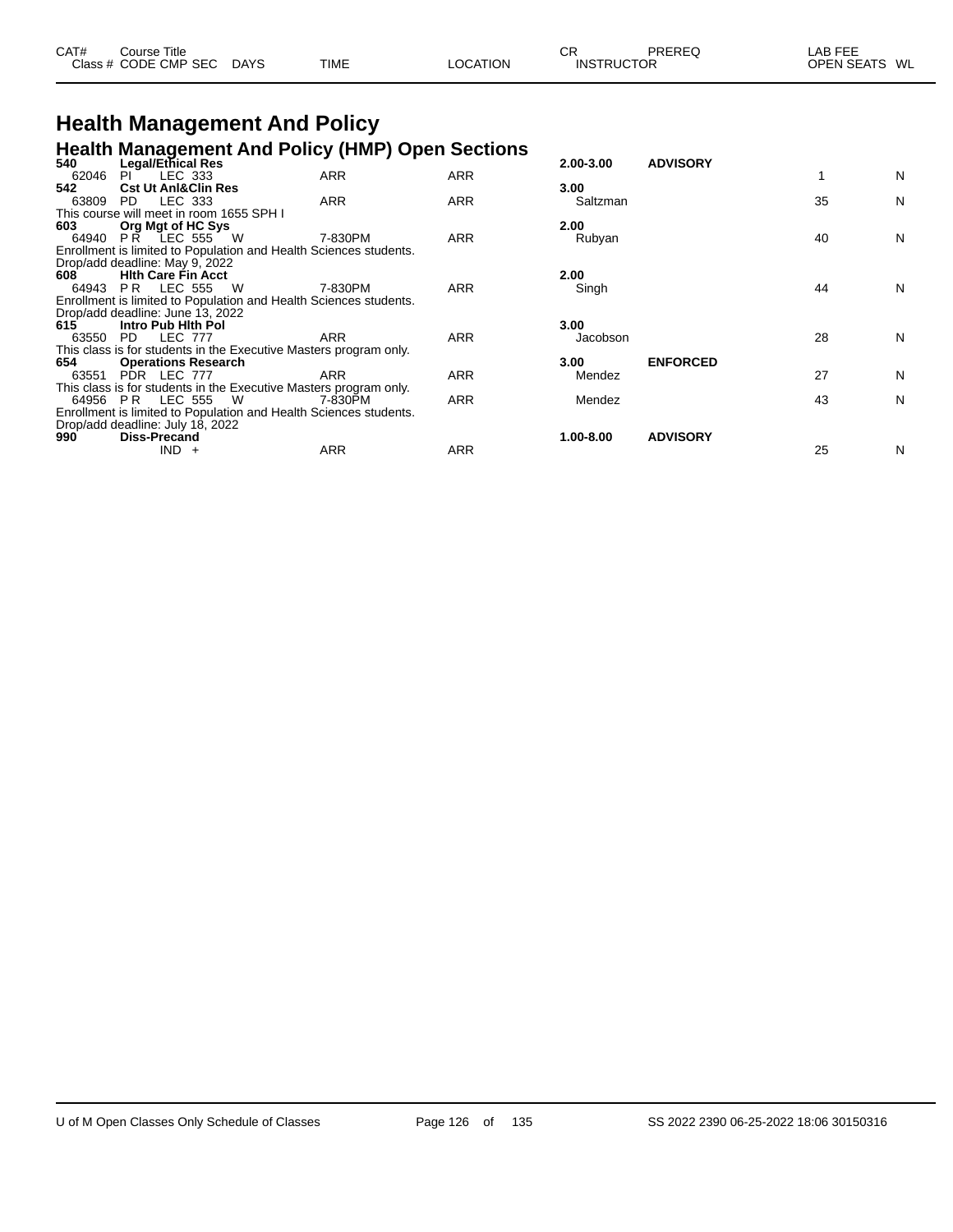| CAT# | Course Title         |             |             |          | СR                | PREREQ | LAB FEE       |  |
|------|----------------------|-------------|-------------|----------|-------------------|--------|---------------|--|
|      | Class # CODE CMP SEC | <b>DAYS</b> | <b>TIME</b> | LOCATION | <b>INSTRUCTOR</b> |        | OPEN SEATS WL |  |
|      |                      |             |             |          |                   |        |               |  |

# **Health Behavior & Health Education Department**

|                                  |     |                             |     |                                                                   | <b>Health Behavior And Health Education (HBEHED) Open Sections</b> |           |                 |    |   |
|----------------------------------|-----|-----------------------------|-----|-------------------------------------------------------------------|--------------------------------------------------------------------|-----------|-----------------|----|---|
| 590                              |     | <b>Community Engagement</b> |     |                                                                   |                                                                    | 3.00      |                 |    |   |
| 64941                            | PR. | SEM 555 W                   |     | 7-830PM                                                           | ARR                                                                | Flemina   |                 | 35 | N |
|                                  |     |                             |     | Enrollment is limited to Population and Health Sciences students. |                                                                    |           |                 |    |   |
| Drop/add deadline: May 9, 2022   |     |                             |     |                                                                   |                                                                    |           |                 |    |   |
| 591                              |     | <b>Plan Health Prom Prg</b> |     |                                                                   |                                                                    | 3.00      |                 |    |   |
| 64952 PR                         |     | LEC 555                     | - W | 7-830PM                                                           | <b>ARR</b>                                                         | Lopez     |                 | 34 | N |
|                                  |     |                             |     | Enrollment is limited to Population and Health Sciences students. |                                                                    |           |                 |    |   |
| Drop/add deadline: June 20, 2022 |     |                             |     |                                                                   |                                                                    |           |                 |    |   |
| 644                              |     | <b>Readings H Beh-Educ</b>  |     |                                                                   |                                                                    | 1.00-6.00 | <b>ADVISORY</b> |    |   |
|                                  |     |                             |     | ARR                                                               | ARR                                                                |           |                 | 24 | N |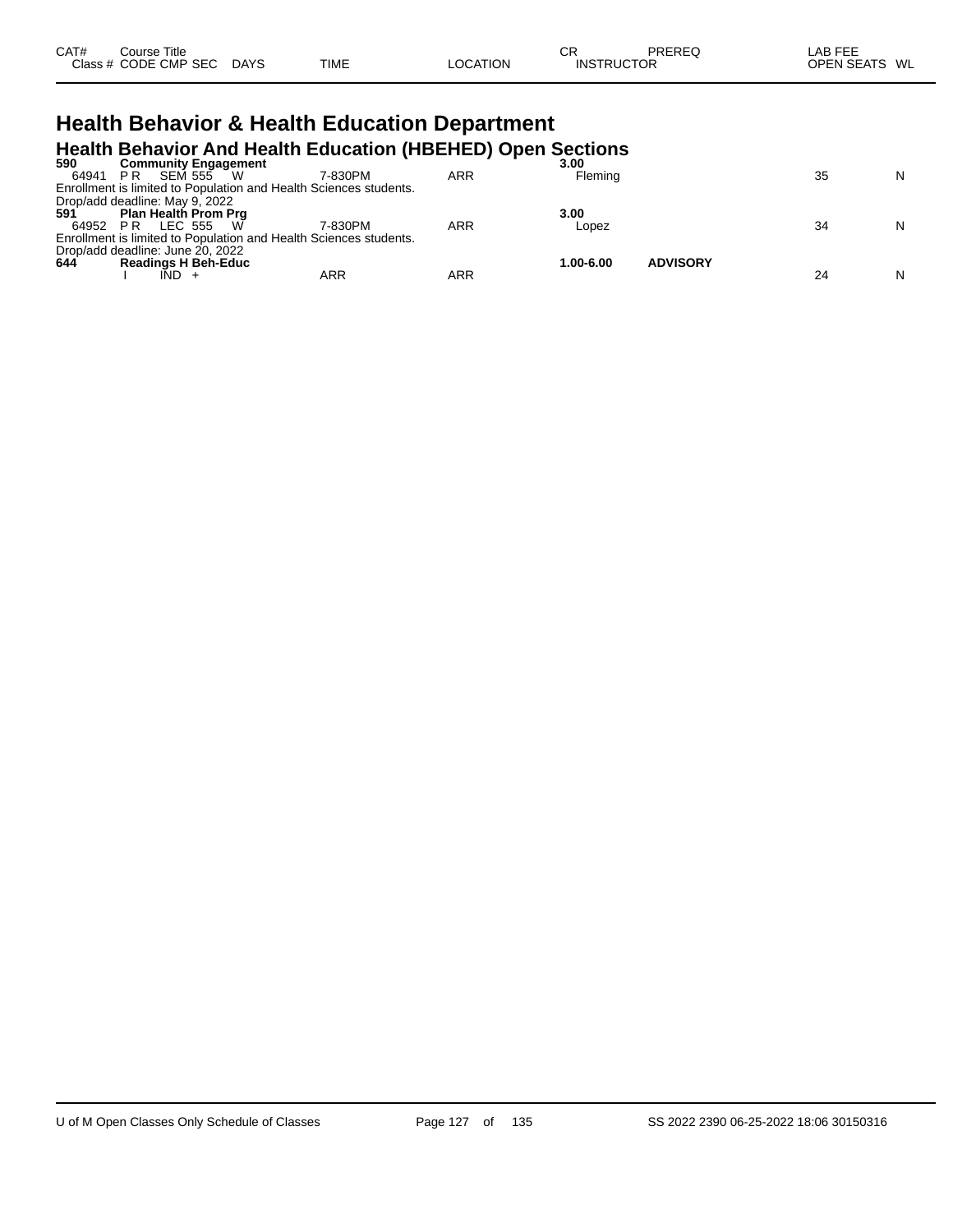| CAT#<br>Course Title                                           | СR<br>PREREQ      | ∟AB FEE       |
|----------------------------------------------------------------|-------------------|---------------|
| Class # CODE CMP SEC<br><b>DAYS</b><br><b>TIME</b><br>LOCATION | <b>INSTRUCTOR</b> | OPEN SEATS WL |

# **Nutritional Sciences**

|          | <b>Nutritional Sciences (NUTR) Open Sections</b>                  |         |            |                 |                 |    |   |
|----------|-------------------------------------------------------------------|---------|------------|-----------------|-----------------|----|---|
| 590      | Dev Orig Health Dis                                               |         |            | 2.00            | <b>ADVISORY</b> |    |   |
| 64938 PR | LEC 555<br>- W                                                    | 7-830PM | <b>ARR</b> | Dolinoy, Jansen |                 | 46 | N |
|          | Enrollment is limited to Population and Health Sciences students. |         |            |                 |                 |    |   |
|          | Drop/add deadline: May 9, 2022<br>591 <b>Applications MCN</b>     |         |            |                 |                 |    |   |
|          |                                                                   |         |            | 3.00            | <b>ADVISORY</b> |    |   |
| 64944 PR | LEC 555<br>- W                                                    | 7-830PM | ARR        | Anderson        |                 | 46 | N |
|          | Enrollment is limited to Population and Health Sciences students. |         |            |                 |                 |    |   |
|          | Drop/add deadline: June 20, 2022                                  |         |            |                 |                 |    |   |
| 995      | <b>DissertationResearch</b>                                       |         |            | 8.00            | <b>ENFORCED</b> |    |   |
|          | $IND +$<br>DR                                                     | ARR     | ARR        |                 |                 | 24 | N |
|          |                                                                   |         |            |                 |                 |    |   |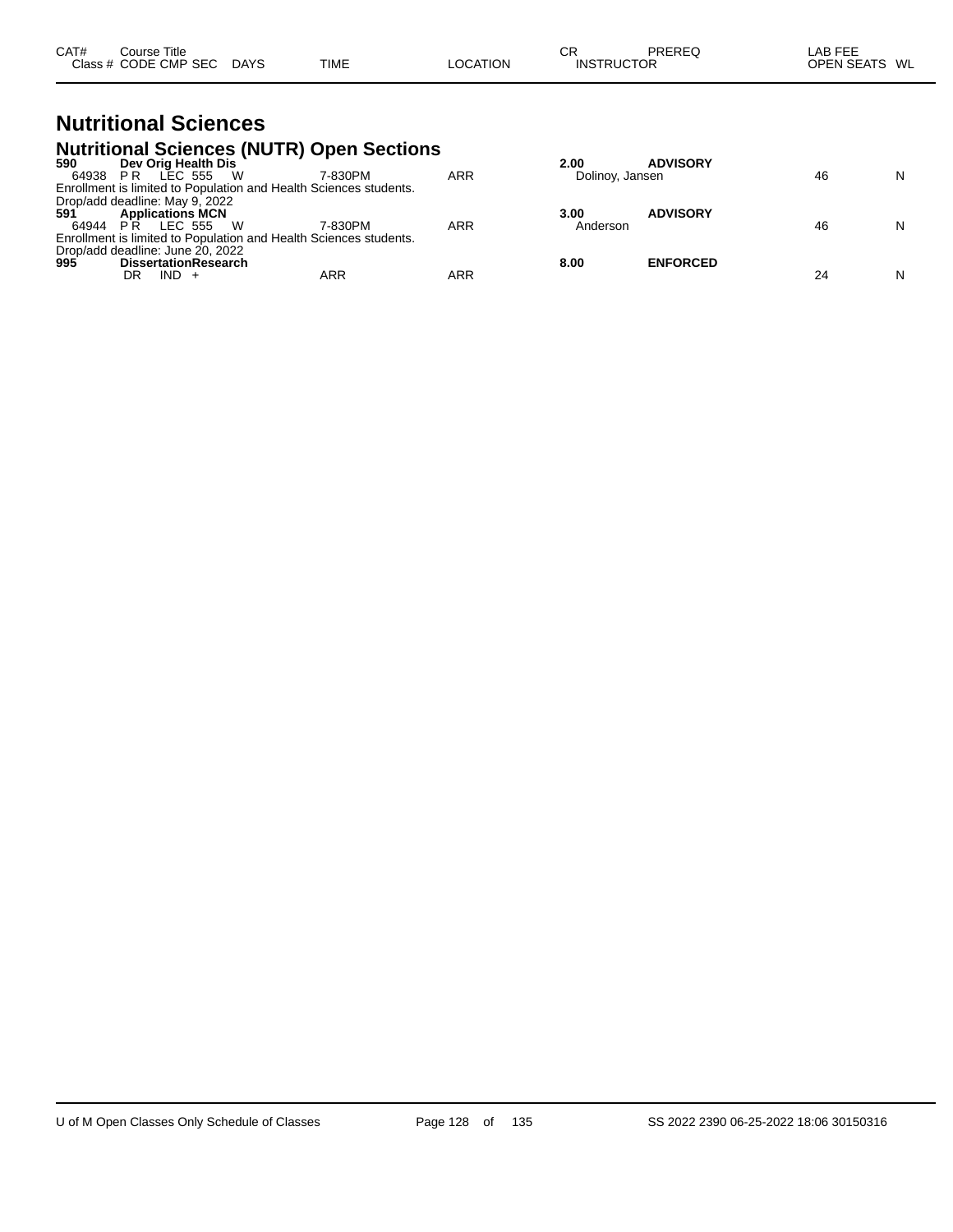| CAT#<br>Course Title<br>Class # CODE CMP SEC | <b>DAYS</b> | <b>TIME</b> | <b>LOCATION</b> | СR | PREREQ<br><b>INSTRUCTOR</b> | LAB FEE<br><b>OPEN SEATS</b><br>WL |
|----------------------------------------------|-------------|-------------|-----------------|----|-----------------------------|------------------------------------|
|----------------------------------------------|-------------|-------------|-----------------|----|-----------------------------|------------------------------------|

## **School Of Public Health Public Health (PUBHLTH) Open Sections**

| 479   | ____<br>__<br>Indepen Rèsearch PH | _______    |               | $.00 - 3.00$ |   |
|-------|-----------------------------------|------------|---------------|--------------|---|
|       | <b>IND</b>                        | <b>ARR</b> | ARR           |              | N |
| 510   | <b>Communication</b>              |            |               | .00          |   |
| 64703 | LEC.<br>555<br>PD                 | <b>ARR</b> | <b>REMOTE</b> | Lopez        | N |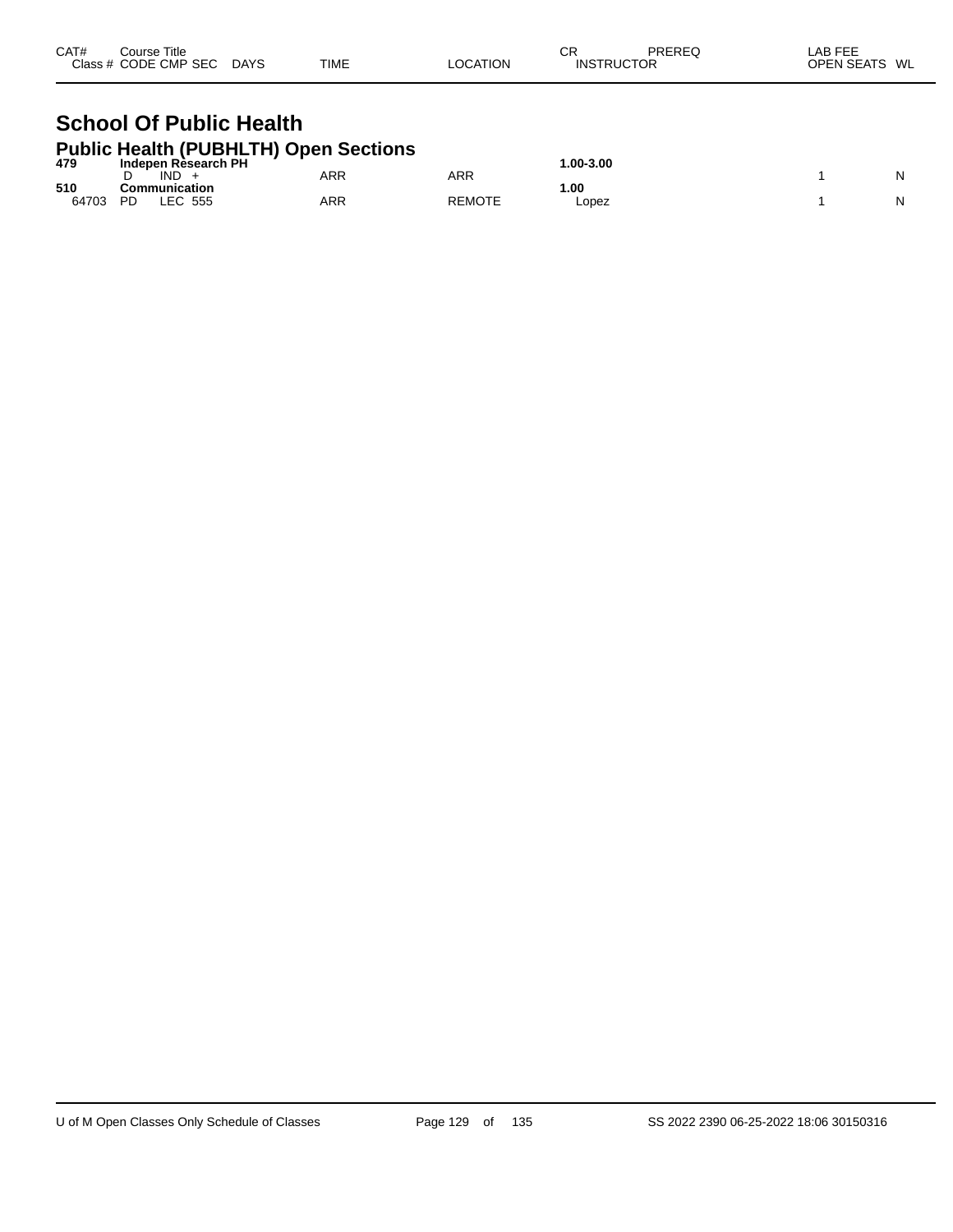| CAT# | Course Title         |             |             |          | СF                | PREREQ | LAB FEE       |
|------|----------------------|-------------|-------------|----------|-------------------|--------|---------------|
|      | Class # CODE CMP SEC | <b>DAYS</b> | <b>TIME</b> | LOCATION | <b>INSTRUCTOR</b> |        | OPEN SEATS WL |
|      |                      |             |             |          |                   |        |               |

# **Public Policy School Of Public Policy**

|     | <b>Public Policy (PUBPOL) Open Sections</b> |     |     |           |                 |    |   |
|-----|---------------------------------------------|-----|-----|-----------|-----------------|----|---|
| 600 | <b>Directed Reading</b><br>IND.             | ARR | ARR | 1.00-6.00 | <b>ADVISORY</b> | 25 | N |
| 700 | <b>Directed Research</b><br>IND.            | ARR | ARR | 1.00-6.00 | <b>ADVISORY</b> | 25 | N |
|     |                                             |     |     |           |                 |    |   |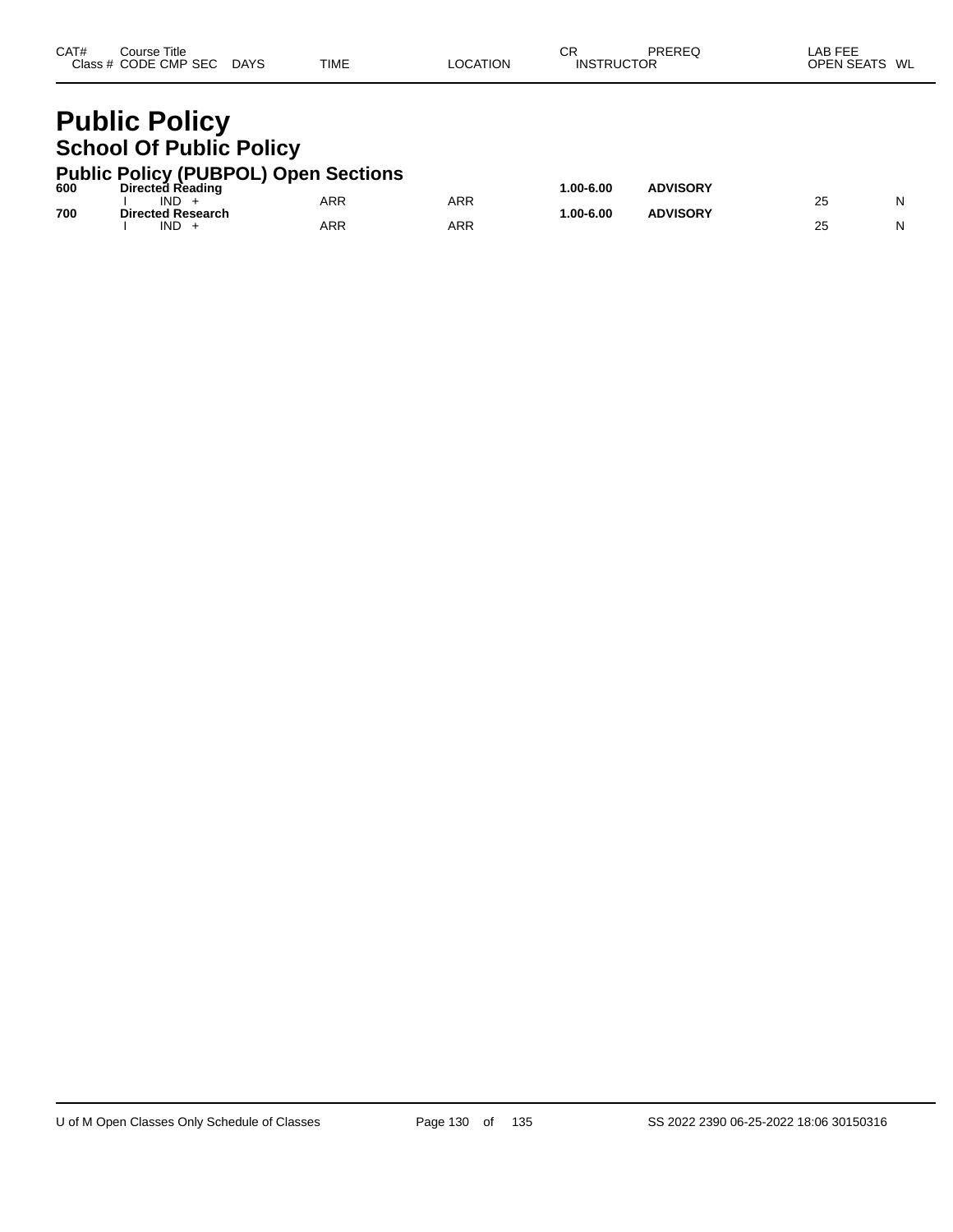| CAT#<br>Course Title<br>Class # CODE CMP SEC DAYS | <b>TIME</b> | <b>LOCATION</b> | СR<br><b>INSTRUCTOR</b> | PREREQ | LAB FEE<br>OPEN SEATS WL |
|---------------------------------------------------|-------------|-----------------|-------------------------|--------|--------------------------|
| <b>Rackham</b><br><b>Graduate School</b>          |             |                 |                         |        |                          |

# **Chemical Biology (CHEMBIO) Open Sections 599 Research Rotation 1.00-6.00**

| JJJ   | RESEAIGH RUIAUUH       |            |     | טט.ט-טע.ו               |    |  |
|-------|------------------------|------------|-----|-------------------------|----|--|
| 62895 | AE<br><b>PD</b><br>001 | <b>ARR</b> | ARR | Mapp                    | 24 |  |
| 995   | Diss-Cand              |            |     | <b>ENFORCED</b><br>8.00 |    |  |
|       | <b>IND</b>             | ARR        | ARR |                         | 25 |  |

| 0-6.00<br>Mapp | <b>ENFORCED</b> | 24 |  |
|----------------|-----------------|----|--|
|                |                 | 25 |  |

**Museum Studies (MSP) Open Sections**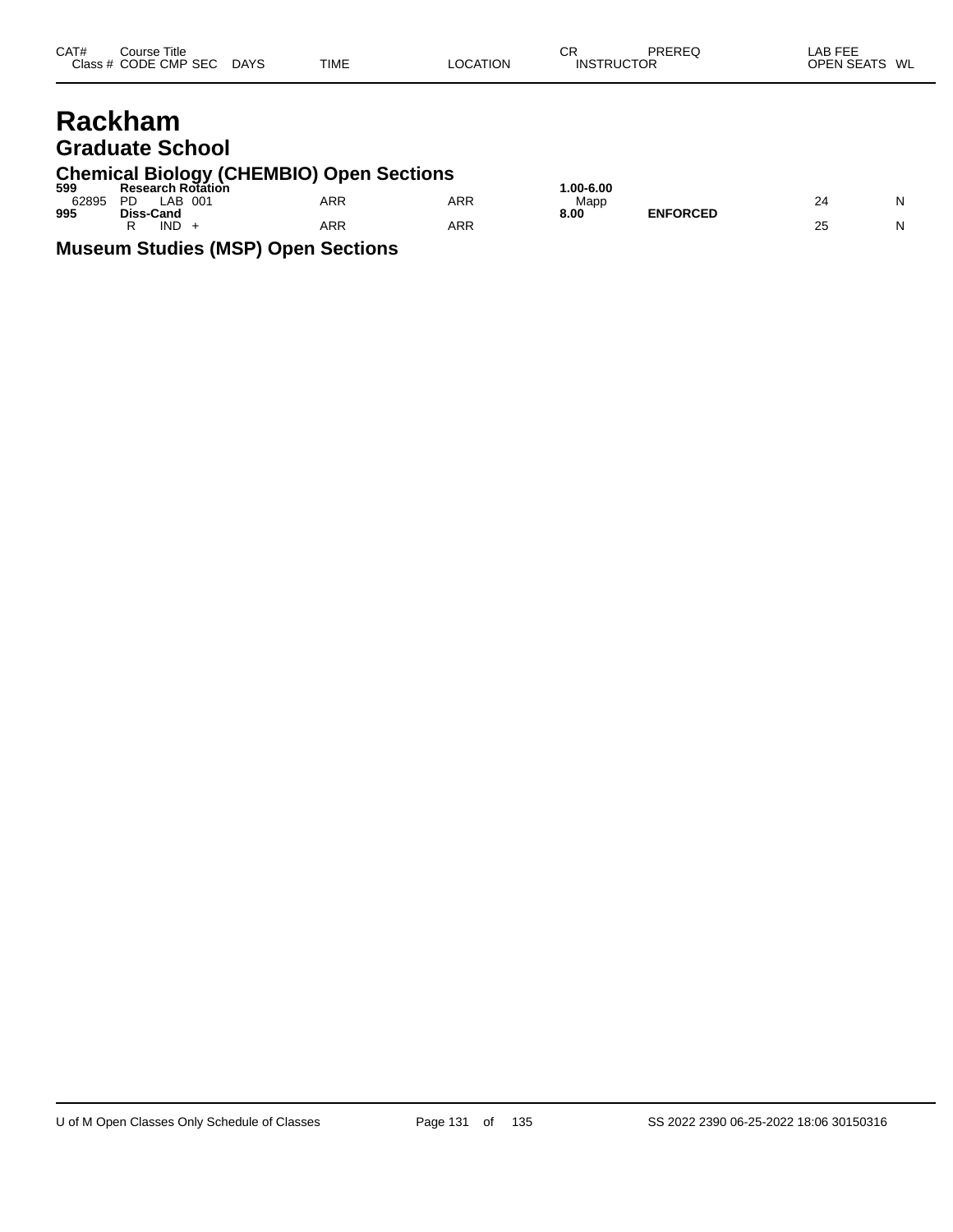# **Ross School of Business**

FRESHMEN MAY NOT ELECT ANY BUSINESS COURSES. 500 LEVEL COURSES OR ABOVE REQUIRE GRADUATE STANDING. **School of Business Administration Accounting (ACC) Open Sections Business Administration (BA) Open Sections 533 OMBA MAP 6.00 ENFORCED** 64589 PDR REC 801 SA 11-3PM ARR 12 Y **533 OMBA MAP 6.00 ENFORCED** P R REC 801 F 5-9PM ARR Svaan 12 Y PR REC 801 TH 8-930PM ARR 12 Y **Business Communication (BCOM) Open Sections Business Economics And Public Policy (BE) Open Sections Business Law (BL) Open Sections 399 Independent Study 1.00-3.00** IND + ARR ARR 24 N **Executive Master of Business Administration (EMBA) Open Sections Entrepreneurial Studies (ES) Open Sections Finance (FIN) Open Sections 399 Indep Study Project 1.00-3.00 ADVISORY** I IND + ARR ARR 24 N **Marketing (MKT) Open Sections 399 Indep Study Project 1.00-3.00 ADVISORY** I IND + ARR ARR 25 N **Management and Organizations (MO) Open Sections 1.00-3.00 ADVISORY**<br>  $\begin{array}{ccc}\n 1.00-3.00 & \text{ADVISORY}\n\end{array}$  I IND + ARR ARR 25 N **Strategy (STRATEGY) Open Sections 399 Indep Study Project 1.00-3.00 ADVISORY** I IND + ARR ARR 24 N **Technology and Operations (TO) Open Sections 39999 Independent Study 1.00-3.00**<br>
IND + **ARR ARR 1.00-3.00**  IND + ARR ARR 24 N **750 Independent Study 1.00-3.00** I IND + ARR ARR 25 N **Weekend Master of Business Administration (WMBA) Open Sections**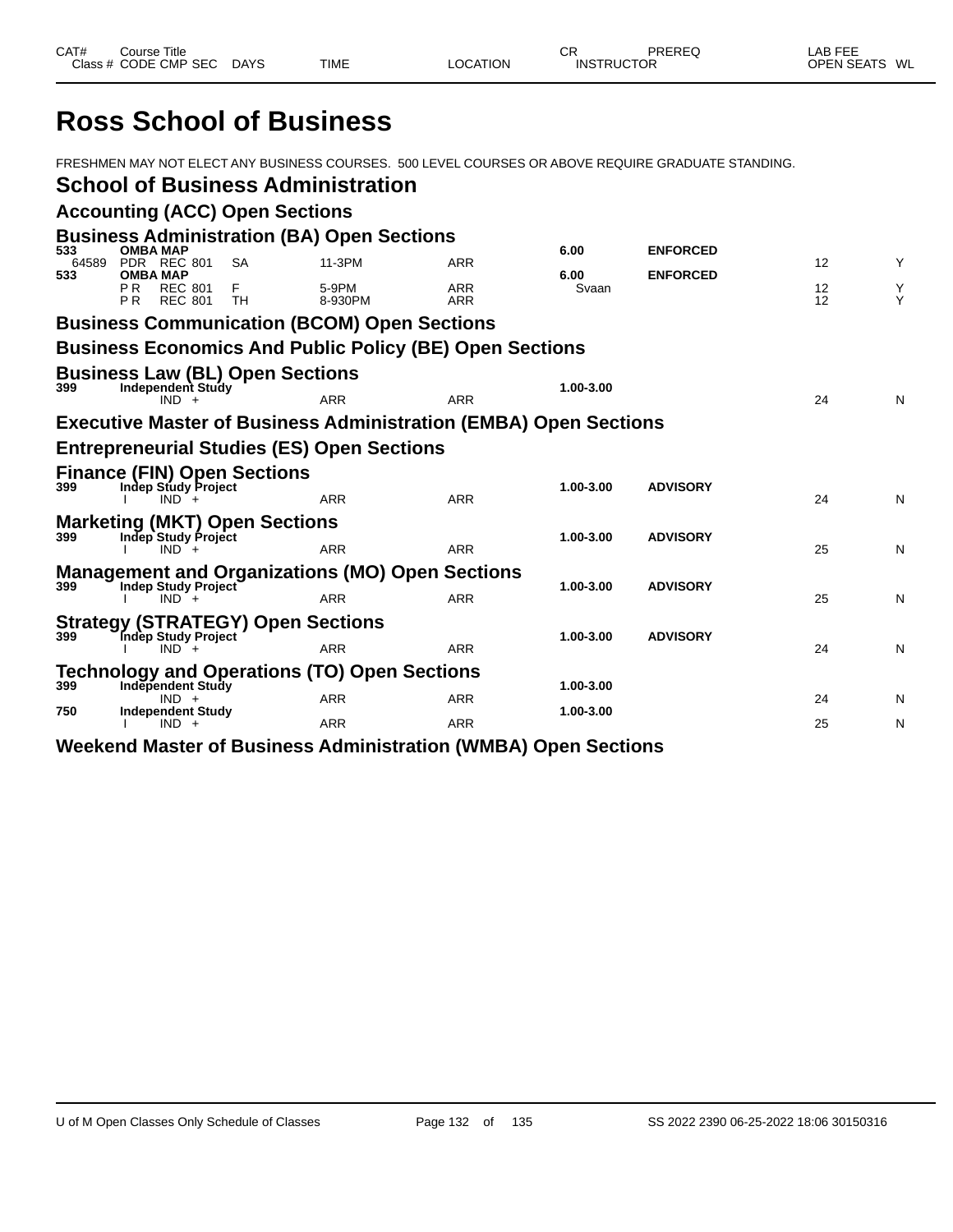| CAT# | Course Title<br>Class # CODE CMP SEC | <b>DAYS</b> | <b>TIME</b> | <b>OCATION</b> | СR<br><b>INSTRUCTOR</b> | PREREQ | AB FEE<br>OPFN SFATS | WL |
|------|--------------------------------------|-------------|-------------|----------------|-------------------------|--------|----------------------|----|
|------|--------------------------------------|-------------|-------------|----------------|-------------------------|--------|----------------------|----|

# **Social Work School Of Social Work**

#### **Social Work (SW) Open Sections**

| 415   | Ind Studies: SW             |            |               | 1.00-3.00 | <b>ADVISORY</b> |    |   |
|-------|-----------------------------|------------|---------------|-----------|-----------------|----|---|
|       | IND<br>$+$                  | <b>ARR</b> | <b>ARR</b>    |           |                 | 25 | N |
| 505   | <b>Eng Soc Jus Diversty</b> |            |               | 3.00      |                 |    |   |
| 64579 | LEC 801<br>P R              | 6-8PM      | <b>REMOTE</b> | Williams  |                 | 3  | N |
| 514   | Ind Stds Intrp Pract        |            |               | 1.00-3.00 |                 |    |   |
|       | IND -                       | <b>ARR</b> | <b>ARR</b>    |           |                 |    | N |
| 515   | <b>Found Field Educatn</b>  |            |               | 2.00      |                 |    |   |
|       | $IND +$                     | <b>ARR</b> | <b>ARR</b>    |           |                 | 80 | N |
| 524   | Ind Stds Inperprac          |            |               | 1.00-3.00 | <b>ADVISORY</b> |    |   |
|       | $IND +$                     | <b>ARR</b> | <b>ARR</b>    |           |                 | 24 | N |
| 528   | Ind Stds in Global          |            |               | 1.00-3.00 |                 |    |   |
|       | $IND +$                     | <b>ARR</b> | <b>ARR</b>    |           |                 | 24 | N |
| 529   | Ind Stds Welf Chid&F        |            |               | 1.00-3.00 |                 |    |   |
|       | $IND +$                     | ARR        | <b>ARR</b>    |           |                 |    | N |
| 540   | Trauma Basics               |            |               | 1.00      |                 |    |   |
| 64173 | <b>SEM 001</b>              | ARR        | <b>REMOTE</b> | Reyes     |                 | 47 | N |

This course is available only to Social Work, Nursing, and Education students. SW students must enroll under SW 540. Nursing students under HS 540; Education students under EDUC 540 AND in the Summer half term.

Outside of Class Pre-learning work begins: June 13 All Day Workshop: July 16 Final Assignments: July 23

Please refer to Canvas or contact the course instructor for the additional required class assignments that must be completed outside of the all day workshop.

| 548          |                                 |           | Ind Stds Polic & Pol |       |                                                                                                                     |                  | 1.00-3.00                  |                 |                |   |
|--------------|---------------------------------|-----------|----------------------|-------|---------------------------------------------------------------------------------------------------------------------|------------------|----------------------------|-----------------|----------------|---|
|              |                                 | $IND +$   |                      |       | <b>ARR</b>                                                                                                          | <b>ARR</b>       |                            |                 | 1              | N |
| 551          | Ind Stds Comm Change            |           |                      |       |                                                                                                                     |                  | 1.00-3.00                  |                 |                |   |
|              |                                 | $IND +$   |                      |       | <b>ARR</b>                                                                                                          | <b>ARR</b>       |                            |                 | 1              | N |
| 561          | Ind Stds Mgmt & Lead            |           |                      |       |                                                                                                                     |                  | 1.00-3.00                  |                 |                |   |
|              |                                 | $IND^-$ + |                      |       | <b>ARR</b>                                                                                                          | <b>ARR</b>       |                            |                 |                | N |
| 571          | Ind Stds P Eval & Res           |           |                      |       |                                                                                                                     |                  | 1.00-3.00                  |                 |                |   |
|              |                                 | $IND +$   |                      |       | <b>ARR</b>                                                                                                          | <b>ARR</b>       |                            |                 | 1              | N |
| 577          | Ind Stds Pol&Eval               |           |                      |       |                                                                                                                     |                  | 1.00-3.00                  | <b>ADVISORY</b> |                |   |
|              |                                 | $IND +$   |                      |       | <b>ARR</b>                                                                                                          | <b>ARR</b>       |                            |                 | 25             | N |
| 589          | Ind Stds Globl SW Pr            |           |                      |       |                                                                                                                     |                  | 1.00-3.00                  |                 |                |   |
|              |                                 | $IND +$   |                      |       | <b>ARR</b>                                                                                                          | <b>ARR</b>       |                            |                 | 1              | N |
| 590          | <b>Intro to SW Practice</b>     | LEC 801   |                      |       | 9-5PM                                                                                                               | <b>REMOTE</b>    | 1.00                       |                 |                | N |
| 64561<br>591 | P R<br>Ind Stds Older Adlts     |           |                      | FSASU |                                                                                                                     |                  | Asante-Appiah<br>1.00-3.00 |                 | 4              |   |
|              |                                 | $IND +$   |                      |       | <b>ARR</b>                                                                                                          | <b>ARR</b>       |                            |                 |                | N |
| 596          | Ind Stds Social Work            |           |                      |       |                                                                                                                     |                  | 1.00-3.00                  |                 |                |   |
|              |                                 | $IND +$   |                      |       | <b>ARR</b>                                                                                                          | <b>ARR</b>       |                            |                 |                | N |
| 602          | <b>IP Interv w Adults</b>       |           |                      |       |                                                                                                                     |                  | 3.00                       | <b>ADVISORY</b> |                |   |
| 64487        | P                               | LEC 001   |                      | м     | 8-12PM                                                                                                              | 2752 SSWB        | Ziglor                     |                 | 4              | N |
| 64488        | P                               | LEC 002   |                      | M     | 8-12PM                                                                                                              | 3752 SSWB        | Glenn                      |                 | 2              | N |
| 64489        | P                               | LEC 003   |                      | т     | 8-12PM                                                                                                              | 2752 SSWB        | Brydon                     |                 |                | N |
| 64490        | P                               | LEC 004   |                      | т     | 6-10PM                                                                                                              | 1636 SSWB        | Ziglor                     |                 |                | N |
| 603          | IP Interv w Chid&Yth            |           |                      |       |                                                                                                                     |                  | 3.00                       | <b>ADVISORY</b> |                |   |
| 64491        | P                               | LEC 001   |                      | М     | 8-12PM                                                                                                              | 3816 SSWB        | Price she-her              |                 | 4              | N |
| 64492        | P                               | LEC 002   |                      | м     | 8-12PM                                                                                                              | 1636 SSWB        | Sanders                    |                 | 4              | N |
| 605          | Adv IP w Groups                 |           |                      |       |                                                                                                                     |                  | 3.00                       | <b>ADVISORY</b> |                |   |
| 64497        | P                               | LEC 001   |                      | М     | 8-12PM                                                                                                              | 3629 SSWB        | Pitcher                    |                 | 4              | N |
| 612          | <b>Mnt Hith Disord Ch&amp;Y</b> |           |                      |       |                                                                                                                     |                  | 3.00                       |                 |                |   |
| 64501<br>617 | P<br>Death, Loss& Grief         | LEC 001   |                      | м     | 8-12PM                                                                                                              | B684 SSWB        | Ambrogio<br>3.00           | <b>ENFORCED</b> | 1              | N |
| 64503        | PR LEC 001                      |           |                      | M     | 6-10PM                                                                                                              | 3816 SSWB        | Mattison                   |                 | 2              | N |
| 624          | <b>Chid Maltreat Asmt&amp;T</b> |           |                      |       |                                                                                                                     |                  | 1.00                       |                 |                |   |
| 64507 PD     |                                 | LEC 001   |                      | M     | 9-12PM                                                                                                              | B798 SSWB        | Sampson                    |                 | 8              | N |
|              |                                 |           |                      |       | Child Welfare scholars have priority into this class and will receive permission prior to registration to allow for |                  |                            |                 |                |   |
|              |                                 |           |                      |       | enrollment. There will be some space for other students to petition into the class                                  |                  |                            |                 |                |   |
| 660          | Proj & Progr Design             |           |                      |       |                                                                                                                     |                  | 3.00                       |                 |                |   |
| 64772        | P                               | $LEC$ 001 |                      |       | 8-12PM                                                                                                              | B770 SSWB        | Hoffman                    |                 | $\overline{2}$ | N |
| 663          | <b>Fundr &amp; Grant Writng</b> |           |                      |       |                                                                                                                     |                  | 3.00                       |                 |                |   |
| 64513        | P                               | LEC 001   |                      |       | 8-12PM                                                                                                              | B780 SSWB        | Manigault                  |                 | 3              | N |
| 65075        | P                               | LEC 004   |                      | т     | 6-10PM                                                                                                              | <b>REMOTE</b>    | Cushman                    |                 | 9              | N |
| 672          | Data Visualiz Applic            |           |                      |       |                                                                                                                     |                  | 3.00                       |                 |                |   |
| 64517        | P                               | LEC 001   |                      | M     | 8-12PM                                                                                                              | B780 SSWB        | Perron                     |                 | 8              | N |
| 678          | ProgEval & AppResear            |           |                      |       |                                                                                                                     |                  | 3.00                       |                 |                |   |
| 64773        |                                 | LEC 001   |                      | м     | 8-12PM                                                                                                              | <b>1804 SSWB</b> | Savas                      |                 | 6<br>9         | N |
| 65055<br>691 | P<br><b>Adv Field Educatn</b>   | LEC 005   |                      | т     | 1-5PM                                                                                                               | B798 SSWB        | Cushman<br>1.00-12.00      | <b>ADVISORY</b> |                | N |
|              |                                 | $IND +$   |                      |       | <b>ARR</b>                                                                                                          | <b>ARR</b>       |                            |                 | 80             | N |
|              |                                 |           |                      |       |                                                                                                                     |                  |                            |                 |                |   |

U of M Open Classes Only Schedule of Classes Page 133 of 135 SS 2022 2390 06-25-2022 18:06 30150316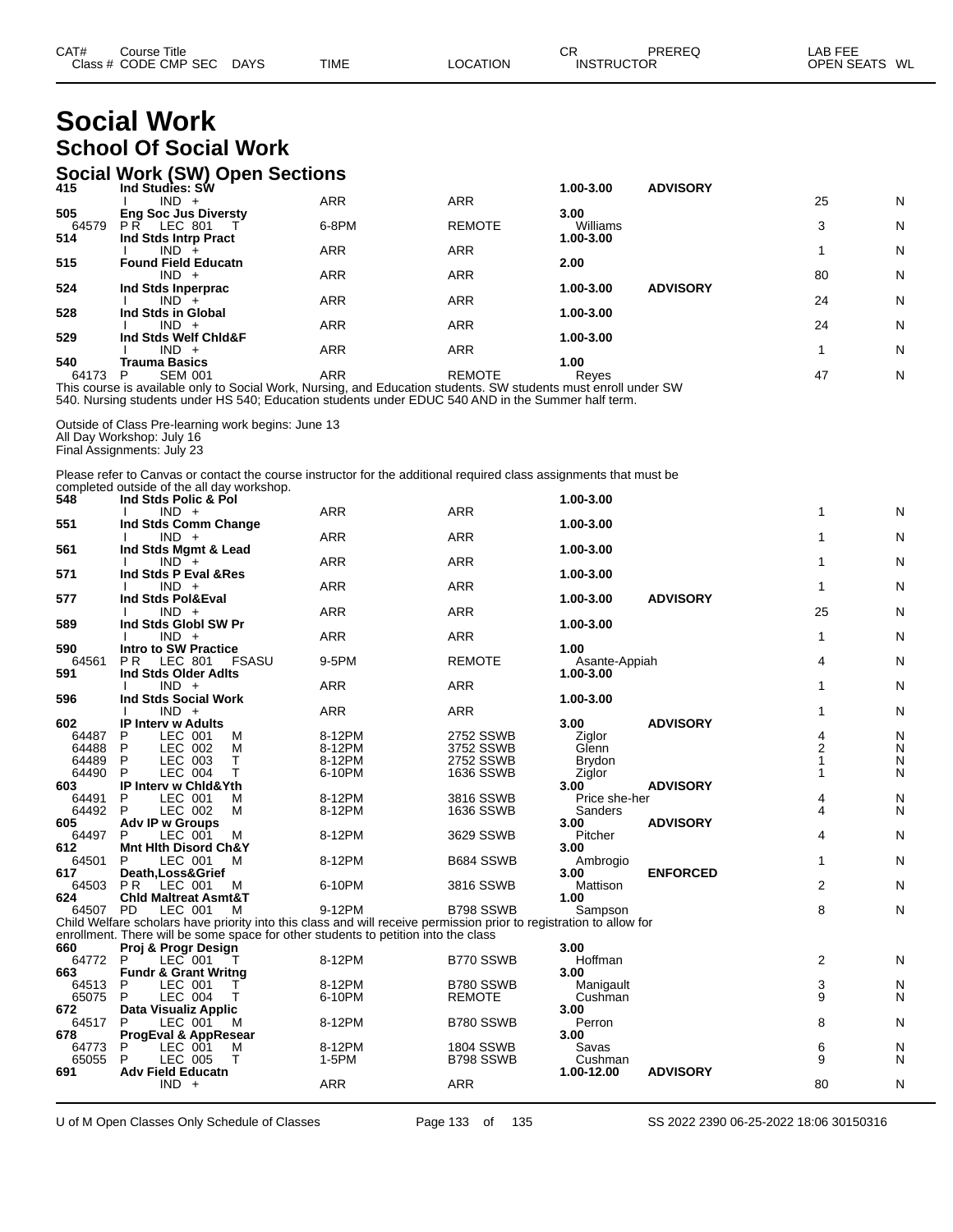| CAT#  | Course Title<br>Class # CODE CMP SEC DAYS                      |              | <b>TIME</b>                                                                                                       | <b>LOCATION</b> | CR<br><b>INSTRUCTOR</b> | PREREQ          | LAB FEE<br>OPEN SEATS WL |   |
|-------|----------------------------------------------------------------|--------------|-------------------------------------------------------------------------------------------------------------------|-----------------|-------------------------|-----------------|--------------------------|---|
|       |                                                                |              |                                                                                                                   |                 |                         |                 |                          |   |
| 711   | Work w Latinx Famil                                            |              |                                                                                                                   |                 | 1.00                    |                 |                          |   |
| 64786 | LEC 801<br>PR.                                                 |              | 8-10PM                                                                                                            | <b>REMOTE</b>   | Cordova Jr              |                 | 3                        | N |
| 712   | Wrk w Transi Age Yth                                           |              |                                                                                                                   |                 | 1.00                    |                 |                          |   |
| 64534 | LEC 001<br>PR.                                                 | W            | 6-9PM                                                                                                             | B760 SSWB       | Cordova Jr              |                 | 7                        | N |
| 718   | <b>MasterTrack Skil Lab</b>                                    |              |                                                                                                                   |                 | 3.00                    |                 |                          |   |
| 64932 | PR.<br>LAB 802                                                 |              | 6-8PM                                                                                                             | <b>REMOTE</b>   | Ruffolo                 |                 | 5                        | N |
| 753   | <b>Participat Facilitat</b>                                    |              |                                                                                                                   |                 | 1.00                    |                 |                          |   |
| 64537 | PR LEC 001                                                     | F            | 6-9PM                                                                                                             | B798 SSWB       | <b>Battles</b>          |                 | 4                        | N |
| 772   | <b>Forensic Interviewng</b>                                    |              |                                                                                                                   |                 | 1.00                    |                 |                          |   |
| 65027 | LEC 001<br>P                                                   | <b>MTWTH</b> | 6-730PM                                                                                                           | B684 SSWB       | Faller                  |                 | 2                        | N |
|       |                                                                |              | There will be pre-recorded presentations and readings to complete before the first class. Check the Canvas site   |                 |                         |                 |                          |   |
|       | once available or contact the course instructor for details.   |              |                                                                                                                   |                 |                         |                 |                          |   |
| 774   | <b>Philanthr Eval &amp; Meas</b>                               |              |                                                                                                                   |                 | 1.00                    |                 |                          |   |
| 64538 | <b>PR LEC 001</b>                                              | -SA          | 9-5PM                                                                                                             | B760 SSWB       | Tropman                 |                 | 4                        | N |
| 785   | <b>Global Course Extens</b>                                    |              |                                                                                                                   |                 | 2.00                    |                 |                          |   |
| 64795 | LEC 001<br>PD.                                                 |              | <b>ARR</b>                                                                                                        | <b>ARR</b>      | Cureton, Pinto he-him   |                 |                          | N |
|       |                                                                |              | Students that received approval to enroll in this class by the Office of Global Activities must also enroll in SW |                 |                         |                 |                          |   |
|       | 789 and will receive permission to enroll during registration. |              |                                                                                                                   |                 |                         |                 |                          |   |
|       | Students will travel to NYC between August 20-26.              |              |                                                                                                                   |                 |                         |                 |                          |   |
| 789   | Adv Top Global SW Pr                                           |              |                                                                                                                   |                 | 1.00                    |                 |                          |   |
|       | 64935 PR SEM 002                                               | -SA          | 9-12PM                                                                                                            | B780 SSWB       | <b>Bares</b>            |                 | 7                        | N |
|       | Dialog GlobalNorth & GlobSouth                                 |              |                                                                                                                   |                 |                         |                 |                          |   |
| 995   | Diss-Cand                                                      |              |                                                                                                                   |                 | 8.00                    | <b>ENFORCED</b> |                          |   |
|       | $IND +$<br>R                                                   |              | ARR                                                                                                               | <b>ARR</b>      |                         |                 | 25                       | N |